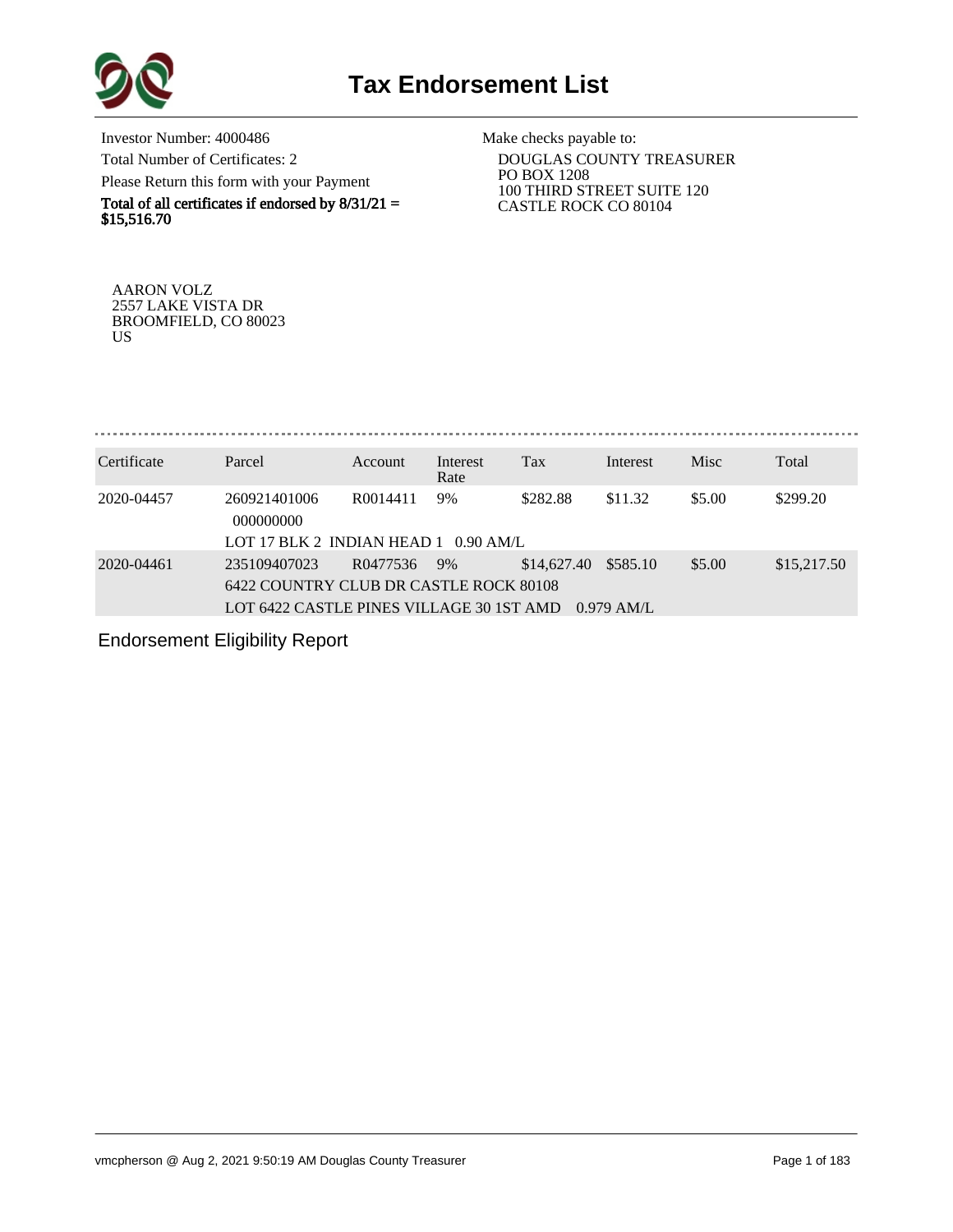

Investor Number: 4000082 Total Number of Certificates: 2 Please Return this form with your Payment Total of all certificates if endorsed by 8/31/21 = \$506.32 Make checks payable to:

 DOUGLAS COUNTY TREASURER PO BOX 1208 100 THIRD STREET SUITE 120 CASTLE ROCK CO 80104

ABIMBOLA OMITERU PO BOX 631053 HIGHLANDS RANCH, CO 80163

| Certificate | Parcel                                                                                                                                                                | Account  | Interest<br>Rate | <b>Tax</b> | Interest | Misc    | Total    |
|-------------|-----------------------------------------------------------------------------------------------------------------------------------------------------------------------|----------|------------------|------------|----------|---------|----------|
| 2015-00778  | 250906000011<br>000000000                                                                                                                                             | R0350791 | 10%              | \$446.86   | \$17.87  | \$5.00  | \$469.73 |
|             | 3 TRACTS IN 6-8-65 PT E1/2NE1/4SW1/4 PT SE1/4SW1/4 (TRACT 3) PT NW1/4SE1/4<br>$(TRACT 4)$ 2.38 AM/L                                                                   |          |                  |            |          |         |          |
| 2015-00781  | CASTLE PINES 80108                                                                                                                                                    | R0481231 | 10%              | \$20.76    | \$0.83   | \$15.00 | \$36.59  |
|             | 1/4 MIN INT IN NE1/4NW1/4 & MOST E1/2 24-7-67 N OF CO RD CENTERLINE AND PT<br>$NE1/4NE1/4$ 25-7-67 N OF CO RD CENTERLINE TOTAL = 358.45 AM/L MIN INT = 89.613<br>AM/L |          |                  |            |          |         |          |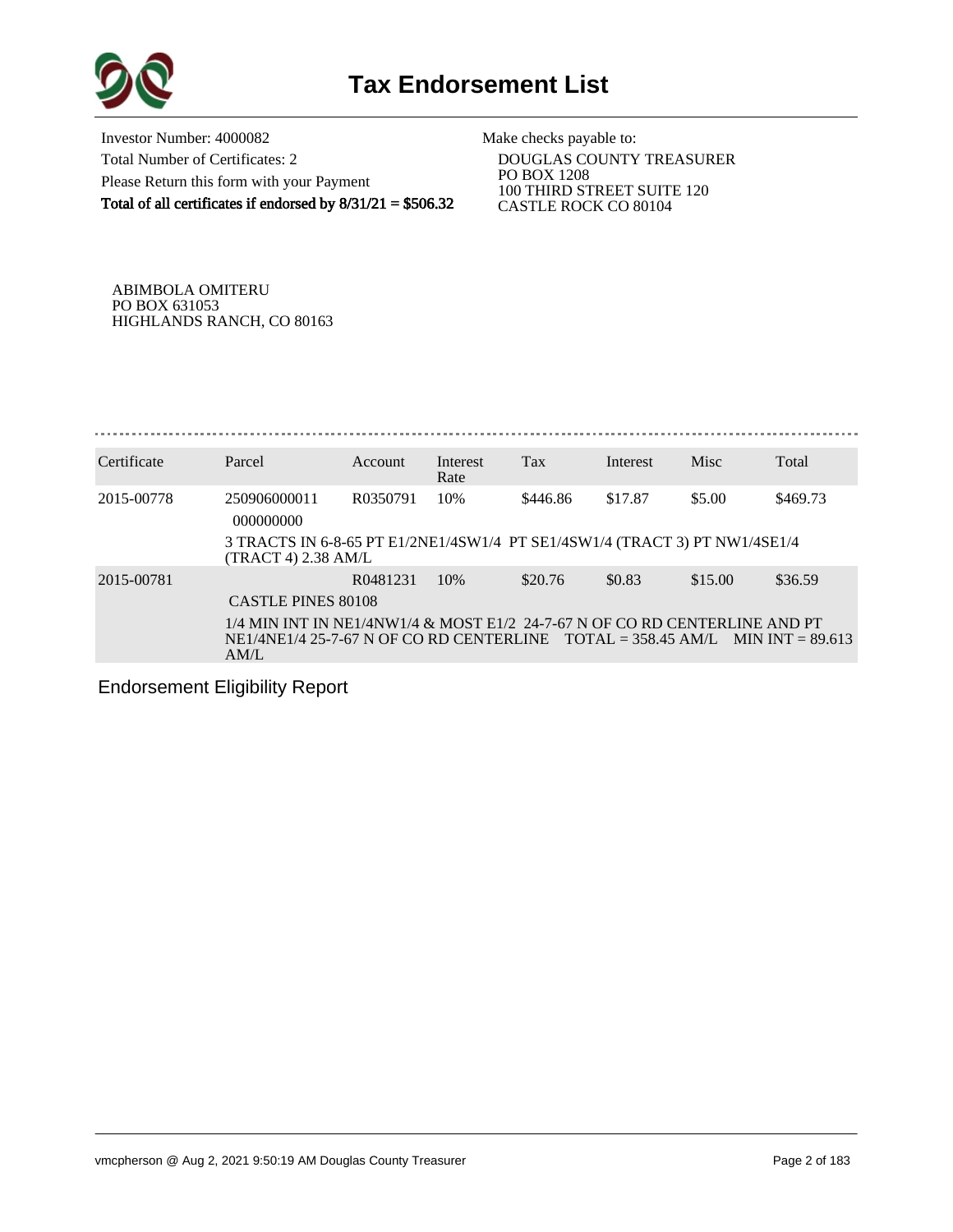



Investor Number: 3826411 Total Number of Certificates: 3 Please Return this form with your Payment Total of all certificates if endorsed by  $8/31/21 = $53.36$ 

Make checks payable to:

 DOUGLAS COUNTY TREASURER PO BOX 1208 100 THIRD STREET SUITE 120 CASTLE ROCK CO 80104

ADAM J SAMHOURI 42977 VISTA RIDGE PARKER, CO 80138 USA

. . . . . . . . . . . . . . . . . 

| Certificate | Parcel                                                                                      | Account  | Interest<br>Rate | Tax    | Interest | Misc                         | Total        |
|-------------|---------------------------------------------------------------------------------------------|----------|------------------|--------|----------|------------------------------|--------------|
| 1002247     | 235511200006<br>000000000                                                                   | R0349753 | 10%              | \$0.96 | \$0.04   | \$15.00                      | \$16.00      |
|             | TR IN NW1/4 11-7-69 AKA PARCEL A-9 .0207 AM/L 517-571                                       |          |                  |        |          |                              |              |
| 1002376     | 235104405011                                                                                | R0396620 | 10%              | \$3.04 | \$0.12   | \$15.00                      | \$18.16      |
|             | <b>CASTLE PINES 80108</b>                                                                   |          |                  |        |          |                              |              |
|             | TRACT H CASTLE PINES NORTH #5 AMENDED<br>9630277                                            |          |                  |        |          | 0.10 AM/L AS MODIFIED BY LLA |              |
| 1002560     | 235108100007                                                                                | R0442798 | 10%              | \$4.04 | \$0.16   | \$15.00                      | \$19.20      |
|             | <b>CASTLE PINES 80108</b>                                                                   |          |                  |        |          |                              |              |
|             | TR IN SW1/4NE1/4 8-7-67 LYING SW OF TRACT K CASTLE PINES NORTH 19<br>(FORMERLY UNPARCELLED) |          |                  |        |          |                              | $0.115$ AM/L |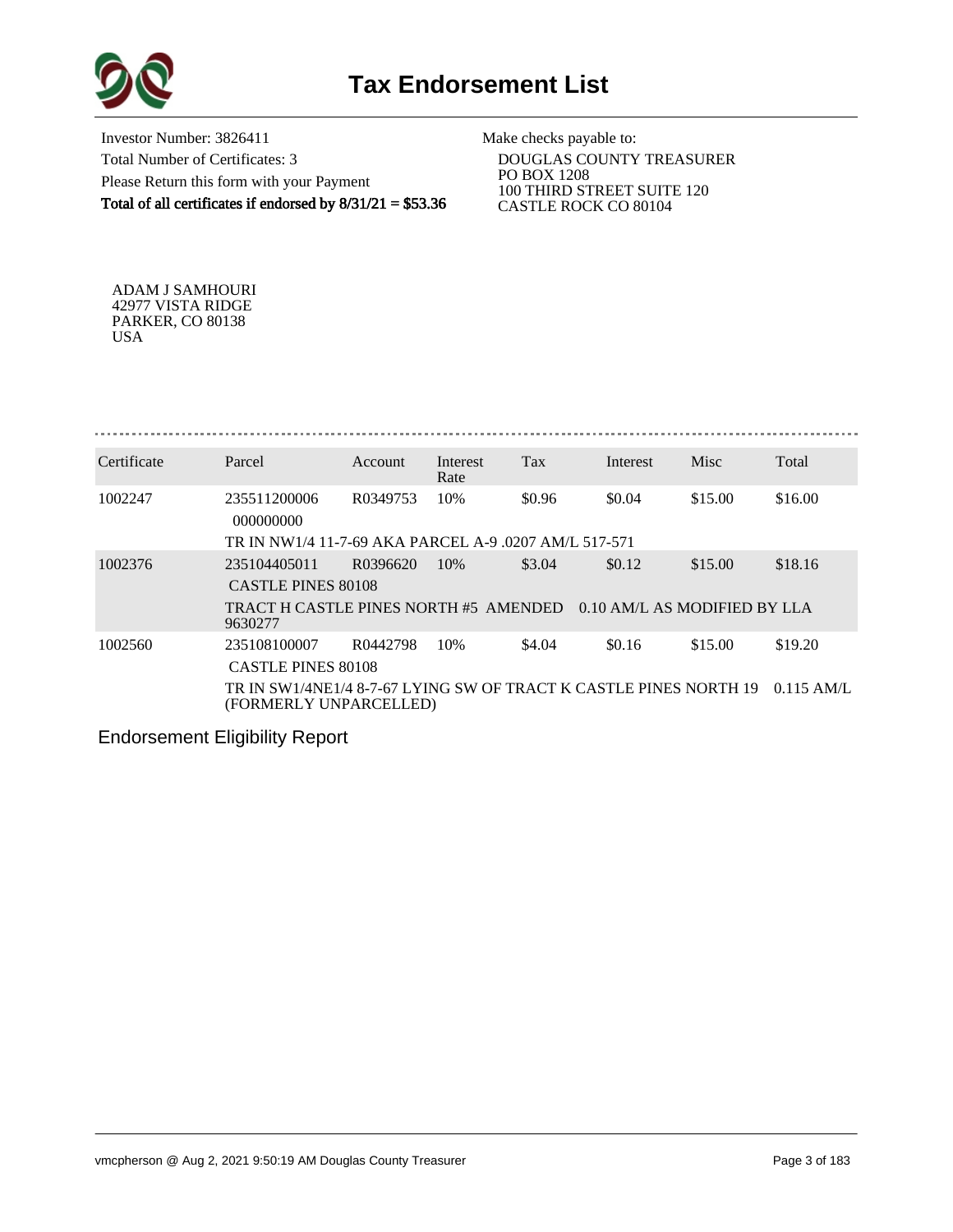

Investor Number: 4000097 Total Number of Certificates: 3 Please Return this form with your Payment Total of all certificates if endorsed by  $8/31/21 = $72.30$ 

Make checks payable to:

 DOUGLAS COUNTY TREASURER PO BOX 1208 100 THIRD STREET SUITE 120 CASTLE ROCK CO 80104

ALFRED GAITHER P.O. BOX 950158 MISSION HILLS, CA 91395-0158

| Certificate | Parcel                                                                                                                                               | Account  | Interest<br>Rate | Tax     | Interest | Misc                      | Total   |
|-------------|------------------------------------------------------------------------------------------------------------------------------------------------------|----------|------------------|---------|----------|---------------------------|---------|
| 2020-03940  | 223109101084<br>000000000                                                                                                                            | R0343565 | 9%               | \$25.84 | \$1.03   | \$5.00                    | \$31.87 |
|             | ALL OPEN AREA SURROUNDING LOTS 42-4749-54 56-63 TAOS OF LONE TREE FILING #2<br>FIRST AMENDED INCLUDING PART OF PRIVATE STREETS 0.811 AM/L (PER DEED) |          |                  |         |          |                           |         |
| 2020-03941  | 223103307008<br>000000000                                                                                                                            | R0414543 | 9%               | \$2.64  | \$0.11   | \$15.00                   | \$17.75 |
|             | TRACT A PARK MEADOWS #2 2ND AMEND 0.020 AM/L                                                                                                         |          |                  |         |          |                           |         |
| 2020-03942  | 223109198005<br>000000000                                                                                                                            | R0450988 | 9%               | \$7.38  | \$0.30   | \$15.00                   | \$22.68 |
|             | COMMON AREA WITHIN TAOS AT LONE TREE #2 0.219 AM/L<br>STREETS E1/2 TAOS TRAIL & S1/2 KACHINA WAY)                                                    |          |                  |         |          | <b>(AKA PART PRIVATE)</b> |         |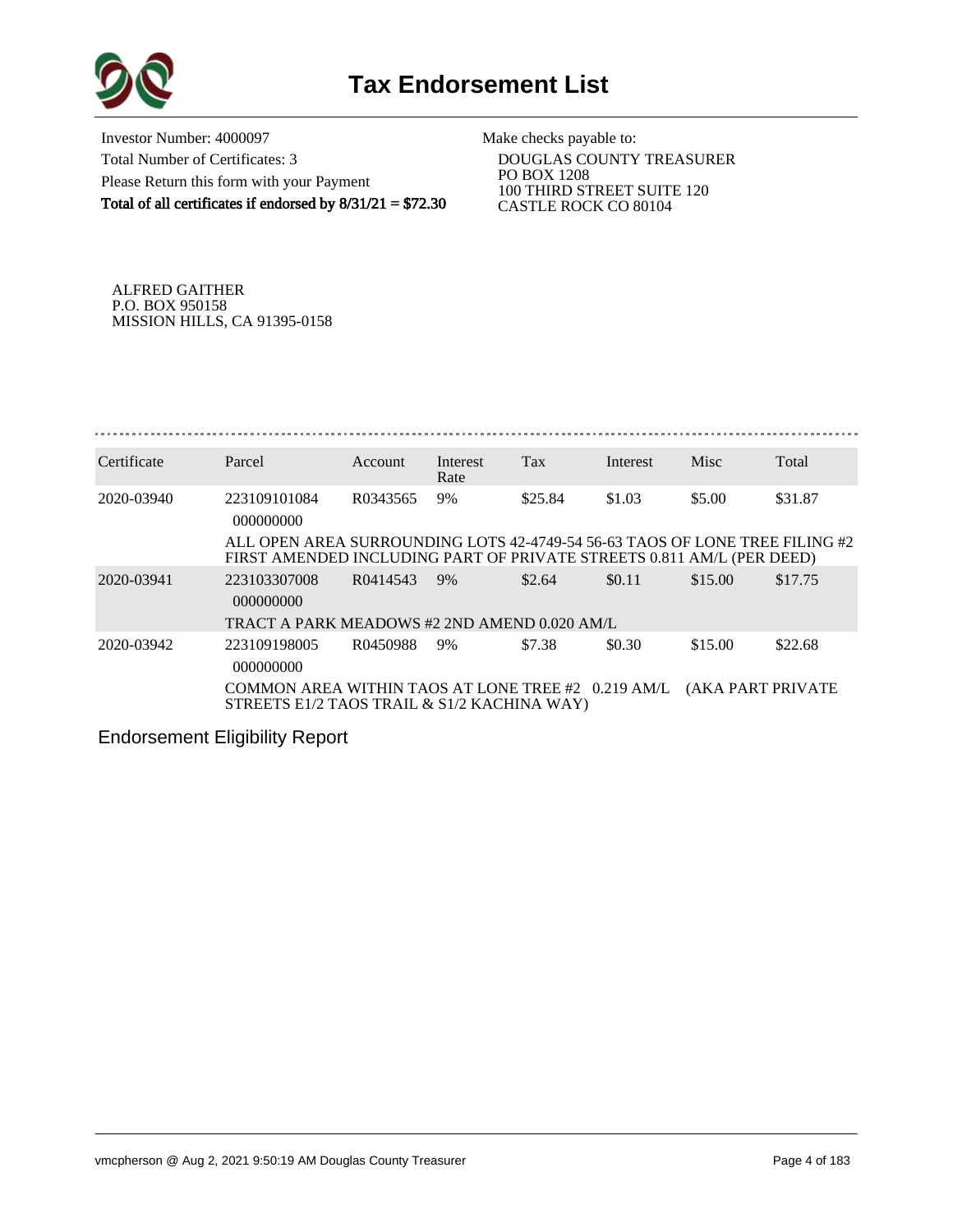



Investor Number: 3826374 Total Number of Certificates: 7 Please Return this form with your Payment Total of all certificates if endorsed by 8/31/21 = \$1,404.82

Make checks payable to:

 DOUGLAS COUNTY TREASURER PO BOX 1208 100 THIRD STREET SUITE 120 CASTLE ROCK CO 80104

ANDREW BEEN 1560 E 84TH AVE DENVER, CO 80229 USA

| Certificate | Parcel                                                | Account  | Interest<br>Rate | Tax         | Interest     | Misc   | Total    |
|-------------|-------------------------------------------------------|----------|------------------|-------------|--------------|--------|----------|
| 2019-03274  | 260927104006                                          | R0006461 | 12%              | \$282.88    | \$11.32      | \$5.00 | \$299.20 |
|             | 5055 CHEYENNE DR LARKSPUR 801180000                   |          |                  |             |              |        |          |
|             | LOT 61 BLK 17 PERRY PARK #5                           |          | $2.027$ AM/L     |             |              |        |          |
| 2019-03275  | 260921104016<br>000000000                             | R0006681 | 12%              | \$282.88    | \$11.32      | \$5.00 | \$299.20 |
|             | LOT 14 BLK 1 INDIAN HEAD 1 408-939                    |          |                  | $3.49$ AM/L |              |        |          |
| 2019-03276  | 260927202011                                          | R0016627 | 12%              | \$282.88    | \$11.32      | \$5.00 | \$299.20 |
|             | 8415 YUMA CIR LARKSPUR 801180000                      |          |                  |             |              |        |          |
|             | LOT 30 BLK 19 PERRY PARK 5 0.965 AM/L                 |          |                  |             |              |        |          |
| 2019-03277  | 260922301046                                          | R0016782 | 12%              | \$282.88    | \$11.32      | \$5.00 | \$299.20 |
|             | 5325 CHEYENNE DR LARKSPUR 801180000                   |          |                  |             |              |        |          |
|             | LOT 3 BLK 20 PERRY PARK 5 1.499 AM/L                  |          |                  |             |              |        |          |
| 2019-03278  | 249926400032<br>000000000                             | R0151010 | 12%              | \$85.18     | \$3.41       | \$5.00 | \$93.59  |
|             | TR NE1/4SE1/4 26-8-70 108-127 TOTAL ACREAGE 0.62 AM/L |          |                  |             |              |        |          |
| 2019-03283  | 250730302026<br>000000000                             | R0469277 | 12%              | \$25.06     | \$1.00       | \$5.00 | \$31.06  |
|             | TRACT IJ CRYSTAL VALLEY RANCH 5A PHASE 1              |          |                  |             | $1.01$ AM/L  |        |          |
| 2019-03285  | 250525315022<br>80104                                 | R0602245 | 12%              | \$75.36     | \$3.01       | \$5.00 | \$83.37  |
|             | TRACT H-1 CRYSTAL VALLEY RANCH 12A AMD 1              |          |                  |             | $1.797$ AM/L |        |          |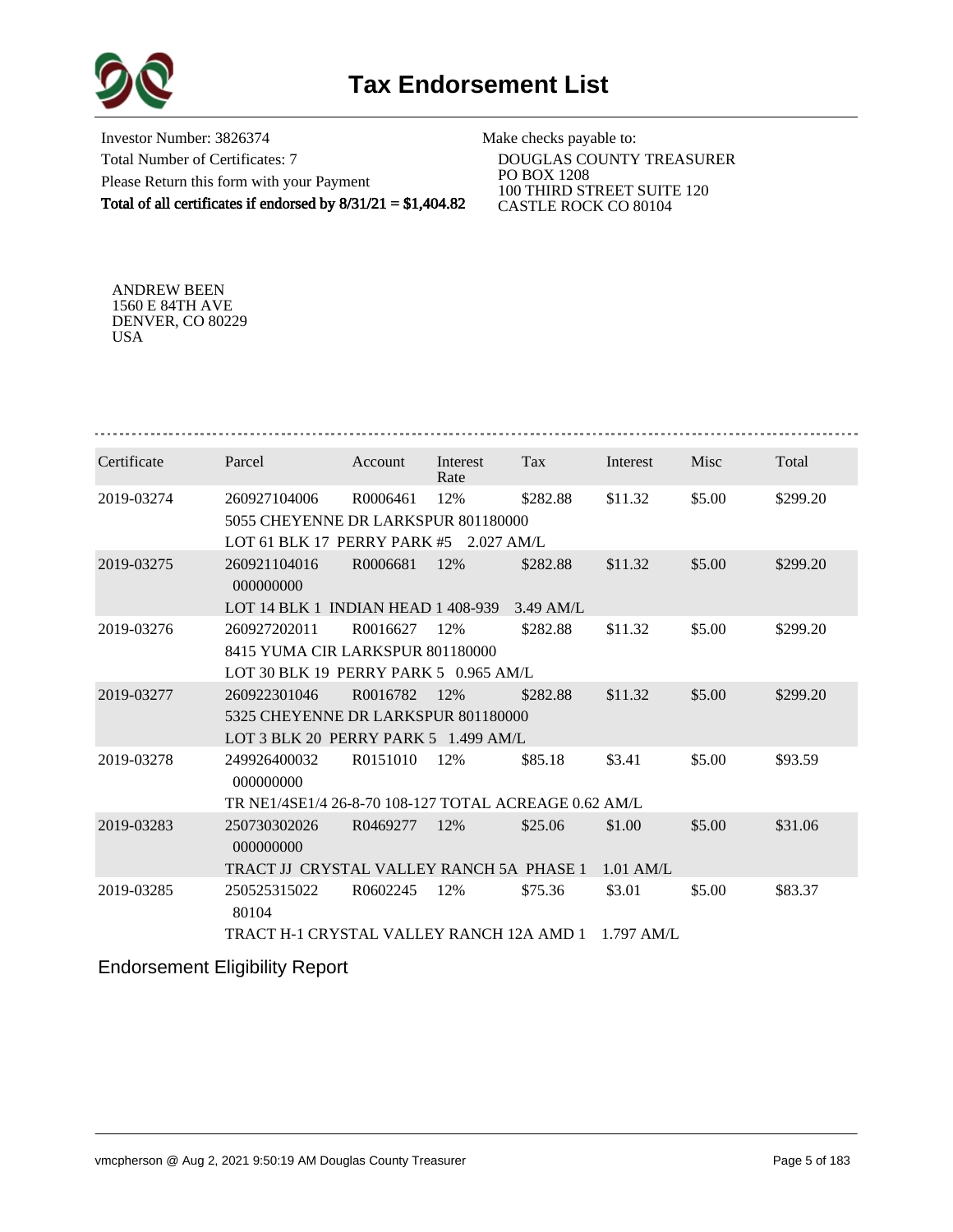

Investor Number: 4000355 Total Number of Certificates: 1 Please Return this form with your Payment Total of all certificates if endorsed by  $8/31/21 = $250.17$ 

Make checks payable to:

 DOUGLAS COUNTY TREASURER PO BOX 1208 100 THIRD STREET SUITE 120 CASTLE ROCK CO 80104

ANDREW MYSHKOVSKIY 7003 PROVIDENCE RD S WAXHAW, NC 28173 US

. . . . . . . . . . . . . . . . . . . 

| Certificate | Parcel                                    | Account  | Interest<br>Rate | Tax      | Interest | <b>Misc</b> | Total    |  |  |  |
|-------------|-------------------------------------------|----------|------------------|----------|----------|-------------|----------|--|--|--|
| 2018-03137  | 260718402058                              | R0179709 | 12%              | \$235.74 | \$9.43   | \$5.00      | \$250.17 |  |  |  |
|             | 6595 BALSAMROOT RD LARKSPUR 801180000     |          |                  |          |          |             |          |  |  |  |
|             | LOT 78 BLK 1 MERIBEL VILLAGE 1 0.496 AM/L |          |                  |          |          |             |          |  |  |  |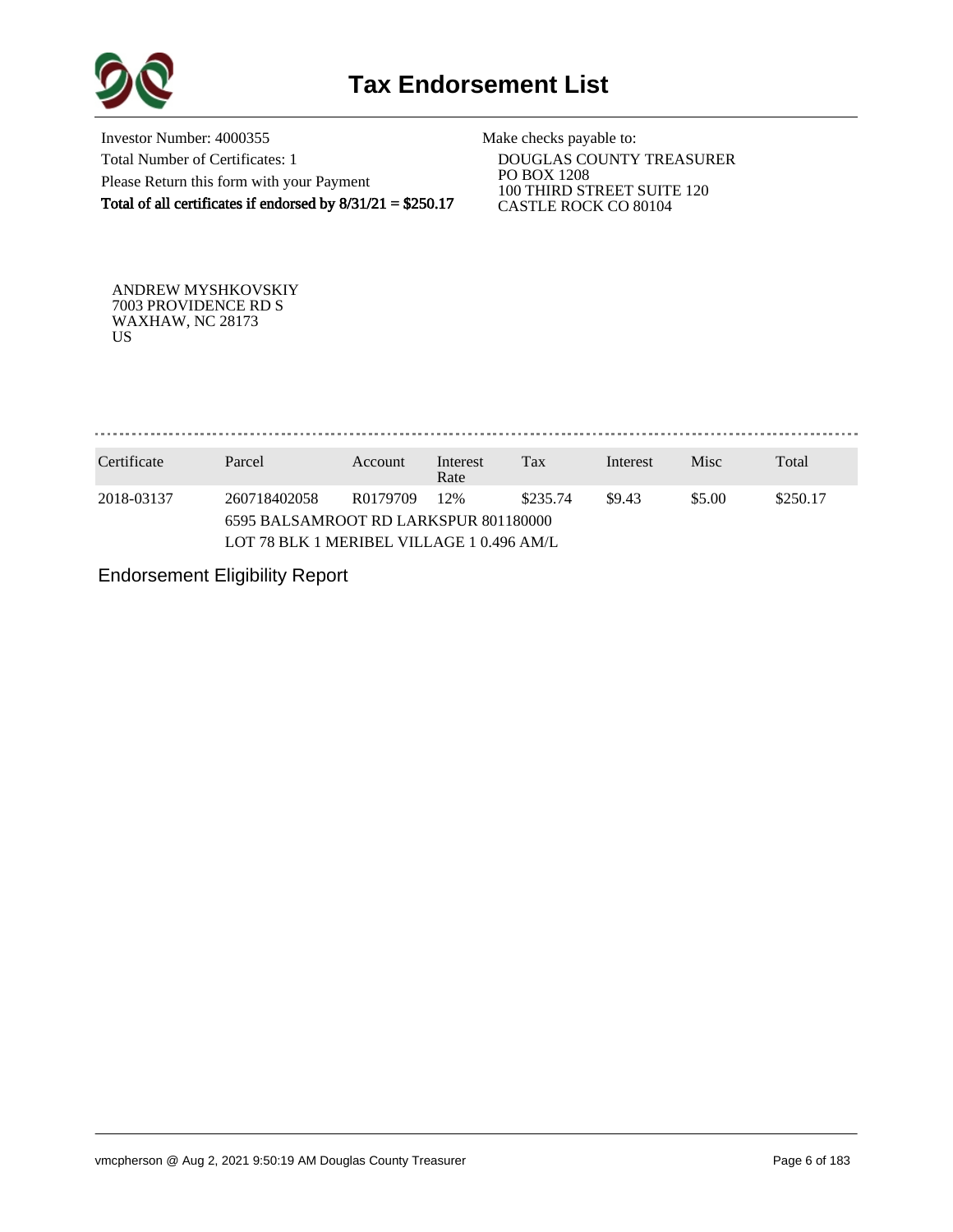

Investor Number: 4000301 Total Number of Certificates: 1 Please Return this form with your Payment Total of all certificates if endorsed by  $8/31/21 = $16.23$ 

Make checks payable to:

 DOUGLAS COUNTY TREASURER PO BOX 1208 100 THIRD STREET SUITE 120 CASTLE ROCK CO 80104

APPLEWHITE ACQUISITIONS, LLC P.O. BOX 1067 STARKVILLE, MS 39760 US

. . . . . . . . . . . . . . . . 

| Certificate | Parcel                                                                        | Account  | Interest<br>Rate | Tax    | Interest | <b>Misc</b> | Total   |
|-------------|-------------------------------------------------------------------------------|----------|------------------|--------|----------|-------------|---------|
| 2017-02419  | 000000000                                                                     | R0400827 | 11%              | \$1.18 | \$0.05   | \$15.00     | \$16.23 |
|             | $1/2$ MIN INT IN PART W1/2SE1/4 22-7-67 TOTAL = 8.92 AM/L MIN INT = 4.46 AM/L |          |                  |        |          |             |         |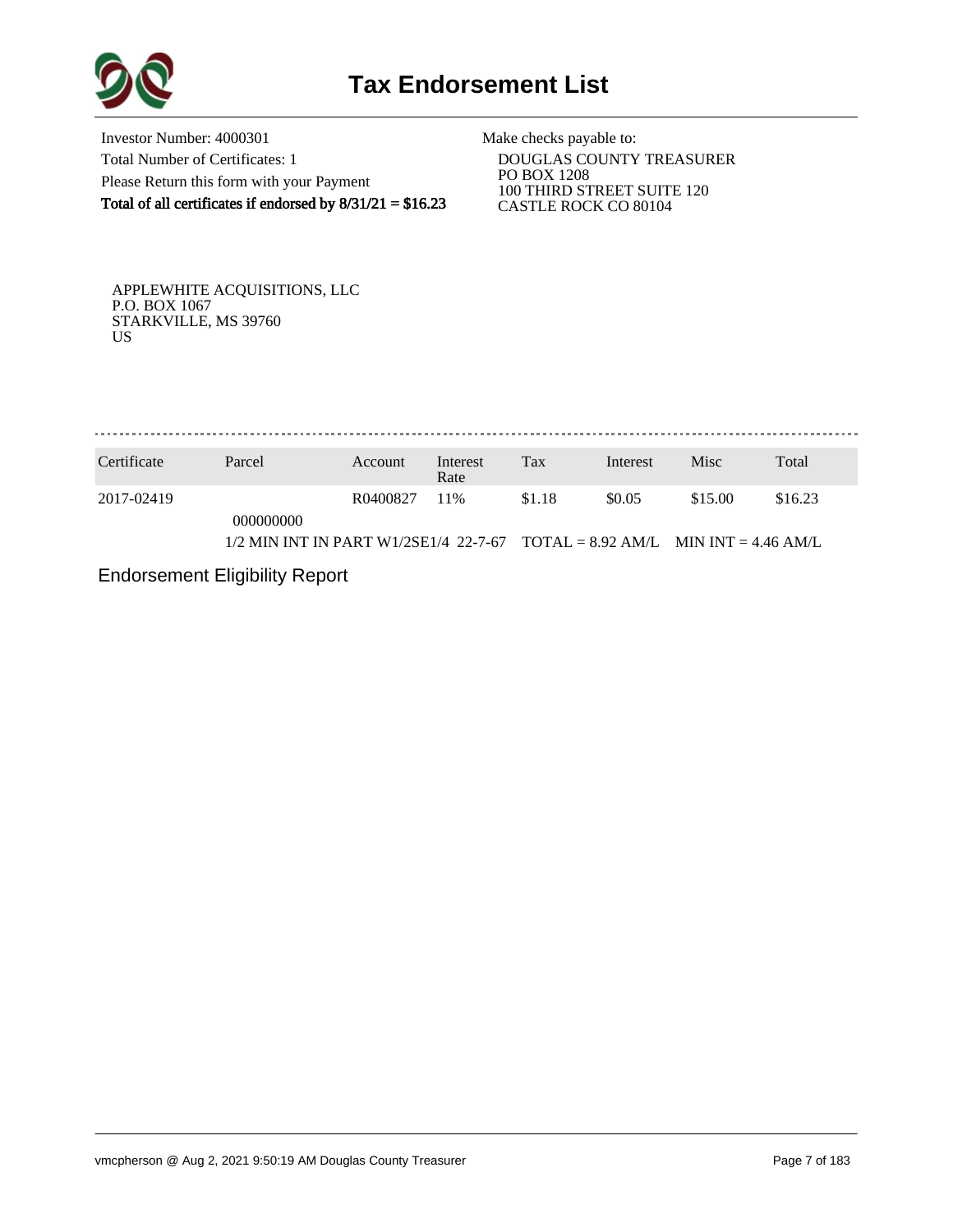

Investor Number: 4000396 Total Number of Certificates: 1 Please Return this form with your Payment Total of all certificates if endorsed by  $8/31/21 = $37.34$ 

Make checks payable to:

 DOUGLAS COUNTY TREASURER PO BOX 1208 100 THIRD STREET SUITE 120 CASTLE ROCK CO 80104

ASSURE LLC 1261 S ZUNI ST DENVER, CO 80223 USA

. . . . . . . . . . . . . . . . . . .

| Parcel                    | Interest<br>Rate    | Tax | Interest | <b>Misc</b>                                    | Total   |
|---------------------------|---------------------|-----|----------|------------------------------------------------|---------|
| 250523401027<br>000000000 | 12%                 |     | \$1.24   | \$5.00                                         | \$37.34 |
|                           | Account<br>R0440615 |     | \$31.10  | TRACT Q CRYSTAL VALLEY RANCH FILING 1 .76 AM/L |         |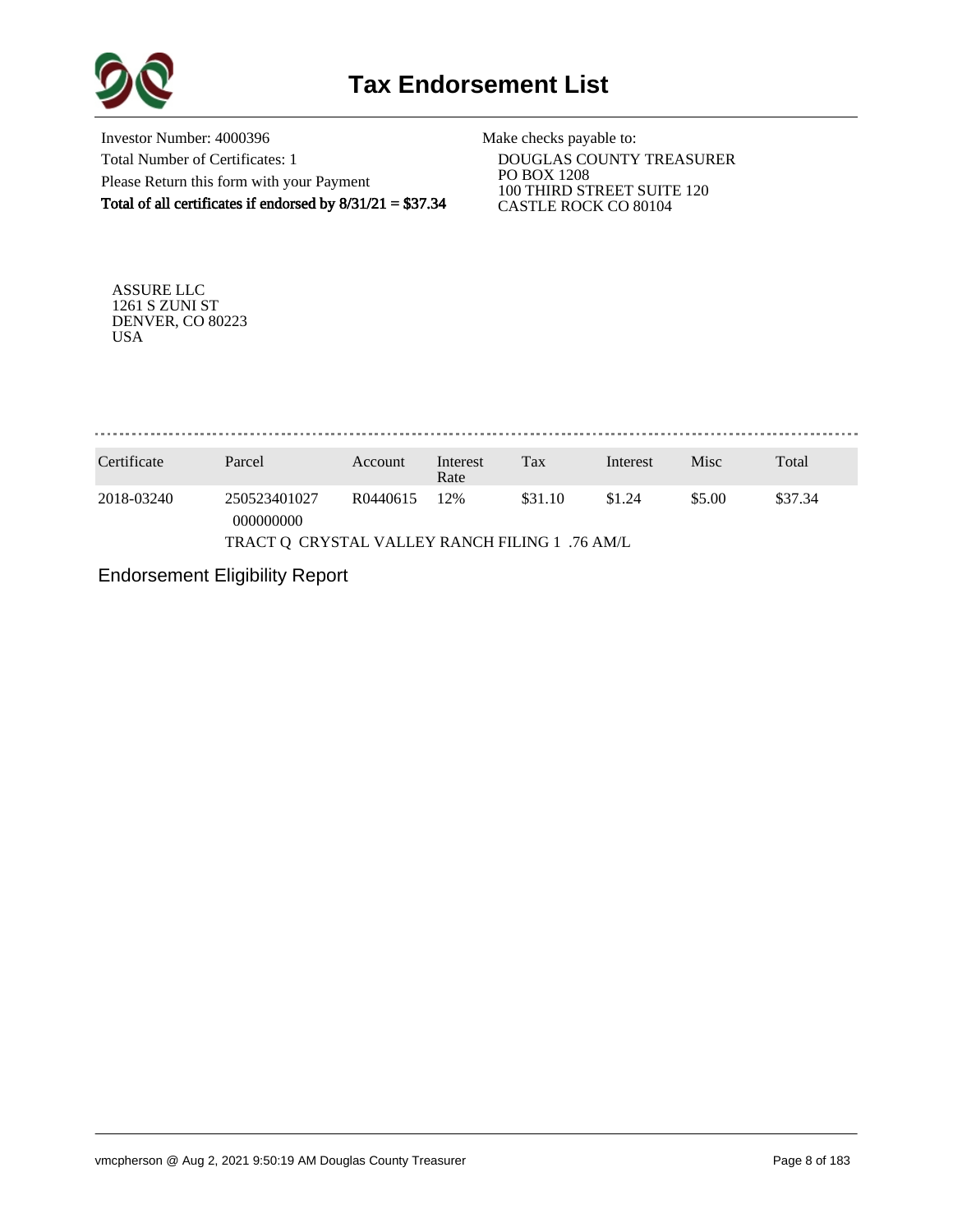

Investor Number: 4000257 Total Number of Certificates: 1 Please Return this form with your Payment

Total of all certificates if endorsed by  $8/31/21 =$ \$33,229.57

Make checks payable to:

 DOUGLAS COUNTY TREASURER PO BOX 1208 100 THIRD STREET SUITE 120 CASTLE ROCK CO 80104

ATCF II COLORADO-A LLC PO BOX 69239 BALTIMORE, MD 21264-9239 US

. . . . . . . . . . . . . . . 

| Certificate | Parcel                        | Account  | Interest<br>Rate | Tax                    | Interest | Misc   | Total       |
|-------------|-------------------------------|----------|------------------|------------------------|----------|--------|-------------|
| 2020-04026  | 235109201009<br>000000000     | R0475925 | 9%               | \$31,946.70 \$1,277.87 |          | \$5.00 | \$33,229.57 |
|             | LOT 1 CASTLE PINES VILLAGE 37 |          |                  | $10.919$ AM/L          |          |        |             |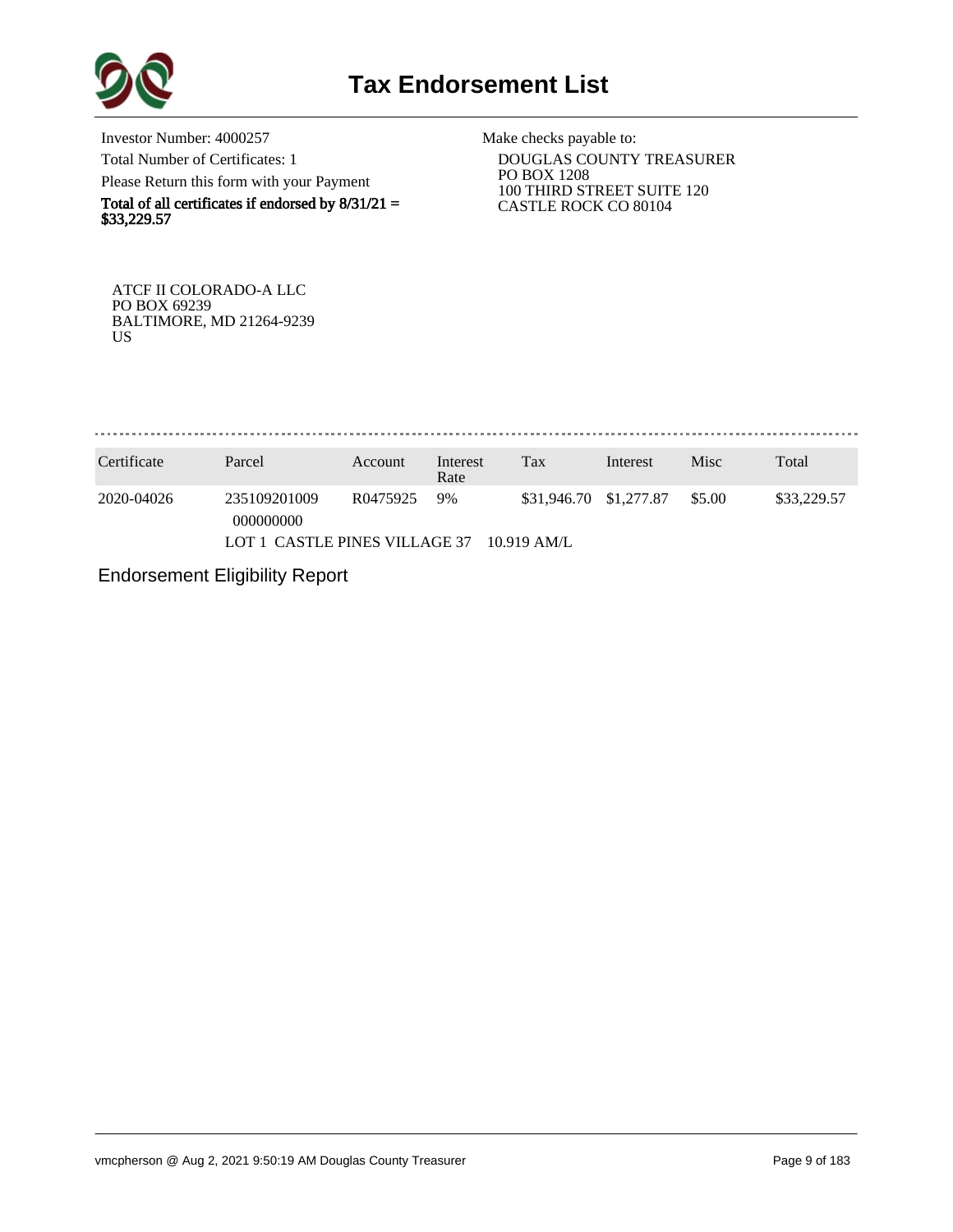

Investor Number: 4000359 Total Number of Certificates: 2 Please Return this form with your Payment Total of all certificates if endorsed by 8/31/21 = \$191.59

Make checks payable to:

 DOUGLAS COUNTY TREASURER PO BOX 1208 100 THIRD STREET SUITE 120 CASTLE ROCK CO 80104

AUSTIN SHANE ARGYLE 5369 LEGACY HILL DRIVE WEST JORDAN, UT 84081 US

. . . . . . . . . . . . . . . . 

| Certificate | Parcel                                                | Account  | Interest<br>Rate | Tax          | Interest | <b>Misc</b> | Total   |
|-------------|-------------------------------------------------------|----------|------------------|--------------|----------|-------------|---------|
| 2018-03149  | 249926400032<br>000000000                             | R0151010 | 12%              | \$85.18      | \$3.41   | \$5.00      | \$93.59 |
|             | TR NE1/4SE1/4 26-8-70 108-127 TOTAL ACREAGE 0.62 AM/L |          |                  |              |          |             |         |
| 2018-03150  | 223315301022<br>000000000                             | R0438931 | 12%              | \$89.42      | \$3.58   | \$5.00      | \$98.00 |
|             | TRACT A PARKER TECH CENTER AMD 2                      |          |                  | $0.578$ AM/L |          |             |         |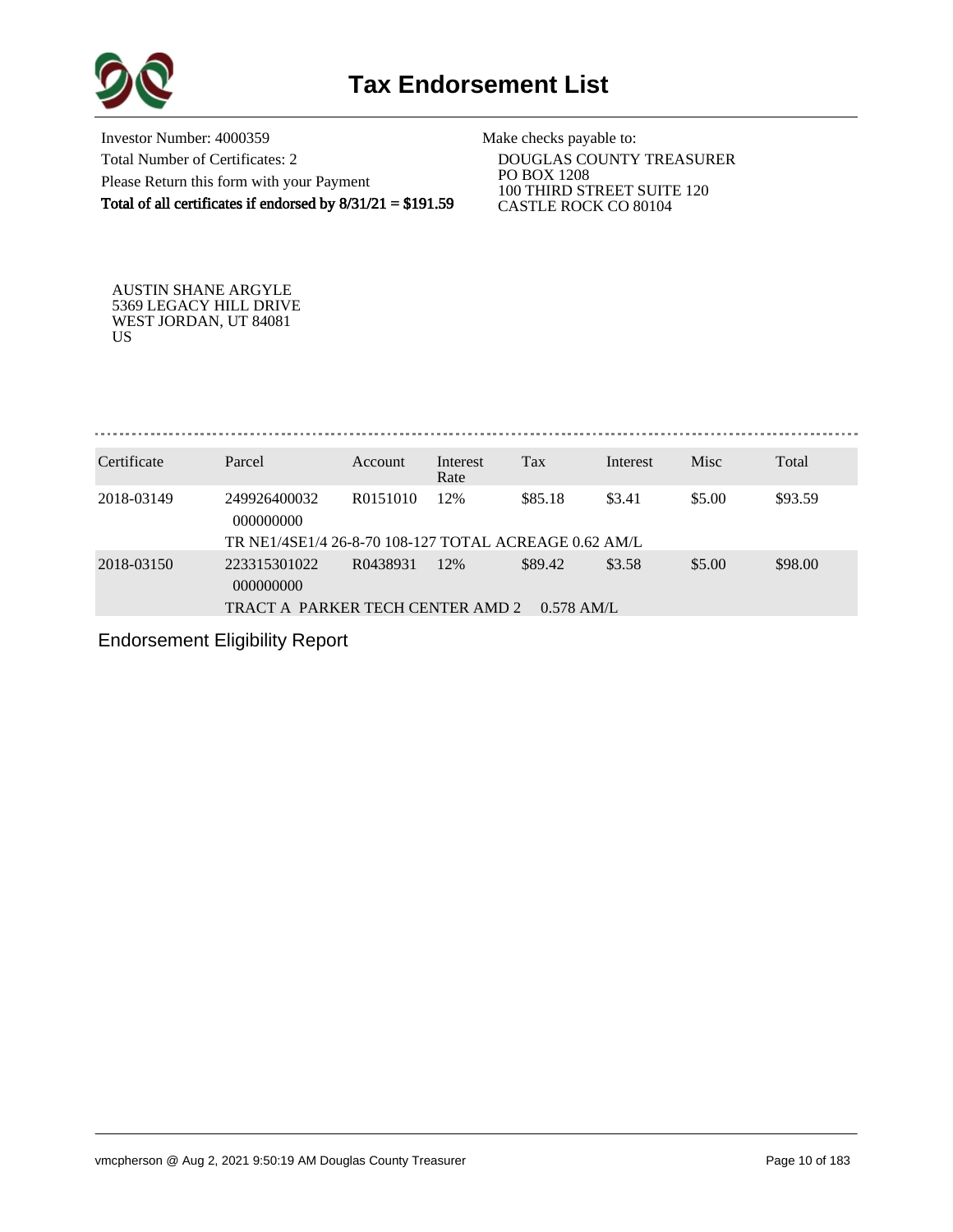

Investor Number: 4000466 Total Number of Certificates: 1 Please Return this form with your Payment Total of all certificates if endorsed by  $8/31/21 = $16.21$ 

Make checks payable to:

 DOUGLAS COUNTY TREASURER PO BOX 1208 100 THIRD STREET SUITE 120 CASTLE ROCK CO 80104

AYMAN A. HUNTER 1716 OLD FEDERAL RD. SHORTER, AL 36075 US

. . . . . . . . . . . . . . . . . . . 

| Certificate | Parcel                                                                                                                                                                               | Account  | Interest<br>Rate | Tax    | Interest | Misc    | Total   |
|-------------|--------------------------------------------------------------------------------------------------------------------------------------------------------------------------------------|----------|------------------|--------|----------|---------|---------|
| 2019-03864  | 000000000                                                                                                                                                                            | R0431524 | 12%              | \$1.16 | \$0.05   | \$15.00 | \$16.21 |
|             | ALL MIN INT IN LOTS 357A, 359A BLOCK 12 CASTLE PINES FILING 1B PER LLAC<br>9857928 & LOT 358 BLOCK 12 CASTLE PINES FILING 1B REPLAT LOTS 354-360 BLOCKS<br>11-12 MIN INT = 4.41 AM/L |          |                  |        |          |         |         |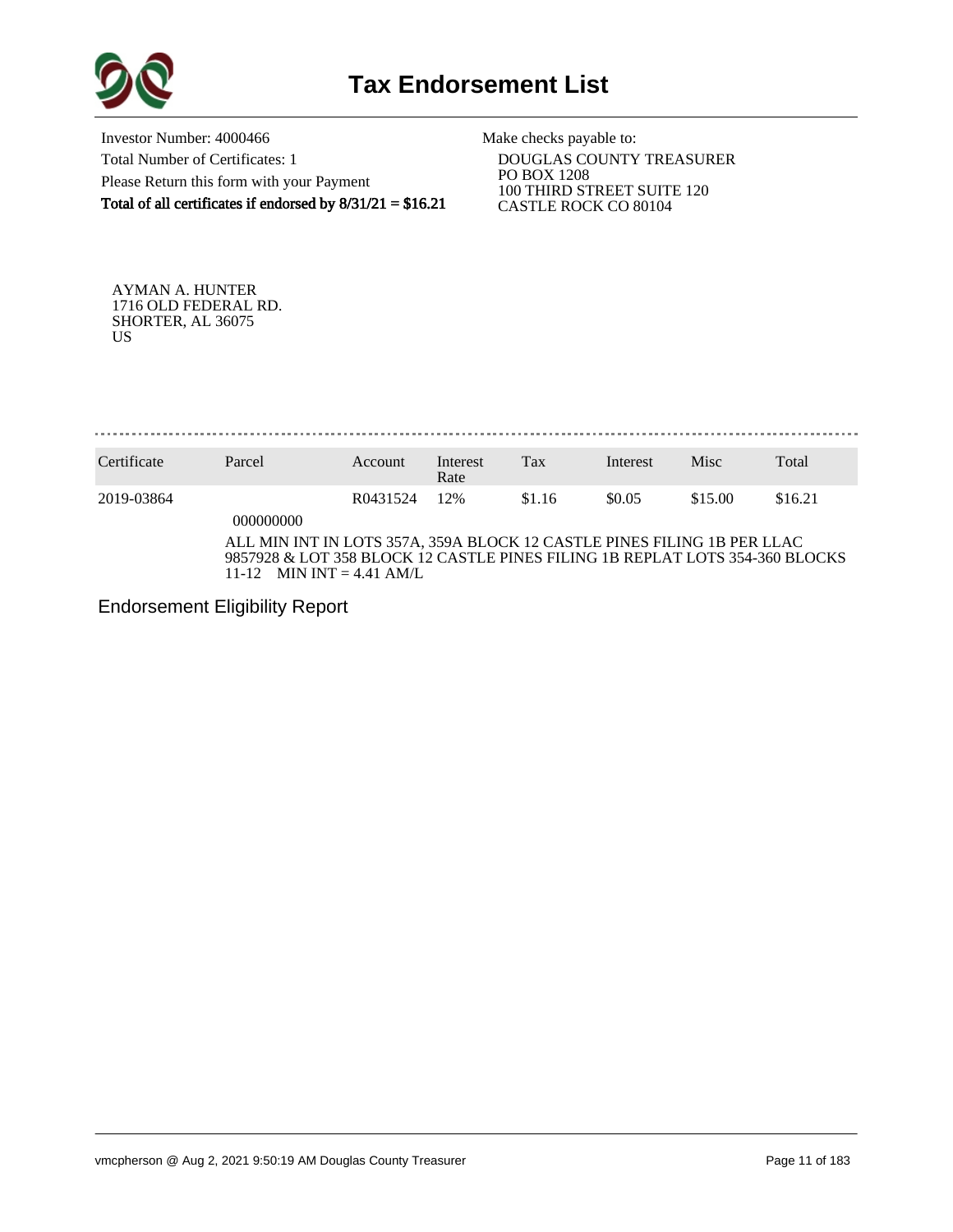

Investor Number: 4000421 Total Number of Certificates: 2 Please Return this form with your Payment Total of all certificates if endorsed by 8/31/21 = \$1,998.44

Make checks payable to:

 DOUGLAS COUNTY TREASURER PO BOX 1208 100 THIRD STREET SUITE 120 CASTLE ROCK CO 80104

BEN HAYS 2642 FULTON STREET BERKELEY, CA 94704 US

. . . . . . . . . . . . . . . . . . . 

| Certificate | Parcel                                                                                       | Account              | Interest<br>Rate | Tax        | Interest | Misc   | Total      |
|-------------|----------------------------------------------------------------------------------------------|----------------------|------------------|------------|----------|--------|------------|
| 2019-03634  | 260922301035<br>7794 SEMINOLE DR LARKSPUR 801180000<br>LOT 16 BLK 22 PERRY PARK 5 1.085 AM/L | R <sub>0014197</sub> | 12%              | \$282.88   | \$11.32  | \$5.00 | \$299.20   |
| 2019-03636  | 235510104041<br>00000<br>PART ROXBOROUGH DOWNS 2 PROJECT AREA 11-A 1.177 AM/L                | R0493791             | 12%              | \$1,629.08 | \$65.16  | \$5.00 | \$1,699.24 |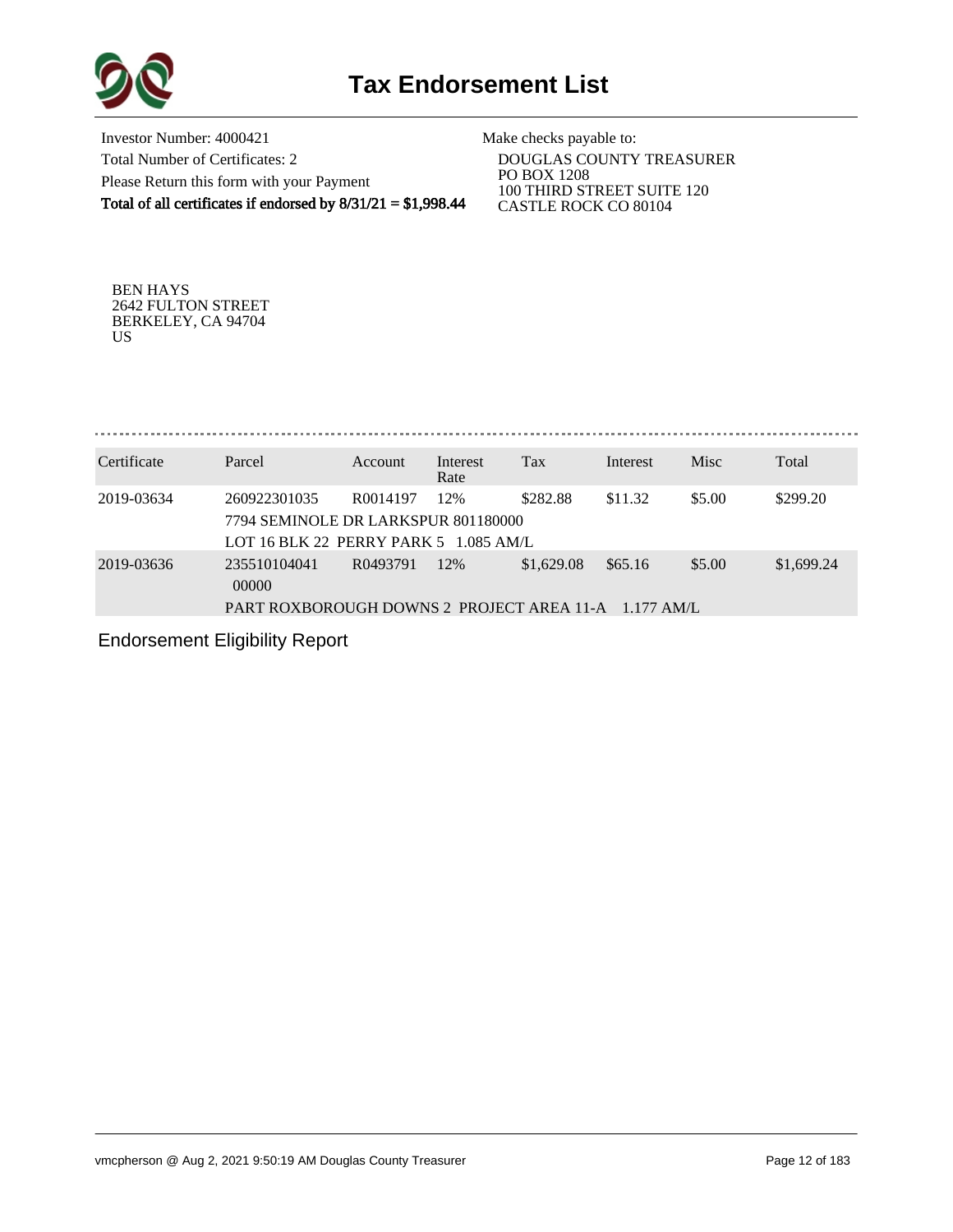

Investor Number: 4000462 Total Number of Certificates: 1 Please Return this form with your Payment Total of all certificates if endorsed by 8/31/21 = \$299.20

Make checks payable to:

 DOUGLAS COUNTY TREASURER PO BOX 1208 100 THIRD STREET SUITE 120 CASTLE ROCK CO 80104

BERNADETTE BACA DE GONZALEZ 408 MEMORY LANE TRINIDAD, CO 81082 US

. . . . . . . . . . . . . . . . . . 

| Certificate                          | Parcel       | Account                                                                                             | Interest<br>Rate | Tax | Interest | Misc | Total |  |
|--------------------------------------|--------------|-----------------------------------------------------------------------------------------------------|------------------|-----|----------|------|-------|--|
| 2019-03863                           | 260927105003 | \$282.88<br>\$5.00<br>\$299.20<br>12%<br>\$11.32<br>R0017929<br>4992 CHEYENNE DR LARKSPUR 801180000 |                  |     |          |      |       |  |
| LOT 8 BLK 18 PERRY PARK 5 1.829 AM/L |              |                                                                                                     |                  |     |          |      |       |  |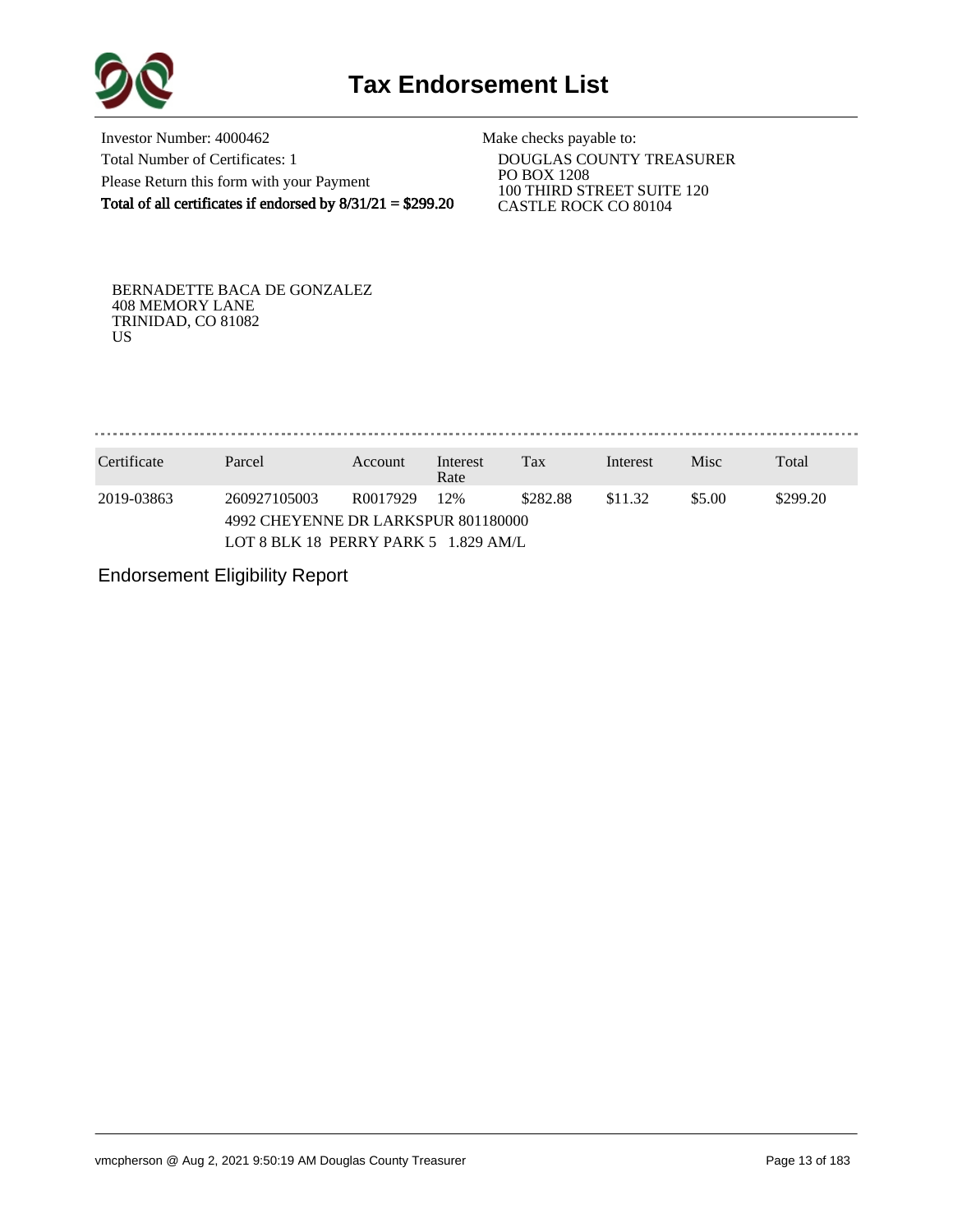

Investor Number: 4000399 Total Number of Certificates: 1 Please Return this form with your Payment Total of all certificates if endorsed by  $8/31/21 = $19.35$ 

Make checks payable to:

 DOUGLAS COUNTY TREASURER PO BOX 1208 100 THIRD STREET SUITE 120 CASTLE ROCK CO 80104

BETTYE W NEELY 2196 GREEN OAKS LANE GREENWOOD VILLAGE, CO 80121

. . . . . . . . . . . . . . . . . 

| Certificate                                                     | Parcel    | Account  | Interest<br>Rate | Tax    | Interest | Misc    | Total   |  |
|-----------------------------------------------------------------|-----------|----------|------------------|--------|----------|---------|---------|--|
| 2019-03889                                                      |           | R0286643 | 12%              | \$4.18 | \$0.17   | \$15.00 | \$19.35 |  |
|                                                                 | 000000000 |          |                  |        |          |         |         |  |
| UND 70% INT IN MINERALS IN: TRACT IN SW1/4 7-8-67<br>44.79 AM/L |           |          |                  |        |          |         |         |  |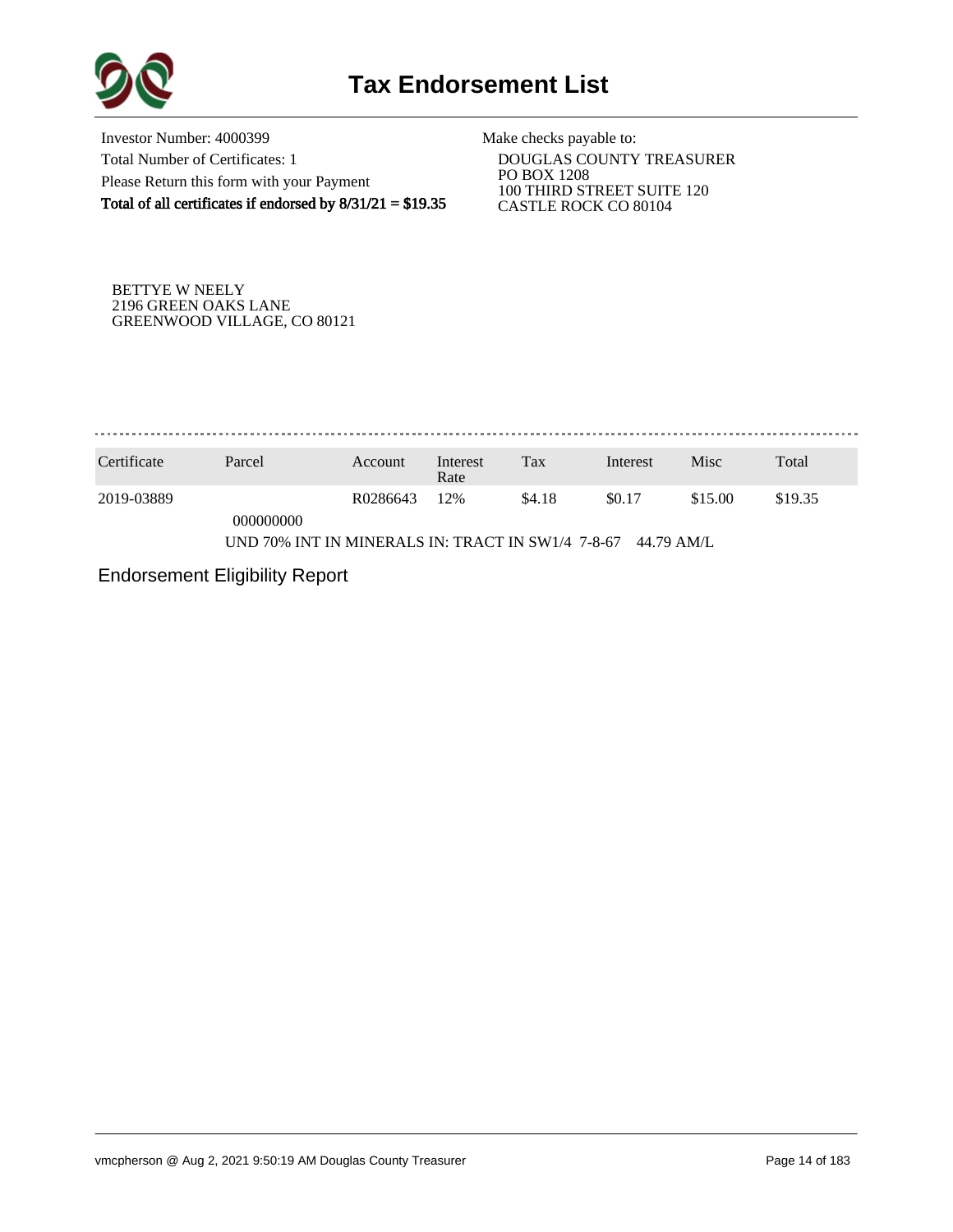

Investor Number: 4000203 Total Number of Certificates: 4 Please Return this form with your Payment Total of all certificates if endorsed by 8/31/21 = \$135.72

Make checks payable to:

 DOUGLAS COUNTY TREASURER PO BOX 1208 100 THIRD STREET SUITE 120 CASTLE ROCK CO 80104

BLACK BELT ENERGY, LLC P.O. BOX 1067 STARKVILLE, MS 39760

| Certificate | Parcel                                                                                                                                              | Account  | Interest<br>Rate | Tax                                            | Interest | Misc    | Total   |
|-------------|-----------------------------------------------------------------------------------------------------------------------------------------------------|----------|------------------|------------------------------------------------|----------|---------|---------|
| 2016-01232  |                                                                                                                                                     | R0088882 | 10%              | \$17.18                                        | \$0.69   | \$15.00 | \$32.87 |
|             | 000000000                                                                                                                                           |          |                  |                                                |          |         |         |
|             | $3/4$ MIN INT IN MOST NW1/4 & PT SW1/4 21-7-67 TOTAL = 135.4 AM/L MIN INT =<br>$101.55$ AM/L                                                        |          |                  |                                                |          |         |         |
| 2016-01233  |                                                                                                                                                     | R0480871 | 10%              | \$24.24                                        | \$0.97   | \$15.00 | \$40.21 |
|             | <b>CASTLE PINES 80108</b>                                                                                                                           |          |                  |                                                |          |         |         |
|             | 1/6 MIN INT IN ALL NE1/4 EAST OF DANIELS PARK RD ROW 8-7-67 W1/2 9-7-67 SE1/4<br>AND PT NE1/4SW1/4 EAST OF DANIELS PARK RD ROW 5/7/67 W1/2 AND MOST |          |                  |                                                |          |         |         |
|             | W <sub>1</sub> /2NE <sub>1</sub> /4 4-7-67                                                                                                          |          |                  | $TOTAL = 1009.605 AM/L$ MIN INT = 168.268 AM/L |          |         |         |
| 2016-01234  |                                                                                                                                                     | R0480872 | 10%              | \$4.04                                         | \$0.16   | \$15.00 | \$19.20 |
|             | 000000000                                                                                                                                           |          |                  |                                                |          |         |         |
|             | 1/6 MIN INT IN NE1/4NE1/4 7-7-67 N1/2NW1/4, PT S1/2NW1/4 & PT NE1/4 LYING WEST                                                                      |          |                  |                                                |          |         |         |
|             | OF DANIELS PARK RD ROW 8-7-67 S1/2SW1/4 & PT SE1/4 LYING WEST OF DANIELS<br><b>PARK RD ROW 5-7-67</b>                                               |          |                  | $TOTAL = 214.068 AM/L$ MIN INT = 35.678 AM/L   |          |         |         |
| 2016-01236  |                                                                                                                                                     | R0481229 | 10%              | \$36.96                                        | \$1.48   | \$5.00  | \$43.44 |
|             | <b>CASTLE PINES 80108</b>                                                                                                                           |          |                  |                                                |          |         |         |
|             | $1/4$ MIN INT IN ALL 13-7-67 TOTAL = 640 AM/L MIN INT = 160 AM/L                                                                                    |          |                  |                                                |          |         |         |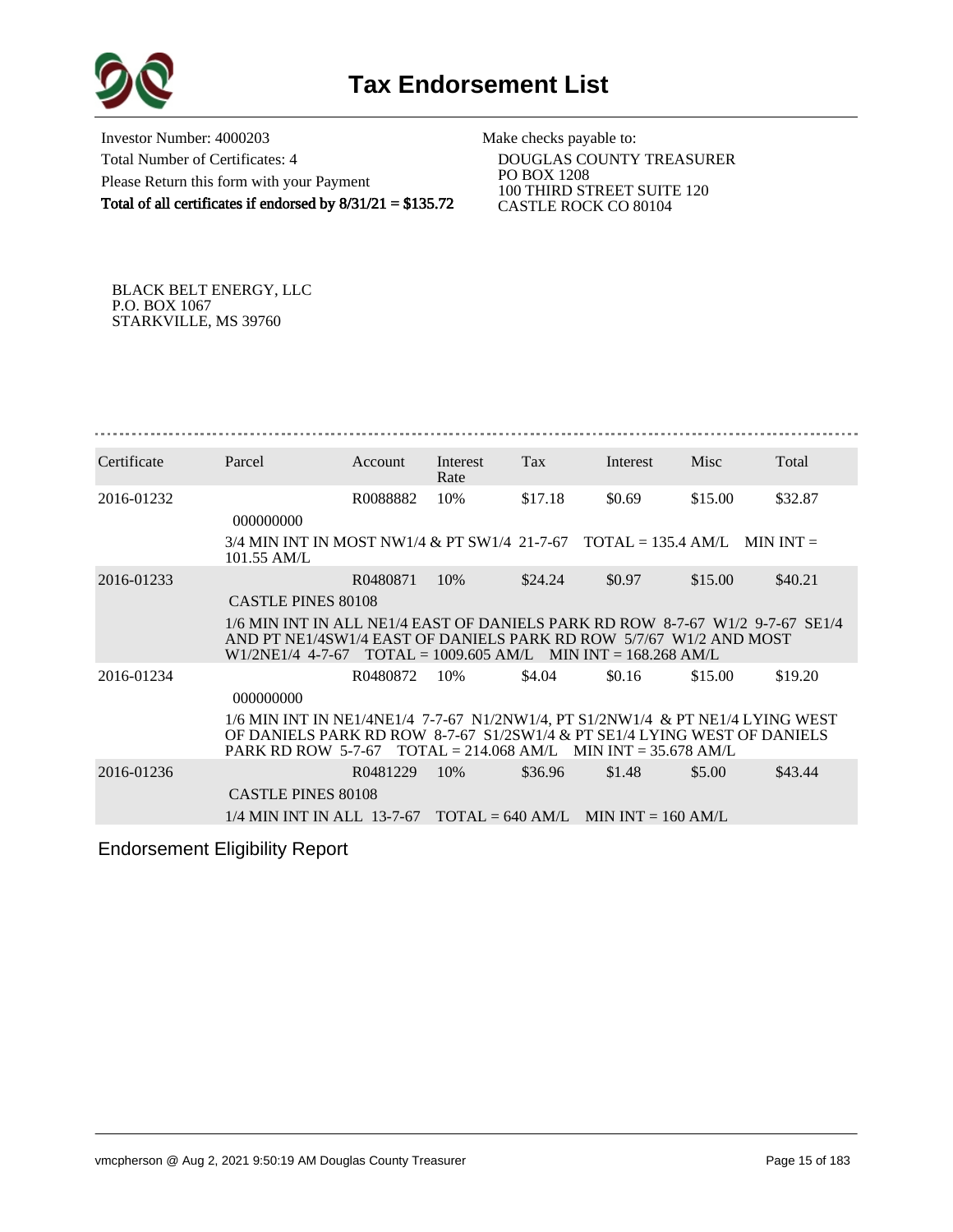

Investor Number: 4000332 Total Number of Certificates: 3 Please Return this form with your Payment Total of all certificates if endorsed by  $8/31/21 = $4,236.26$ 

Make checks payable to:

 DOUGLAS COUNTY TREASURER PO BOX 1208 100 THIRD STREET SUITE 120 CASTLE ROCK CO 80104

## BLUE SPRUCE SERVICING COMPANY LLC 1000 RIVERSIDE AVE STE 400 JACKSONVILLE, FL 32204

| Certificate | Parcel                                 | <b>Account</b> | Interest<br>Rate | Tax        | Interest | Misc   | Total      |  |  |  |  |
|-------------|----------------------------------------|----------------|------------------|------------|----------|--------|------------|--|--|--|--|
| 2017-01864  | 260927202004                           | R0008029       | 11%              | \$282.88   | \$11.32  | \$5.00 | \$299.20   |  |  |  |  |
|             | 8054 CHEYENNE CT LARKSPUR 801180000    |                |                  |            |          |        |            |  |  |  |  |
|             | LOT 37 BLK 19 PERRY PARK 5 1.128 AM/L  |                |                  |            |          |        |            |  |  |  |  |
| 2017-01876  | 260720105003                           | R0067272       | 11\%             | \$2,896.22 | \$115.85 | \$5.00 | \$3,017.07 |  |  |  |  |
|             | 7333 CAMERON CIR LARKSPUR 801180000    |                |                  |            |          |        |            |  |  |  |  |
|             | LOT 130 SAGE PORT 4 269-361 0.906 AM/L |                |                  |            |          |        |            |  |  |  |  |
| 2017-01928  | 277119402016                           | R0177586       | 11%              | \$879.80   | \$35.19  | \$5.00 | \$919.99   |  |  |  |  |
|             | 2344 BADGER DR LARKSPUR 801180000      |                |                  |            |          |        |            |  |  |  |  |
|             | LOT 20 WOODMOOR MOUNTAIN 2 1.81 AM/L   |                |                  |            |          |        |            |  |  |  |  |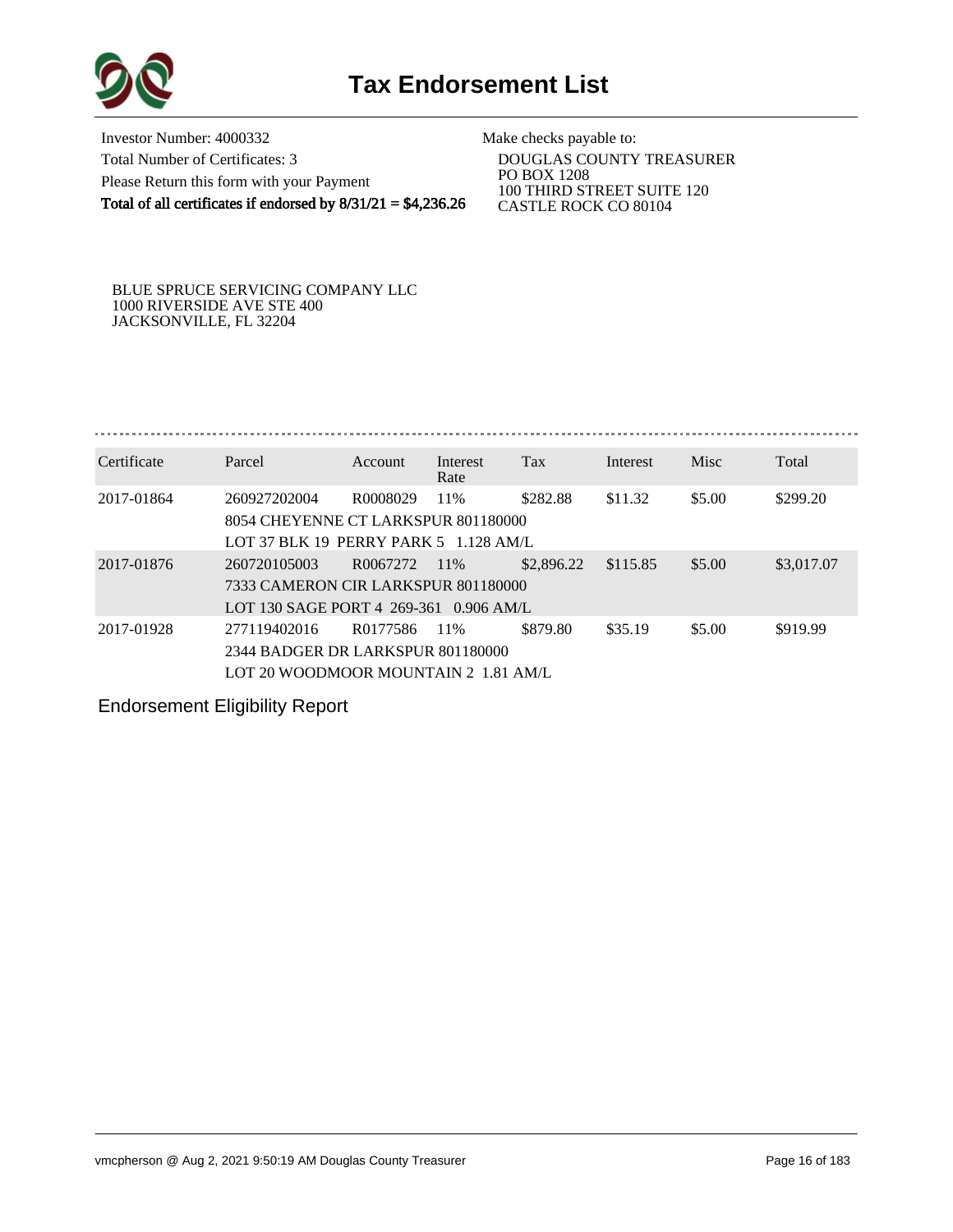

Investor Number: 4000263 Total Number of Certificates: 23 Please Return this form with your Payment Total of all certificates if endorsed by 8/31/21 = \$447.92 Make checks payable to: DOUGLAS COUNTY TREASURER PO BOX 1208 100 THIRD STREET SUITE 120

CASTLE ROCK CO 80104

BRHISD COLORADO LLC PO BOX 327 PINE, CO 80470-0327 US

| Certificate | Parcel                                                                                                                                                                                       | Account  | Interest<br>Rate | Tax               | Interest | Misc                | Total   |
|-------------|----------------------------------------------------------------------------------------------------------------------------------------------------------------------------------------------|----------|------------------|-------------------|----------|---------------------|---------|
| 2017-02310  | 000000000                                                                                                                                                                                    | R0069892 | 11%              | \$1.70            | \$0.07   | \$15.00             | \$16.77 |
|             | $1/6$ MIN INT IN N1/2NW1/4 9-9-66 TOTAL = 80.00 AM/L MIN INT = 13.333 AM/L 110-<br>368                                                                                                       |          |                  |                   |          |                     |         |
| 2017-02311  | 000000000                                                                                                                                                                                    | R0159581 | 11%              | \$0.72            | \$0.03   | \$15.00             | \$15.75 |
|             | 1/8 MINERAL INTEREST W1/2SW1/4 17-7-68 80 AM/L MINERAL INTEREST 10 AM/L                                                                                                                      |          |                  |                   |          |                     |         |
| 2017-02312  | 000000000                                                                                                                                                                                    | R0162042 | 11%              | \$0.80            | \$0.03   | \$15.00             | \$15.83 |
|             | 1/4 MINERAL INTEREST PT SE1/4SW1/4 5-8-68 26.92 AM/L 155-438 MINERAL INTEREST<br>10 AM/L                                                                                                     |          |                  |                   |          |                     |         |
| 2017-02313  | 000000000                                                                                                                                                                                    | R0230359 | 11%              | \$1.46            | \$0.06   | \$15.00             | \$16.52 |
|             | ALL MIN INT IN TRACT IN SW1/4SE1/4 24-7-69 MIN INT = 17.148 AM/L                                                                                                                             |          |                  |                   |          |                     |         |
| 2017-02315  | 000000000                                                                                                                                                                                    | R0257068 | 11%              | \$1.02            | \$0.04   | \$15.00             | \$16.06 |
|             | 1/2 MIN INT IN N1/2NW1/4NE1/4 9-7-67                                                                                                                                                         |          |                  | $TOTAL = 20 AM/L$ |          | MIN INT $= 10$ AM/L |         |
| 2017-02316  | 223326203015<br>000000000                                                                                                                                                                    | R0333527 | 11%              | \$0.90            | \$0.04   | \$15.00             | \$15.94 |
|             | TRACT M SAGEWOOD #1 AMENDED .040 AM/L                                                                                                                                                        |          |                  |                   |          |                     |         |
| 2017-02317  | 235511200006<br>000000000                                                                                                                                                                    | R0349753 | 11%              | \$0.96            | \$0.04   | \$15.00             | \$16.00 |
|             | TR IN NW1/4 11-7-69 AKA PARCEL A-9 .0207 AM/L 517-571                                                                                                                                        |          |                  |                   |          |                     |         |
| 2017-02319  | 000000000                                                                                                                                                                                    | R0353226 | 11%              | \$20.68           | \$0.83   | \$15.00             | \$36.51 |
|             | 1/6 MIN INT IN SE1/4SE1/4 33-6-69 S1/2SW1/4, PT SE1/4NE1/4 & MOST SE1/4 34-6-69 PT<br>$SW1/4$ , PT NW1/4 35-6-69 MOST E1/2SW1/4, PT NW1/4 2-7-69 TOTAL = 490 AM/L MIN<br>$INT = 81.667$ AM/L |          |                  |                   |          |                     |         |
| 2017-02320  | 000000000                                                                                                                                                                                    | R0353227 | 11%              | \$6.96            | \$0.28   | \$15.00             | \$22.24 |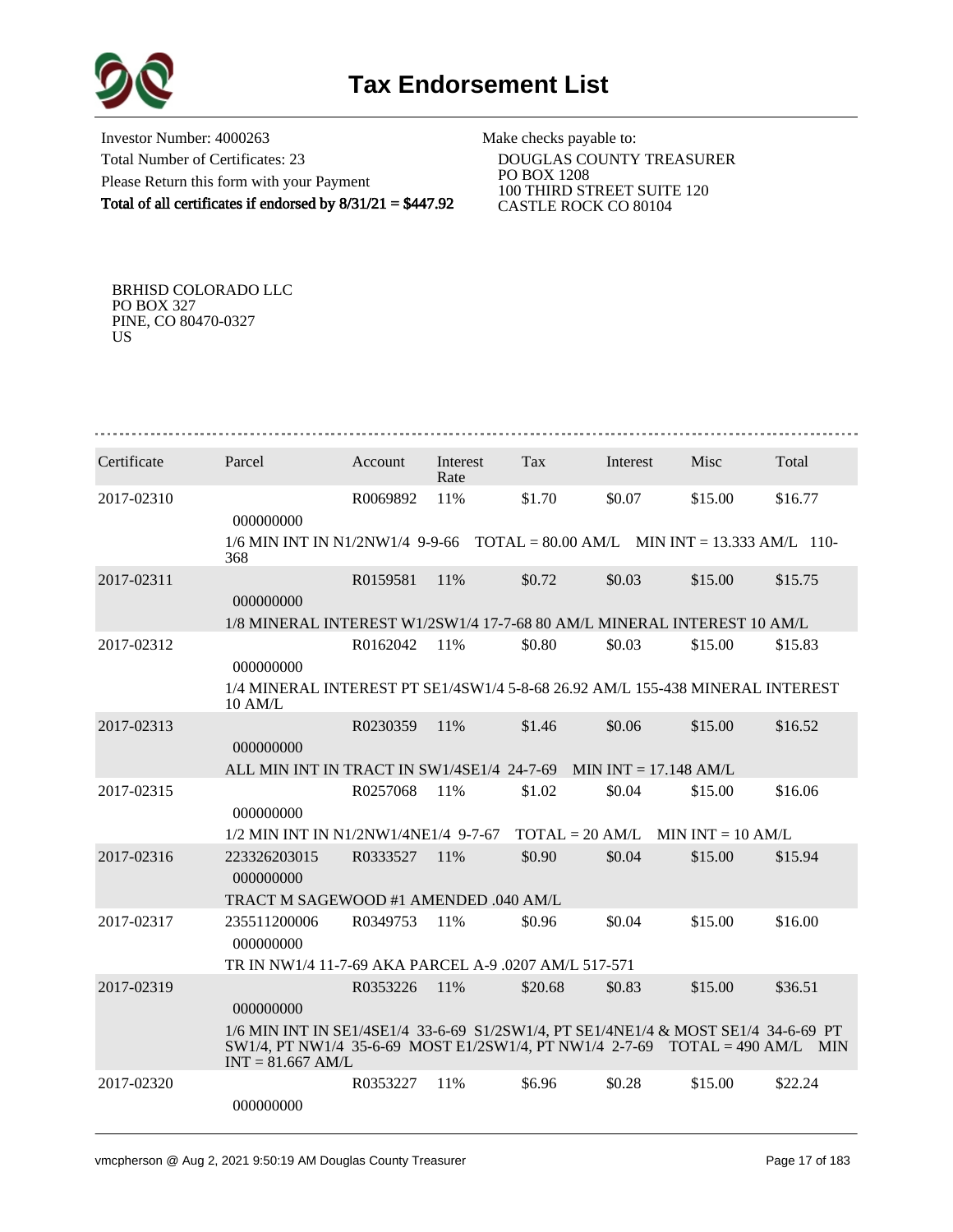

## **Tax Endorsement List**

| Certificate | Parcel                                                                                                                                                                                                                          | Account  | Interest<br>Rate | Tax    | Interest               | Misc         | Total   |
|-------------|---------------------------------------------------------------------------------------------------------------------------------------------------------------------------------------------------------------------------------|----------|------------------|--------|------------------------|--------------|---------|
|             | 1/6 MIN INT IN PT SW1/4, PT NW1/4, MOST S1/2NE1/4, MOST NW1/4NE1/4, & N1/2SE1/4<br>35-6-69 TOTAL = 245.29 AM/L MIN INT = 40.881 AM/L                                                                                            |          |                  |        |                        |              |         |
| 2017-02321  | 000000000                                                                                                                                                                                                                       | R0353228 | 11%              | \$6.86 | \$0.27                 | \$15.00      | \$22.13 |
|             | 1/6 MIN INT IN N1/2NE1/4, SW1/4NE1/4 & NW1/4SE1/4 3-7-69 TOTAL = 160 AM/L MIN<br>$INT = 26.667$ AM/L                                                                                                                            |          |                  |        |                        |              |         |
| 2017-02322  | 000000000                                                                                                                                                                                                                       | R0361528 | 11%              | \$1.62 | \$0.06                 | \$15.00      | \$16.68 |
|             | 35% MIN INT (7/10 OF 1/2) IN SOUTH 1143 FT OF EAST 1143 FT OF NE1/4SW1/4 24/7/68<br>$TOTAL = 30 AM/L$ MIN INT = 10.5 AM/L                                                                                                       |          |                  |        |                        |              |         |
| 2017-02324  | 000000000                                                                                                                                                                                                                       | R0386810 | 11%              | \$0.70 | \$0.03                 | \$15.00      | \$15.73 |
|             | ALL MIN INT IN PART $E1/2NW1/4$ 25-7-67 MIN INT = 4.28 AM/L                                                                                                                                                                     |          |                  |        |                        |              |         |
| 2017-02325  | 235127400012<br>000000000                                                                                                                                                                                                       | R0404202 | 11%              | \$6.82 | \$0.27                 | \$15.00      | \$22.09 |
|             | W1/2 OF VACATED CASTLETON CT. IN E1/2NE1/4SE1/4 27-7-67                                                                                                                                                                         |          |                  |        |                        | $0.289$ AM/L |         |
| 2017-02326  | 223103307008<br>000000000                                                                                                                                                                                                       | R0414543 | 11%              | \$2.64 | \$0.11                 | \$15.00      | \$17.75 |
|             | TRACT A PARK MEADOWS #2 2ND AMEND 0.020 AM/L                                                                                                                                                                                    |          |                  |        |                        |              |         |
| 2017-02328  | 000000000                                                                                                                                                                                                                       | R0431528 | 11%              | \$1.16 | \$0.05                 | \$15.00      | \$16.21 |
|             | ALL MIN INT IN LOTS 179 BLOCK 1, LOTS 154 & 159 BLOCK 2, MOST LOT 153 BLOCK 3<br>(1.255), LOT 125 BLOCK 6, PART LOT 116 (0.046), PART LOT 122 (0.105), & MOST LOT 124<br>$(0.430)$ BLOCK 7 CASTLE PINES 2A MIN INT = 6.831 AM/L |          |                  |        |                        |              |         |
| 2017-02329  | 000000000                                                                                                                                                                                                                       | R0431533 | 11%              | \$1.16 | \$0.05                 | \$15.00      | \$16.21 |
|             | ALL MIN INT IN LOTS 113A, 114A, 115A, PT LOT 119A (0.128), 123A CASTLE PINES 2A<br>5TH AMD MIN $INT = 3.691$ AM/L                                                                                                               |          |                  |        |                        |              |         |
| 2017-02330  | 000000000                                                                                                                                                                                                                       | R0431654 | 11%              | \$1.16 | \$0.05                 | \$15.00      | \$16.21 |
|             | ALL MIN INT IN LOTS 320, 331 BLOCK 6 LOTS 324, 326, 330 BLOCK 7 LOTS 400, 402<br>BLOCK 9 CASTLE PINES 1B MIN INT = 7.237 AM/L                                                                                                   |          |                  |        |                        |              |         |
| 2017-02331  | 000000000                                                                                                                                                                                                                       | R0431659 | 11%              | \$1.16 | \$0.05                 | \$15.00      | \$16.21 |
|             | ALL MIN INT IN LOTS 430, 432, 433, 435, 436, 487, 492-494, & 565-567 CASTLE PINES<br>VILLAGE 19A MIN INT = $6.44$ AM/L                                                                                                          |          |                  |        |                        |              |         |
| 2017-02332  | 000000000                                                                                                                                                                                                                       | R0431662 | 11%              | \$1.16 | \$0.05                 | \$15.00      | \$16.21 |
|             | ALL MIN INT IN LOTS 471, 472, 473, LOTS 560 THRU 563, LOTS 572 THRU 574, LOTS 580<br>THRU 585 CASTLE PINES VILLAGE FILING 19B                                                                                                   |          |                  |        | MIN $INT = 7.544$ AM/L |              |         |
| 2017-02333  | 000000000                                                                                                                                                                                                                       | R0431663 | 11%              | \$1.16 | \$0.05                 | \$15.00      | \$16.21 |
|             | ALL MIN INT IN LOTS 4501-4503, 4505, 4507, 4509, 4510, 4518-4527, 4529-4538, 4540-4543<br>CASTLE PINES VILLAGE 12A MIN INT = 8.52 AM/L                                                                                          |          |                  |        |                        |              |         |
| 2017-02334  | 223326400005<br>000000000                                                                                                                                                                                                       | R0451068 | 11%              | \$9.86 | \$0.39                 | \$15.00      | \$25.25 |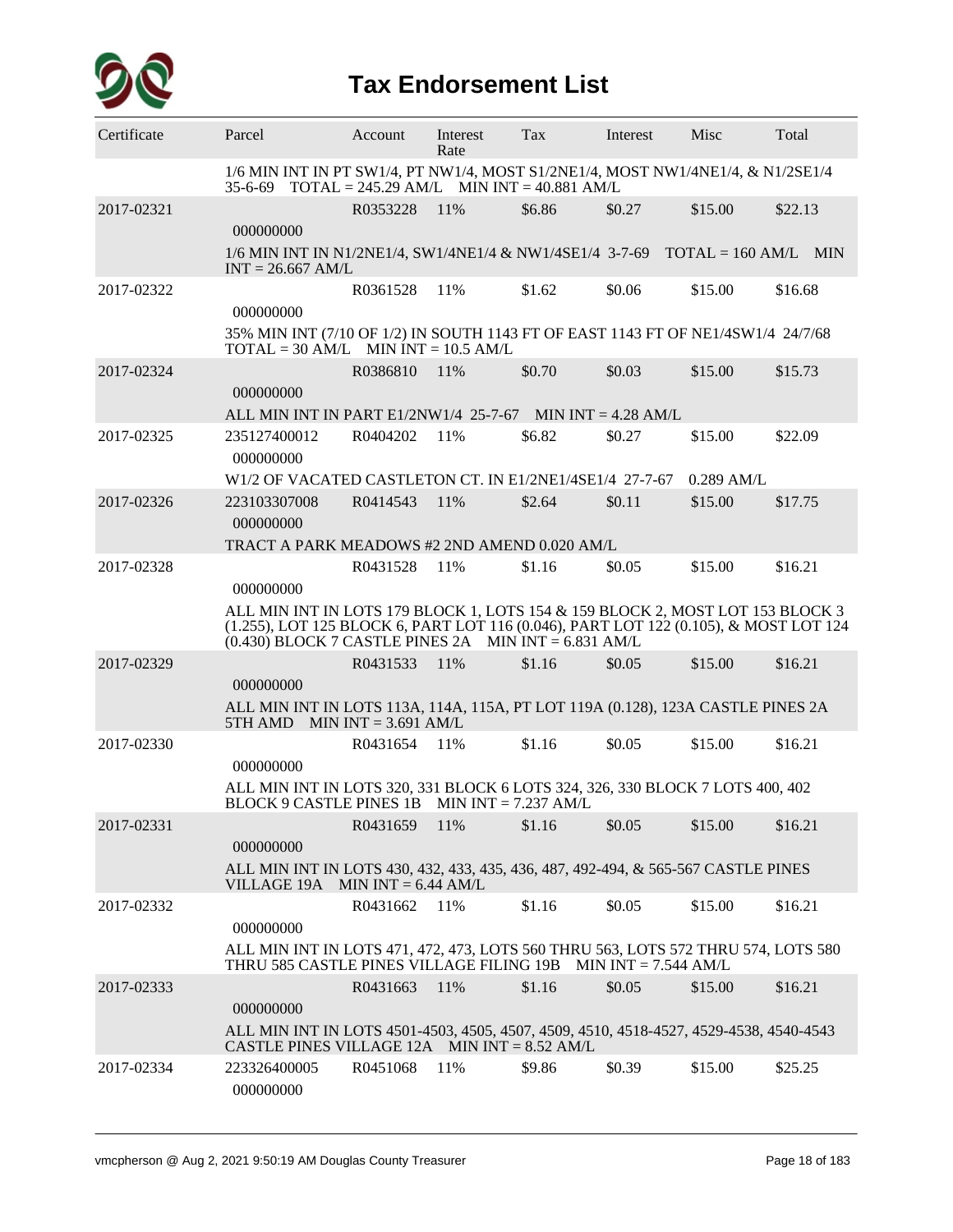

## **Tax Endorsement List**

| Certificate | Parcel                                                                                                                                                                                                                      | Account  | Interest<br>Rate | Tax     | Interest | Misc    | Total   |
|-------------|-----------------------------------------------------------------------------------------------------------------------------------------------------------------------------------------------------------------------------|----------|------------------|---------|----------|---------|---------|
|             | 16.5 WIDE TRACT ALONG THE WEST LINE OF SE1/4SE1/4 26-6-66 0.26AM/L AS<br>DEPICTED ON LSP 0033                                                                                                                               |          |                  |         |          |         |         |
| 2017-02338  |                                                                                                                                                                                                                             | R0480871 | $11\%$           | \$24.24 | \$0.97   | \$15.00 | \$40.21 |
|             | <b>CASTLE PINES 80108</b>                                                                                                                                                                                                   |          |                  |         |          |         |         |
|             | 1/6 MIN INT IN ALL NE1/4 EAST OF DANIELS PARK RD ROW 8-7-67 W1/2 9-7-67 SE1/4<br>AND PT NE1/4SW1/4 EAST OF DANIELS PARK RD ROW 5/7/67 W1/2 AND MOST<br>$W1/2NE1/4$ 4-7-67 TOTAL = 1009.605 AM/L MIN INT = 168.268 AM/L      |          |                  |         |          |         |         |
| 2017-02339  |                                                                                                                                                                                                                             | R0480872 | 11%              | \$4.04  | \$0.16   | \$15.00 | \$19.20 |
|             | 000000000                                                                                                                                                                                                                   |          |                  |         |          |         |         |
|             | 1/6 MIN INT IN NE1/4NE1/4 7-7-67 N1/2NW1/4, PT S1/2NW1/4 & PT NE1/4 LYING WEST<br>OF DANIELS PARK RD ROW 8-7-67 S1/2SW1/4 & PT SE1/4 LYING WEST OF DANIELS<br>PARK RD ROW 5-7-67 TOTAL = 214.068 AM/L MIN INT = 35.678 AM/L |          |                  |         |          |         |         |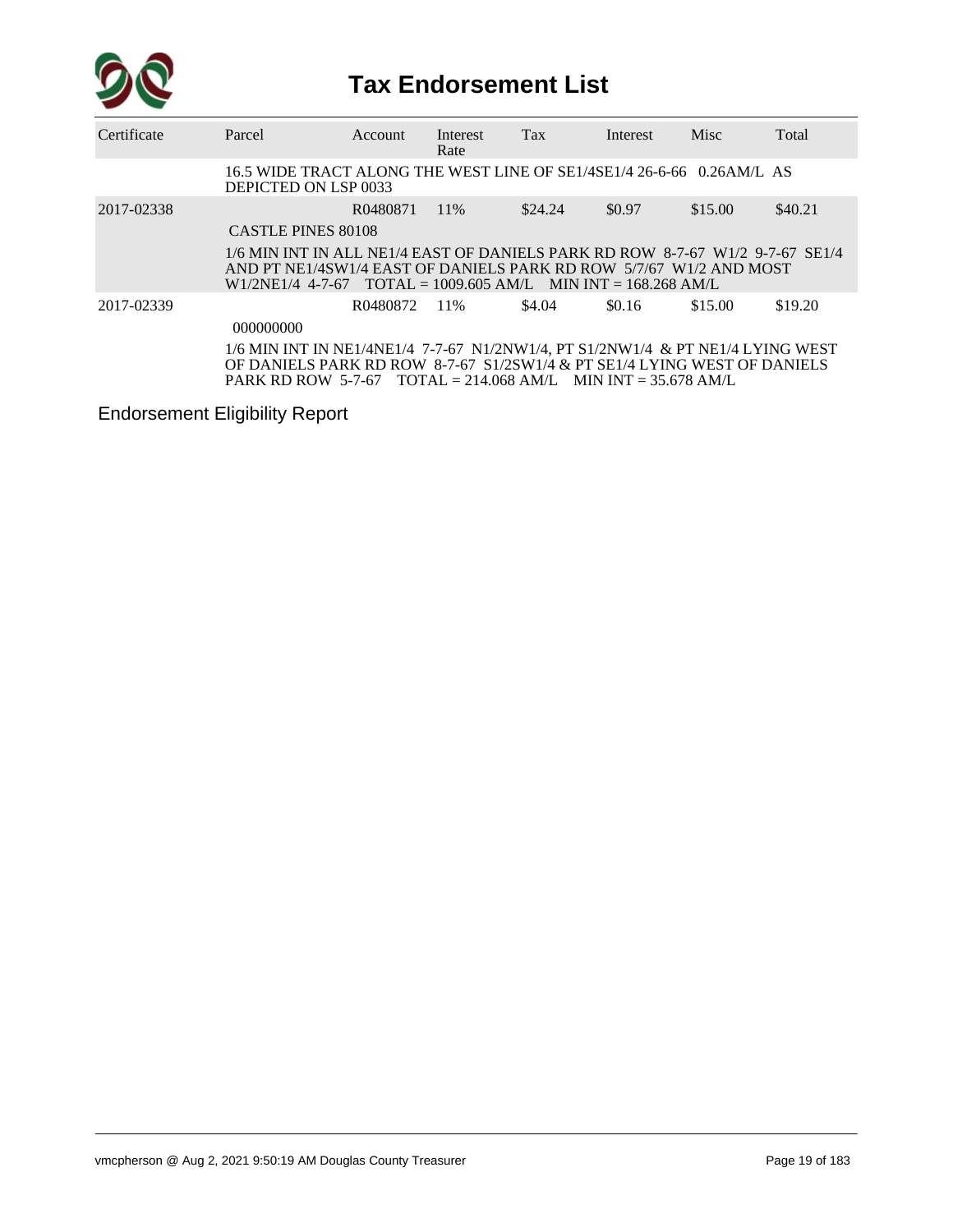

Investor Number: 4000451 Total Number of Certificates: 2 Please Return this form with your Payment Total of all certificates if endorsed by  $8/31/21 = $41.69$ 

Make checks payable to:

 DOUGLAS COUNTY TREASURER PO BOX 1208 100 THIRD STREET SUITE 120 CASTLE ROCK CO 80104

BRIAN KELLEY PO BOX 996 PUEBLO, CO 81002 US

| Certificate | Parcel                                                    | Account  | Interest<br>Rate | Tax    | Interest | <b>Misc</b> | Total   |
|-------------|-----------------------------------------------------------|----------|------------------|--------|----------|-------------|---------|
| 2019-03850  | 235511207034<br>000000000                                 | R0030971 | 12%              | \$4.74 | \$0.19   | \$15.00     | \$19.93 |
|             | NORTHERN PORTION OF LOT 376 ROXBOROUGH DOWNS 2 0.153 AM/L |          |                  |        |          |             |         |

2019-03851 223105401009 R0338136 12% \$6.50 \$0.26 \$15.00 \$21.76 000000000 TRACT B HIGHLANDS RANCH #67-A 0.206 AM/L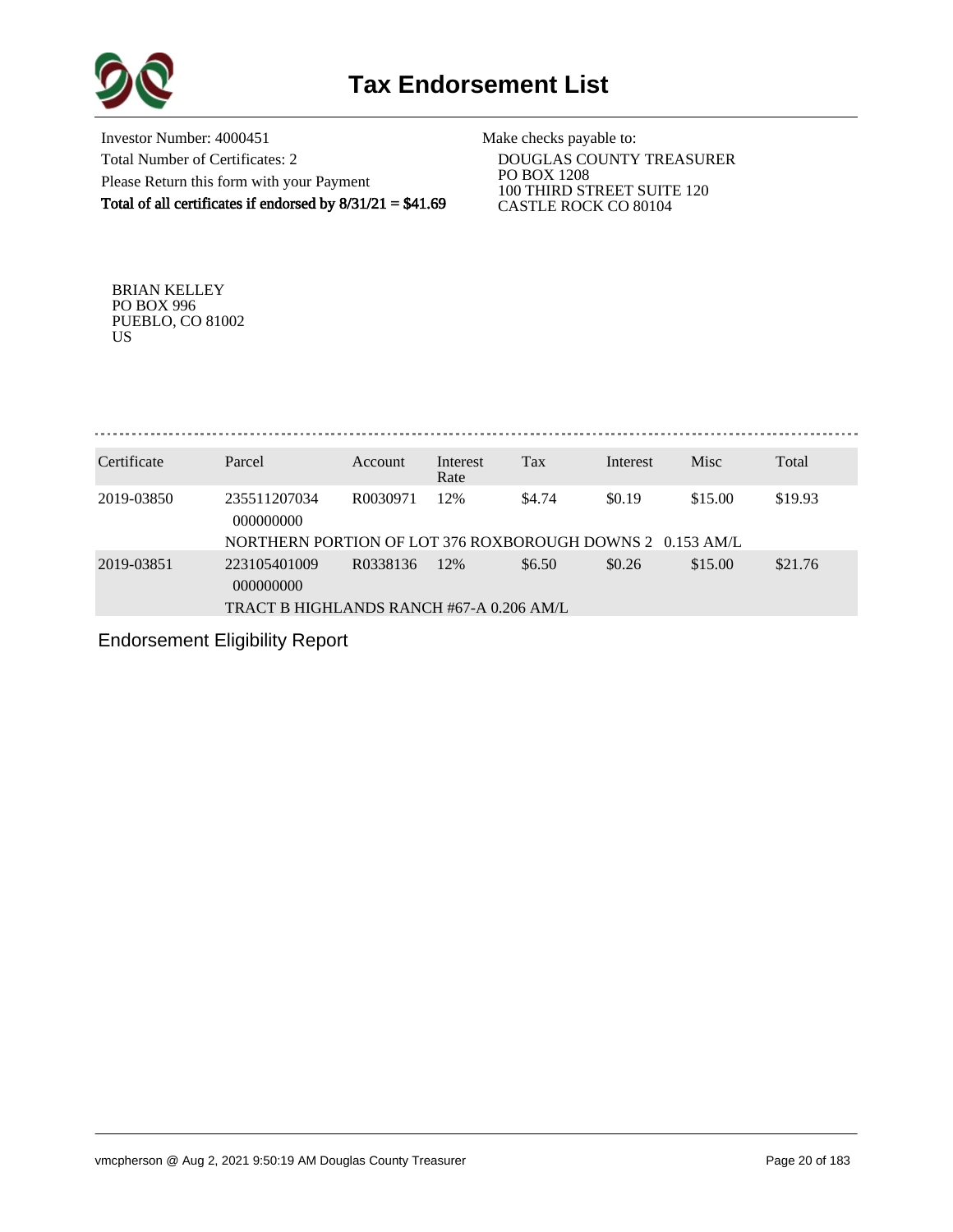

Investor Number: 4000347 Total Number of Certificates: 6 Please Return this form with your Payment Total of all certificates if endorsed by 8/31/21 = \$97.26

Make checks payable to:

 DOUGLAS COUNTY TREASURER PO BOX 1208 100 THIRD STREET SUITE 120 CASTLE ROCK CO 80104

CANDACE J CRIMM 1603 MORNING GLORY CT GILLETTE, WY 82716 US

| Certificate | Parcel                                                                                                                                                                                                                          | Account       | Interest<br>Rate | Tax    | Interest | <b>Misc</b> | Total   |
|-------------|---------------------------------------------------------------------------------------------------------------------------------------------------------------------------------------------------------------------------------|---------------|------------------|--------|----------|-------------|---------|
| 2018-03122  | 000000000                                                                                                                                                                                                                       | R0431528      | 12%              | \$1.16 | \$0.05   | \$15.00     | \$16.21 |
|             | ALL MIN INT IN LOTS 179 BLOCK 1, LOTS 154 & 159 BLOCK 2, MOST LOT 153 BLOCK 3<br>(1.255), LOT 125 BLOCK 6, PART LOT 116 (0.046), PART LOT 122 (0.105), & MOST LOT 124<br>$(0.430)$ BLOCK 7 CASTLE PINES 2A MIN INT = 6.831 AM/L |               |                  |        |          |             |         |
| 2018-03123  | 000000000                                                                                                                                                                                                                       | R0431533      | 12%              | \$1.16 | \$0.05   | \$15.00     | \$16.21 |
|             | ALL MIN INT IN LOTS 113A, 114A, 115A, PT LOT 119A (0.128), 123A CASTLE PINES 2A<br>5TH AMD MIN INT = $3.691$ AM/L                                                                                                               |               |                  |        |          |             |         |
| 2018-03124  | 000000000                                                                                                                                                                                                                       | R0431654 12\% |                  | \$1.16 | \$0.05   | \$15.00     | \$16.21 |
|             | ALL MIN INT IN LOTS 320, 331 BLOCK 6 LOTS 324, 326, 330 BLOCK 7 LOTS 400, 402<br>BLOCK 9 CASTLE PINES 1B MIN INT = $7.237$ AM/L                                                                                                 |               |                  |        |          |             |         |
| 2018-03125  | 000000000                                                                                                                                                                                                                       | R0431659 12%  |                  | \$1.16 | \$0.05   | \$15.00     | \$16.21 |
|             | ALL MIN INT IN LOTS 430, 432, 433, 435, 436, 487, 492-494, & 565-567 CASTLE PINES<br>VILLAGE 19A MIN INT $= 6.44$ AM/L                                                                                                          |               |                  |        |          |             |         |
| 2018-03126  | 000000000                                                                                                                                                                                                                       | R0431662      | 12%              | \$1.16 | \$0.05   | \$15.00     | \$16.21 |
|             | ALL MIN INT IN LOTS 471, 472, 473, LOTS 560 THRU 563, LOTS 572 THRU 574, LOTS 580<br>THRU 585 CASTLE PINES VILLAGE FILING 19B MIN INT $= 7.544$ AM/L                                                                            |               |                  |        |          |             |         |
| 2018-03127  | 000000000                                                                                                                                                                                                                       | R0431663      | 12%              | \$1.16 | \$0.05   | \$15.00     | \$16.21 |
|             | ALL MIN INT IN LOTS 4501-4503, 4505, 4507, 4509, 4510, 4518-4527, 4529-4538, 4540-4543<br>CASTLE PINES VILLAGE 12A MIN INT = $8.52$ AM/L                                                                                        |               |                  |        |          |             |         |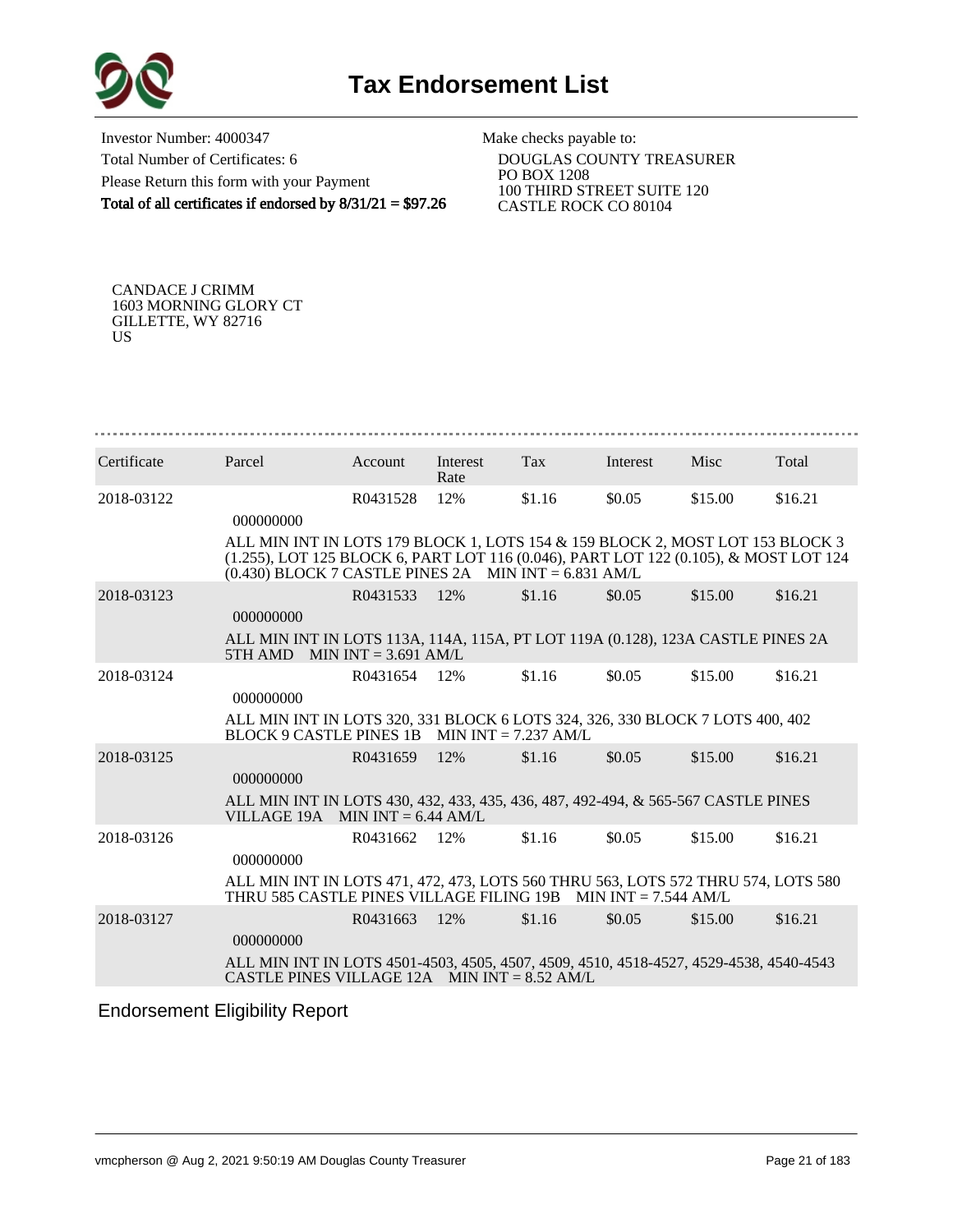

Investor Number: 4000443 Total Number of Certificates: 4 Please Return this form with your Payment Total of all certificates if endorsed by  $8/31/21 = $719.57$ 

Make checks payable to:

 DOUGLAS COUNTY TREASURER PO BOX 1208 100 THIRD STREET SUITE 120 CASTLE ROCK CO 80104

CAROL F HOFFMAN AND ROBERT M DISQUE JR PO BOX 523 HILLSBORO, NM 88042 US

| Certificate | Parcel                                                                                    | Account  | Interest<br>Rate | Tax         | Interest | Misc    | Total    |
|-------------|-------------------------------------------------------------------------------------------|----------|------------------|-------------|----------|---------|----------|
| 2019-03840  | 260921402007<br>000000000                                                                 | R0007190 | 12%              | \$282.88    | \$11.32  | \$5.00  | \$299.20 |
|             | LOT 7 BLK 4 INDIAN HEAD 1 246-111                                                         |          |                  | $1.07$ AM/L |          |         |          |
| 2019-03841  | 260921402006<br>000000000                                                                 | R0010250 | 12%              | \$282.88    | \$11.32  | \$5.00  | \$299.20 |
|             | LOT 6 BLK 4 INDIAN HEAD 1                                                                 |          | $1.05$ AM/L      |             |          |         |          |
| 2019-03845  | 223110402006<br>000000000                                                                 | R0401354 | 12%              | \$77.52     | \$3.10   | \$5.00  | \$85.62  |
|             | TRACT A OMNIPARK FILING #1.0.460 AM/L                                                     |          |                  |             |          |         |          |
| 2019-03846  | 250513112098<br>000000000                                                                 | R0436829 | 12%              | \$19.76     | \$0.79   | \$15.00 | \$35.55  |
|             | PART OF WEST EDGE OF SITE 1 ROLLING HILLS AMENDED SE1/4NW1/4NE1/4 13-8-67<br>$0.165$ AM/L |          |                  |             |          |         |          |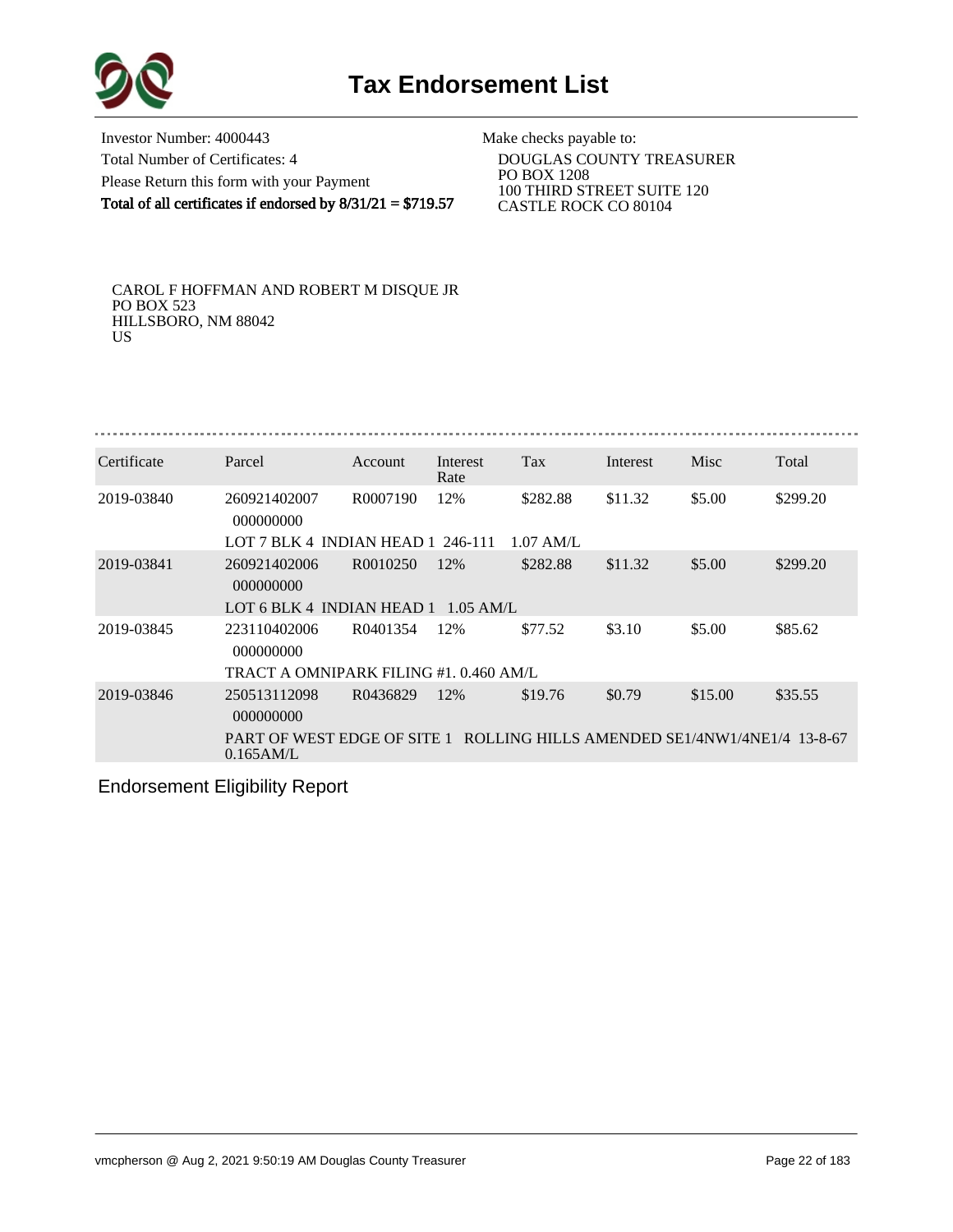

Investor Number: 4000270 Total Number of Certificates: 1 Please Return this form with your Payment Total of all certificates if endorsed by 8/31/21 = \$21.01

Make checks payable to:

 DOUGLAS COUNTY TREASURER PO BOX 1208 100 THIRD STREET SUITE 120 CASTLE ROCK CO 80104

CASEY COLLETTI 27193 COUNTY FARM RD PUEBLO, CO 81006 US

. . . . . . . . . . . . . . . 

| Certificate                                                                                               | Parcel    | Account  | Interest<br>Rate | Tax    | Interest | Misc    | Total   |
|-----------------------------------------------------------------------------------------------------------|-----------|----------|------------------|--------|----------|---------|---------|
| 2017-02356                                                                                                | 000000000 | R0431696 | 11%              | \$5.78 | \$0.23   | \$15.00 | \$21.01 |
| ALL MINERAL INTEREST IN 2 PARCELS IN N1/2SE1/4 17-7-67, PT OUTLOT A<br>HOCKADAY HEIGHTS TOTAL 35.635 AM/L |           |          |                  |        |          |         |         |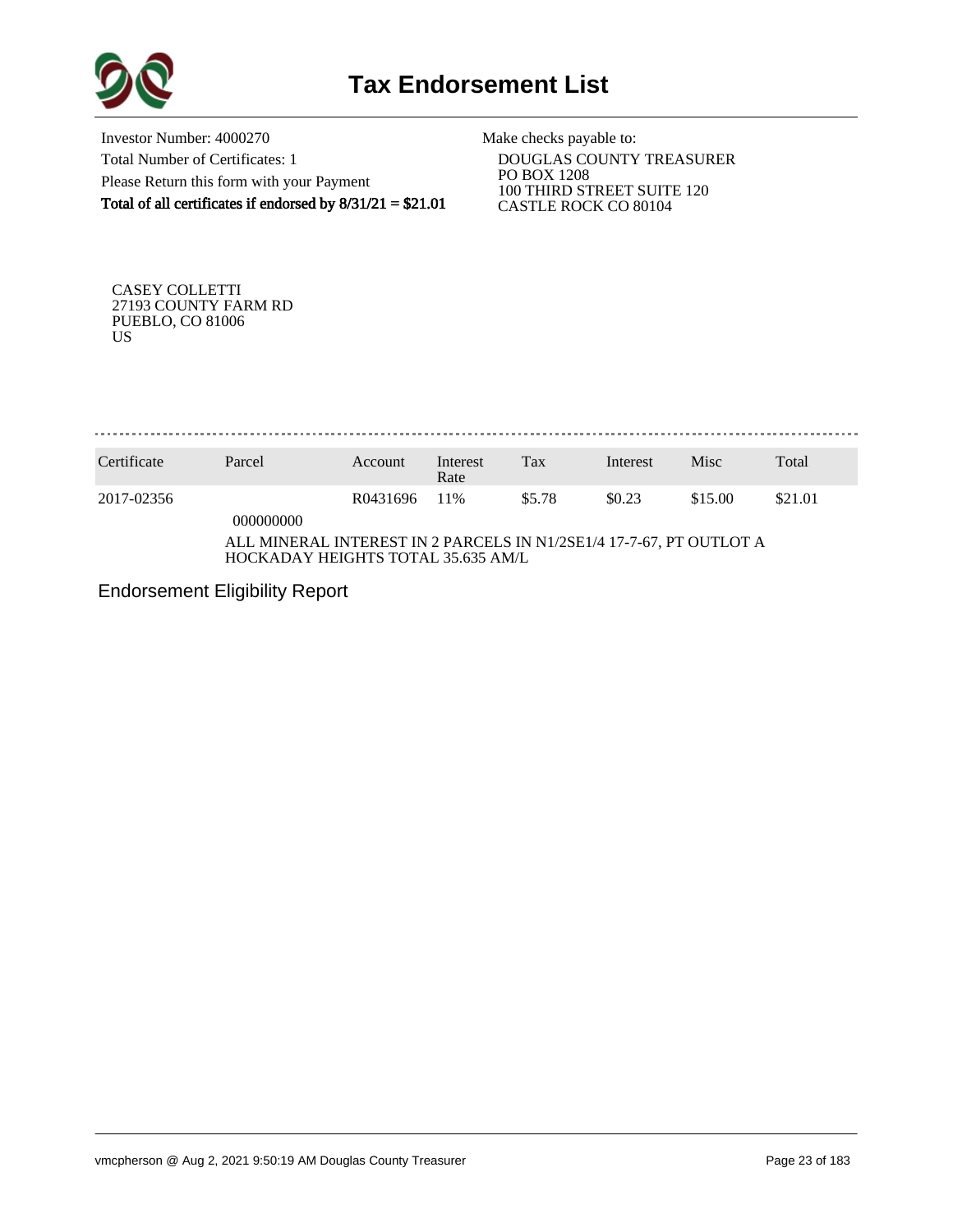

Investor Number: 4000351 Total Number of Certificates: 1 Please Return this form with your Payment Total of all certificates if endorsed by  $8/31/21 = $72.31$ 

Make checks payable to:

 DOUGLAS COUNTY TREASURER PO BOX 1208 100 THIRD STREET SUITE 120 CASTLE ROCK CO 80104

CHRISTIAN PENCE 1013 STANTON ST COLORADO SPRINGS, CO 80907 US

. . . . . . . . . . . . . . . . . . . . . . . . . . . . . .

| Certificate | Parcel                                                                                                 | Account  | Interest<br>Rate | Tax     | Interest | Misc   | Total   |
|-------------|--------------------------------------------------------------------------------------------------------|----------|------------------|---------|----------|--------|---------|
| 2020-04175  | 250511400030<br>000000000                                                                              | R0350089 | 9%               | \$64.72 | \$2.59   | \$5.00 | \$72.31 |
|             | TRACT 30'X125' LYING S'LY OF LOT 12 BLK 24  CRAIG & GOULDS ADD TO CASTLE<br>ROCK IN NW1/4SE1/4 11-8-67 |          | $0.0861$ AM/L    |         |          |        |         |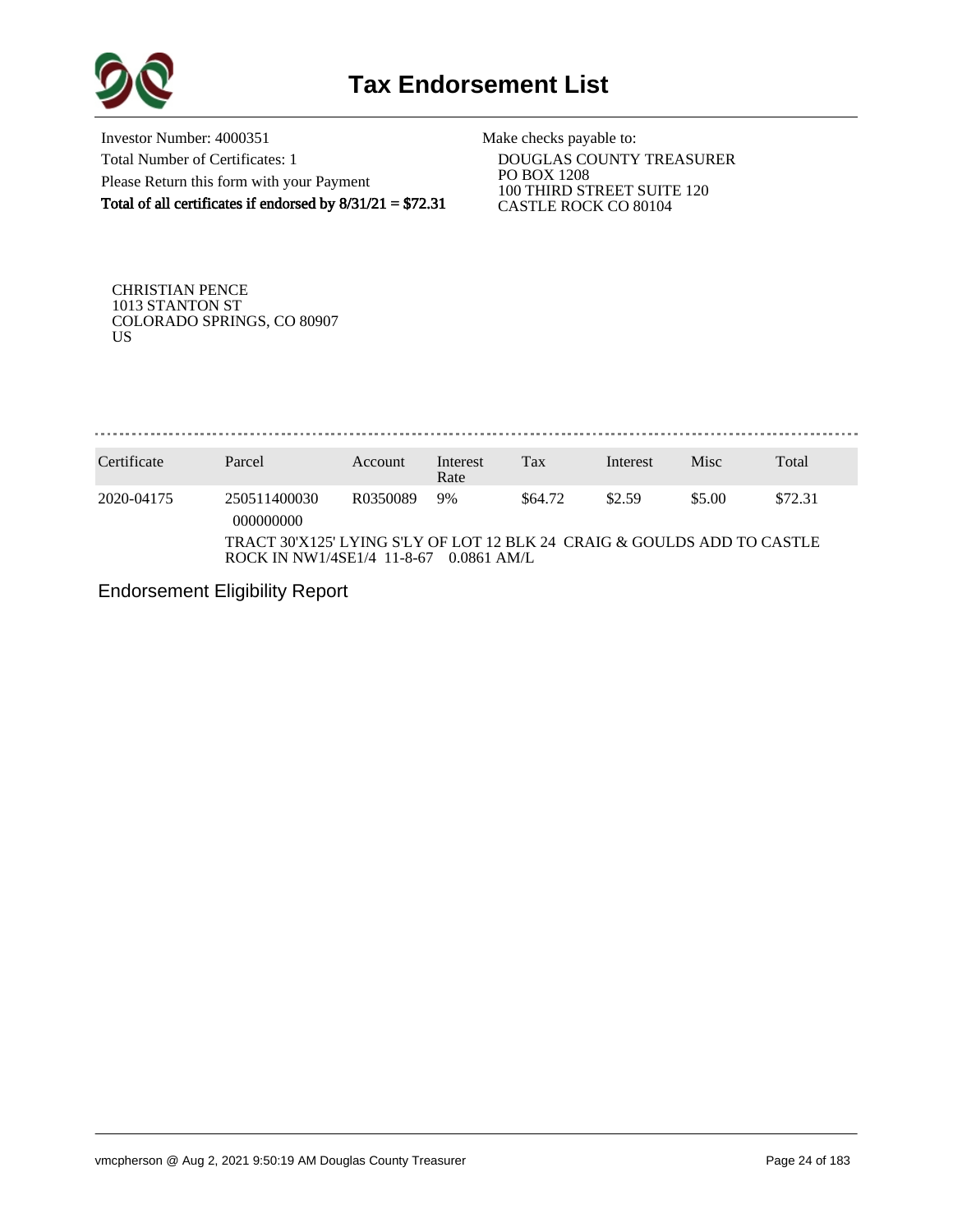

Investor Number: 4000006 Total Number of Certificates: 1 Please Return this form with your Payment Total of all certificates if endorsed by 8/31/21 = \$299.20

Make checks payable to:

 DOUGLAS COUNTY TREASURER PO BOX 1208 100 THIRD STREET SUITE 120 CASTLE ROCK CO 80104

CHRISTOPHER CROUSE 4331 S BRAUN CT MORRISON, CO 80465

. . . . . . . . . . . . . . . . . . . 

| Certificate                          | Parcel                    | Account  | Interest<br>Rate | Tax      | Interest | Misc   | Total    |
|--------------------------------------|---------------------------|----------|------------------|----------|----------|--------|----------|
| 2018-02707                           | 260922303001<br>000000000 | R0016791 | 12%              | \$282.88 | \$11.32  | \$5.00 | \$299.20 |
| LOT 1 BLK 19 PERRY PARK 5 1.366 AM/L |                           |          |                  |          |          |        |          |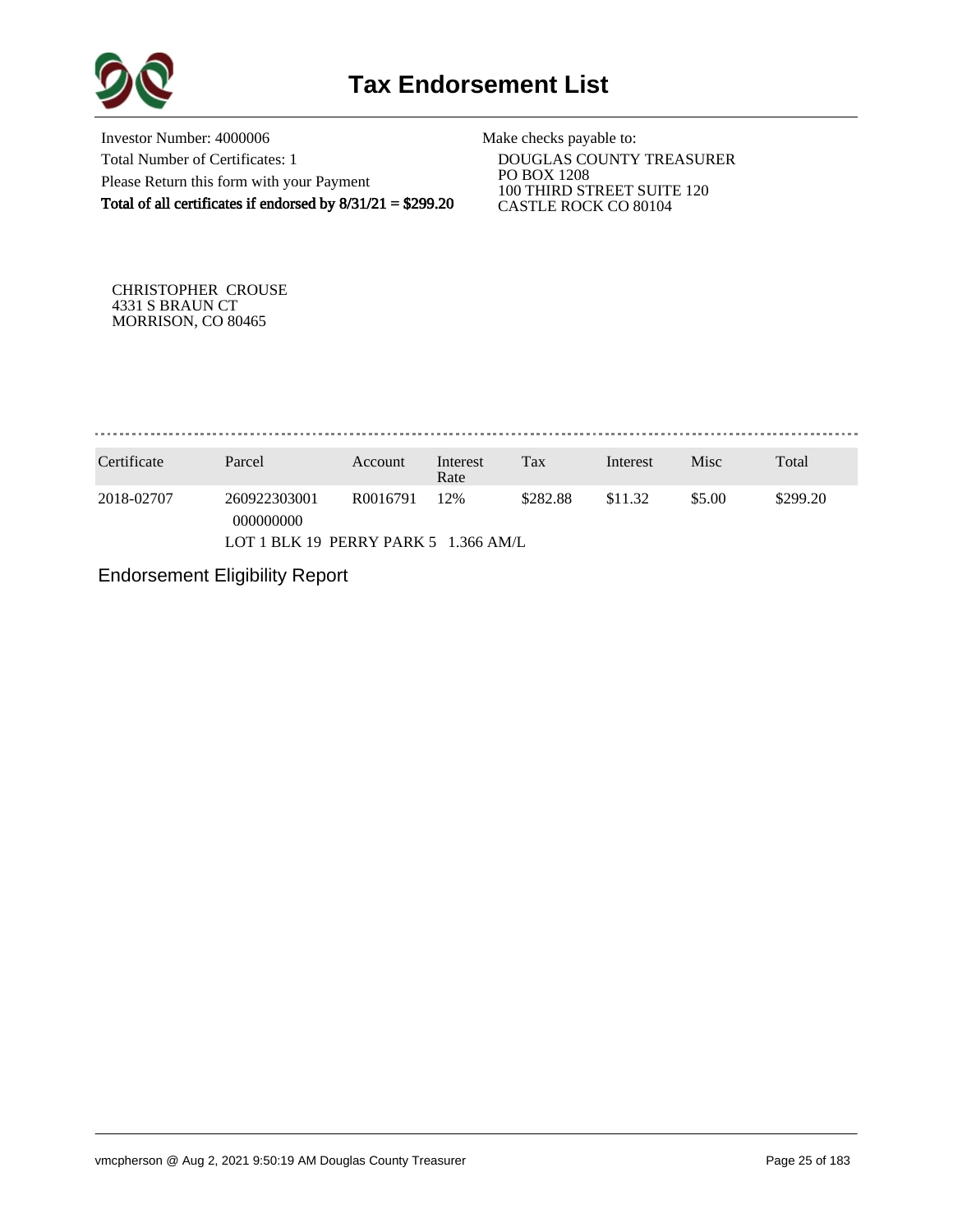

Investor Number: 4000427 Total Number of Certificates: 3 Please Return this form with your Payment Total of all certificates if endorsed by  $8/31/21 = $1,020.81$ 

Make checks payable to:

 DOUGLAS COUNTY TREASURER PO BOX 1208 100 THIRD STREET SUITE 120 CASTLE ROCK CO 80104

CHRISTOPHER ALLEN CROUSE 4331 S BRAUN CT MORRISON, CO 80465 US

. . . . . . . . . . . . . . . . . . . . . . . . . . . . . . . Certificate Parcel Account Interest Tax Interest Misc Total Rate 2019-03801 260921105001 R0009355 12% \$282.88 \$11.32 \$5.00 \$299.20 000000000

|            | LOT 5 BLK 24 PERRY PARK 5 2.272 AM/L                    |             |     |          |         |         |          |
|------------|---------------------------------------------------------|-------------|-----|----------|---------|---------|----------|
| 2019-03802 | 276731303054                                            | R0154915    | 12% | \$669.38 | \$26.78 | \$5.00  | \$701.16 |
|            | 14761 EVERGREEN PL WOODLAND PARK 80863                  |             |     |          |         |         |          |
|            | LOT 13 BLK 2 WEST CREEK LAKES SUBD 0.87 AM/L            |             |     |          |         |         |          |
| 2020-04422 | 235130201002                                            | R0460249 9% |     | \$5.24   | \$0.21  | \$15.00 | \$20.45  |
|            | 2910 CHARLFORD LN SEDALIA 801350000                     |             |     |          |         |         |          |
|            | PARCEL 13 SOLITUDE COLORADO EXEMPTION 2ND AMD 4.16 AM/L |             |     |          |         |         |          |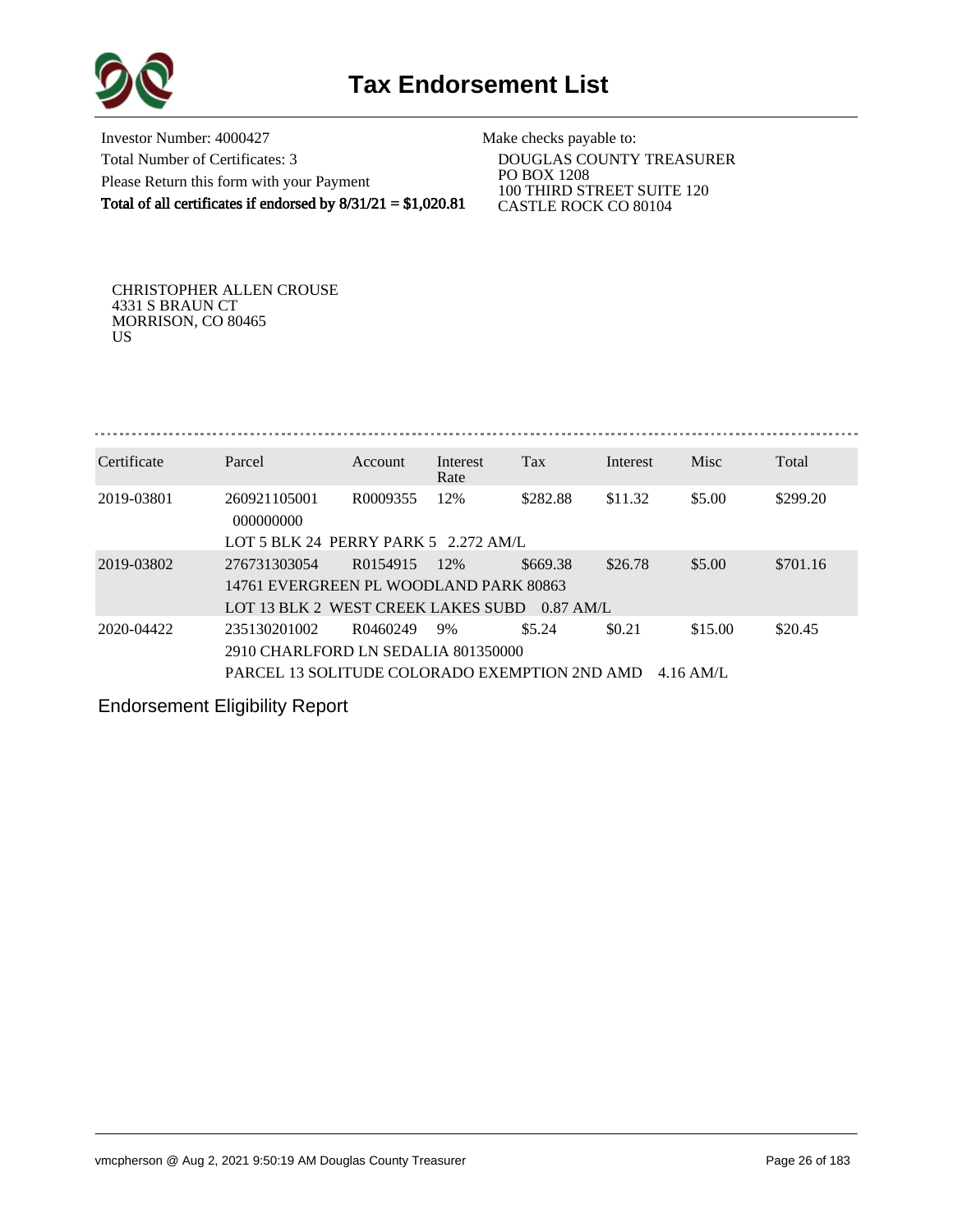

Investor Number: 4000265 Total Number of Certificates: 2 Please Return this form with your Payment Total of all certificates if endorsed by 8/31/21 = \$459.06

Make checks payable to:

 DOUGLAS COUNTY TREASURER PO BOX 1208 100 THIRD STREET SUITE 120 CASTLE ROCK CO 80104

COLORADO LAKEFRONT, LLC PO BOX 150975 LAKEWOOD, CO 80215 US

. . . . . . . . . . . . . . . . . . . 

| Certificate | Parcel                                     | <b>Account</b>          | Interest<br>Rate | Tax       | Interest | Misc   | Total    |
|-------------|--------------------------------------------|-------------------------|------------------|-----------|----------|--------|----------|
| 2019-03343  | 260921104014<br>000000000                  | R0006701                | 12%              | \$282.88  | \$11.32  | \$5.00 | \$299.20 |
|             | LOT 16 BLK 1 INDIAN HEAD 1 408-947         |                         |                  | 2.39 AM/L |          |        |          |
| 2019-03347  | 234733201012<br>80116<br>LOT 87 FOX HILL 1 | R0494056<br>$2.99$ AM/L | 12%              | \$148.90  | \$5.96   | \$5.00 | \$159.86 |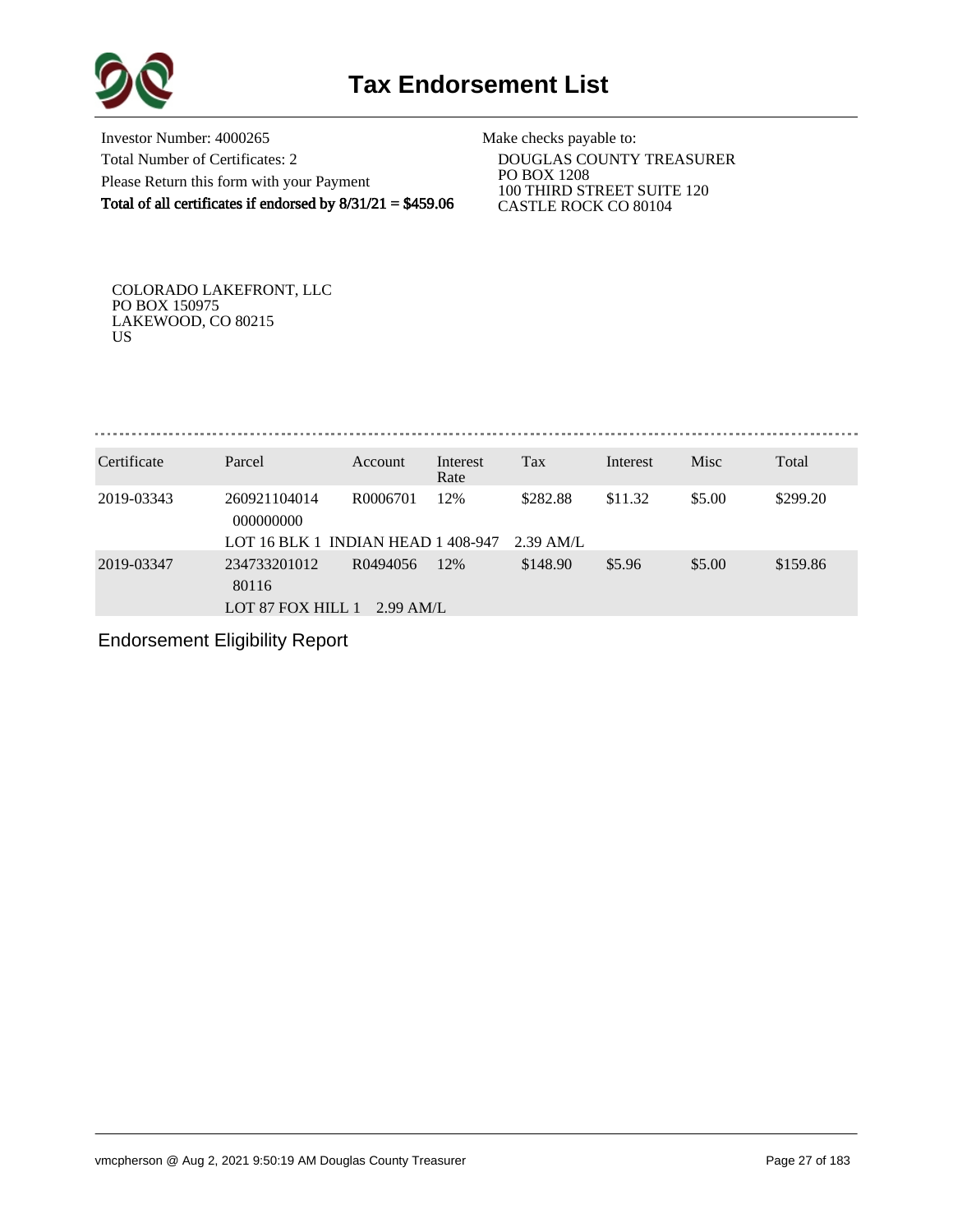

Investor Number: 3876874 Total Number of Certificates: 1 Please Return this form with your Payment Total of all certificates if endorsed by  $8/31/21 = $104.99$ 

Make checks payable to:

 DOUGLAS COUNTY TREASURER PO BOX 1208 100 THIRD STREET SUITE 120 CASTLE ROCK CO 80104

COMIAN XI TAX LIEN FUND LLC 700 RT 130 N. STE 101 CINNAMINSON, NJ 08077 USA

. . . . . . . . . . . . . . . . . . . . . . . . . . . . . . . . . .

| Certificate | Parcel                                                                                               | Account  | Interest<br>Rate | Tax     | Interest | Misc   | Total             |
|-------------|------------------------------------------------------------------------------------------------------|----------|------------------|---------|----------|--------|-------------------|
| 1003806     | 223310200049<br>000000000<br>TR IN NE1/4 9-6-66 & NW1/4 10-6-66 LYING E OF LOT 4 WESTCREEK 2 1ST AMD | R0480734 | 10%              | \$96.14 | \$3.85   | \$5.00 | \$104.99<br>0.135 |
|             | AM/L                                                                                                 |          |                  |         |          |        |                   |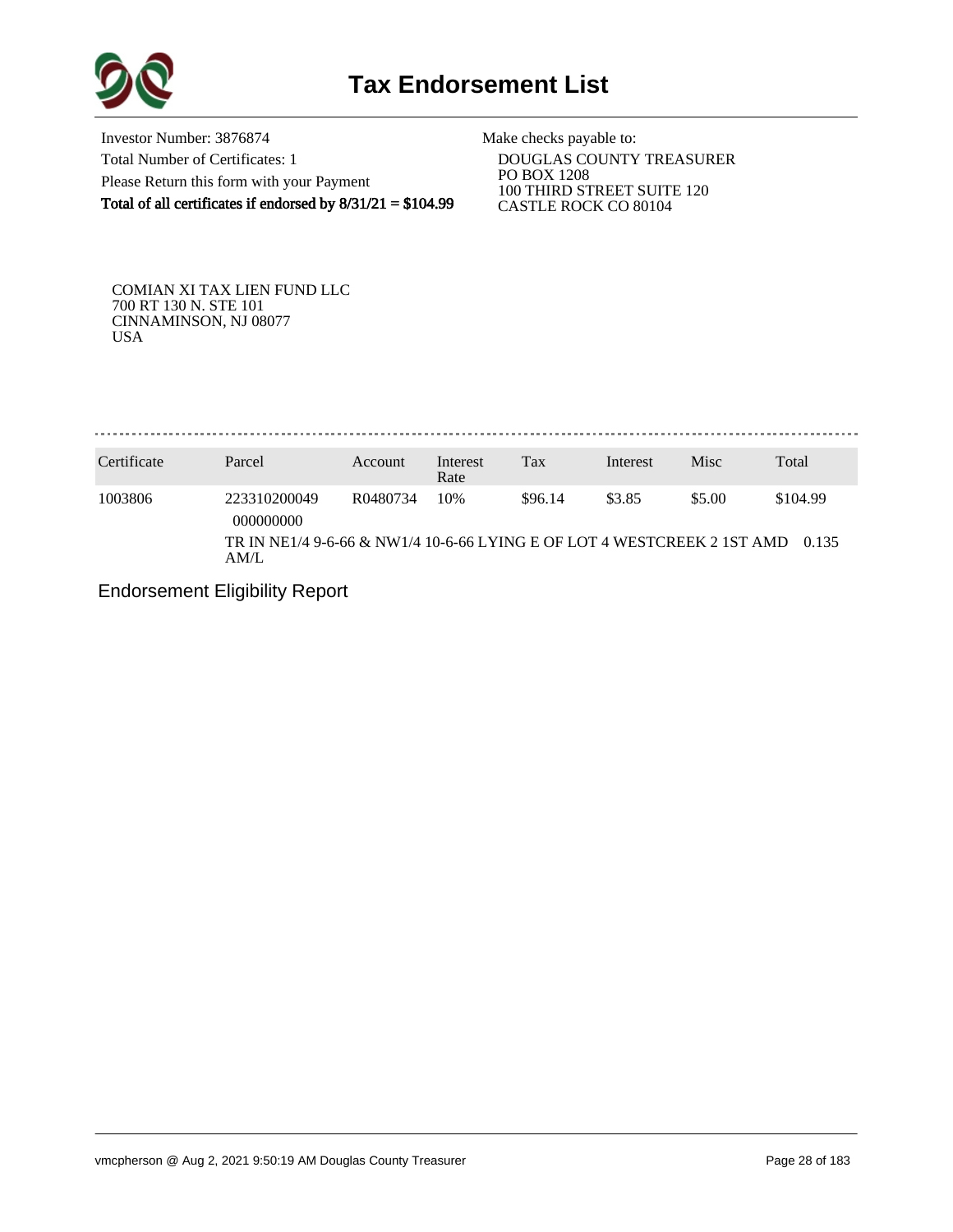

Investor Number: 3826436 Total Number of Certificates: 3 Please Return this form with your Payment Total of all certificates if endorsed by 8/31/21 = \$223.17

Make checks payable to:

 DOUGLAS COUNTY TREASURER PO BOX 1208 100 THIRD STREET SUITE 120 CASTLE ROCK CO 80104

COMIAN XII TAX LIEN FUND LLC 700 ROUTE 130 N, STE 101 CINNAMINSON, NJ 08077 USA

| Certificate | Parcel                                       | Account  | Interest<br>Rate | Tax    | Interest | Misc    | Total   |
|-------------|----------------------------------------------|----------|------------------|--------|----------|---------|---------|
| 1002193     | 250514102063<br>000000000                    | R0333401 | 10%              | \$8.86 | \$0.35   | \$15.00 | \$24.21 |
|             | TRACT B PLUM CREEK COMMERCIAL #1 0.1022 AM/L |          |                  |        |          |         |         |

| 1002239 | 276501000009<br>000000000                              | R0348233 | 10% | \$37.86  | \$1.51 | \$5.00 | \$44.37  |
|---------|--------------------------------------------------------|----------|-----|----------|--------|--------|----------|
|         | TR IN NW1/4SW1/4 1-10-70 AKA PARCEL C 0.33 AM/L        |          |     |          |        |        |          |
| 1002249 | 235511200004<br>000000000                              | R0349762 | 10% | \$143.84 | \$5.75 | \$5.00 | \$154.59 |
|         | TR IN NW1/4 11-7-69 AKA PARCEL A-4 0.0937 AM/L 517-571 |          |     |          |        |        |          |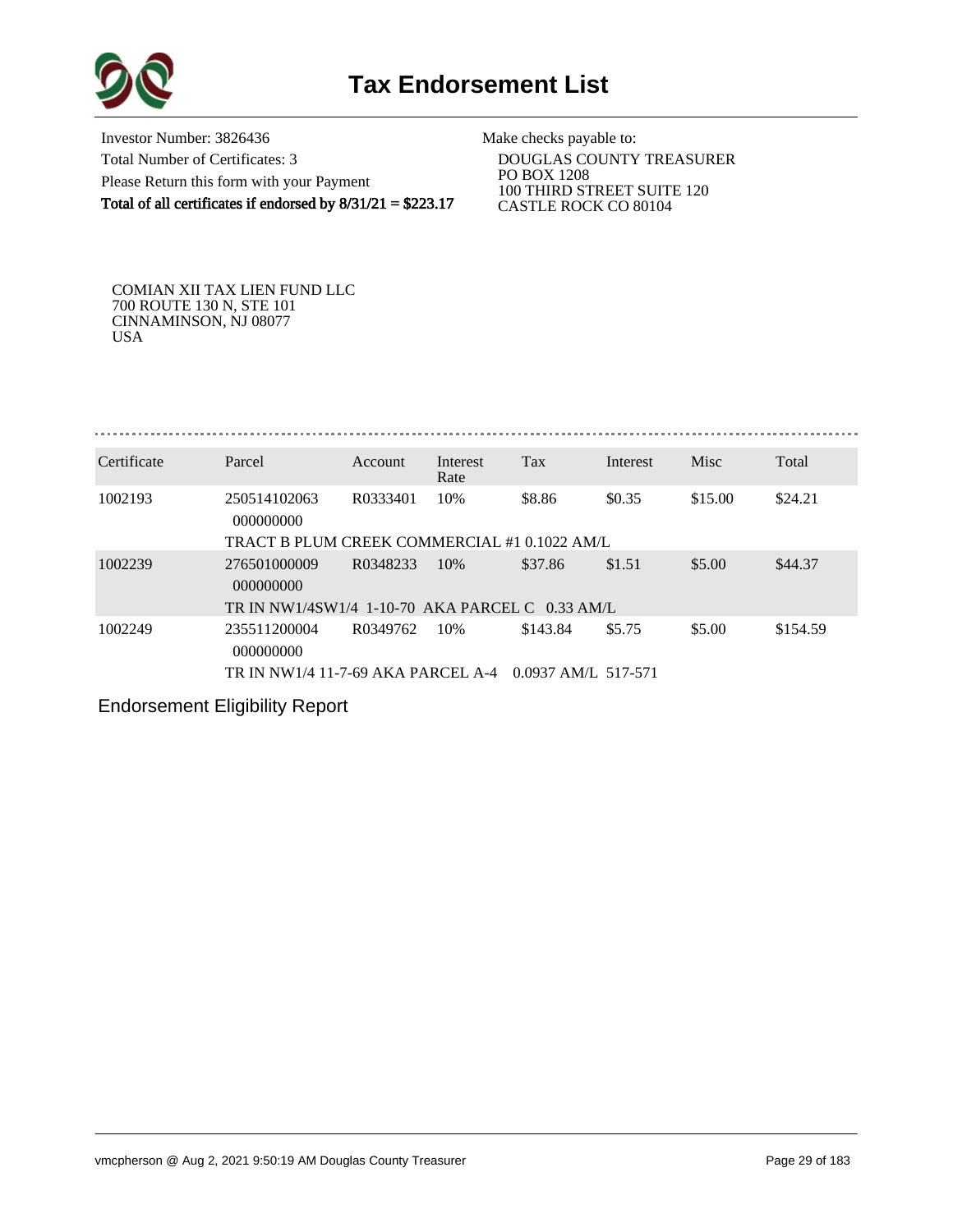

Investor Number: 3339941 Total Number of Certificates: 3 Please Return this form with your Payment Total of all certificates if endorsed by  $8/31/21 = $71.43$ 

Make checks payable to:

 DOUGLAS COUNTY TREASURER PO BOX 1208 100 THIRD STREET SUITE 120 CASTLE ROCK CO 80104

CONLEY RESOURCES, LLC 3603 N HORSESHOE DR GUTHRIE, OK 73044 USA

| Certificate | Parcel                                                                                                        | Account  | Interest<br>Rate | <b>Tax</b> | Interest | Misc    | Total   |
|-------------|---------------------------------------------------------------------------------------------------------------|----------|------------------|------------|----------|---------|---------|
| 993992      | 000000000                                                                                                     | R0088971 | 11\%             | \$9.24     | \$0.37   | \$15.00 | \$24.61 |
|             | 1/2 MINERAL INTEREST IN: PT E1/2SW1/4 PT W1/2NW1/4 NW1/4SW1/4 15-7-67, 110 AM/L<br>1/2 MINERAL INT IS 55 AM/L |          |                  |            |          |         |         |
| 994064      | 000000000                                                                                                     | R0257050 | 11\%             | \$10.12    | \$0.40   | \$15.00 | \$25.52 |
|             | 1/2 INT IN MINERALS IN S1/2NW/14NE1/4 SW1/4NE1/4 W1/2SE1/4 9-7-67 140.00 AM/L 1/2<br>INT IS 70 AM/L           |          |                  |            |          |         |         |
| 994065      | 000000000                                                                                                     | R0257076 | 11%              | \$6.06     | \$0.24   | \$15.00 | \$21.30 |
|             | $1/2$ MIN INT IN S1/2SE1/4 4-7-67 TOTAL = 80 AM/L MIN INT = 40 AM/L                                           |          |                  |            |          |         |         |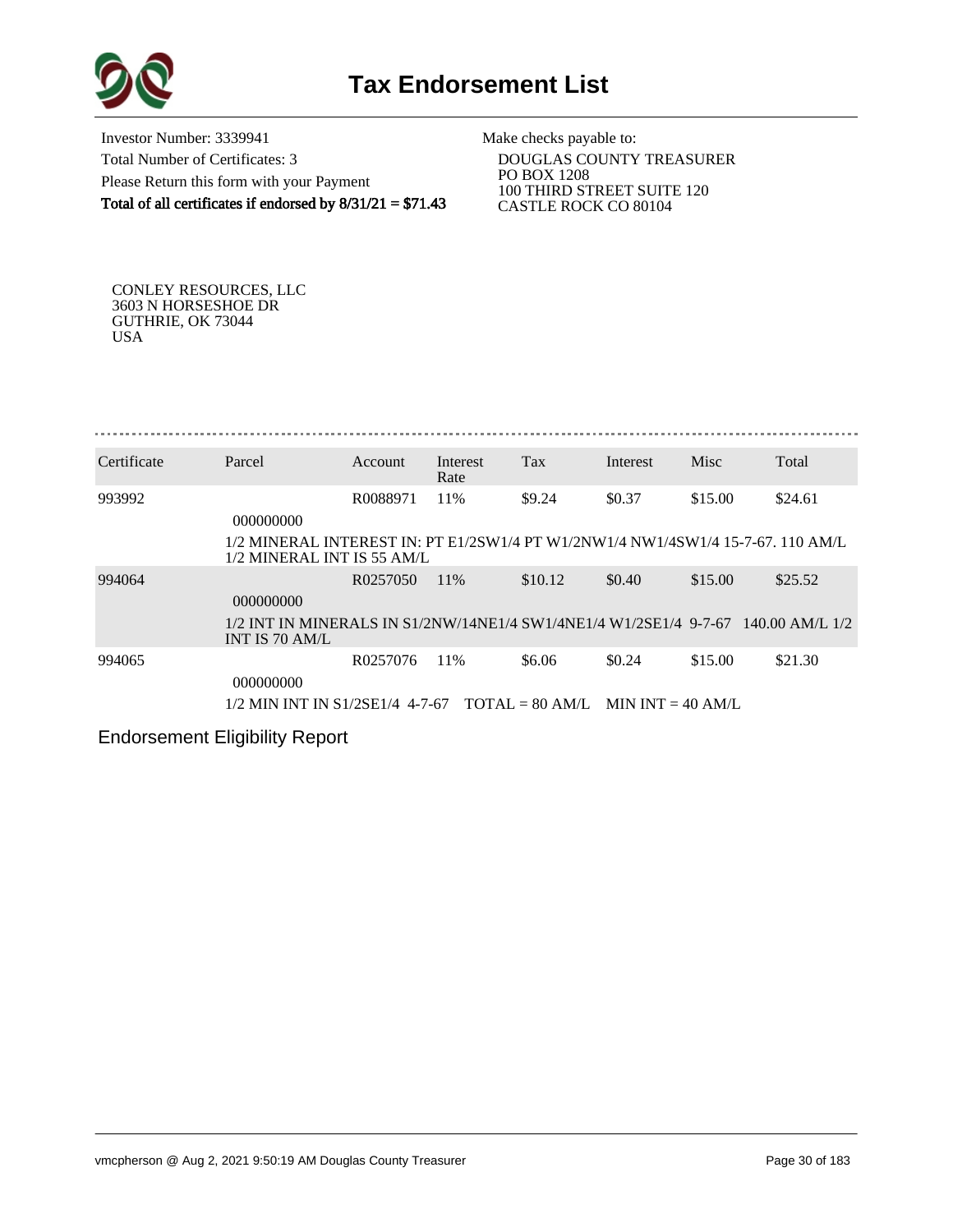

Investor Number: 4000315 Total Number of Certificates: 2 Please Return this form with your Payment Total of all certificates if endorsed by  $8/31/21 = $37.15$ 

Make checks payable to:

 DOUGLAS COUNTY TREASURER PO BOX 1208 100 THIRD STREET SUITE 120 CASTLE ROCK CO 80104

CORY L PETERSON 41423 N FARMHOUSE CIR PARKER, CO 80138 US

Tax Interest Misc Total Certificate Parcel Account Interest

| Certificate | Parcei                                                  | ACCOUIIU | merest<br>Rate      | 1 ax   | mierest | <b>IVIISC</b> | I Otal  |
|-------------|---------------------------------------------------------|----------|---------------------|--------|---------|---------------|---------|
| 2017-02429  | 234717003001<br>000000000<br>TRACT A MCNEISH SUB        | R0221962 | 11%<br>$0.171$ AM/L | \$4.30 | \$0.17  | \$15.00       | \$19.47 |
| 2017-02430  | 234717202001<br>000000000<br><b>TRACT B MCNEISH SUB</b> | R0480873 | 11%<br>$0.088$ AM/L | \$2.58 | \$0.10  | \$15.00       | \$17.68 |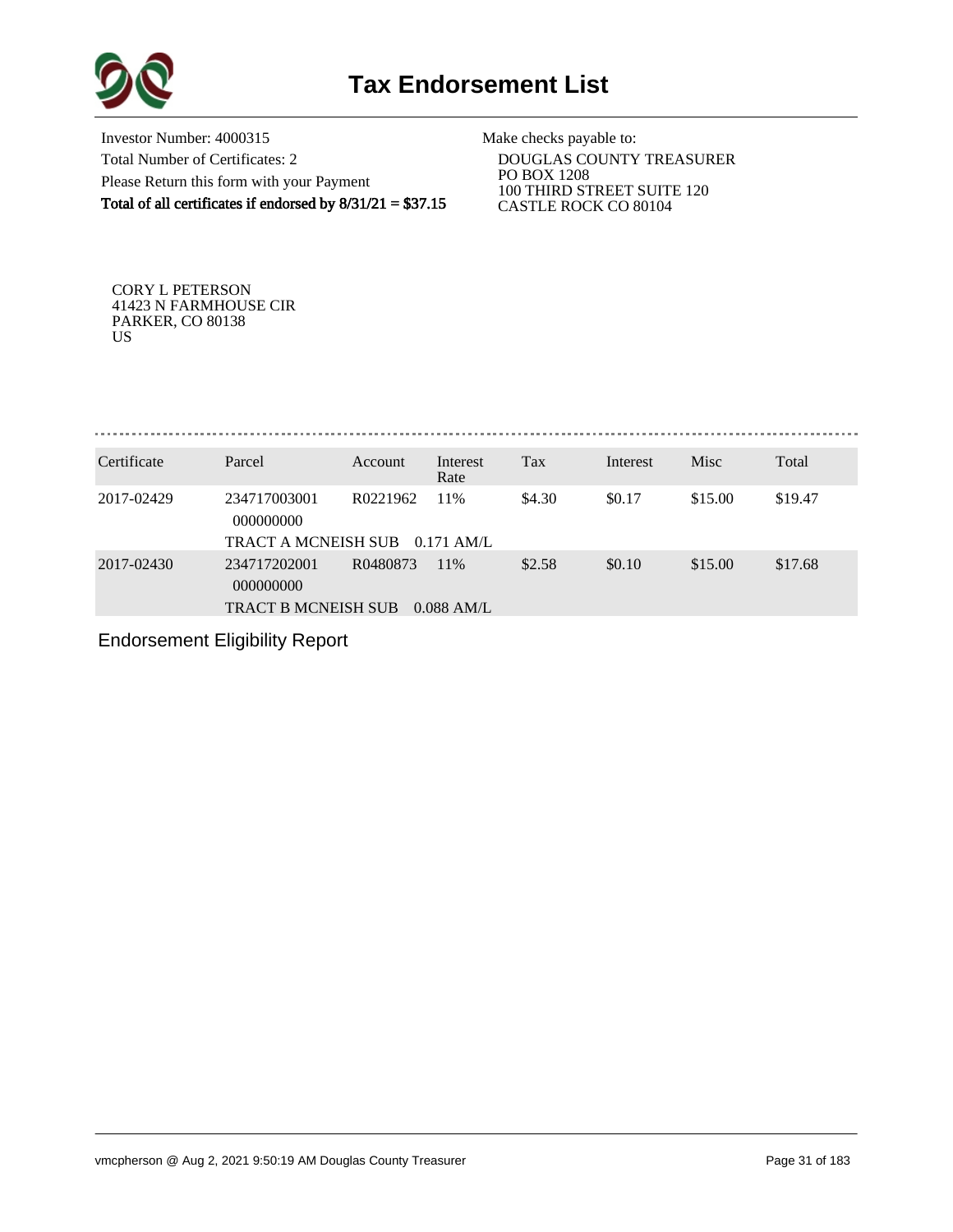

Investor Number: 4000437 Total Number of Certificates: 1 Please Return this form with your Payment Total of all certificates if endorsed by  $8/31/21 = $299.20$ 

Make checks payable to:

 DOUGLAS COUNTY TREASURER PO BOX 1208 100 THIRD STREET SUITE 120 CASTLE ROCK CO 80104

DARRELL WILBER 10203 SHARON ST SW LAKEWOOD, WA 98498 US

. . . . . . . . . . . . . . . . 

| Certificate | Parcel                                                     | Account  | Interest<br>Rate | Tax      | Interest | Misc   | Total    |
|-------------|------------------------------------------------------------|----------|------------------|----------|----------|--------|----------|
| 2019-03827  | 260921104028<br>000000000                                  | R0015190 | 12%              | \$282.88 | \$11.32  | \$5.00 | \$299.20 |
|             | LOT 2 BLK 1 INDIAN HEAD $1\,255-677\,0.911\,\mathrm{AM/L}$ |          |                  |          |          |        |          |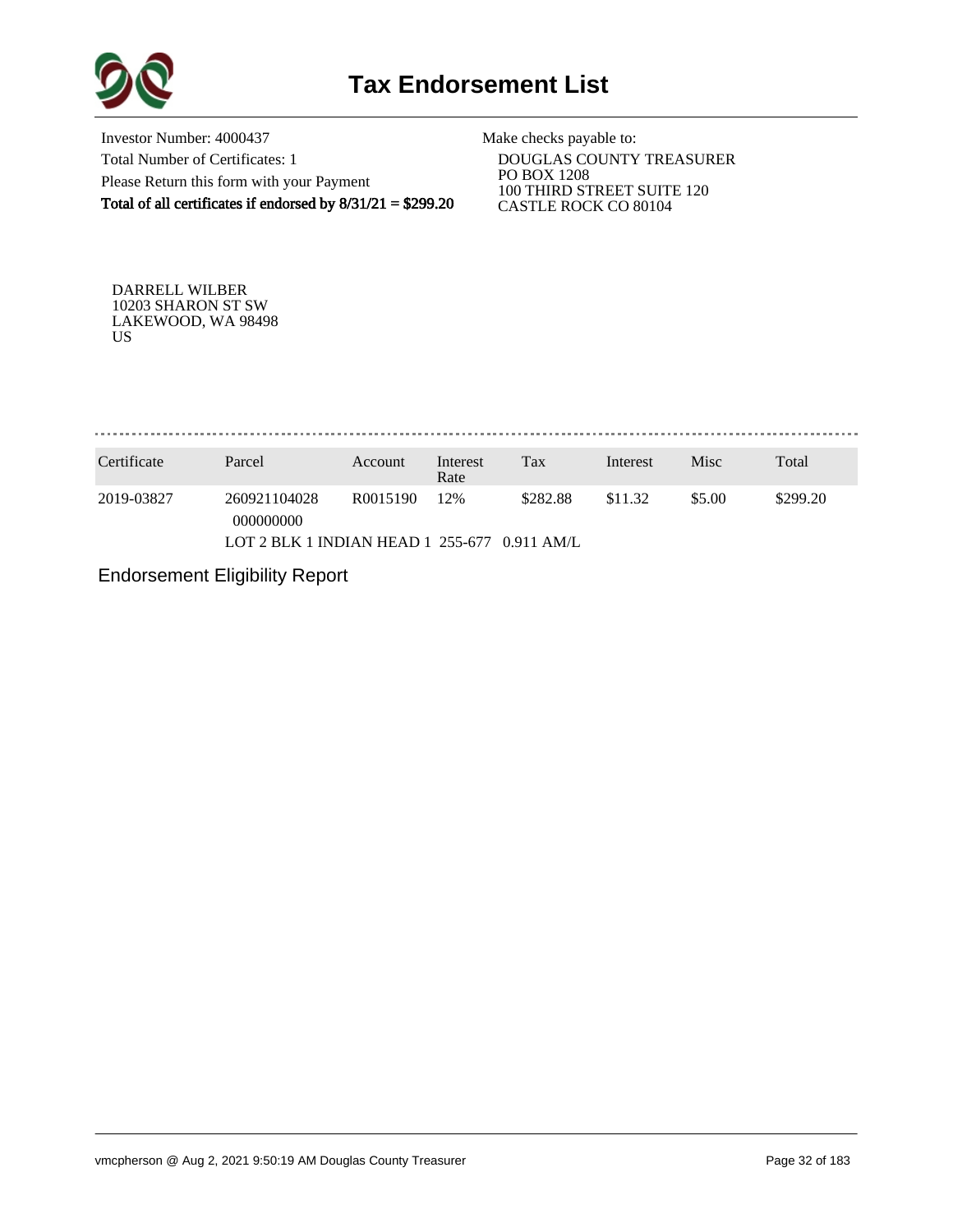

Investor Number: 4000393 Total Number of Certificates: 1 Please Return this form with your Payment Total of all certificates if endorsed by 8/31/21 = \$104.28

Make checks payable to:

 DOUGLAS COUNTY TREASURER PO BOX 1208 100 THIRD STREET SUITE 120 CASTLE ROCK CO 80104

DARREN INGRAHAM NEAL 830 DALES PONY DRIVE CASTLE ROCK, CO 80104 US

| Certificate | Parcel                                  | Account  | Interest<br>Rate | Tax     | Interest     | Misc   | Total    |
|-------------|-----------------------------------------|----------|------------------|---------|--------------|--------|----------|
| 2018-03228  | 223315113032<br>80138                   | R0485081 | 12%              | \$95.46 | \$3.82       | \$5.00 | \$104.28 |
|             | TRACT A LINCOLN CREEK VILLAGE 1 4TH AMD |          |                  |         | $-1.87$ AM/L |        |          |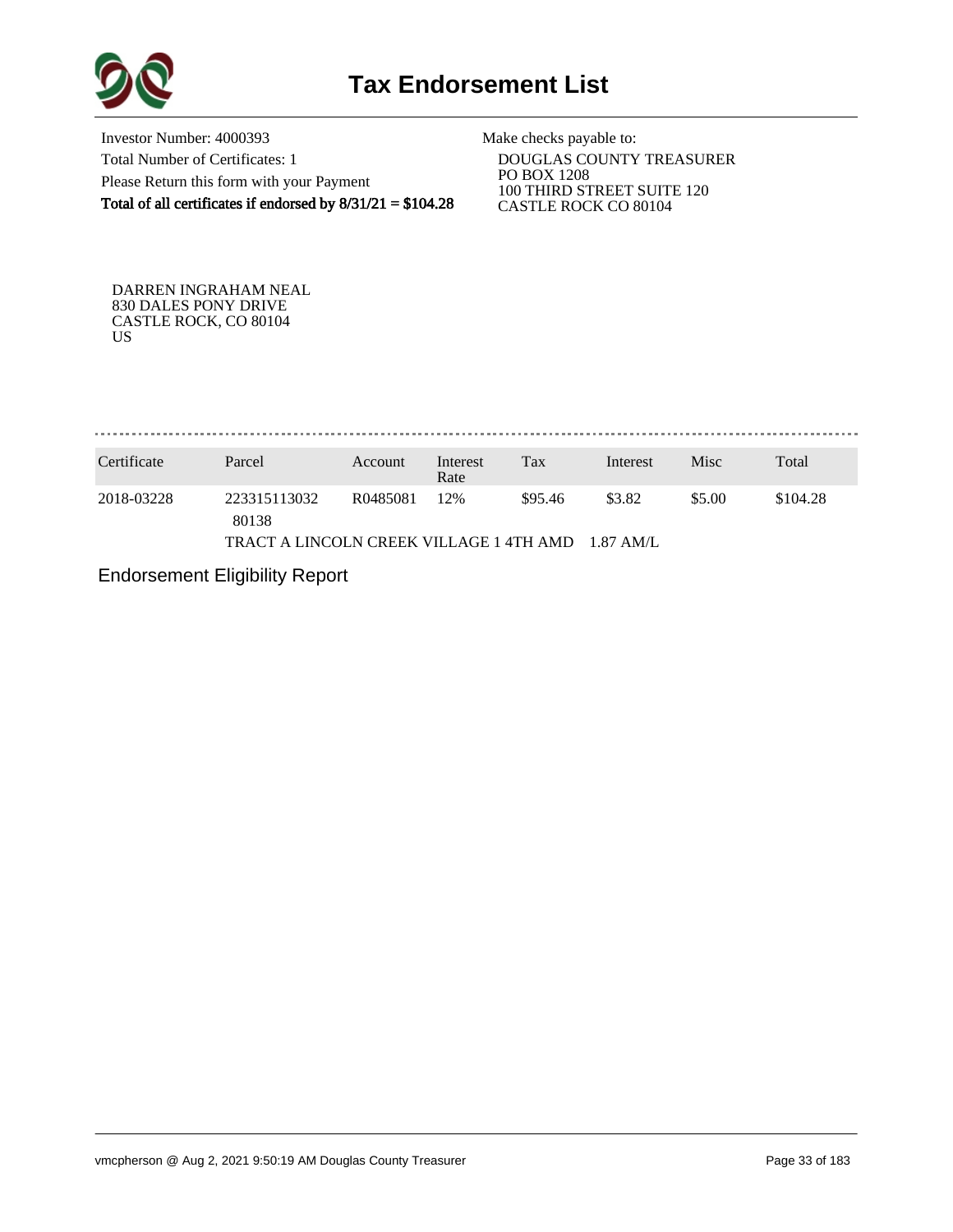

Investor Number: 4000554 Total Number of Certificates: 17 Please Return this form with your Payment Total of all certificates if endorsed by 8/31/21 = \$804.28

Make checks payable to:

 DOUGLAS COUNTY TREASURER PO BOX 1208 100 THIRD STREET SUITE 120 CASTLE ROCK CO 80104

DAVID GRACE PO BOX 190334 SF, CA 94119 US

| Certificate | Parcel                                                                                                  | Account  | Interest<br>Rate | <b>Tax</b>   | Interest | Misc                         | Total   |  |  |  |  |
|-------------|---------------------------------------------------------------------------------------------------------|----------|------------------|--------------|----------|------------------------------|---------|--|--|--|--|
| 2020-04543  | 223326203015<br>000000000                                                                               | R0333527 | 9%               | \$0.90       | \$0.04   | \$15.00                      | \$15.94 |  |  |  |  |
|             | TRACT M SAGEWOOD #1 AMENDED .040 AM/L                                                                   |          |                  |              |          |                              |         |  |  |  |  |
| 2020-04544  | 223109105047<br>000000000                                                                               | R0373894 | 9%               | \$1.86       | \$0.07   | \$15.00                      | \$16.93 |  |  |  |  |
|             | NE 1.9 FEET OF LOT 46 BLK 11 LONE TREE #1 (190 SF OR 0.004 AM/L)                                        |          |                  |              |          |                              |         |  |  |  |  |
| 2020-04545  | 235104405011<br><b>CASTLE PINES 80108</b>                                                               | R0396620 | 9%               | \$3.04       | \$0.12   | \$15.00                      | \$18.16 |  |  |  |  |
|             | TRACT H CASTLE PINES NORTH #5 AMENDED<br>9630277                                                        |          |                  |              |          | 0.10 AM/L AS MODIFIED BY LLA |         |  |  |  |  |
| 2020-04546  | 250904000022<br>000000000                                                                               | R0398552 | 9%               | \$25.44      | \$1.02   | \$5.00                       | \$31.46 |  |  |  |  |
|             | TR IN SE1/4NW1/4 4-8-65, 0.64 AM/L                                                                      |          |                  |              |          |                              |         |  |  |  |  |
| 2020-04547  | 235502403042<br>000000000                                                                               | R0408982 | 9%               | \$11.60      | \$0.46   | \$15.00                      | \$27.06 |  |  |  |  |
|             | TRACT B ROXBOROUGH VILLAGE 14A                                                                          |          |                  | $0.287$ AM/L |          |                              |         |  |  |  |  |
| 2020-04548  | 235109301008<br>000000000                                                                               | R0434276 | 9%               | \$6.94       | \$0.28   | \$15.00                      | \$22.22 |  |  |  |  |
|             | TRACT E_CASTLE PINES VILLAGE FILING 28A_TOTAL ACREAGE_0.160 AM/L                                        |          |                  |              |          |                              |         |  |  |  |  |
| 2020-04549  | 235109301011<br>000000000                                                                               | R0434279 | 9%               | \$8.10       | \$0.32   | \$15.00                      | \$23.42 |  |  |  |  |
|             | TRACT F CASTLE PINES VILLAGE FILING 28A TOTAL ACREAGE 0.190 AM/L                                        |          |                  |              |          |                              |         |  |  |  |  |
| 2020-04550  | 235127223016                                                                                            | R0434957 | 9%               | \$65.40      | \$2.62   | \$5.00                       | \$73.02 |  |  |  |  |
|             | 6001 CASTLEGATE DR WEST #B24 CASTLE ROCK 80108                                                          |          |                  |              |          |                              |         |  |  |  |  |
|             | GARAGE UNIT 16 CASTLE VILLAS CONDOS RLTD CONDO UNIT B24 ON PARCEL<br>0423669                            |          |                  |              |          |                              |         |  |  |  |  |
| 2020-04552  | 235127219015                                                                                            | R0435019 | 9%               | \$65.40      | \$2.62   | \$5.00                       | \$73.02 |  |  |  |  |
|             | 6009 CASTLEGATE DR WEST #A17 CASTLE ROCK 80108                                                          |          |                  |              |          |                              |         |  |  |  |  |
|             | GARAGE UNIT 67 SECOND SUPPLEMENTAL MAP CASTLE VILLAS CONDOS RELATED<br>CONDO UNIT A17 ON PARCEL 0423615 |          |                  |              |          |                              |         |  |  |  |  |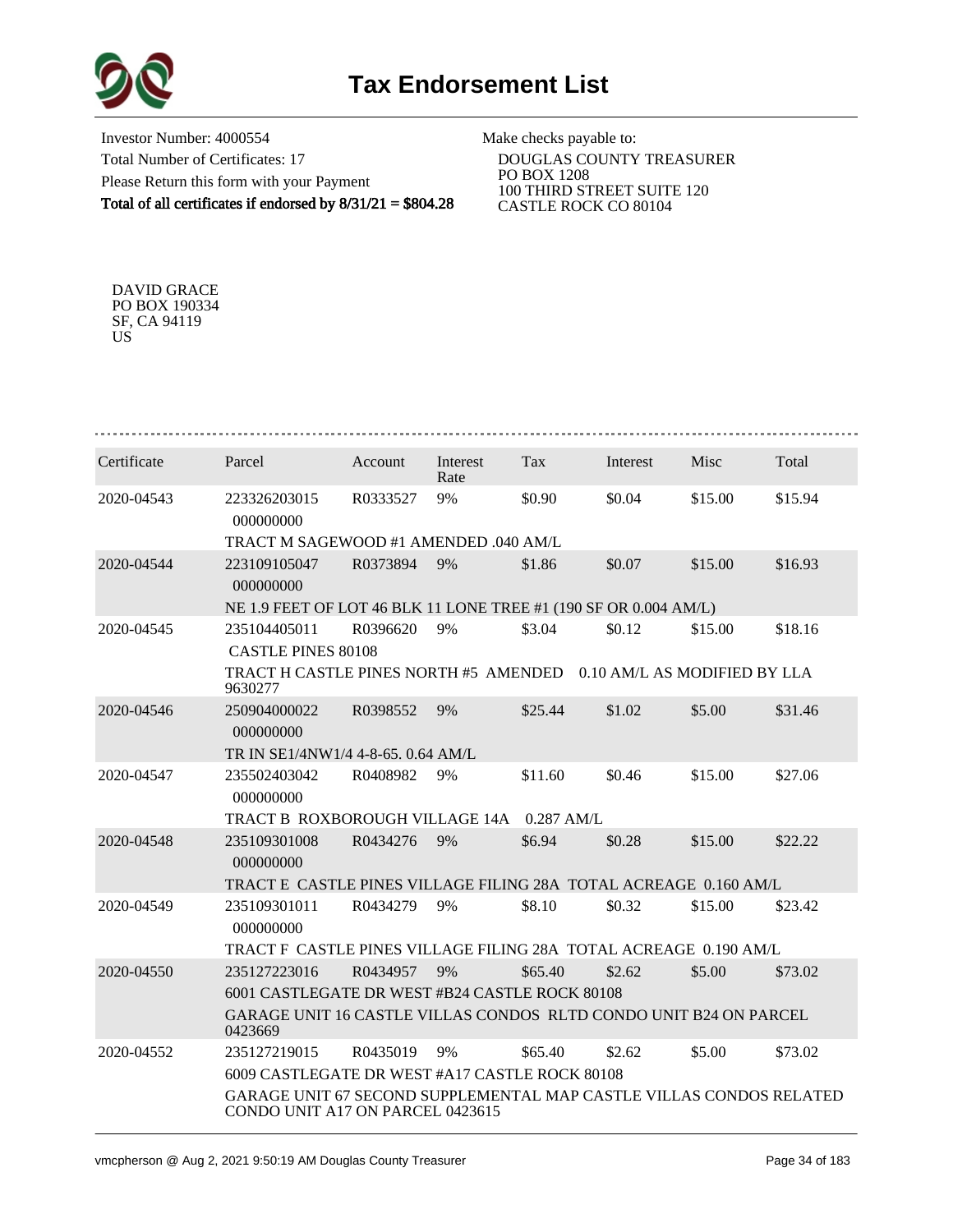

## **Tax Endorsement List**

| Certificate | Parcel                                                                                        | Account  | Interest<br>Rate | Tax     | Interest | Misc    | Total   |  |  |  |
|-------------|-----------------------------------------------------------------------------------------------|----------|------------------|---------|----------|---------|---------|--|--|--|
| 2020-04554  | 223326400005<br>000000000                                                                     | R0451068 | 9%               | \$9.86  | \$0.39   | \$15.00 | \$25.25 |  |  |  |
|             | 16.5 WIDE TRACT ALONG THE WEST LINE OF SE1/4SE1/4 26-6-66 0.26AM/L AS<br>DEPICTED ON LSP 0033 |          |                  |         |          |         |         |  |  |  |
| 2020-04555  | 223334402001<br>000000000                                                                     | R0456690 | 9%               | \$80.08 | \$3.20   | \$5.00  | \$88.28 |  |  |  |
|             | GARAGE UNIT G93 GARAGE BLDG F IRONSTONE CONDOMINIUMS AT STROH RANCH                           |          |                  |         |          |         |         |  |  |  |
| 2020-04556  | 235109301024<br>000000000                                                                     | R0457021 | 9%               | \$6.94  | \$0.28   | \$15.00 | \$22.22 |  |  |  |
|             | TRACT D1 CASTLE PINES VILLAGE FILING 28A 1ST AMD 0.161 AM/L                                   |          |                  |         |          |         |         |  |  |  |
| 2020-04557  | 223309203006                                                                                  | R0461182 | 9%               | \$88.62 | \$3.54   | \$5.00  | \$97.16 |  |  |  |
|             | 17296 WILDE AVE #3F PARKER 801340000                                                          |          |                  |         |          |         |         |  |  |  |
|             | <b>GARAGE UNIT G-3-F PRAIRIE WALK ON CHERRY CREEK CONDOS MAP 2</b>                            |          |                  |         |          |         |         |  |  |  |
| 2020-04560  | 223309203020                                                                                  | R0465887 | 9%               | \$39.80 | \$1.59   | \$5.00  | \$46.39 |  |  |  |
|             | 17444 NATURE WALK TRL #AC6F PARKER 801340000                                                  |          |                  |         |          |         |         |  |  |  |
|             | CARPORT UNIT C-6-F PRAIRIE WALK ON CHERRY CREEK MAP 8                                         |          |                  |         |          |         |         |  |  |  |
| 2020-04561  | 223309203023                                                                                  | R0470215 | 9%               | \$88.62 | \$3.54   | \$5.00  | \$97.16 |  |  |  |
|             | 17354 WILDE AVE #8A PARKER 801340000                                                          |          |                  |         |          |         |         |  |  |  |
|             | <b>GARAGE UNIT G-8-A PRAIRIE WALK ON CHERRY CREEK CONDOS MAP 9</b>                            |          |                  |         |          |         |         |  |  |  |
| 2020-04563  | 223101105006<br>000000000                                                                     | R0475935 | 9%               | \$75.46 | \$3.02   | \$5.00  | \$83.48 |  |  |  |
|             | TRACT A DOUGLAS COUNTY INDUSTRIAL PARK 2 0.658 AM/L                                           |          |                  |         |          |         |         |  |  |  |
| 2020-04570  | 235120110006<br>80108                                                                         | R0601851 | 9%               | \$36.64 | \$1.47   | \$5.00  | \$43.11 |  |  |  |
|             | TRACT B CASTLE PINES VILLAGE 42 0.932 AM/L                                                    |          |                  |         |          |         |         |  |  |  |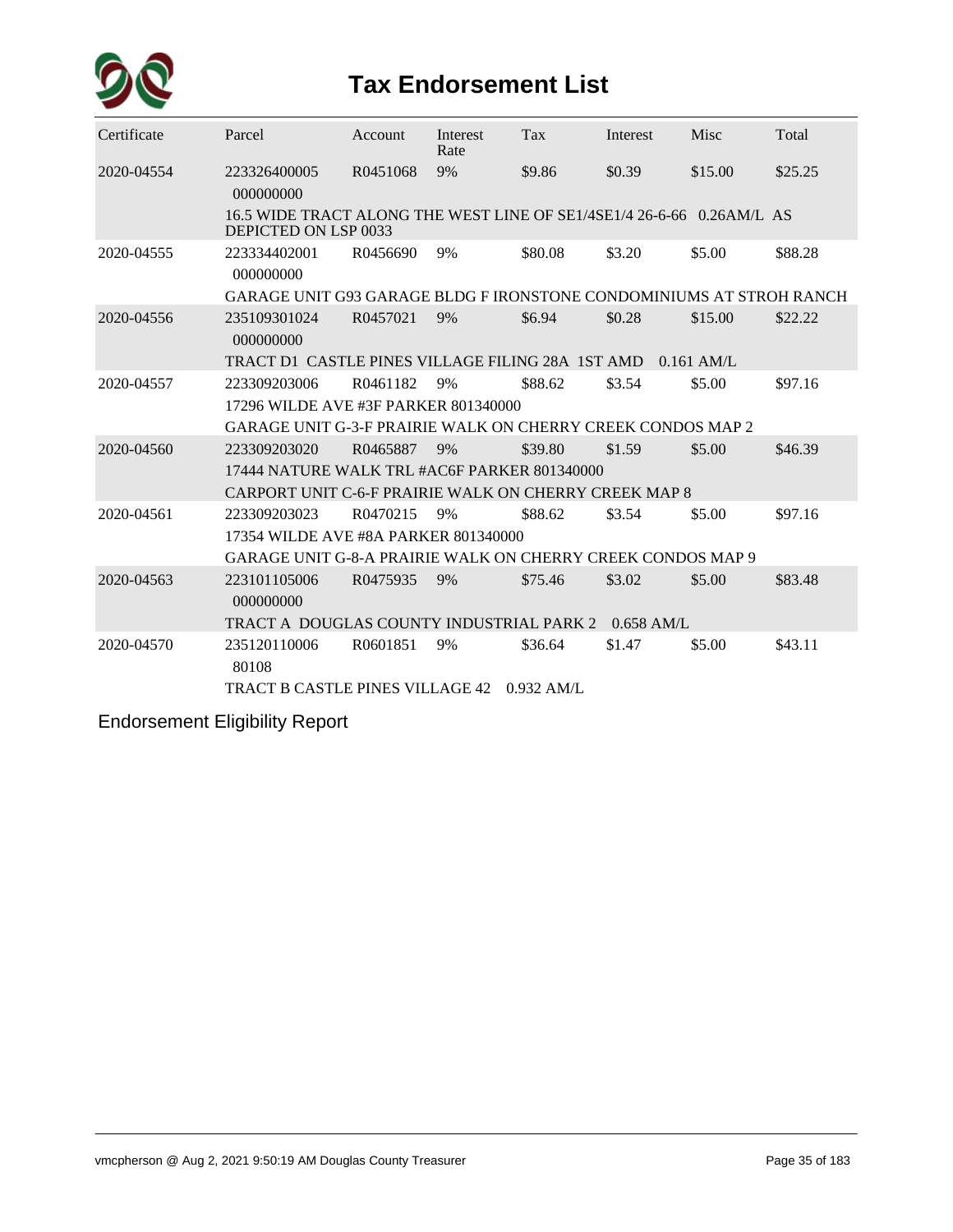

Investor Number: 4000361 Total Number of Certificates: 2 Please Return this form with your Payment Total of all certificates if endorsed by 8/31/21 = \$397.24

Make checks payable to:

 DOUGLAS COUNTY TREASURER PO BOX 1208 100 THIRD STREET SUITE 120 CASTLE ROCK CO 80104

DAVID MARSTON 264 EAST BROADWAY APT. C1804 NEW YORK CITY, NY 10002 US

| Certificate | Parcel                                                                                     | <b>Account</b>          | Interest<br>Rate   | Tax      | Interest | <b>Misc</b> | Total    |
|-------------|--------------------------------------------------------------------------------------------|-------------------------|--------------------|----------|----------|-------------|----------|
| 2018-03185  | 276524301023<br>13869 S STATE HIGHWAY 67 WOODLAND PARK 80863<br>TRACT 35 THUNDER BUTTE SUB | R0395674                | 12%<br>$1.65$ AM/L | \$223.44 | \$8.94   | \$5.00      | \$237.38 |
| 2018-03186  | 234733201012<br>80116<br>LOT 87 FOX HILL 1                                                 | R0494056<br>$2.99$ AM/L | 12%                | \$148.90 | \$5.96   | \$5.00      | \$159.86 |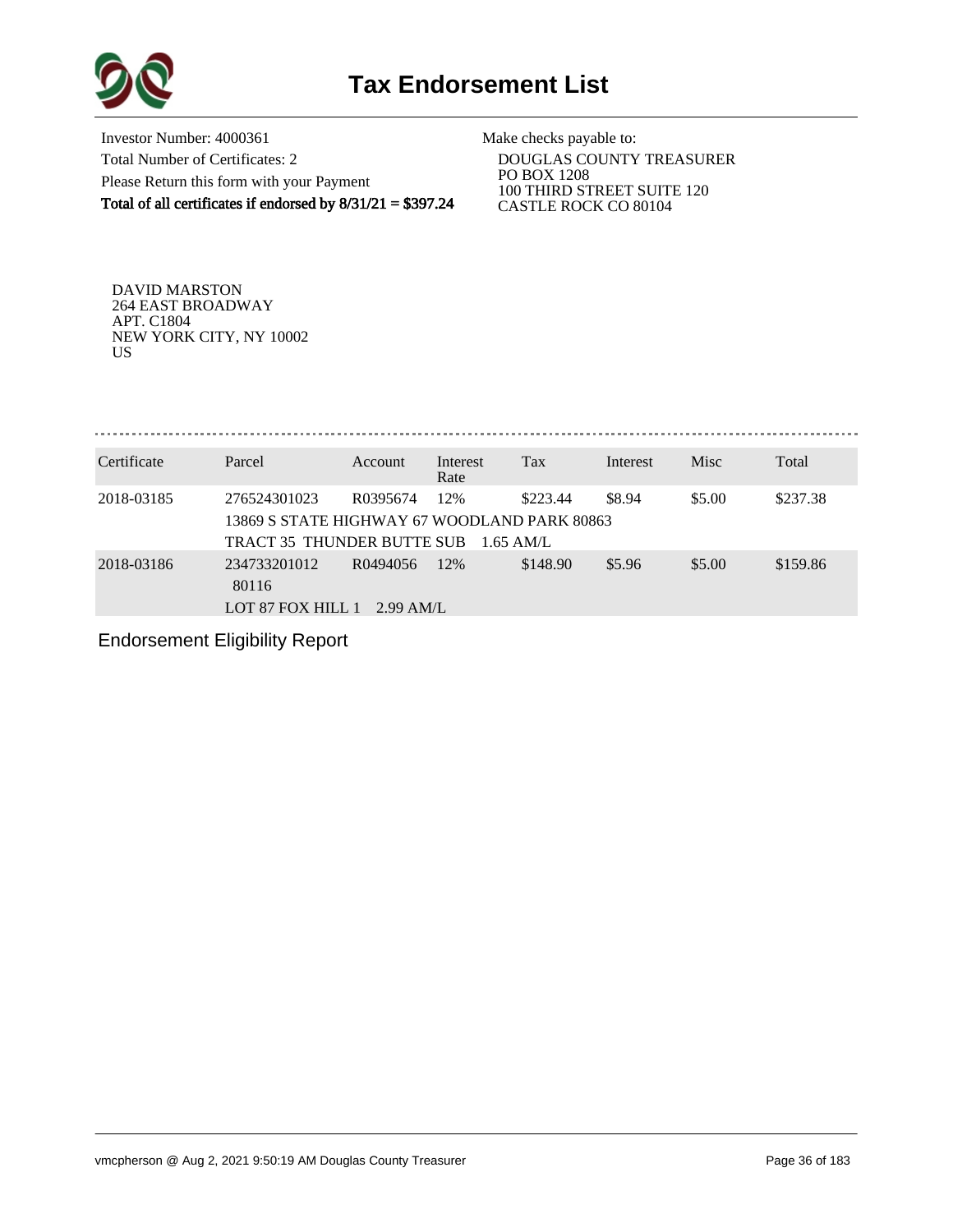

Investor Number: 4000371 Total Number of Certificates: 3 Please Return this form with your Payment Total of all certificates if endorsed by  $8/31/21 = $471.69$ 

Make checks payable to:

 DOUGLAS COUNTY TREASURER PO BOX 1208 100 THIRD STREET SUITE 120 CASTLE ROCK CO 80104

DAVID MCCROSKY 70 SYLVESTOR PLACE HGHLNDS RANCH, CO 80129 US

| Certificate | Parcel                                     | Account              | Interest | Tax      | Interest             | Misc   | Total    |
|-------------|--------------------------------------------|----------------------|----------|----------|----------------------|--------|----------|
|             |                                            |                      | Rate     |          |                      |        |          |
| 2018-03198  | 235513404001                               | R <sub>0024150</sub> | 12%      | \$124.92 | \$5.00               | \$5.00 | \$134.92 |
|             | 000000000                                  |                      |          |          |                      |        |          |
|             | LOT 161 SOUTHDOWNS AT ROXBOROUGH 0.38 AM/L |                      |          |          |                      |        |          |
| 2018-03202  | 235109301031                               | R0478746             | 12%      | \$31.32  | \$1.25               | \$5.00 | \$37.57  |
|             | 000000000                                  |                      |          |          |                      |        |          |
|             | TRACT C CASTLE PINES VILLAGE 30 2ND AMD    |                      |          |          | $0.790 \text{ AM/L}$ |        |          |
| 2019-03475  | 260927105008                               | R0016563             | 12%      | \$282.88 | \$11.32              | \$5.00 | \$299.20 |
|             | 4940 CHEYENNE DR LARKSPUR 801180000        |                      |          |          |                      |        |          |
|             | LOT 6 BLK 18 PERRY PARK 5 3.905 AM/L       |                      |          |          |                      |        |          |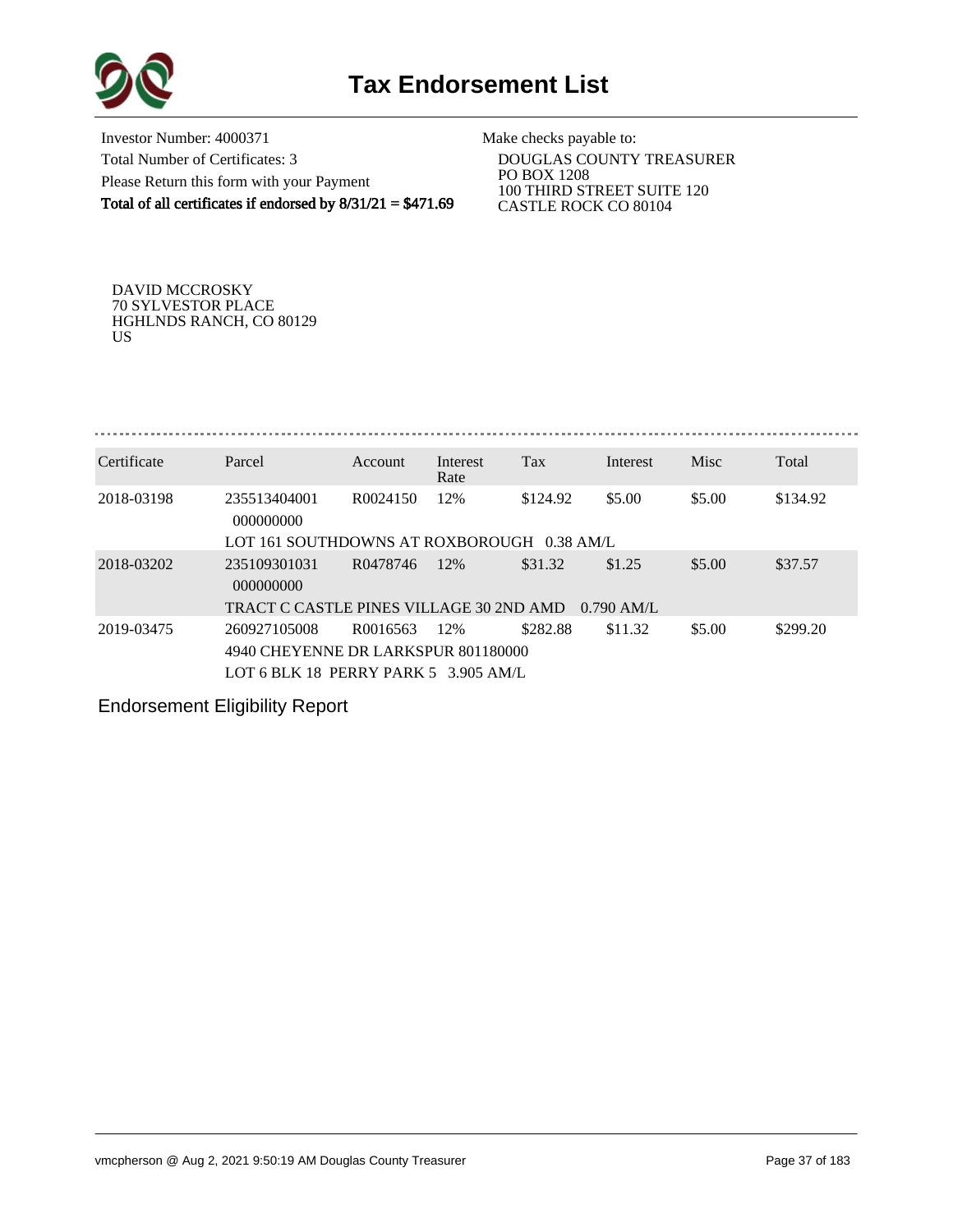

Investor Number: 3747285 Total Number of Certificates: 1 Please Return this form with your Payment Total of all certificates if endorsed by 8/31/21 = \$208.72

Make checks payable to:

 DOUGLAS COUNTY TREASURER PO BOX 1208 100 THIRD STREET SUITE 120 CASTLE ROCK CO 80104

DEBORAH TORP 2107 ALLISON STREET LAKEWOOD, CO 80214 USA

. . . . . . . . . . . . . . . . . 

| Certificate                                            | Parcel                    | Account  | Interest<br>Rate | Tax      | Interest | Misc   | Total    |
|--------------------------------------------------------|---------------------------|----------|------------------|----------|----------|--------|----------|
| 998877                                                 | 234935006019<br>000000000 | R0353634 | 10%              | \$195.88 | \$7.84   | \$5.00 | \$208.72 |
| S 30' LOT 39 BLK 1 WHISPERING PINES 1<br>$0.1653$ AM/L |                           |          |                  |          |          |        |          |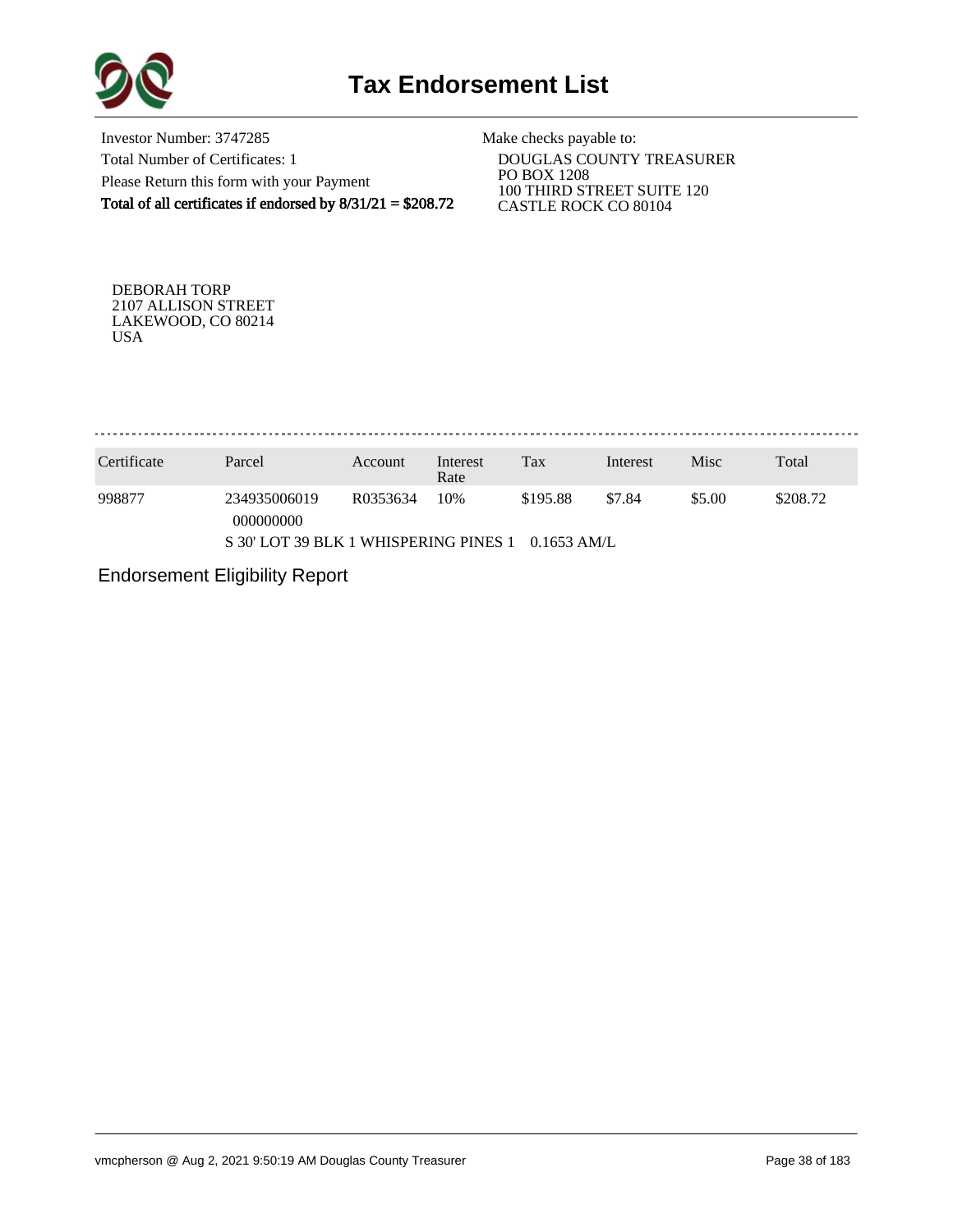



Investor Number: 4000444 Total Number of Certificates: 4 Please Return this form with your Payment Total of all certificates if endorsed by 8/31/21 = \$748.89

Make checks payable to:

 DOUGLAS COUNTY TREASURER PO BOX 1208 100 THIRD STREET SUITE 120 CASTLE ROCK CO 80104

DEE LAND, LLC 20299 E PURDUE PL AURORA, CO 80013 US

| Certificate | Parcel                                                                                                              | <b>Account</b> | Interest<br>Rate | Tax      | Interest | <b>Misc</b> | Total    |
|-------------|---------------------------------------------------------------------------------------------------------------------|----------------|------------------|----------|----------|-------------|----------|
| 2020-04444  | 260719104047<br>7074 PASQUE CT LARKSPUR 801180000<br>LOT 14 BLK 22 MERIBEL VILLAGE 1 0.518 AM/L                     | R0174828       | 9%               | \$235.74 | \$9.43   | \$5.00      | \$250.17 |
| 2020-04445  | 260719104050<br>2290 SENECIO DR LARKSPUR 801180000<br>LOT 17 BLK 22 MERIBEL VILLAGE 1 307-60 0.530 AM/L             | R0175935       | 9%               | \$235.74 | \$9.43   | \$5.00      | \$250.17 |
| 2020-04446  | 223315310007<br>000000000<br>LOT 1 PARKER DOWNS #2 .180 AM/L                                                        | R0358203       | 9%               | \$140.76 | \$5.63   | \$5.00      | \$151.39 |
| 2020-04447  | 223309203023<br>9187 WILDE LN #20D PARKER 801340000<br>GARAGE UNIT G-20-D PRAIRIE WALK ON CHERRY CREEK CONDOS MAP 9 | R0470274       | 9%               | \$88.62  | \$3.54   | \$5.00      | \$97.16  |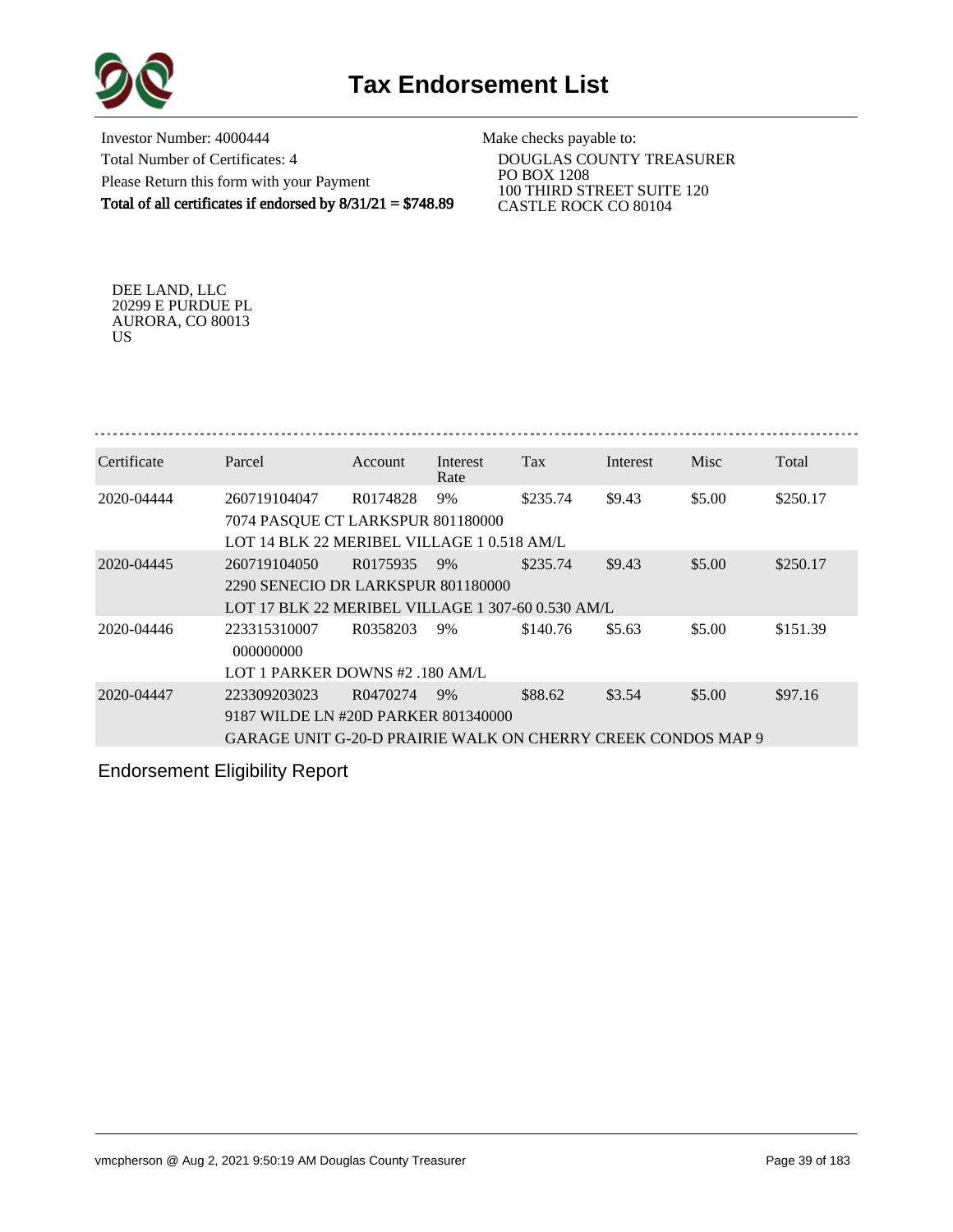

Investor Number: 3826442 Total Number of Certificates: 10 Please Return this form with your Payment Total of all certificates if endorsed by 8/31/21 = \$240.37

Make checks payable to:

 DOUGLAS COUNTY TREASURER PO BOX 1208 100 THIRD STREET SUITE 120 CASTLE ROCK CO 80104

DENCO INVESTMENTS LLC PO BOX 461008 GLENDALE, CO 80246 USA

| Certificate | Parcel                                                                                                                                                                                                                                                      | Account  | Interest<br>Rate | Tax     | Interest | <b>Misc</b>                             | Total   |
|-------------|-------------------------------------------------------------------------------------------------------------------------------------------------------------------------------------------------------------------------------------------------------------|----------|------------------|---------|----------|-----------------------------------------|---------|
| 1001979     | 000000000                                                                                                                                                                                                                                                   | R0056573 | 10%              | \$18.94 | \$0.76   | \$15.00                                 | \$34.70 |
|             | 1/6 INT MINERAL RES ONLY E1/2SW1/4 32-8-66 80 A N1/2NW1/4SW1/4NW1/4 5-9-66 120 A<br>SE1/4SE1/4NE1/4 6-9-66 200 A NE1/4 7-9-66 160.59 AM/L N1/2SE1/4N1/2 8-9-66 400 A 372-<br>783 TOTAL OF 960.59 AM/L 1/6 INT MIN RES IS 160.0983 AM/L 110-368              |          |                  |         |          |                                         |         |
| 1002147     |                                                                                                                                                                                                                                                             | R0225390 | 10%              | \$1.70  | \$0.07   | \$15.00                                 | \$16.77 |
|             | 000000000                                                                                                                                                                                                                                                   |          |                  |         |          |                                         |         |
|             | ALL MIN INT IN TR IN SW1/4 15-8-66<br>$3.8426$ AM/L MIN INT = 16.603 AM/L                                                                                                                                                                                   |          |                  |         |          | 12.7614 AM/L & TR IN NE1/4NW1/4 22-8-66 |         |
| 1002236     | 000000000                                                                                                                                                                                                                                                   | R0345890 | 10%              | \$0.86  | \$0.03   | \$15.00                                 | \$15.89 |
|             | 1/6TH UND MIN INT IN S1/2N1/2NW1/4 9-9-66 40 AM/L 1/6TH UND MIN INT IS 6.667 AM/L                                                                                                                                                                           |          |                  |         |          |                                         |         |
| 1002277     | 000000000                                                                                                                                                                                                                                                   | R0361360 | 10%              | \$1.66  | \$0.07   | \$15.00                                 | \$16.73 |
|             | 1/6TH UNDIVIDED MINERAL INTEREST IN THE NE1/4SE1/4 & SE1/4NE1/4 ALL IN 8-9-66<br>TOTAL ACREAGE: 80 AM/L 1/6TH INT ACREAGE: 13.33 AM/L                                                                                                                       |          |                  |         |          |                                         |         |
| 1002299     | 000000000                                                                                                                                                                                                                                                   | R0372539 | 10%              | \$0.86  | \$0.03   | \$15.00                                 | \$15.89 |
|             | 1/2 MIN INT IN PT SW1/4SW1/4 17-8-65 & PT NW1/4NW1/4 20-8-65 & PT SE1/4SE1/4 18-8-<br>$\text{TOTAL} = 15.623 \text{ AM/L}$ MIN INT = 7.812 RLTD 0372540<br>65                                                                                               |          |                  |         |          |                                         |         |
| 1002300     | 000000000                                                                                                                                                                                                                                                   | R0372540 | 10%              | \$0.86  | \$0.03   | \$15.00                                 | \$15.89 |
|             | ALL MIN INT IN PT NE1/4 19-8-65 MIN INT = 8.32 AM/L RLTD 0372539                                                                                                                                                                                            |          |                  |         |          |                                         |         |
| 1002793     | 000000000                                                                                                                                                                                                                                                   | R0475661 | 10%              | \$2.46  | \$0.10   | \$15.00                                 | \$17.56 |
|             | ALL MIN INT IN PT SE1/4SW1/4 3-8-67 2.70 AM/L (112-80, 127-55) PT SE1/4SW1/4 3-8-67<br>5.24 AM/L (126-114) PT SW1/4SE1/4 & SE1/4SW1/4 3-8-67 5.06 AM/L (129-46) PT<br>NE1/4NE1/4 9-8-67 & PT NW1/4NW1/4 10-8-67 5.04 AM/L (129-224) MIN INT = 18.04<br>AM/L |          |                  |         |          |                                         |         |
| 1002860     | 000000000                                                                                                                                                                                                                                                   | R0481059 | 10%              | \$4.78  | \$0.19   | \$15.00                                 | \$19.97 |
|             | $1/4$ MIN INT IN NW1/4 3-8-68 TOTAL = 160 AM/L MIN INT = 40 AM/L                                                                                                                                                                                            |          |                  |         |          |                                         |         |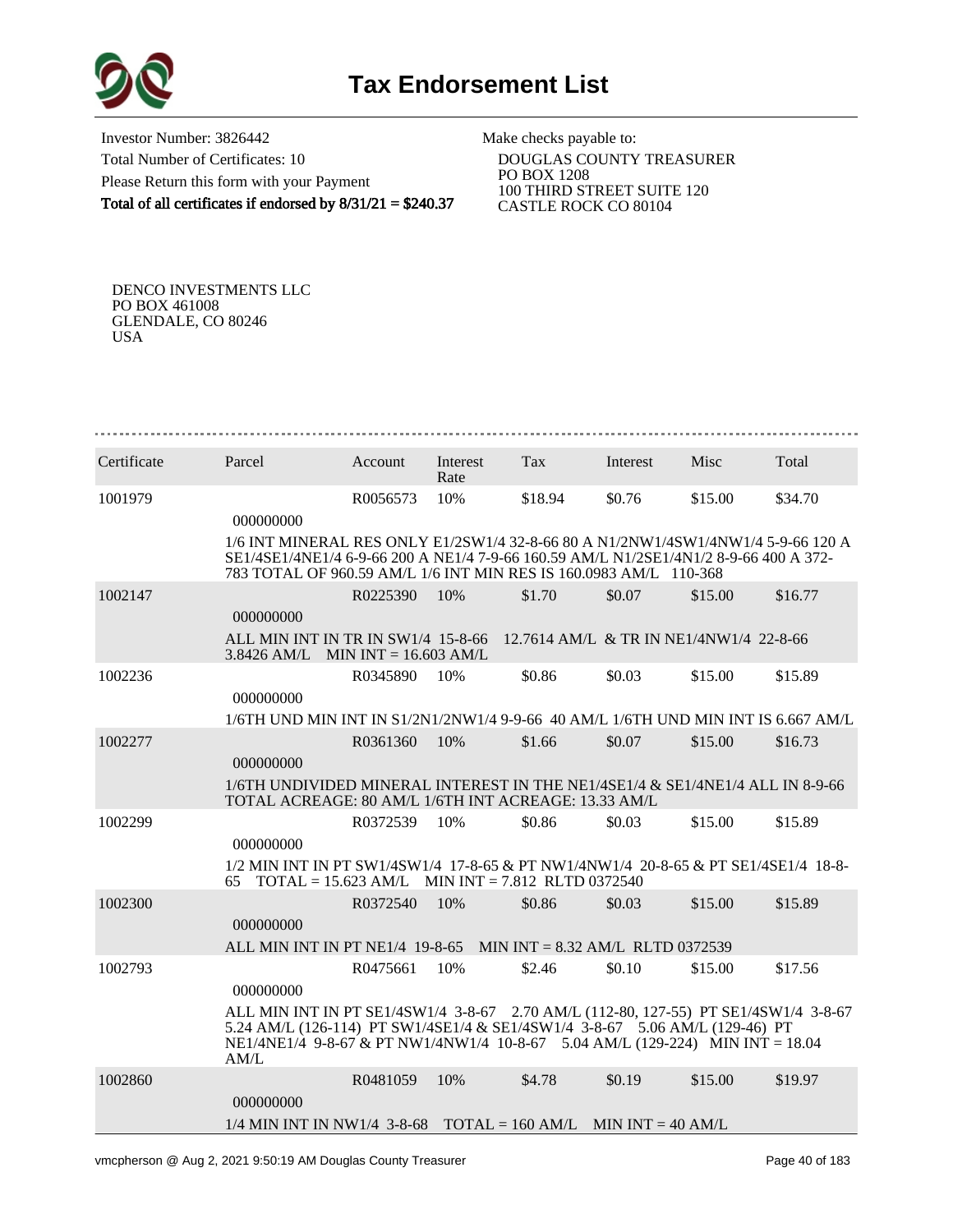

| Certificate | Parcel                                                                                                                                                                                                                    | Account  | Interest<br>Rate | <b>Tax</b> | Interest | Misc    | Total   |
|-------------|---------------------------------------------------------------------------------------------------------------------------------------------------------------------------------------------------------------------------|----------|------------------|------------|----------|---------|---------|
| 1002861     | 000000000                                                                                                                                                                                                                 | R0481060 | 10%              | \$15.86    | \$0.63   | \$15.00 | \$31.49 |
|             | $1/4$ MIN INT IN NE1/4 3-8-68 PT S1/2 10-6-68 MOST S1/2 11-8-68 NW1/4NW1/4,<br>W1/2NE1/4NW1/4 14-8-68 PT NW1/4, MOST N1/2NE1/4 15-8-68 SW1/4SW1/4 12-8-68<br>$\text{TOTAL} = 532.749 \text{ AM/L}$ MIN INT = 133.187 AM/L |          |                  |            |          |         |         |
| 1002865     | <b>CASTLE PINES 80108</b><br>$1/4$ MIN INT IN E1/2E1/2 11-7-67 & ALL 12-7-67 TOTAL = 800 AM/L MIN INT = 200<br>$AM/L$ 253-430                                                                                             | R0481227 | 10%              | \$48.54    | \$1.94   | \$5.00  | \$55.48 |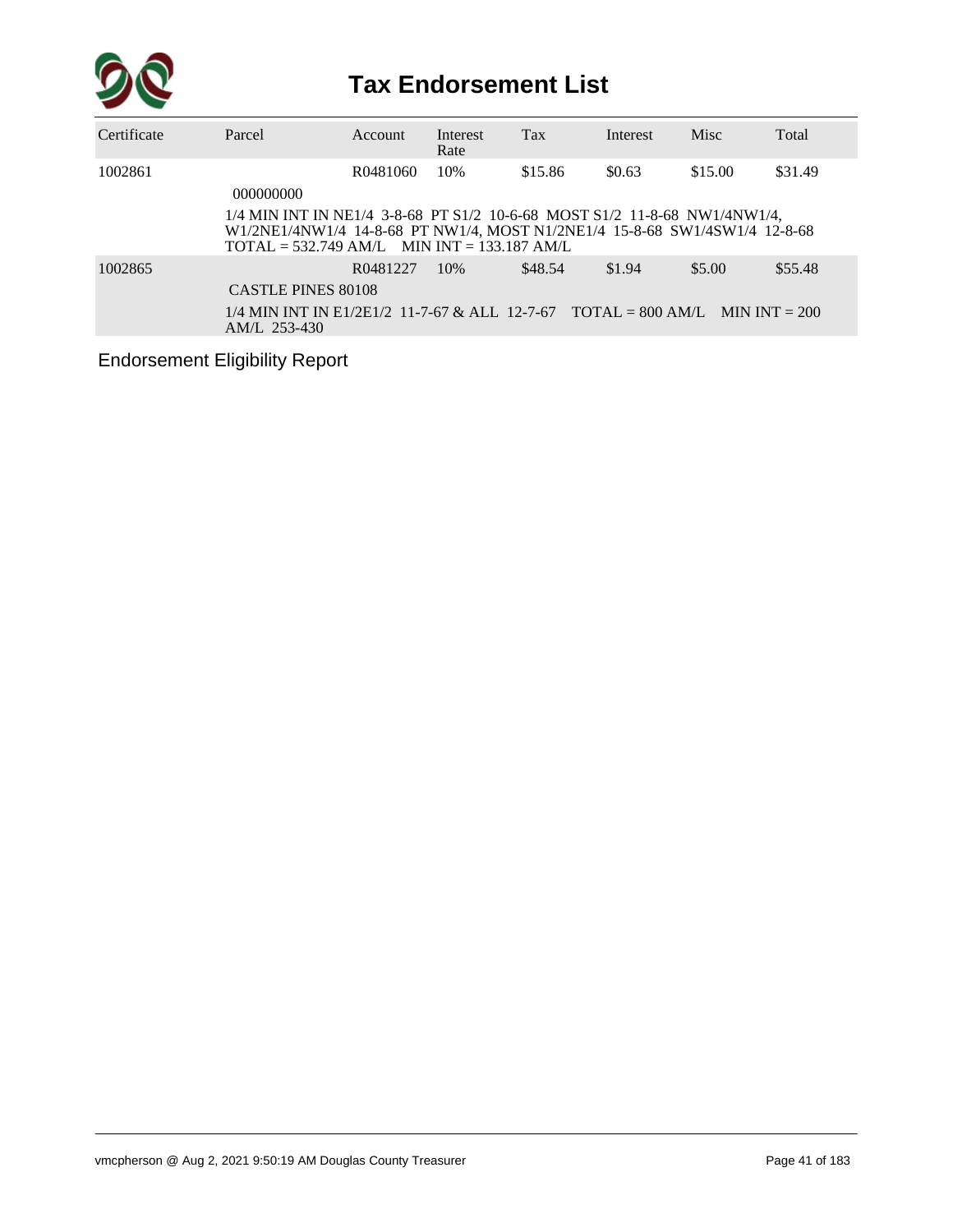



Investor Number: 6543 Total Number of Certificates: 4 Please Return this form with your Payment Total of all certificates if endorsed by 8/31/21 = \$103.41

Make checks payable to:

 DOUGLAS COUNTY TREASURER PO BOX 1208 100 THIRD STREET SUITE 120 CASTLE ROCK CO 80104

DENNIS R LARRATT 10990 N SUNSHINE DR LITTLETON, CO 80125 USA

| Certificate | Parcel                                                                                    | Account  | Interest<br>Rate | Tax                                     | Interest | Misc         | Total   |
|-------------|-------------------------------------------------------------------------------------------|----------|------------------|-----------------------------------------|----------|--------------|---------|
| 993482      | 250513112098<br>000000000                                                                 | R0436829 | 15%              | \$19.76                                 | \$0.79   | \$15.00      | \$35.55 |
|             | PART OF WEST EDGE OF SITE 1 ROLLING HILLS AMENDED SE1/4NW1/4NE1/4 13-8-67<br>$0.165$ AM/L |          |                  |                                         |          |              |         |
| 994468      | 235109301008<br>000000000                                                                 | R0434276 | 11\%             | \$6.94                                  | \$0.28   | \$15.00      | \$22.22 |
|             | TRACT E_CASTLE PINES VILLAGE FILING 28A_TOTAL ACREAGE_0.160 AM/L                          |          |                  |                                         |          |              |         |
| 994469      | 235109301011<br>000000000                                                                 | R0434279 | 11%              | \$8.10                                  | \$0.32   | \$15.00      | \$23.42 |
|             | TRACT F_CASTLE PINES VILLAGE FILING 28A_TOTAL ACREAGE_0.190 AM/L                          |          |                  |                                         |          |              |         |
| 994926      | 235109301024<br>000000000                                                                 | R0457021 | 11\%             | \$6.94                                  | \$0.28   | \$15.00      | \$22.22 |
|             | TRACT D1                                                                                  |          |                  | CASTLE PINES VILLAGE FILING 28A 1ST AMD |          | $0.161$ AM/L |         |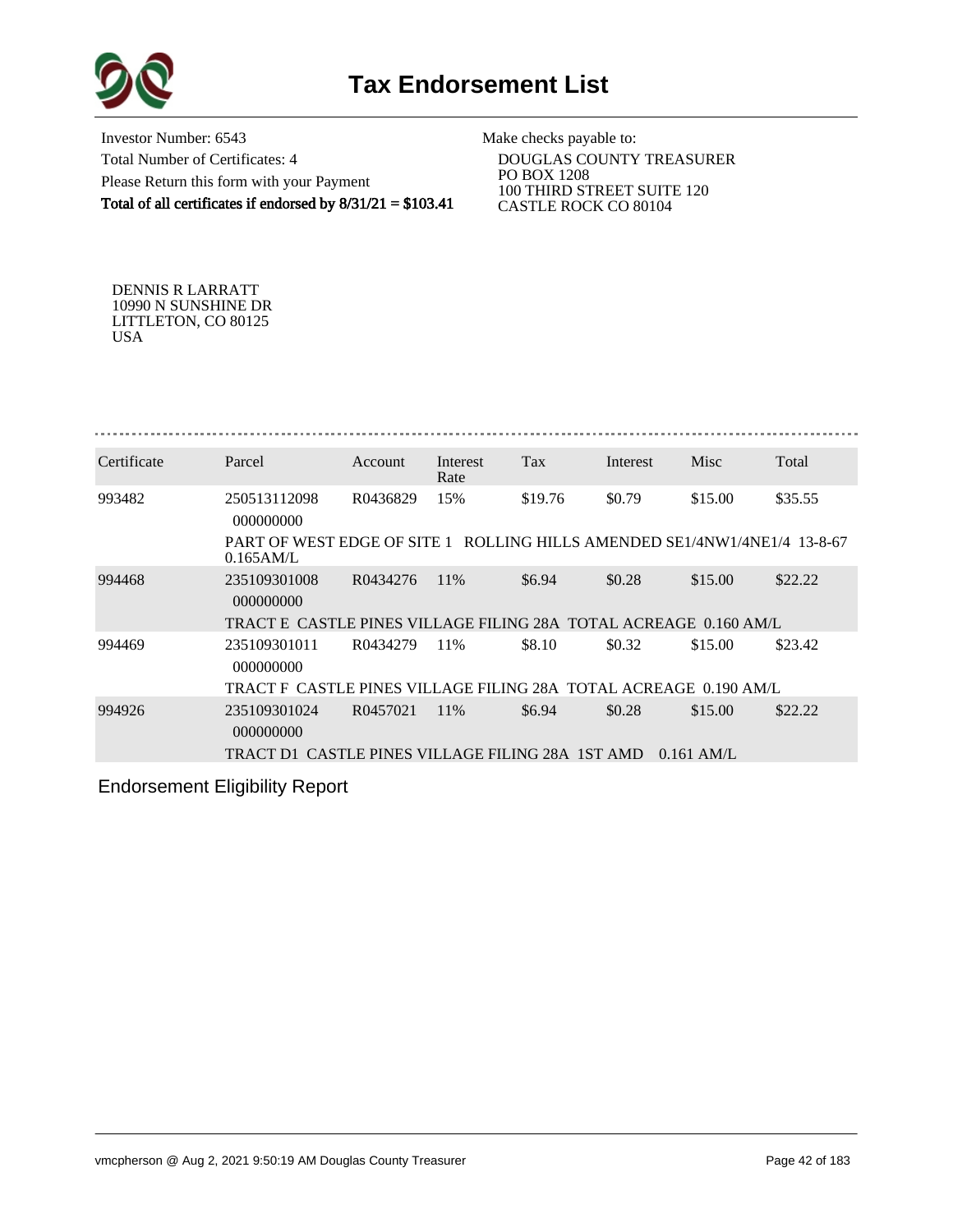

Investor Number: 3826370 Total Number of Certificates: 2 Please Return this form with your Payment Total of all certificates if endorsed by 8/31/21 = \$505.28

Make checks payable to:

 DOUGLAS COUNTY TREASURER PO BOX 1208 100 THIRD STREET SUITE 120 CASTLE ROCK CO 80104

DIANE M FISCHER PO BOX 1453 PALMER LAKE, CO 80133 USA

. . . . . . . . . . . . . . . 

| Certificate | Parcel                                                                                            | Account  | Interest<br>Rate | Tax      | Interest | Misc    | Total    |  |  |  |
|-------------|---------------------------------------------------------------------------------------------------|----------|------------------|----------|----------|---------|----------|--|--|--|
| 991918      | 250906000011<br>000000000                                                                         | R0350791 | 15%              | \$446.86 | \$17.87  | \$5.00  | \$469.73 |  |  |  |
|             | 3 TRACTS IN 6-8-65 PT E1/2NE1/4SW1/4 PT SE1/4SW1/4 (TRACT 3) PT NW1/4SE1/4<br>(TRACT 4) 2.38 AM/L |          |                  |          |          |         |          |  |  |  |
| 994485      | 250513112098<br>000000000                                                                         | R0436829 | 11\%             | \$19.76  | \$0.79   | \$15.00 | \$35.55  |  |  |  |
|             | PART OF WEST EDGE OF SITE 1 ROLLING HILLS AMENDED SE1/4NW1/4NE1/4 13-8-67<br>0.165AM/L            |          |                  |          |          |         |          |  |  |  |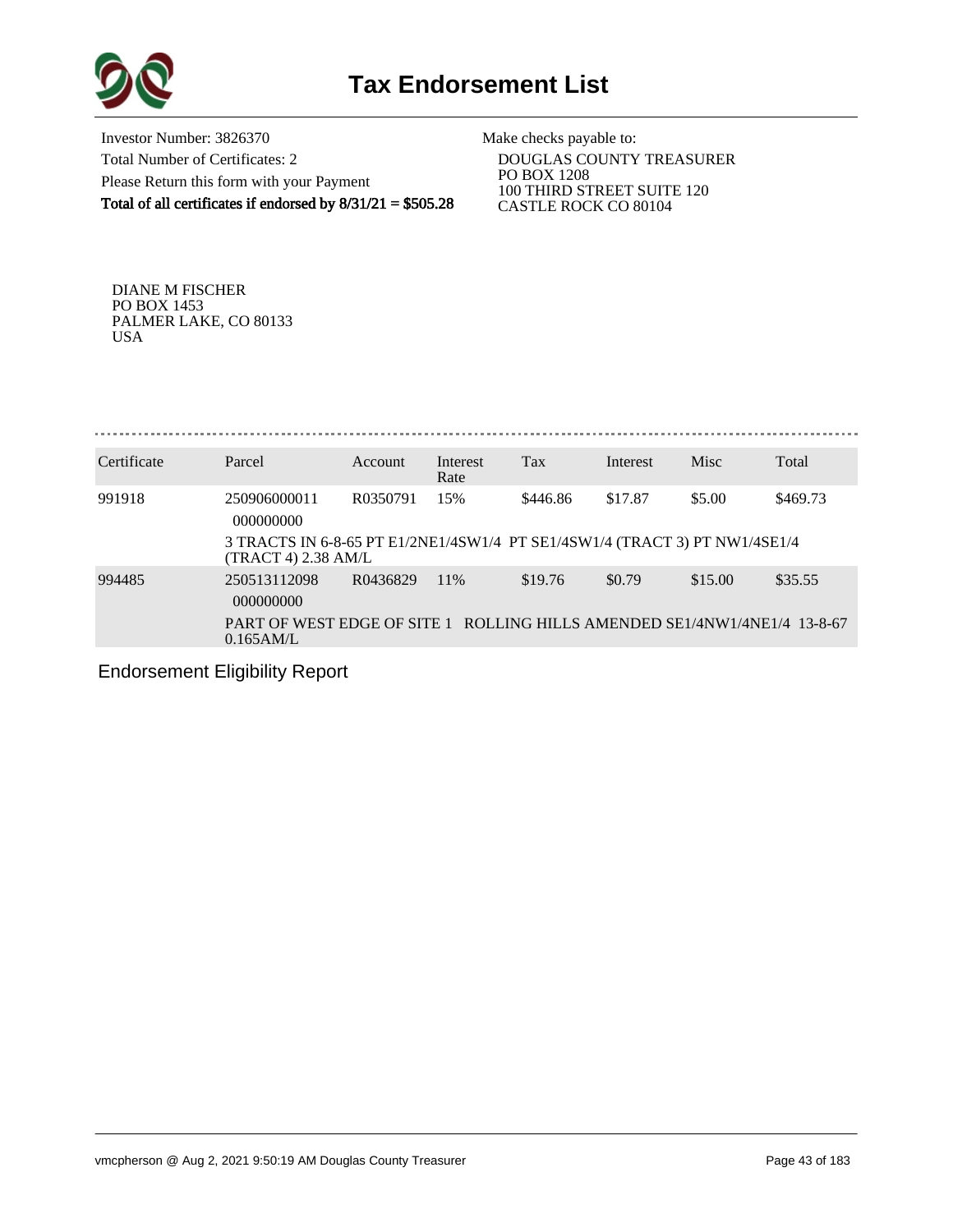

Investor Number: 3876868 Total Number of Certificates: 1 Please Return this form with your Payment Total of all certificates if endorsed by  $8/31/21 = $16.77$ 

Make checks payable to:

 DOUGLAS COUNTY TREASURER PO BOX 1208 100 THIRD STREET SUITE 120 CASTLE ROCK CO 80104

DONALD J KING 1213 W 9TH OSHKOSH, WI 54902 USA

. . . . . . . . . . . . . . . 

| Certificate | Parcel                                                                                                            | Account  | Interest<br>Rate | Tax    | Interest | Misc    | Total   |
|-------------|-------------------------------------------------------------------------------------------------------------------|----------|------------------|--------|----------|---------|---------|
| 1003057     | 000000000                                                                                                         | R0225390 | 10%              | \$1.70 | \$0.07   | \$15.00 | \$16.77 |
|             | ALL MIN INT IN TR IN SW1/4 15-8-66 12.7614 AM/L & TR IN NE1/4NW1/4 22-8-66<br>$3.8426$ AM/L MIN INT = 16.603 AM/L |          |                  |        |          |         |         |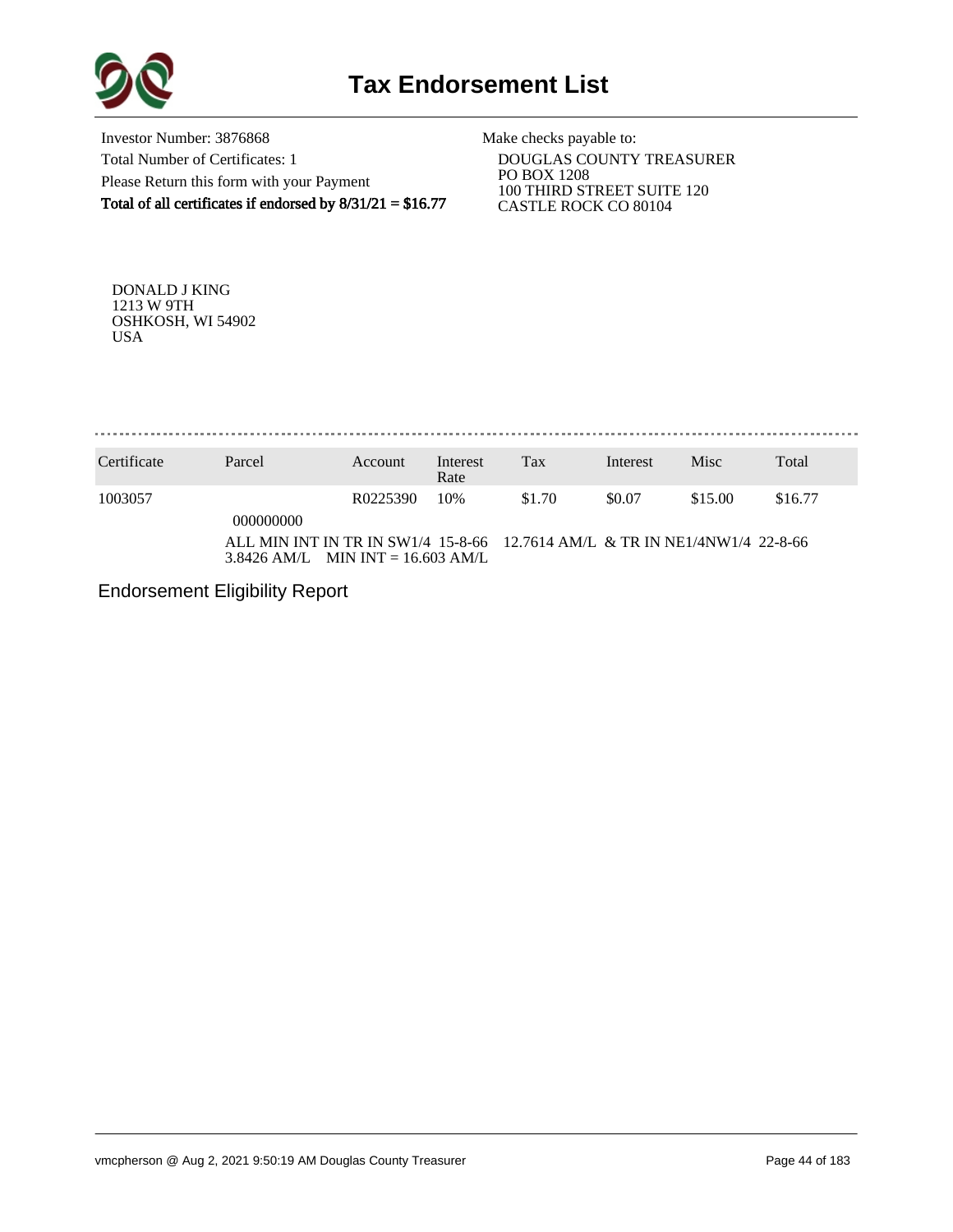

Investor Number: 4000051 Total Number of Certificates: 1 Please Return this form with your Payment Total of all certificates if endorsed by 8/31/21 = \$32.87

Make checks payable to:

 DOUGLAS COUNTY TREASURER PO BOX 1208 100 THIRD STREET SUITE 120 CASTLE ROCK CO 80104

Douglas Bell 1000 Sugarpine rd. Big Bear City, CA 92314

. . . . . . . . . . . . . .

| Certificate | Parcel                                                                                                    | Account  | Interest<br>Rate | Tax     | Interest | <b>Misc</b> | Total   |
|-------------|-----------------------------------------------------------------------------------------------------------|----------|------------------|---------|----------|-------------|---------|
| 2015-00777  | 000000000<br>$3/4$ MIN INT IN MOST NW1/4 & PT SW1/4 21-7-67 TOTAL = 135.4 AM/L MIN INT =<br>$101.55$ AM/L | R0088882 | 10%              | \$17.18 | \$0.69   | \$15.00     | \$32.87 |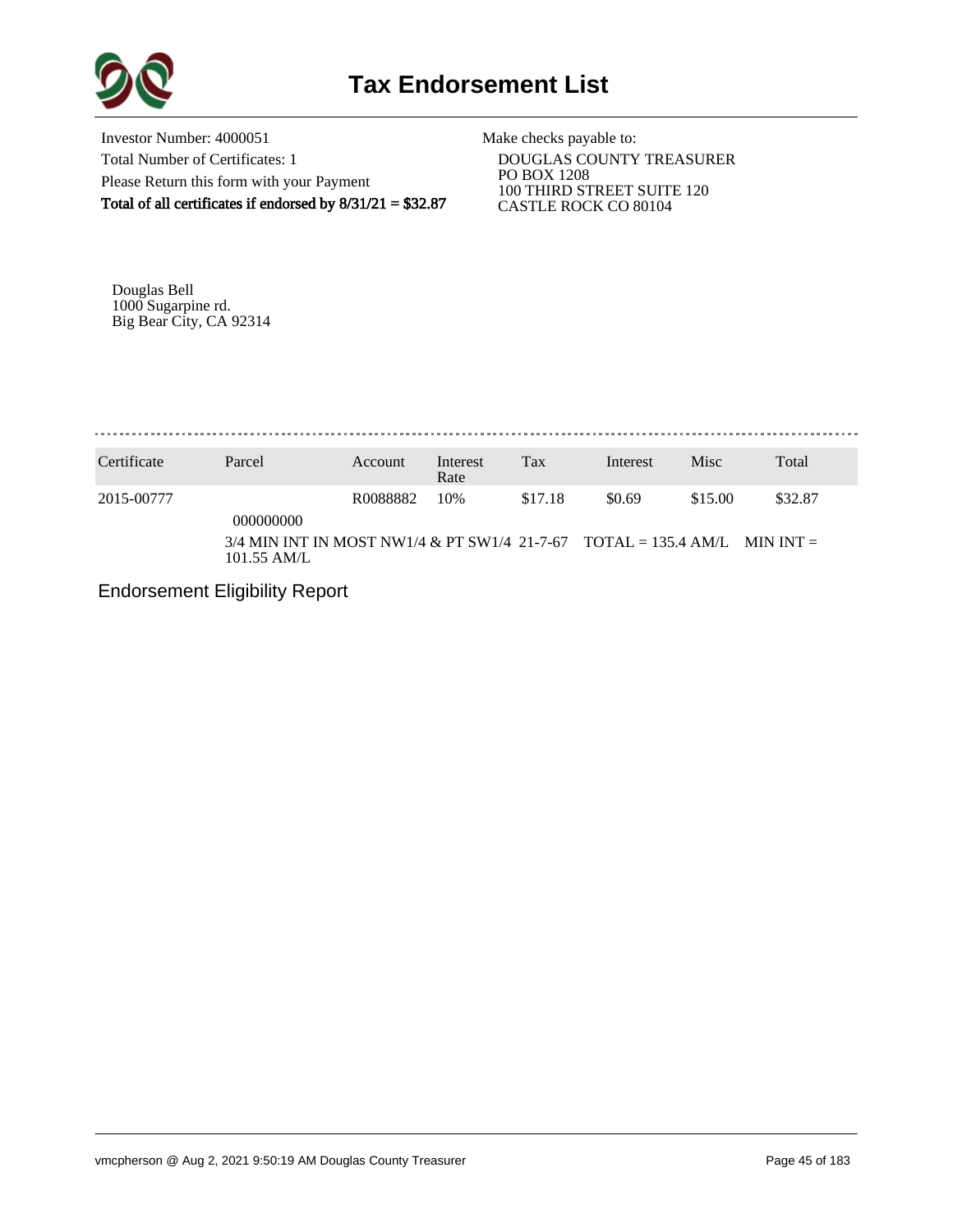

Investor Number: 4000429 Total Number of Certificates: 14 Please Return this form with your Payment

Total of all certificates if endorsed by  $8/31/21 =$ \$12,552.81

Make checks payable to:

 DOUGLAS COUNTY TREASURER PO BOX 1208 100 THIRD STREET SUITE 120 CASTLE ROCK CO 80104

DOUGLAS E CARLILE JR. 14 BLACK BEAR LN LITTLETON, CO 80127 US

| Certificate | Parcel                                                                                                                | Account  | Interest<br>Rate | Tax         | Interest | Misc   | Total      |  |  |  |
|-------------|-----------------------------------------------------------------------------------------------------------------------|----------|------------------|-------------|----------|--------|------------|--|--|--|
| 2019-03810  | 260927104009                                                                                                          | R0005442 | 12%              | \$282.88    | \$11.32  | \$5.00 | \$299.20   |  |  |  |
|             | 4989 CHEYENNE DR LARKSPUR 801180000                                                                                   |          |                  |             |          |        |            |  |  |  |
|             | LOT 58 BLK 17 PERRY PARK 5 0.913 AM/L                                                                                 |          |                  |             |          |        |            |  |  |  |
| 2019-03811  | 260927105001                                                                                                          | R0005928 | 12%              | \$282.88    | \$11.32  | \$5.00 | \$299.20   |  |  |  |
|             | 5046 CHEYENNE DR LARKSPUR 801180000                                                                                   |          |                  |             |          |        |            |  |  |  |
|             | LOT 10 BLK 18 PERRY PARK 5 1.855 AM/L                                                                                 |          |                  |             |          |        |            |  |  |  |
| 2019-03812  | 260927104013                                                                                                          | R0008766 | 12%              | \$282.88    | \$11.32  | \$5.00 | \$299.20   |  |  |  |
|             | 4931 CHEYENNE DR LARKSPUR 801180000                                                                                   |          |                  |             |          |        |            |  |  |  |
|             | LOT 54 BLK 17 PERRY PARK 5 0.900 AM/L                                                                                 |          |                  |             |          |        |            |  |  |  |
| 2019-03813  | 260927104012                                                                                                          | R0012634 | 12%              | \$282.88    | \$11.32  | \$5.00 | \$299.20   |  |  |  |
|             | 4953 CHEYENNE DR LARKSPUR 801180000                                                                                   |          |                  |             |          |        |            |  |  |  |
|             | LOT 55 BLK 17 PERRY PARK 5 0.860 AM/L                                                                                 |          |                  |             |          |        |            |  |  |  |
| 2019-03814  | 260927104010                                                                                                          | R0012731 | 12%              | \$282.88    | \$11.32  | \$5.00 | \$299.20   |  |  |  |
|             | 4975 CHEYENNE DR LARKSPUR 801180000                                                                                   |          |                  |             |          |        |            |  |  |  |
|             | LOT 57 BLK 17 PERRY PARK 5 0.853 AM/L                                                                                 |          |                  |             |          |        |            |  |  |  |
| 2019-03815  | 260927105002                                                                                                          | R0014066 | 12%              | \$282.88    | \$11.32  | \$5.00 | \$299.20   |  |  |  |
|             | 5016 CHEYENNE DR LARKSPUR 801180000                                                                                   |          |                  |             |          |        |            |  |  |  |
|             | LOT 9 BLK 18 PERRY PARK 5 1.87 AM/L                                                                                   |          |                  |             |          |        |            |  |  |  |
| 2019-03816  | 277119102001                                                                                                          | R0177295 | 12%              | \$791.82    | \$31.67  | \$5.00 | \$828.49   |  |  |  |
|             | 000000000                                                                                                             |          |                  |             |          |        |            |  |  |  |
|             | LOT 11 WOODMOOR MOUNTAIN 1 3.98 AM/L                                                                                  |          |                  |             |          |        |            |  |  |  |
| 2019-03817  | 235122400036                                                                                                          | R0365095 | 12%              | \$3,982.08  | \$159.28 | \$5.00 | \$4,146.36 |  |  |  |
|             | 000000000                                                                                                             |          |                  |             |          |        |            |  |  |  |
|             | TRACT IN SE1/4SE1/4 SECTION 22 & SW1/4SW1/4 23-7-67 1.842 AM/L AM/L AKA LOT 2<br>LTC CARE CENTER EXEMPTION 2002124090 |          |                  |             |          |        |            |  |  |  |
| 2019-03818  | 276524301023                                                                                                          | R0395674 | 12%              | \$223.44    | \$8.94   | \$5.00 | \$237.38   |  |  |  |
|             | 13869 S STATE HIGHWAY 67 WOODLAND PARK 80863                                                                          |          |                  |             |          |        |            |  |  |  |
|             | TRACT 35 THUNDER BUTTE SUB                                                                                            |          |                  | $1.65$ AM/L |          |        |            |  |  |  |
| 2020-04425  | 260921104022<br>000000000                                                                                             | R0006648 | 9%               | \$282.88    | \$11.32  | \$5.00 | \$299.20   |  |  |  |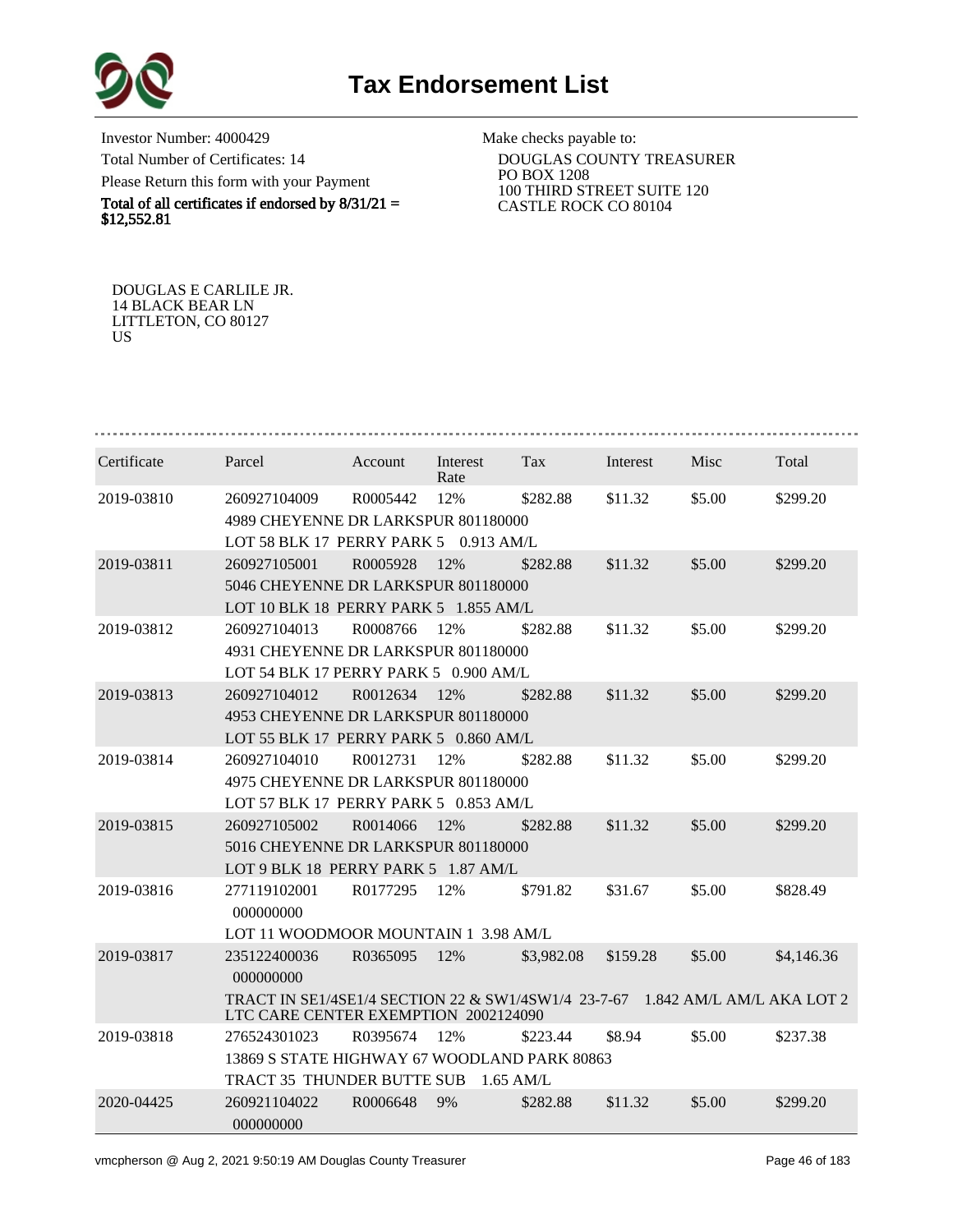

| Certificate | Parcel                                             | <b>Account</b> | Interest<br>Rate | Tax        | Interest | Misc   | Total      |  |  |  |
|-------------|----------------------------------------------------|----------------|------------------|------------|----------|--------|------------|--|--|--|
|             | LOT 8 BLK 1 INDIAN HEAD 1                          |                | $0.9$ AM/L       |            |          |        |            |  |  |  |
| 2020-04426  | 260921104013<br>000000000                          | R0006710       | 9%               | \$282.88   | \$11.32  | \$5.00 | \$299.20   |  |  |  |
|             | LOT 17 BLK 1 INDIAN HEAD 1 $408-947$               |                |                  | $0.9$ AM/L |          |        |            |  |  |  |
| 2020-04427  | 223322101147                                       | R0315133       | 9%               | \$1,417.28 | \$56.69  | \$5.00 | \$1,478.97 |  |  |  |
|             | 19720 APPLEWOOD CT PARKER 801380000                |                |                  |            |          |        |            |  |  |  |
|             | LOT 50 BLK 1 TOWN & COUNTRY VILLAGE # 2 0.017 AM/L |                |                  |            |          |        |            |  |  |  |
| 2020-04428  | 223107113037                                       | R0370160       | 9%               | \$1,476.50 | \$44.30  | \$5.00 | \$1,525.80 |  |  |  |
|             | 9466 MORNING GLORY LN HIGHLANDS RANCH 801300000    |                |                  |            |          |        |            |  |  |  |
|             | LOT 86 HIGHLANDS RANCH #106C 0.163 AM/L            |                |                  |            |          |        |            |  |  |  |
| 2020-04434  | 223304305110                                       | R0479879       | 9%               | \$1,862.70 | \$74.51  | \$5.00 | \$1,942.21 |  |  |  |
|             | 9058 APACHE PLUME DR #E PARKER 80134               |                |                  |            |          |        |            |  |  |  |
|             | UNIT E BLDG 27 COTTONWOOD SOUTH CONDOS MAP 54      |                |                  |            |          |        |            |  |  |  |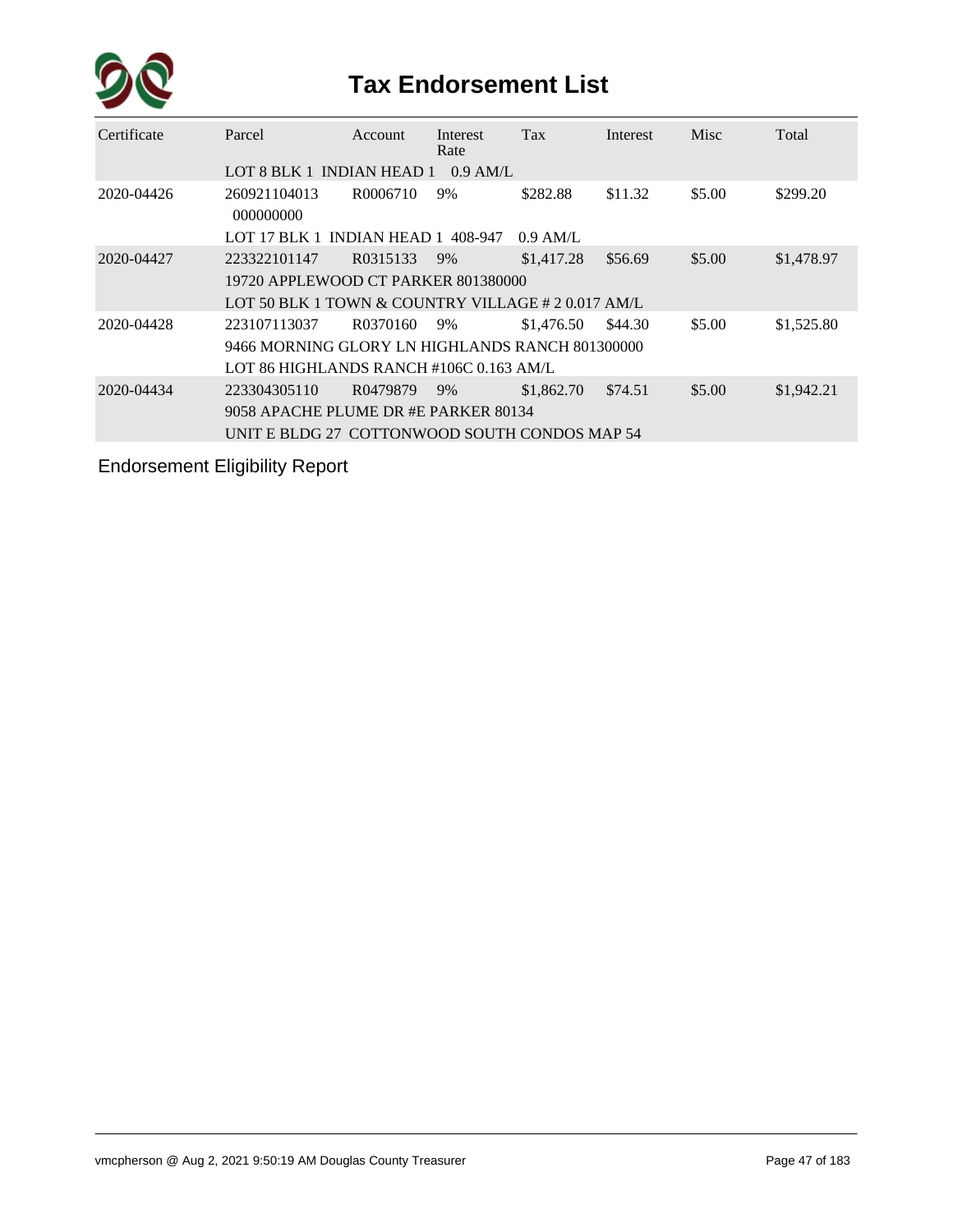

Investor Number: 4000166 Total Number of Certificates: 7 Please Return this form with your Payment

Total of all certificates if endorsed by  $8/31/21 =$ \$24,195.26

Make checks payable to:

 DOUGLAS COUNTY TREASURER PO BOX 1208 100 THIRD STREET SUITE 120 CASTLE ROCK CO 80104

DOUGLAS R SCHUBERTH 1000 SKOKIE BLVD SUITE 420 WILMETTE, IL 60091

| Certificate | Parcel                                                                       | Account  | Interest<br>Rate | Tax        | Interest | Misc   | Total      |  |  |  |
|-------------|------------------------------------------------------------------------------|----------|------------------|------------|----------|--------|------------|--|--|--|
| 2016-01259  | 223326202005                                                                 | R0330099 | 10%              | \$2,911.56 | \$116.46 | \$5.00 | \$3,033.02 |  |  |  |
|             | 20417 SAGEWOOD LN PARKER 801380000                                           |          |                  |            |          |        |            |  |  |  |
|             | LOT 9 BLK 1 SAGEWOOD 1 AMENDED 0.300 AM/L                                    |          |                  |            |          |        |            |  |  |  |
| 2016-01260  | 250708302037                                                                 | R0334116 | 10%              | \$4,358.70 | \$174.35 | \$5.00 | \$4,538.05 |  |  |  |
|             | 55 S CARLTON ST CASTLE ROCK 801040000                                        |          |                  |            |          |        |            |  |  |  |
|             | LOT 4 BLK 5 FOUNDERS VILLAGE #3 0.107 AM/L                                   |          |                  |            |          |        |            |  |  |  |
| 2016-01278  | 222915303010                                                                 | R0399031 | 10%              | \$2,822.24 | \$112.89 | \$5.00 | \$2,940.13 |  |  |  |
|             | 447 ENGLISH SPARROW TRL HIGHLANDS RANCH 801290000                            |          |                  |            |          |        |            |  |  |  |
|             | LOT 241 HIGHLANDS RANCH #118G, 0.111 AM/L                                    |          |                  |            |          |        |            |  |  |  |
| 2016-01281  | 250708316005                                                                 | R0412886 | 10%              | \$4,501.28 | \$180.05 | \$5.00 | \$4,686.33 |  |  |  |
|             | 648 FAIRHAVEN ST CASTLE ROCK 801040000                                       |          |                  |            |          |        |            |  |  |  |
|             | LOT 5 BLOCK 5 FOUNDERS VILLAGE #18 0.138 AM/L                                |          |                  |            |          |        |            |  |  |  |
| 2016-01284  | 250717105006                                                                 | R0427299 | 10%              | \$3,067.72 | \$122.71 | \$5.00 | \$3,195.43 |  |  |  |
|             | 1238 KITTERY ST CASTLE ROCK 801040000                                        |          |                  |            |          |        |            |  |  |  |
|             | LOT 5 BLK 4 CASTLEWOOD RANCH #1 PARCEL 6 0.249 AM/L                          |          |                  |            |          |        |            |  |  |  |
| 2016-01290  | 250708415020                                                                 | R0441497 | 10%              | \$2,745.22 | \$109.81 | \$5.00 | \$2,860.03 |  |  |  |
|             | 6000 RALEIGH CIR CASTLE ROCK 801040000                                       |          |                  |            |          |        |            |  |  |  |
|             | LOT 20 BLOCK 2 CASTLEWOOD RANCH FLG 1 PARCEL 12 0.114 AM/L                   |          |                  |            |          |        |            |  |  |  |
| 2016-01295  | 250504203129                                                                 | R0462466 | 10%              | \$2,824.30 | \$112.97 | \$5.00 | \$2,942.27 |  |  |  |
|             | 2623 COACH HOUSE LOOP CASTLE ROCK 80109                                      |          |                  |            |          |        |            |  |  |  |
|             | LOT 12 BLOCK 44 THE MEADOWS FLG 16 - PARCELS 1, 2, 3, 4 2ND AMEND 0.107 AM/L |          |                  |            |          |        |            |  |  |  |
|             |                                                                              |          |                  |            |          |        |            |  |  |  |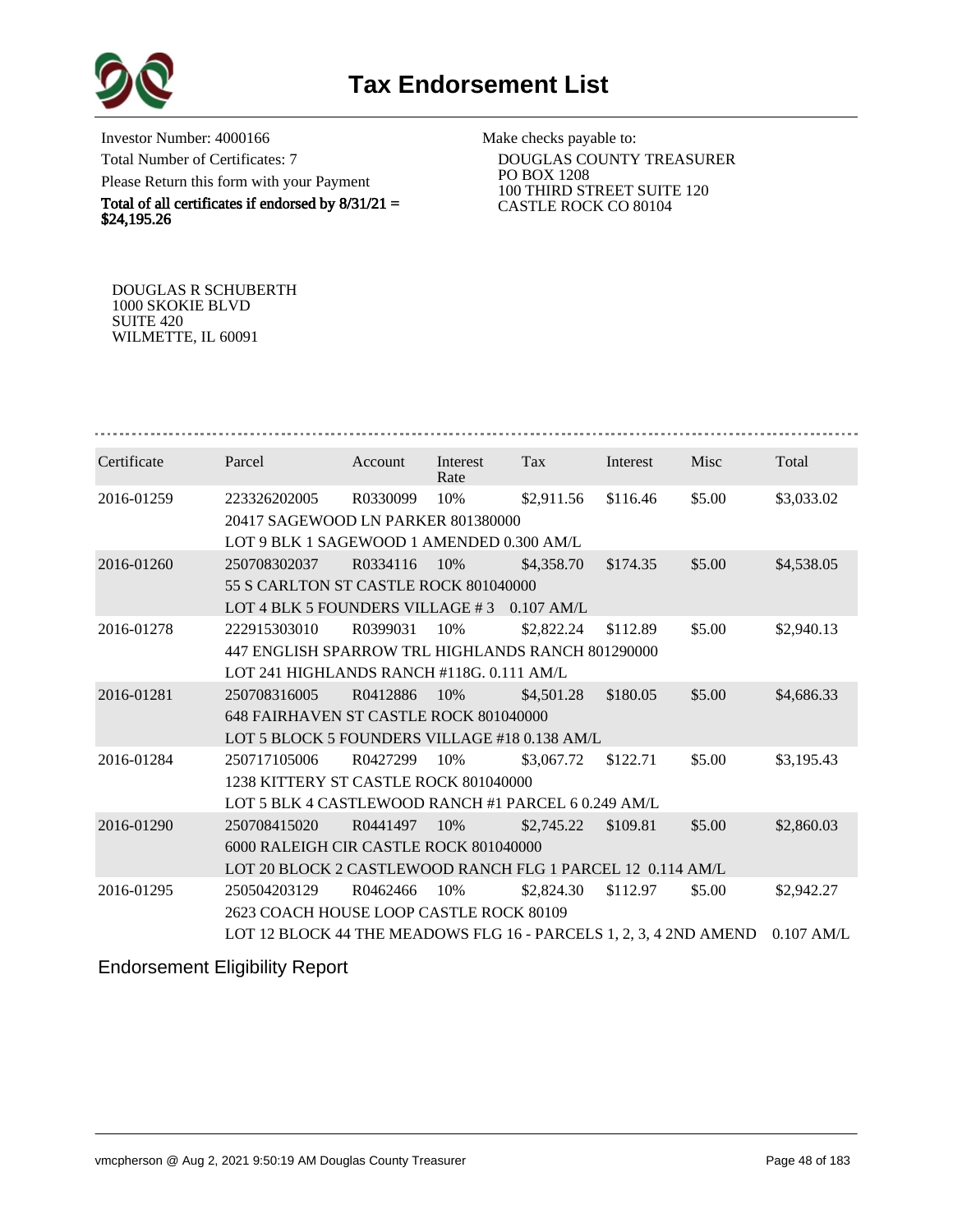

Investor Number: 4000376 Total Number of Certificates: 1 Please Return this form with your Payment Total of all certificates if endorsed by  $8/31/21 = $1,185.88$ 

Make checks payable to:

 DOUGLAS COUNTY TREASURER PO BOX 1208 100 THIRD STREET SUITE 120 CASTLE ROCK CO 80104

DUSTIN BLACKLEDGE PO BOX 871 STURGEON BAY , WI 54235 US

. . . . . . . . . . . . . . 

| Certificate | Parcel                                         | Account              | Interest<br>Rate   | Tax        | Interest | Misc   | Total      |
|-------------|------------------------------------------------|----------------------|--------------------|------------|----------|--------|------------|
| 2018-03205  | 250512303022<br>000000000<br>PARK BISHOP COURT | R <sub>0082472</sub> | 12%<br>$0.22$ AM/L | \$1,135.46 | \$45.42  | \$5.00 | \$1,185.88 |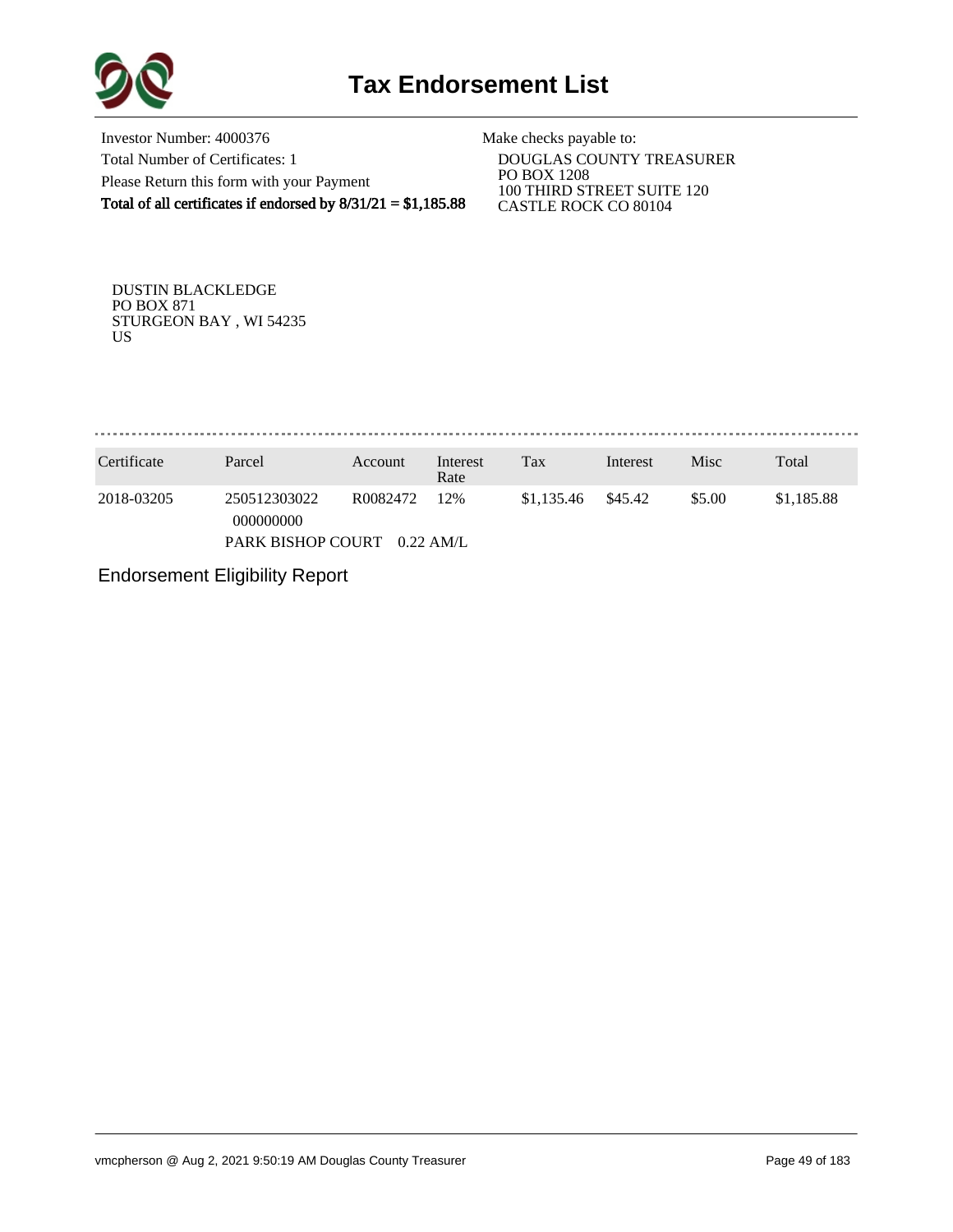

Investor Number: 4000415 Total Number of Certificates: 1 Please Return this form with your Payment Total of all certificates if endorsed by  $8/31/21 = $145.90$ 

Make checks payable to:

 DOUGLAS COUNTY TREASURER PO BOX 1208 100 THIRD STREET SUITE 120 CASTLE ROCK CO 80104

EDNA JEAN BOTTGER 1699 S. VAN GORDON CT. LAKEWOOD, CO 80228 US

. . . . . . . . . . . . . . . . . 

| Certificate | Parcel                                                      | Account  | Interest<br>Rate | Tax      | Interest | <b>Misc</b> | Total    |
|-------------|-------------------------------------------------------------|----------|------------------|----------|----------|-------------|----------|
| 2020-04232  | 276731303011<br>15827 PINE LAKE DR WOODLAND PARK 80863      | R0155838 | 9%               | \$135.48 | \$5.42   | \$5.00      | \$145.90 |
|             | LOT 6 BLK 5 WESTCREEK LAKES SUB CP 0155820 0.7 AM/L 291-563 |          |                  |          |          |             |          |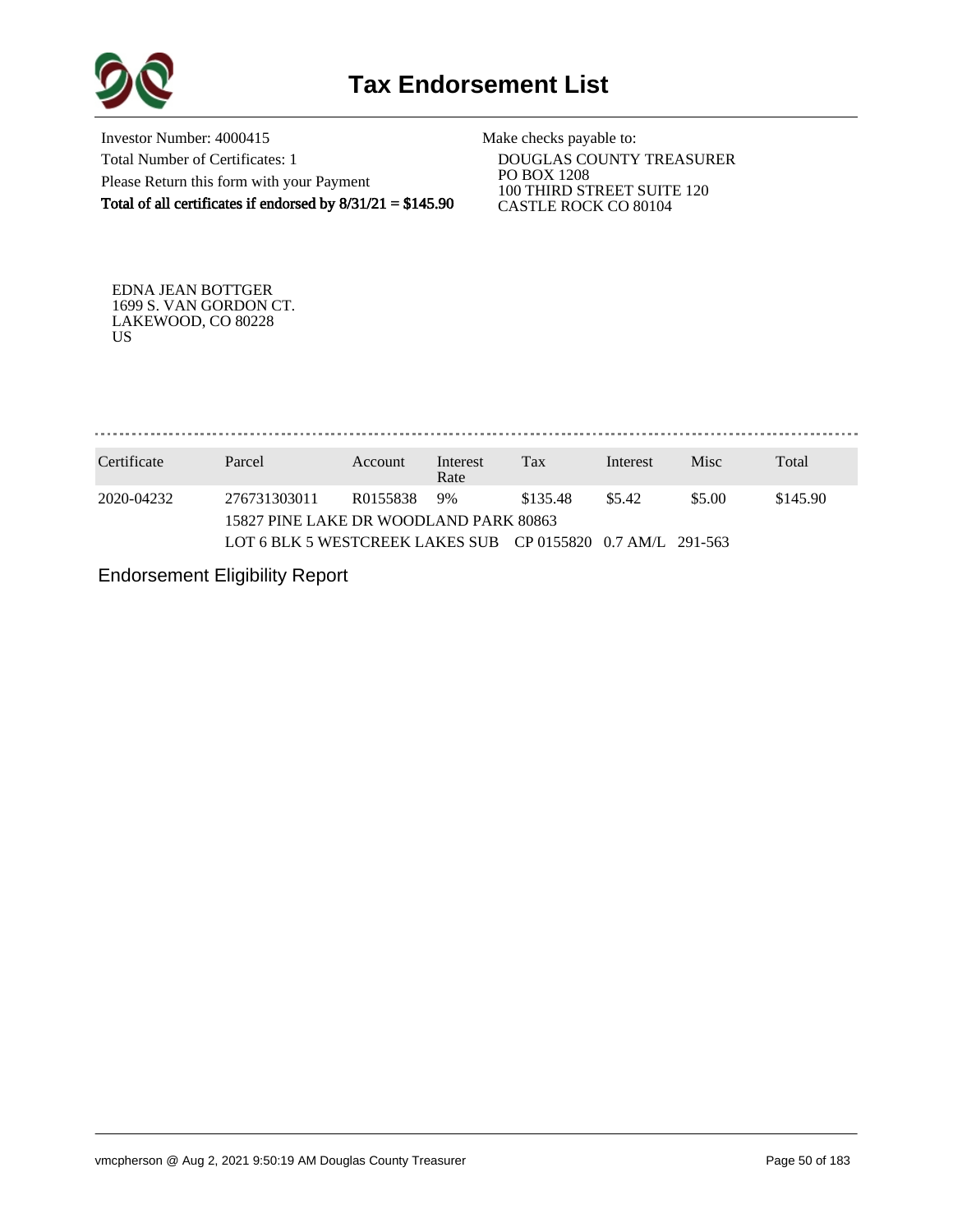



Investor Number: 4000317 Total Number of Certificates: 5 Please Return this form with your Payment Total of all certificates if endorsed by 8/31/21 = \$363.09

Make checks payable to:

 DOUGLAS COUNTY TREASURER PO BOX 1208 100 THIRD STREET SUITE 120 CASTLE ROCK CO 80104

ENDEAVOR FUND, LLC P. O. BOX 321 JACKSON, MS 39205 US

| Certificate | Parcel                                          | Account  | Interest<br>Rate | Tax         | Interest    | Misc                          | Total    |  |  |  |
|-------------|-------------------------------------------------|----------|------------------|-------------|-------------|-------------------------------|----------|--|--|--|
| 2017-02432  | 250514102063<br>000000000                       | R0333401 | 11%              | \$8.86      | \$0.35      | \$15.00                       | \$24.21  |  |  |  |
|             | TRACT B PLUM CREEK COMMERCIAL #1 0.1022 AM/L    |          |                  |             |             |                               |          |  |  |  |
| 2017-02434  | 276501000009<br>000000000                       | R0348233 | 11\%             | \$37.86     | \$1.51      | \$5.00                        | \$44.37  |  |  |  |
|             | TR IN NW1/4SW1/4 1-10-70 AKA PARCEL C 0.33 AM/L |          |                  |             |             |                               |          |  |  |  |
| 2017-02436  | 276524301023                                    | R0395674 | 11%              | \$223.44    | \$8.94      | \$5.00                        | \$237.38 |  |  |  |
|             | 13869 S STATE HIGHWAY 67 WOODLAND PARK 80863    |          |                  |             |             |                               |          |  |  |  |
|             | TRACT 35 THUNDER BUTTE SUB                      |          |                  | $1.65$ AM/L |             |                               |          |  |  |  |
| 2017-02438  | 235127103015<br>000000000                       | R0443251 | 11%              | \$10.64     | \$0.43      | \$15.00                       | \$26.07  |  |  |  |
|             | PART OF LOT 3 BLK 1 SILVER HEIGHTS AMENDED      |          |                  |             |             | 0.028 AM/L RELATED TO 0084208 |          |  |  |  |
| 2017-02439  | 250730302026<br>000000000                       | R0469277 | 11%              | \$25.06     | \$1.00      | \$5.00                        | \$31.06  |  |  |  |
|             | TRACT IJ CRYSTAL VALLEY RANCH 5A PHASE 1        |          |                  |             | $1.01$ AM/L |                               |          |  |  |  |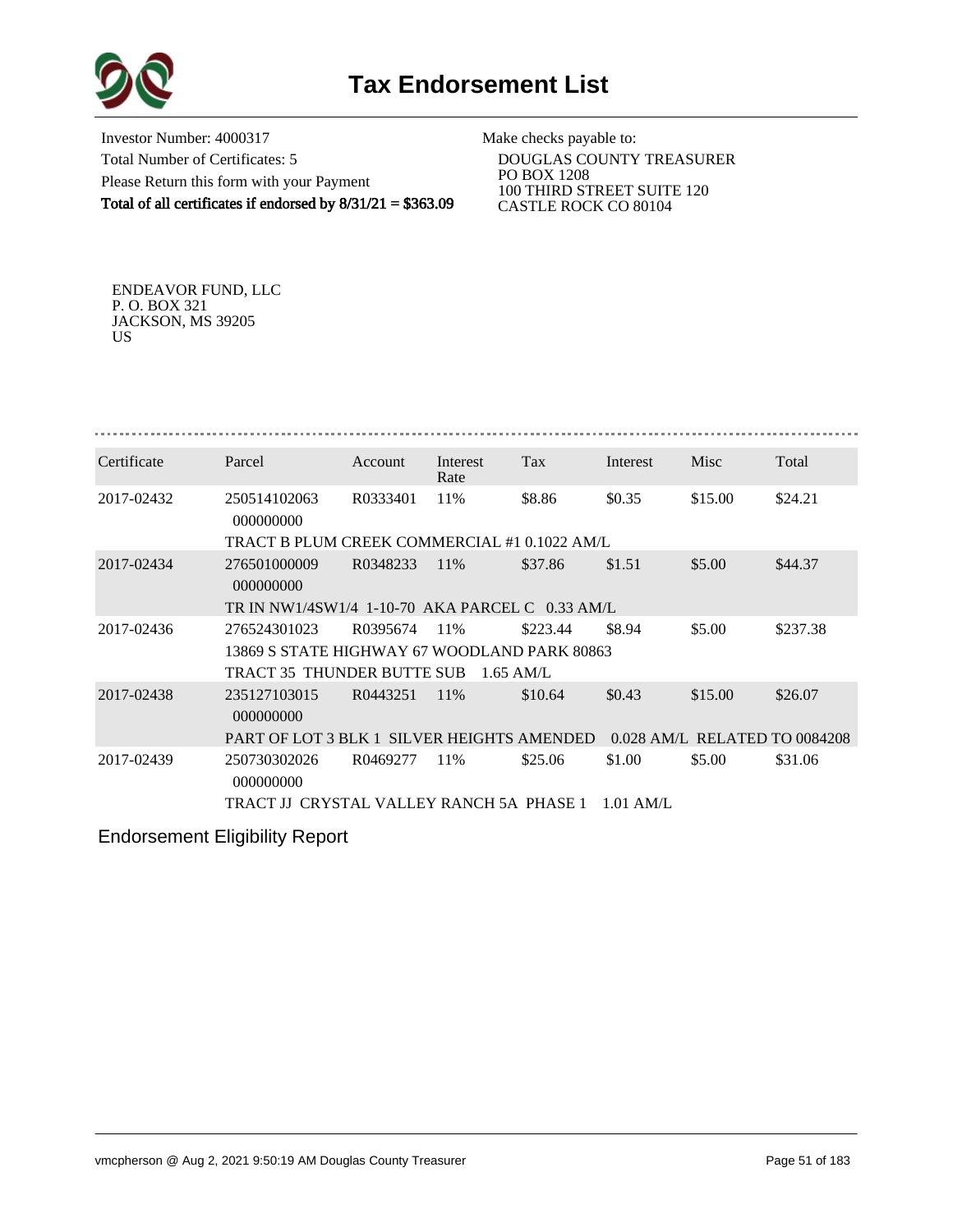

Investor Number: 5986 Total Number of Certificates: 1 Please Return this form with your Payment Total of all certificates if endorsed by  $8/31/21 = $17.56$  Make checks payable to:

 DOUGLAS COUNTY TREASURER PO BOX 1208 100 THIRD STREET SUITE 120 CASTLE ROCK CO 80104

ENSIGN LIMITED LIABILITY CO 11150 BROWNSTONE DR PARKER, CO 80138 USA

Certificate Parcel Account Interest Rate Tax Interest Misc Total 996143 R0475661 11% \$2.46 \$0.10 \$15.00 \$17.56 000000000 ALL MIN INT IN PT SE1/4SW1/4 3-8-67 2.70 AM/L (112-80, 127-55) PT SE1/4SW1/4 3-8-67 5.24 AM/L (126-114) PT SW1/4SE1/4 & SE1/4SW1/4 3-8-67 5.06 AM/L (129-46) PT NE1/4NE1/4 9-8-67 & PT NW1/4NW1/4 10-8-67 5.04 AM/L (129-224) MIN INT = 18.04 AM/L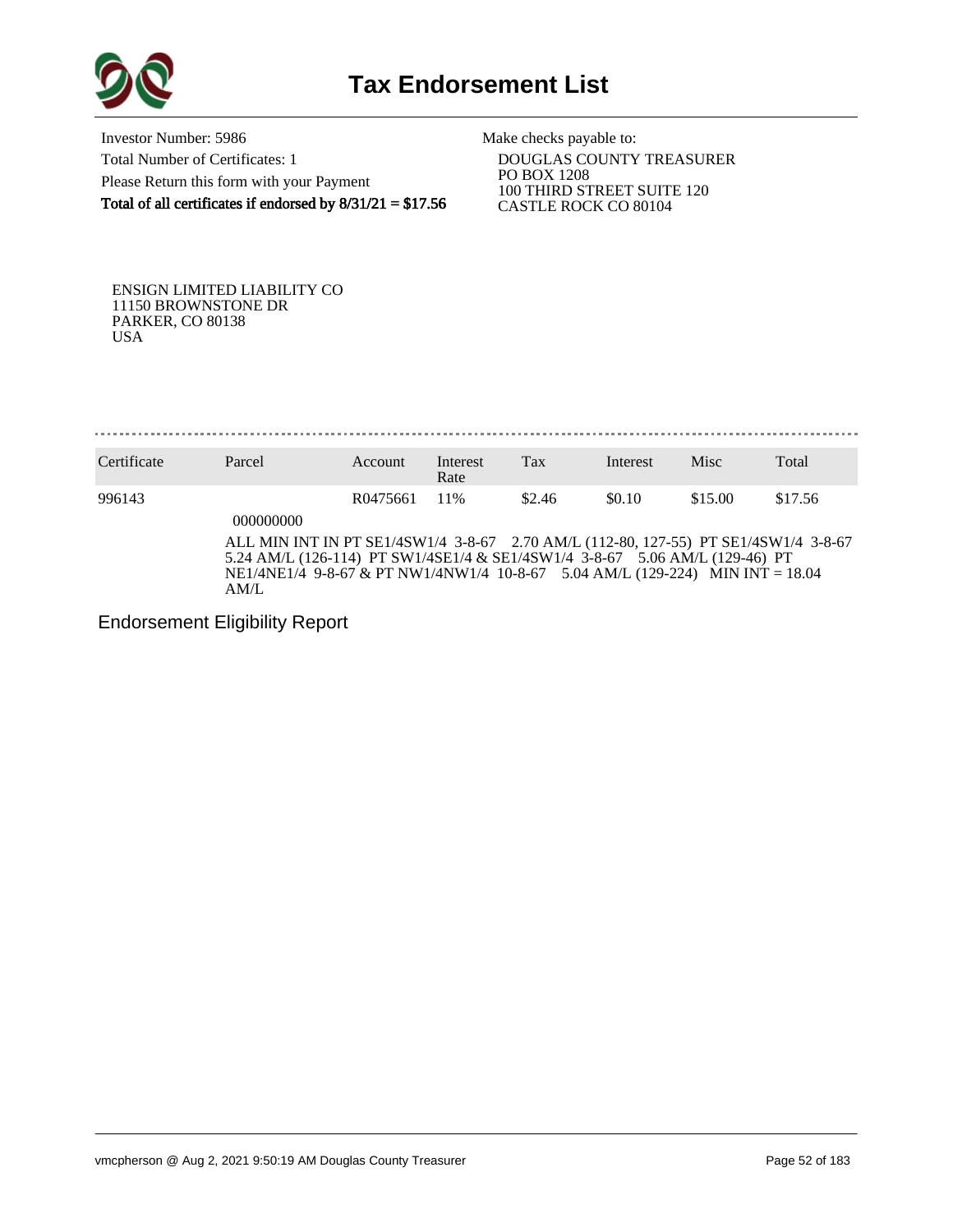

Investor Number: 4000358 Total Number of Certificates: 1 Please Return this form with your Payment Total of all certificates if endorsed by  $8/31/21 = $1,699.24$ 

Make checks payable to:

 DOUGLAS COUNTY TREASURER PO BOX 1208 100 THIRD STREET SUITE 120 CASTLE ROCK CO 80104

ERIC JAMES BOEHNING 10192 ALEXA LN HIGHLANDS RANCH, CO 80130 US

. . . . . . . . . . . . . . 

| Certificate                                          | Parcel                | Account  | Interest<br>Rate | Tax        | Interest | Misc   | Total      |  |
|------------------------------------------------------|-----------------------|----------|------------------|------------|----------|--------|------------|--|
| 2018-03148                                           | 235510104041<br>00000 | R0493791 | 12%              | \$1,629.08 | \$65.16  | \$5.00 | \$1,699.24 |  |
| PART ROXBOROUGH DOWNS 2 PROJECT AREA 11-A 1.177 AM/L |                       |          |                  |            |          |        |            |  |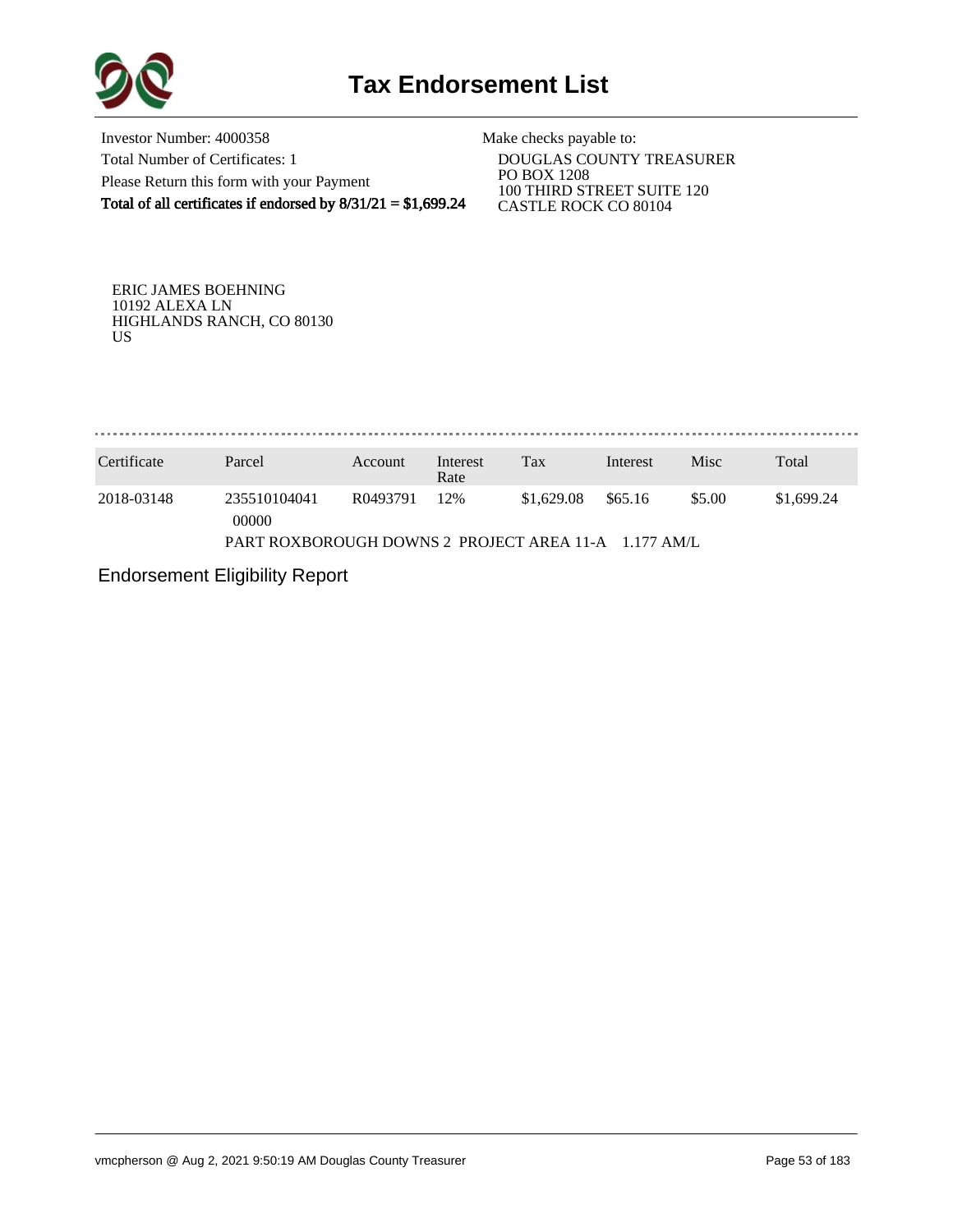

Investor Number: 4000528 Total Number of Certificates: 1 Please Return this form with your Payment Total of all certificates if endorsed by 8/31/21 = \$1,992.04

Make checks payable to:

 DOUGLAS COUNTY TREASURER PO BOX 1208 100 THIRD STREET SUITE 120 CASTLE ROCK CO 80104

ERICK CASTILLO 9120 AUDREY ST RIVERSIDE, CA 92503 US

. . . . . . . . . . . . . . . . . . . . . . . . . . . . . . . . .

| Certificate | Parcel                                                             | Account  | Interest<br>Rate | Tax        | Interest | <b>Misc</b> | Total      |
|-------------|--------------------------------------------------------------------|----------|------------------|------------|----------|-------------|------------|
| 2020-04499  | 223309203035<br>17353 WILDE AVE #308 PARKER 80134                  | R0605874 | 9%               | \$1,910.62 | \$76.42  | \$5.00      | \$1,992.04 |
|             | UNIT R-6-308 BUILDING 6 PRAIRIE WALK ON CHERRY CREEK CONDOS MAP 15 |          |                  |            |          |             |            |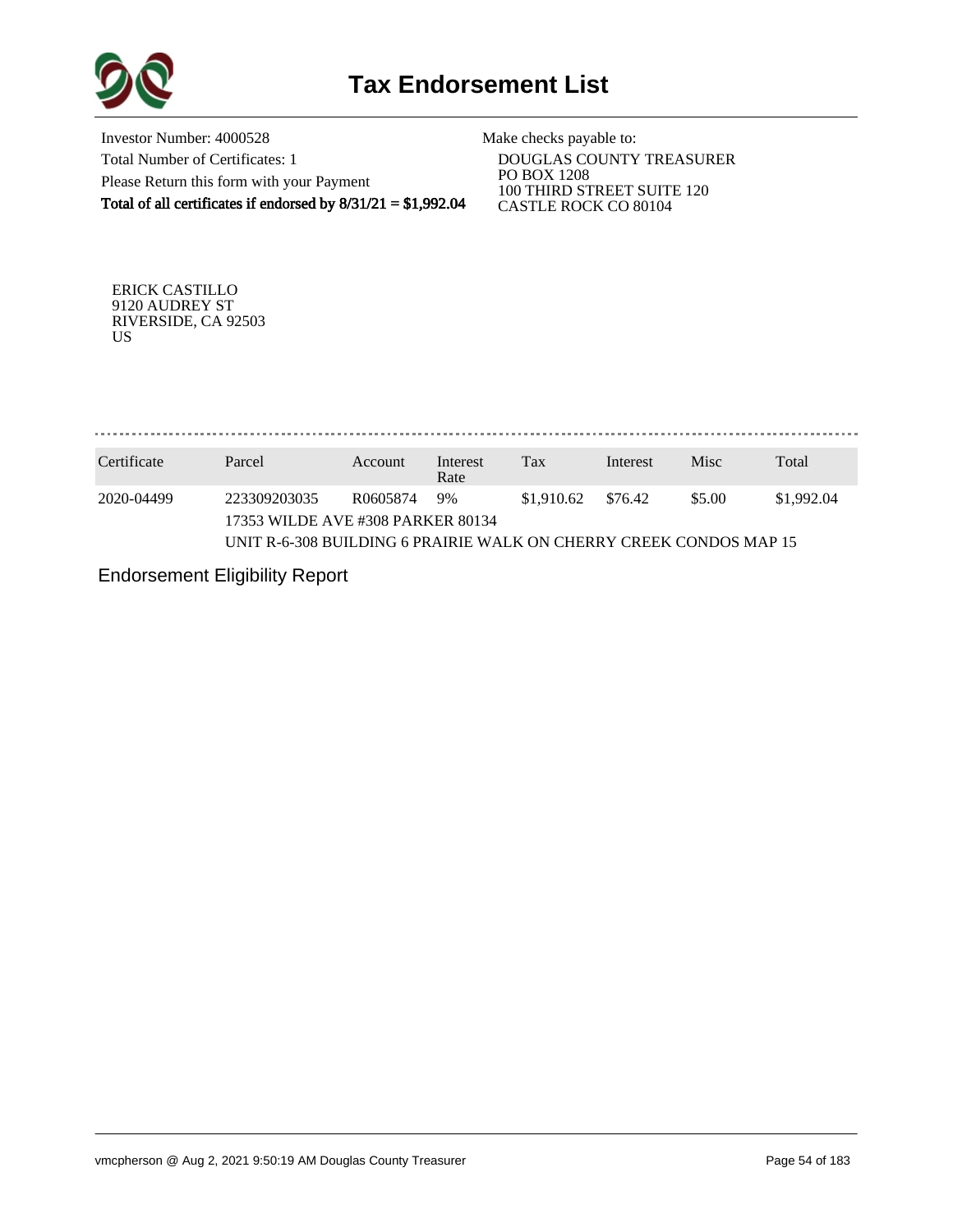

Investor Number: 4000261 Total Number of Certificates: 7 Please Return this form with your Payment Total of all certificates if endorsed by 8/31/21 = \$351.44

Make checks payable to:

 DOUGLAS COUNTY TREASURER PO BOX 1208 100 THIRD STREET SUITE 120 CASTLE ROCK CO 80104

ERNEST WONG 1304 W 2ND ST APT 339 LOS ANGELES, CA 90026-7013 US

| Certificate | Parcel                                                             | Account  | Interest<br>Rate | Tax     | Interest    | Misc    | Total    |  |  |  |  |  |
|-------------|--------------------------------------------------------------------|----------|------------------|---------|-------------|---------|----------|--|--|--|--|--|
| 2017-02299  | 223105401009<br>000000000                                          | R0338136 | 11%              | \$6.50  | \$0.26      | \$15.00 | \$21.76  |  |  |  |  |  |
|             | TRACT B HIGHLANDS RANCH #67-A 0.206 AM/L                           |          |                  |         |             |         |          |  |  |  |  |  |
| 2017-02300  | 222910209011<br>000000000                                          | R0384698 | 11%              | \$9.28  | \$0.37      | \$15.00 | \$24.65  |  |  |  |  |  |
|             | TRACT A (OPEN SPACE) HIGHLANDS RANCH 127-A 0.059 AM/L              |          |                  |         |             |         |          |  |  |  |  |  |
| 2017-02301  | 235109301008<br>000000000                                          | R0434276 | 11%              | \$6.94  | \$0.28      | \$15.00 | \$22.22  |  |  |  |  |  |
|             | TRACT E CASTLE PINES VILLAGE FILING 28A TOTAL ACREAGE 0.160 AM/L   |          |                  |         |             |         |          |  |  |  |  |  |
| 2017-02302  | 223315301022<br>000000000                                          | R0438931 | 11%              | \$89.42 | \$3.58      | \$5.00  | \$98.00  |  |  |  |  |  |
|             | TRACT A PARKER TECH CENTER AMD 2 0.578 AM/L                        |          |                  |         |             |         |          |  |  |  |  |  |
| 2017-02304  | 235127103017<br>000000000                                          | R0443253 | 11%              | \$35.18 | \$1.41      | \$5.00  | \$41.59  |  |  |  |  |  |
|             | PART OF LOT 5 BLK 1 SILVER HEIGHTS AMENDED 0.028 AM/L RLTD 0084224 |          |                  |         |             |         |          |  |  |  |  |  |
| 2017-02306  | 260923201030<br>000000000                                          | R0475927 | 11%              | \$23.02 | \$0.92      | \$15.00 | \$38.94  |  |  |  |  |  |
|             | EAST PART TRACT B ECHO VILLAGE 2 0.14 AM/L                         |          |                  |         |             |         |          |  |  |  |  |  |
| 2017-02307  | 223315113032<br>80138                                              | R0485081 | 11%              | \$95.46 | \$3.82      | \$5.00  | \$104.28 |  |  |  |  |  |
|             | TRACT A LINCOLN CREEK VILLAGE 1 4TH AMD                            |          |                  |         | $1.87$ AM/L |         |          |  |  |  |  |  |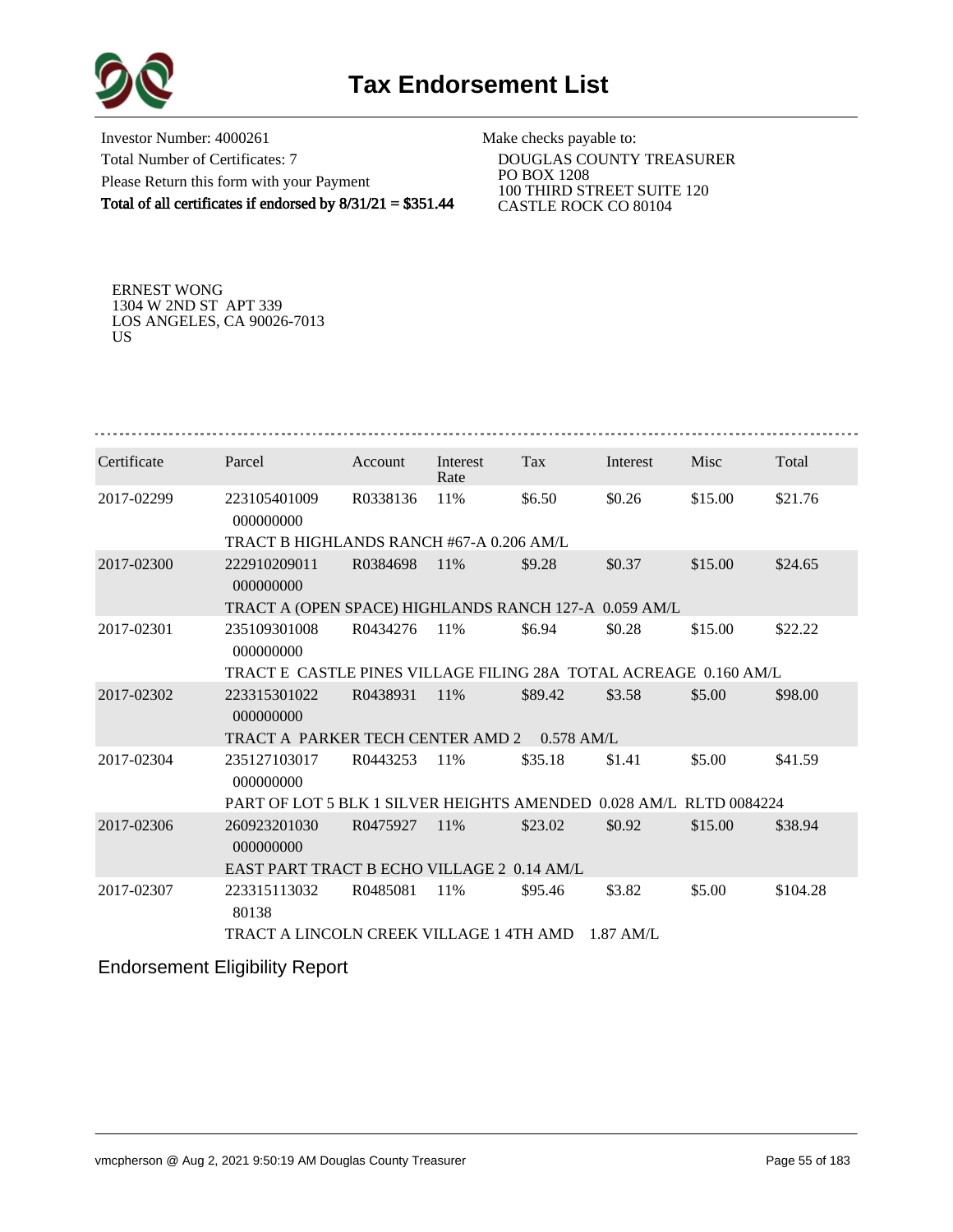

Investor Number: 3876835 Total Number of Certificates: 14 Please Return this form with your Payment

Total of all certificates if endorsed by  $8/31/21 =$ \$64,986.98

Make checks payable to:

 DOUGLAS COUNTY TREASURER PO BOX 1208 100 THIRD STREET SUITE 120 CASTLE ROCK CO 80104

FIG CAPITAL INVESTMENTS CO13, LLC PO BOX 54418 NEW ORLEANS, LA 70154-4418

| Certificate | Parcel                                                         | Account  | Interest<br>Rate | Tax                  | Interest | Misc   | Total       |  |  |  |
|-------------|----------------------------------------------------------------|----------|------------------|----------------------|----------|--------|-------------|--|--|--|
| 2017-01888  | 223517004006                                                   | R0094027 | 11%              | \$3,534.98           | \$141.40 | \$5.00 | \$3,681.38  |  |  |  |
|             | 10037 APPLEWOOD DR PARKER 801380000                            |          |                  |                      |          |        |             |  |  |  |
|             | LOT 10 BLK 2 FOREST HILLS 1 AKA FOREST HILLS 5.20 AM/L 291-943 |          |                  |                      |          |        |             |  |  |  |
| 2017-01940  | 260915303009                                                   | R0230447 | 11%              | \$3,481.00           | \$139.24 | \$5.00 | \$3,625.24  |  |  |  |
|             | 6947 PERRY PARK BLVD LARKSPUR 801180000                        |          |                  |                      |          |        |             |  |  |  |
|             | LOT 18-A PERRY PARK 1 PER LLAC 2020072726 0.889 AM/L           |          |                  |                      |          |        |             |  |  |  |
| 2017-01955  | 222902211029                                                   | R0292445 | 11%              | \$1,698.16           | \$67.93  | \$5.00 | \$1,771.09  |  |  |  |
|             | 1291 NORTHCREST DR HIGHLANDS RANCH 801260000                   |          |                  |                      |          |        |             |  |  |  |
|             | LOT 29 BLOCK 5 HIGHLANDS RANCH # 5 .094 AM/L                   |          |                  |                      |          |        |             |  |  |  |
| 2017-01983  | 250708103022                                                   | R0341812 | 11%              | \$3,482.90           | \$139.32 | \$5.00 | \$3,627.22  |  |  |  |
|             | 5783 WHITECHAPEL ST CASTLE ROCK 801040000                      |          |                  |                      |          |        |             |  |  |  |
|             | LOT 32 BLK 2 FOUNDERS VILLAGE #12 0.107 AM/L                   |          |                  |                      |          |        |             |  |  |  |
| 2017-02007  | 223109305004                                                   | R0377304 | 11%              | \$4,085.11           | \$163.41 | \$8.10 | \$4,256.62  |  |  |  |
|             | 9739 CYPRESS POINT CIR LONE TREE 801240000                     |          |                  |                      |          |        |             |  |  |  |
|             | LOT 2 LONE TREE 6B 1ST AMEND                                   |          |                  | $0.156$ AM/L         |          |        |             |  |  |  |
| 2017-02066  | 235501211003                                                   | R0422989 | 11%              | \$3,039.22           | \$121.57 | \$5.00 | \$3,165.79  |  |  |  |
|             | 7546 PINTAIL CT LITTLETON 801250000                            |          |                  |                      |          |        |             |  |  |  |
|             | LOT 509 ROXBOROUGH VILLAGE #16A 0.180 AM/L                     |          |                  |                      |          |        |             |  |  |  |
| 2017-02075  | 222924203008                                                   | R0426329 | 11%              | \$2,818.52           | \$112.74 | \$5.00 | \$2,936.26  |  |  |  |
|             | 10791 MOUNTSHIRE CIR HIGHLANDS RANCH 801260000                 |          |                  |                      |          |        |             |  |  |  |
|             | LOT 70 HIGHLANDS RANCH #122M 0.109 AM/L                        |          |                  |                      |          |        |             |  |  |  |
| 2018-02529  | 250502303009                                                   | R0222076 | 12%              | \$15,786.78 \$631.47 |          | \$5.00 | \$16,423.25 |  |  |  |
|             | 785 PARK ST CASTLE ROCK 80109                                  |          |                  |                      |          |        |             |  |  |  |
|             | LOT 2 CASTLE INDUSTRIAL PARK 0.518 AM/L                        |          |                  |                      |          |        |             |  |  |  |
| 2018-02530  | 250502314008                                                   | R0246238 | 12%              | \$4,456.02           | \$178.24 | \$5.00 | \$4,639.26  |  |  |  |
|             | 1301 CAPRICE DR CASTLE ROCK 80109                              |          |                  |                      |          |        |             |  |  |  |
|             | LOT 2J REPLAT OF KOLACNY'S ADDITION LOTS 2 & 3 0.321 AM/L      |          |                  |                      |          |        |             |  |  |  |
| 2018-02543  | 250513208011                                                   | R0329989 | 12%              | \$597.36             | \$23.89  | \$5.00 | \$626.25    |  |  |  |
|             | 1171 S GILBERT ST #F304 CASTLE ROCK 801040000                  |          |                  |                      |          |        |             |  |  |  |
|             |                                                                |          |                  |                      |          |        |             |  |  |  |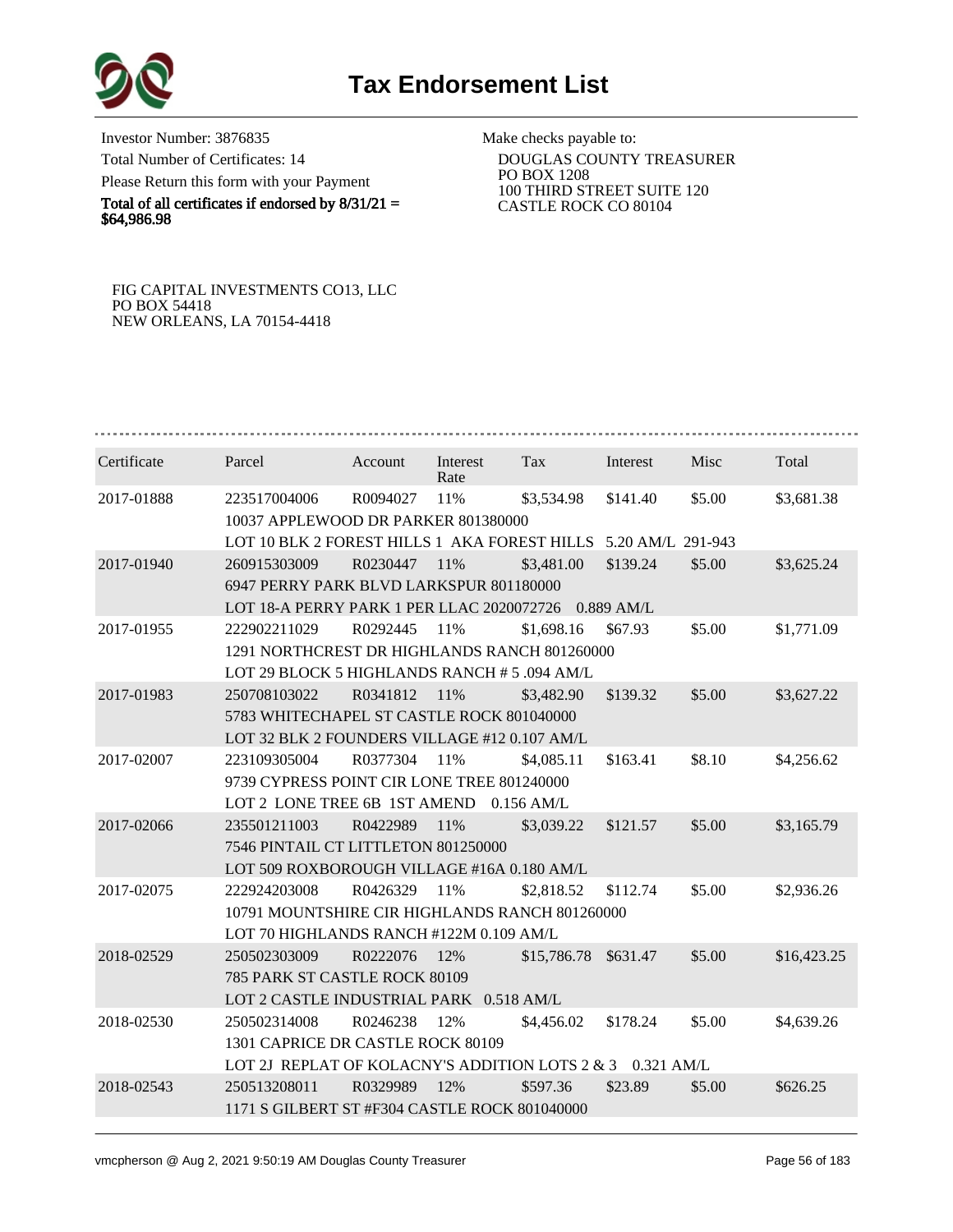

| Certificate | Parcel                                                          | Account  | Interest<br>Rate | <b>Tax</b>   | Interest | Misc   | Total       |  |  |  |
|-------------|-----------------------------------------------------------------|----------|------------------|--------------|----------|--------|-------------|--|--|--|
|             | UNIT F304 SELLERS LANDING PHASE IV                              |          |                  |              |          |        |             |  |  |  |
| 2018-02546  | 250503101026                                                    | R0333378 | 12%              | \$11,174.78  | \$446.99 | \$5.00 | \$11,626.77 |  |  |  |
|             | 1856 PARK ST CASTLE ROCK 80109                                  |          |                  |              |          |        |             |  |  |  |
|             | LOT 1 VILLAGE NORTH SECOND AMENDMENT 0.554 AM/L OR 24132 SQ FT. |          |                  |              |          |        |             |  |  |  |
| 2018-02587  | 250701001015<br>000000000                                       | R0396500 | 12%              | \$4,173.56   | \$166.94 | \$5.00 | \$4,345.50  |  |  |  |
|             | TRACT B (OPEN SPACE) SEQUOIA RIDGE FIRST AMENDMENT. 1.91 AM/L   |          |                  |              |          |        |             |  |  |  |
| 2018-02612  | 250502123007                                                    | R0434762 | 12%              | \$856.20     | \$34.25  | \$5.00 | \$895.45    |  |  |  |
|             | 532 OAKWOOD DR #D104 CASTLE ROCK 801040000                      |          |                  |              |          |        |             |  |  |  |
|             | UNIT D104 BLDG D STONECREEK PARK D CONDO                        |          |                  |              |          |        |             |  |  |  |
| 2018-02633  | 250706210061                                                    | R0450530 | 12%              | \$3,232.60   | \$129.30 | \$5.00 | \$3,366.90  |  |  |  |
|             | 3615 AMBER SUN CIR CASTLE ROCK 801080000                        |          |                  |              |          |        |             |  |  |  |
|             | LOT 17 BLOCK 15 CASTLE OAKS ESTATES 1                           |          |                  | $0.126$ AM/L |          |        |             |  |  |  |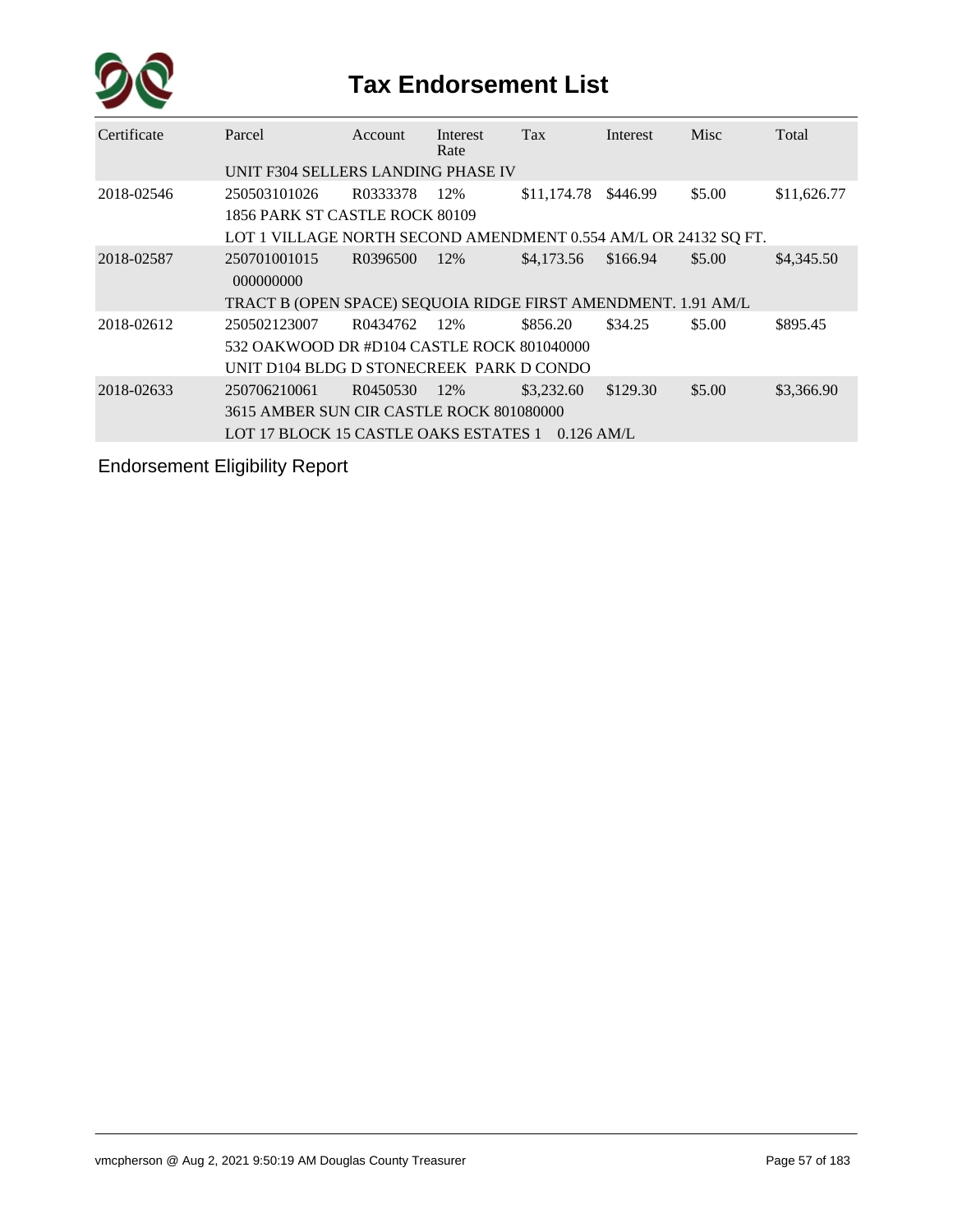

Investor Number: 4000417 Total Number of Certificates: 54 Please Return this form with your Payment

Total of all certificates if endorsed by  $8/31/21 =$ \$132,373.15

Make checks payable to:

 DOUGLAS COUNTY TREASURER PO BOX 1208 100 THIRD STREET SUITE 120 CASTLE ROCK CO 80104

FIG CO19, LLC PO BOX 54226 NEW ORLEANS, LA 70154-4226 US

| Certificate | Parcel                                                           | Account  | Interest<br>Rate | Tax         | Interest  | Misc   | Total        |  |  |  |  |
|-------------|------------------------------------------------------------------|----------|------------------|-------------|-----------|--------|--------------|--|--|--|--|
| 2019-03571  | 234914100011<br>000000000                                        | R0372560 | 12%              | \$524.62    | \$20.98   | \$5.00 | \$550.60     |  |  |  |  |
|             | TR IN NE1/4 14 & IN SE1/4 11-7-66 2.87 AM/L                      |          |                  |             |           |        |              |  |  |  |  |
| 2019-03576  | 250505000016                                                     | R0387483 | 12%              | \$1,873.54  | \$74.94   | \$5.00 | \$1,953.48   |  |  |  |  |
|             | 1242 FAVER DR CASTLE ROCK 80109                                  |          |                  |             |           |        |              |  |  |  |  |
|             | PARCEL 1 SCHIEFFER EXEMPTION<br>13.39 AM/L LSP 3736 & 3787       |          |                  |             |           |        |              |  |  |  |  |
| 2019-03602  | 235133311050                                                     | R0460618 | 12%              | \$3,557.44  | \$142.30  | \$5.00 | \$3,704.74   |  |  |  |  |
|             | 3134 DRAGONFLY CT CASTLE ROCK 80109                              |          |                  |             |           |        |              |  |  |  |  |
|             | LOT 6 BLOCK 34 THE MEADOWS FLG 16 - PARCELS 1, 2, 3, 4 1ST AMEND |          |                  |             |           |        | $0.126$ AM/L |  |  |  |  |
| 2019-03622  | 223505301004                                                     | R0498006 | 12%              | \$3,197.06  | \$127.88  | \$5.00 | \$3,329.94   |  |  |  |  |
|             | 80138                                                            |          |                  |             |           |        |              |  |  |  |  |
|             | LOT 4 INSPIRATION POINT                                          |          | 2.506 AM/L       |             |           |        |              |  |  |  |  |
| 2019-03625  | 223505301008<br>80138                                            | R0498010 | 12%              | \$3,200.34  | \$128.01  | \$5.00 | \$3,333.35   |  |  |  |  |
|             | LOT 8 INSPIRATION POINT                                          |          | 2.514 AM/L       |             |           |        |              |  |  |  |  |
| 2020-04237  | 223310101006                                                     | R0101792 | 9%               | \$3,469.36  | \$138.77  | \$5.00 | \$3,613.13   |  |  |  |  |
|             | 12762 SIERRA CIR PARKER 801380000                                |          |                  |             |           |        |              |  |  |  |  |
|             | LOT 4 SIERRA VISTA 1 5.365 AM/L 325-706                          |          |                  |             |           |        |              |  |  |  |  |
| 2020-04241  | 276730301051                                                     | R0155248 | 9%               | \$669.38    | \$26.78   | \$5.00 | \$701.16     |  |  |  |  |
|             | 14722 CROOKED TRAIL RD WOODLAND PARK 80863                       |          |                  |             |           |        |              |  |  |  |  |
|             | LOT 3 BLK 6 REFILING OF WESTCREEK LAKES 2                        |          |                  |             | 1.16 AM/L |        |              |  |  |  |  |
| 2020-04243  | 276731303040                                                     | R0156793 | 9%               | \$669.38    | \$26.78   | \$5.00 | \$701.16     |  |  |  |  |
|             | 15845 SPRUCE DR WOODLAND PARK 80863                              |          |                  |             |           |        |              |  |  |  |  |
|             | LOT 18 BLK 4 WESTCREEK LAKES 286-753 .68 AM/L                    |          |                  |             |           |        |              |  |  |  |  |
| 2020-04249  | 222929103010                                                     | R0278141 | 9%               | \$11,583.90 | \$463.36  | \$5.00 | \$12,052.26  |  |  |  |  |
|             | 9641 TITAN PARK CIR LITTLETON 80125                              |          |                  |             |           |        |              |  |  |  |  |
|             | LOT 14 TITAN ROAD IND PARK 1                                     |          |                  | $3.62$ AM/L |           |        |              |  |  |  |  |
| 2020-04251  | 223322104130                                                     | R0313007 | 9%               | \$1,464.20  | \$58.57   | \$5.00 | \$1,527.77   |  |  |  |  |
|             | 10819 SUMMERSET WAY PARKER 801380000                             |          |                  |             |           |        |              |  |  |  |  |
|             |                                                                  |          |                  |             |           |        |              |  |  |  |  |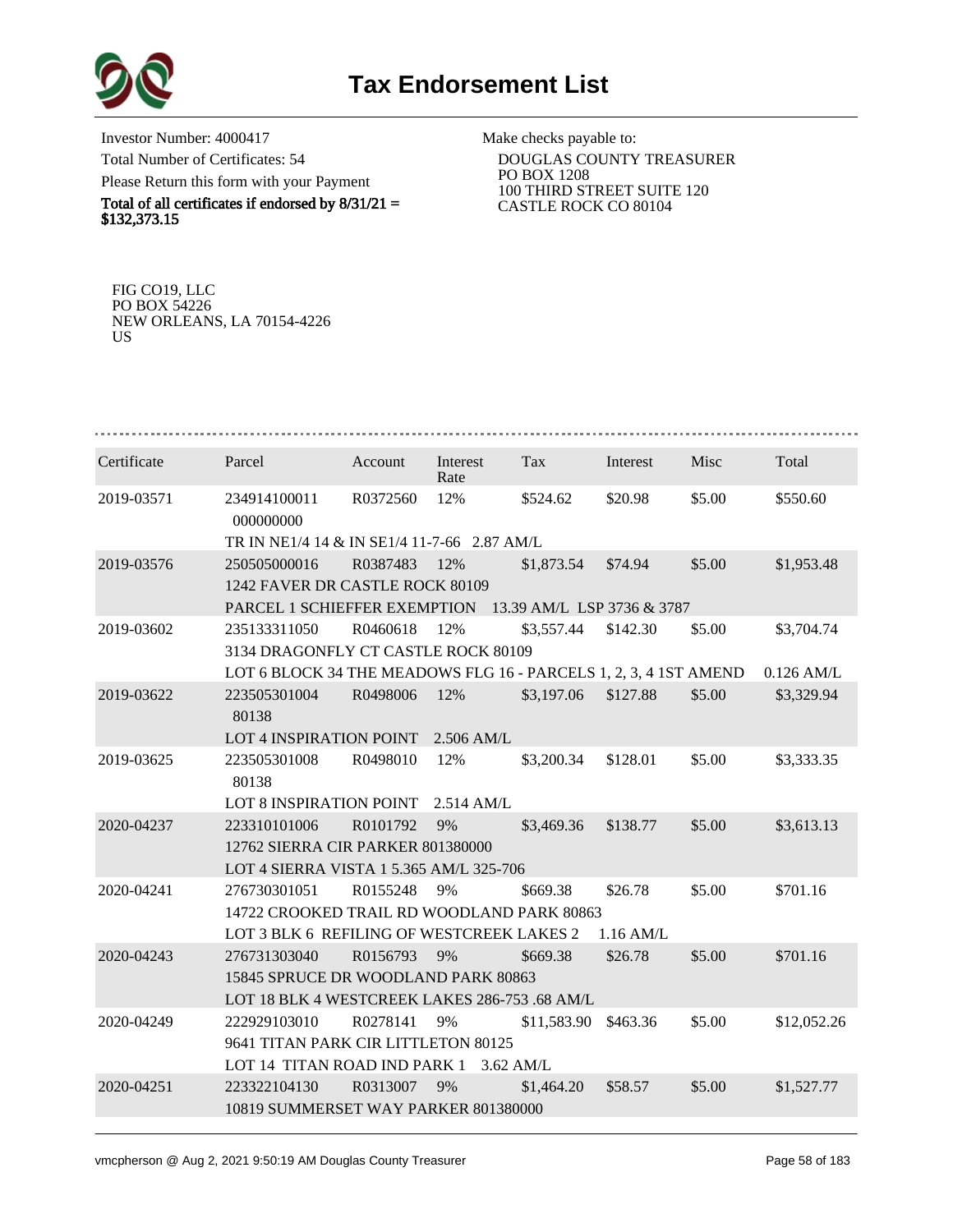

| Certificate | Parcel                                                                                                                          | Account     | Interest<br>Rate | Tax        | Interest | Misc   | Total      |  |  |  |  |
|-------------|---------------------------------------------------------------------------------------------------------------------------------|-------------|------------------|------------|----------|--------|------------|--|--|--|--|
|             | LOT 15 BLK 1 TOWN & COUNTRY VILLAGE #4 0.017 AM/L                                                                               |             |                  |            |          |        |            |  |  |  |  |
| 2020-04255  | 250513206001<br>000000000                                                                                                       | R0343448    | 9%               | \$2,383.32 | \$95.33  | \$5.00 | \$2,483.65 |  |  |  |  |
|             | PT OF LOT 1 SELLER'S LANDING .922 AM/L                                                                                          |             |                  |            |          |        |            |  |  |  |  |
| 2020-04256  | 250109002015                                                                                                                    | R0361309    | 9%               | \$0.00     | \$13.98  | \$5.00 | \$18.98    |  |  |  |  |
|             | 133 N COUNTY HIGHWAY 67 SEDALIA 801350000                                                                                       |             |                  |            |          |        |            |  |  |  |  |
|             | MOST OF LOT 10 IN RUSSELL RIDGE SUB 1.97 AM/L LSP 4757                                                                          |             |                  |            |          |        |            |  |  |  |  |
| 2020-04262  | 222909303021                                                                                                                    | R0385497    | 9%               | \$2,629.32 | \$105.17 | \$5.00 | \$2,739.49 |  |  |  |  |
|             | 9641 CASTLE RIDGE CIR HIGHLANDS RANCH 801290000                                                                                 |             |                  |            |          |        |            |  |  |  |  |
|             | LOT 404 HIGHLANDS RANCH #111-B 0.112 AM/L                                                                                       |             |                  |            |          |        |            |  |  |  |  |
| 2020-04263  | 260512000002<br>000000000                                                                                                       | R0389276    | 9%               | \$340.88   | \$13.64  | \$5.00 | \$359.52   |  |  |  |  |
|             | PART OF PARCEL 2 FOX GLEN 2ND AMENDMENT 6.041 AM/L MTD 0389274                                                                  |             |                  |            |          |        |            |  |  |  |  |
| 2020-04264  | 250518000049                                                                                                                    | R0392941    | 9%               | \$2,972.38 | \$118.90 | \$5.00 | \$3,096.28 |  |  |  |  |
|             | 2147 BIG BEAR DR SEDALIA 801350000                                                                                              |             |                  |            |          |        |            |  |  |  |  |
|             | TRACT IN NE1/4 18-8-67 16.5 AM/L AKA PARCEL 15 BEAR CANYON RANCH CP<br>0392940                                                  |             |                  |            |          |        |            |  |  |  |  |
| 2020-04270  | 223317102052                                                                                                                    | R0414745    | 9%               | \$3,342.70 | \$133.71 | \$5.00 | \$3,481.41 |  |  |  |  |
|             | 10072 BOCA CIR PARKER 801340000                                                                                                 |             |                  |            |          |        |            |  |  |  |  |
|             | LOT 69 STONEGATE #2 4TH AMEND 0.160 AM/L                                                                                        |             |                  |            |          |        |            |  |  |  |  |
| 2020-04272  | 235512301023<br>000000000                                                                                                       | R0420936    | 9%               | \$1,213.10 | \$48.52  | \$5.00 | \$1,266.62 |  |  |  |  |
|             | UND 1/8 INT IN PT OF COMMERCIAL BLDG AREA 2 SOUTHDOWNS AT ROXBOROUGH<br>8.827 AM/L RLTD 0350039 0350041 0365287 0420935 0475327 |             |                  |            |          |        |            |  |  |  |  |
| 2020-04276  | 235125305001                                                                                                                    | R0433909    | 9%               | \$4,129.08 | \$165.16 | \$5.00 | \$4,299.24 |  |  |  |  |
|             | 5261 KNOBCONE DR CASTLE ROCK 80108                                                                                              |             |                  |            |          |        |            |  |  |  |  |
|             | LOT 40 METZLER RANCH FILING 6 TOTAL ACREAGE 0.502 AM/L                                                                          |             |                  |            |          |        |            |  |  |  |  |
| 2020-04277  | 250502121004                                                                                                                    | R0434406    | 9%               | \$675.02   | \$27.00  | \$5.00 | \$707.02   |  |  |  |  |
|             | 532 OAKWOOD DR #B202 CASTLE ROCK 801040000                                                                                      |             |                  |            |          |        |            |  |  |  |  |
|             | UNIT B202 BLDG B STONECREEK PARK B CONDOS                                                                                       |             |                  |            |          |        |            |  |  |  |  |
| 2020-04278  | 250501101021                                                                                                                    | R0434552    | 9%               | \$3,160.88 | \$126.44 | \$5.00 | \$3,292.32 |  |  |  |  |
|             | 2445 SADDLEBACK DR CASTLE ROCK 801040000                                                                                        |             |                  |            |          |        |            |  |  |  |  |
|             | LOT 18 BLOCK 2 THE WOODLANDS FILING 10 TOTAL ACREAGE 0.610 AM/L                                                                 |             |                  |            |          |        |            |  |  |  |  |
| 2020-04280  | 250513304041                                                                                                                    | R0438508 9% |                  | \$1,386.82 | \$55.47  | \$5.00 | \$1,447.29 |  |  |  |  |
|             | 849 HAYSTACK CT CASTLE ROCK 801040000                                                                                           |             |                  |            |          |        |            |  |  |  |  |
|             | LOT 4 HAYSTACK ACRES 4.73 AM/L CP 0438507 & 0438505                                                                             |             |                  |            |          |        |            |  |  |  |  |
| 2020-04286  | 235121427005                                                                                                                    | R0444164    | 9%               | \$1,992.34 | \$79.69  | \$5.00 | \$2,077.03 |  |  |  |  |
|             | 5190 COPPER BLUSH CT CASTLE ROCK 801080000                                                                                      |             |                  |            |          |        |            |  |  |  |  |
|             | LOT 5190 CASTLE PINES VILLAGE 32 J 1ST AMD 0.096 AM/L                                                                           |             |                  |            |          |        |            |  |  |  |  |
| 2020-04287  | 235121427006                                                                                                                    | R0444165    | 9%               | \$1,992.34 | \$79.69  | \$5.00 | \$2,077.03 |  |  |  |  |
|             | 5191 COPPER BLUSH CT CASTLE ROCK 801080000                                                                                      |             |                  |            |          |        |            |  |  |  |  |
|             | LOT 5191 CASTLE PINES VILLAGE 32 J 1ST AMD 0.096 AM/L                                                                           |             |                  |            |          |        |            |  |  |  |  |
| 2020-04291  | 223334402001                                                                                                                    | R0451507    | 9%               | \$1,340.02 | \$53.60  | \$5.00 | \$1,398.62 |  |  |  |  |
|             | 12914 IRONSTONE WAY #203 PARKER 801340000                                                                                       |             |                  |            |          |        |            |  |  |  |  |
|             | UNIT 203 BLDG 21 IRONSTONE CONDOMINIUMS AT STROH RANCH                                                                          |             |                  |            |          |        |            |  |  |  |  |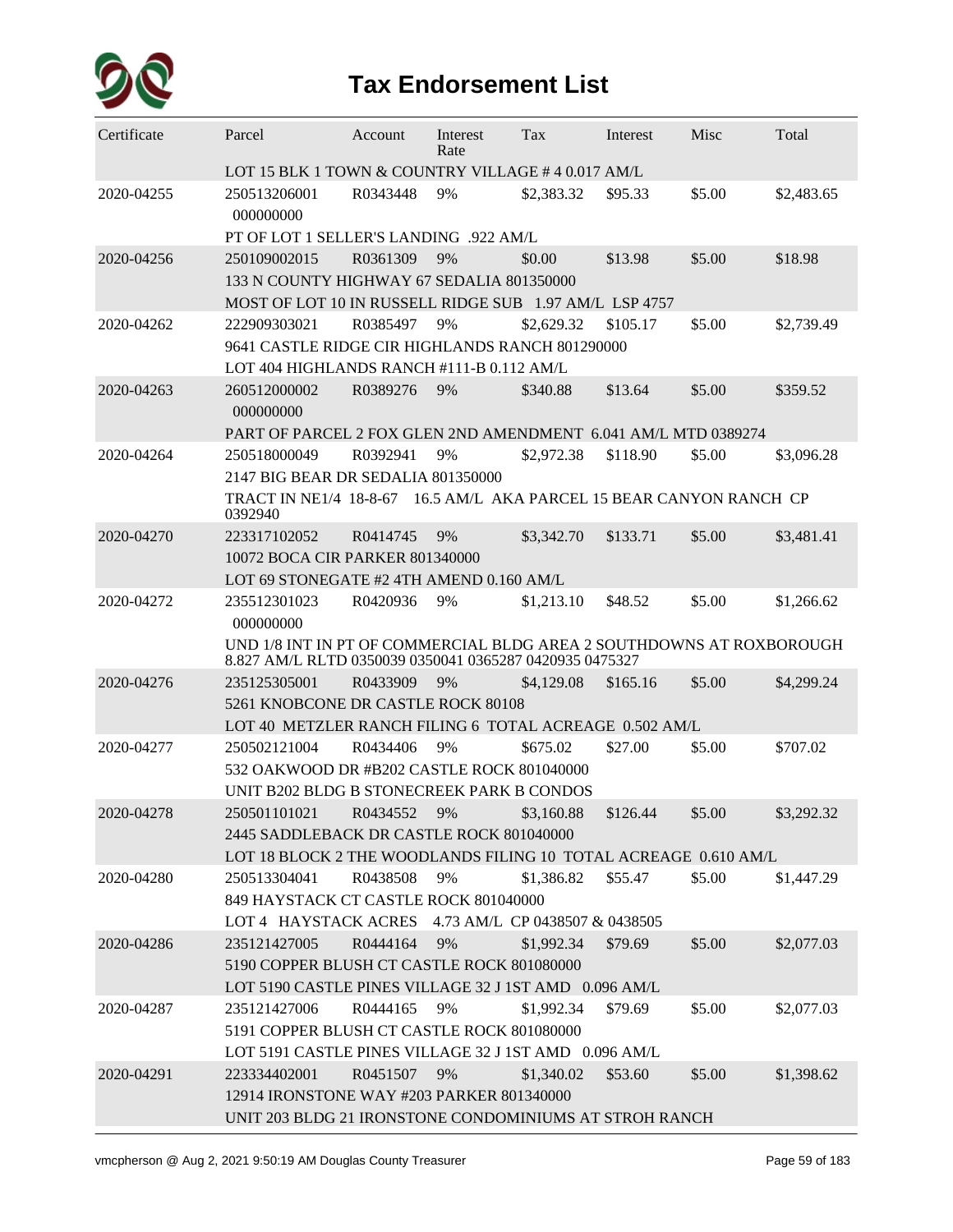

| Certificate | Parcel                                                              | Account  | Interest<br>Rate       | Tax        | Interest | Misc   | Total        |
|-------------|---------------------------------------------------------------------|----------|------------------------|------------|----------|--------|--------------|
| 2020-04292  | 250511116017<br>408 N GILBERT ST CASTLE ROCK 801040000              | R0453834 | 9%                     | \$1,341.86 | \$53.67  | \$5.00 | \$1,400.53   |
|             | MOST OF LOT 8 BLOCK 12 GRANDVIEW ADDITION TO CASTLE ROCK            |          |                        |            |          |        | $0.141$ AM/L |
| 2020-04295  | 223327406017                                                        | R0459736 | 9%                     | \$5,382.80 | \$215.31 | \$5.00 | \$5,603.11   |
|             | 19851 E CROOKED PINE CIR PARKER 80134                               |          |                        |            |          |        |              |
|             | LOT 13 BLOCK 1 PINE BLUFFS FLG 1 0.515 AM/L                         |          |                        |            |          |        |              |
| 2020-04296  | 235125101006                                                        | R0459948 | 9%                     | \$2,031.64 | \$81.27  | \$5.00 | \$2,117.91   |
|             | 2515 CUTTERS CIR #105 CASTLE ROCK 801080000                         |          |                        |            |          |        |              |
|             | UNIT 10E BUILDING 10 CUTTERS RIDGE AT SAPPHIRE POINTE CONDOS SUPP 2 |          |                        |            |          |        |              |
| 2020-04301  | 250513222007                                                        | R0464562 | 9%                     | \$1,179.06 | \$47.16  | \$5.00 | \$1,231.22   |
|             | 1560 OLYMPIA CIR #204 CASTLE ROCK 801040000                         |          |                        |            |          |        |              |
|             | UNIT 204 BLDG 3 SAWGRASS AT PLUM CREEK CONDOS                       |          |                        |            |          |        |              |
| 2020-04308  | 222909422006                                                        | R0474153 | 9%                     | \$2,567.18 | \$102.69 | \$5.00 | \$2,674.87   |
|             | 970 ROCKHURST DR #C HIGHLANDS RANCH 80129                           |          |                        |            |          |        |              |
|             | UNIT 12C BROWNSTONES AT TOWN CENTER CONDOS AREA TWO PHASE 5         |          |                        |            |          |        |              |
| 2020-04309  | 223315318007                                                        | R0474932 | 9%                     | \$2,620.32 | \$104.81 | \$5.00 | \$2,730.13   |
|             | 18596 LONGS WAY #B9 PARKER 801340000                                |          |                        |            |          |        |              |
|             | UNIT B9 BLDG B PREMISES WAREHOUSE CONDOS INCLUDES UND INT IN GROUND |          |                        |            |          |        |              |
|             | <b>LEASE</b>                                                        |          |                        |            |          |        |              |
| 2020-04312  | 222915322022                                                        | R0476449 | 9%                     | \$4,882.10 | \$195.28 | \$5.00 | \$5,082.38   |
|             | 10455 MEADOWLEAF WAY HIGHLANDS RANCH 80126                          |          |                        |            |          |        |              |
|             | LOT 56 HIGHLANDS RANCH 118-P 0.278 AM/L                             |          |                        |            |          |        |              |
| 2020-04319  | 223304305110                                                        | R0479878 | 9%                     | \$1,754.20 | \$70.17  | \$5.00 | \$1,829.37   |
|             | 9058 APACHE PLUME DR #D PARKER 80134                                |          |                        |            |          |        |              |
|             | UNIT D BLDG 27 COTTONWOOD SOUTH CONDOS MAP 54                       |          |                        |            |          |        |              |
| 2020-04320  | 235525100002                                                        | R0481068 | 9%                     | \$1,121.84 | \$44.87  | \$5.00 | \$1,171.71   |
|             | 801250000                                                           |          |                        |            |          |        |              |
|             | PART NW1/4NE1/4 25-7-69                                             |          | 5.035 AM/L MTD 0477486 |            |          |        |              |
| 2020-04323  | 223102202013                                                        | R0484621 | 9%                     | \$2,074.84 | \$82.99  | \$5.00 | \$2,162.83   |
|             | 303 INVERNESS WAY SOUTH #209 ENGLEWOOD 80112                        |          |                        |            |          |        |              |
|             | UNIT 209 AVALON AT INVERNESS CONDOS BUILDING A AMENDMENT 2          |          |                        |            |          |        |              |
| 2020-04342  | 223326322035                                                        | R0488593 | 9%                     | \$714.10   | \$28.56  | \$5.00 | \$747.66     |
|             | 12238 FOXTAIL PINE CT PARKER 80134                                  |          |                        |            |          |        |              |
|             | LOT 35 BLOCK 8 PINE BLUFFS 3B AMD 1 0.059 AM/L                      |          |                        |            |          |        |              |
| 2020-04343  | 223326322036                                                        | R0488594 | 9%                     | \$714.10   | \$28.56  |        | \$747.66     |
|             | 12236 FOXTAIL PINE CT PARKER 80134                                  |          |                        |            |          | \$5.00 |              |
|             |                                                                     |          |                        |            |          |        |              |
|             | LOT 36 BLOCK 8 PINE BLUFFS 3B AMD 1 0.045 AM/L                      |          |                        |            |          |        |              |
| 2020-04344  | 223326322037                                                        | R0488595 | 9%                     | \$714.10   | \$28.56  | \$5.00 | \$747.66     |
|             | 12234 FOXTAIL PINE CT PARKER 80134                                  |          |                        |            |          |        |              |
|             | LOT 37 BLOCK 8 PINE BLUFFS 3B AMD 1 0.045 AM/L                      |          |                        |            |          |        |              |
| 2020-04345  | 223326322038                                                        | R0488596 | 9%                     | \$714.10   | \$28.56  | \$5.00 | \$747.66     |
|             | 12232 FOXTAIL PINE CT PARKER 80134                                  |          |                        |            |          |        |              |
|             | LOT 38 BLOCK 8 PINE BLUFFS 3B AMD 1 0.045 AM/L                      |          |                        |            |          |        |              |
| 2020-04346  | 223326322039                                                        | R0488597 | 9%                     | \$714.10   | \$28.56  | \$5.00 | \$747.66     |
|             | 12230 FOXTAIL PINE CT PARKER 80134                                  |          |                        |            |          |        |              |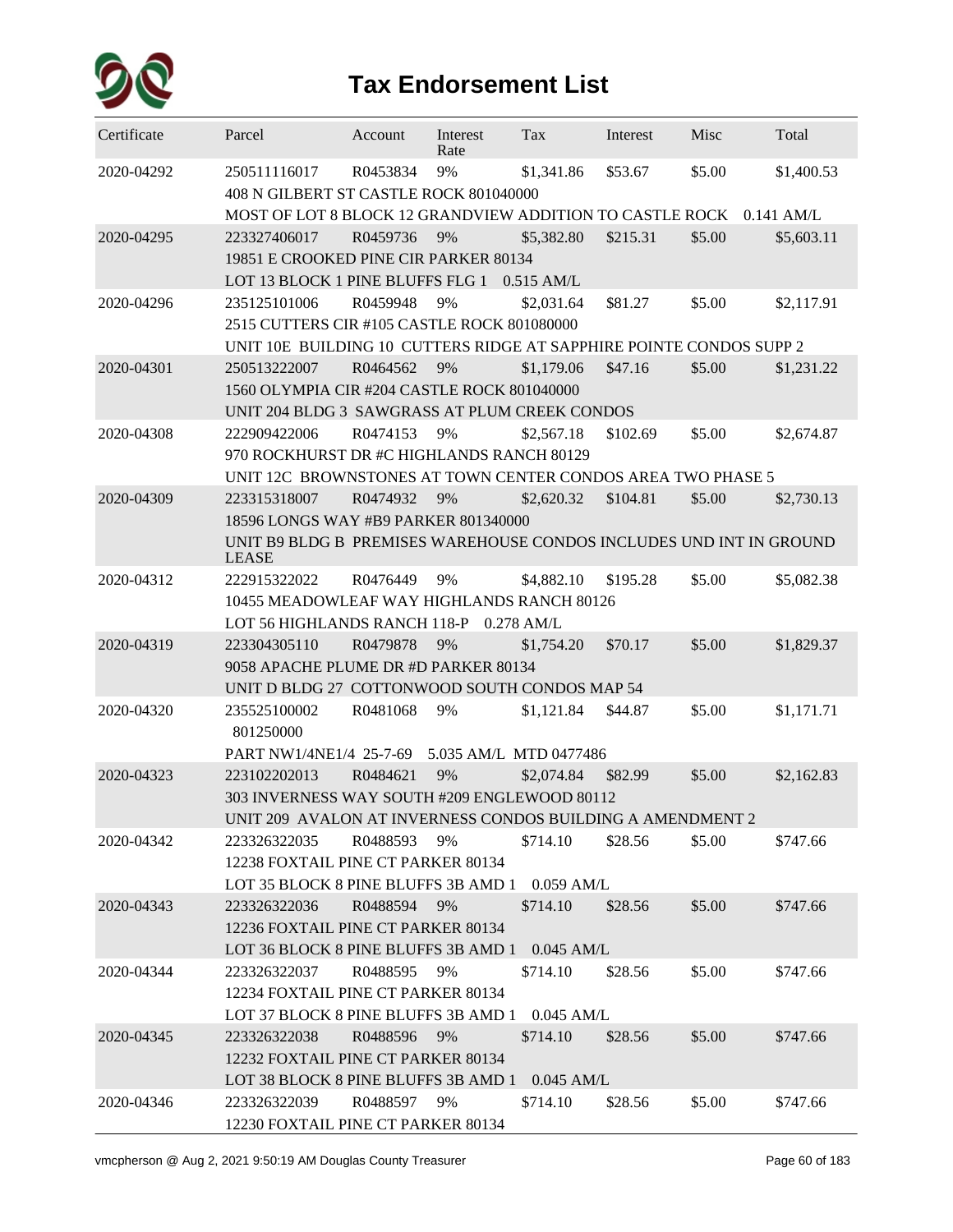

| Certificate | Parcel                                                             | Account  | Interest<br>Rate | Tax          | Interest             | Misc   | Total      |  |  |  |
|-------------|--------------------------------------------------------------------|----------|------------------|--------------|----------------------|--------|------------|--|--|--|
|             | LOT 39 BLOCK 8 PINE BLUFFS 3B AMD 1                                |          |                  | $0.057$ AM/L |                      |        |            |  |  |  |
| 2020-04371  | 250515404008                                                       | R0496112 | 9%               | \$2,842.40   | \$113.70             | \$5.00 | \$2,961.10 |  |  |  |
|             | 2276 MANATT CT #B02 CASTLE ROCK 80104                              |          |                  |              |                      |        |            |  |  |  |
|             | UNIT B02 BLDG B CASTLE ROCK PERSONAL WAREHOUSE CONDOS              |          |                  |              |                      |        |            |  |  |  |
| 2020-04373  | 223505301007                                                       | R0498009 | 9%               | \$3,195.42   | \$127.82             | \$5.00 | \$3,328.24 |  |  |  |
|             | 80138                                                              |          |                  |              |                      |        |            |  |  |  |
|             | <b>LOT 7 INSPIRATION POINT</b>                                     |          | $2.5$ AM/L       |              |                      |        |            |  |  |  |
| 2020-04375  | 235133153021                                                       | R0498154 | 9%               | \$3,154.26   | \$126.17             | \$5.00 | \$3,285.43 |  |  |  |
|             | 2841 MERRY REST WAY CASTLE ROCK 80109                              |          |                  |              |                      |        |            |  |  |  |
|             | LOT 21 BLOCK 1 THE MEADOWS 20 PHASE 2 AMD 4                        |          |                  |              | $0.095$ AM/L         |        |            |  |  |  |
| 2020-04376  | 235133153025                                                       | R0498158 | 9%               | \$2,667.56   | \$106.70             | \$5.00 | \$2,779.26 |  |  |  |
|             | 2825 MERRY REST WAY CASTLE ROCK 80109                              |          |                  |              |                      |        |            |  |  |  |
|             | LOT 25 BLOCK 1 THE MEADOWS 20 PHASE 2 AMD 4 0.121 AM/L             |          |                  |              |                      |        |            |  |  |  |
| 2020-04379  | 223509402002                                                       | R0600051 | 9%               | \$1,331.56   | \$53.26              | \$5.00 | \$1,389.82 |  |  |  |
|             | 80138                                                              |          |                  |              |                      |        |            |  |  |  |
|             | LOT 91B PONDEROSA EAST 2 8TH AMD                                   |          |                  |              | 5.00 AM/L CP 0134615 |        |            |  |  |  |
| 2020-04380  | 250524324001                                                       | R0600253 | 9%               | \$3,346.80   | \$133.87             | \$5.00 | \$3,485.67 |  |  |  |
|             | 2012 CADE AVE CASTLE ROCK 80104                                    |          |                  |              |                      |        |            |  |  |  |
|             | LOT 106 CRYSTAL VALLEY RANCH 11                                    |          |                  | $0.205$ AM/L |                      |        |            |  |  |  |
| 2020-04383  | 250502204004                                                       | R0605836 | 9%               | \$4,404.94   | \$176.20             | \$5.00 | \$4,586.14 |  |  |  |
|             | 1931 LIGGETT RD #C33 CASTLE ROCK 80109                             |          |                  |              |                      |        |            |  |  |  |
|             | UNIT C33 BUILDING C GARAGE CONDOS AT HANGMANS GULCH CONDOS PHASE 1 |          |                  |              |                      |        |            |  |  |  |
| 2020-04384  | 235121427017                                                       | R0607457 | 9%               | \$1,992.34   | \$79.69              | \$5.00 | \$2,077.03 |  |  |  |
|             | 5192 COPPER BLUSH CT CASTLE ROCK 80108                             |          |                  |              |                      |        |            |  |  |  |
|             | LOT 5192A CASTLE PINES VILLAGE 32-J 4TH AMD                        |          |                  |              | $0.096$ AM/L         |        |            |  |  |  |
| 2020-04385  | 235121427018                                                       | R0607458 | 9%               | \$1,992.34   | \$79.69              | \$5.00 | \$2,077.03 |  |  |  |
|             | 5193 COPPER BLUSH CT CASTLE ROCK 80108                             |          |                  |              |                      |        |            |  |  |  |
|             | LOT 5193A CASTLE PINES VILLAGE 32-J 4TH AMD                        |          |                  |              | $0.096$ AM/L         |        |            |  |  |  |
| 2020-04386  | 235121427019                                                       | R0607459 | 9%               | \$1,992.34   | \$79.69              | \$5.00 | \$2,077.03 |  |  |  |
|             | 5194 COPPER BLUSH CT CASTLE ROCK 80108                             |          |                  |              |                      |        |            |  |  |  |
|             | LOT 5194A CASTLE PINES VILLAGE 32-J 4TH AMD                        |          |                  |              | 0.096 AM/L           |        |            |  |  |  |
| 2020-04387  | 235121427020                                                       | R0607460 | 9%               | \$1,992.34   | \$79.69              | \$5.00 | \$2,077.03 |  |  |  |
|             | 5195 COPPER BLUSH CT CASTLE ROCK 80108                             |          |                  |              |                      |        |            |  |  |  |
|             | LOT 5195A CASTLE PINES VILLAGE 32-J 4TH AMD                        |          |                  |              | $0.096$ AM/L         |        |            |  |  |  |
| 2020-04388  | 235121427021                                                       | R0607461 | 9%               | \$1,992.34   | \$79.69              | \$5.00 | \$2,077.03 |  |  |  |
|             | 5196 COPPER BLUSH CT CASTLE ROCK 80108                             |          |                  |              |                      |        |            |  |  |  |
|             | LOT 5196A CASTLE PINES VILLAGE 32-J 4TH AMD                        |          |                  |              | $0.096$ AM/L         |        |            |  |  |  |
| 2020-04389  | 235121427022                                                       | R0607462 | 9%               | \$1,992.34   | \$79.69              | \$5.00 | \$2,077.03 |  |  |  |
|             | 5197 COPPER BLUSH CT CASTLE ROCK 80108                             |          |                  |              |                      |        |            |  |  |  |
|             | LOT 5197A CASTLE PINES VILLAGE 32-J 4TH AMD                        |          |                  |              | $0.096$ AM/L         |        |            |  |  |  |
| 2020-04392  | 250502204006                                                       | R0607716 | 9%               | \$3,783.06   | \$151.32             | \$5.00 | \$3,939.38 |  |  |  |
|             | 1931 LIGGETT RD #A11 CASTLE ROCK 80109                             |          |                  |              |                      |        |            |  |  |  |
|             | UNIT A11 BUILDING A GARAGE CONDOS AT HANGMANS GULCH CONDOS PHASE 2 |          |                  |              |                      |        |            |  |  |  |
| 2020-04394  | 250502204006                                                       | R0607721 | 9%               | \$4,035.08   | \$161.40             | \$5.00 | \$4,201.48 |  |  |  |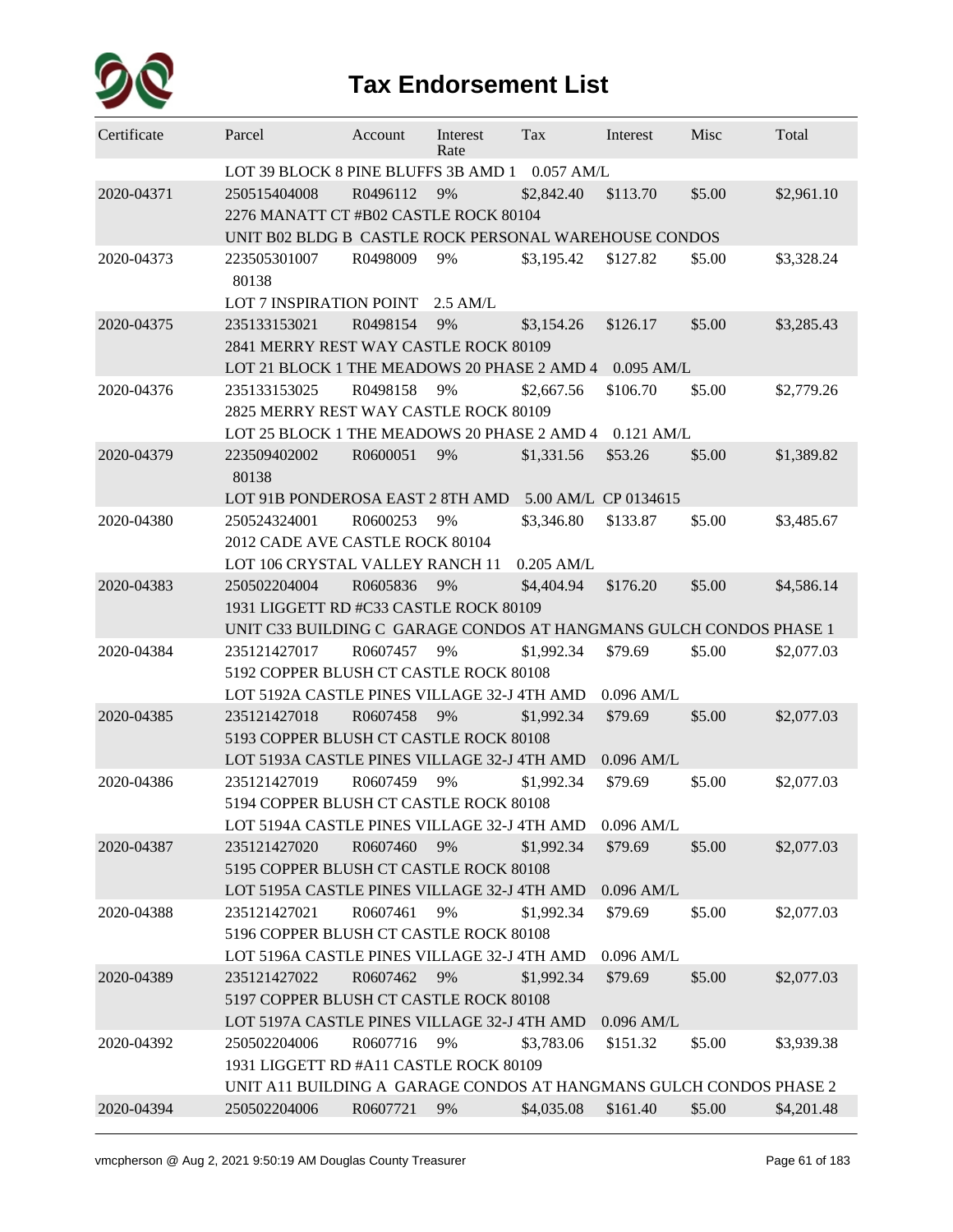

| Certificate | Parcel                                 | Account | Interest<br>Rate | Tax | Interest | <b>Misc</b> | Total |  |  |
|-------------|----------------------------------------|---------|------------------|-----|----------|-------------|-------|--|--|
|             | 1931 LIGGETT RD #A16 CASTLE ROCK 80109 |         |                  |     |          |             |       |  |  |

UNIT A16 BUILDING A GARAGE CONDOS AT HANGMANS GULCH CONDOS PHASE 2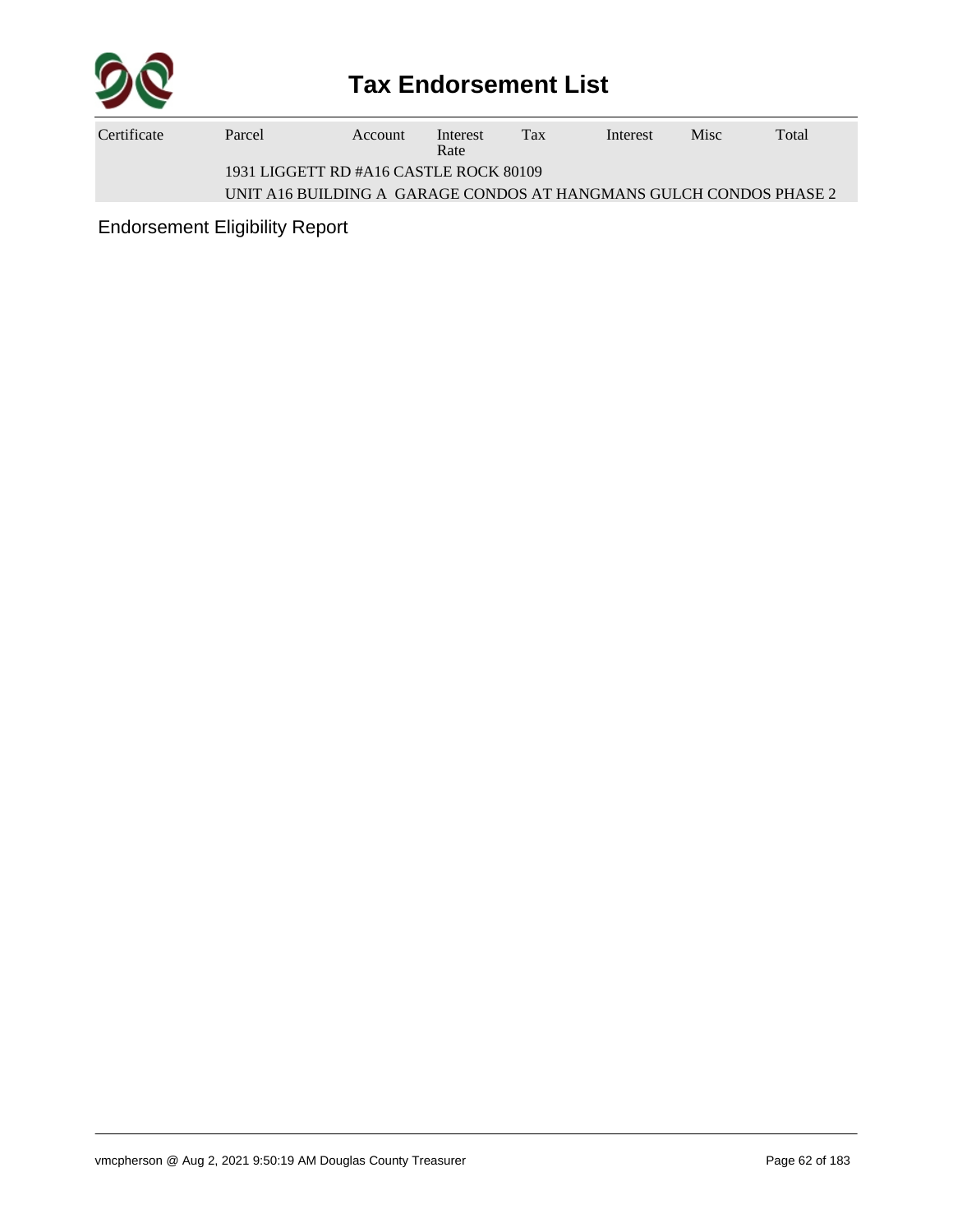

Investor Number: 3192778 Total Number of Certificates: 1 Please Return this form with your Payment Total of all certificates if endorsed by  $8/31/21 = $17.75$ 

Make checks payable to:

 DOUGLAS COUNTY TREASURER PO BOX 1208 100 THIRD STREET SUITE 120 CASTLE ROCK CO 80104

FIRST REPUBLIC INVESTMENT CORP 206 W HWY 82 NOCONA, TX 76255 USA

. . . . . . . . . . . . . . . . . . . 

| Certificate                                  | Parcel                    | Account  | Interest<br>Rate | Tax    | Interest | Misc    | Total   |  |  |
|----------------------------------------------|---------------------------|----------|------------------|--------|----------|---------|---------|--|--|
| 993342                                       | 223103307008<br>000000000 | R0414543 | 15%              | \$2.64 | \$0.11   | \$15.00 | \$17.75 |  |  |
| TRACT A PARK MEADOWS #2 2ND AMEND 0.020 AM/L |                           |          |                  |        |          |         |         |  |  |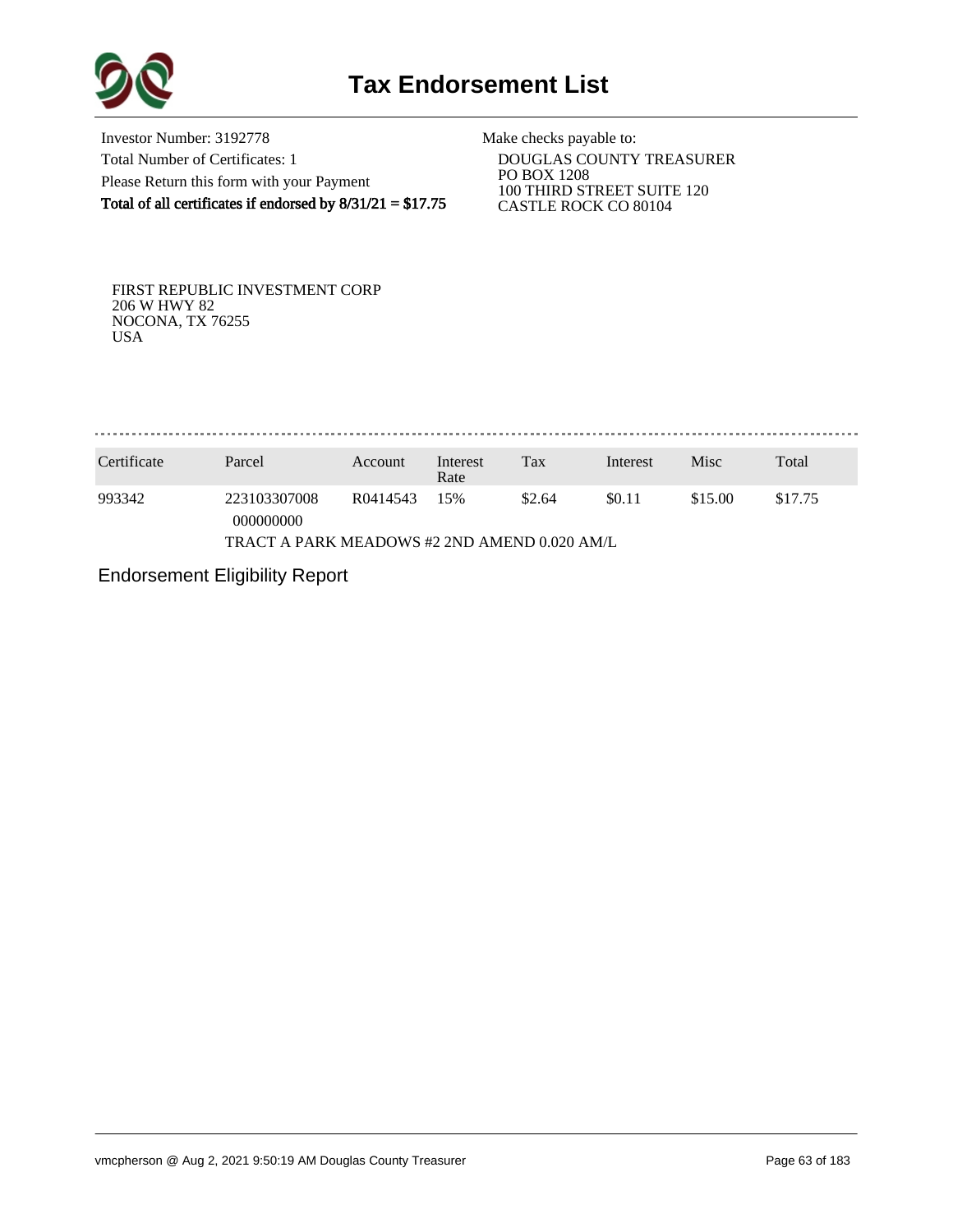

Investor Number: 3826289 Total Number of Certificates: 3 Please Return this form with your Payment Total of all certificates if endorsed by 8/31/21 = \$959.01

Make checks payable to:

 DOUGLAS COUNTY TREASURER PO BOX 1208 100 THIRD STREET SUITE 120 CASTLE ROCK CO 80104

FRANKLIN E WITHROW III 702 S HOLLY ST DENVER, CO 80246 USA

| Certificate | Parcel                                                                                              | Account  | Interest<br>Rate | Tax           | Interest | Misc   | Total    |  |  |  |
|-------------|-----------------------------------------------------------------------------------------------------|----------|------------------|---------------|----------|--------|----------|--|--|--|
| 1002248     | 235511200005<br>000000000                                                                           | R0349754 | 10%              | \$264.96      | \$10.60  | \$5.00 | \$280.56 |  |  |  |
|             | TR IN NW1/4 11-7-69 AKA PARCEL A-8 1722 AM/L 517-571                                                |          |                  |               |          |        |          |  |  |  |
| 1002253     | 250906000011<br>000000000                                                                           | R0350791 | 10%              | \$446.86      | \$17.87  | \$5.00 | \$469.73 |  |  |  |
|             | 3 TRACTS IN 6-8-65 PT E1/2NE1/4SW1/4 PT SE1/4SW1/4 (TRACT 3) PT NW1/4SE1/4<br>$(TRACT 4)$ 2.38 AM/L |          |                  |               |          |        |          |  |  |  |
| 1002260     | 234935006019<br>000000000                                                                           | R0353634 | 10%              | \$195.88      | \$7.84   | \$5.00 | \$208.72 |  |  |  |
|             | S 30' LOT 39 BLK 1 WHISPERING PINES 1                                                               |          |                  | $0.1653$ AM/L |          |        |          |  |  |  |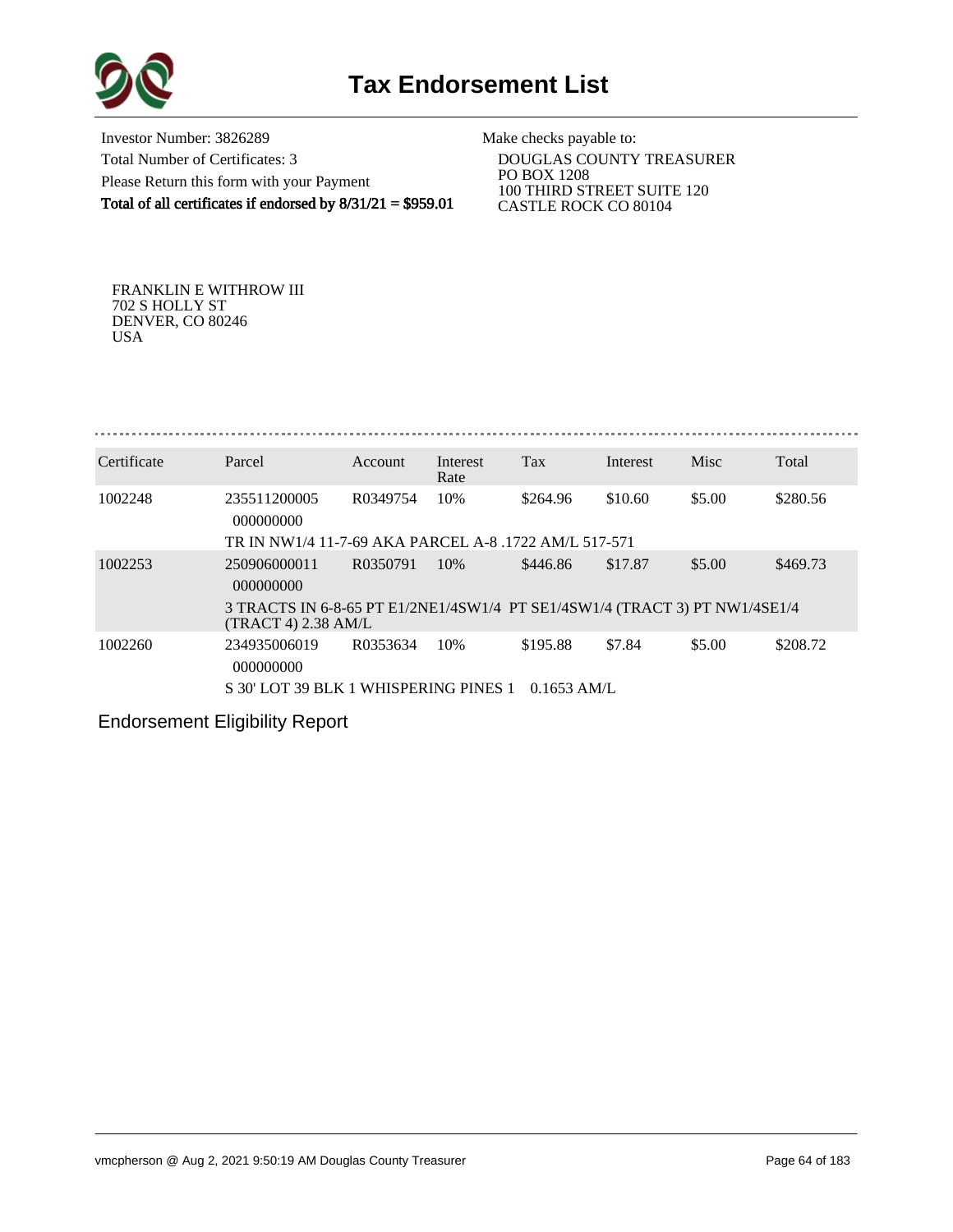

Investor Number: 3040729 Total Number of Certificates: 1 Please Return this form with your Payment Total of all certificates if endorsed by 8/31/21 = \$208.72

Make checks payable to:

 DOUGLAS COUNTY TREASURER PO BOX 1208 100 THIRD STREET SUITE 120 CASTLE ROCK CO 80104

FRED WRIGHT 10884 W ALAMO PL LITTLETON, CO 80127 USA

. . . . . . . . . . . . . . . . . 

| Certificate                                            | Parcel                    | Account  | Interest<br>Rate | Tax      | Interest | Misc   | Total    |  |  |
|--------------------------------------------------------|---------------------------|----------|------------------|----------|----------|--------|----------|--|--|
| 991929                                                 | 234935006019<br>000000000 | R0353634 | 15%              | \$195.88 | \$7.84   | \$5.00 | \$208.72 |  |  |
| S 30' LOT 39 BLK 1 WHISPERING PINES 1<br>$0.1653$ AM/L |                           |          |                  |          |          |        |          |  |  |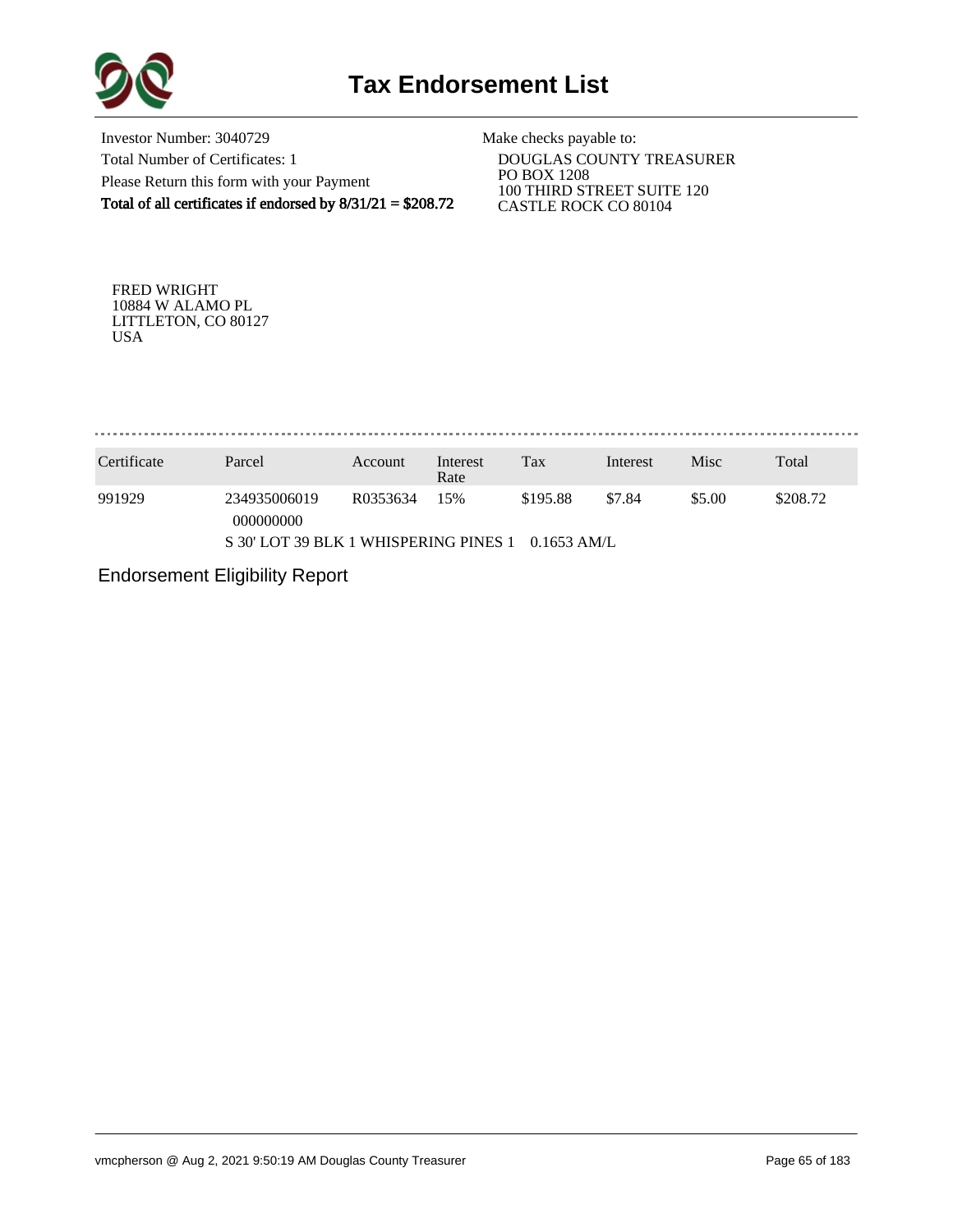

Investor Number: 4000504 Total Number of Certificates: 1 Please Return this form with your Payment Total of all certificates if endorsed by 8/31/21 = \$250.17

Make checks payable to:

 DOUGLAS COUNTY TREASURER PO BOX 1208 100 THIRD STREET SUITE 120 CASTLE ROCK CO 80104

GARRY LAWRENZ 2080 SKY VIEW LANE LARKSPUR, CO 80118 US

. . . . . . . . . . . . . . . . . 

| Certificate | Parcel                                                 | Account  | Interest<br>Rate | Tax      | Interest | Misc               | Total |  |  |  |  |
|-------------|--------------------------------------------------------|----------|------------------|----------|----------|--------------------|-------|--|--|--|--|
| 2020-04494  | 260718404003<br>6942 CINOUE TAIL DR LARKSPUR 801180000 | R0175943 | 9%               | \$235.74 | \$9.43   | \$5.00<br>\$250.17 |       |  |  |  |  |
|             | LOT 13 BLK 5 MERIBEL VILLAGE-1 244-258 0.507 AM/L      |          |                  |          |          |                    |       |  |  |  |  |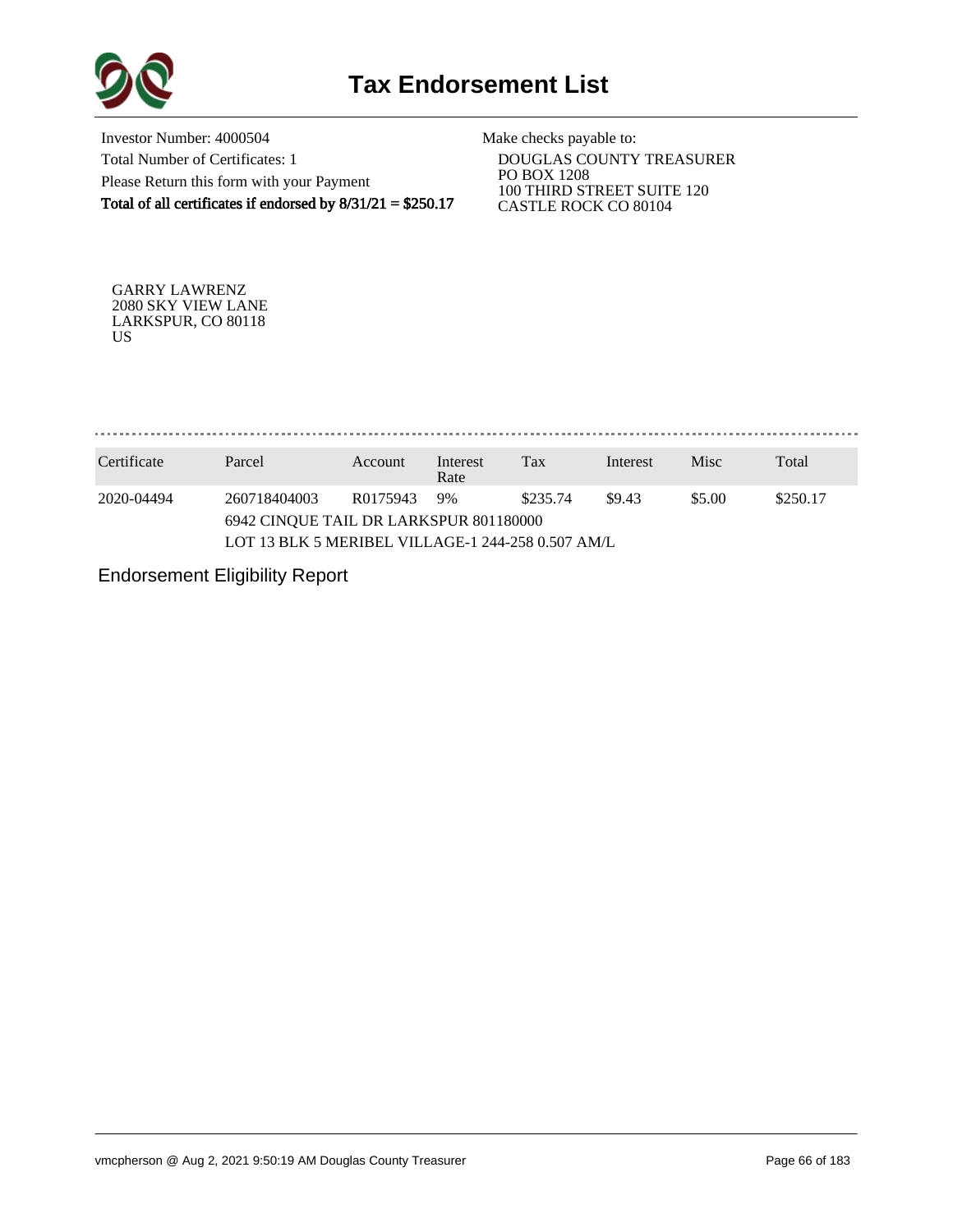

Investor Number: 3192768 Total Number of Certificates: 1 Please Return this form with your Payment Total of all certificates if endorsed by 8/31/21 = \$15.94

Make checks payable to:

 DOUGLAS COUNTY TREASURER PO BOX 1208 100 THIRD STREET SUITE 120 CASTLE ROCK CO 80104

GARY WESTON 2850 LUMBERJACK DR COLORADO SPRINGS, CO 80920 USA

. . . . . . . . . . . . . . . . . .

| Certificate                           | Parcel                    | Account  | Interest<br>Rate | Tax    | Interest | Misc    | Total   |  |  |
|---------------------------------------|---------------------------|----------|------------------|--------|----------|---------|---------|--|--|
| 992976                                | 223326203015<br>000000000 | R0333527 | 15%              | \$0.90 | \$0.04   | \$15.00 | \$15.94 |  |  |
| TRACT M SAGEWOOD #1 AMENDED .040 AM/L |                           |          |                  |        |          |         |         |  |  |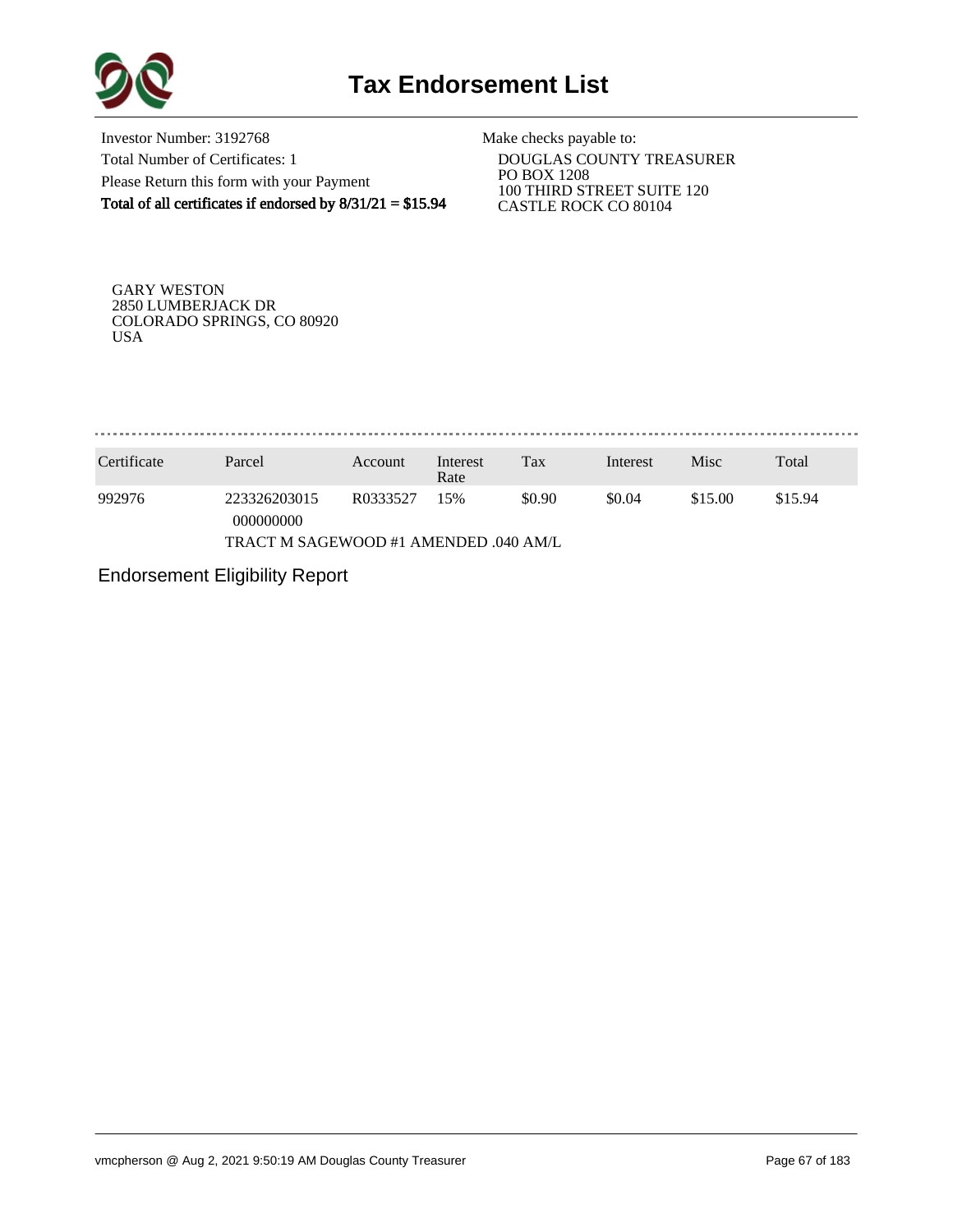



Investor Number: 4000007 Total Number of Certificates: 11 Please Return this form with your Payment Total of all certificates if endorsed by 8/31/21 = \$260.68

Make checks payable to:

 DOUGLAS COUNTY TREASURER PO BOX 1208 100 THIRD STREET SUITE 120 CASTLE ROCK CO 80104

GEORGE J LARSEN 709 CIMARRON AVE LA JUNTA, CO 81050 United States

| Certificate | Parcel                                                                                                                                                                                                                                                      | Account  | Interest<br>Rate | Tax     | Interest | Misc    | Total   |
|-------------|-------------------------------------------------------------------------------------------------------------------------------------------------------------------------------------------------------------------------------------------------------------|----------|------------------|---------|----------|---------|---------|
| 2014-00153  | 235511207034<br>000000000                                                                                                                                                                                                                                   | R0030971 | 10%              | \$4.74  | \$0.19   | \$15.00 | \$19.93 |
|             | NORTHERN PORTION OF LOT 376 ROXBOROUGH DOWNS 2 0.153 AM/L                                                                                                                                                                                                   |          |                  |         |          |         |         |
| 2014-00154  | 000000000                                                                                                                                                                                                                                                   | R0168621 | 10%              | \$30.86 | \$1.23   | \$5.00  | \$37.09 |
|             | 1/5 OF 1/2 MIN INT IN: ALL 2-8-68, E1/2 3-8-68, MOST NE1/4, S1/2, N1/2NW1/4,<br>SE1/4SW1/4 10-8-68, W1/2, MOST E1/2 11-8-68, SW1/4SW1/4 12-8-68, NW1/4NW1/4,<br>$W1/2NE1/4NW1/4$ 14-8-68, NW1/4, N1/2NE1/4 15-8-68 TOTAL = 2,534 AM/L MIN INT =<br>253 AM/L |          |                  |         |          |         |         |
| 2014-00155  | 000000000                                                                                                                                                                                                                                                   | R0240696 | 10%              | \$6.38  | \$0.26   | \$15.00 | \$21.64 |
|             | 1/5 OF 1/2 MIN INT IN W1/2 3-8-68, NE1/4SE1/4, S1/2SE1/4 4-8-68, N1/2NE1/4 9-8-68<br>$TOTAL = 520 AM/L$ MIN INT = 52 AM/L                                                                                                                                   |          |                  |         |          |         |         |
| 2014-00156  | 000000000                                                                                                                                                                                                                                                   | R0357967 | 10%              | \$1.16  | \$0.05   | \$15.00 | \$16.21 |
|             | ALL MIN INT IN LOTS 551, 552, 554-556 CASTLE PINES FOREST GREEN 3 15-7-67 MIN<br>$INT = 4.191$ AM/L                                                                                                                                                         |          |                  |         |          |         |         |
| 2014-00158  | 235104405011                                                                                                                                                                                                                                                | R0396620 | 10%              | \$3.04  | \$0.12   | \$15.00 | \$18.16 |
|             | <b>CASTLE PINES 80108</b>                                                                                                                                                                                                                                   |          |                  |         |          |         |         |
|             | TRACT H CASTLE PINES NORTH #5 AMENDED 0.10 AM/L AS MODIFIED BY LLA<br>9630277                                                                                                                                                                               |          |                  |         |          |         |         |
| 2014-00159  | 250904000022<br>000000000                                                                                                                                                                                                                                   | R0398552 | 10\%             | \$25.44 | \$1.02   | \$5.00  | \$31.46 |
|             | TR IN SE1/4NW1/4 4-8-65, 0.64 AM/L                                                                                                                                                                                                                          |          |                  |         |          |         |         |
| 2014-00160  | 223315409070<br>000000000                                                                                                                                                                                                                                   | R0401420 | 10%              | \$22.14 | \$0.89   | \$15.00 | \$38.03 |
|             | PART OF LOT 2 HOFF MCQUEEN SUB AKA PARKGLENN WAY .281 AM/L                                                                                                                                                                                                  |          |                  |         |          |         |         |
| 2014-00161  | 000000000                                                                                                                                                                                                                                                   | R0431657 | 10%              | \$1.16  | \$0.05   | \$15.00 | \$16.21 |
|             | ALL MIN INT IN LOTS 210A, 211A, 212A, 214A BLOCK 1 & LOTS 204A, 206A, 209A<br>BLOCK 2 CASTLE PINES VILLAGE 8F 1ST AMD MIN INT = 4.366 AM/L                                                                                                                  |          |                  |         |          |         |         |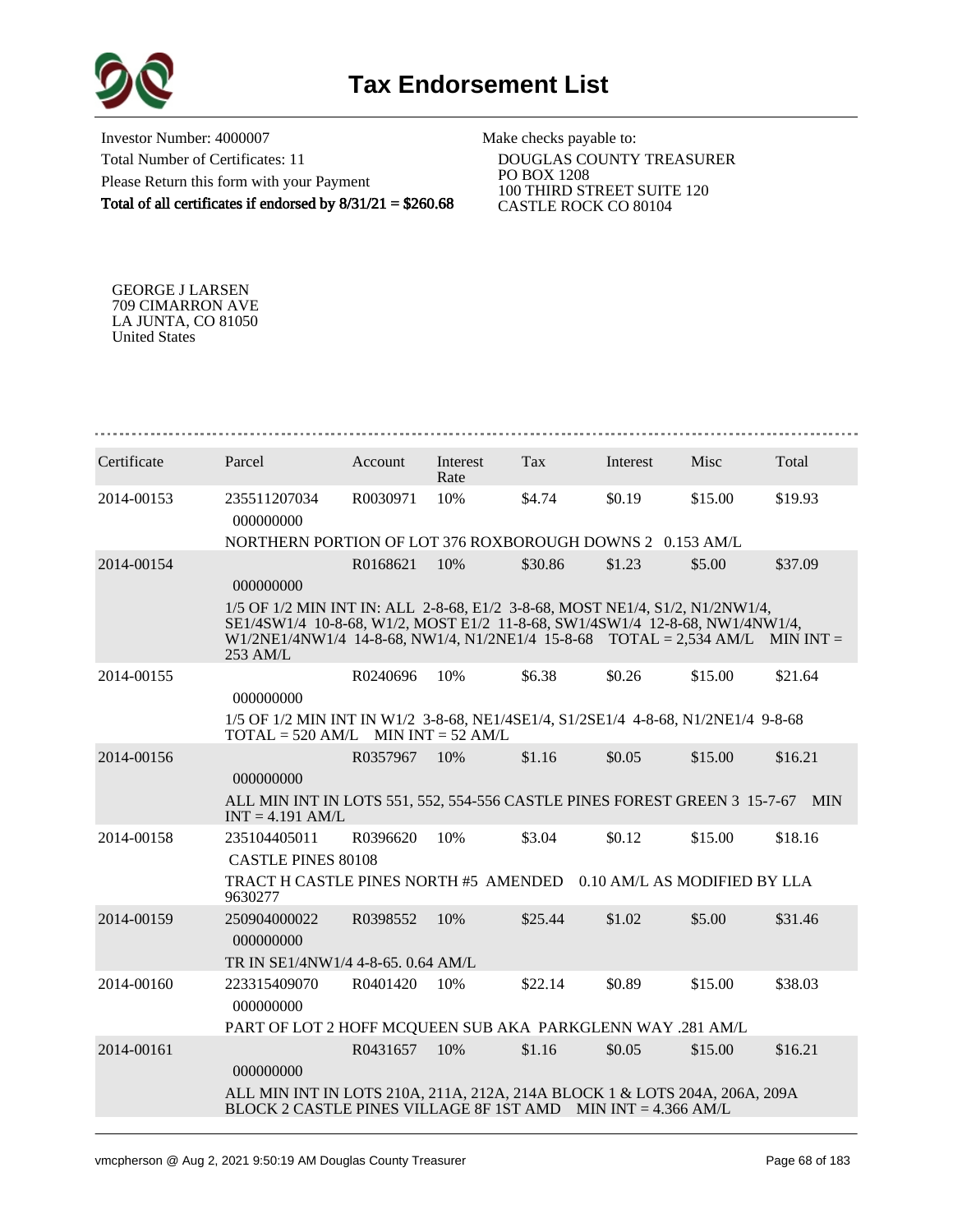

| Certificate | Parcel                                                                                                                 | Account  | Interest<br>Rate | <b>Tax</b> | Interest | Misc         | Total   |
|-------------|------------------------------------------------------------------------------------------------------------------------|----------|------------------|------------|----------|--------------|---------|
| 2014-00162  | 000000000                                                                                                              | R0431660 | 10%              | \$1.26     | \$0.05   | \$15.00      | \$16.31 |
|             | ALL MIN INT IN LOTS 564, 568, 569, 570, 586, 587, 588, 591, 592 CASTLE PINES VILLAGE<br>MIN INT $= 4.854$ AM/L<br>19B. |          |                  |            |          |              |         |
| 2014-00163  | 235109301011<br>000000000                                                                                              | R0434279 | 10%              | \$8.10     | \$0.32   | \$15.00      | \$23.42 |
|             | TRACT F CASTLE PINES VILLAGE FILING 28A TOTAL ACREAGE 0.190 AM/L                                                       |          |                  |            |          |              |         |
| 2014-00165  | 235109301024<br>000000000                                                                                              | R0457021 | 10%              | \$6.94     | \$0.28   | \$15.00      | \$22.22 |
|             | TRACT D1_CASTLE PINES VILLAGE FILING 28A_1ST AMD                                                                       |          |                  |            |          | $0.161$ AM/L |         |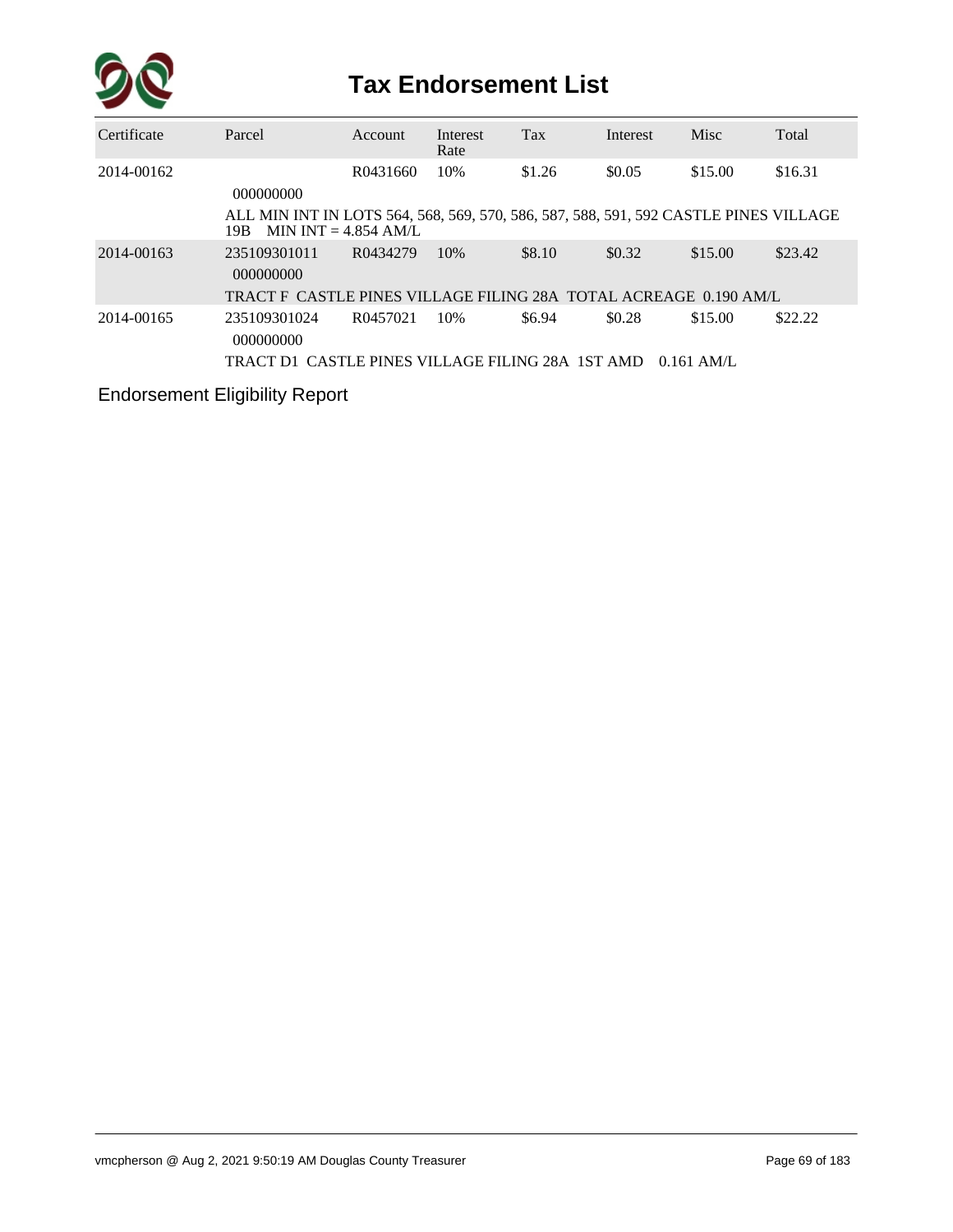

Investor Number: 4000294 Total Number of Certificates: 3 Please Return this form with your Payment Total of all certificates if endorsed by 8/31/21 = \$79.72

Make checks payable to:

 DOUGLAS COUNTY TREASURER PO BOX 1208 100 THIRD STREET SUITE 120 CASTLE ROCK CO 80104

GOLDLEAF LAND SERVICES CO. INC. 7708 REDBRUSH TEMPLE, TX 76502-5518 US

| Certificate | Parcel                                                                                                             | Account              | Interest    | Tax                                           | Interest                            | Misc    | Total       |
|-------------|--------------------------------------------------------------------------------------------------------------------|----------------------|-------------|-----------------------------------------------|-------------------------------------|---------|-------------|
| 2017-02408  |                                                                                                                    | R0088882             | Rate<br>11% | \$17.18                                       | \$0.69                              | \$15.00 | \$32.87     |
|             | 000000000<br>3/4 MIN INT IN MOST NW1/4 & PT SW1/4 21-7-67                                                          |                      |             |                                               | $\text{TOTAL} = 135.4 \text{ AM/L}$ |         | MIN INT $=$ |
| 2017-02414  | $101.55$ AM/L                                                                                                      | R0483692             | 11\%        | \$3.48                                        | \$0.14                              | \$15.00 | \$18.62     |
|             | 000000000                                                                                                          |                      |             |                                               |                                     |         |             |
|             | 1/2 MIN INT IN PT SW1/4 15-7-67<br>4.605 AM/L AKA ALL CASTLE PINES VILLAGE 38 $TOTAL = 31.324$ AM/L<br>17.965 AM/L |                      |             | 26.719 AM/L & ALL MIN INT IN PT NW1/4 22-7-67 |                                     |         | MIN INT $=$ |
| 2017-02415  | 00000                                                                                                              | R <sub>0492139</sub> | 11%         | \$12.72                                       | \$0.51                              | \$15.00 | \$28.23     |
|             | ALL MIN INT IN PART $S1/2N1/2$ 27-7-66 MIN INT = 102 AM/L                                                          |                      |             |                                               |                                     |         |             |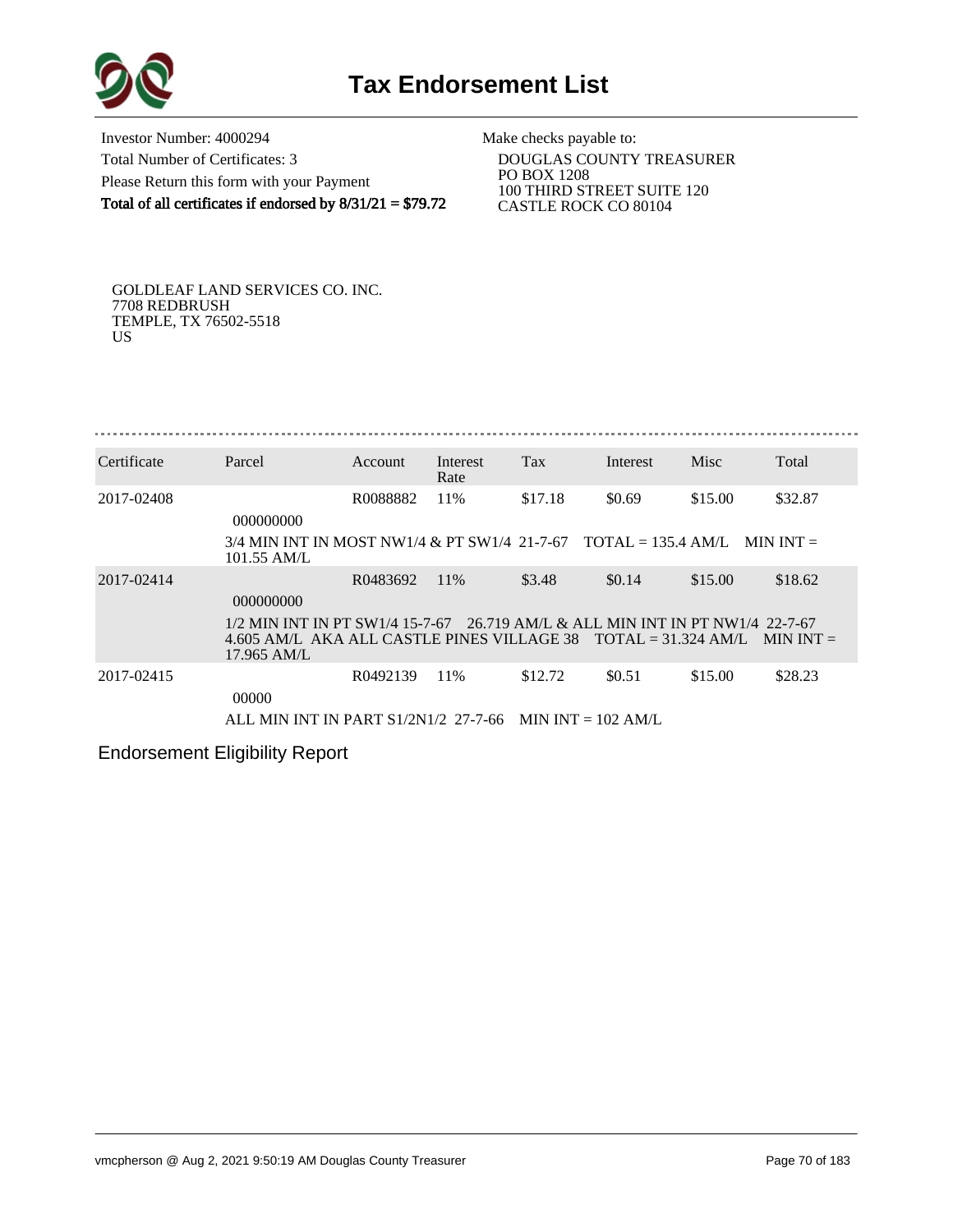

Investor Number: 4000469 Total Number of Certificates: 1 Please Return this form with your Payment Total of all certificates if endorsed by 8/31/21 = \$20.26

Make checks payable to:

 DOUGLAS COUNTY TREASURER PO BOX 1208 100 THIRD STREET SUITE 120 CASTLE ROCK CO 80104

GREENHOUSES LLC 11 HARRIS DRIVE IDAHO SPRINGS, CO 80452 US

. . . . . . . . . . . . . . . 

| Certificate | Parcel                                               | Account  | Interest<br>Rate | Tax    | Interest | Misc    | Total   |  |  |  |
|-------------|------------------------------------------------------|----------|------------------|--------|----------|---------|---------|--|--|--|
| 2020-04450  | 223133301003<br><b>CASTLE PINES 80108</b>            | R0346484 | 9%               | \$5.06 | \$0.20   | \$15.00 | \$20.26 |  |  |  |
|             | TRACT B CASTLE PINES NORTH PARCEL R-13 SUB 0.14 AM/L |          |                  |        |          |         |         |  |  |  |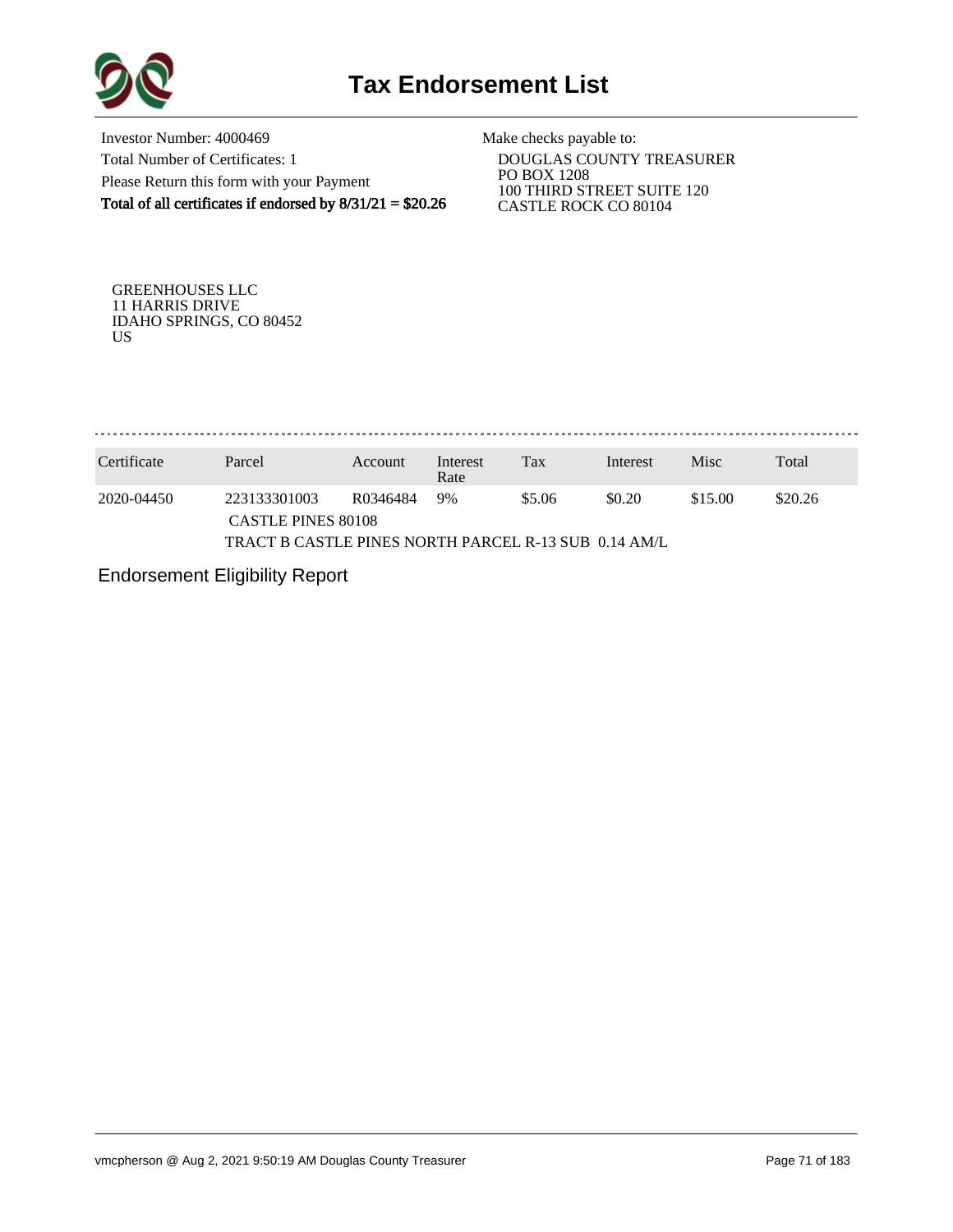

Investor Number: 3876846 Total Number of Certificates: 1 Please Return this form with your Payment Total of all certificates if endorsed by  $8/31/21 = $44.37$ 

Make checks payable to:

 DOUGLAS COUNTY TREASURER PO BOX 1208 100 THIRD STREET SUITE 120 CASTLE ROCK CO 80104

GROW EMERGING COMPANIES 401K C/O CATHERINE HENRY TRUSTEE 47272 McKenzie Highway Box 181 Vida, OR 97488 USA

. . . . . . . . . . . . . . . . .

| Certificate                                     | Parcel                    | Account  | Interest<br>Rate | Tax     | Interest | Misc   | Total   |  |  |
|-------------------------------------------------|---------------------------|----------|------------------|---------|----------|--------|---------|--|--|
| 1003125                                         | 276501000009<br>000000000 | R0348233 | 10%              | \$37.86 | \$1.51   | \$5.00 | \$44.37 |  |  |
| TR IN NW1/4SW1/4 1-10-70 AKA PARCEL C 0.33 AM/L |                           |          |                  |         |          |        |         |  |  |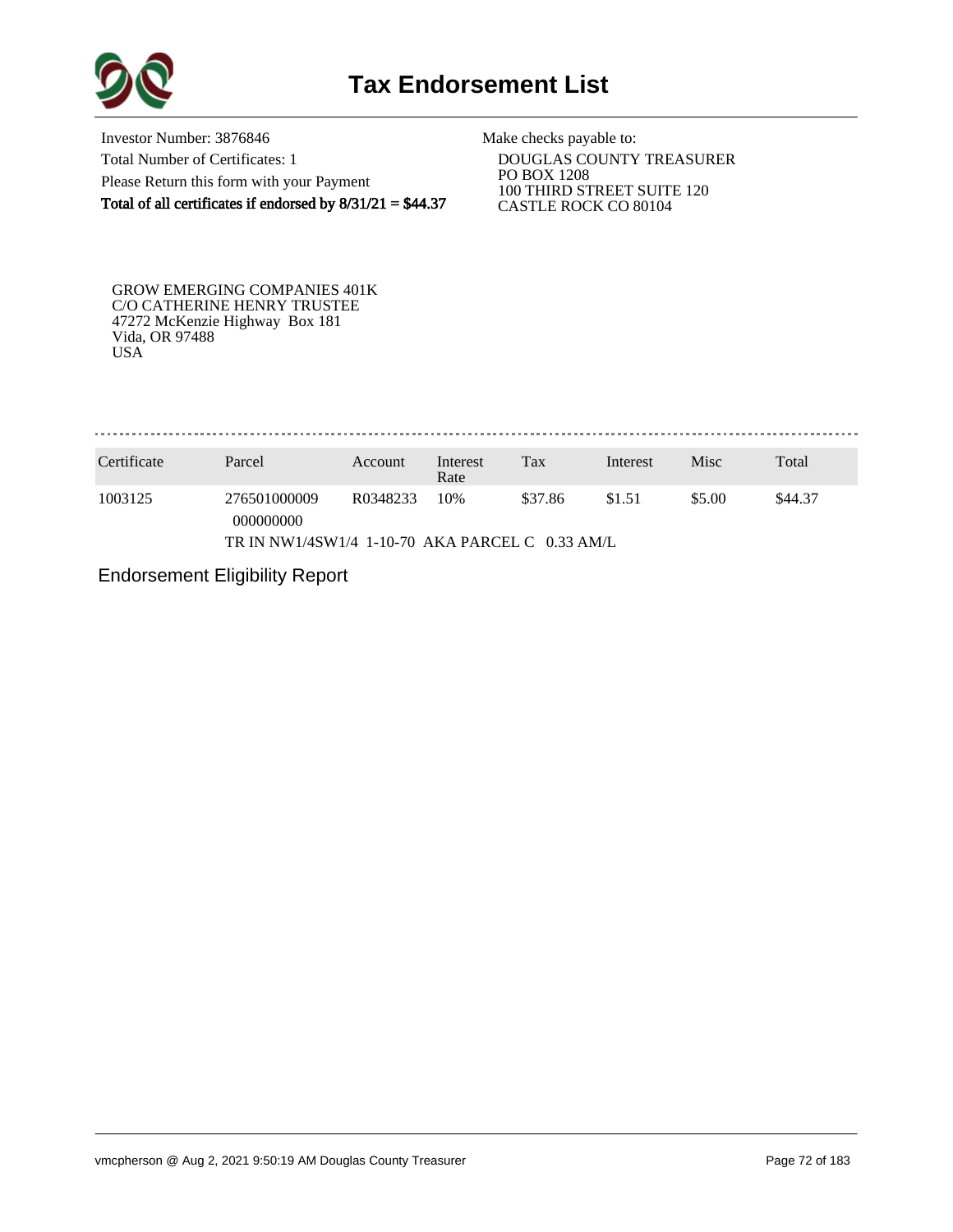

Investor Number: 4000169 Total Number of Certificates: 1 Please Return this form with your Payment Total of all certificates if endorsed by  $8/31/21 = $2,984.23$ 

Make checks payable to:

 DOUGLAS COUNTY TREASURER PO BOX 1208 100 THIRD STREET SUITE 120 CASTLE ROCK CO 80104

GUARDIAN TAX CO LLC 13575 LYNAM DR OMAHA, NE 68138

. . . . . . . . . . . . . . . .

| Certificate | Parcel                                           | Account  | Interest<br>Rate | Tax        | Interest | Misc   | Total      |
|-------------|--------------------------------------------------|----------|------------------|------------|----------|--------|------------|
| 1003208     | 223324307003                                     | R0383041 | 10%              | \$2,864.64 | \$114.59 | \$5.00 | \$2,984.23 |
|             | 21765 WHIRLAWAY AVE PARKER 801380000             |          |                  |            |          |        |            |
|             | LOT 20 BLOCK 1 VILLAGES OF PARKER 3-A 0.190 AM/L |          |                  |            |          |        |            |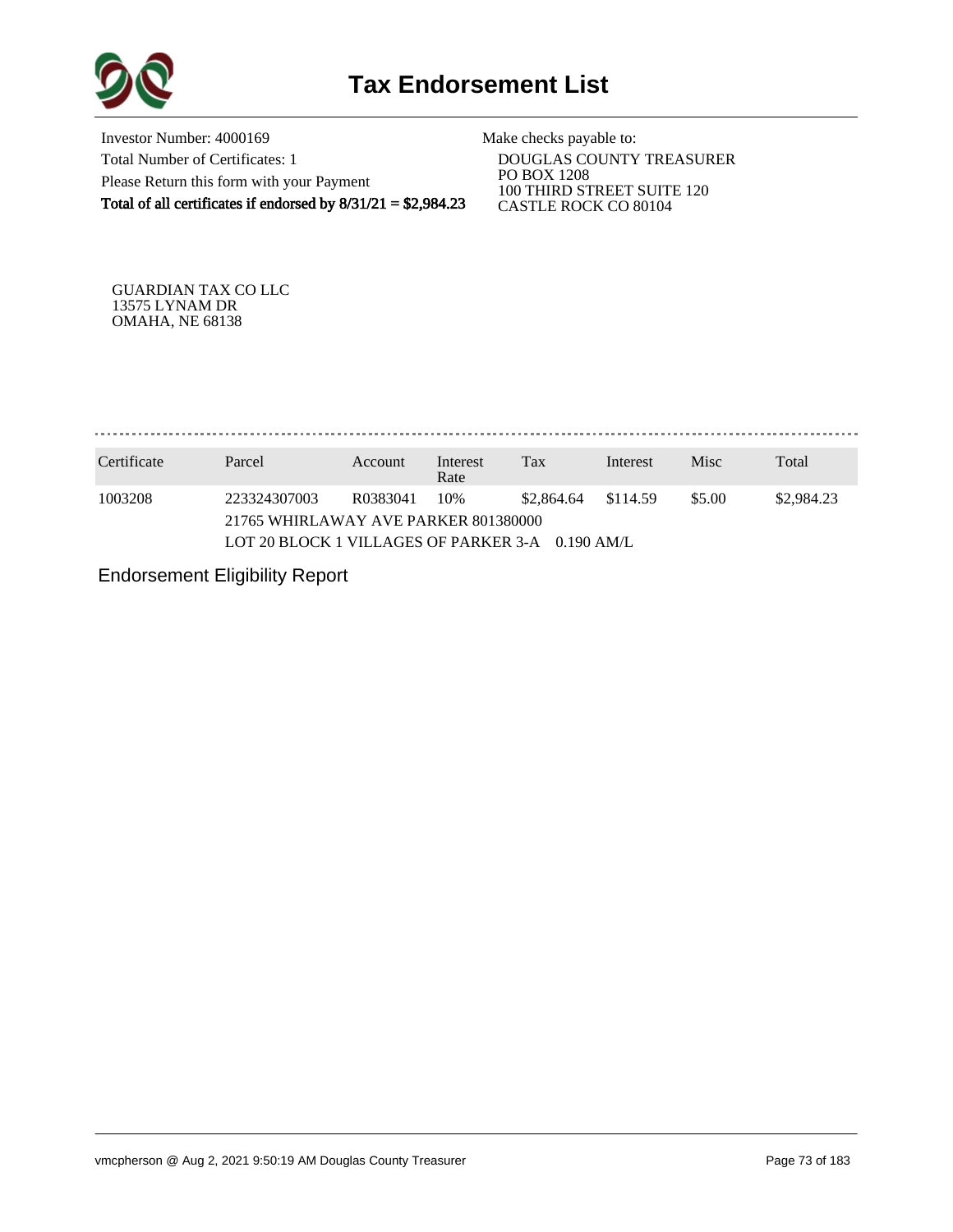

Investor Number: 4000397 Total Number of Certificates: 2 Please Return this form with your Payment Total of all certificates if endorsed by  $8/31/21 = $7,683.50$ 

Make checks payable to: DOUGLAS COUNTY TREASURER PO BOX 1208

 100 THIRD STREET SUITE 120 CASTLE ROCK CO 80104

HANNA M GOLDBERG TRUSTEE FOR THE HANNA M GOLDBERG LIVING TRUST 7877 E MISSISSIPPI AVE #1107 DENVER, CO 80247

. . . . . . . . . . . . . . . . . . . 

| Certificate | Parcel                                                                                                | <b>Account</b> | Interest<br>Rate | Tax        | Interest                 | <b>Misc</b> | Total      |
|-------------|-------------------------------------------------------------------------------------------------------|----------------|------------------|------------|--------------------------|-------------|------------|
| 2016-01333  | 260927102001<br>4721 CHEYENNE DR LARKSPUR 801180000<br>LOT 11 BLK 15 PERRY PARK 5 $0.89$ AM/L         | R0016694       | 10%              | \$2,906.20 | \$116.25                 | \$5.00      | \$3,027.45 |
| 2020-04224  | 222915319081<br>664 TIGER LILY WAY HIGHLANDS RANCH 801260000<br>LOT 34A HIGHLANDS RANCH 118-P 1ST AMD | R0480691       | 9%               | \$4,472.16 | \$178.89<br>$0.196$ AM/L | \$5.00      | \$4,656.05 |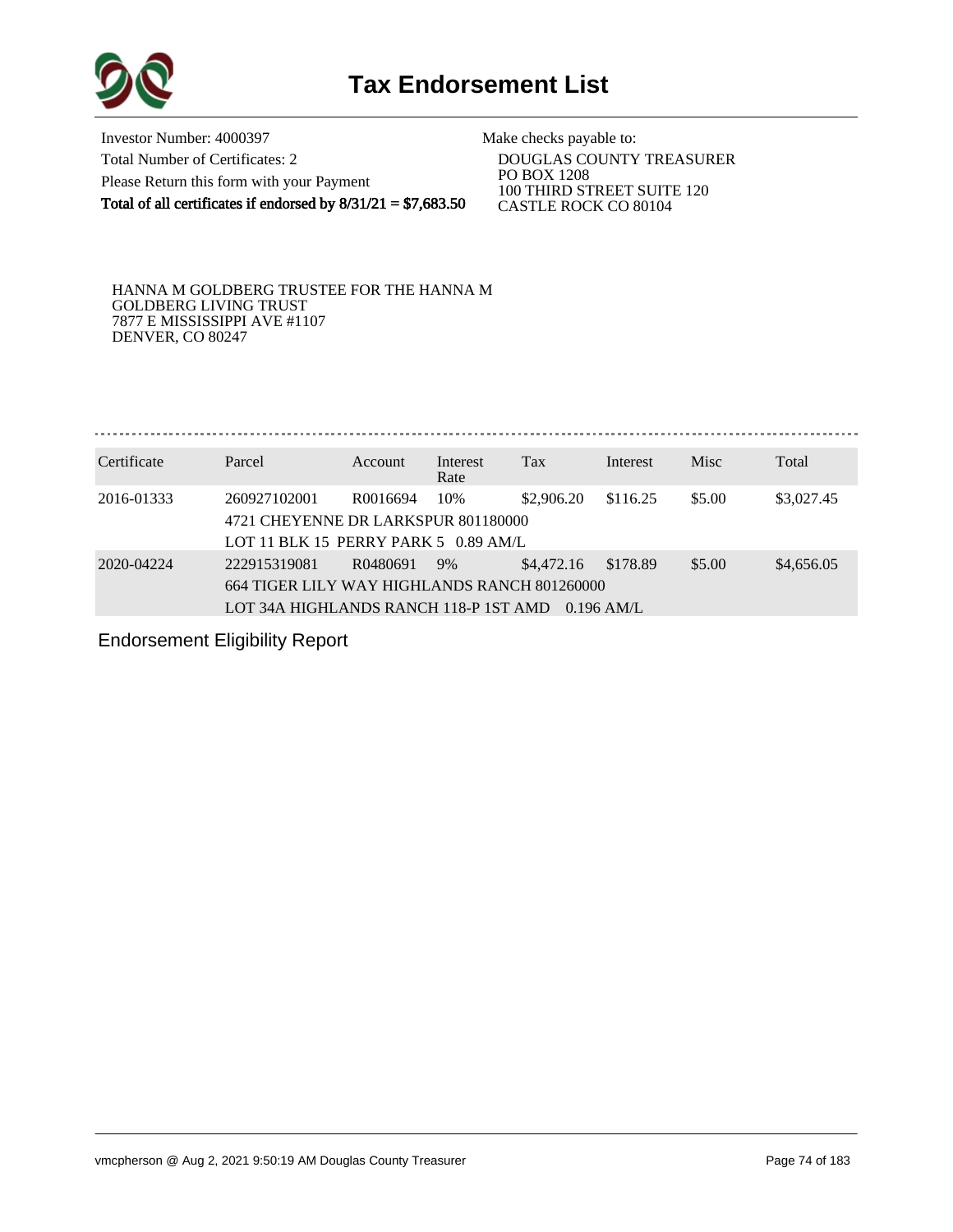

Investor Number: 4000278 Total Number of Certificates: 2 Please Return this form with your Payment Total of all certificates if endorsed by  $8/31/21 = $131.45$ 

Make checks payable to:

 DOUGLAS COUNTY TREASURER PO BOX 1208 100 THIRD STREET SUITE 120 CASTLE ROCK CO 80104

HIGH ROCKIES LAND MANAGEMENT, LIMITED 8547 E ARAPAHOE RD STE J#382 GREENWOOD VILLAGE, CO 80112 US

| Certificate | Parcel                                                           | Account              | Interest<br>Rate | Tax     | Interest | <b>Misc</b>                             | Total   |
|-------------|------------------------------------------------------------------|----------------------|------------------|---------|----------|-----------------------------------------|---------|
| 2018-03078  | 250535001030<br>000000000<br>TRACT B BELL MOUNTAIN RANCH #1B     | R <sub>0413493</sub> | 12%              | \$36.70 | \$1.47   | \$5.00<br>0.730 AM/L (FUTURE WELL SITE) | \$43.17 |
| 2018-03084  | 223334308001<br>000000000                                        | R0482065             | 12%              | \$80.08 | \$3.20   | \$5.00                                  | \$88.28 |
|             | <b>GARAGE UNIT G3-2 BUILDING G3 HUNTERS CHASE CONDOS PHASE 2</b> |                      |                  |         |          |                                         |         |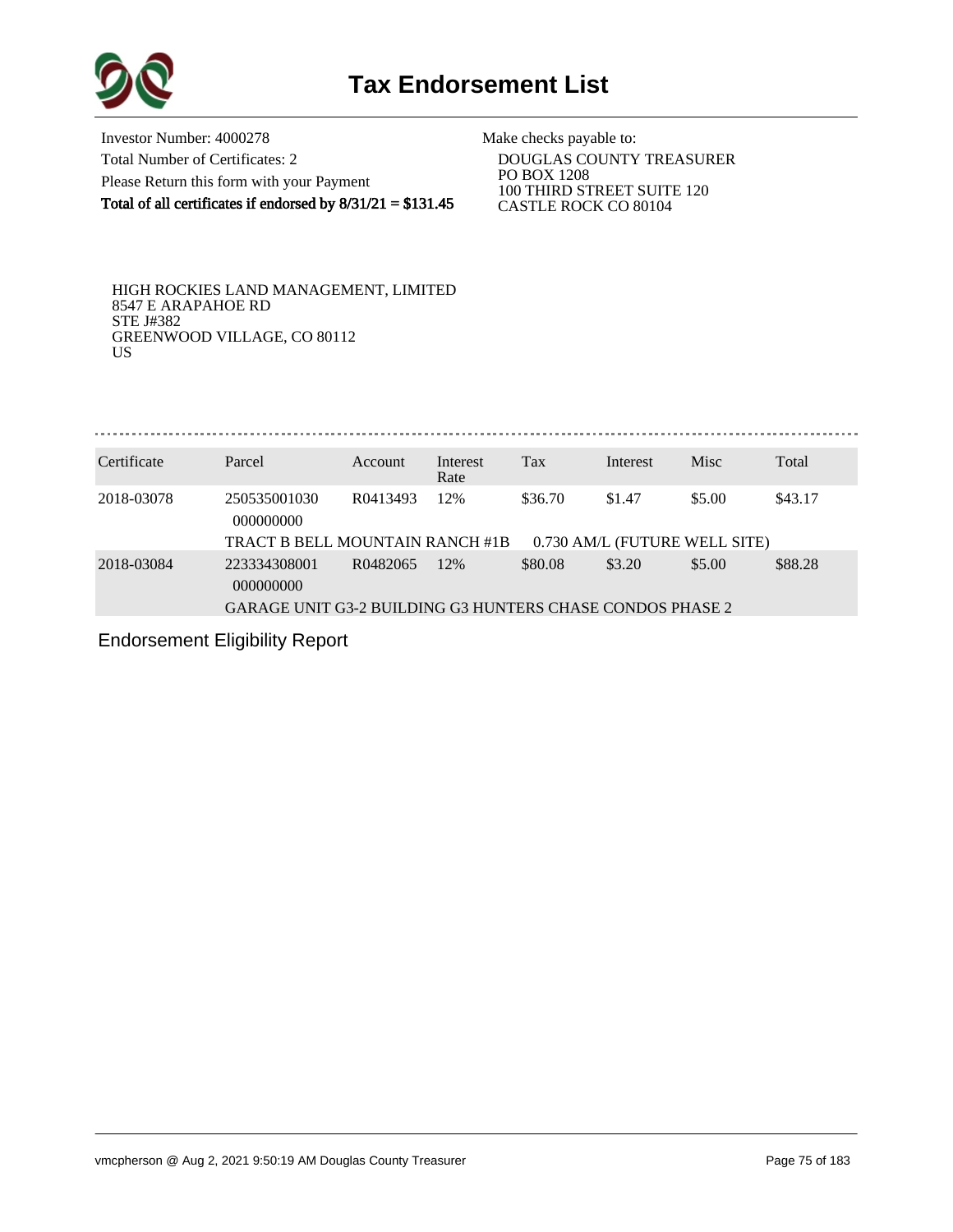

Investor Number: 4000334 Total Number of Certificates: 3 Please Return this form with your Payment Total of all certificates if endorsed by  $8/31/21 = $49.46$ 

Make checks payable to:

 DOUGLAS COUNTY TREASURER PO BOX 1208 100 THIRD STREET SUITE 120 CASTLE ROCK CO 80104

HORSIN' AROUND INC DBA HAI CONSULTING INC PO BOX 2527 LITTLETON, CO 80161

| Certificate | Parcel                                                                                                                                                        | Account  | Interest<br>Rate | Tax    | Interest | Misc    | Total   |
|-------------|---------------------------------------------------------------------------------------------------------------------------------------------------------------|----------|------------------|--------|----------|---------|---------|
| 2015-01144  | 000000000                                                                                                                                                     | R0372539 | 10%              | \$0.86 | \$0.03   | \$15.00 | \$15.89 |
|             | 1/2 MIN INT IN PT SW1/4SW1/4 17-8-65 & PT NW1/4NW1/4 20-8-65 & PT SE1/4SE1/4 18-8-<br>$\text{TOTAL} = 15.623 \text{ AM/L}$ MIN INT = 7.812 RLTD 0372540<br>65 |          |                  |        |          |         |         |
| 2015-01145  | 000000000                                                                                                                                                     | R0372540 | 10\%             | \$0.86 | \$0.03   | \$15.00 | \$15.89 |
|             | ALL MIN INT IN PT NE1/4 19-8-65 MIN INT = 8.32 AM/L RLTD 0372539                                                                                              |          |                  |        |          |         |         |
| 2015-01210  | 234717202001<br>000000000                                                                                                                                     | R0480873 | 10%              | \$2.58 | \$0.10   | \$15.00 | \$17.68 |
|             | TRACT B MCNEISH SUB                                                                                                                                           |          | $0.088$ AM/L     |        |          |         |         |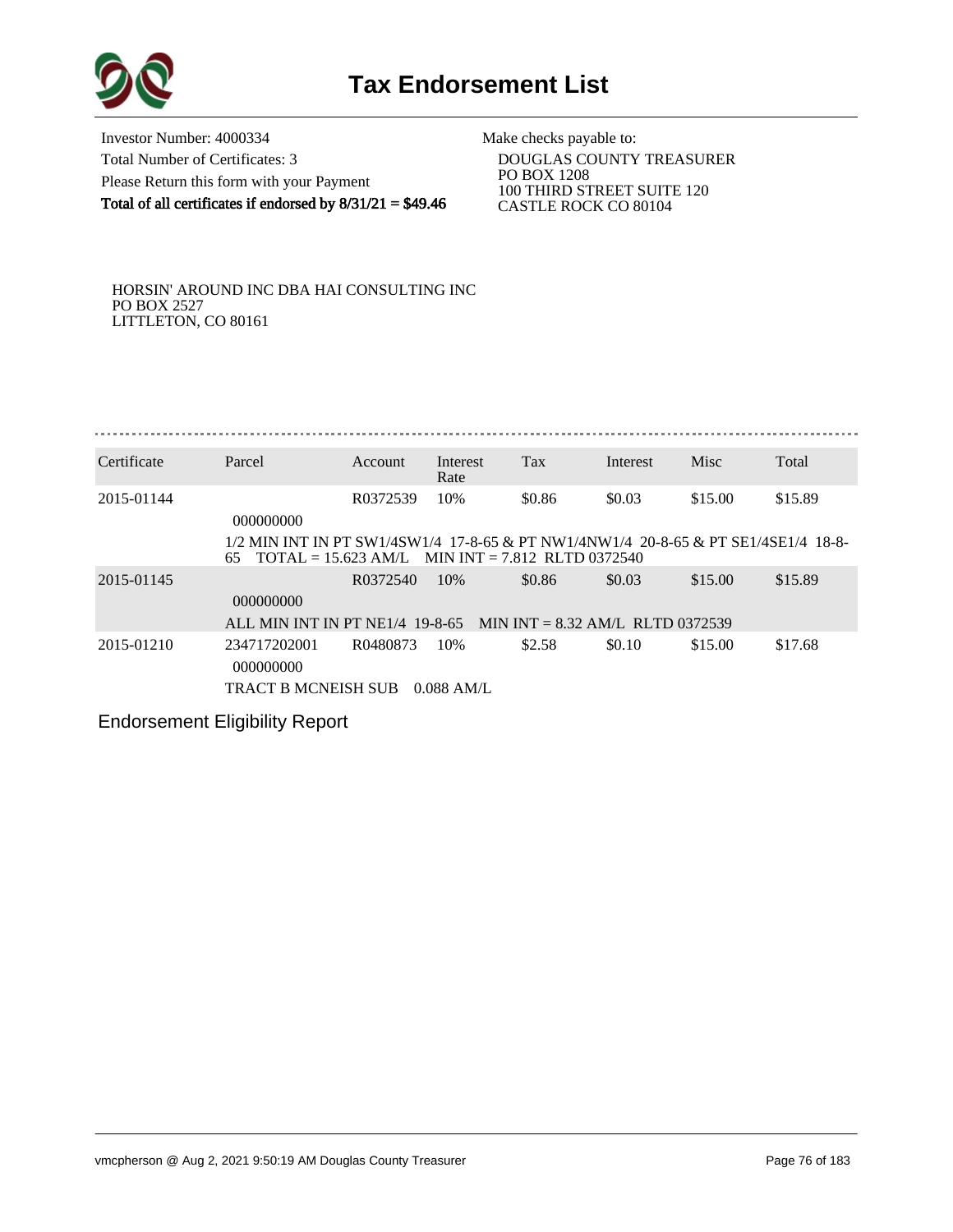

Investor Number: 4000189 Total Number of Certificates: 7 Please Return this form with your Payment

Total of all certificates if endorsed by  $8/31/21 =$ \$136,423.69

Make checks payable to:

 DOUGLAS COUNTY TREASURER PO BOX 1208 100 THIRD STREET SUITE 120 CASTLE ROCK CO 80104

INA GROUP LLC 6333 APPLES WAY SUITE 115 LINCOLN, NE 68516

| Certificate | Parcel                                                     | Account                                     | Interest<br>Rate | Tax                     | Interest | Misc         | Total        |
|-------------|------------------------------------------------------------|---------------------------------------------|------------------|-------------------------|----------|--------------|--------------|
| 1002169     | 235121101031<br>000000000                                  | R0278571                                    | 10%              | \$40.08                 | \$1.60   | \$5.00       | \$46.68      |
|             | OPEN SPACE 9 BLK 9 CASTLE PINES 1B                         |                                             |                  | $1.011$ AM/L            |          |              |              |
| 1002472     | 223304427001<br>000000000                                  | R0428666                                    | 10%              | \$7.18                  | \$0.29   | \$15.00      | \$22.47      |
|             | PT OF LOT 1 BLK 1 GLENNS OF COTTONWOOD FILING 1 0.196 AM/L |                                             |                  |                         |          |              |              |
| 1003014     | 260718402027                                               | R0174844                                    | 10%              | \$235.74                | \$9.43   | \$5.00       | \$250.17     |
|             | 2262 SENECIO CIR LARKSPUR 801180000                        |                                             |                  |                         |          |              |              |
|             | LOT 14 BLK 6 MERIBEL VILLAGE 1 254-785 0.482 AM/L          |                                             |                  |                         |          |              |              |
| 1003139     | 235511200004<br>000000000                                  | R0349762                                    | 10%              | \$143.84                | \$5.75   | \$5.00       | \$154.59     |
|             | TR IN NW1/4 11-7-69 AKA PARCEL A-4                         |                                             |                  | 0.0937 AM/L 517-571     |          |              |              |
| 2014-00043  | 235511200004                                               | R0349762<br>Has<br>multiple<br>certificates | 10%              | \$143.84                | \$5.75   | \$5.00       | \$154.59     |
|             | 000000000                                                  |                                             |                  |                         |          |              |              |
|             | TR IN NW1/4 11-7-69 AKA PARCEL A-4                         |                                             |                  | 0.0937 AM/L 517-571     |          |              |              |
| 2014-00054  | 277506300024<br>000000000                                  | R0484783                                    | 10%              | \$1.70                  | \$0.07   | \$15.00      | \$16.77      |
|             | TR IN NW1/4SW1/4 LYING SOUTHWEST OF HWY ROW 6-10-65        |                                             |                  |                         |          | $0.95$ AM/L  |              |
| 2020-03970  | 223315214006                                               | R0495940                                    | 9%               | \$130,649.38 \$5,225.97 |          | \$57.66      | \$135,933.01 |
|             | 18525 APACHE DR PARKER 80134                               |                                             |                  |                         |          |              |              |
|             | LOT 10A DRANSFELDT PLACE MINOR DEVELOPMENT AMD 1           |                                             |                  |                         |          | $6.161$ AM/L |              |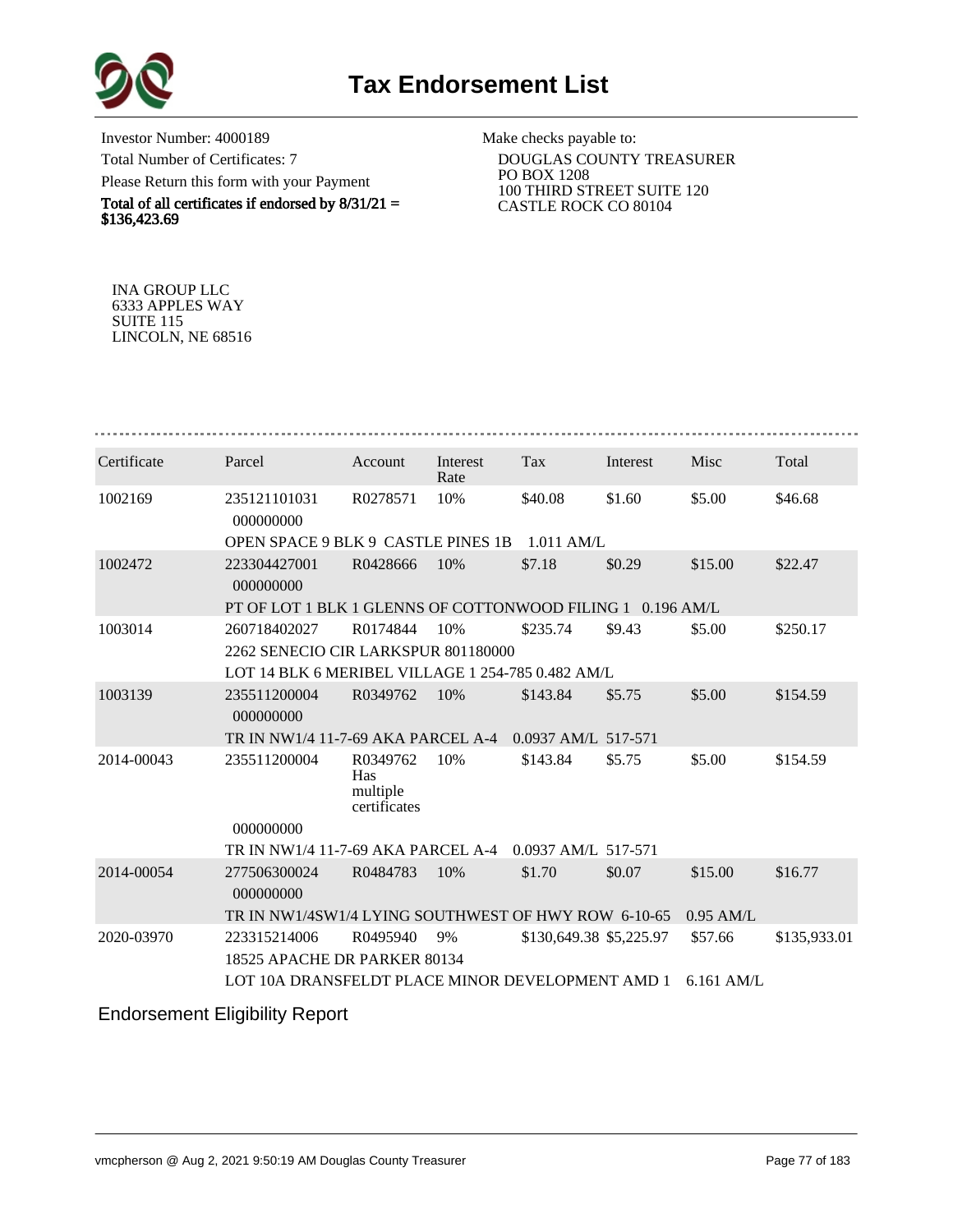

Investor Number: 4000410 Total Number of Certificates: 6 Please Return this form with your Payment Total of all certificates if endorsed by  $8/31/21 = $3,962.62$ 

Make checks payable to:

 DOUGLAS COUNTY TREASURER PO BOX 1208 100 THIRD STREET SUITE 120 CASTLE ROCK CO 80104

J&D INVESTMENTS LLC 11454 E 4TH WAY AURORA, CO 80010 US

| Certificate<br>Tax<br><b>Misc</b><br>Total<br>Parcel<br>Interest<br><b>Account</b><br>Interest<br>Rate<br>\$3.82<br>\$5.00<br>2019-03498<br>223315113032<br>R0485081<br>12%<br>\$95.46<br>\$104.28<br>80138<br>TRACT A LINCOLN CREEK VILLAGE 1 4TH AMD<br>$1.87$ AM/L<br>\$127.82<br>\$5.00<br>2019-03499<br>223505301007<br>R0498009<br>12%<br>\$3,195.42<br>\$3,328.24<br>80138 |  |  |  |  |
|-----------------------------------------------------------------------------------------------------------------------------------------------------------------------------------------------------------------------------------------------------------------------------------------------------------------------------------------------------------------------------------|--|--|--|--|
|                                                                                                                                                                                                                                                                                                                                                                                   |  |  |  |  |
|                                                                                                                                                                                                                                                                                                                                                                                   |  |  |  |  |
|                                                                                                                                                                                                                                                                                                                                                                                   |  |  |  |  |
|                                                                                                                                                                                                                                                                                                                                                                                   |  |  |  |  |
| <b>LOT 7 INSPIRATION POINT</b><br>$2.5$ AM/L                                                                                                                                                                                                                                                                                                                                      |  |  |  |  |
| \$5.00<br>2020-04226<br>261131001007<br>R0153998<br>9%<br>\$256.38<br>\$10.26<br>\$271.64                                                                                                                                                                                                                                                                                         |  |  |  |  |
| 9753 CANON DR SEDALIA 801350000                                                                                                                                                                                                                                                                                                                                                   |  |  |  |  |
| LOT 20 RAINBOW FALLS PARK NORTH<br>$1.20$ AM/L                                                                                                                                                                                                                                                                                                                                    |  |  |  |  |
| 2020-04227<br>235127222005<br>R0434972<br>9%<br>\$65.40<br>\$2.62<br>\$5.00<br>\$73.02                                                                                                                                                                                                                                                                                            |  |  |  |  |
| 6005 CASTLEGATE DR WEST #B36 CASTLE ROCK 80108                                                                                                                                                                                                                                                                                                                                    |  |  |  |  |
| <b>GARAGE UNIT 30 CASTLE VILLAS FIRST SUPPLEMENT TO CONDOMINIUM MAP</b><br>RELATED CONDO UNIT B36 ON PARCEL 0423676                                                                                                                                                                                                                                                               |  |  |  |  |
| R0463532<br>\$88.62<br>\$3.54<br>\$5.00<br>\$97.16<br>2020-04228<br>223309203010<br>9%                                                                                                                                                                                                                                                                                            |  |  |  |  |
| 17387 NATURE WALK TRL #18H PARKER 801340000                                                                                                                                                                                                                                                                                                                                       |  |  |  |  |
| GARAGE UNIT G-18-H PRAIRIE WALK ON CHERRY CREEK CONDOS MAP 3                                                                                                                                                                                                                                                                                                                      |  |  |  |  |
| \$88.28<br>2020-04231<br>223334308001<br>R0482069<br>\$80.08<br>\$3.20<br>\$5.00<br>9%<br>000000000                                                                                                                                                                                                                                                                               |  |  |  |  |
| GARAGE UNIT G4A-2 BUILDING G4A HUNTERS CHASE CONDOS PHASE 2                                                                                                                                                                                                                                                                                                                       |  |  |  |  |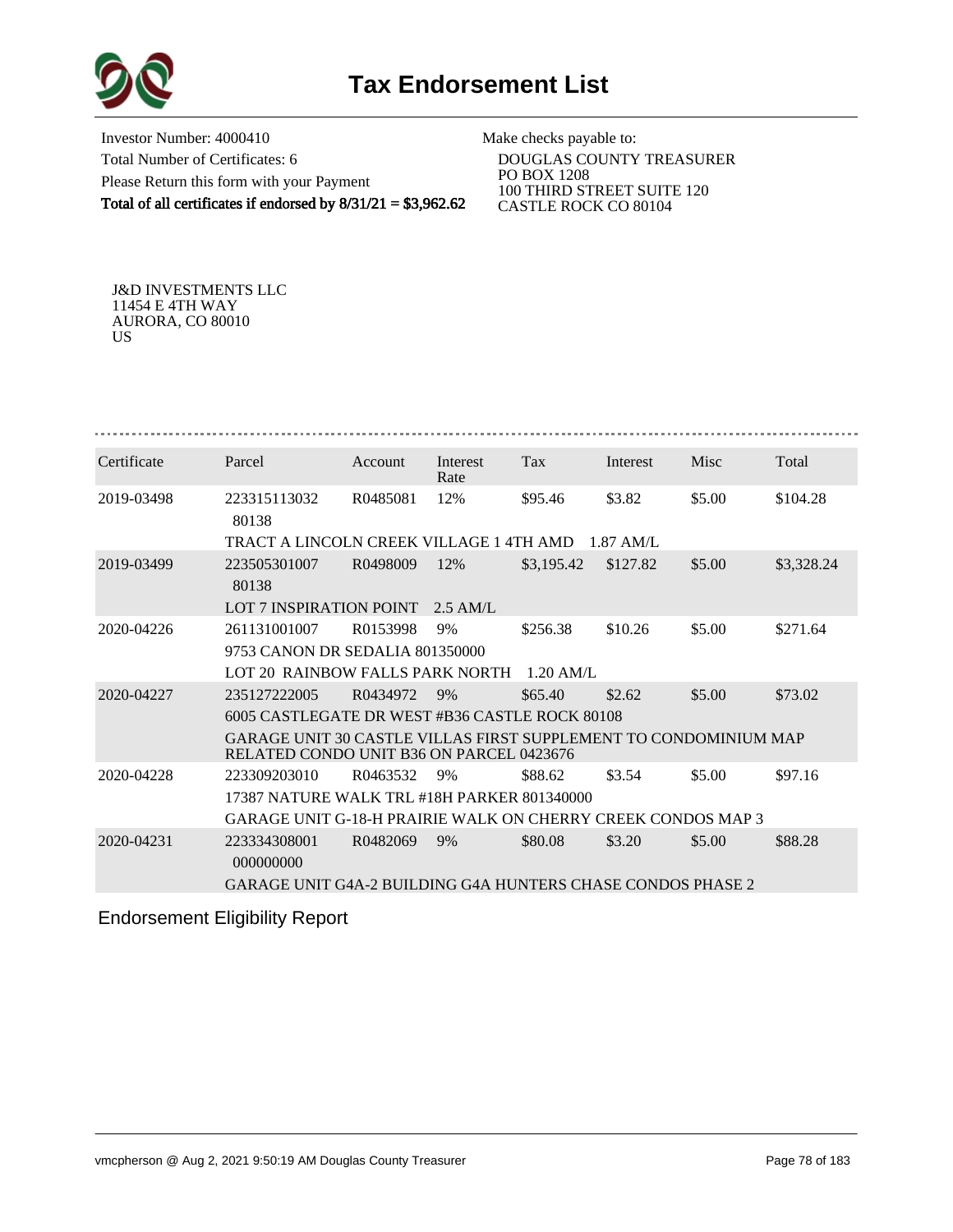

Investor Number: 4000538 Total Number of Certificates: 2 Please Return this form with your Payment Total of all certificates if endorsed by  $8/31/21 = $63.30$  Make checks payable to:

 DOUGLAS COUNTY TREASURER PO BOX 1208 100 THIRD STREET SUITE 120 CASTLE ROCK CO 80104

J&J LTD 1522 QUEBEC DENVER, CO 80220 US

| Certificate | Parcel                                        | Account  | Interest   | <b>Tax</b> | Interest    | <b>Misc</b> | Total   |
|-------------|-----------------------------------------------|----------|------------|------------|-------------|-------------|---------|
| 2020-04509  | 250514102063                                  | R0333401 | Rate<br>9% | \$8.86     | \$0.35      | \$15.00     | \$24.21 |
|             | 000000000                                     |          |            |            |             |             |         |
|             | TRACT B PLUM CREEK COMMERCIAL #1 0.1022 AM/L  |          |            |            |             |             |         |
| 2020-04511  | 250513228103<br>80104                         | R0605803 | 9%         | \$23.16    | \$0.93      | \$15.00     | \$39.09 |
|             | TRACT E PLUM CREEK RIDGE AT CASTLE ROCK AMD 2 |          |            |            | $0.98$ AM/L |             |         |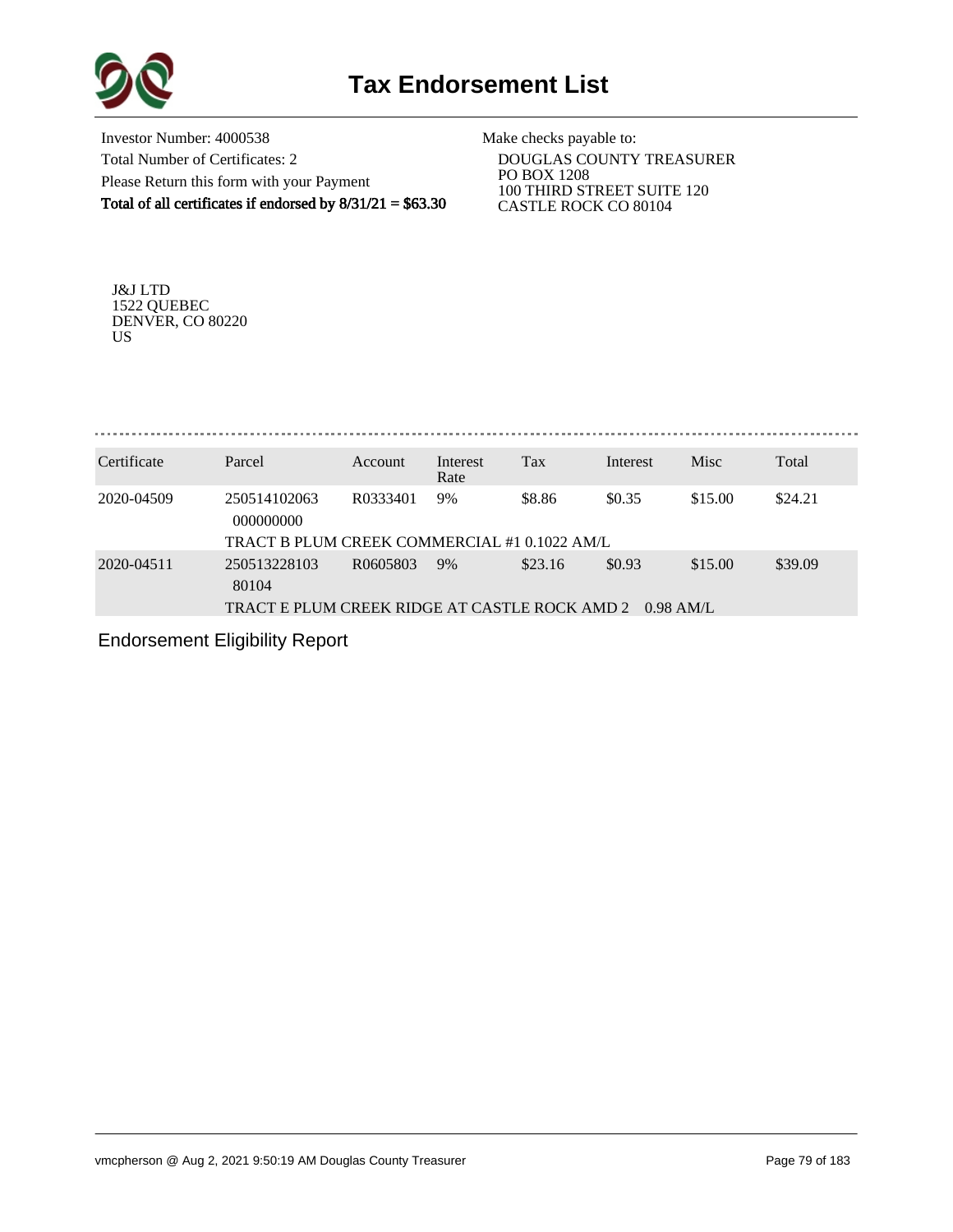

Investor Number: 3826404 Total Number of Certificates: 1 Please Return this form with your Payment Total of all certificates if endorsed by 8/31/21 = \$24.21

Make checks payable to:

 DOUGLAS COUNTY TREASURER PO BOX 1208 100 THIRD STREET SUITE 120 CASTLE ROCK CO 80104

JACK D ENGLAND 15223-6140 LANE MONTROSE, CO 81403 USA

. . . . . . . . . . . . . . . . . . . 

| Certificate | Parcel                                       | Account  | Interest<br>Rate | Tax    | Interest | Misc    | Total   |
|-------------|----------------------------------------------|----------|------------------|--------|----------|---------|---------|
| 998810      | 250514102063<br>000000000                    | R0333401 | 10%              | \$8.86 | \$0.35   | \$15.00 | \$24.21 |
|             | TRACT B PLUM CREEK COMMERCIAL #1 0.1022 AM/L |          |                  |        |          |         |         |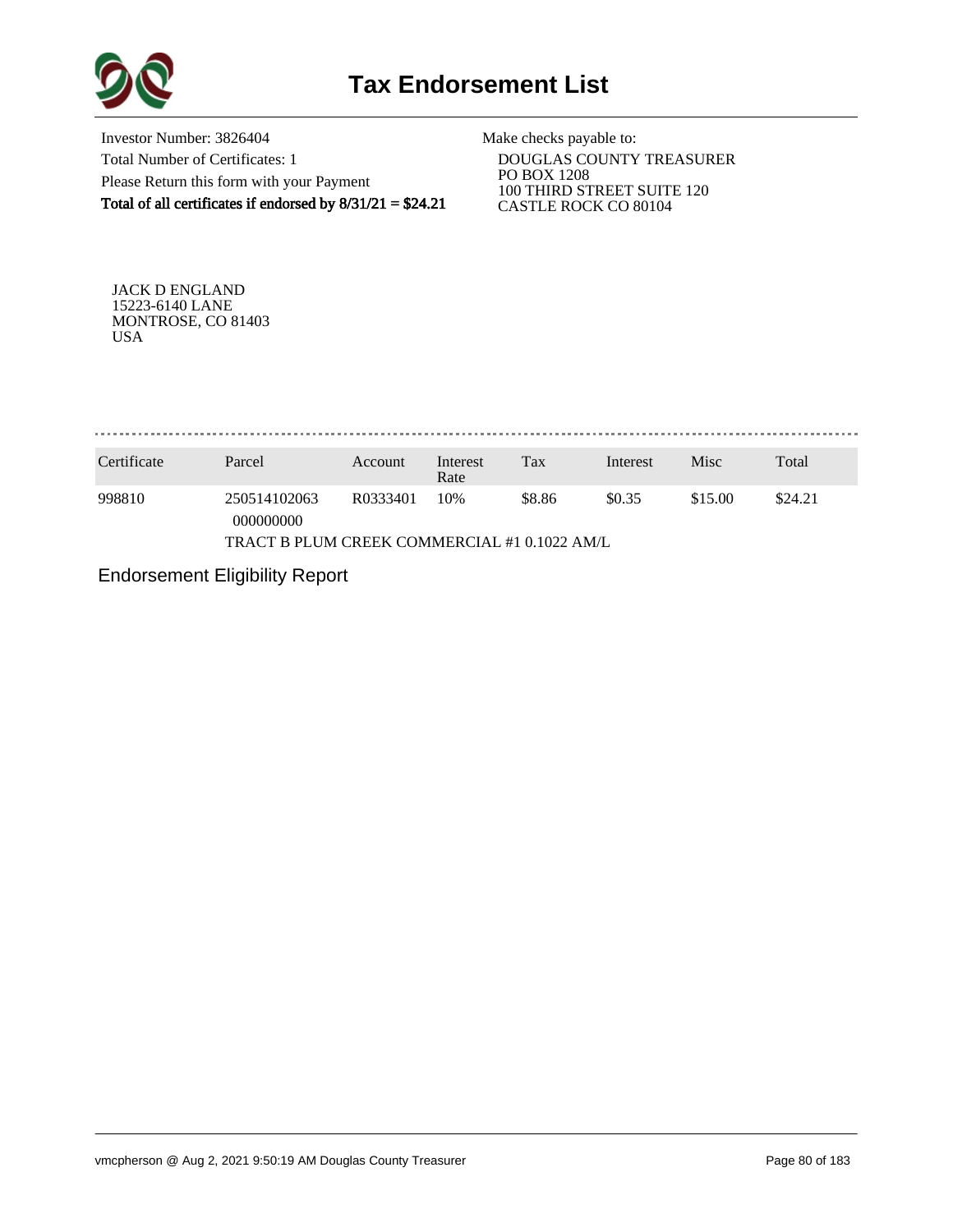

Investor Number: 3747280 Total Number of Certificates: 4 Please Return this form with your Payment Total of all certificates if endorsed by 8/31/21 = \$470.62

Make checks payable to:

 DOUGLAS COUNTY TREASURER PO BOX 1208 100 THIRD STREET SUITE 120 CASTLE ROCK CO 80104

JACK DALTON BOX 606 CASPER, WY 82602 USA

| Certificate | Parcel                                                | Account  | Interest<br>Rate | Tax                   | Interest | Misc    | Total    |
|-------------|-------------------------------------------------------|----------|------------------|-----------------------|----------|---------|----------|
| 1000600     | 234717003001<br>000000000                             | R0221962 | 10%              | \$4.30                | \$0.17   | \$15.00 | \$19.47  |
|             | TRACT A MCNEISH SUB                                   |          | $0.171$ AM/L.    |                       |          |         |          |
| 1000709     | 235511200006<br>000000000                             | R0349753 | 10%              | \$0.96                | \$0.04   | \$15.00 | \$16.00  |
|             | TR IN NW1/4 11-7-69 AKA PARCEL A-9 .0207 AM/L 517-571 |          |                  |                       |          |         |          |
| 1000710     | 235511200005<br>000000000                             | R0349754 | 10%              | \$264.96              | \$10.60  | \$5.00  | \$280.56 |
|             | TR IN NW1/4 11-7-69 AKA PARCEL A-8 .1722 AM/L 517-571 |          |                  |                       |          |         |          |
| 1000711     | 235511200004<br>000000000                             | R0349762 | 10%              | \$143.84              | \$5.75   | \$5.00  | \$154.59 |
|             | TR IN NW1/4 11-7-69 AKA PARCEL A-4                    |          |                  | $0.0937$ AM/L 517-571 |          |         |          |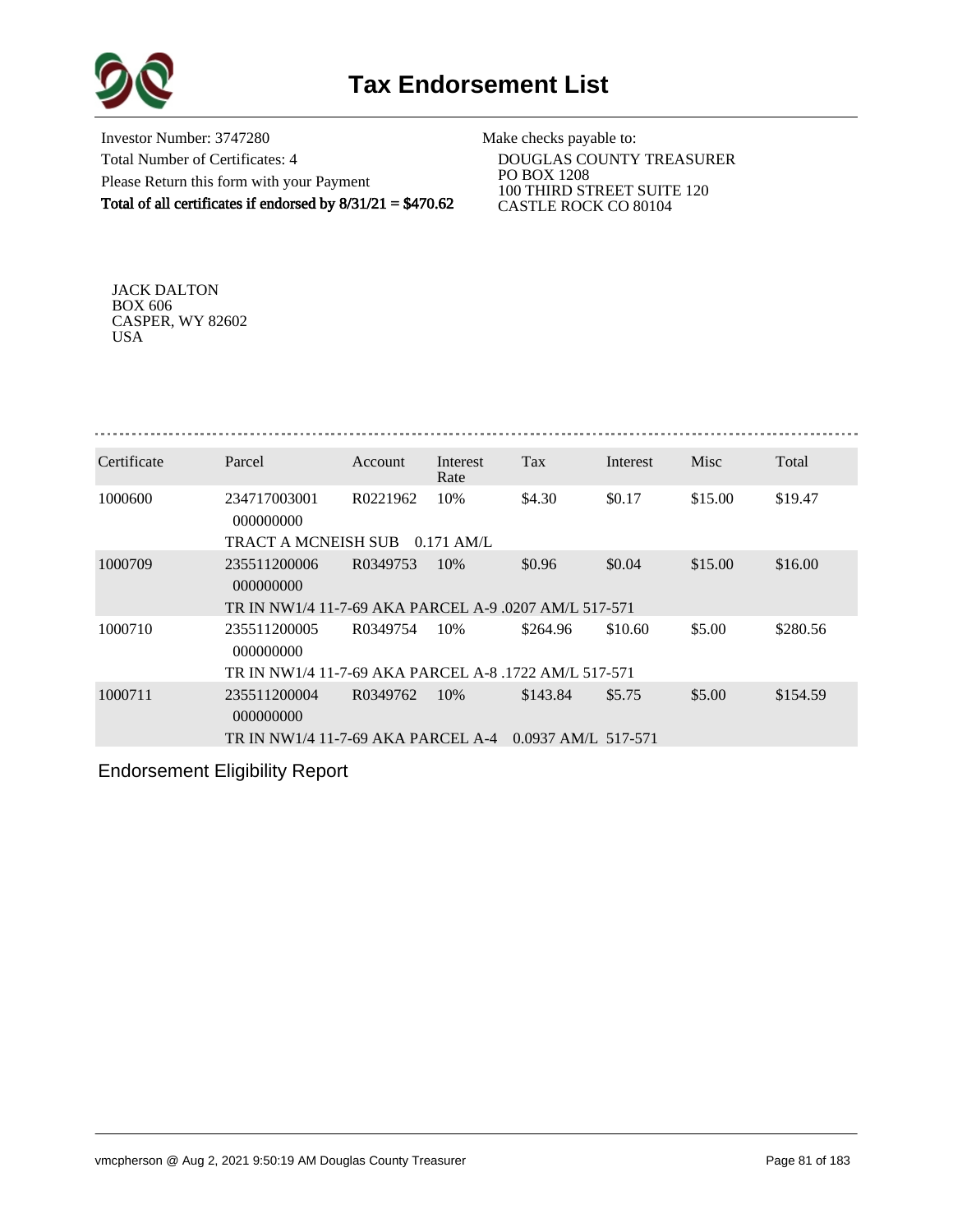

Investor Number: 3826410 Total Number of Certificates: 1 Please Return this form with your Payment Total of all certificates if endorsed by 8/31/21 = \$250.17

Make checks payable to:

 DOUGLAS COUNTY TREASURER PO BOX 1208 100 THIRD STREET SUITE 120 CASTLE ROCK CO 80104

JAMES F SMITH 28846 CRAGMONT DR EVERGREEN, CO 80439 USA

. . . . . . . . . . . . . . . . . 

| Certificate | Parcel                                                              | Account  | Interest<br>Rate | Tax           | Interest | <b>Misc</b> | Total    |
|-------------|---------------------------------------------------------------------|----------|------------------|---------------|----------|-------------|----------|
| 1000567     | 260719102016                                                        | R0180048 | 10%              | \$235.74      | \$9.43   | \$5.00      | \$250.17 |
|             | 2241 SENECIO DR LARKSPUR 801180000<br>LOT 7 BLK 6 MERIBEL VILLAGE 1 |          |                  | $-0.525$ AM/L |          |             |          |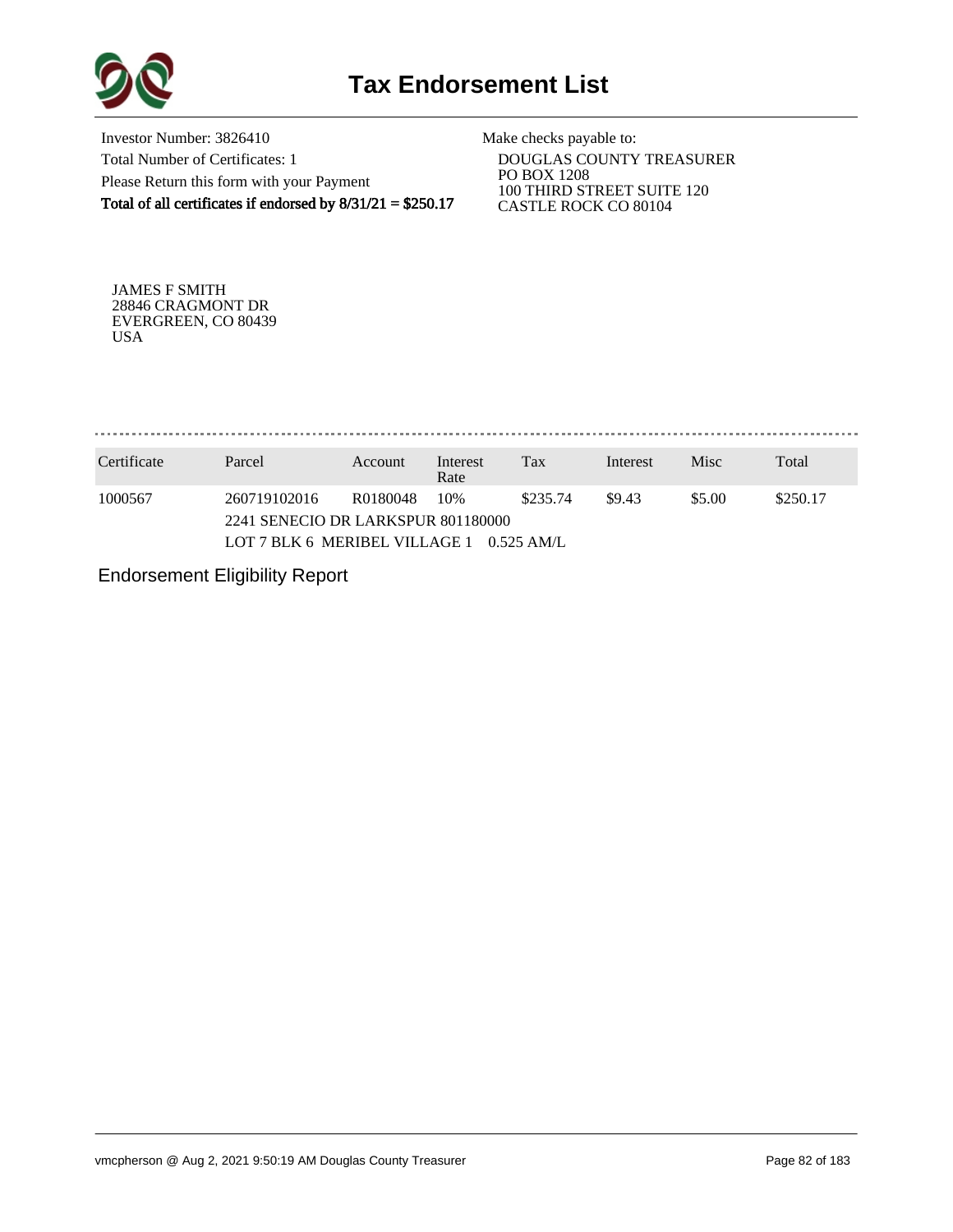

Investor Number: 4000513 Total Number of Certificates: 1 Please Return this form with your Payment Total of all certificates if endorsed by 8/31/21 = \$299.20

Make checks payable to:

 DOUGLAS COUNTY TREASURER PO BOX 1208 100 THIRD STREET SUITE 120 CASTLE ROCK CO 80104

JEREMIAH CHARLES THOMAS 2375 COACH HOUSE LOOP CASTLE ROCK, CO 80109 US

. . . . . . . . . . . . . . . . 

| Certificate | Parcel                                  | Account  | Interest<br>Rate | Tax      | Interest | <b>Misc</b> | Total    |
|-------------|-----------------------------------------|----------|------------------|----------|----------|-------------|----------|
| 2020-04498  | 260927202003                            | R0009726 | 9%               | \$282.88 | \$11.32  | \$5.00      | \$299.20 |
|             | 8050 CHEYENNE CT LARKSPUR 801180000     |          |                  |          |          |             |          |
|             | LOT 38 BLK 19 PERRY PARK 5 $0.997$ AM/L |          |                  |          |          |             |          |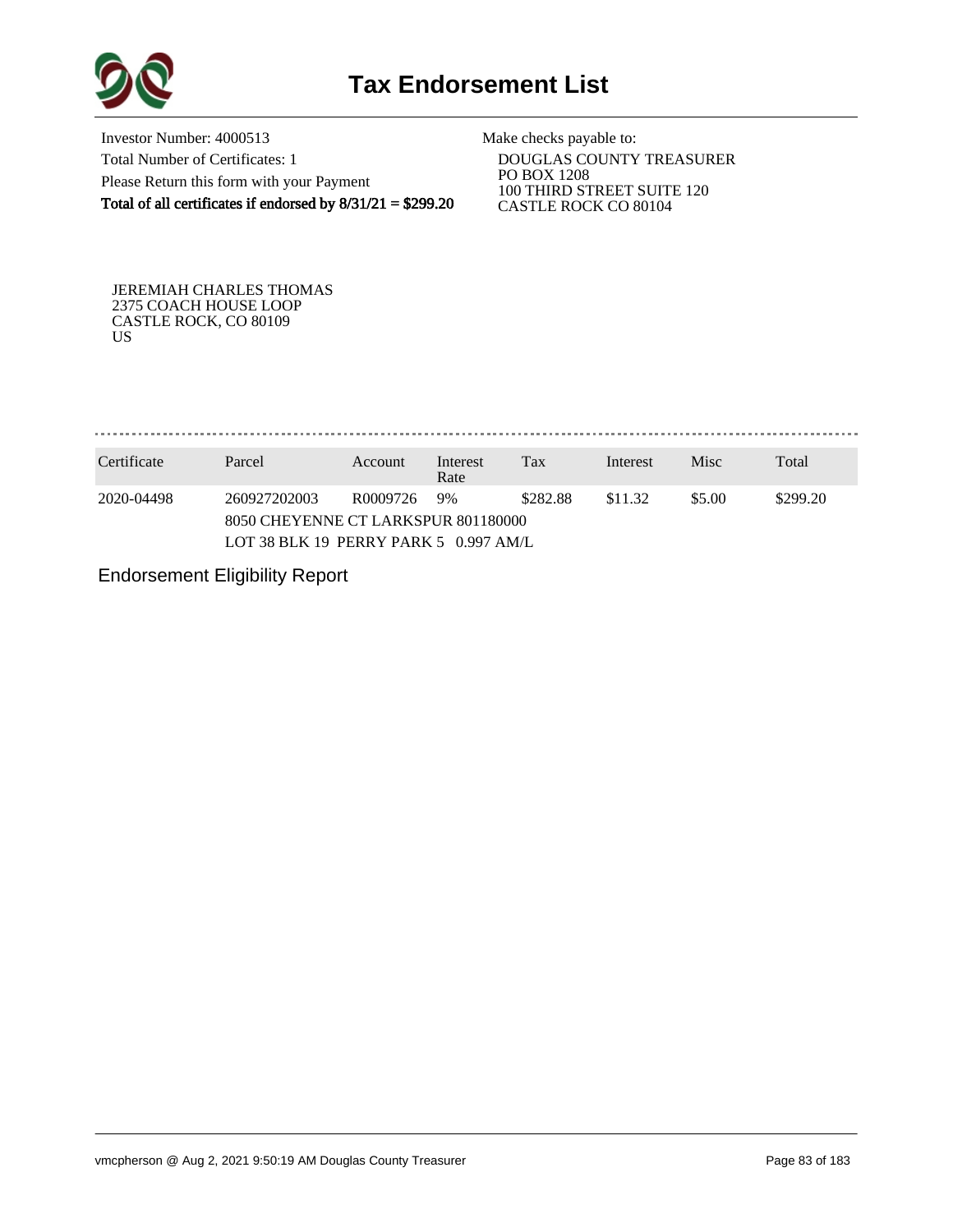

Investor Number: 4000440 Total Number of Certificates: 2 Please Return this form with your Payment Total of all certificates if endorsed by  $8/31/21 = $776.23$ 

Make checks payable to:

 DOUGLAS COUNTY TREASURER PO BOX 1208 100 THIRD STREET SUITE 120 CASTLE ROCK CO 80104

JOHN & RUTH DONOVAN, JTWROS 644 CONCERTO DRIVE COLORADO SPRINGS, CO 80906 US

| Certificate | Parcel                                                                                          | <b>Account</b> | Interest<br>Rate | Tax      | Interest | Misc   | Total    |
|-------------|-------------------------------------------------------------------------------------------------|----------------|------------------|----------|----------|--------|----------|
| 2019-03834  | 260928104001<br>000000000                                                                       | R0005231       | 12%              | \$508.44 | \$20.34  | \$5.00 | \$533.78 |
|             | MOST OF TRACT M PERRY PARK 5 EXCEPT 150' X 150' WATER TANK SITE 311-244 &<br>83.089 AM/L<br>231 |                |                  |          |          |        |          |
| 2019-03835  | 260928100002                                                                                    | R0005303       | 12%              | \$228.32 | \$9.13   | \$5.00 | \$242.45 |

 000000000 SW1/4NE1/4 28-9-68 37.34 AM/L 328-142 NOW PARCEL A-9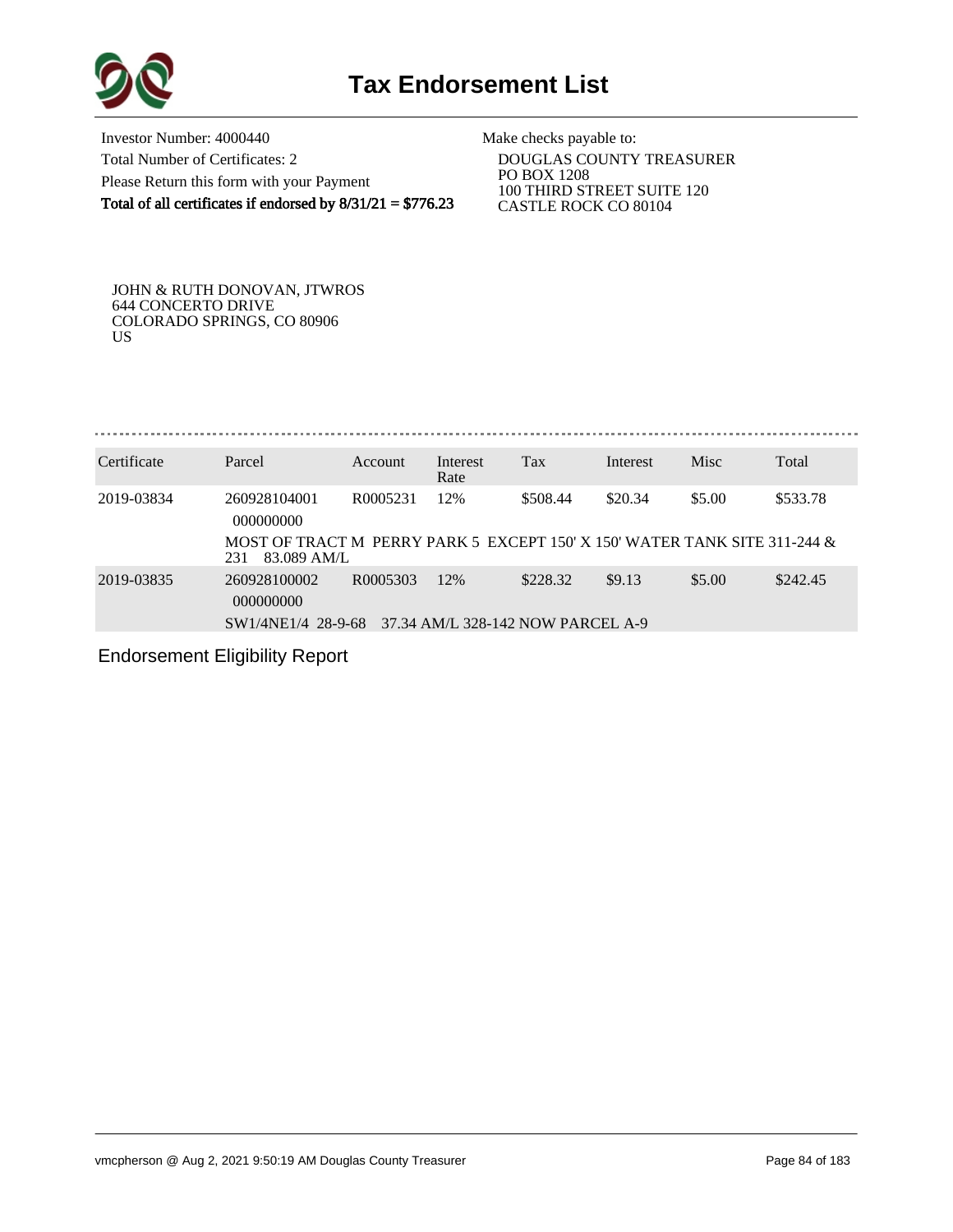

Investor Number: 3826290 Total Number of Certificates: 1 Please Return this form with your Payment Total of all certificates if endorsed by 8/31/21 = \$250.17

Make checks payable to:

 DOUGLAS COUNTY TREASURER PO BOX 1208 100 THIRD STREET SUITE 120 CASTLE ROCK CO 80104

JOHN DAGOSTINO PO BOX 101597 DENVER, CO 80250 USA

. . . . . . . . . . . . . . . . 

| Certificate | Parcel                                             | Account  | Interest<br>Rate | Tax      | Interest | <b>Misc</b> | Total    |  |
|-------------|----------------------------------------------------|----------|------------------|----------|----------|-------------|----------|--|
| 1002104     | 260719102006<br>2041 SENECIO DR LARKSPUR 801180000 | R0174801 | 10%              | \$235.74 | \$9.43   | \$5.00      | \$250.17 |  |
|             | LOT 33 BLK 3 MERIBEL VILLAGE 1 0.512 AM/L          |          |                  |          |          |             |          |  |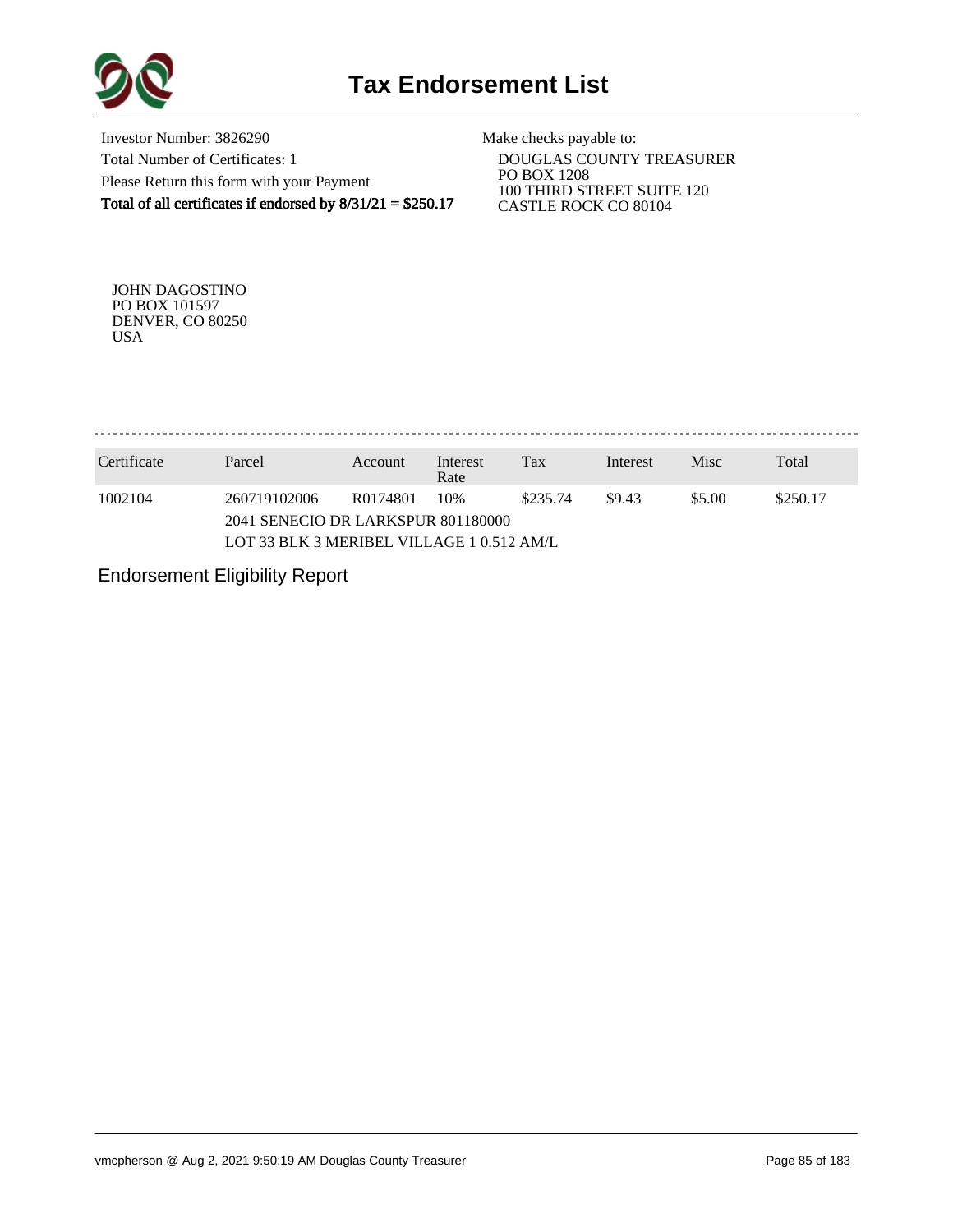

Investor Number: 3826375 Total Number of Certificates: 30 Please Return this form with your Payment

Total of all certificates if endorsed by  $8/31/21 =$ \$180,378.78

Make checks payable to:

 DOUGLAS COUNTY TREASURER PO BOX 1208 100 THIRD STREET SUITE 120 CASTLE ROCK CO 80104

JOHN G RICHARDSON 1825 LAWRENCE ST. #112 DENVER, CO 80202

| Certificate | Parcel                                                                                               | Account  | Interest<br>Rate | Tax                  | Interest | Misc    | Total       |
|-------------|------------------------------------------------------------------------------------------------------|----------|------------------|----------------------|----------|---------|-------------|
| 1000304     |                                                                                                      | R0478768 | 10%              | \$7.08               | \$0.28   | \$15.00 | \$22.36     |
|             | <b>CASTLE PINES 80108</b>                                                                            |          |                  |                      |          |         |             |
|             | $1/2$ MIN INT IN N1/2S1/2 3-7-67 LYING W OF I-25 ROW TOTAL = 100.271 AM/L MIN<br>$INT = 50.136$ AM/L |          |                  |                      |          |         |             |
| 2019-03288  | 250118003006                                                                                         | R0150121 | 12%              | \$2,225.70           | \$89.03  | \$5.00  | \$2,319.73  |
|             | 14159 PINE CREEK RD SEDALIA 801350000                                                                |          |                  |                      |          |         |             |
|             | LOT 6 5.57 AM/L NIGHTHAWK HILLS 1                                                                    |          |                  |                      |          |         |             |
| 2019-03290  | 250917001028                                                                                         | R0277288 | 12%              | \$3,540.16           | \$141.61 | \$5.00  | \$3,686.77  |
|             | 591 NOB HILL TRL FRANKTOWN 801160000                                                                 |          |                  |                      |          |         |             |
|             | LOT 23 PINEWOOD KNOLLS 4.591 AM/L                                                                    |          |                  |                      |          |         |             |
| 2019-03291  | 222902408028                                                                                         | R0332234 | 12%              | \$3,709.80           | \$148.39 | \$5.00  | \$3,863.19  |
|             | 8921 JIMSON WEED WAY HIGHLANDS RANCH 801260000                                                       |          |                  |                      |          |         |             |
|             | LOT 28 BLK 2 HIGHLANDS RANCH # 52A AMENDED 0.227 AM/L                                                |          |                  |                      |          |         |             |
| 2019-03292  | 250916004002                                                                                         | R0343932 | 12%              | \$2,950.84           | \$118.03 | \$5.00  | \$3,073.87  |
|             | 11920 E STATE HIGHWAY 86 FRANKTOWN 801160000                                                         |          |                  |                      |          |         |             |
|             | LOT 1 BURDICK SUB 2.313 AM/L                                                                         |          |                  |                      |          |         |             |
| 2019-03305  | 250708407013                                                                                         | R0441321 | 12%              | \$3,100.30           | \$124.01 | \$5.00  | \$3,229.31  |
|             | 5983 RALEIGH CIR CASTLE ROCK 801040000                                                               |          |                  |                      |          |         |             |
|             | LOT 20 BLOCK 1 CASTLEWOOD RANCH FLG 1 PARCEL 12 0.112 AM/L                                           |          |                  |                      |          |         |             |
| 2019-03307  | 235108114004                                                                                         | R0445596 | 12%              | \$10,515.30 \$420.61 |          | \$5.00  | \$10,940.91 |
|             | 952 COUNTRY CLUB PKWY CASTLE ROCK 801080000                                                          |          |                  |                      |          |         |             |
|             | LOT 3 CASTLE PINES VILLAGE 15D 0.74 AM/L                                                             |          |                  |                      |          |         |             |
| 2019-03308  | 223103307029                                                                                         | R0460316 | 12%              | \$19,717.24          | \$788.69 | \$5.00  | \$20,510.93 |
|             | 9044 FORSSTROM DR LONE TREE 80124                                                                    |          |                  |                      |          |         |             |
|             | LOT 1 PARK MEADOWS 2 20TH AMD                                                                        |          |                  | $0.93$ AM/L          |          |         |             |
| 2019-03316  | 235108106028                                                                                         | R0475778 | 12%              | \$10,109.90          | \$404.40 | \$5.00  | \$10,519.30 |
|             | 1143 COUNTRY CLUB PKWY CASTLE ROCK 801080000                                                         |          |                  |                      |          |         |             |
|             | LOT 2 CASTLE PINES VILLAGE 15-F                                                                      |          |                  | $0.577$ AM/L         |          |         |             |
| 2019-03317  | 235108106030                                                                                         | R0475780 | 12%              | \$11,273.00          | \$450.92 | \$5.00  | \$11,728.92 |
|             | 1147 COUNTRY CLUB PKWY CASTLE ROCK 801080000                                                         |          |                  |                      |          |         |             |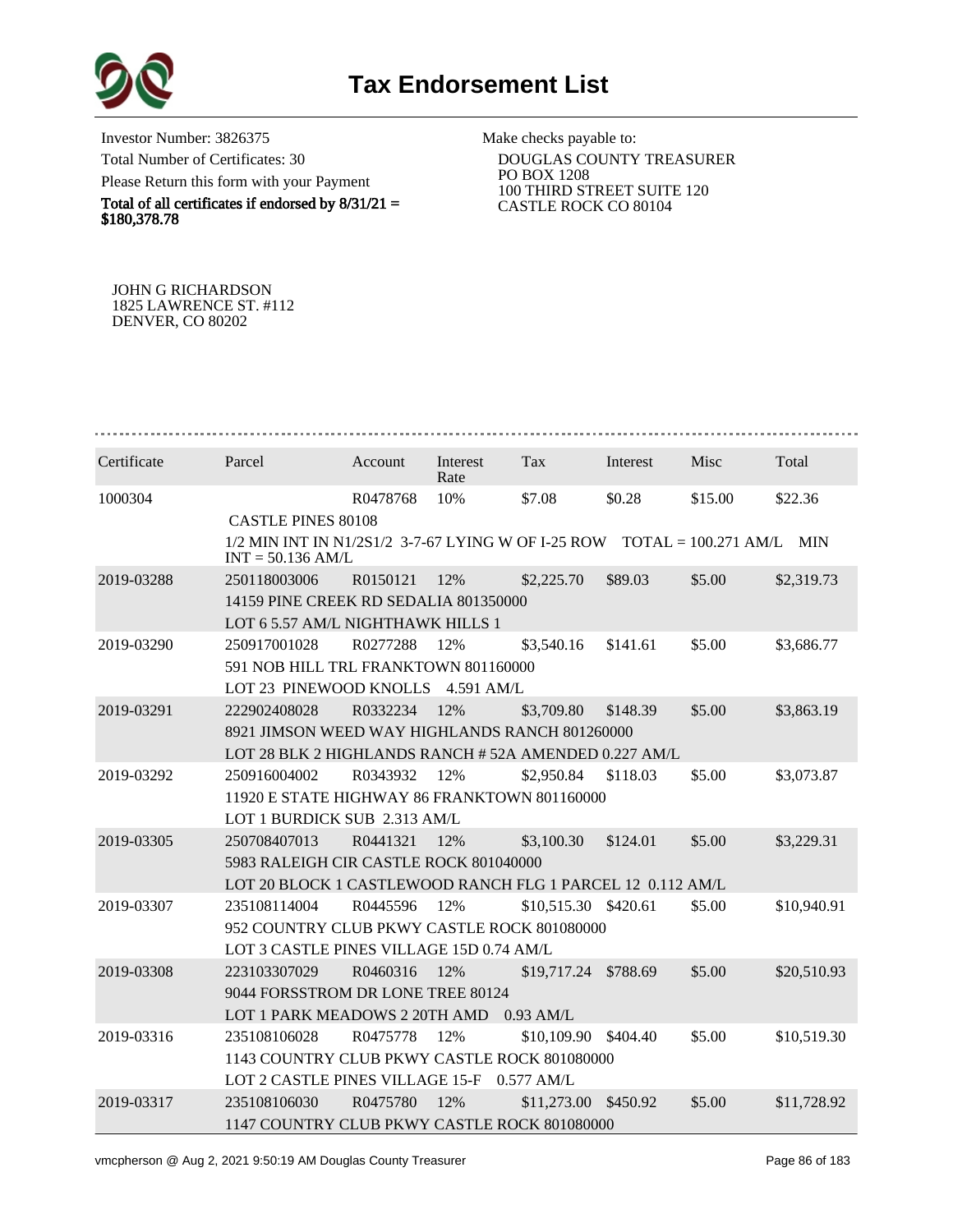

## **Tax Endorsement List**

| Certificate | Parcel                                                                    | Account     | Interest<br>Rate | Tax        | Interest | Misc   | Total       |
|-------------|---------------------------------------------------------------------------|-------------|------------------|------------|----------|--------|-------------|
|             | LOT 4 CASTLE PINES VILLAGE 15-F                                           |             |                  | 1.140 AM/L |          |        |             |
| 2019-03322  | 223505301002<br>80138                                                     | R0498004    | 12%              | \$3,201.16 | \$128.05 | \$5.00 | \$3,334.21  |
|             | <b>LOT 2 INSPIRATION POINT</b>                                            |             | $2.516$ AM/L     |            |          |        |             |
| 2020-04623  | 260921401017<br>000000000                                                 | R0006779    | 9%               | \$282.88   | \$11.32  | \$5.00 | \$299.20    |
|             | LOT 6 BLK 2 INDIAN HEAD 1 0.95 AM/L                                       |             |                  |            |          |        |             |
| 2020-04624  | 260921401016<br>000000000                                                 | R0006787    | 9%               | \$282.88   | \$11.32  | \$5.00 | \$299.20    |
|             | LOT 7 BLK 2 INDIAN HEAD 1                                                 |             | $0.94$ AM/L      |            |          |        |             |
| 2020-04625  | 260921404001<br>000000000                                                 | R0016432    | 9%               | \$282.88   | \$11.32  | \$5.00 | \$299.20    |
|             | LOT 9 BLK 22 PERRY PARK 5 0.97 AM/L                                       |             |                  |            |          |        |             |
| 2020-04628  | 222921002055                                                              | R0219985    | 9%               | \$5,848.38 | \$233.94 | \$5.00 | \$6,087.32  |
|             | 6448 W LAKESIDE CT LITTLETON 801250000<br>LOT 81 CHATFIELD EAST 3.81 AM/L |             |                  |            |          |        |             |
| 2020-04629  | 250502316009                                                              | R0328896    | 9%               | \$3,109.40 | \$124.38 | \$5.00 | \$3,238.78  |
|             | 735 PARK ST #6 CASTLE ROCK 80109                                          |             |                  |            |          |        |             |
|             | UNIT # 6 PARK STREET BUSINESS CENTER 1197 SQ FT M/L TOTAL ACREAGE 0.028   |             |                  |            |          |        |             |
|             | AM/L                                                                      |             |                  |            |          |        |             |
| 2020-04634  | 223109208003                                                              | R0364670    | 9%               | \$3,972.52 | \$158.90 | \$5.00 | \$4,136.42  |
|             | 8068 LODGEPOLE TRL LONE TREE 801240000                                    |             |                  |            |          |        |             |
|             | LOT 6 BLK 3 LONE TREE #1 4TH AMENDMENT 0.168 AM/L (7324 SF)               |             |                  |            |          |        |             |
| 2020-04637  | 222915107051                                                              | R0375531    | 9%               | \$3,501.12 | \$140.04 | \$5.00 | \$3,646.16  |
|             | 638 HUNTINGTON PL HIGHLANDS RANCH 801260000                               |             |                  |            |          |        |             |
|             | LOT 19 PARCEL 1 HIGHLANDS RANCH 97H .19 AM/L                              |             |                  |            |          |        |             |
| 2020-04645  | 223132205041                                                              | R0439408    | 9%               | \$9,711.16 | \$388.45 | \$5.00 | \$10,104.61 |
|             | 5707 AMBER RIDGE PL CASTLE PINES 801080000                                |             |                  |            |          |        |             |
|             | LOT 19A BLOCK 5 ROMAR WEST 1ST AMENDMENT 0.582 AM/L                       |             |                  |            |          |        |             |
| 2020-04647  | 223325301013                                                              | R0448079    | 9%               | \$3,676.72 | \$147.07 | \$5.00 | \$3,828.79  |
|             | 22023 E IDYLLWILDE DR PARKER 801380000                                    |             |                  |            |          |        |             |
|             | LOT 11 BLK 4 REATA NORTH 1                                                |             | $0.14$ AM/L      |            |          |        |             |
| 2020-04655  | 222912109004                                                              | R0469571    | 9%               | \$3,473.30 | \$138.93 | \$5.00 | \$3,617.23  |
|             | 9502 PENDIO CT HIGHLANDS RANCH 80126                                      |             |                  |            |          |        |             |
|             | LOT 19 HIGHLANDS RANCH 150 4TH AMEND 0.055 AM/L                           |             |                  |            |          |        |             |
| 2020-04658  | 223318205014                                                              | R0473021    | 9%               | \$6,150.20 | \$246.01 | \$5.00 | \$6,401.21  |
|             | 14312 GLENAYRE CIR PARKER 80134                                           |             |                  |            |          |        |             |
|             | LOT 82 MERIDIAN INTERNATIONAL BUSINESS CENTER 7A 0.165 AM/L               |             |                  |            |          |        |             |
| 2020-04659  | 223115208076                                                              | R0476700    | 9%               | \$5,981.02 | \$239.24 | \$5.00 | \$6,225.26  |
|             | 9249 KORNBRUST DR LONE TREE 80124                                         |             |                  |            |          |        |             |
|             | LOT 9 BLOCK 3 RIDGEGATE SECTION 15 FLG 4 1ST AMD 0.03 AM/L                |             |                  |            |          |        |             |
| 2020-04660  | 235525100001                                                              | R0477486    | 9%               | \$9,539.76 | \$381.59 | \$5.00 | \$9,926.35  |
|             | 3755 N RAMPART RANGE RD LITTLETON 801250000                               |             |                  |            |          |        |             |
| 2020-04664  | TR IN S1/2NW1/4NE1/4 25-7-69 3.000 AM/L MTD 0481068<br>223115105006       | R0481146 9% |                  | \$5,250.20 | \$210.01 | \$5.00 | \$5,465.21  |
|             |                                                                           |             |                  |            |          |        |             |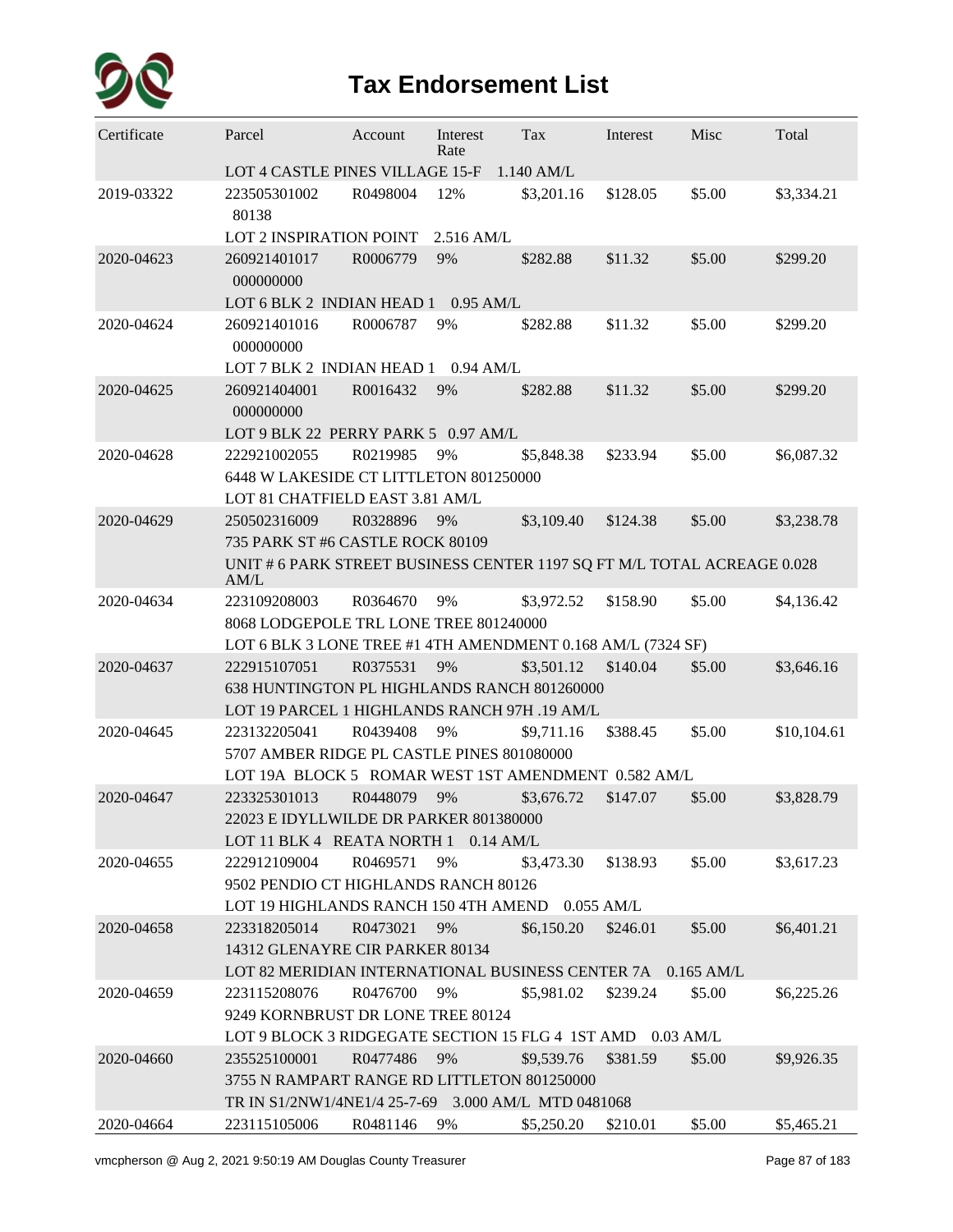

## **Tax Endorsement List**

| Certificate | Parcel                                                                                                             | <b>Account</b> | Interest<br>Rate | <b>Tax</b>   | Interest    | Misc   | Total       |  |  |  |
|-------------|--------------------------------------------------------------------------------------------------------------------|----------------|------------------|--------------|-------------|--------|-------------|--|--|--|
|             | 80124                                                                                                              |                |                  |              |             |        |             |  |  |  |
|             | PART LOT 2 RIDGEGATE - SECTION 15 FLG 17 0.178 AM/L MTD 0481144 & 0481145                                          |                |                  |              |             |        |             |  |  |  |
| 2020-04665  | 222922110010                                                                                                       | R0483400       | 9%               | \$15,366.00  | \$614.64    | \$5.00 | \$15,985.64 |  |  |  |
|             | 500 EMBERGLOW LN HIGHLANDS RANCH 80126                                                                             |                |                  |              |             |        |             |  |  |  |
|             | LOT 220 HIGHLANDS RANCH 118-R                                                                                      |                |                  | $0.537$ AM/L |             |        |             |  |  |  |
| 2020-04666  | 223318113033                                                                                                       | R0483626       | 9%               | \$6,756.50   | \$270.26    | \$5.00 | \$7,031.76  |  |  |  |
|             | 14997 ELSINORE AVE PARKER 80134                                                                                    |                |                  |              |             |        |             |  |  |  |
|             | LOT 227A SIERRA RIDGE 1 AMD 1                                                                                      |                |                  | $0.152$ AM/L |             |        |             |  |  |  |
| 2020-04669  | 223330114015                                                                                                       | R0487268       | 9%               | \$5,741.92   | \$229.68    | \$5.00 | \$5,976.60  |  |  |  |
|             | 14583 HALEY AVE PARKER 80134                                                                                       |                |                  |              |             |        |             |  |  |  |
|             | LOT 15 PARKER HOMESTEAD 3A                                                                                         |                | $0.164$ AM/L     |              |             |        |             |  |  |  |
| 2020-04673  | 223305304007                                                                                                       | R0496896       | 9%               | \$6,411.92   | \$256.48    | \$5.00 | \$6,673.40  |  |  |  |
|             | 16099 AZALEA WAY PARKER 80134                                                                                      |                |                  |              |             |        |             |  |  |  |
|             | LOT 13 BLOCK 8 COTTONWOOD HIGHLANDS 2B                                                                             |                |                  |              | $0.17$ AM/L |        |             |  |  |  |
| 2020-04674  | 223315215001                                                                                                       | R0601747       | 9%               | \$7,598.02   | \$303.92    | \$5.00 | \$7,906.94  |  |  |  |
|             | 11689 PROGRESS LN #1 PARKER 80134                                                                                  |                |                  |              |             |        |             |  |  |  |
|             | UNIT 1 11689 PROGRESS LANE CONDOS 1.62 AM/L (INCLUDING 1/2 UND INT IN THE<br>COMMON AREA RLTD R0601749 0.124 AM/L) |                |                  |              |             |        |             |  |  |  |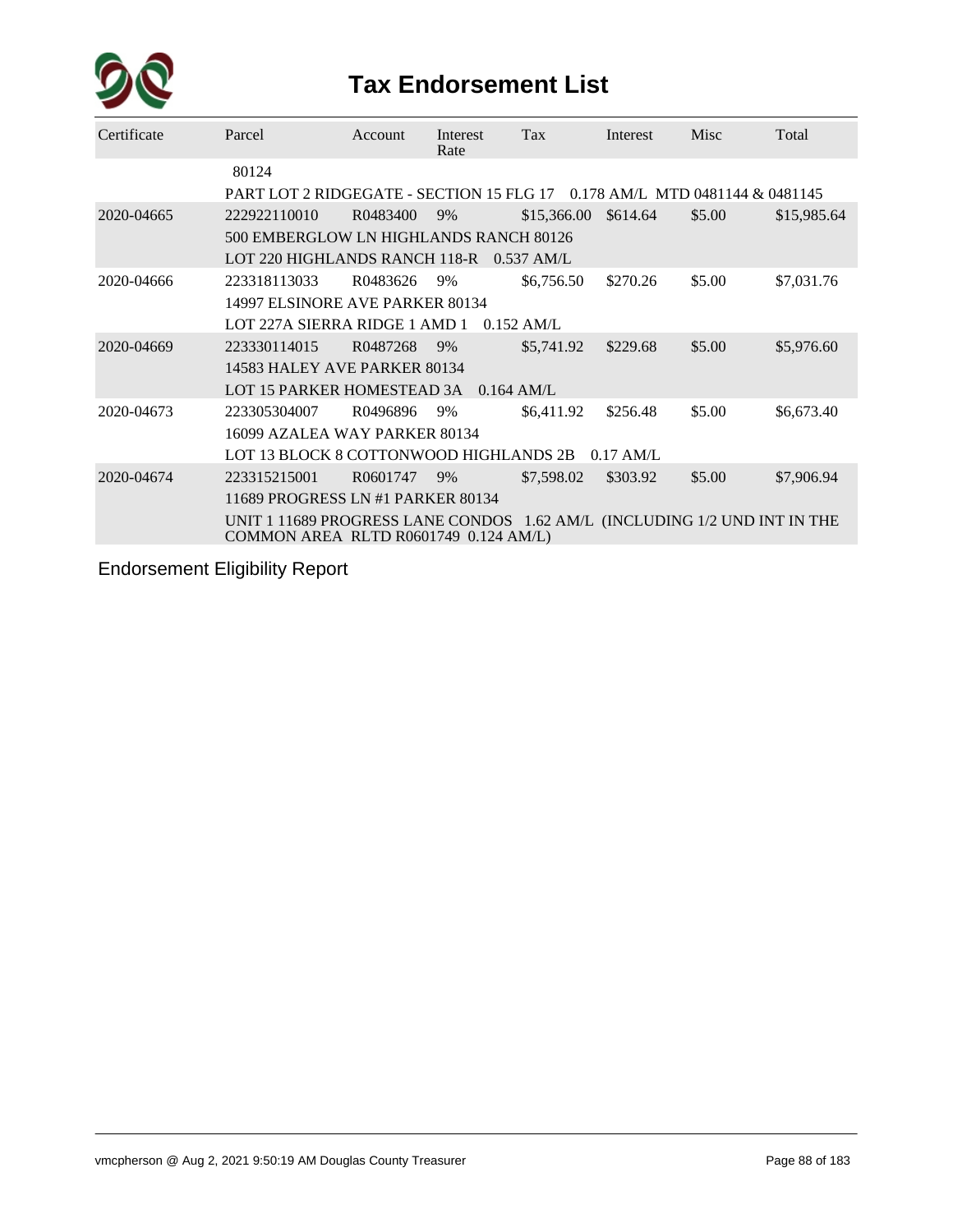

Investor Number: 4000131 Total Number of Certificates: 1 Please Return this form with your Payment Total of all certificates if endorsed by 8/31/21 = \$19.20

Make checks payable to:

 DOUGLAS COUNTY TREASURER PO BOX 1208 100 THIRD STREET SUITE 120 CASTLE ROCK CO 80104

John Kippley 1877 S Locust St Denver, CO 80224

. . . . . . . . . . . . . . . . 

| Certificate | Parcel                                                                                                 | Account  | Interest<br>Rate | Tax    | Interest | <b>Misc</b> | Total   |
|-------------|--------------------------------------------------------------------------------------------------------|----------|------------------|--------|----------|-------------|---------|
| 2015-00847  | 235108100007<br><b>CASTLE PINES 80108</b>                                                              | R0442798 | 10%              | \$4.04 | \$0.16   | \$15.00     | \$19.20 |
|             | TR IN SW1/4NE1/4 8-7-67 LYING SW OF TRACT K CASTLE PINES NORTH 19 0.115 AM/L<br>(FORMERLY UNPARCELLED) |          |                  |        |          |             |         |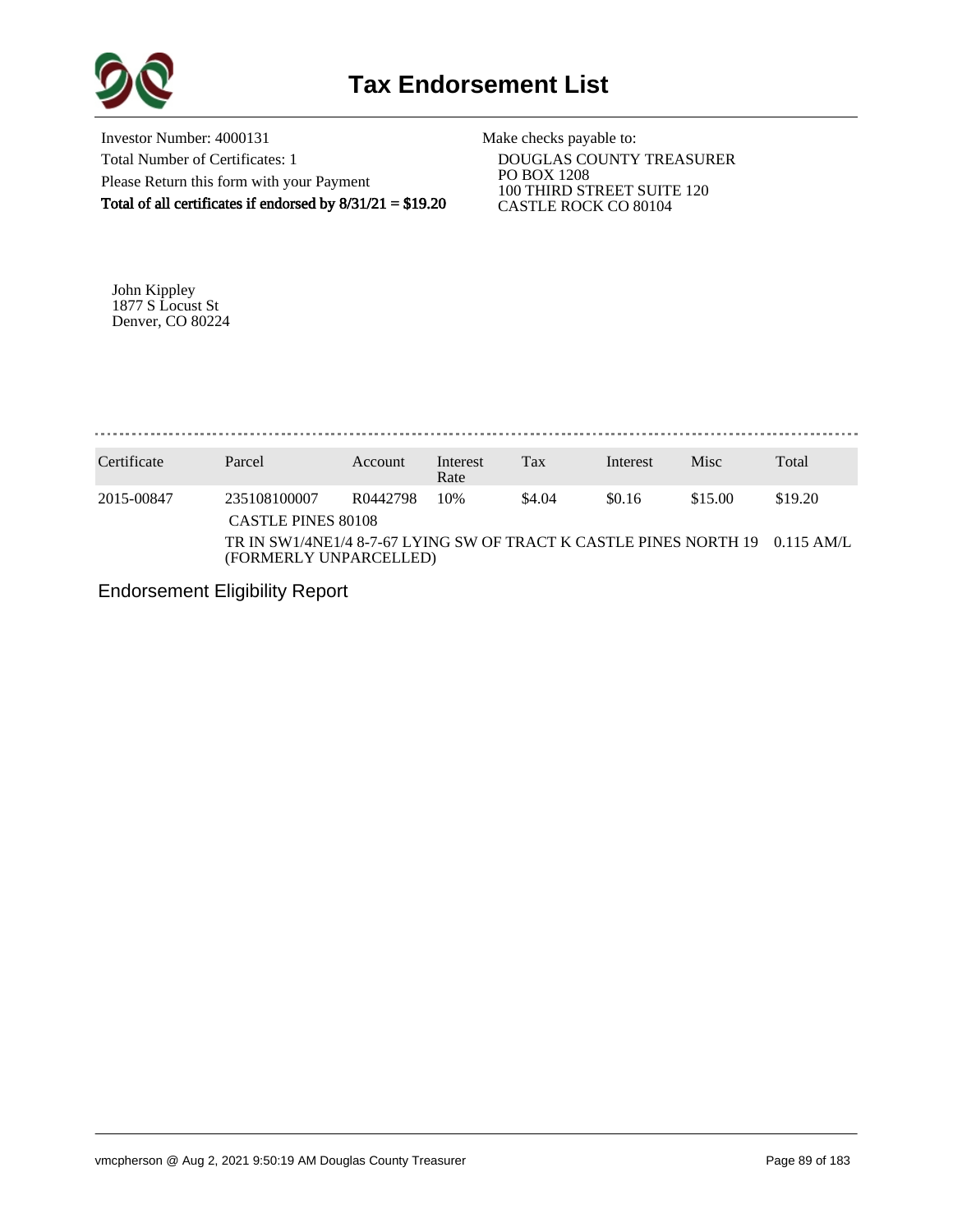

Investor Number: 4000362 Total Number of Certificates: 2 Please Return this form with your Payment Total of all certificates if endorsed by  $8/31/21 = $31.60$  Make checks payable to:

 DOUGLAS COUNTY TREASURER PO BOX 1208 100 THIRD STREET SUITE 120 CASTLE ROCK CO 80104

JONATHAN TWOMLEY 576 DONOVAN LN COSTA MESA , CA 92627 US

Certificate Parcel Account Interest Tax Interest Misc Total Rate 2018-03188 R0159581 12% \$0.72 \$0.03 \$15.00 \$15.75 000000000 1/8 MINERAL INTEREST W1/2SW1/4 17-7-68 80 AM/L MINERAL INTEREST 10 AM/L 2018-03189 R0361532 12% \$0.82 \$0.03 \$15.00 \$15.85 000000000 UND 15% (3/10 OF 1/2 MINERAL INTEREST IN TRACT IN E1/2W1/2 24-7-68 35.185 AM/L 3/10 OF 1/2 MINERALS RLTD #0361531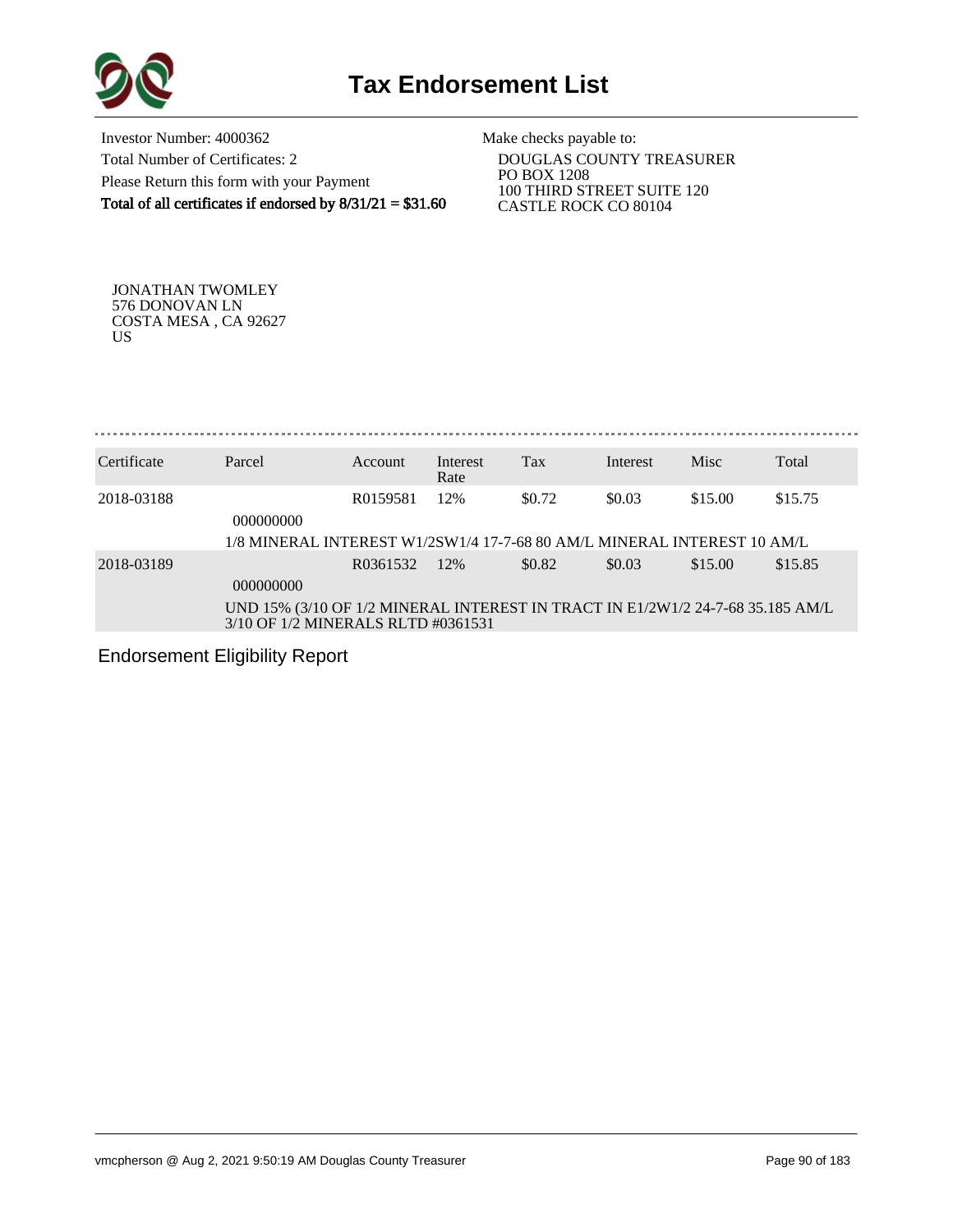

Investor Number: 3746692 Total Number of Certificates: 1 Please Return this form with your Payment Total of all certificates if endorsed by  $8/31/21 = $250.17$ 

Make checks payable to:

 DOUGLAS COUNTY TREASURER PO BOX 1208 100 THIRD STREET SUITE 120 CASTLE ROCK CO 80104

JOSHUA FOLTZ 10223 SPOTTED OWL AVE HIGHLANDS RANCH, CO 80129 USA

. . . . . . . . . . . . . . . 

| Certificate | Parcel                                            | Account  | Interest<br>Rate | Tax      | Interest | <b>Misc</b> | Total    |  |
|-------------|---------------------------------------------------|----------|------------------|----------|----------|-------------|----------|--|
| 1000523     | 260718402027                                      | R0174844 | 10%              | \$235.74 | \$9.43   | \$5.00      | \$250.17 |  |
|             | 2262 SENECIO CIR LARKSPUR 801180000               |          |                  |          |          |             |          |  |
|             | LOT 14 BLK 6 MERIBEL VILLAGE 1 254-785 0.482 AM/L |          |                  |          |          |             |          |  |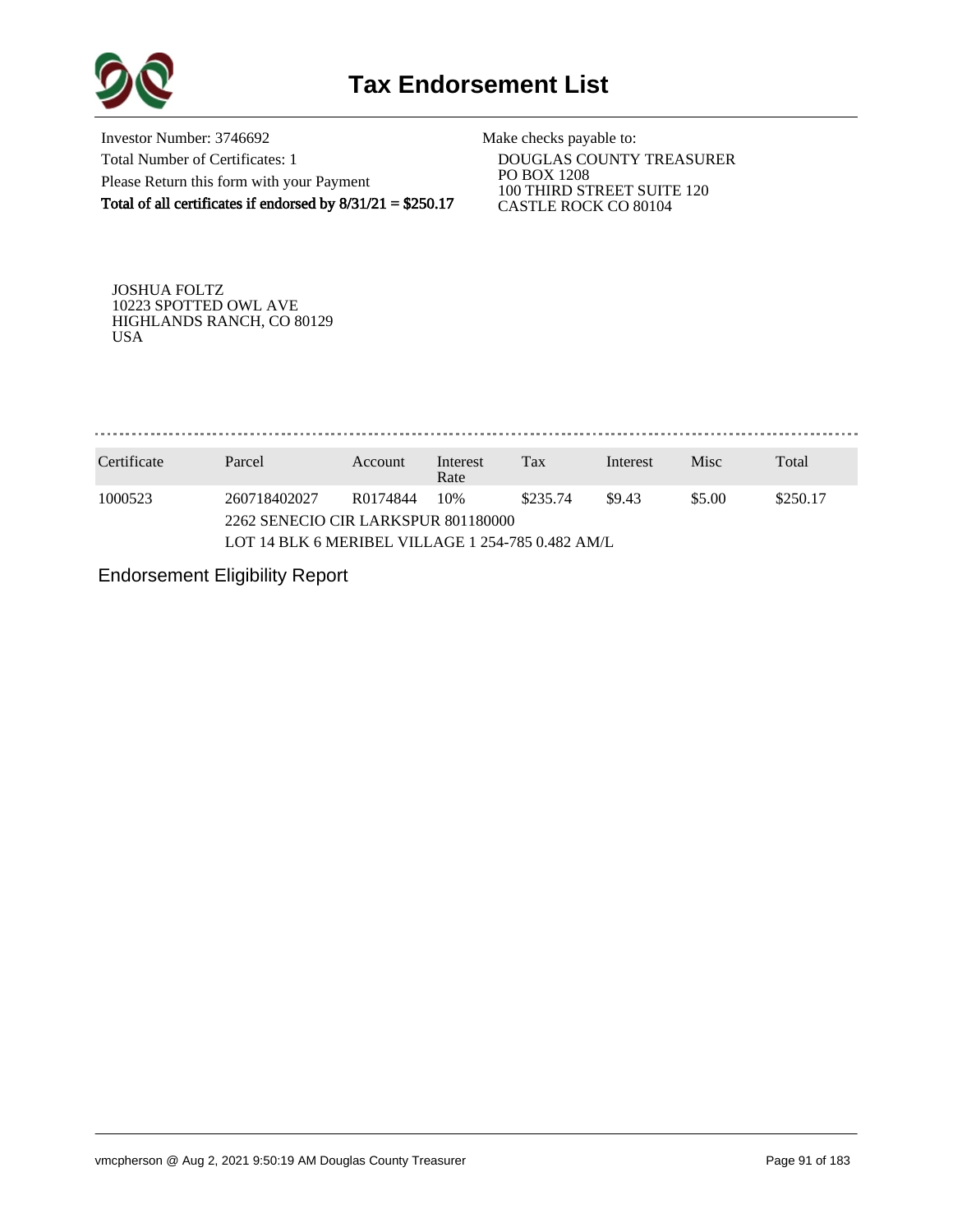

Investor Number: 4000542 Total Number of Certificates: 8 Please Return this form with your Payment Total of all certificates if endorsed by  $8/31/21 = $1,552.60$ 

Make checks payable to:

 DOUGLAS COUNTY TREASURER PO BOX 1208 100 THIRD STREET SUITE 120 CASTLE ROCK CO 80104

JULIE ANN DONOHUE PO BOX 1632 CRESTED BUTTE, CO 81224 US

| Certificate | Parcel                                                                     | Account      | Interest<br>Rate | Tax          | Interest | Misc   | Total    |
|-------------|----------------------------------------------------------------------------|--------------|------------------|--------------|----------|--------|----------|
| 2020-04512  | 260921104023<br>000000000                                                  | R0006630     | 9%               | \$282.88     | \$11.32  | \$5.00 | \$299.20 |
|             | LOT 7 BLK 1 INDIAN HEAD $1$ 0.91 AM/L                                      |              |                  |              |          |        |          |
| 2020-04513  | 260921401015<br>000000000                                                  | R0006795     | 9%               | \$282.88     | \$11.32  | \$5.00 | \$299.20 |
|             | LOT 8 BLK 2 INDIAN HEAD 1 0.9 AM/L                                         |              |                  |              |          |        |          |
| 2020-04514  | 260921104028<br>000000000                                                  | R0015190     | 9%               | \$282.88     | \$11.32  | \$5.00 | \$299.20 |
|             | LOT 2 BLK 1 INDIAN HEAD 1 255-677                                          |              |                  | $0.911$ AM/L |          |        |          |
| 2020-04515  | 260921104027<br>000000000                                                  | R0340856     | 9%               | \$282.88     | \$11.32  | \$5.00 | \$299.20 |
|             | LOT 3 BLK 1 INDIAN HEAD $#1$ 0.908 AM/L                                    |              |                  |              |          |        |          |
| 2020-04516  | 276501000009<br>000000000                                                  | R0348233     | 9%               | \$37.86      | \$1.51   | \$5.00 | \$44.37  |
|             | TR IN NW1/4SW1/4 1-10-70 AKA PARCEL C 0.33 AM/L                            |              |                  |              |          |        |          |
| 2020-04517  | 223334402001<br>000000000                                                  | R0456644     | 9%               | \$80.08      | \$3.20   | \$5.00 | \$88.28  |
|             | <b>GARAGE UNIT G47 GARAGE BLDG C IRONSTONE CONDOMINIUMS AT STROH RANCH</b> |              |                  |              |          |        |          |
| 2020-04518  | 223309203023                                                               | R0470233     | 9%               | \$88.62      | \$3.54   | \$5.00 | \$97.16  |
|             | 17440 WILDE AVE #10A PARKER 801340000                                      |              |                  |              |          |        |          |
|             | GARAGE UNIT G-10-A PRAIRIE WALK ON CHERRY CREEK CONDOS MAP 9               |              |                  |              |          |        |          |
| 2020-04519  | 234909402040<br>80134                                                      | R0497476     | 9%               | \$116.34     | \$4.65   | \$5.00 | \$125.99 |
|             | TRACT C CIELO 1                                                            | $2.140$ AM/L |                  |              |          |        |          |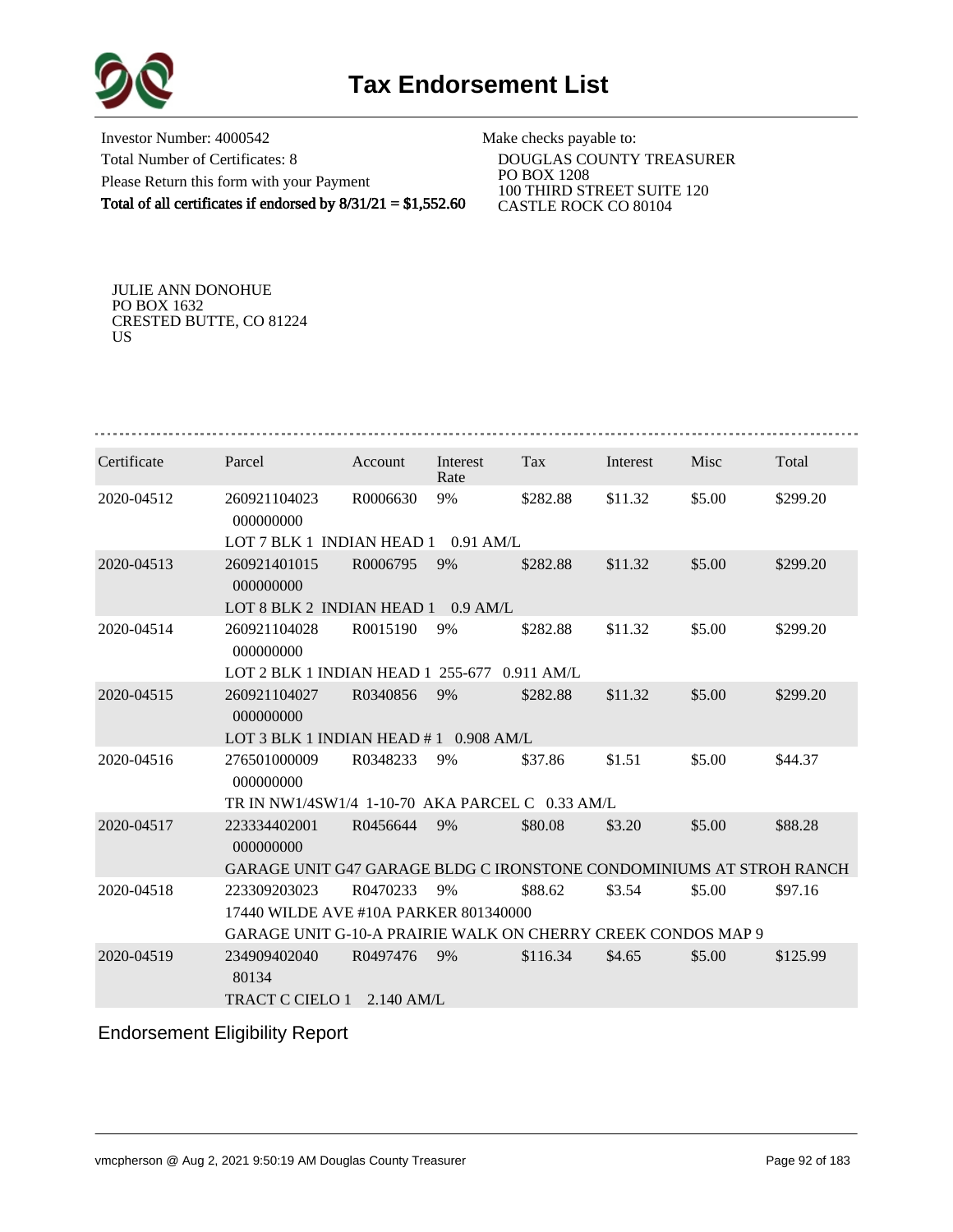

Investor Number: 3339970 Total Number of Certificates: 1 Please Return this form with your Payment Total of all certificates if endorsed by  $8/31/21 = $17.75$ 

Make checks payable to:

 DOUGLAS COUNTY TREASURER PO BOX 1208 100 THIRD STREET SUITE 120 CASTLE ROCK CO 80104

KATHRYN JANECEK 20172 E AINTREE PL PARKER, CO 80138 USA

. . . . . . . . . . . . . . . . . . . 

| Certificate                                  | Parcel                    | Account  | Interest<br>Rate | Tax    | Interest | Misc    | Total   |  |
|----------------------------------------------|---------------------------|----------|------------------|--------|----------|---------|---------|--|
| 994364                                       | 223103307008<br>000000000 | R0414543 | 11%              | \$2.64 | \$0.11   | \$15.00 | \$17.75 |  |
| TRACT A PARK MEADOWS #2 2ND AMEND 0.020 AM/L |                           |          |                  |        |          |         |         |  |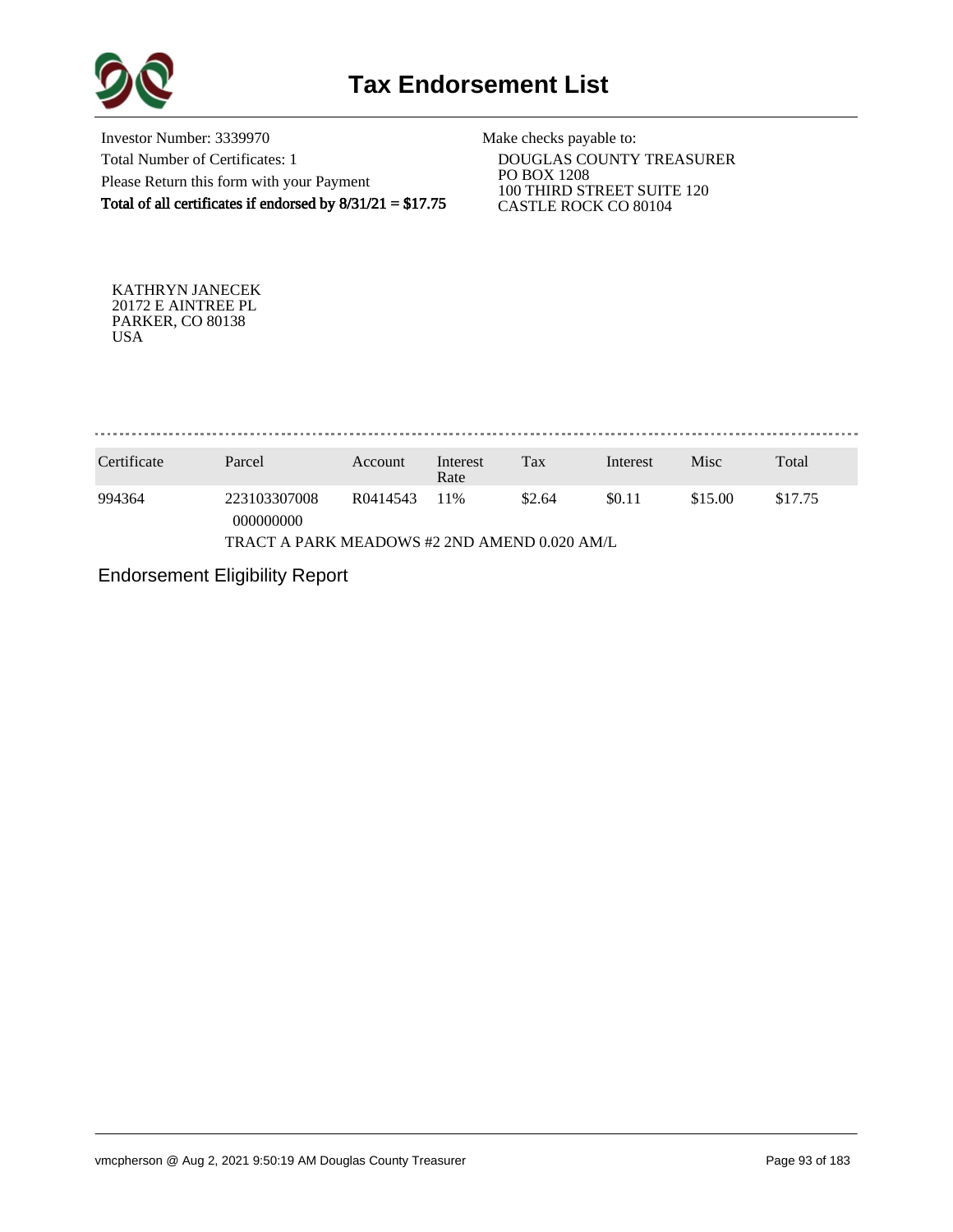

Investor Number: 4000164 Total Number of Certificates: 2 Please Return this form with your Payment Total of all certificates if endorsed by  $8/31/21 = $1,894.46$ 

Make checks payable to:

 DOUGLAS COUNTY TREASURER PO BOX 1208 100 THIRD STREET SUITE 120 CASTLE ROCK CO 80104

KEITH E. NELSON 1125 VICKI LYNN DR. SCHERTZ, TX 78154-1661

. . . . . . . . . . . . . . . . . . . 

| Certificate | Parcel                                              | Account  | Interest<br>Rate | Tax        | Interest | <b>Misc</b> | Total      |
|-------------|-----------------------------------------------------|----------|------------------|------------|----------|-------------|------------|
| 2016-01239  | 250307401034<br>000000000                           | R0170608 | 10%              | \$1,800.66 | \$72.03  | \$5.00      | \$1,877.69 |
|             | LOT 1 BLK 1 ENCHANTMENT 2                           |          | $0.324$ AM/L     |            |          |             |            |
| 2016-01243  | 277506300024<br>000000000                           | R0484783 | 10%              | \$1.70     | \$0.07   | \$15.00     | \$16.77    |
|             | TR IN NW1/4SW1/4 LYING SOUTHWEST OF HWY ROW 6-10-65 |          |                  |            |          | $0.95$ AM/L |            |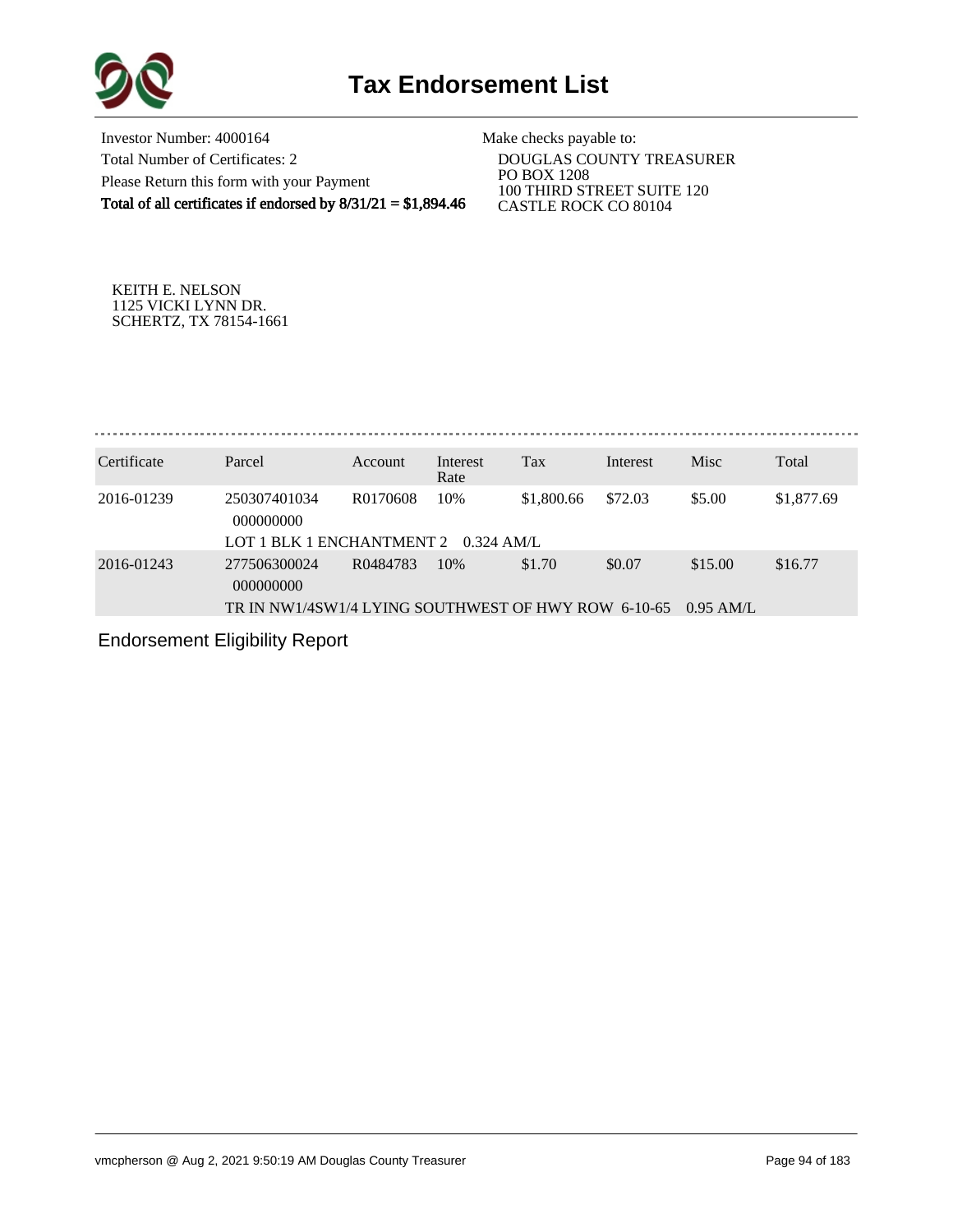

Investor Number: 3577099 Total Number of Certificates: 3 Please Return this form with your Payment Total of all certificates if endorsed by  $8/31/21 = $80.88$ 

Make checks payable to:

 DOUGLAS COUNTY TREASURER PO BOX 1208 100 THIRD STREET SUITE 120 CASTLE ROCK CO 80104

KIM HAARBERG 9841 N RAMPART RANGE RD LITTLETON, CO 80125 USA

| Certificate | Parcel                                                                                                                                                                                       | <b>Account</b> | Interest<br>Rate | Tax                                                        | Interest | <b>Misc</b> | Total      |
|-------------|----------------------------------------------------------------------------------------------------------------------------------------------------------------------------------------------|----------------|------------------|------------------------------------------------------------|----------|-------------|------------|
| 998874      | 000000000                                                                                                                                                                                    | R0353226       | 10%              | \$20.68                                                    | \$0.83   | \$15.00     | \$36.51    |
|             | 1/6 MIN INT IN SE1/4SE1/4 33-6-69 S1/2SW1/4, PT SE1/4NE1/4 & MOST SE1/4 34-6-69 PT<br>$SW1/4$ , PT NW1/4 35-6-69 MOST E1/2SW1/4, PT NW1/4 2-7-69 TOTAL = 490 AM/L MIN<br>$INT = 81.667$ AM/L |                |                  |                                                            |          |             |            |
| 998875      | 000000000                                                                                                                                                                                    | R0353227       | 10%              | \$6.96                                                     | \$0.28   | \$15.00     | \$22.24    |
|             | 1/6 MIN INT IN PT SW1/4, PT NW1/4, MOST S1/2NE1/4, MOST NW1/4NE1/4, & N1/2SE1/4<br>$35 - 6 - 69$                                                                                             |                |                  | $\text{TOTAL} = 245.29 \text{ AM/L}$ MIN INT = 40.881 AM/L |          |             |            |
| 998876      | 000000000                                                                                                                                                                                    | R0353228       | 10%              | \$6.86                                                     | \$0.27   | \$15.00     | \$22.13    |
|             | $1/6$ MIN INT IN N1/2NE1/4, SW1/4NE1/4 & NW1/4SE1/4 3-7-69 TOTAL = 160 AM/L<br>$INT = 26.667$ AM/L                                                                                           |                |                  |                                                            |          |             | <b>MIN</b> |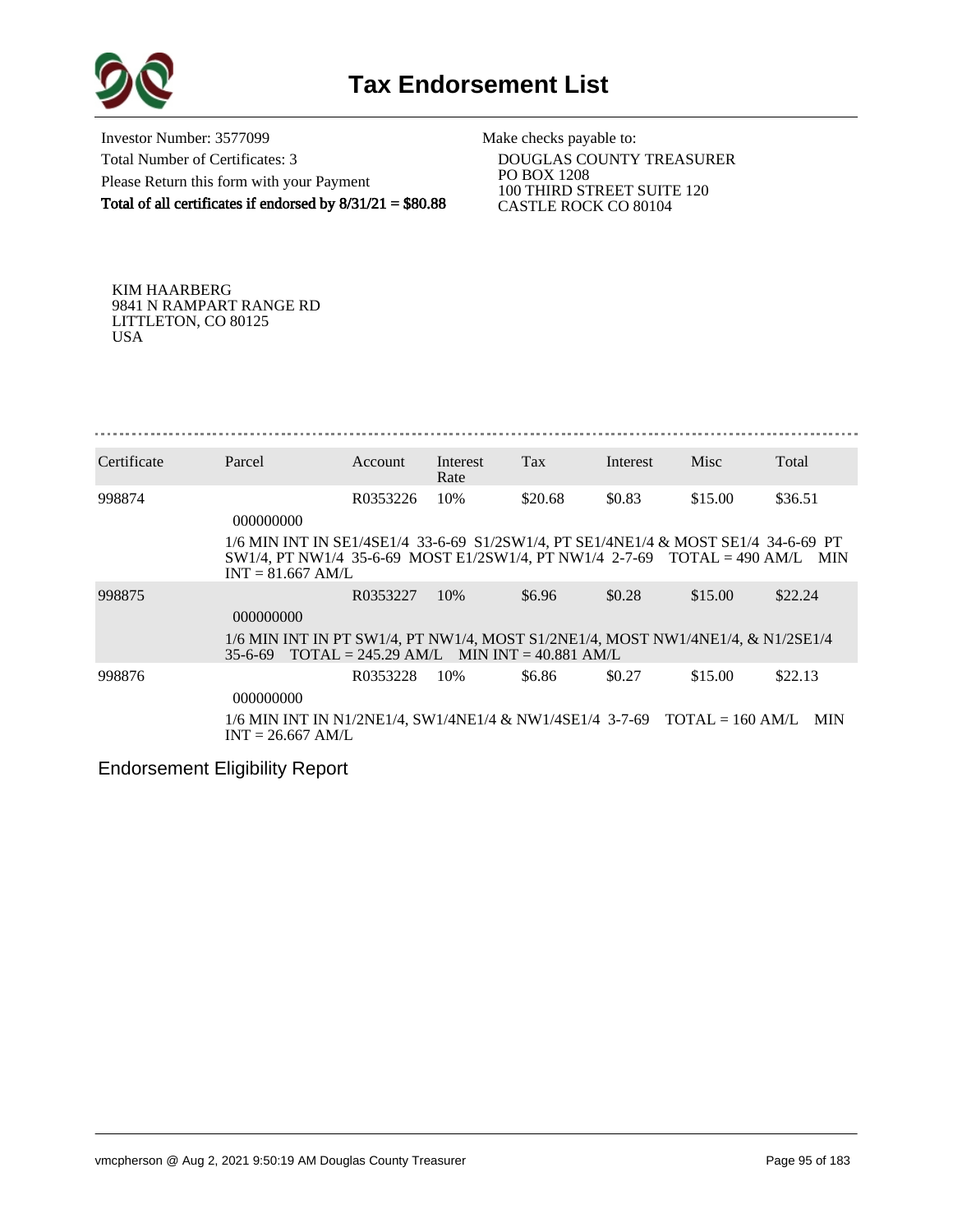

Investor Number: 4000207 Total Number of Certificates: 3 Please Return this form with your Payment Total of all certificates if endorsed by 8/31/21 = \$76.18 Make checks payable to:

 DOUGLAS COUNTY TREASURER PO BOX 1208 100 THIRD STREET SUITE 120 CASTLE ROCK CO 80104

KW LANE LTD 1260 W OXFORD AVE ENGLEWOOD, CO 80110

| Certificate | Parcel                                                                                                                                                                                            | Account  | Interest<br>Rate | Tax                                                           | Interest | <b>Misc</b> | Total   |
|-------------|---------------------------------------------------------------------------------------------------------------------------------------------------------------------------------------------------|----------|------------------|---------------------------------------------------------------|----------|-------------|---------|
| 2014-00488  | 000000000                                                                                                                                                                                         | R0069892 | 10%              | \$1.70                                                        | \$0.07   | \$15.00     | \$16.77 |
|             | $1/6$ MIN INT IN N1/2NW1/4 9-9-66 TOTAL = 80.00 AM/L MIN INT = 13.333 AM/L 110-<br>368                                                                                                            |          |                  |                                                               |          |             |         |
| 2014-00512  | <b>CASTLE PINES 80108</b>                                                                                                                                                                         | R0480871 | 10%              | \$24.24                                                       | \$0.97   | \$15.00     | \$40.21 |
|             | 1/6 MIN INT IN ALL NE1/4 EAST OF DANIELS PARK RD ROW 8-7-67 W1/2 9-7-67 SE1/4<br>AND PT NE1/4SW1/4 EAST OF DANIELS PARK RD ROW 5/7/67 W1/2 AND MOST<br>W <sub>1</sub> /2NE <sub>1</sub> /4 4-7-67 |          |                  | $\text{TOTAL} = 1009.605 \text{ AM/L}$ MIN INT = 168.268 AM/L |          |             |         |
| 2014-00513  | 000000000                                                                                                                                                                                         | R0480872 | 10%              | \$4.04                                                        | \$0.16   | \$15.00     | \$19.20 |
|             | 1/6 MIN INT IN NE1/4NE1/4 7-7-67 N1/2NW1/4, PT S1/2NW1/4 & PT NE1/4 LYING WEST<br>OF DANIELS PARK RD ROW 8-7-67 S1/2SW1/4 & PT SE1/4 LYING WEST OF DANIELS<br><b>PARK RD ROW 5-7-67</b>           |          |                  | $\text{TOTAL} = 214.068 \text{ AM/L}$ MIN INT = 35.678 AM/L   |          |             |         |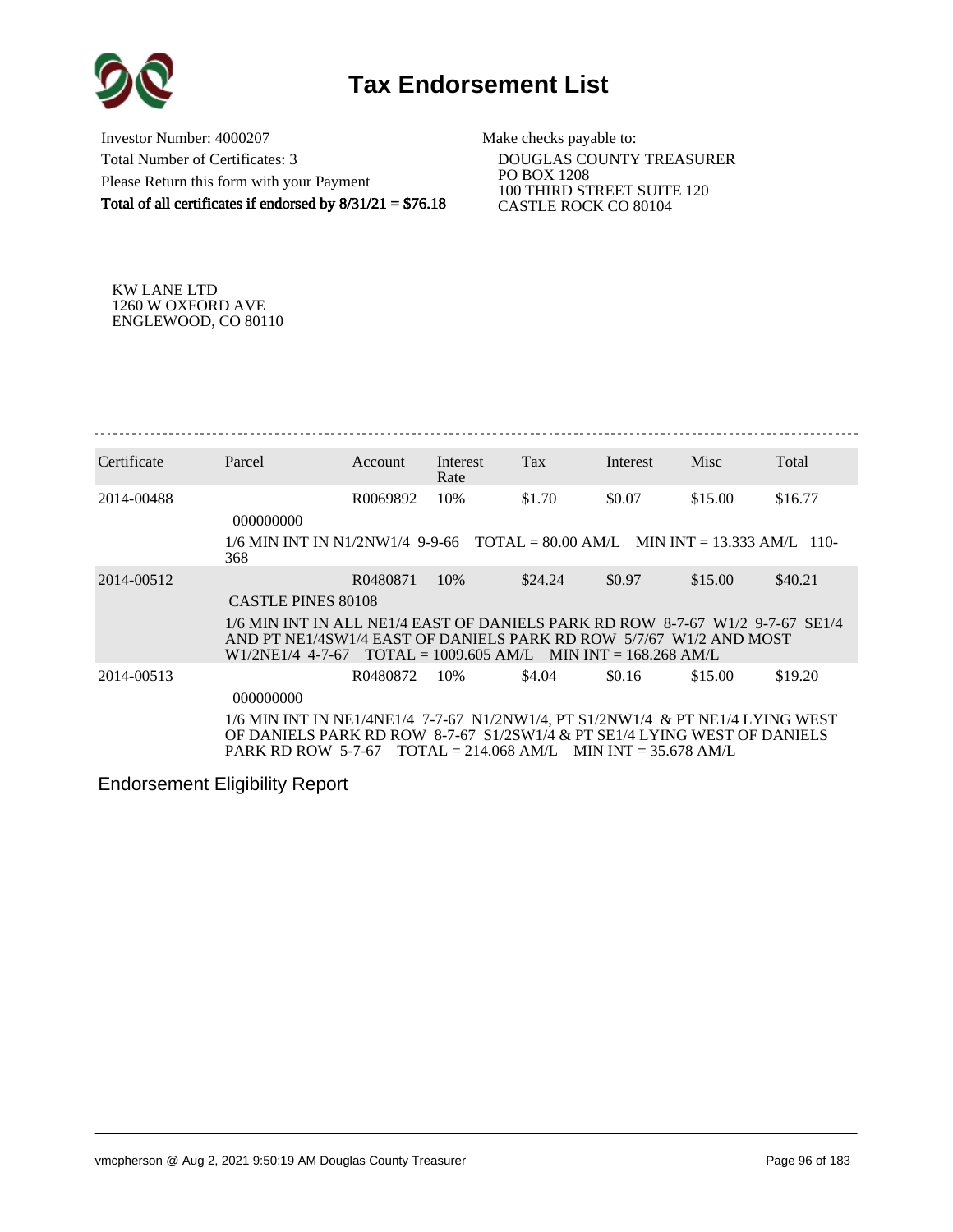

Investor Number: 4000453 Total Number of Certificates: 1 Please Return this form with your Payment Total of all certificates if endorsed by  $8/31/21 = $98.00$ 

Make checks payable to:

 DOUGLAS COUNTY TREASURER PO BOX 1208 100 THIRD STREET SUITE 120 CASTLE ROCK CO 80104

LEO MAK 9713 WEDGEWOOD ST TEMPLE CITY, CA 91780 US

. . . . . . . . . . . . . . . . . . . 

| Certificate                                 | Parcel                    | Account  | Interest<br>Rate | Tax     | Interest | Misc   | Total   |  |
|---------------------------------------------|---------------------------|----------|------------------|---------|----------|--------|---------|--|
| 2019-03858                                  | 223315301022<br>000000000 | R0438931 | 12%              | \$89.42 | \$3.58   | \$5.00 | \$98.00 |  |
| TRACT A PARKER TECH CENTER AMD 2 0.578 AM/L |                           |          |                  |         |          |        |         |  |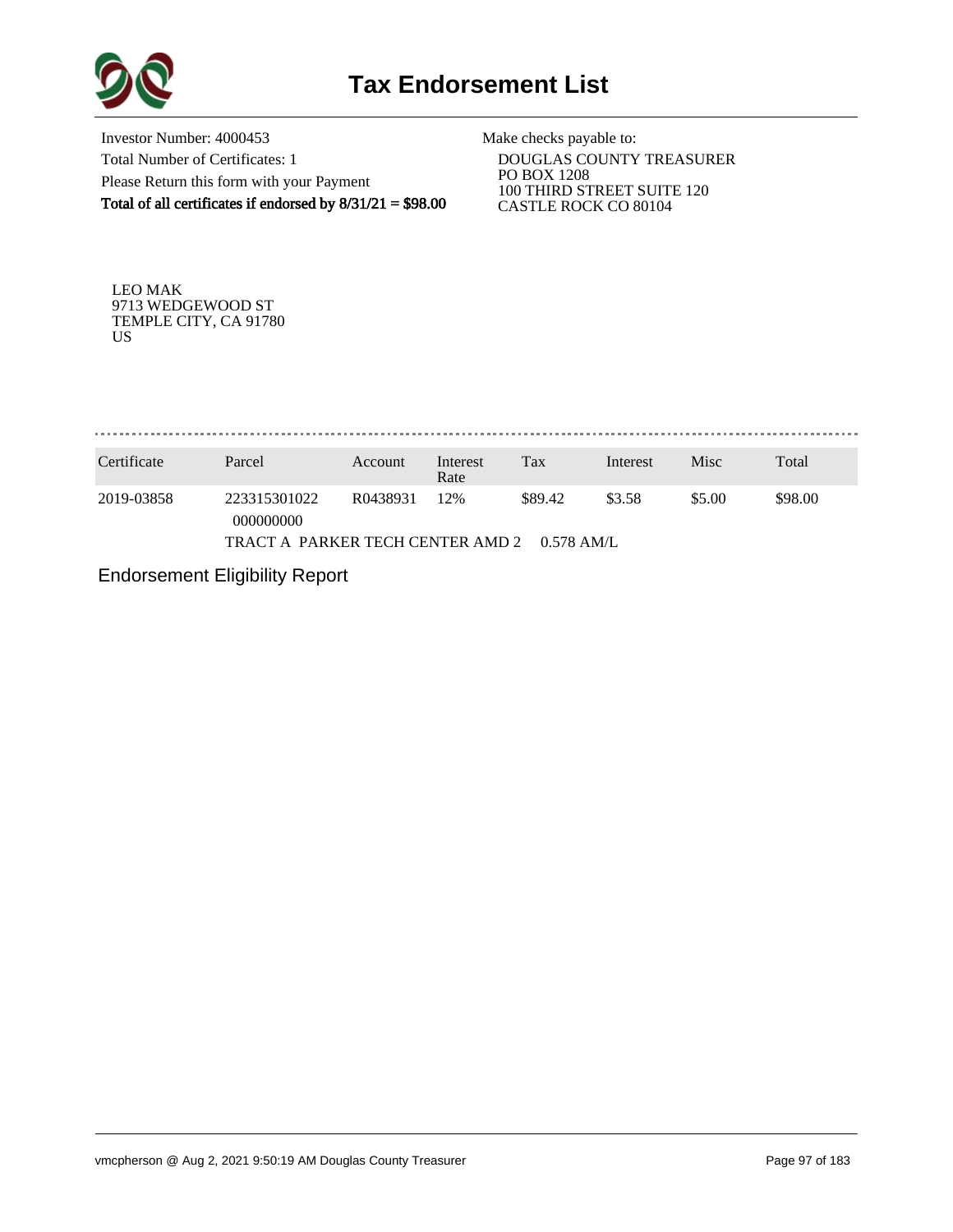

Investor Number: 4000474 Total Number of Certificates: 2 Please Return this form with your Payment Total of all certificates if endorsed by 8/31/21 = \$598.40

Make checks payable to:

 DOUGLAS COUNTY TREASURER PO BOX 1208 100 THIRD STREET SUITE 120 CASTLE ROCK CO 80104

LESLIE GOOD 9449 LARK SPARROW DRIVE HIGHLANDS RANCH, CO 80126 US

| P <sub>arce</sub> | ccoun | $\mathsf{R}\mathop{\mathsf{a}}\nolimits$ te | Tax | Interest | <b>Misc</b> | Total |
|-------------------|-------|---------------------------------------------|-----|----------|-------------|-------|

| 260921401005<br>2020-04452<br>000000000 |                                                                                            |    |          |         |        |          |
|-----------------------------------------|--------------------------------------------------------------------------------------------|----|----------|---------|--------|----------|
|                                         | R0010209<br>LOT 18 BLK 2 INDIAN HEAD $1 \cdot 1.0$ AM/L                                    | 9% | \$282.88 | \$11.32 | \$5.00 | \$299.20 |
| 2020-04453<br>260928101008              | R0016213<br>5581 CHEYENNE DR LARKSPUR 801180000<br>LOT 18 BLK 20 PERRY PARK 5 $0.823$ AM/L | 9% | \$282.88 | \$11.32 | \$5.00 | \$299.20 |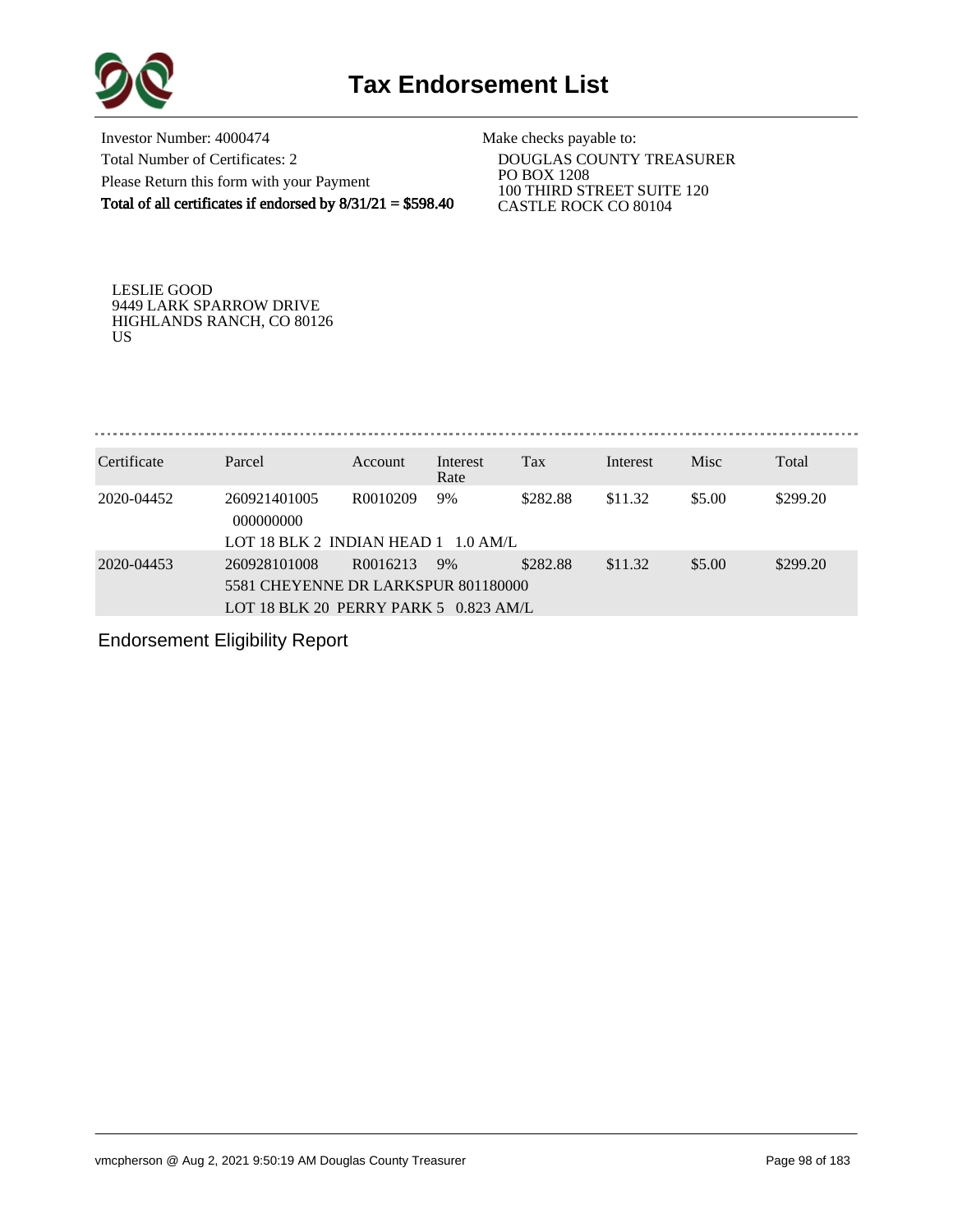

Investor Number: 4000249 Total Number of Certificates: 11 Please Return this form with your Payment Total of all certificates if endorsed by 8/31/21 = \$1,589.97 Make checks payable to:

 DOUGLAS COUNTY TREASURER PO BOX 1208 100 THIRD STREET SUITE 120 CASTLE ROCK CO 80104

LINCOLN LTD 12235 BOOT HILL DR PARKER, CO 80138

| Certificate | Parcel                                                           | Account  | Interest<br>Rate | Tax      | Interest    | Misc    | Total    |  |  |  |
|-------------|------------------------------------------------------------------|----------|------------------|----------|-------------|---------|----------|--|--|--|
| 1003281     | 223103307008<br>000000000                                        | R0414543 | 10%              | \$2.64   | \$0.11      | \$15.00 | \$17.75  |  |  |  |
|             | TRACT A PARK MEADOWS #2 2ND AMEND 0.020 AM/L                     |          |                  |          |             |         |          |  |  |  |
| 2015-00687  | 260927202004                                                     | R0008029 | 10%              | \$282.88 | \$11.32     | \$5.00  | \$299.20 |  |  |  |
|             | 8054 CHEYENNE CT LARKSPUR 801180000                              |          |                  |          |             |         |          |  |  |  |
|             | LOT 37 BLK 19 PERRY PARK 5 1.128 AM/L                            |          |                  |          |             |         |          |  |  |  |
| 2015-00716  | 276501000009<br>000000000                                        | R0348233 | 10%              | \$37.86  | \$1.51      | \$5.00  | \$44.37  |  |  |  |
|             | TR IN NW1/4SW1/4 1-10-70 AKA PARCEL C 0.33 AM/L                  |          |                  |          |             |         |          |  |  |  |
| 2015-00719  | 000000000                                                        | R0386810 | 10%              | \$0.70   | \$0.03      | \$15.00 | \$15.73  |  |  |  |
|             | ALL MIN INT IN PART $E1/2NW1/4$ 25-7-67 MIN INT = 4.28 AM/L      |          |                  |          |             |         |          |  |  |  |
| 2015-00723  | 235109301008<br>000000000                                        | R0434276 | 10%              | \$6.94   | \$0.28      | \$15.00 | \$22.22  |  |  |  |
|             | TRACT E CASTLE PINES VILLAGE FILING 28A TOTAL ACREAGE 0.160 AM/L |          |                  |          |             |         |          |  |  |  |
| 2015-00751  | 250730302026<br>000000000                                        | R0469277 | 10%              | \$25.06  | \$1.00      | \$5.00  | \$31.06  |  |  |  |
|             | TRACT JJ CRYSTAL VALLEY RANCH 5A PHASE 1                         |          |                  |          | $1.01$ AM/L |         |          |  |  |  |
| 2015-00753  | 260923201030<br>000000000                                        | R0475927 | 10%              | \$23.02  | \$0.92      | \$15.00 | \$38.94  |  |  |  |
|             | EAST PART TRACT B ECHO VILLAGE 2 0.14 AM/L                       |          |                  |          |             |         |          |  |  |  |
| 2015-00759  | 223315113032<br>80138                                            | R0485081 | 10%              | \$95.46  | \$3.82      | \$5.00  | \$104.28 |  |  |  |
|             | TRACT A LINCOLN CREEK VILLAGE 1 4TH AMD                          |          |                  |          | $1.87$ AM/L |         |          |  |  |  |
| 2016-01454  | 260928101008                                                     | R0016213 | 10%              | \$282.88 | \$11.32     | \$5.00  | \$299.20 |  |  |  |
|             | 5581 CHEYENNE DR LARKSPUR 801180000                              |          |                  |          |             |         |          |  |  |  |
|             | LOT 18 BLK 20 PERRY PARK 5 0.823 AM/L                            |          |                  |          |             |         |          |  |  |  |
| 2016-01459  | 276731303040                                                     | R0156793 | 10%              | \$669.38 | \$26.78     | \$5.00  | \$701.16 |  |  |  |
|             | 15845 SPRUCE DR WOODLAND PARK 80863                              |          |                  |          |             |         |          |  |  |  |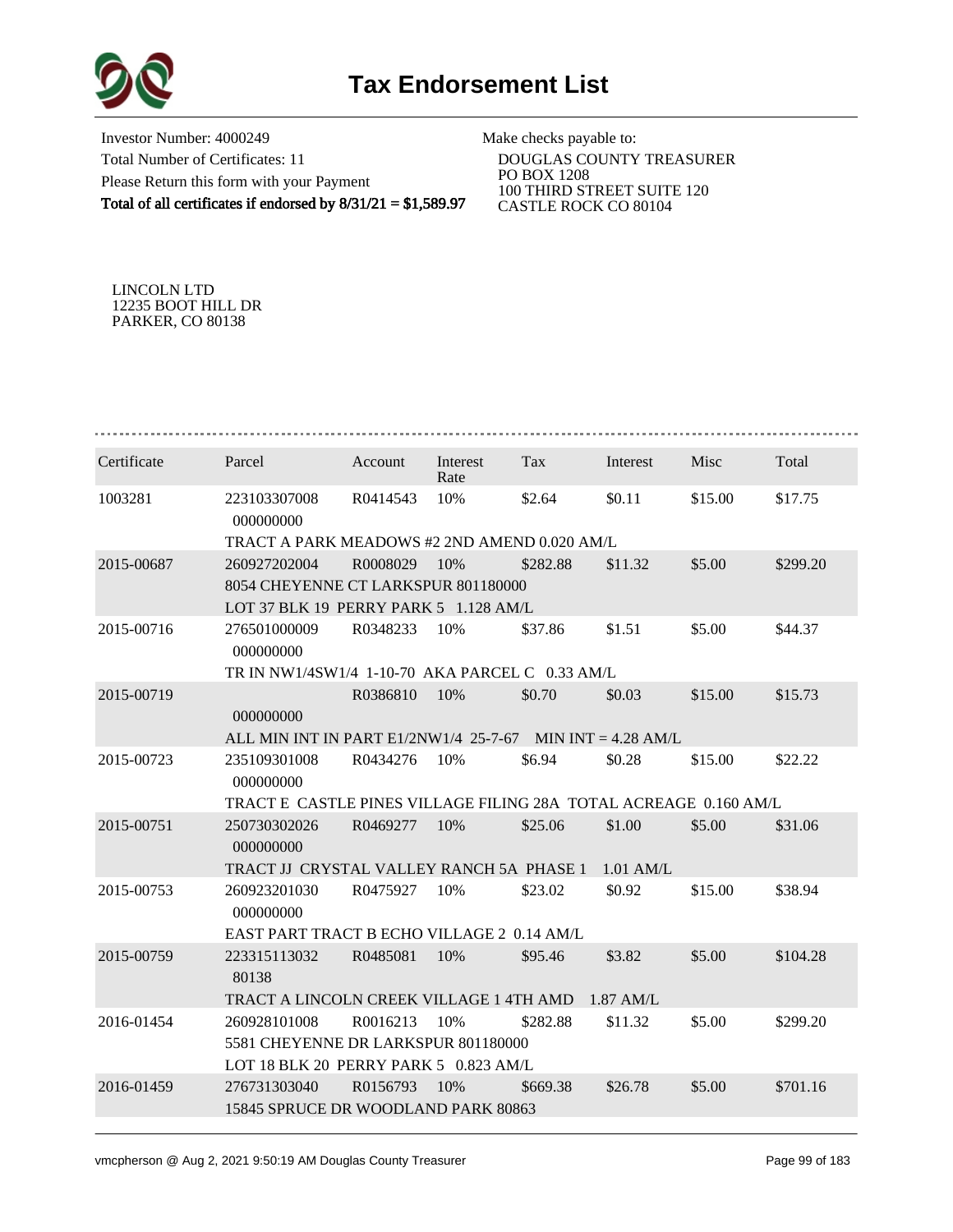

## **Tax Endorsement List**

| Certificate | Parcel                                                                   | Account  | Interest<br>Rate | Tax    | Interest | Misc    | Total   |  |  |  |
|-------------|--------------------------------------------------------------------------|----------|------------------|--------|----------|---------|---------|--|--|--|
|             | LOT 18 BLK 4 WESTCREEK LAKES 286-753 .68 AM/L                            |          |                  |        |          |         |         |  |  |  |
| 2016-01466  |                                                                          | R0257068 | 10%              | \$1.02 | \$0.04   | \$15.00 | \$16.06 |  |  |  |
|             | 000000000                                                                |          |                  |        |          |         |         |  |  |  |
|             | $1/2$ MIN INT IN N1/2NW1/4NE1/4 9-7-67 TOTAL = 20 AM/L MIN INT = 10 AM/L |          |                  |        |          |         |         |  |  |  |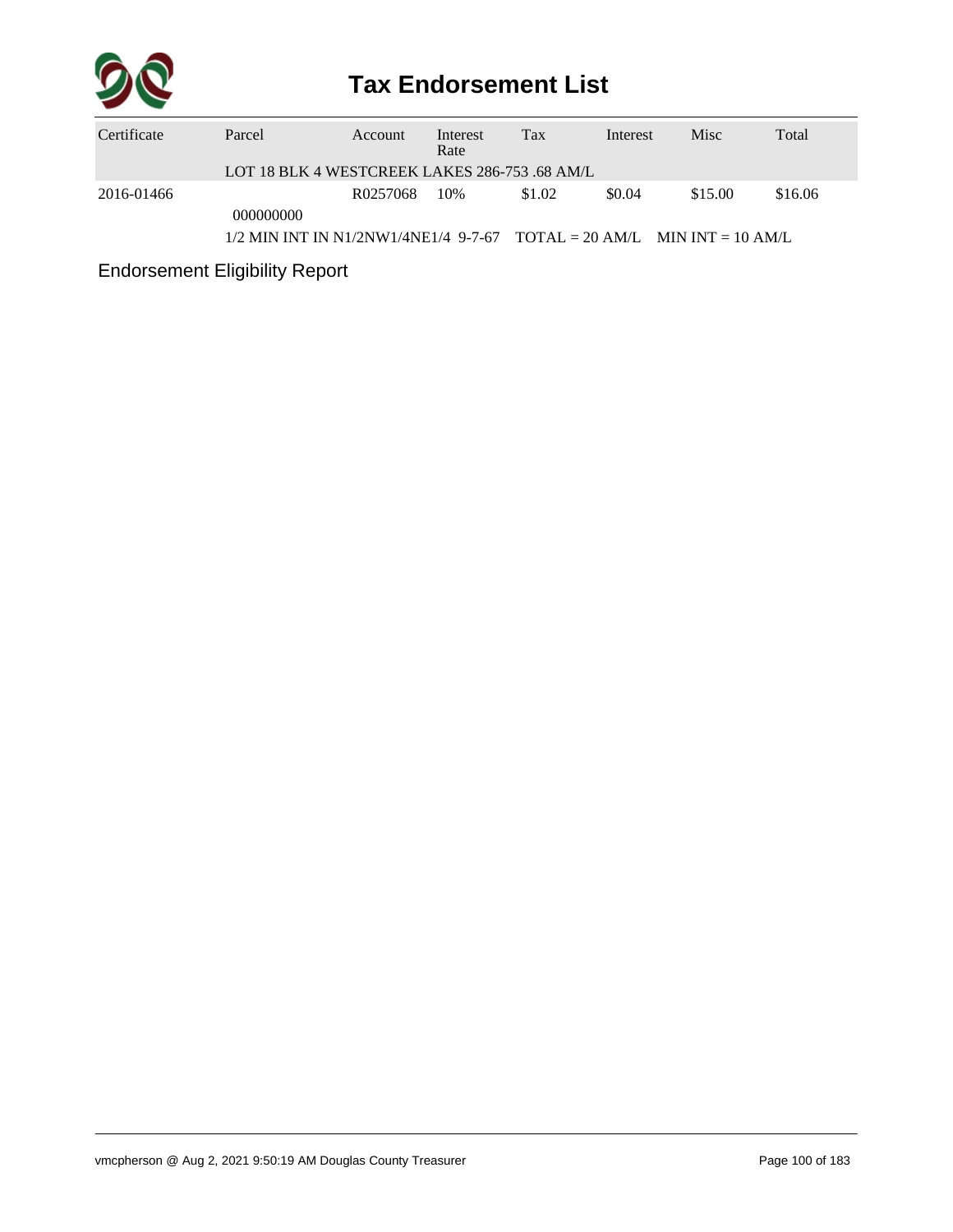

Investor Number: 4000557 Total Number of Certificates: 4 Please Return this form with your Payment Total of all certificates if endorsed by 8/31/21 = \$1,196.80

Make checks payable to:

 DOUGLAS COUNTY TREASURER PO BOX 1208 100 THIRD STREET SUITE 120 CASTLE ROCK CO 80104

LINDSEY NELSON 918 S 4TH AVE SIOUX FALLS, SD 57104

| Certificate | Parcel                                                                                      | <b>Account</b>       | Interest<br>Rate | Tax      | Interest | <b>Misc</b> | Total    |
|-------------|---------------------------------------------------------------------------------------------|----------------------|------------------|----------|----------|-------------|----------|
| 2020-04684  | 260927202030<br>8107 YUMA CIR LARKSPUR 801180000<br>LOT 11 BLK 19 PERRY PARK 5 0.831 AM/L   | R0010153             | 9%               | \$282.88 | \$11.32  | \$5.00      | \$299.20 |
| 2020-04685  | 260922301049<br>000000000<br>LOT 75 BLK 17 PERRY PARK 5 0.886 AM/L                          | R0010444             | 9%               | \$282.88 | \$11.32  | \$5.00      | \$299.20 |
| 2020-04698  | 260927202018<br>000000000<br>LOT 21 BLK 19 PERRY PARK 5 $-1.04$ AM/L                        | R <sub>0014091</sub> | 9%               | \$282.88 | \$11.32  | \$5.00      | \$299.20 |
| 2020-04699  | 260927201005<br>8078 YUMA CIR LARKSPUR 801180000<br>LOT 18 BLK 18 PERRY PARK 5 $0.958$ AM/L | R0014146             | 9%               | \$282.88 | \$11.32  | \$5.00      | \$299.20 |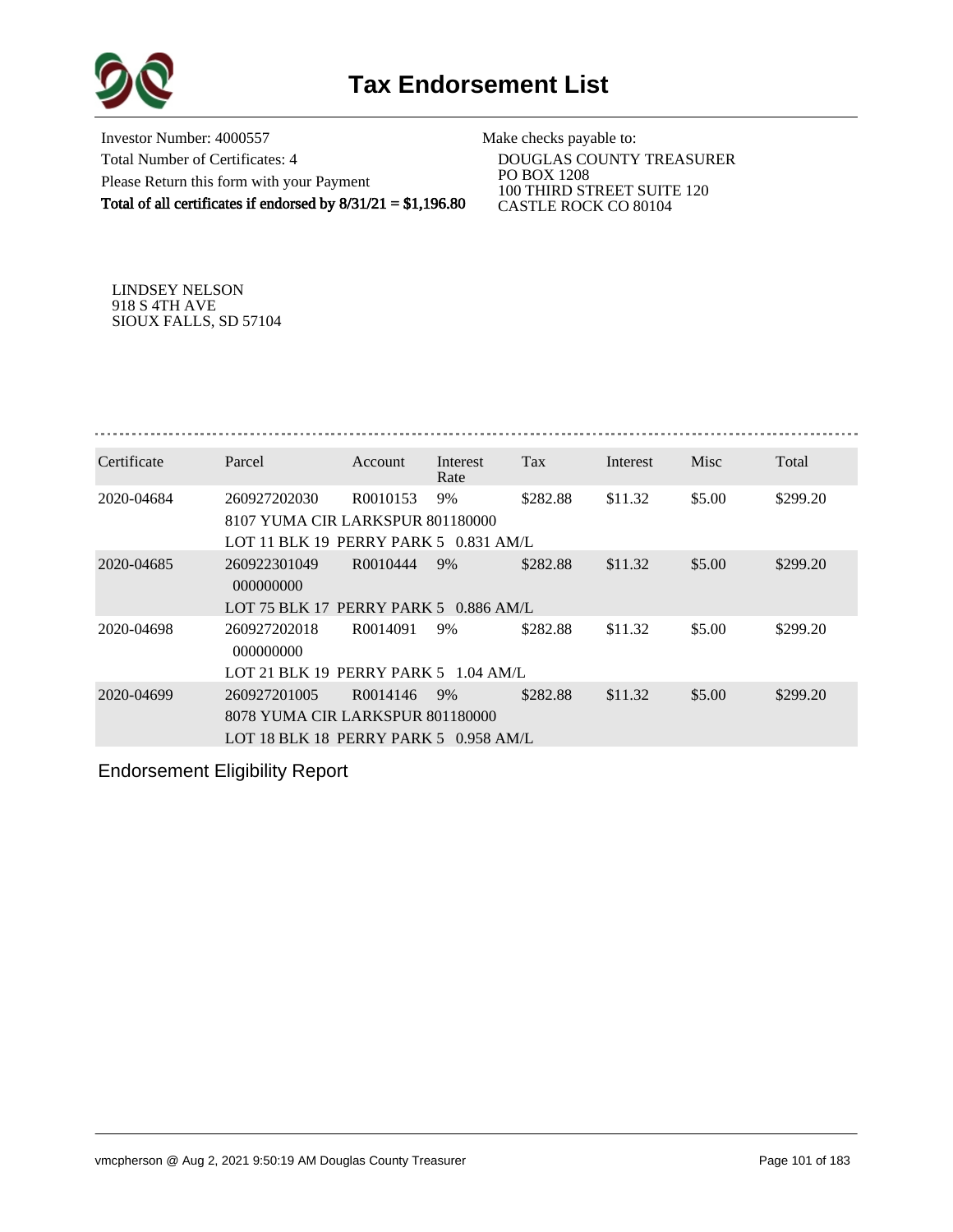

Investor Number: 3192770 Total Number of Certificates: 7 Please Return this form with your Payment Total of all certificates if endorsed by 8/31/21 = \$163.69

Make checks payable to:

 DOUGLAS COUNTY TREASURER PO BOX 1208 100 THIRD STREET SUITE 120 CASTLE ROCK CO 80104

LLOYD R WADE PO BOX 461008 GLENDALE, CO 80246 USA

| Certificate | Parcel                                                                                                                                                                                                                                                        | Account  | Interest<br>Rate | Tax     | Interest | Misc    | Total   |
|-------------|---------------------------------------------------------------------------------------------------------------------------------------------------------------------------------------------------------------------------------------------------------------|----------|------------------|---------|----------|---------|---------|
| 1001917     | 000000000                                                                                                                                                                                                                                                     | R0481060 | 11%              | \$15.86 | \$0.63   | \$15.00 | \$31.49 |
|             | 1/4 MIN INT IN NE1/4 3-8-68 PT S1/2 10-6-68 MOST S1/2 11-8-68 NW1/4NW1/4,<br>W1/2NE1/4NW1/4 14-8-68 PT NW1/4, MOST N1/2NE1/4 15-8-68 SW1/4SW1/4 12-8-68<br>$TOTAL = 532.749 AM/L$ MIN INT = 133.187 AM/L                                                      |          |                  |         |          |         |         |
| 1001925     | 000000000                                                                                                                                                                                                                                                     | R0481059 | 15%              | \$4.78  | \$0.19   | \$15.00 | \$19.97 |
|             | $1/4$ MIN INT IN NW1/4 3-8-68 TOTAL = 160 AM/L MIN INT = 40 AM/L                                                                                                                                                                                              |          |                  |         |          |         |         |
| 1001932     | 000000000                                                                                                                                                                                                                                                     | R0480872 | 15%              | \$4.04  | \$0.16   | \$15.00 | \$19.20 |
|             | 1/6 MIN INT IN NE1/4NE1/4 7-7-67 N1/2NW1/4, PT S1/2NW1/4 & PT NE1/4 LYING WEST<br>OF DANIELS PARK RD ROW 8-7-67 S1/2SW1/4 & PT SE1/4 LYING WEST OF DANIELS<br>PARK RD ROW 5-7-67 TOTAL = 214.068 AM/L MIN INT = 35.678 AM/L                                   |          |                  |         |          |         |         |
| 993437      | 000000000                                                                                                                                                                                                                                                     | R0431526 | 15%              | \$4.58  | \$0.18   | \$15.00 | \$19.76 |
|             | ALL MIN INT IN LOTS 636-670, 678 CASTLE PINES VILLAGE 32D MIN INT = 29.914<br>AM/L                                                                                                                                                                            |          |                  |         |          |         |         |
| 994450      | 000000000                                                                                                                                                                                                                                                     | R0431696 | 11%              | \$5.78  | \$0.23   | \$15.00 | \$21.01 |
|             | ALL MINERAL INTEREST IN 2 PARCELS IN N1/2SE1/4 17-7-67, PT OUTLOT A<br>HOCKADAY HEIGHTS TOTAL 35.635 AM/L                                                                                                                                                     |          |                  |         |          |         |         |
| 996192      | 000000000                                                                                                                                                                                                                                                     | R0056573 | 10%              | \$18.94 | \$0.76   | \$15.00 | \$34.70 |
|             | 1/6 INT MINERAL RES ONLY E1/2SW1/4 32-8-66 80 A N1/2NW1/4SW1/4NW1/4 5-9-66 120 A<br>SE1/4SE1/4NE1/4 6-9-66 200 A NE1/4 7-9-66 160.59 AM/L N1/2SE1/4N1/2 8-9-66 400 A 372-<br>783 TOTAL OF 960.59 AM/L 1/6 INT MIN RES IS 160.0983 AM/L 110-368                |          |                  |         |          |         |         |
| 998522      | 000000000                                                                                                                                                                                                                                                     | R0475661 | 10%              | \$2.46  | \$0.10   | \$15.00 | \$17.56 |
|             | ALL MIN INT IN PT SE1/4SW1/4 3-8-67 2.70 AM/L (112-80, 127-55) PT SE1/4SW1/4 3-8-67<br>5.24 AM/L (126-114) PT SW1/4SE1/4 & SE1/4SW1/4 3-8-67 5.06 AM/L (129-46) PT<br>$NE1/4NE1/4$ 9-8-67 & PT NW1/4NW1/4 10-8-67 5.04 AM/L (129-224) MIN INT = 18.04<br>AM/L |          |                  |         |          |         |         |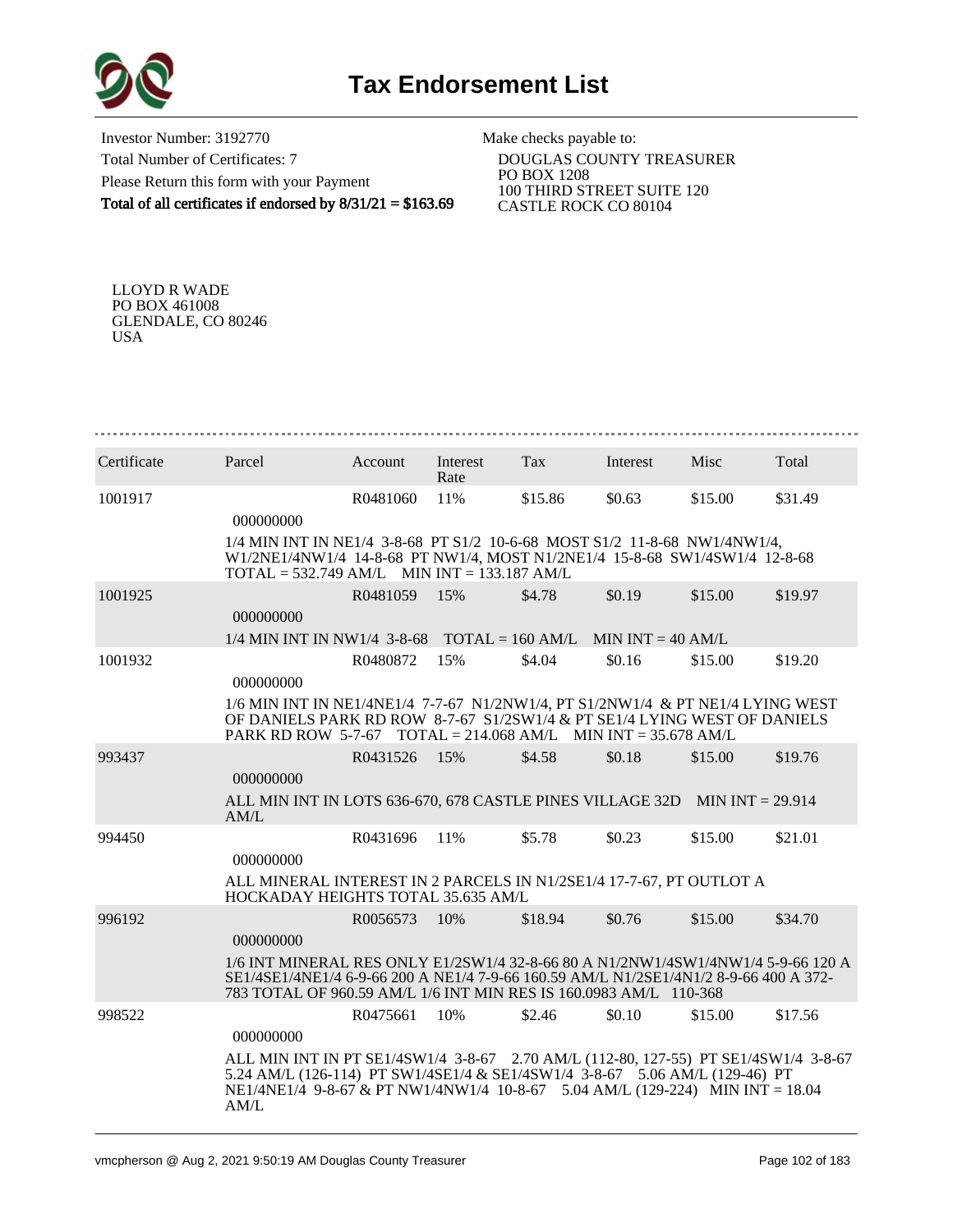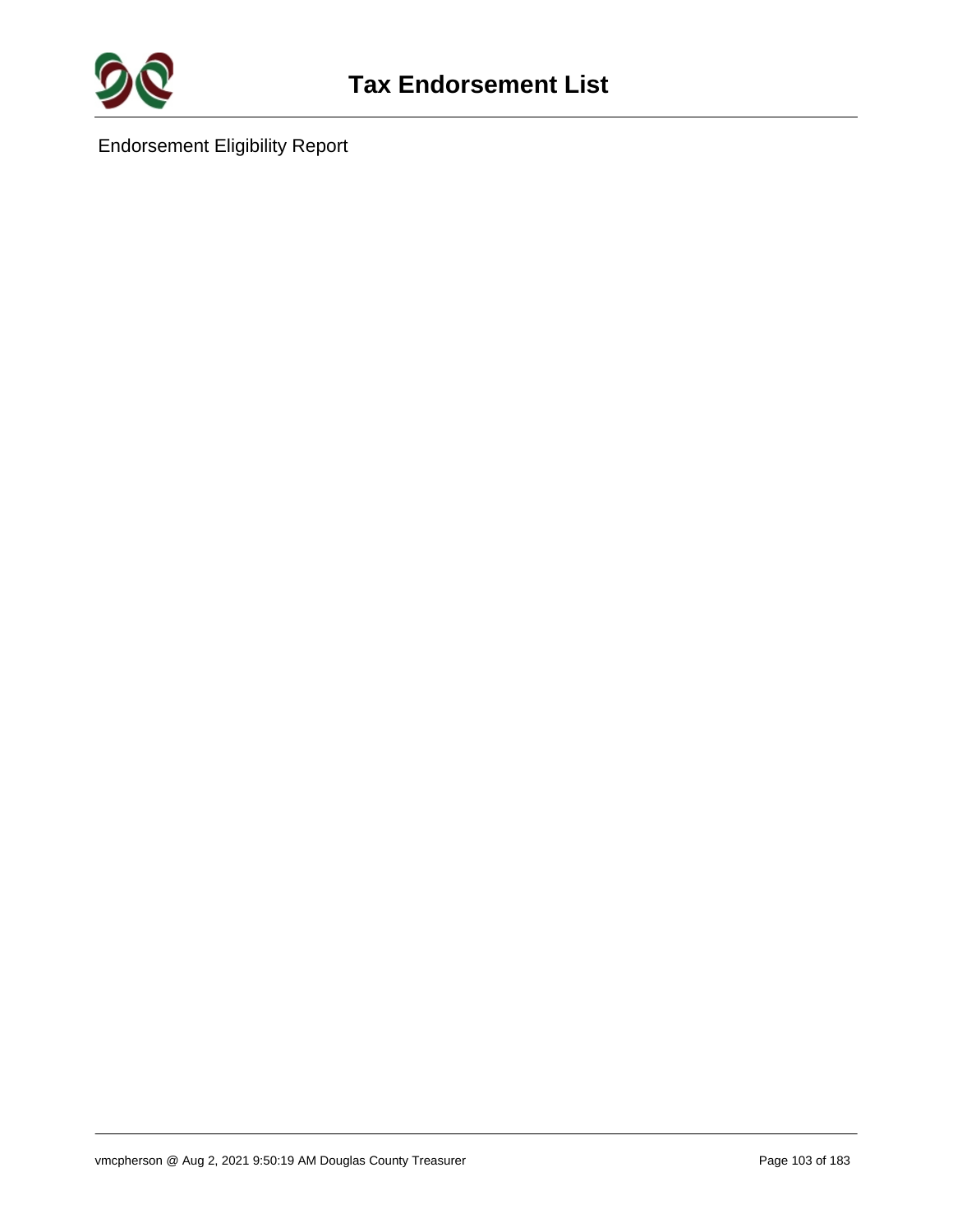

Investor Number: 4000233 Total Number of Certificates: 2 Please Return this form with your Payment Total of all certificates if endorsed by  $8/31/21 = $46.42$ 

Make checks payable to:

 DOUGLAS COUNTY TREASURER PO BOX 1208 100 THIRD STREET SUITE 120 CASTLE ROCK CO 80104

Luxipillialla Land Company LLC Po Box 1067 Starkville, MS 39760

. . . . . . . . . . . . . . . . . . . 

| Certificate | Parcel                                                             | <b>Account</b> | Interest<br>Rate | <b>Tax</b> | Interest | <b>Misc</b>                   | Total   |  |  |  |
|-------------|--------------------------------------------------------------------|----------------|------------------|------------|----------|-------------------------------|---------|--|--|--|
| 2016-01490  | 235127103015<br>000000000                                          | R0443251       | 10%              | \$10.64    | \$0.43   | \$15.00                       | \$26.07 |  |  |  |
|             | PART OF LOT 3 BLK 1 SILVER HEIGHTS AMENDED                         |                |                  |            |          | 0.028 AM/L RELATED TO 0084208 |         |  |  |  |
| 2016-01491  | 223106201009<br>000000000                                          | R0445272       | 10%              | \$5.14     | \$0.21   | \$15.00                       | \$20.35 |  |  |  |
|             | PART OF LOT 2-C 470 FRONTAGE CO, FILING 1 0.1515 AM/L RLTD 0445274 |                |                  |            |          |                               |         |  |  |  |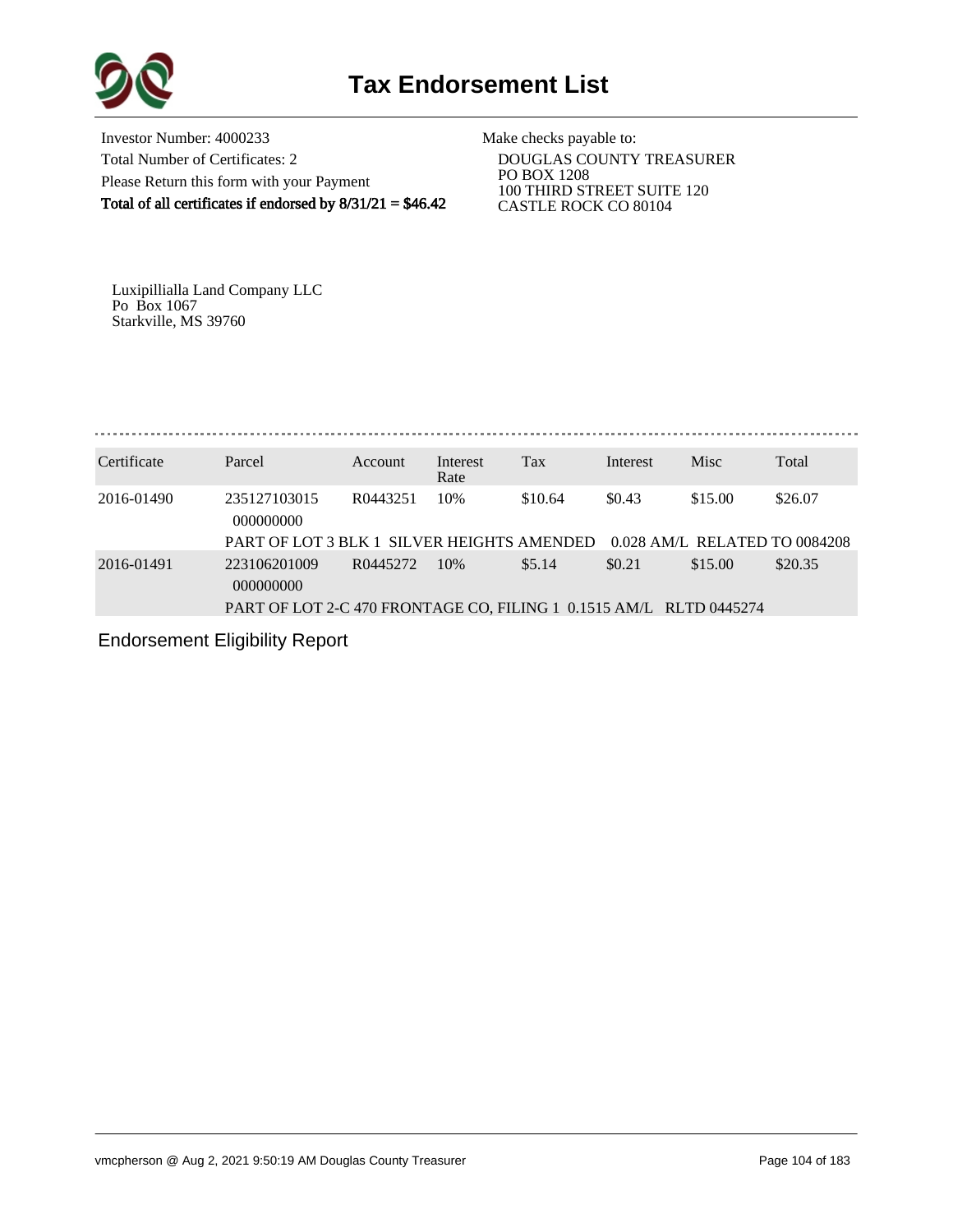

Investor Number: 4000409 Total Number of Certificates: 7 Please Return this form with your Payment Total of all certificates if endorsed by  $8/31/21 = $2,094.40$ 

Make checks payable to:

 DOUGLAS COUNTY TREASURER PO BOX 1208 100 THIRD STREET SUITE 120 CASTLE ROCK CO 80104

MANSFIELD DEVELOPMENT COMPANY 4 S MONROE ST DENVER, CO 80209 US

| Certificate | Parcel                                                                       | Account                              | Interest<br>Rate | Tax      | Interest | Misc   | Total    |  |  |  |  |  |
|-------------|------------------------------------------------------------------------------|--------------------------------------|------------------|----------|----------|--------|----------|--|--|--|--|--|
| 2019-03501  | 260922202027                                                                 | R0005469                             | 12%              | \$282.88 | \$11.32  | \$5.00 | \$299.20 |  |  |  |  |  |
|             | 5925 SEMINOLE TRL LARKSPUR 801180000                                         |                                      |                  |          |          |        |          |  |  |  |  |  |
|             | LOT 8 BLK 24 PERRY PARK 5<br>$0.93$ AM/L                                     |                                      |                  |          |          |        |          |  |  |  |  |  |
| 2019-03502  | 260922301018                                                                 | R0011519                             | 12%              | \$282.88 | \$11.32  | \$5.00 | \$299.20 |  |  |  |  |  |
|             |                                                                              | 5920 SEMINOLE TRL LARKSPUR 801180000 |                  |          |          |        |          |  |  |  |  |  |
|             | LOT 35 BLK 22 PERRY PARK 5 0.971 AM/L                                        |                                      |                  |          |          |        |          |  |  |  |  |  |
| 2019-03503  | 260922301025                                                                 | R <sub>0011949</sub>                 | 12%              | \$282.88 | \$11.32  | \$5.00 | \$299.20 |  |  |  |  |  |
|             | 7620 SEMINOLE DR LARKSPUR 801180000                                          |                                      |                  |          |          |        |          |  |  |  |  |  |
|             | LOT 26 BLK 22 PERRY PARK 5 1.095 AM/L                                        |                                      |                  |          |          |        |          |  |  |  |  |  |
| 2019-03504  | 260922301024                                                                 | R0018673                             | 12%              | \$282.88 | \$11.32  | \$5.00 | \$299.20 |  |  |  |  |  |
|             |                                                                              |                                      |                  |          |          |        |          |  |  |  |  |  |
|             | 7600 SEMINOLE DR LARKSPUR 801180000<br>LOT 27 BLK 22 PERRY PARK 5 0.939 AM/L |                                      |                  |          |          |        |          |  |  |  |  |  |
|             |                                                                              |                                      |                  |          |          |        |          |  |  |  |  |  |
| 2019-03505  | 260921404002                                                                 | R0019385                             | 12%              | \$282.88 | \$11.32  | \$5.00 | \$299.20 |  |  |  |  |  |
|             | 5861 CHEYENNE DR LARKSPUR 801180000                                          |                                      |                  |          |          |        |          |  |  |  |  |  |
|             | LOT 8 BLK 22 PERRY PARK 5 1.12 AM/L                                          |                                      |                  |          |          |        |          |  |  |  |  |  |
| 2019-03506  | 260922301019                                                                 | R0019713                             | 12%              | \$282.88 | \$11.32  | \$5.00 | \$299.20 |  |  |  |  |  |
|             | 7496 SEMINOLE DR LARKSPUR 801180000                                          |                                      |                  |          |          |        |          |  |  |  |  |  |
|             | LOT 32 BLK 22 PERRY PARK 5 0.865 AM/L                                        |                                      |                  |          |          |        |          |  |  |  |  |  |
| 2019-03507  | 260922204001                                                                 | R0020087                             | 12%              | \$282.88 | \$11.32  | \$5.00 | \$299.20 |  |  |  |  |  |
|             | 5956 SEMINOLE TRL LARKSPUR 801180000                                         |                                      |                  |          |          |        |          |  |  |  |  |  |
|             | LOT 34 BLK 22 PERRY PARK 5 0.907 AM/L                                        |                                      |                  |          |          |        |          |  |  |  |  |  |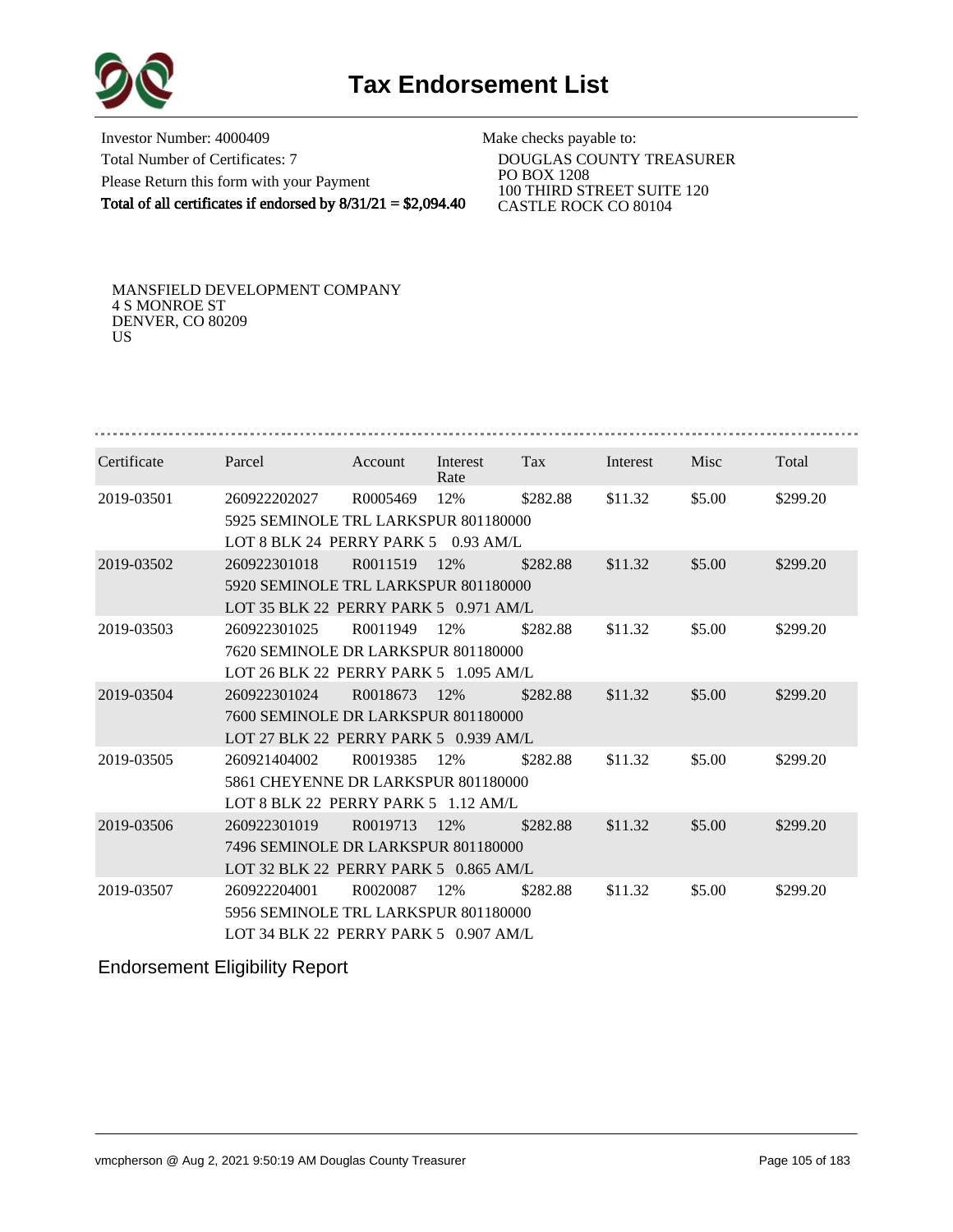

Investor Number: 4000010 Total Number of Certificates: 3 Please Return this form with your Payment

Total of all certificates if endorsed by  $8/31/21 =$ \$20,221.49

Make checks payable to:

 DOUGLAS COUNTY TREASURER PO BOX 1208 100 THIRD STREET SUITE 120 CASTLE ROCK CO 80104

MARGIE CLEMMER 920 WEBER CT ALAMOSA, CO 81101

| Certificate | Parcel                                                                                          | Account  | Interest<br>Rate | <b>Tax</b>  | Interest                                        | Misc                          | Total       |
|-------------|-------------------------------------------------------------------------------------------------|----------|------------------|-------------|-------------------------------------------------|-------------------------------|-------------|
| 2014-00182  | 260719102006<br>2041 SENECIO DR LARKSPUR 801180000<br>LOT 33 BLK 3 MERIBEL VILLAGE 1 0.512 AM/L | R0174801 | 10%              | \$235.74    | \$9.43                                          | \$5.00                        | \$250.17    |
| 2014-00195  | 000000000<br>ALL MIN INT IN LOTS 636-670, 678 CASTLE PINES VILLAGE 32D<br>AM/L                  | R0431526 | 10%              | \$4.58      | \$0.18                                          | \$15.00<br>MIN INT $= 29.914$ | \$19.76     |
| 2020-03939  | 223115105005<br>80124<br>PART LOT 2 RIDGEGATE - SECTION 15 FLG 17                               | R0481145 | 9%               | \$19,179.38 | \$767.18<br>$0.695$ AM/L, MTD 0481144 & 0481146 | \$5.00                        | \$19,951.56 |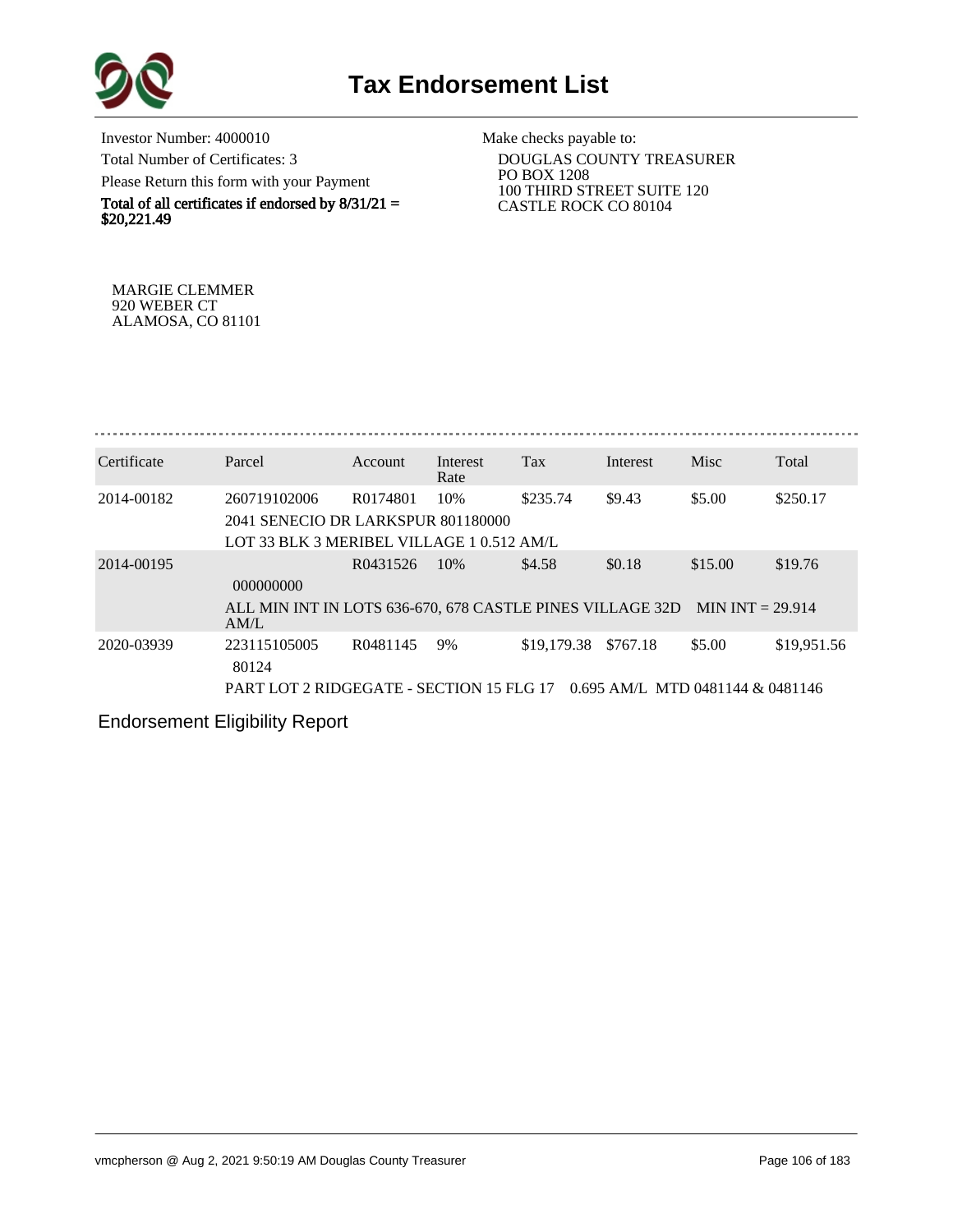

Investor Number: 4000224 Total Number of Certificates: 41 Please Return this form with your Payment

Total of all certificates if endorsed by  $8/31/21 =$ \$25,089.45

Make checks payable to:

 DOUGLAS COUNTY TREASURER PO BOX 1208 100 THIRD STREET SUITE 120 CASTLE ROCK CO 80104

MARK ZIRINSKY 1870 S NIAGARA WAY DENVER, CO 80224

| Certificate | Parcel                                                     | Account  | Interest<br>Rate | Tax         | Interest | Misc    | Total    |  |  |  |
|-------------|------------------------------------------------------------|----------|------------------|-------------|----------|---------|----------|--|--|--|
| 2016-01366  | 223304427001<br>000000000                                  | R0428666 | 10%              | \$7.18      | \$0.29   | \$15.00 | \$22.47  |  |  |  |
|             | PT OF LOT 1 BLK 1 GLENNS OF COTTONWOOD FILING 1 0.196 AM/L |          |                  |             |          |         |          |  |  |  |
| 2020-03975  | 260922301057<br>000000000                                  | R0005400 | 9%               | \$282.88    | \$11.32  | \$5.00  | \$299.20 |  |  |  |
|             | LOT 67 BLK 17 PERRY PARK 5 1.922 AM/L                      |          |                  |             |          |         |          |  |  |  |
| 2020-03977  | 260922301034                                               | R0006015 | 9%               | \$282.88    | \$11.32  | \$5.00  | \$299.20 |  |  |  |
|             | 7778 SEMINOLE DR LARKSPUR 801180000                        |          |                  |             |          |         |          |  |  |  |
|             | LOT 17 BLK 22 PERRY PARK 5                                 |          | $0.93$ AM/L      |             |          |         |          |  |  |  |
| 2020-03978  | 260922301033                                               | R0006023 | 9%               | \$282.88    | \$11.32  | \$5.00  | \$299.20 |  |  |  |
|             | 7758 SEMINOLE DR LARKSPUR 801180000                        |          |                  |             |          |         |          |  |  |  |
|             | LOT 18 BLK 22 PERRY PARK 5 0.918 AM/L                      |          |                  |             |          |         |          |  |  |  |
| 2020-03979  | 260921104018<br>000000000                                  | R0006664 | 9%               | \$282.88    | \$11.32  | \$5.00  | \$299.20 |  |  |  |
|             | LOT 12 BLK 1 INDIAN HEAD 1 408-947                         |          |                  | $2.01$ AM/L |          |         |          |  |  |  |
| 2020-03980  | 260921104017<br>000000000                                  | R0006672 | 9%               | \$282.88    | \$11.32  | \$5.00  | \$299.20 |  |  |  |
|             | LOT 13 BLK 1 INDIAN HEAD 408-947                           |          |                  | $2.0$ AM/L  |          |         |          |  |  |  |
| 2020-03981  | 260921104015<br>000000000                                  | R0006699 | 9%               | \$282.88    | \$11.32  | \$5.00  | \$299.20 |  |  |  |
|             | LOT 15 BLK 1 INDIAN HEAD 1                                 |          | $4.85$ AM/L      |             |          |         |          |  |  |  |
| 2020-03982  | 260921403020<br>000000000                                  | R0006980 | 9%               | \$282.88    | \$11.32  | \$5.00  | \$299.20 |  |  |  |
|             | LOT 13 BLK 3 INDIAN HEAD 1 0.91 AM/L                       |          |                  |             |          |         |          |  |  |  |
| 2020-03983  | 260921403019<br>000000000                                  | R0006998 | 9%               | \$282.88    | \$11.32  | \$5.00  | \$299.20 |  |  |  |
|             | LOT 14 BLK 3 INDIAN HEAD 1 0.93 AM/L                       |          |                  |             |          |         |          |  |  |  |
| 2020-03984  | 260921403015<br>000000000                                  | R0007085 | 9%               | \$282.88    | \$11.32  | \$5.00  | \$299.20 |  |  |  |
|             |                                                            |          |                  |             |          |         |          |  |  |  |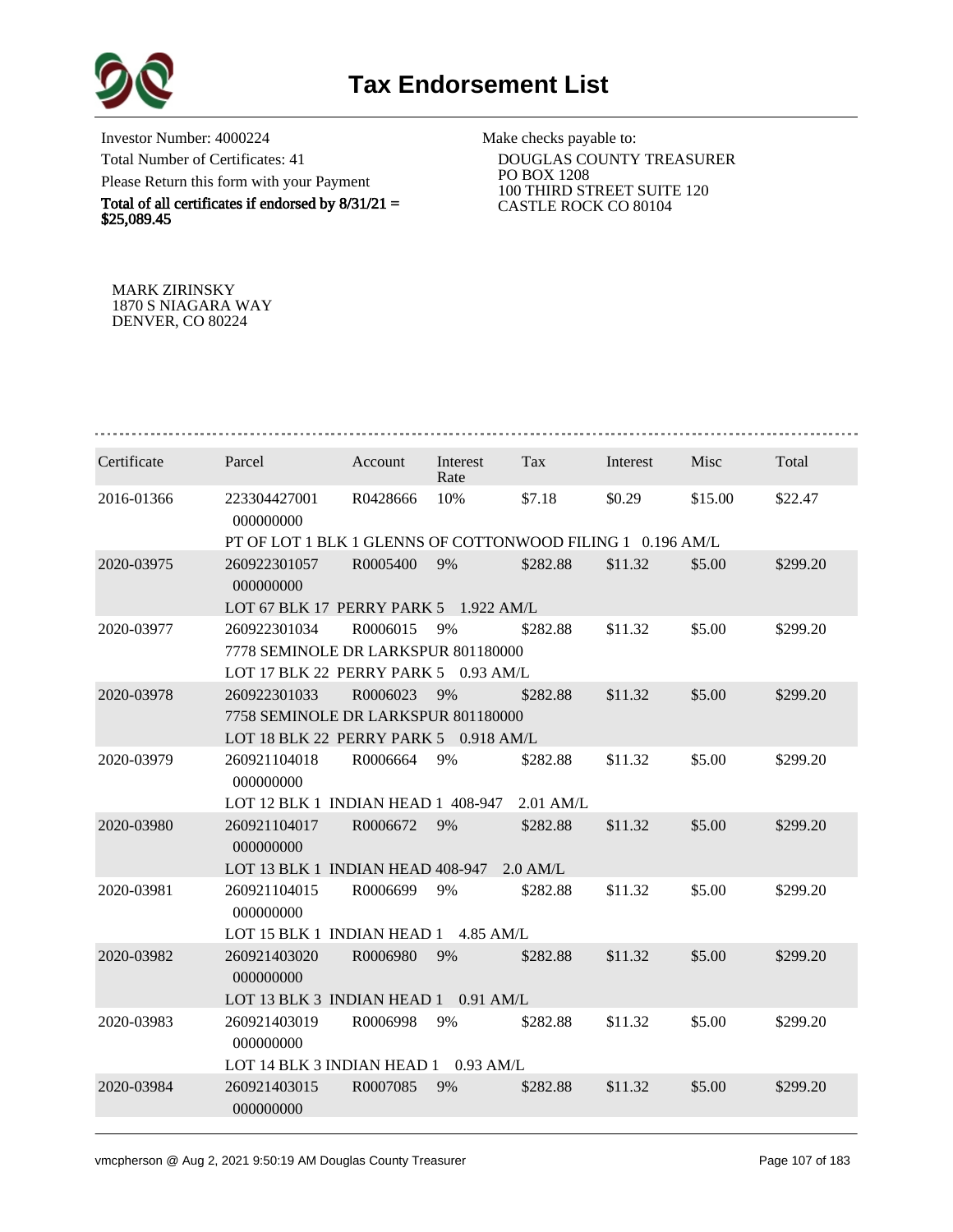

## **Tax Endorsement List**

| Certificate | Parcel                                                                        | Account     | Interest<br>Rate | Tax      | Interest | Misc   | Total    |  |  |  |  |
|-------------|-------------------------------------------------------------------------------|-------------|------------------|----------|----------|--------|----------|--|--|--|--|
|             | LOT 26 BLK 3 INDIAN HEAD 1 1.05 AM/L                                          |             |                  |          |          |        |          |  |  |  |  |
| 2020-03985  | 260922301041<br>000000000                                                     | R0007288    | 9%               | \$282.88 | \$11.32  | \$5.00 | \$299.20 |  |  |  |  |
|             | LOT 10 BLK 22 PERRY PARK 5 0.960 AM/L                                         |             |                  |          |          |        |          |  |  |  |  |
| 2020-03986  | 260921401012<br>000000000                                                     | R0007974    | 9%               | \$282.88 | \$11.32  | \$5.00 | \$299.20 |  |  |  |  |
|             | LOT 11 BLK 2 INDIAN HEAD 1 277-444 0.97 AM/L                                  |             |                  |          |          |        |          |  |  |  |  |
| 2020-03987  | 260927204007                                                                  | R0010284    | 9%               | \$282.88 | \$11.32  | \$5.00 | \$299.20 |  |  |  |  |
|             | 5846 YUMA TRL LARKSPUR 801180000                                              |             |                  |          |          |        |          |  |  |  |  |
| 2020-03988  | LOT 46 BLK 18 PERRY PARK 5 0.964 AM/L<br>260922301011                         | R0010292    | 9%               | \$282.88 | \$11.32  | \$5.00 | \$299.20 |  |  |  |  |
|             |                                                                               |             |                  |          |          |        |          |  |  |  |  |
|             | 5785 SEMINOLE TRL LARKSPUR 801180000<br>LOT 14 BLK 24 PERRY PARK 5 0.912 AM/L |             |                  |          |          |        |          |  |  |  |  |
| 2020-03989  | 260927204019                                                                  | R0011738    | 9%               | \$282.88 | \$11.32  | \$5.00 | \$299.20 |  |  |  |  |
|             | 8218 YUMA CIR LARKSPUR 801180000                                              |             |                  |          |          |        |          |  |  |  |  |
|             | LOT 34 BLK 18 PERRY PARK 5 2.183 AM/L                                         |             |                  |          |          |        |          |  |  |  |  |
| 2020-03990  | 260927204018                                                                  | R0011746    | 9%               | \$282.88 | \$11.32  | \$5.00 | \$299.20 |  |  |  |  |
|             | 8226 YUMA CIR LARKSPUR 801180000                                              |             |                  |          |          |        |          |  |  |  |  |
|             | LOT 35 BLK 18 PERRY PARK 5 1.30 AM/L                                          |             |                  |          |          |        |          |  |  |  |  |
| 2020-03991  | 260922301054                                                                  | R0011851    | 9%               | \$282.88 | \$11.32  | \$5.00 | \$299.20 |  |  |  |  |
|             | 7830 CHEYENNE WAY LARKSPUR 801180000                                          |             |                  |          |          |        |          |  |  |  |  |
|             | LOT 70 BLK 17 PERRY PARK 5 2.261 AM/L                                         |             |                  |          |          |        |          |  |  |  |  |
| 2020-03992  | 260927202027<br>000000000                                                     | R0013477    | 9%               | \$282.88 | \$11.32  | \$5.00 | \$299.20 |  |  |  |  |
|             | LOT 14 BLK 19 PERRY PARK 5 1.017 AM/L                                         |             |                  |          |          |        |          |  |  |  |  |
| 2020-03993  | 260927202026                                                                  | R0013485    | 9%               | \$282.88 | \$11.32  | \$5.00 | \$299.20 |  |  |  |  |
|             | 8193 YUMA CIR LARKSPUR 801180000                                              |             |                  |          |          |        |          |  |  |  |  |
|             | LOT 15 BLK 19 PERRY PARK 5 1.029 AM/L                                         |             |                  |          |          |        |          |  |  |  |  |
| 2020-03994  | 260927203008                                                                  | R0013573    | 9%               | \$282.88 | \$11.32  | \$5.00 | \$299.20 |  |  |  |  |
|             | 5537 CHEYENNE DR LARKSPUR 801180000                                           |             |                  |          |          |        |          |  |  |  |  |
|             | LOT 15 BLK 20 PERRY PARK 5 2.024 AM/L                                         |             |                  |          |          |        |          |  |  |  |  |
| 2020-03995  | 260927204021                                                                  | R0013709    | 9%               | \$282.88 | \$11.32  | \$5.00 | \$299.20 |  |  |  |  |
|             | 8188 YUMA CIR LARKSPUR 801180000                                              |             |                  |          |          |        |          |  |  |  |  |
|             | LOT 32 BLK 18 PERRY PARK 5 0.899 AM/L                                         |             |                  |          |          |        |          |  |  |  |  |
| 2020-03996  | 260927204017                                                                  | R0014082 9% |                  | \$282.88 | \$11.32  | \$5.00 | \$299.20 |  |  |  |  |
|             | 8230 YUMA CIR LARKSPUR 801180000<br>LOT 36 BLK 18 PERRY PARK 5 1.163 AM/L     |             |                  |          |          |        |          |  |  |  |  |
| 2020-03997  | 260927201010                                                                  | R0014269 9% |                  | \$282.88 | \$11.32  | \$5.00 | \$299.20 |  |  |  |  |
|             | 5100 CHEYENNE DR LARKSPUR 801180000                                           |             |                  |          |          |        |          |  |  |  |  |
|             | LOT 12 BLK 18 PERRY PARK 5 1.754 AM/L                                         |             |                  |          |          |        |          |  |  |  |  |
| 2020-03998  | 260922301031                                                                  | R0014955    | 9%               | \$282.88 | \$11.32  | \$5.00 | \$299.20 |  |  |  |  |
|             | 7718 SEMINOLE DR LARKSPUR 801180000                                           |             |                  |          |          |        |          |  |  |  |  |
|             | LOT 20 BLK 22 PERRY PARK 5 0.88 AM/L                                          |             |                  |          |          |        |          |  |  |  |  |
| 2020-03999  | 260922301051                                                                  | R0014971    | 9%               | \$282.88 | \$11.32  | \$5.00 | \$299.20 |  |  |  |  |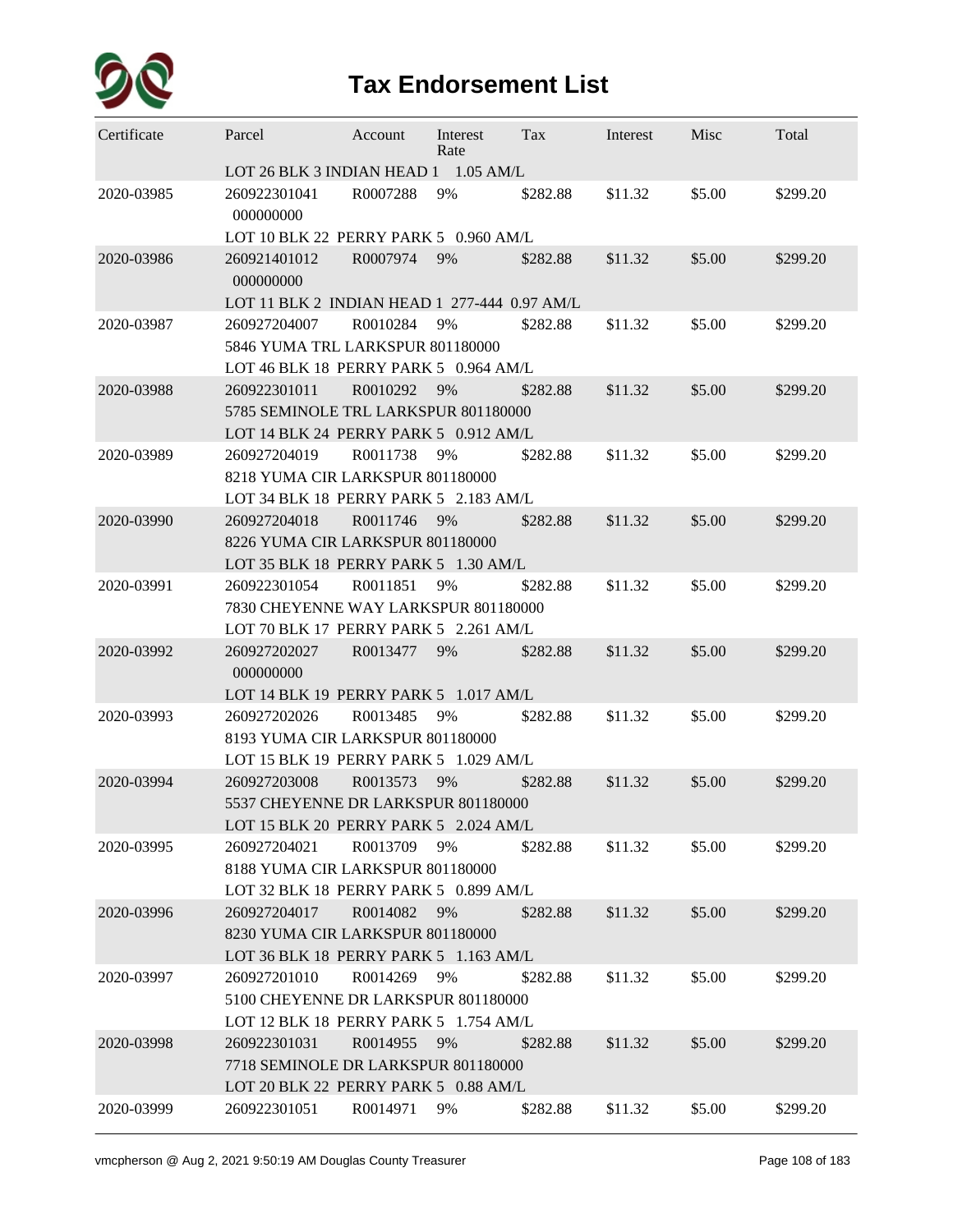

| Certificate | Parcel                                                                                              | Account  | Interest<br>Rate | Tax        | Interest | Misc   | Total      |
|-------------|-----------------------------------------------------------------------------------------------------|----------|------------------|------------|----------|--------|------------|
|             | 7839 CHEYENNE WAY LARKSPUR 801180000<br>LOT 73 BLK 17 PERRY PARK 5 1.76 AM/L                        |          |                  |            |          |        |            |
| 2020-04000  | 260922301032<br>7736 SEMINOLE DR LARKSPUR 801180000<br>LOT 19 BLK 22 PERRY PARK 5 1.05 AM/L         | R0015000 | 9%               | \$282.88   | \$11.32  | \$5.00 | \$299.20   |
| 2020-04001  | 260921403023<br>000000000<br>LOT 10 BLK 3 INDIAN HEAD 1 0.95 AM/L 308-958                           | R0015270 | 9%               | \$282.88   | \$11.32  | \$5.00 | \$299.20   |
| 2020-04002  | 260927204006<br>8340 YUMA CIR LARKSPUR 801180000<br>LOT 6 BLK 21 PERRY PARK 5 0.907 AM/L            | R0015413 | 9%               | \$282.88   | \$11.32  | \$5.00 | \$299.20   |
| 2020-04003  | 260927203006<br>5495 CHEYENNE DR LARKSPUR 801180000<br>LOT 13 BLK 20 PERRY PARK 5 1.771 AM/L        | R0015421 | 9%               | \$282.88   | \$11.32  | \$5.00 | \$299.20   |
| 2020-04004  | 260927105003<br>4992 CHEYENNE DR LARKSPUR 801180000<br>LOT 8 BLK 18 PERRY PARK 5 1.829 AM/L         | R0017929 | 9%               | \$282.88   | \$11.32  | \$5.00 | \$299.20   |
| 2020-04005  | 260922301055<br>7840 CHEYENNE WAY LARKSPUR 801180000<br>LOT 69 BLK 17 PERRY PARK 5 2.107 AM/L       | R0019035 | 9%               | \$282.88   | \$11.32  | \$5.00 | \$299.20   |
| 2020-04006  | 260927201009<br>5070 CHEYENNE DR LARKSPUR 801180000<br>LOT 11 BLK 18 PERRY PARK 5 1.641 AM/L        | R0020010 | 9%               | \$282.88   | \$11.32  | \$5.00 | \$299.20   |
| 2020-04007  | 260922301053<br>7823 CHEYENNE WAY LARKSPUR 801180000<br>LOT 71 BLK 17 PERRY PARK 5 2.224 AM/L       | R0020159 | 9%               | \$282.88   | \$11.32  | \$5.00 | \$299.20   |
| 2020-04009  | 250323200011<br>000000000<br>N1/2NW1/4SW1/4NW1/4 23-8-68 5 AM/L 371-904 & 417-878                   | R0169682 | 9%               | \$5,522.76 | \$220.91 | \$5.00 | \$5,748.67 |
| 2020-04010  | 277119403009<br>13948 BOULDER LN LARKSPUR 801180000<br>LOT 66 WOODMOOR MOUNTAIN 3 3.096 AM/L        | R0177674 | 9%               | \$879.80   | \$35.19  | \$5.00 | \$919.99   |
| 2020-04011  | 277119303005<br>13865 BOULDER LN LARKSPUR 80118<br>LOT 81 WOODMOOR MOUNTAIN 3 3.049 AM/L            | R0177800 | 9%               | \$879.80   | \$35.19  | \$5.00 | \$919.99   |
| 2020-04012  | 277119101020<br>13297 DEER RIDGE WAY LARKSPUR 801180000<br>LOT 116 WOODMOOR MOUNTAIN 4 3.96 AM/L    | R0178052 | 9%               | \$879.80   | \$35.19  | \$5.00 | \$919.99   |
| 2020-04013  | 277119104002<br>13371 SPRUCE CREEK CIR LARKSPUR 801180000<br>LOT 140 WOODMOOR MOUNTAIN 4 2.852 AM/L | R0178298 | 9%               | \$660.36   | \$26.41  | \$5.00 | \$691.77   |
| 2020-04016  | 234935001009<br>7478 KELTY TRL FRANKTOWN 801160000<br>LOT 26 KELTY FARMS. 4.50 AM/L                 | R0397240 | 9%               | \$5,981.38 | \$239.26 | \$5.00 | \$6,225.64 |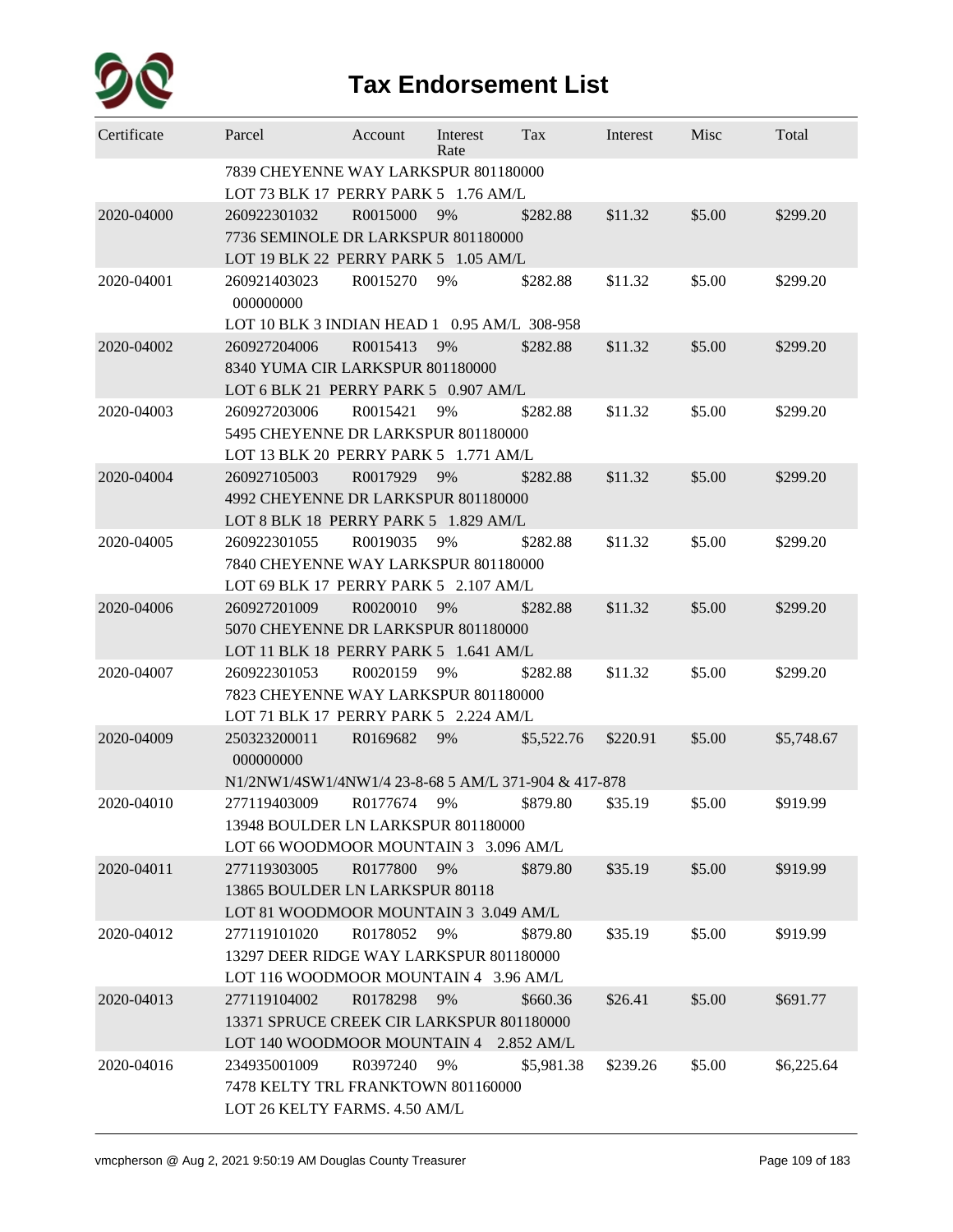

| Certificate | Parcel                                              | Account                 | Interest<br>Rate  | Tax     | Interest | Misc    | Total   |
|-------------|-----------------------------------------------------|-------------------------|-------------------|---------|----------|---------|---------|
| 2020-04019  | 234732103001<br>80116<br>LOT 24 FOX HILL 1          | R0494040<br>$1.76$ AM/L | 9%                | \$19.66 | \$0.79   | \$15.00 | \$35.45 |
| 2020-04023  | 234733203002<br>80116<br>TRACT P FOX HILL 1 1ST AMD | R0605393                | 9%<br>$1.46$ AM/L | \$15.46 | \$0.62   | \$15.00 | \$31.08 |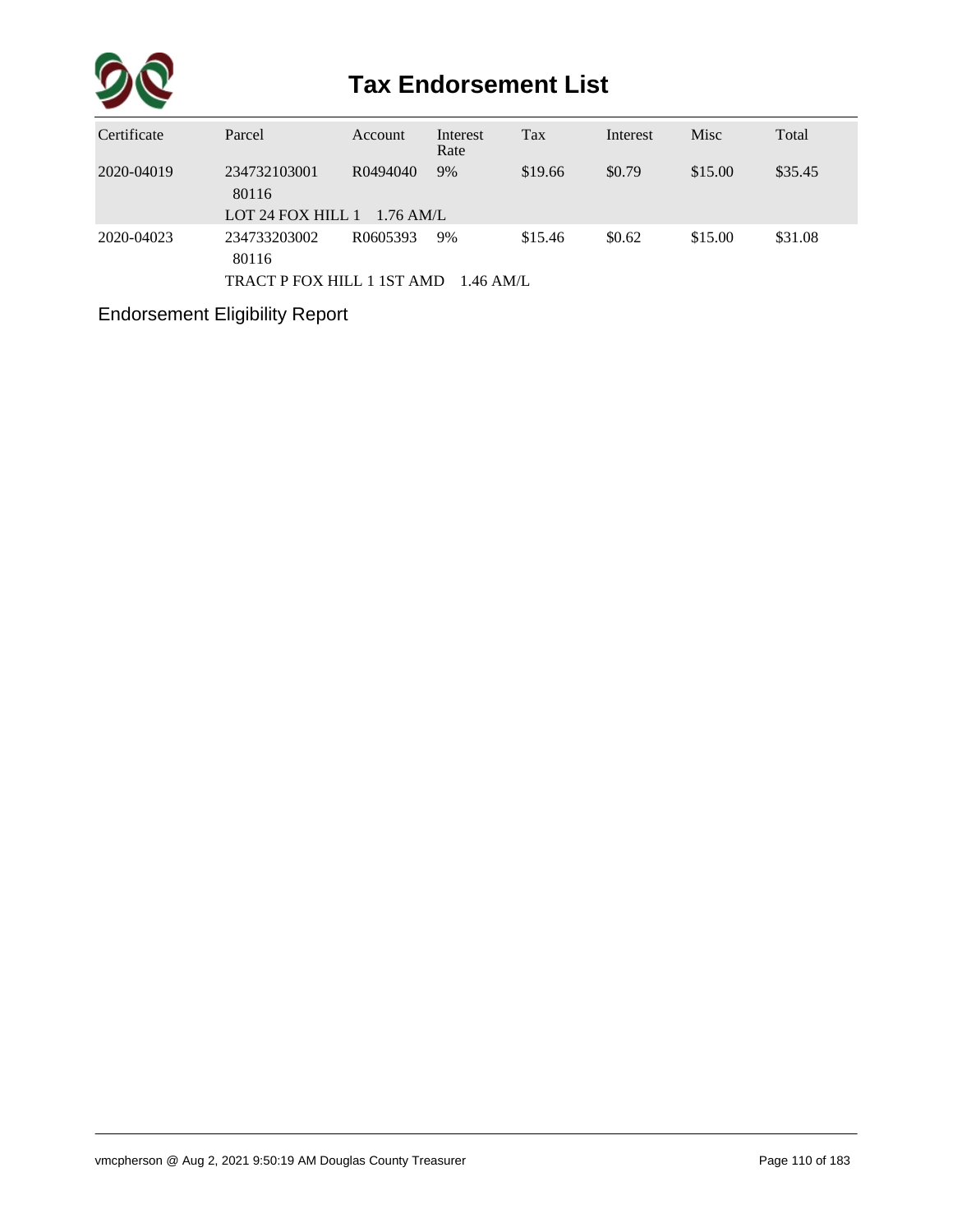

Investor Number: 3747275 Total Number of Certificates: 1 Please Return this form with your Payment Total of all certificates if endorsed by  $8/31/21 = $46.68$ 

Make checks payable to:

 DOUGLAS COUNTY TREASURER PO BOX 1208 100 THIRD STREET SUITE 120 CASTLE ROCK CO 80104

MARTHA M BATYIK-LYONS OR ROBERT E LYONS 17850 E LOUISIANA AVE AURORA, CO 80017-4301 USA

. . . . . . . . . . . . . . . . . . . 

| Certificate                                         | Parcel                    | Account  | Interest<br>Rate | Tax     | Interest | Misc   | Total   |
|-----------------------------------------------------|---------------------------|----------|------------------|---------|----------|--------|---------|
| 1000628                                             | 235121101031<br>000000000 | R0278571 | 10%              | \$40.08 | \$1.60   | \$5.00 | \$46.68 |
| OPEN SPACE 9 BLK 9 CASTLE PINES 1B<br>$-1.011$ AM/L |                           |          |                  |         |          |        |         |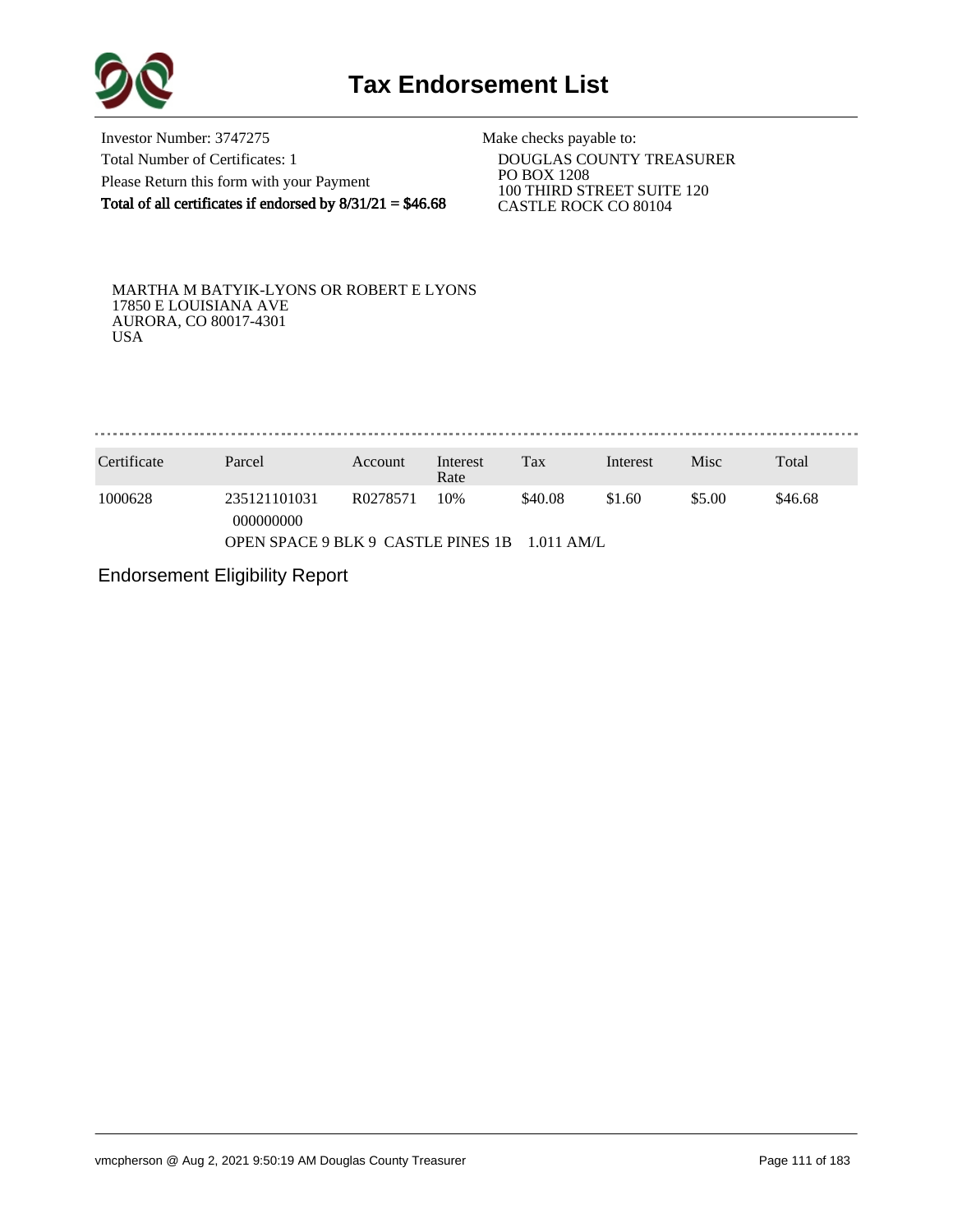

Investor Number: 4000179 Total Number of Certificates: 1 Please Return this form with your Payment Total of all certificates if endorsed by  $8/31/21 = $20.30$ 

Make checks payable to:

 DOUGLAS COUNTY TREASURER PO BOX 1208 100 THIRD STREET SUITE 120 CASTLE ROCK CO 80104

Martha M Crawford Living Trust 3484 PONDEROSA RD FRANKTOWN, CO 80116

. . . . . . . . . . . . . . . . . . . 

| Certificate | Parcel                                                   | Account  | Interest<br>Rate | Tax    | Interest | Misc    | Total   |
|-------------|----------------------------------------------------------|----------|------------------|--------|----------|---------|---------|
| 2016-01223  | 00000                                                    | R0487541 | 10%              | \$5.10 | \$0.20   | \$15.00 | \$20.30 |
|             | ALL MIN INT IN MOST SW1/4NE1/4 28-7-65 MIN INT = 40 AM/L |          |                  |        |          |         |         |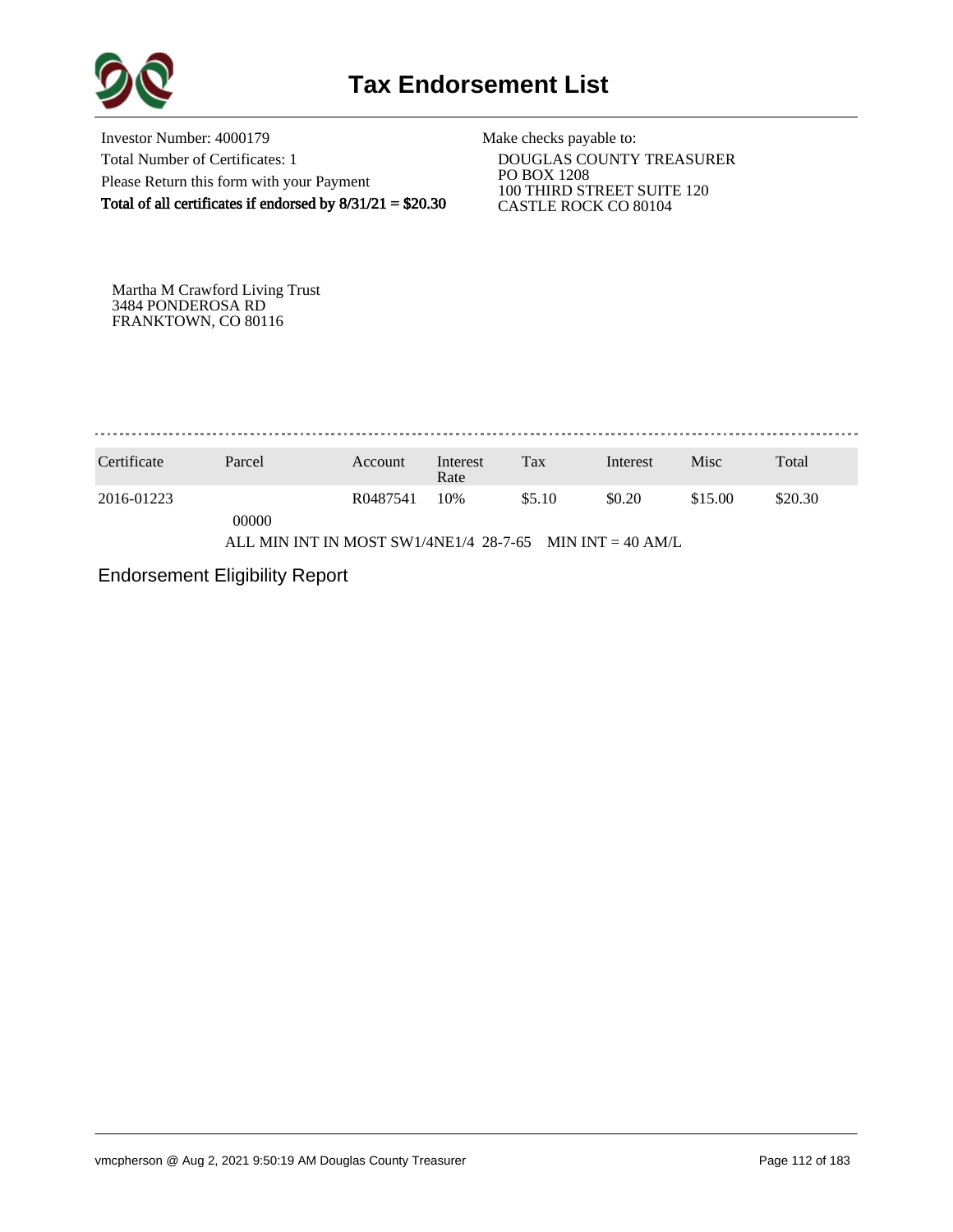



Investor Number: 4000533 Total Number of Certificates: 5 Please Return this form with your Payment Total of all certificates if endorsed by  $8/31/21 = $138.09$ 

Make checks payable to:

 DOUGLAS COUNTY TREASURER PO BOX 1208 100 THIRD STREET SUITE 120 CASTLE ROCK CO 80104

MATTHEW CRUMBAUGH 2888 LOKER AVE EAST #206 CARLSBAD, CA 92010 US

| Certificate | Parcel                                                                          | Account  | Interest<br>Rate | <b>Tax</b> | Interest | <b>Misc</b>  | Total   |
|-------------|---------------------------------------------------------------------------------|----------|------------------|------------|----------|--------------|---------|
| 2020-04501  | 235127400012<br>000000000                                                       | R0404202 | 9%               | \$6.82     | \$0.27   | \$15.00      | \$22.09 |
|             | W1/2 OF VACATED CASTLETON CT. IN E1/2NE1/4SE1/4 27-7-67                         |          |                  |            |          | $0.289$ AM/L |         |
| 2020-04502  | 223101004004<br>000000000                                                       | R0423535 | 9%               | \$18.70    | \$0.75   | \$15.00      | \$34.45 |
|             | TRACT B DOUGLAS COUNTY INDUSTRIAL PARK #1 0.120 AM/L                            |          |                  |            |          |              |         |
| 2020-04504  | 250513219001<br>000000000                                                       | R0433856 | 9%               | \$12.94    | \$0.52   | \$15.00      | \$28.46 |
|             | TRACT B PLUM CREEK FAIRWAY 13 FILING 1 TOTAL ACREAGE 0.545 AM/L                 |          |                  |            |          |              |         |
| 2020-04505  | 250523401027<br>000000000                                                       | R0440615 | 9%               | \$31.10    | \$1.24   | \$5.00       | \$37.34 |
|             | TRACT Q CRYSTAL VALLEY RANCH FILING 1 .76 AM/L                                  |          |                  |            |          |              |         |
| 2020-04507  | 222923200007<br>80126                                                           | R0483449 | 9%               | \$0.72     | \$0.03   | \$15.00      | \$15.75 |
|             | PT N1/2SW1/4NW1/4 23-6-68 0.639 AM/L ALL ACRES SUBJECT TO CONS EASE 388-<br>765 |          |                  |            |          |              |         |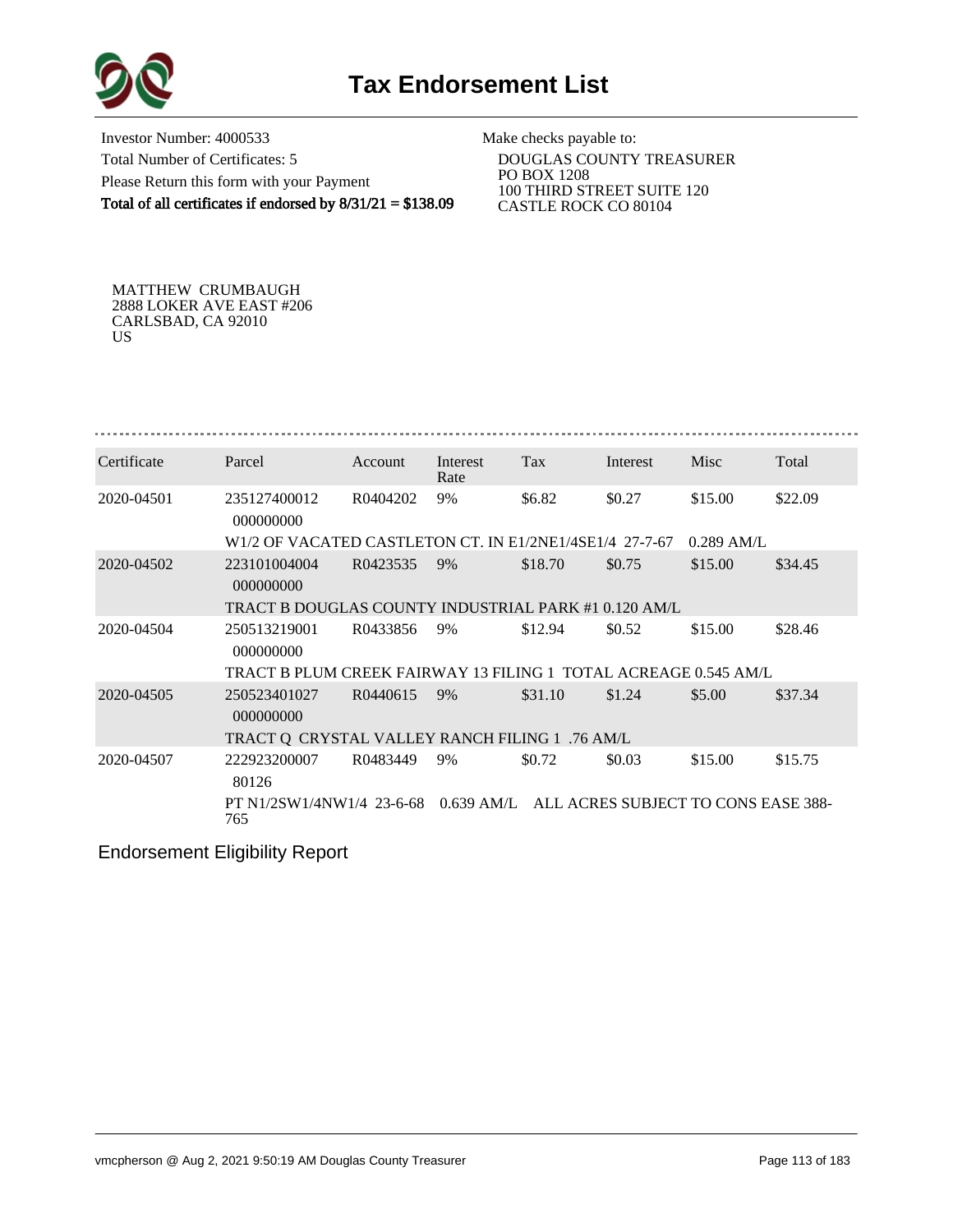

Investor Number: 4000333 Total Number of Certificates: 7 Please Return this form with your Payment Total of all certificates if endorsed by 8/31/21 = \$704.77

Make checks payable to:

 DOUGLAS COUNTY TREASURER PO BOX 1208 100 THIRD STREET SUITE 120 CASTLE ROCK CO 80104

MCCULLISS OIL & GAS INC. PO BOX 221515 DENVER, CO 80222

| Certificate | Parcel                                                                                                                                                                                       | Account  | Interest<br>Rate | <b>Tax</b> | Interest            | Misc    | Total          |
|-------------|----------------------------------------------------------------------------------------------------------------------------------------------------------------------------------------------|----------|------------------|------------|---------------------|---------|----------------|
| 2018-03093  | 000000000                                                                                                                                                                                    | R0069892 | 12%              | \$1.70     | \$0.07              | \$15.00 | \$16.77        |
|             | $1/6$ MIN INT IN N1/2NW1/4 9-9-66 TOTAL = 80.00 AM/L MIN INT = 13.333 AM/L 110-<br>368                                                                                                       |          |                  |            |                     |         |                |
| 2018-03095  | 000000000                                                                                                                                                                                    | R0284015 | 12%              | \$13.30    | \$0.53              | \$15.00 | \$28.83        |
|             | $1/2$ MIN INT IN S1/2S1/2 17-6-66 TOTAL = 160 AM/L                                                                                                                                           |          |                  |            | $MIN INT = 80 AM/L$ |         |                |
| 2018-03097  | 000000000                                                                                                                                                                                    | R0353226 | 12%              | \$20.68    | \$0.83              | \$15.00 | \$36.51        |
|             | 1/6 MIN INT IN SE1/4SE1/4 33-6-69 S1/2SW1/4, PT SE1/4NE1/4 & MOST SE1/4 34-6-69 PT<br>$SW1/4$ , PT NW1/4 35-6-69 MOST E1/2SW1/4, PT NW1/4 2-7-69 TOTAL = 490 AM/L MIN<br>$INT = 81.667$ AM/L |          |                  |            |                     |         |                |
| 2018-03099  | 234914100011<br>000000000                                                                                                                                                                    | R0372560 | 12%              | \$524.62   | \$20.98             | \$5.00  | \$550.60       |
|             | TR IN NE1/4 14 & IN SE1/4 11-7-66 2.87 AM/L                                                                                                                                                  |          |                  |            |                     |         |                |
| 2018-03101  | 260923201030<br>000000000                                                                                                                                                                    | R0475927 | 12%              | \$23.02    | \$0.92              | \$15.00 | \$38.94        |
|             | EAST PART TRACT B ECHO VILLAGE 2 0.14 AM/L                                                                                                                                                   |          |                  |            |                     |         |                |
| 2018-03103  | 80138                                                                                                                                                                                        | R0487494 | 12%              | \$2.18     | \$0.09              | \$15.00 | \$17.27        |
|             | ALL MIN INT IN ALL LOTS WITHIN PINE BLUFFS 5 AKA PART SW1/4 26-6-66<br>$= 15.26$ AM/L                                                                                                        |          |                  |            |                     |         | <b>MIN INT</b> |
| 2018-03104  | 00000                                                                                                                                                                                        | R0490181 | 12%              | \$0.82     | \$0.03              | \$15.00 | \$15.85        |
|             | ALL MIN INT IN SW1/4NE1/4NE1/4 18-6-65 MIN INT = 10 AM/L                                                                                                                                     |          |                  |            |                     |         |                |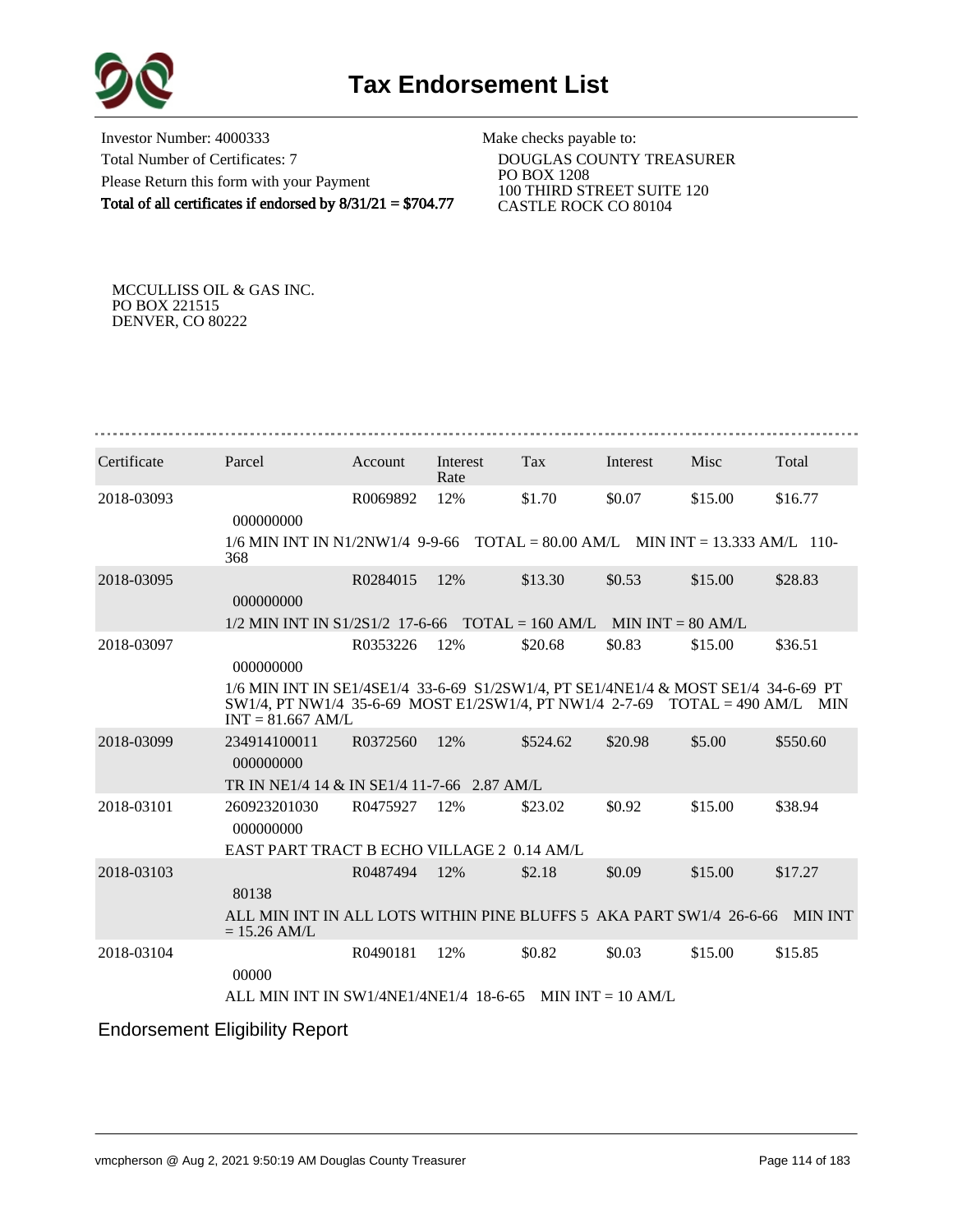

Investor Number: 4000274 Total Number of Certificates: 67 Please Return this form with your Payment

Total of all certificates if endorsed by  $8/31/21 =$ \$296,088.03

Make checks payable to:

 DOUGLAS COUNTY TREASURER PO BOX 1208 100 THIRD STREET SUITE 120 CASTLE ROCK CO 80104

MERCURY FUNDING, LLC PO BOX 772837 MEMPHIS, TN 38177 US

| Certificate | Parcel                                                                                | <b>Account</b> | Interest<br>Rate | Tax         | Interest            | Misc   | Total       |  |  |  |
|-------------|---------------------------------------------------------------------------------------|----------------|------------------|-------------|---------------------|--------|-------------|--|--|--|
| 2017-02370  | 222920400033                                                                          | R0435187       | 11%              | \$16,406.66 | \$656.27            | \$5.00 | \$17,067.93 |  |  |  |
|             | 7241 TITAN RD LITTLETON 801250000                                                     |                |                  |             |                     |        |             |  |  |  |
|             | TRACT IN SW1/4SE1/4 20-6-68<br>1.887 AM/L MOST LSP 385                                |                |                  |             |                     |        |             |  |  |  |
| 2018-02761  | 223313003019                                                                          | R0094238       | 12%              | \$4,945.70  | \$197.83            | \$5.00 | \$5,148.53  |  |  |  |
|             | 8218 HOMESTEAD RD PARKER 801380000                                                    |                |                  |             |                     |        |             |  |  |  |
|             | N <sub>1</sub> /2 TR 58 & N <sub>1</sub> /2 TR 59 HOMESTEAD HILLS 1                   |                |                  |             | $4.80 \text{ AM/L}$ |        |             |  |  |  |
| 2018-02775  | 250307401034                                                                          | R0170608       | 12%              | \$1,800.66  | \$72.03             | \$5.00 | \$1,877.69  |  |  |  |
|             | 000000000                                                                             |                |                  |             |                     |        |             |  |  |  |
|             | LOT 1 BLK 1 ENCHANTMENT 2 0.324 AM/L                                                  |                |                  |             |                     |        |             |  |  |  |
| 2018-02788  | 250708304013                                                                          | R0333996       | 12%              | \$3,470.36  | \$138.81            | \$5.00 | \$3,614.17  |  |  |  |
|             | 176 S LINDSEY ST CASTLE ROCK 801040000                                                |                |                  |             |                     |        |             |  |  |  |
|             | LOT 19 BLK 2 FOUNDERS VILLAGE #3 .105 AM/L                                            |                |                  |             |                     |        |             |  |  |  |
| 2018-02802  | 234914311023                                                                          | R0359052       | 12%              | \$2,875.56  | \$115.02            | \$5.00 | \$2,995.58  |  |  |  |
|             | 7416 MEADOW VIEW PARKER 801340000                                                     |                |                  |             |                     |        |             |  |  |  |
|             | LOT 4 BLK 1 THE PINERY 8B SECOND AMENDMENT 0.235 AM/L                                 |                |                  |             |                     |        |             |  |  |  |
| 2018-02804  | 222908305024                                                                          | R0360685       | 12%              | \$2,860.26  | \$114.41            | \$5.00 | \$2,979.67  |  |  |  |
|             | 9832 FOXHILL CIR HIGHLANDS RANCH 801290000                                            |                |                  |             |                     |        |             |  |  |  |
|             | LOT 17 BLK 1 HIGHLANDS RANCH #82A 1ST AMENDED 0.110 AM/L A/K/A 82-A<br><b>AMENDED</b> |                |                  |             |                     |        |             |  |  |  |
| 2018-02838  | 223309303152                                                                          | R0418155       | 12%              | \$1,804.12  | \$72.16             | \$5.00 | \$1,881.28  |  |  |  |
|             | 9582 DEERHORN CT #55 PARKER 801340000                                                 |                |                  |             |                     |        |             |  |  |  |
|             | LOT 55 CHALLENGER PARK TOWNHOMES 0.026 AM/L                                           |                |                  |             |                     |        |             |  |  |  |
| 2018-02939  | 223315318007                                                                          | R0474915       | 12%              | \$2,594.64  | \$103.79            | \$5.00 | \$2,703.43  |  |  |  |
|             | 18606 LONGS WAY #A2 PARKER 801340000                                                  |                |                  |             |                     |        |             |  |  |  |
|             | UNIT A2 BLDG A PREMISES WAREHOUSE CONDOS INCLUDES UND INT IN GROUND<br><b>LEASE</b>   |                |                  |             |                     |        |             |  |  |  |
| 2018-02940  | 223315318007                                                                          | R0474916       | 12%              | \$2,650.42  | \$106.02            | \$5.00 | \$2,761.44  |  |  |  |
|             | 18606 LONGS WAY #A3 PARKER 801340000                                                  |                |                  |             |                     |        |             |  |  |  |
|             | UNIT A3 BLDG A PREMISES WAREHOUSE CONDOS INCLUDES UND INT IN GROUND<br><b>LEASE</b>   |                |                  |             |                     |        |             |  |  |  |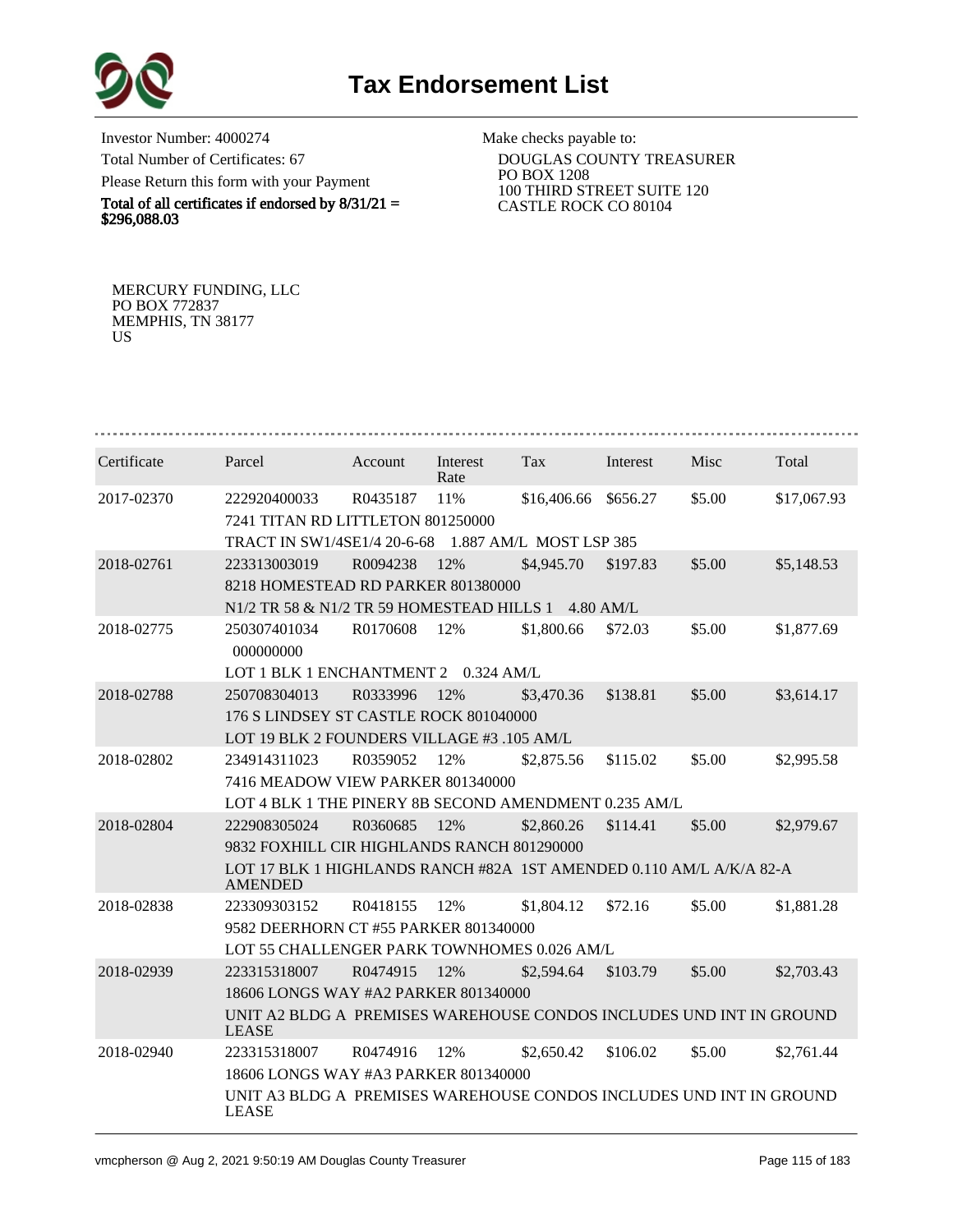

| Certificate | Parcel                                                     | Account      | Interest<br>Rate | Tax        | Interest | Misc   | Total      |  |  |  |
|-------------|------------------------------------------------------------|--------------|------------------|------------|----------|--------|------------|--|--|--|
| 2019-03364  | 250508000025                                               | R0060880     | 12%              | \$4,006.84 | \$160.27 | \$5.00 | \$4,172.11 |  |  |  |
|             | 1417 W WOLFENSBERGER RD CASTLE ROCK 80109                  |              |                  |            |          |        |            |  |  |  |
|             | TRACT IN SE1/4 8-8-67, TRACT IN NE1/4 17-8-67 35.17 AM/L   |              |                  |            |          |        |            |  |  |  |
| 2019-03365  | 250511132007                                               | R0075150     | 12%              | \$1,765.52 | \$70.62  | \$5.00 | \$1,841.14 |  |  |  |
|             | 619 SECOND ST CASTLE ROCK 801040000                        |              |                  |            |          |        |            |  |  |  |
|             | LOT 7 BLK 14 CRAIG & GOULDS ADD TO CASTLE ROCK 0.161 AM/L  |              |                  |            |          |        |            |  |  |  |
| 2019-03370  | 223104316011                                               | R0138106     | 12%              | \$3,259.45 | \$130.38 | \$8.66 | \$3,398.49 |  |  |  |
|             | 13153 SPICA DR LITTLETON 801240000                         |              |                  |            |          |        |            |  |  |  |
|             | LOT 11 BLK 4 ACRES GREEN 5 0.594 AM/L                      |              |                  |            |          |        |            |  |  |  |
| 2019-03376  | 250502303010                                               | R0222084     | 12%              | \$5,462.06 | \$218.48 | \$5.00 | \$5,685.54 |  |  |  |
|             | 785 PARK ST CASTLE ROCK 80109                              |              |                  |            |          |        |            |  |  |  |
|             | LOT 3 CASTLE INDUSTRIAL PARK 0.469 AM/L                    |              |                  |            |          |        |            |  |  |  |
| 2019-03381  | 222910107032                                               | R0332408     | 12%              | \$2,153.54 | \$86.14  | \$5.00 | \$2,244.68 |  |  |  |
|             | 9431 JOYCE LN HIGHLANDS RANCH 801260000                    |              |                  |            |          |        |            |  |  |  |
|             | LOT 32 BLK 4 HIGHLANDS RANCH #53A .074 AM/L                |              |                  |            |          |        |            |  |  |  |
| 2019-03382  | 250708306015                                               | R0334506     | 12%              | \$3,750.80 | \$150.03 | \$5.00 | \$3,905.83 |  |  |  |
|             | 5068 E CRESTONE AVE CASTLE ROCK 801040000                  |              |                  |            |          |        |            |  |  |  |
|             | LOT 17 BLK 7 FOUNDERS VILLAGE #3 .113 AM/L                 |              |                  |            |          |        |            |  |  |  |
| 2019-03388  | 222908306074                                               | R0374961     | 12%              | \$2,755.46 | \$110.22 | \$5.00 | \$2,870.68 |  |  |  |
|             | 3619 BUCKNELL DR HIGHLANDS RANCH 801290000                 |              |                  |            |          |        |            |  |  |  |
|             | LOT 84 HIGHLANDS RANCH 101A .11 AM/L                       |              |                  |            |          |        |            |  |  |  |
| 2019-03393  | 222916307005                                               | R0386249     | 12%              | \$942.80   | \$112.42 | \$5.00 | \$1,060.22 |  |  |  |
|             | 2258 ASHWOOD LN HIGHLANDS RANCH 801290000                  |              |                  |            |          |        |            |  |  |  |
|             | LOT 81 HIGHLANDS RANCH #110-I 0.115 AM/L                   |              |                  |            |          |        |            |  |  |  |
| 2019-03394  | 222916301067                                               | R0386345     | 12%              | \$3,130.14 | \$125.21 | \$5.00 | \$3,260.35 |  |  |  |
|             | 10405 HOLLYHOCK CT HIGHLANDS RANCH 801290000               |              |                  |            |          |        |            |  |  |  |
|             | LOT 120 HIGHLANDS RANCH #110-I 0.131 AM/L                  |              |                  |            |          |        |            |  |  |  |
| 2019-03395  | 250532001002                                               | R0389592     | 12%              | \$5,692.90 | \$227.72 | \$5.00 | \$5,925.62 |  |  |  |
|             | 1440 COLT CIR CASTLE ROCK 80109                            |              |                  |            |          |        |            |  |  |  |
|             | LOT 13 KEENE RANCH #1. 9.29 AM/L                           |              |                  |            |          |        |            |  |  |  |
| 2019-03396  | 223107426051                                               | R0389595 12% |                  | \$2,729.50 | \$109.18 | \$5.00 | \$2,843.68 |  |  |  |
|             | 9893 SYDNEY LN HIGHLANDS RANCH 801300000                   |              |                  |            |          |        |            |  |  |  |
|             | LOT 241 HIGHLANDS RANCH #120-B. 0.169 AM/L                 |              |                  |            |          |        |            |  |  |  |
| 2019-03399  | 223116210011                                               | R0400344     | 12%              | \$4,651.69 | \$186.07 | \$8.10 | \$4,845.86 |  |  |  |
|             | 10214 DUNSFORD DR LONE TREE 801240000                      |              |                  |            |          |        |            |  |  |  |
|             | LOT 76 CARRIAGE CLUB #3 0.250 AM/L.                        |              |                  |            |          |        |            |  |  |  |
| 2019-03400  | 250514403047                                               | R0404476     | 12%              | \$2,283.18 | \$91.33  | \$5.00 | \$2,379.51 |  |  |  |
|             | 509 WENLOCK CT CASTLE ROCK 801040000                       |              |                  |            |          |        |            |  |  |  |
|             | LOT 10 BLK 7 PLUM CREEK FAIRWAY 11 #1 2ND AMEND 0.096 AM/L |              |                  |            |          |        |            |  |  |  |
| 2019-03407  | 223309303104                                               | R0418210     | 12%              | \$1,733.30 | \$69.33  | \$5.00 | \$1,807.63 |  |  |  |
|             | 9646 DEERHORN CT #98 PARKER 801340000                      |              |                  |            |          |        |            |  |  |  |
|             | LOT 98 CHALLENGER PARK TOWNHOMES 0.026 AM/L                |              |                  |            |          |        |            |  |  |  |
| 2019-03418  | 223119106009                                               | R0452989     | 12%              | \$3,107.88 | \$124.32 | \$5.00 | \$3,237.20 |  |  |  |
|             | 5285 FULLERTON LN HIGHLANDS RANCH 801300000                |              |                  |            |          |        |            |  |  |  |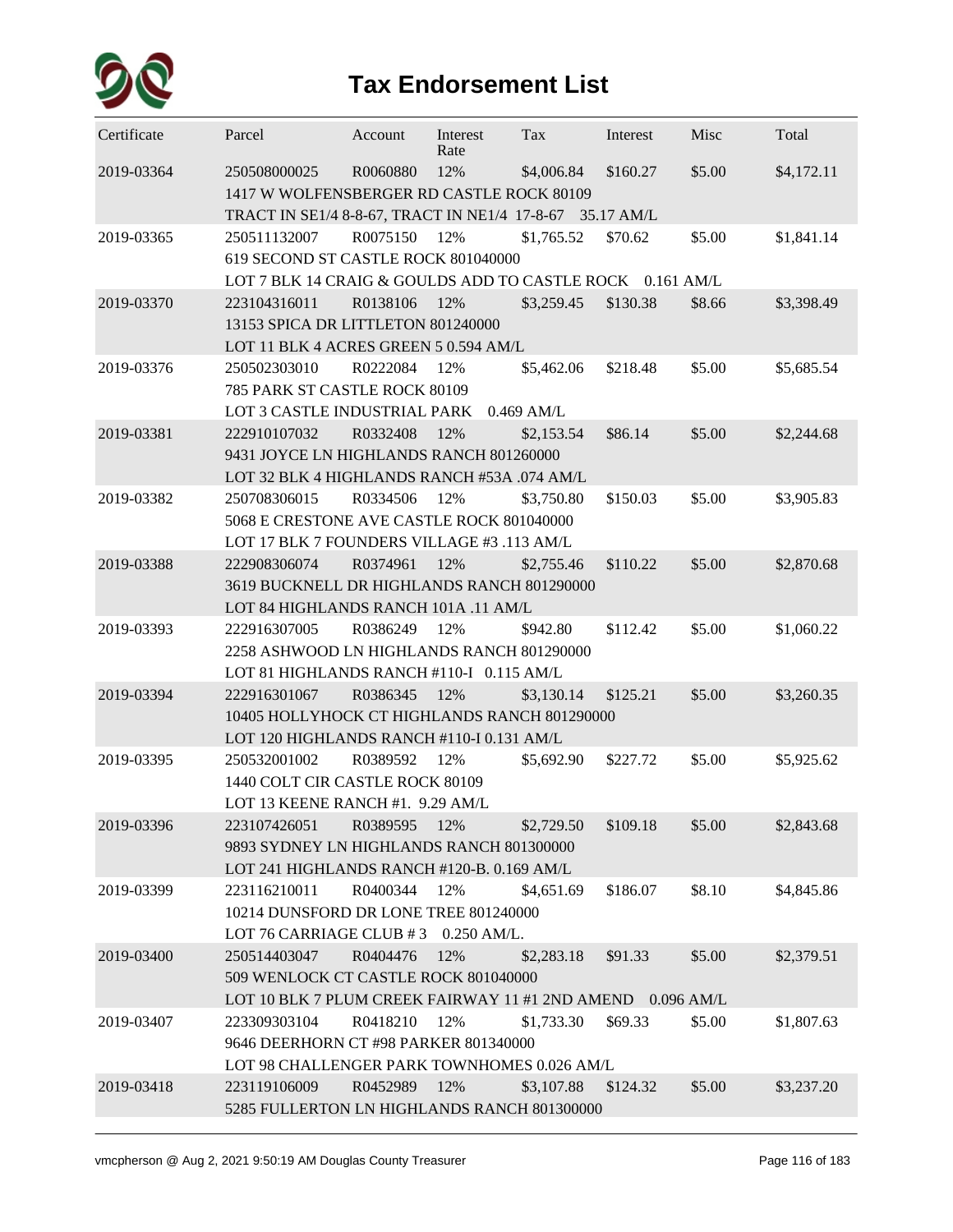

| Certificate | Parcel                                                                 | Account                          | Interest<br>Rate | Tax                     | Interest                          | Misc   | Total       |  |  |  |  |
|-------------|------------------------------------------------------------------------|----------------------------------|------------------|-------------------------|-----------------------------------|--------|-------------|--|--|--|--|
|             | LOT 193 HIGHLANDS RANCH FLG 122W 1ST AMEND                             |                                  |                  |                         | $0.096$ AM/L                      |        |             |  |  |  |  |
| 2020-04035  | 234912201006                                                           | R0118172                         | 9%               | \$3,134.74              | \$125.39                          | \$5.00 | \$3,265.13  |  |  |  |  |
|             | 6748 HILLSIDE WAY PARKER 801340000                                     |                                  |                  |                         |                                   |        |             |  |  |  |  |
|             | LOT 12 BLK 1 THE PINERY #2A 0.513 AM/L                                 |                                  |                  |                         |                                   |        |             |  |  |  |  |
| 2020-04038  | 234708003006                                                           | R0130649                         | 9%               | \$3,613.72              | \$144.55                          | \$5.00 | \$3,763.27  |  |  |  |  |
|             | 6989 N TRAILWAY PARKER 801340000                                       |                                  |                  |                         |                                   |        |             |  |  |  |  |
|             | LOT 115 HIDDEN VILLAGE #5 3.512 AM/L                                   |                                  |                  |                         |                                   |        |             |  |  |  |  |
| 2020-04041  | 277330004019                                                           | R0170149                         | 9%               | \$2,810.70              | \$112.43                          | \$5.00 | \$2,928.13  |  |  |  |  |
|             | 3223 ESTATES CIR LARKSPUR 801180000                                    |                                  |                  |                         |                                   |        |             |  |  |  |  |
|             | LOT 1 BLK 2 ASSEMBLY ESTATES                                           |                                  |                  |                         | 286-127 TOTAL ACREAGE 5.84 AM/L   |        |             |  |  |  |  |
| 2020-04046  | 223305101082                                                           | R0274722                         | 9%               | \$2,198.96              | \$87.96                           | \$5.00 | \$2,291.92  |  |  |  |  |
|             | 8488 WHEATGRASS CIR PARKER 801340000                                   |                                  |                  |                         |                                   |        |             |  |  |  |  |
|             | LOT 123 COTTONWOOD 3                                                   |                                  | $0.14$ AM/L      |                         |                                   |        |             |  |  |  |  |
| 2020-04048  | 235121101018                                                           | R0278889                         | 9%               | \$14,648.24             | \$585.93                          | \$5.00 | \$15,239.17 |  |  |  |  |
|             | 330 PARAGON WAY CASTLE ROCK 80108                                      |                                  |                  |                         |                                   |        |             |  |  |  |  |
|             | LOT 330 BLK 7 CASTLE PINES 1B                                          |                                  | $1.46$ AM/L      |                         |                                   |        |             |  |  |  |  |
| 2020-04050  | 235325000005                                                           | R0304266                         | 9%               | \$3,711.86              | \$148.47                          | \$5.00 | \$3,865.33  |  |  |  |  |
|             | 3080 N PERRY PARK RD CASTLE ROCK 80109                                 |                                  |                  |                         |                                   |        |             |  |  |  |  |
|             | TRACT IN N1/2SE1/4 & NE1/4SW1/4 25-7-68 37<br>PT BRECKENRIDGE PROPERTY |                                  |                  |                         | 0.36 AM/L LYING EAST OF ROAD. AKA |        |             |  |  |  |  |
| 2020-04052  | 223304415003                                                           | R0330430                         | 9%               | \$1,650.00              | \$66.00                           | \$5.00 | \$1,721.00  |  |  |  |  |
|             |                                                                        | 17934 BECKET DR PARKER 801340000 |                  |                         |                                   |        |             |  |  |  |  |
|             | UNIT 16 BLDG 4 PARKER MEADOWS CONDOS PHASE II                          |                                  |                  |                         |                                   |        |             |  |  |  |  |
| 2020-04053  | 223109110003                                                           | R0333589                         | 9%               | \$2,559.76              | \$102.39                          | \$5.00 | \$2,667.15  |  |  |  |  |
|             | 9366 MILES DR LONE TREE 801240000                                      |                                  |                  |                         |                                   |        |             |  |  |  |  |
|             | UNIT 3 BLDG 2 CLUB TERRACE CONDO                                       |                                  |                  |                         |                                   |        |             |  |  |  |  |
| 2020-04054  | 250708310003                                                           | R0334599                         | 9%               | \$4,129.96              | \$165.20                          | \$5.00 | \$4,300.16  |  |  |  |  |
|             | 5254 E ESSEX AVE CASTLE ROCK 801040000                                 |                                  |                  |                         |                                   |        |             |  |  |  |  |
|             | LOT 3 BLK 10 FOUNDERS VILLAGE #3 .107 AM/L                             |                                  |                  |                         |                                   |        |             |  |  |  |  |
| 2020-04063  | 222911211051                                                           | R0342140                         | 9%               | \$3,038.34              | \$121.53                          | \$5.00 | \$3,164.87  |  |  |  |  |
|             | 9434 HIBISCUS DR HIGHLANDS RANCH 801260000                             |                                  |                  |                         |                                   |        |             |  |  |  |  |
|             | LOT 49 HIGHLANDS RANCH #73A 0.149 AM/L                                 |                                  |                  |                         |                                   |        |             |  |  |  |  |
| 2020-04066  | 235128309006                                                           | R0344272                         | 9%               | \$856.88                | \$25.71                           | \$5.00 | \$887.59    |  |  |  |  |
|             | 3196 W INDIAN SUMMER LN CASTLE ROCK 80109                              |                                  |                  |                         |                                   |        |             |  |  |  |  |
|             | LOT 7 BLK 4 FIRST REPLAT OF THE MEADOWS #1 0.109 AM/L                  |                                  |                  |                         |                                   |        |             |  |  |  |  |
| 2020-04069  | 223334304041                                                           | R0348736                         | 9%               | \$1,976.52              | \$79.06                           | \$5.00 | \$2,060.58  |  |  |  |  |
|             | 19095 E BONNEY CT PARKER 801340000                                     |                                  |                  |                         |                                   |        |             |  |  |  |  |
|             | LOT 41 BLOCK 2 STROH RANCH #3 0.153 AM/L                               |                                  |                  |                         |                                   |        |             |  |  |  |  |
| 2020-04070  | 222911301119                                                           | R0350699                         | 9%               | \$3,460.32              | \$138.41                          | \$5.00 | \$3,603.73  |  |  |  |  |
|             | 9753 CHANTECLAIR CIR HIGHLANDS RANCH 801260000                         |                                  |                  |                         |                                   |        |             |  |  |  |  |
|             | LOT 51 HIGHLANDS RANCH # 83-B                                          |                                  |                  | 7811 SQ. FT. 0.179 AM/L |                                   |        |             |  |  |  |  |
| 2020-04076  | 223317412047                                                           | R0374361                         | 9%               | \$4,059.08              | \$162.36                          | \$5.00 | \$4,226.44  |  |  |  |  |
|             | 16154 CRESTROCK CT PARKER 801340000                                    |                                  |                  |                         |                                   |        |             |  |  |  |  |
|             | LOT 7 BLOCK 3 STONEGATE 15F 0.174 AM/L                                 |                                  |                  |                         |                                   |        |             |  |  |  |  |
| 2020-04079  | 223109134003                                                           | R0377457                         | 9%               | \$3,381.04              | \$135.24                          | \$5.00 | \$3,521.28  |  |  |  |  |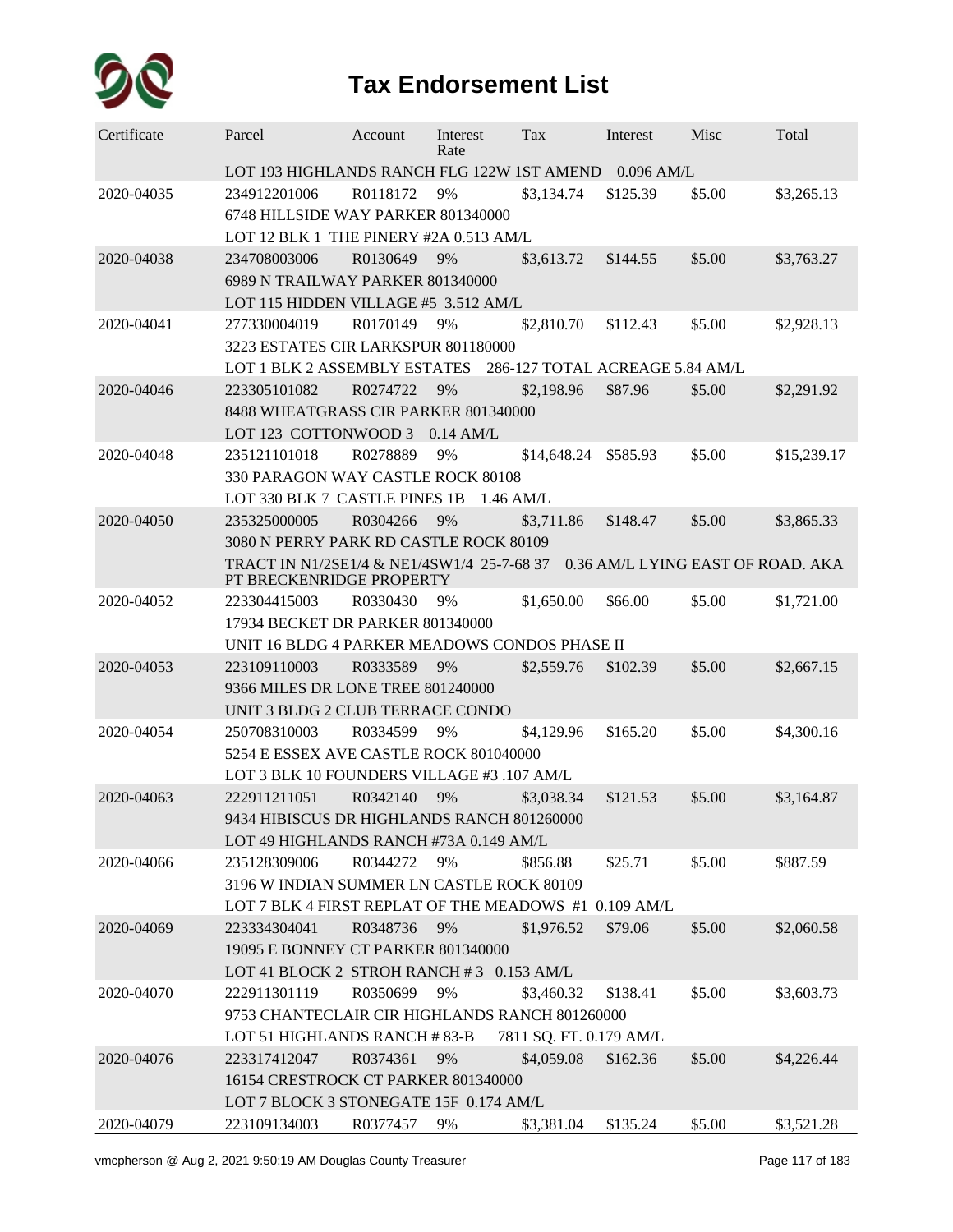

| Certificate | Parcel                                                                                                    | Account                                   | Interest<br>Rate | Tax          | Interest | Misc   | Total      |  |  |  |
|-------------|-----------------------------------------------------------------------------------------------------------|-------------------------------------------|------------------|--------------|----------|--------|------------|--|--|--|
|             | 9355 NOTTS CT LONE TREE 801240000<br>UNIT C BLDG 8 MASTERS PARK FAIRWAYS AT LONE TREE 1 PHASE 2 (AMENDED) |                                           |                  |              |          |        |            |  |  |  |
| 2020-04084  | 223117217005                                                                                              | R0381558                                  | 9%               | \$3,397.26   | \$135.89 | \$5.00 | \$3,538.15 |  |  |  |
|             | 10247 ANDEE WAY HIGHLANDS RANCH 801300000                                                                 |                                           |                  |              |          |        |            |  |  |  |
|             | LOT 90 HIGHLANDS RANCH #117-C                                                                             |                                           |                  | $0.283$ AM/L |          |        |            |  |  |  |
| 2020-04088  | 223107412021                                                                                              | R0385999                                  | 9%               | \$2,463.32   | \$98.53  | \$5.00 | \$2,566.85 |  |  |  |
|             | 9597 PARRAMATTA PL HIGHLANDS RANCH 801300000                                                              |                                           |                  |              |          |        |            |  |  |  |
|             |                                                                                                           | LOT 273 HIGHLANDS RANCH #120-A 0.123 AM/L |                  |              |          |        |            |  |  |  |
| 2020-04091  | 222909312007                                                                                              | R0388259                                  | 9%               | \$2,423.44   | \$96.94  | \$5.00 | \$2,525.38 |  |  |  |
|             | 1537 LAURENWOOD WAY HIGHLANDS RANCH 801290000                                                             |                                           |                  |              |          |        |            |  |  |  |
|             | LOT 5 HIGHLANDS RANCH #121-A. 0.136 AM/L                                                                  |                                           |                  |              |          |        |            |  |  |  |
| 2020-04092  | 223118109021                                                                                              | R0388927                                  | 9%               | \$2,464.24   | \$98.57  | \$5.00 | \$2,567.81 |  |  |  |
|             | 4900 COLLINSVILLE PL HIGHLANDS RANCH 801300000                                                            |                                           |                  |              |          |        |            |  |  |  |
|             | LOT 62 HIGHLANDS RANCH #120-B. 0.093 AM/L                                                                 |                                           |                  |              |          |        |            |  |  |  |
| 2020-04097  | 223106313045                                                                                              | R0391741                                  | 9%               | \$3,719.90   | \$148.80 | \$5.00 | \$3,873.70 |  |  |  |
|             | 4737 ROCK PIPIT CT LITTLETON 80126                                                                        |                                           |                  |              |          |        |            |  |  |  |
|             | LOT 71 PROVINCE CENTER FILING #1H. 0.163 AM/L                                                             |                                           |                  |              |          |        |            |  |  |  |
| 2020-04099  | 223118214001                                                                                              | R0392196                                  | 9%               | \$3,610.56   | \$144.42 | \$5.00 | \$3,759.98 |  |  |  |
|             | 10034 HEYWOOD ST HIGHLANDS RANCH 801300000                                                                |                                           |                  |              |          |        |            |  |  |  |
|             | LOT 162 HIGHLANDS RANCH #120C. 0.154 AM/L                                                                 |                                           |                  |              |          |        |            |  |  |  |
| 2020-04100  | 250518000048                                                                                              | R0392940                                  | 9%               | \$6,629.48   | \$265.18 | \$5.00 | \$6,899.66 |  |  |  |
|             | 2221 BIG BEAR DR SEDALIA 801350000                                                                        |                                           |                  |              |          |        |            |  |  |  |
|             | TRACT IN E1/2 18-8-67 15.0 AM/L AKA PARCEL 14 BEAR CANYON RANCH CP<br>0392941                             |                                           |                  |              |          |        |            |  |  |  |
| 2020-04104  | 223324217008                                                                                              | R0397743                                  | 9%               | \$2,052.00   | \$82.08  | \$5.00 | \$2,139.08 |  |  |  |
|             | 10845 MT BROSS WAY PARKER 801380000                                                                       |                                           |                  |              |          |        |            |  |  |  |
|             | LOT 67 WILLOW RIDGE #2 .136 AM/L                                                                          |                                           |                  |              |          |        |            |  |  |  |
| 2020-04107  | 223323410031                                                                                              | R0402631                                  | 9%               | \$2,499.92   | \$100.00 | \$5.00 | \$2,604.92 |  |  |  |
|             | 20895 OMAHA AVE PARKER 801380000                                                                          |                                           |                  |              |          |        |            |  |  |  |
|             | LOT 3 BLK 1 WILLOW PARK #3 .168 AM/L                                                                      |                                           |                  |              |          |        |            |  |  |  |
| 2020-04110  | 223326105085 R0408753                                                                                     |                                           | 9%               | \$2,890.32   | \$115.61 | \$5.00 | \$3,010.93 |  |  |  |
|             | 21072 SADDLEBACK CIR PARKER 801380000                                                                     |                                           |                  |              |          |        |            |  |  |  |
|             | LOT 13 BLOCK 1 HIDDEN RIVER 11 0.177 AM/L                                                                 |                                           |                  |              |          |        |            |  |  |  |
| 2020-04111  | 250121001020                                                                                              | R0409288                                  | 9%               | \$1,270.80   | \$50.83  | \$5.00 | \$1,326.63 |  |  |  |
|             | 1186 S COUNTY HIGHWAY 67 SEDALIA 801350000                                                                |                                           |                  |              |          |        |            |  |  |  |
|             | LOT 2 PINE HILLS 2 2.05 AM/L                                                                              |                                           |                  |              |          |        |            |  |  |  |
| 2020-04113  | 223118225026                                                                                              | R0412355                                  | 9%               | \$2,988.24   | \$119.53 | \$5.00 | \$3,112.77 |  |  |  |
|             | 4759 WALDENWOOD DR HIGHLANDS RANCH 801300000                                                              |                                           |                  |              |          |        |            |  |  |  |
|             | LOT 147 HIGHLANDS RANCH #122H 0.120 AM/L                                                                  |                                           |                  |              |          |        |            |  |  |  |
| 2020-04116  | 222914404018                                                                                              | R0413994                                  | 9%               | \$4,634.48   | \$185.38 | \$5.00 | \$4,824.86 |  |  |  |
|             | 10259 CHARISSGLEN CIR HIGHLANDS RANCH 801260000                                                           |                                           |                  |              |          |        |            |  |  |  |
|             | LOT 188 HIGHLANDS RANCH #122I 0.212 AM/L                                                                  |                                           |                  |              |          |        |            |  |  |  |
| 2020-04119  | 222913307020                                                                                              | R0416149                                  | 9%               | \$4,423.02   | \$176.92 | \$5.00 | \$4,604.94 |  |  |  |
|             | 2792 GREATWOOD WAY HIGHLANDS RANCH 801260000                                                              |                                           |                  |              |          |        |            |  |  |  |
|             | LOT 20 HIGHLANDS RANCH #122K 0.213 AM/L                                                                   |                                           |                  |              |          |        |            |  |  |  |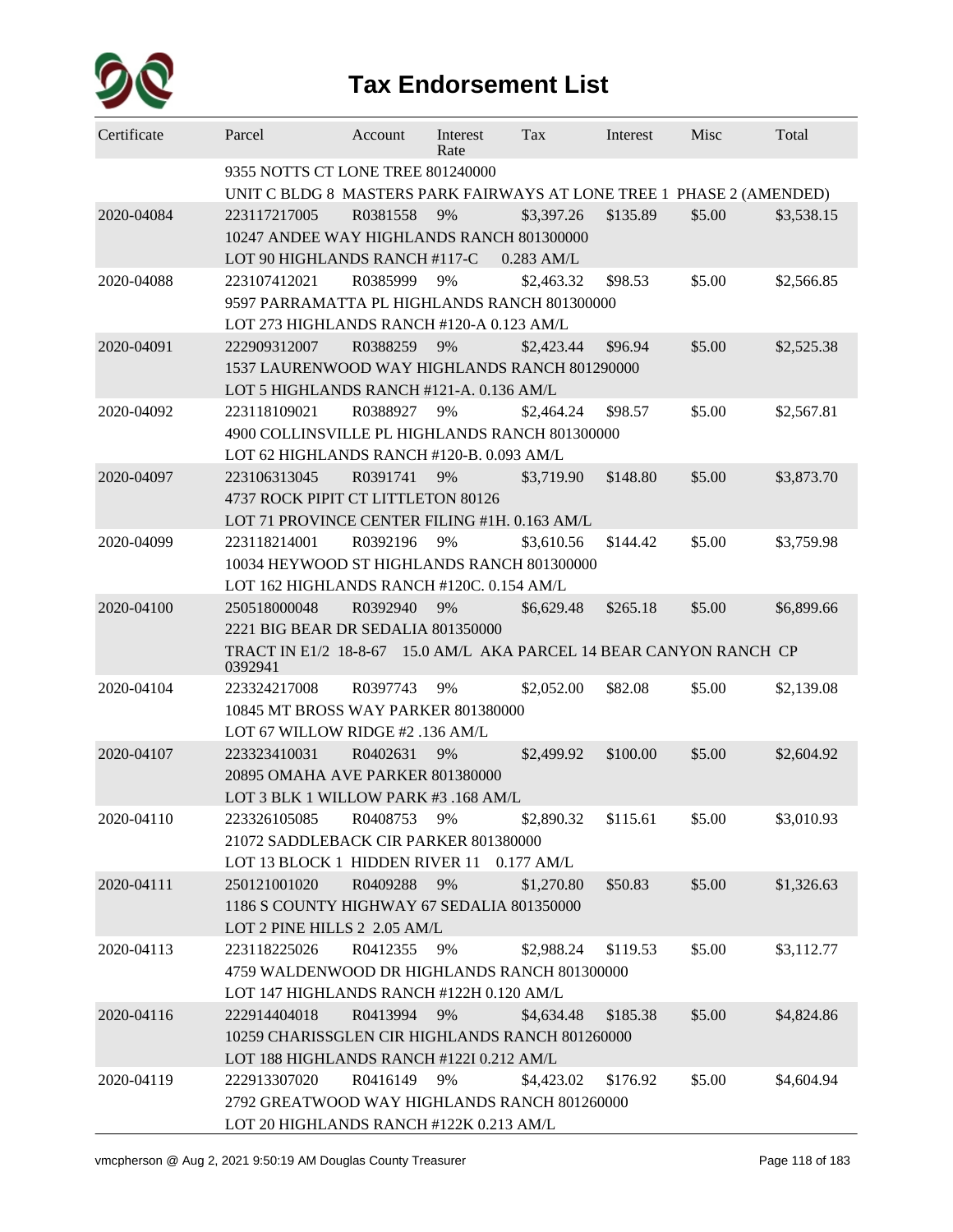

| Certificate | Parcel                                                                        | Account  | Interest<br>Rate | Tax                  | Interest | Misc     | Total       |  |  |  |  |
|-------------|-------------------------------------------------------------------------------|----------|------------------|----------------------|----------|----------|-------------|--|--|--|--|
| 2020-04121  | 235132405090<br>4666 HEARTWOOD WAY CASTLE ROCK 80109                          | R0421506 | 9%               | \$3,553.32           | \$142.13 | \$5.00   | \$3,700.45  |  |  |  |  |
|             | LOT 2 BLK 5 THE MEADOWS FILING 11 PARCEL 6 0.149 AM/L                         |          |                  |                      |          |          |             |  |  |  |  |
| 2020-04123  | 222904313046                                                                  | R0424988 | 9%               | \$2,501.34           | \$100.05 | \$5.00   | \$2,606.39  |  |  |  |  |
|             | 8885 TAPPY TOORIE CIR HIGHLANDS RANCH 801290000                               |          |                  |                      |          |          |             |  |  |  |  |
|             | LOT 71 HIGHLANDS RANCH 134A 5TH AMD 0.06 AM/L                                 |          |                  |                      |          |          |             |  |  |  |  |
| 2020-04130  | 250501102042                                                                  | R0434604 | 9%               | \$5,228.62           | \$209.14 | \$5.00   | \$5,442.76  |  |  |  |  |
|             | 2292 OAK VISTA CT CASTLE ROCK 801040000                                       |          |                  |                      |          |          |             |  |  |  |  |
|             | LOT 43 BLOCK 3 THE WOODLANDS FILING 10 TOTAL ACREAGE 0.830 AM/L               |          |                  |                      |          |          |             |  |  |  |  |
| 2020-04132  | 235127404011<br>000000000                                                     | R0438048 | 9%               | \$13,842.38 \$553.70 |          | \$5.00   | \$14,401.08 |  |  |  |  |
|             | LOT 1B CASTLE PINES COMMERCIAL FILING 4 2ND AMD 0.41 AM/L                     |          |                  |                      |          |          |             |  |  |  |  |
| 2020-04134  | 234916404008                                                                  | R0438253 | 9%               | \$6,003.46           | \$240.14 | \$5.00   | \$6,248.60  |  |  |  |  |
|             | 5241 STREAMBED TRL PARKER 801340000                                           |          |                  |                      |          |          |             |  |  |  |  |
|             | LOT 58 PINERY WEST FILING 1D 0.45 AM/L                                        |          |                  |                      |          |          |             |  |  |  |  |
| 2020-04140  | 223118401091                                                                  | R0444306 | 9%               | \$3,177.44           | \$127.10 | \$5.00   | \$3,309.54  |  |  |  |  |
|             | 10615 JEWELBERRY TRL HIGHLANDS RANCH 801300000                                |          |                  |                      |          |          |             |  |  |  |  |
|             | LOT 358 HIGHLANDS RANCH 122V 0.116 AM/L                                       |          |                  |                      |          |          |             |  |  |  |  |
| 2020-04142  | 223119216004                                                                  | R0447610 | 9%               | \$4,017.72           | \$160.71 | \$5.00   | \$4,183.43  |  |  |  |  |
|             | 10945 BELLBROOK CIR HIGHLANDS RANCH 801300000                                 |          |                  |                      |          |          |             |  |  |  |  |
|             | LOT 292 HIGHLANDS RANCH 122-Y 0.179 AM/L                                      |          |                  |                      |          |          |             |  |  |  |  |
| 2020-04147  | 234901101014                                                                  | R0465197 | 9%               | \$14,165.44          | \$566.62 | \$5.00   | \$14,737.06 |  |  |  |  |
|             | 8668 WITEZ CT PARKER 80134                                                    |          |                  |                      |          |          |             |  |  |  |  |
|             | LOT 86 REATA SOUTH 1 2.54 AM/L                                                |          |                  |                      |          |          |             |  |  |  |  |
| 2020-04152  | 223315318007                                                                  | R0474934 | 9%               | \$2,155.56           | \$86.22  | \$5.00   | \$2,246.78  |  |  |  |  |
|             | 18596 LONGS WAY #B11 PARKER 801340000                                         |          |                  |                      |          |          |             |  |  |  |  |
|             | UNIT B11 BLDG B PREMISES WAREHOUSE CONDOS INCLUDES UND INT IN GROUND<br>LEASE |          |                  |                      |          |          |             |  |  |  |  |
| 2020-04153  | 235134203006                                                                  | R0475710 | 9%               | \$6,990.10           | \$279.60 | \$5.00   | \$7,274.70  |  |  |  |  |
|             | 3750 DACORO LN #135 CASTLE ROCK 80109                                         |          |                  |                      |          |          |             |  |  |  |  |
|             | UNIT 135 BUILDING 1 MEADOWS PROFESSIONAL PLAZA OFFICE CONDOS                  |          |                  |                      |          |          |             |  |  |  |  |
| 2020-04156  | 223115208085                                                                  | R0476709 | 9%               | \$5,887.96           | \$235.52 | \$5.00   | \$6,128.48  |  |  |  |  |
|             | 9173 KORNBRUST DR LONE TREE 80124                                             |          |                  |                      |          |          |             |  |  |  |  |
|             | LOT 18 BLOCK 3 RIDGEGATE SECTION 15 FLG 4 1ST AMD 0.03 AM/L                   |          |                  |                      |          |          |             |  |  |  |  |
| 2020-04158  | 223318319005                                                                  | R0480925 | 9%               | \$5,196.84           | \$207.87 | \$5.00   | \$5,409.71  |  |  |  |  |
|             | 14112 KENNETH LOOP PARKER 80134                                               |          |                  |                      |          |          |             |  |  |  |  |
|             | LOT 30 MERIDIAN INTERNATIONAL BUSINESS CENTER 7E 0.117 AM/L                   |          |                  |                      |          |          |             |  |  |  |  |
| 2020-04161  | 235116202032                                                                  | R0490177 | 9%               | \$17,757.48 \$710.30 |          | \$415.32 | \$18,883.10 |  |  |  |  |
|             | 93 CASTLE PINES DR NORTH CASTLE ROCK 80108                                    |          |                  |                      |          |          |             |  |  |  |  |
|             | LOT 2 CASTLE PINES VILLAGE 39 2.800 AM/L                                      |          |                  |                      |          |          |             |  |  |  |  |
| 2020-04162  | 222904414001                                                                  | R0492804 | 9%               | \$5,905.08           | \$236.20 | \$5.00   | \$6,146.28  |  |  |  |  |
|             | 1367 PARK CENTRAL DR HIGHLANDS RANCH 80129                                    |          |                  |                      |          |          |             |  |  |  |  |
|             | TRACT A1 HIGHLANDS RANCH 156 1ST AMD 2.949 AM/L                               |          |                  |                      |          |          |             |  |  |  |  |
|             |                                                                               |          |                  |                      |          |          |             |  |  |  |  |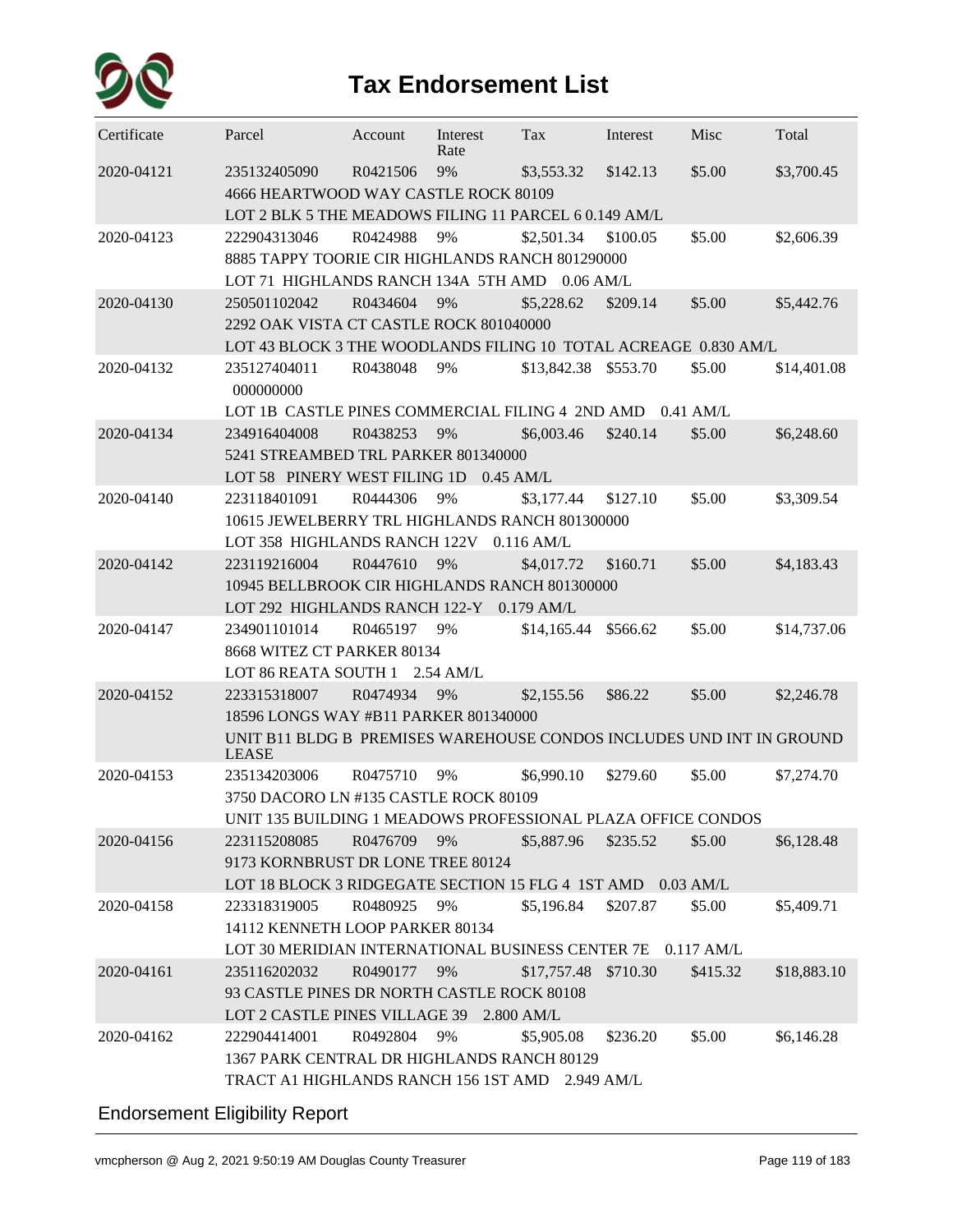

Investor Number: 4000063 Total Number of Certificates: 1 Please Return this form with your Payment Total of all certificates if endorsed by  $8/31/21 = $21.01$ 

Make checks payable to:

 DOUGLAS COUNTY TREASURER PO BOX 1208 100 THIRD STREET SUITE 120 CASTLE ROCK CO 80104

MICHAEL D LESTER 1409 N LADONIA DR PUEBLO, CO 81007 UNITED STATES

. . . . . . . . . . . . . . . .

| Certificate                                                                                               | Parcel    | Account  | Interest<br>Rate | Tax    | Interest | Misc    | Total   |
|-----------------------------------------------------------------------------------------------------------|-----------|----------|------------------|--------|----------|---------|---------|
| 2014-00457                                                                                                | 000000000 | R0431696 | 10%              | \$5.78 | \$0.23   | \$15.00 | \$21.01 |
| ALL MINERAL INTEREST IN 2 PARCELS IN N1/2SE1/4 17-7-67, PT OUTLOT A<br>HOCKADAY HEIGHTS TOTAL 35.635 AM/L |           |          |                  |        |          |         |         |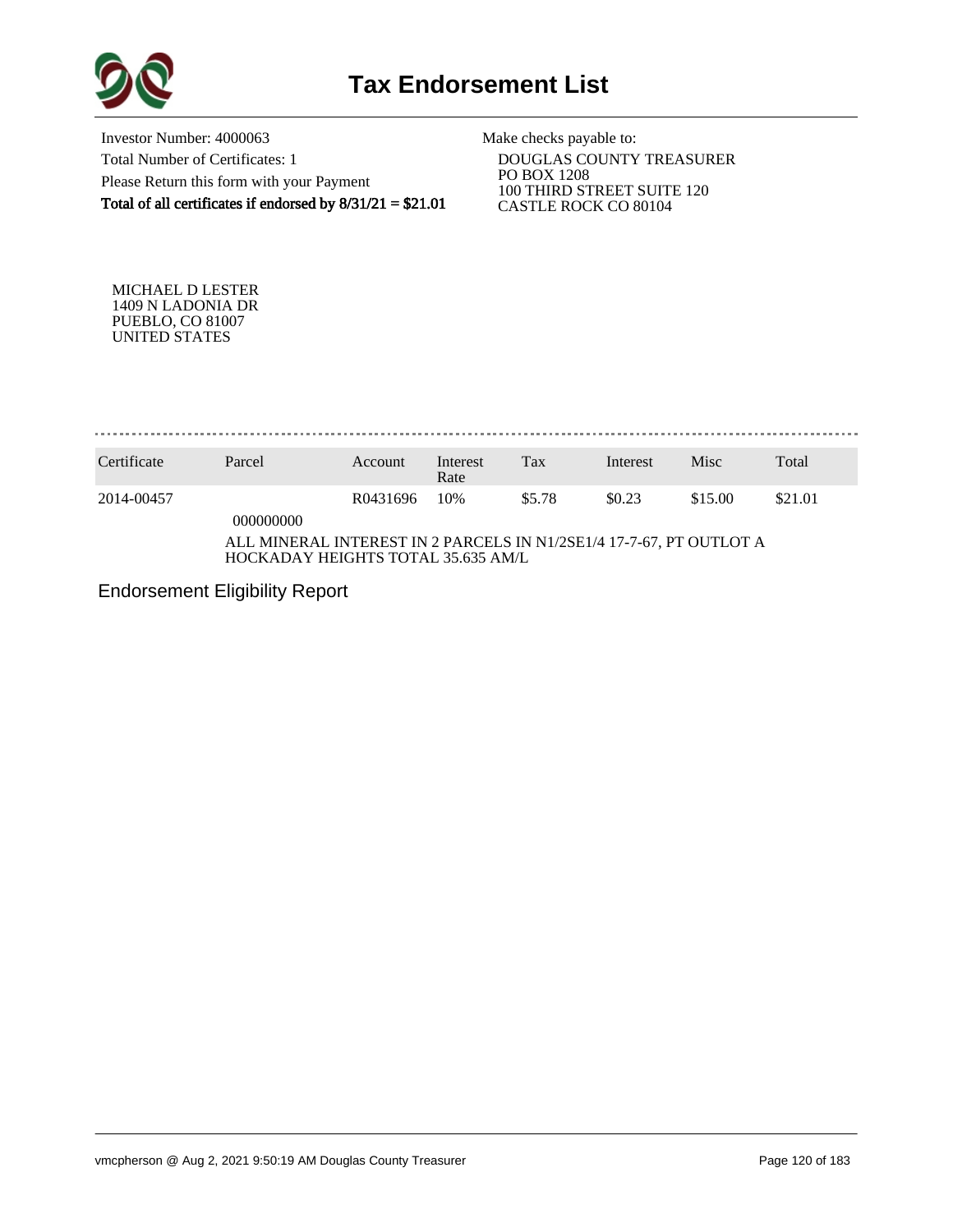

Investor Number: 4000490 Total Number of Certificates: 1 Please Return this form with your Payment Total of all certificates if endorsed by  $8/31/21 = $98.10$ 

Make checks payable to:

 DOUGLAS COUNTY TREASURER PO BOX 1208 100 THIRD STREET SUITE 120 CASTLE ROCK CO 80104

MIGHTY MUCKAMUCK INC 903 WESTWOOD DRIVE MERRITT ISLAND, FL 32953 US

. . . . . . . . . . . . . . . 

| Certificate | Parcel                                                | Account                                                  | Interest<br>Rate | Tax | Interest | <b>Misc</b> | Total |  |  |  |
|-------------|-------------------------------------------------------|----------------------------------------------------------|------------------|-----|----------|-------------|-------|--|--|--|
| 2020-04464  | 223309203020                                          | \$98.10<br>\$5.00<br>\$89.52<br>\$3.58<br>9%<br>R0465872 |                  |     |          |             |       |  |  |  |
|             | 17444 NATURE WALK TRL #G15E PARKER 801340000          |                                                          |                  |     |          |             |       |  |  |  |
|             | GARAGE UNIT G-15-E PRAIRIE WALK ON CHERRY CREEK MAP 8 |                                                          |                  |     |          |             |       |  |  |  |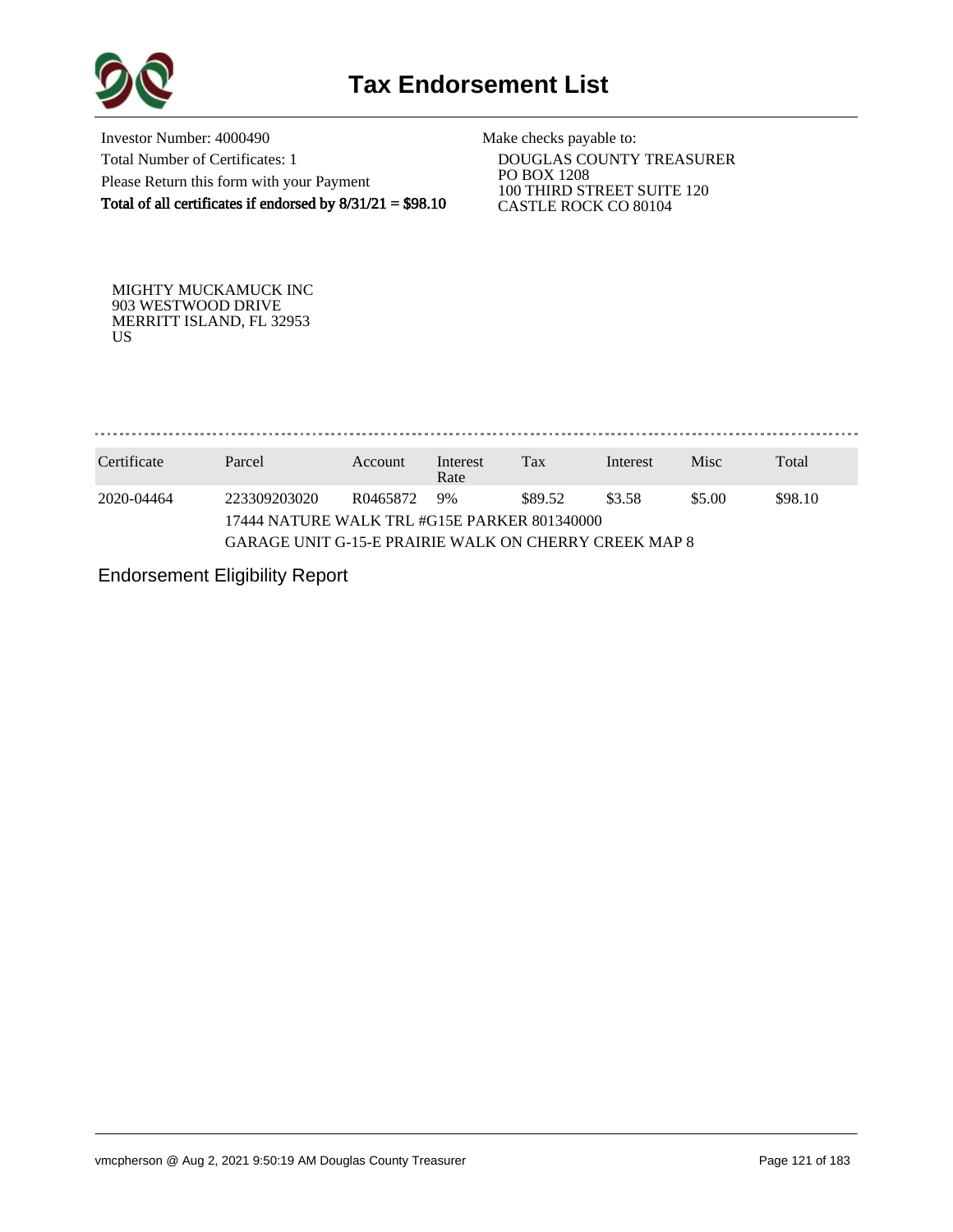



Investor Number: 4000472 Total Number of Certificates: 6 Please Return this form with your Payment Total of all certificates if endorsed by 8/31/21 = \$2,995.41

Make checks payable to:

 DOUGLAS COUNTY TREASURER PO BOX 1208 100 THIRD STREET SUITE 120 CASTLE ROCK CO 80104

MIGUEL PALMA 5500 W. JEWELL AVE LAKEWOOD, CO 80232 US

| Certificate | Parcel                                           | Account  | Interest<br>Rate | Tax        | Interest            | Misc    | Total      |  |  |  |
|-------------|--------------------------------------------------|----------|------------------|------------|---------------------|---------|------------|--|--|--|
| 2019-03870  | 250511200014                                     | R0083011 | 12%              | \$1,580.24 | \$63.21             | \$5.00  | \$1,648.45 |  |  |  |
|             | 165 PRAIRIE HAWK DR CASTLE ROCK 80109            |          |                  |            |                     |         |            |  |  |  |
|             | TR SW1/4NW1/4 11-8-67 0.77AM/L 130-308 LSP 2966  |          |                  |            |                     |         |            |  |  |  |
| 2019-03871  | 250511200013                                     | R0083029 | 12%              | \$128.74   | \$5.15              | \$5.00  | \$138.89   |  |  |  |
|             | 423 PRAIRIE HAWK DR CASTLE ROCK 80109            |          |                  |            |                     |         |            |  |  |  |
|             | TR SW1/4NW1/4 11-8-67 0.73 AM/L 185-260 LSP 2966 |          |                  |            |                     |         |            |  |  |  |
| 2019-03872  | 261315000012<br>000000000                        | R0150877 | 12%              | \$104.38   | \$4.18              | \$5.00  | \$113.56   |  |  |  |
|             | TR NE1/4SW1/4 15-9-70 CP 0150869 1 AM/L 288-533  |          |                  |            |                     |         |            |  |  |  |
| 2019-03873  | 260718402058                                     | R0179709 | 12%              | \$235.74   | \$9.43              | \$5.00  | \$250.17   |  |  |  |
|             | 6595 BALSAMROOT RD LARKSPUR 801180000            |          |                  |            |                     |         |            |  |  |  |
|             | LOT 78 BLK 1 MERIBEL VILLAGE 1 0.496 AM/L        |          |                  |            |                     |         |            |  |  |  |
| 2019-03875  | 277119401005                                     | R0181841 | 12%              | \$791.82   | \$31.67             | \$5.00  | \$828.49   |  |  |  |
|             | 13232 WOODMOOR WEST DR LARKSPUR 801180000        |          |                  |            |                     |         |            |  |  |  |
|             | LOT 16 WOODMOOR MOUNTAIN 1 2.965 AM/L            |          |                  |            |                     |         |            |  |  |  |
| 2019-03879  | 00000                                            | R0490181 | 12%              | \$0.82     | \$0.03              | \$15.00 | \$15.85    |  |  |  |
|             | ALL MIN INT IN SW1/4NE1/4NE1/4 18-6-65           |          |                  |            | MIN INT $= 10$ AM/L |         |            |  |  |  |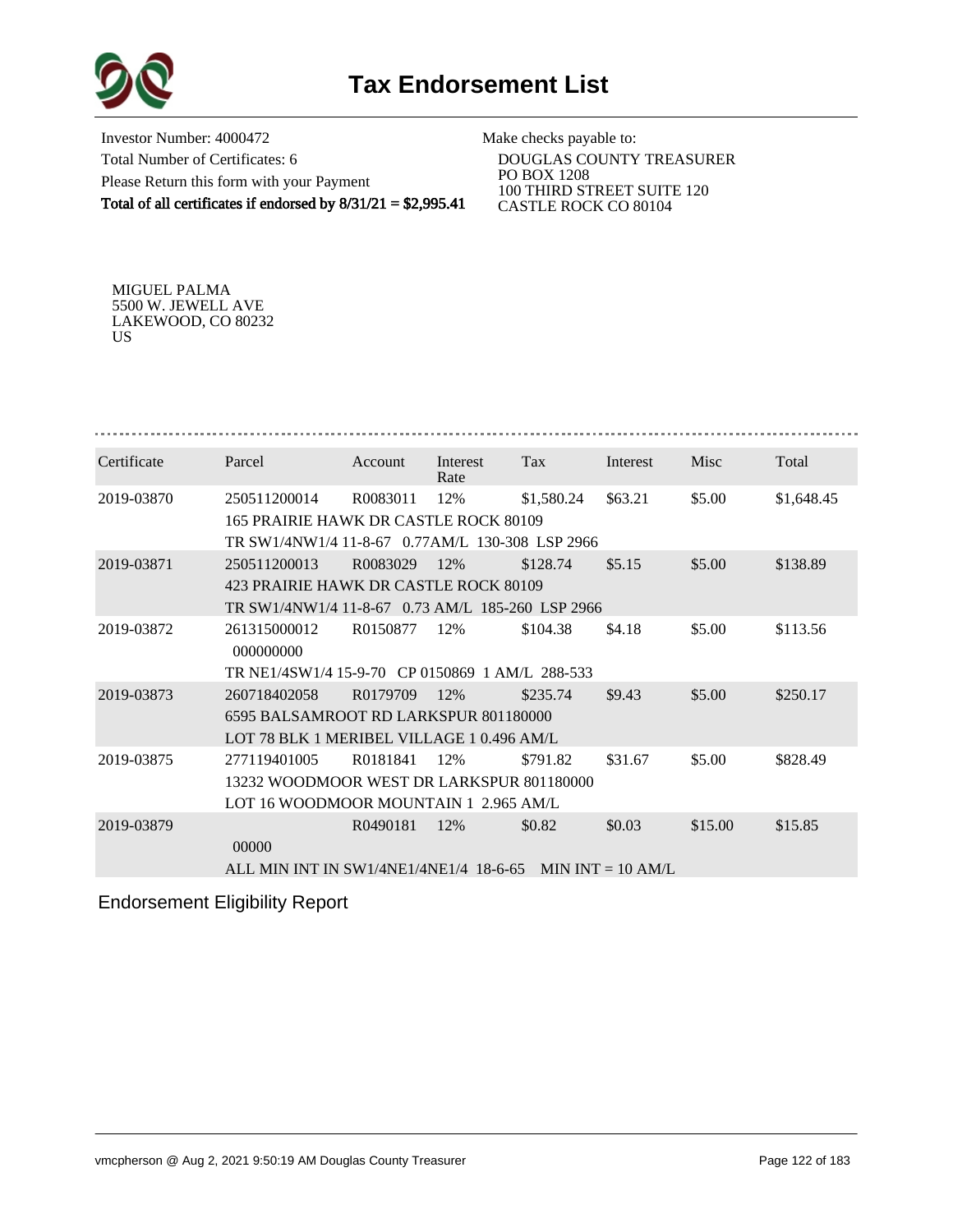



Investor Number: 4000343 Total Number of Certificates: 6 Please Return this form with your Payment Total of all certificates if endorsed by 8/31/21 = \$131.38

Make checks payable to:

 DOUGLAS COUNTY TREASURER PO BOX 1208 100 THIRD STREET SUITE 120 CASTLE ROCK CO 80104

MIKE KINCADE 4720 LOCH LOMOND DR CARMICHAEL, CA 95608 US

| Certificate | Parcel                                                                                                                                                                                                                                                                   | Account  | Interest<br>Rate | <b>Tax</b> | Interest | Misc    | Total   |  |
|-------------|--------------------------------------------------------------------------------------------------------------------------------------------------------------------------------------------------------------------------------------------------------------------------|----------|------------------|------------|----------|---------|---------|--|
| 2018-03110  | 000000000                                                                                                                                                                                                                                                                | R0230359 | 12%              | \$1.46     | \$0.06   | \$15.00 | \$16.52 |  |
|             | ALL MIN INT IN TRACT IN SW1/4SE1/4 24-7-69 MIN INT = 17.148 AM/L                                                                                                                                                                                                         |          |                  |            |          |         |         |  |
| 2018-03112  | 234720000016                                                                                                                                                                                                                                                             | R0383254 | 12%              | \$36.46    | \$1.46   | \$5.00  | \$42.92 |  |
|             | 10421 REMMICK RIDGE RD PARKER 801340000                                                                                                                                                                                                                                  |          |                  |            |          |         |         |  |
|             | TR IN W1/2 20-7-65 35.101 AM/L (PARCEL 5 - EVANS RANCH)                                                                                                                                                                                                                  |          |                  |            |          |         |         |  |
| 2018-03113  | 000000000                                                                                                                                                                                                                                                                | R0386810 | 12%              | \$0.70     | \$0.03   | \$15.00 | \$15.73 |  |
|             | ALL MIN INT IN PART $E1/2NW1/4$ 25-7-67 MIN INT = 4.28 AM/L                                                                                                                                                                                                              |          |                  |            |          |         |         |  |
| 2018-03116  | 000000000                                                                                                                                                                                                                                                                | R0431696 | 12%              | \$5.78     | \$0.23   | \$15.00 | \$21.01 |  |
|             | ALL MINERAL INTEREST IN 2 PARCELS IN N1/2SE1/4 17-7-67, PT OUTLOT A<br>HOCKADAY HEIGHTS TOTAL 35.635 AM/L                                                                                                                                                                |          |                  |            |          |         |         |  |
| 2018-03117  |                                                                                                                                                                                                                                                                          | R0475661 | 12%              | \$2.46     | \$0.10   | \$15.00 | \$17.56 |  |
|             | 000000000<br>ALL MIN INT IN PT SE1/4SW1/4 3-8-67 2.70 AM/L (112-80, 127-55) PT SE1/4SW1/4 3-8-67<br>5.24 AM/L (126-114) PT SW1/4SE1/4 & SE1/4SW1/4 3-8-67 5.06 AM/L (129-46) PT<br>NE1/4NE1/4 9-8-67 & PT NW1/4NW1/4 10-8-67 5.04 AM/L (129-224) MIN INT = 18.04<br>AM/L |          |                  |            |          |         |         |  |
| 2020-04164  | 234927000024<br>000000000                                                                                                                                                                                                                                                | R0390125 | 9%               | \$2.54     | \$0.10   | \$15.00 | \$17.64 |  |
|             | TRACT IN NE1/4NW1/4 27-7-66 2.082 AM/L RLTD 0397472                                                                                                                                                                                                                      |          |                  |            |          |         |         |  |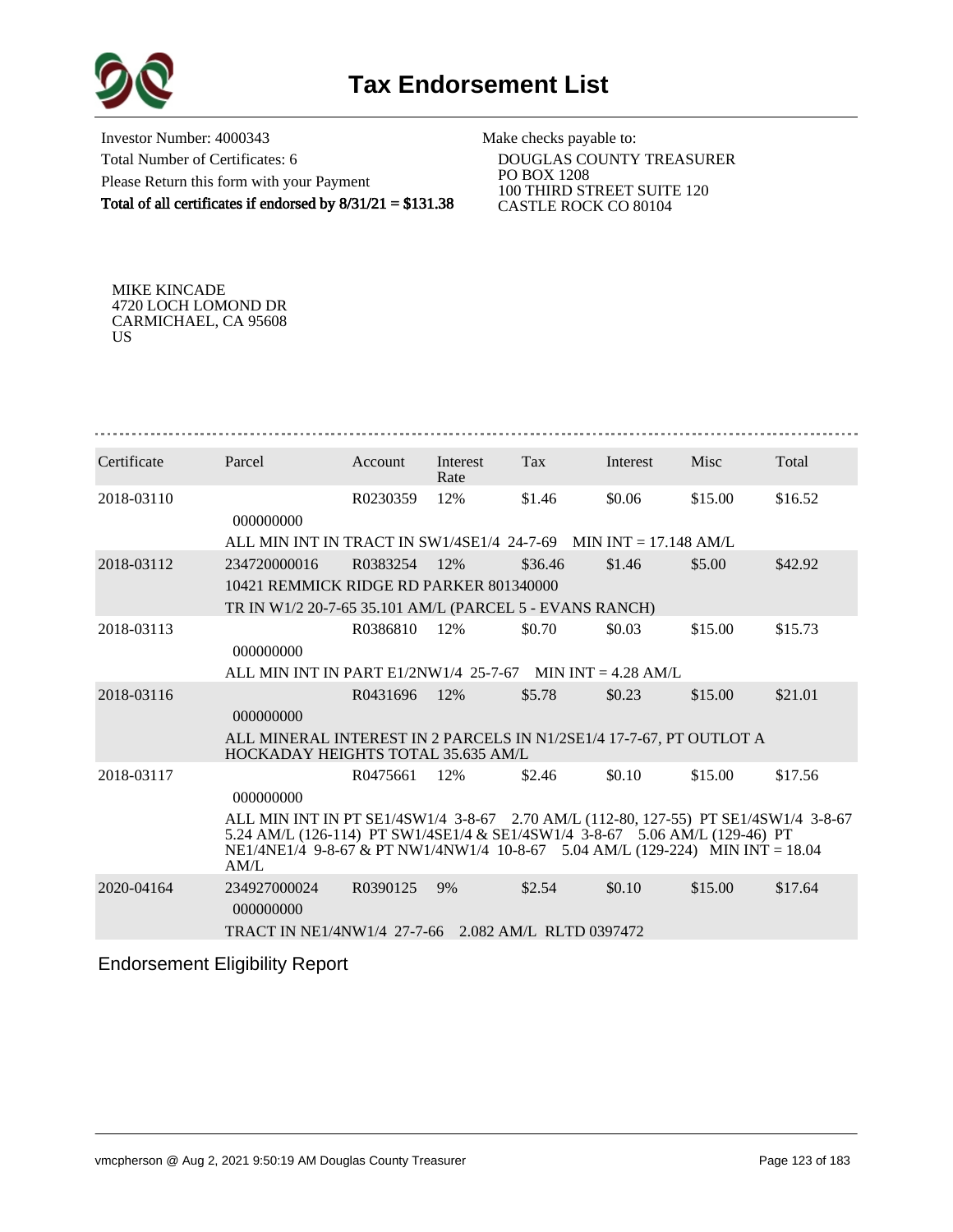

Investor Number: 4000430 Total Number of Certificates: 2 Please Return this form with your Payment Total of all certificates if endorsed by  $8/31/21 = $105.98$ 

Make checks payable to:

 DOUGLAS COUNTY TREASURER PO BOX 1208 100 THIRD STREET SUITE 120 CASTLE ROCK CO 80104

MONIKA JOHNSON 117 E LOUISA ST #451 SEATTLE, WA 98102 US

. . . . . . . . . . . . . . . . . . . 

| Certificate | Parcel                                                                                                          | Account  | Interest<br>Rate | Tax     | Interest | <b>Misc</b> | Total   |
|-------------|-----------------------------------------------------------------------------------------------------------------|----------|------------------|---------|----------|-------------|---------|
| 2020-04436  | 276730200012<br>000000000                                                                                       | R0150893 | 9%               | \$26.88 | \$1.08   | \$5.00      | \$32.96 |
|             | LOT 4 BLK 11 ABBYS ADD TO PEMBERTON 057 AM/L                                                                    |          |                  |         |          |             |         |
| 2020-04437  | 235127217007                                                                                                    | R0435074 | 9%               | \$65.40 | \$2.62   | \$5.00      | \$73.02 |
|             | 6017 CASTLEGATE DR WEST #D15 CASTLE ROCK 80108                                                                  |          |                  |         |          |             |         |
|             | GARAGE UNIT 100 CASTLE VILLAS CONDOS FOURTH SUPPLEMENT TO CONDO MAP<br>RELATED CONDO UNIT D15 ON PARCEL 0428783 |          |                  |         |          |             |         |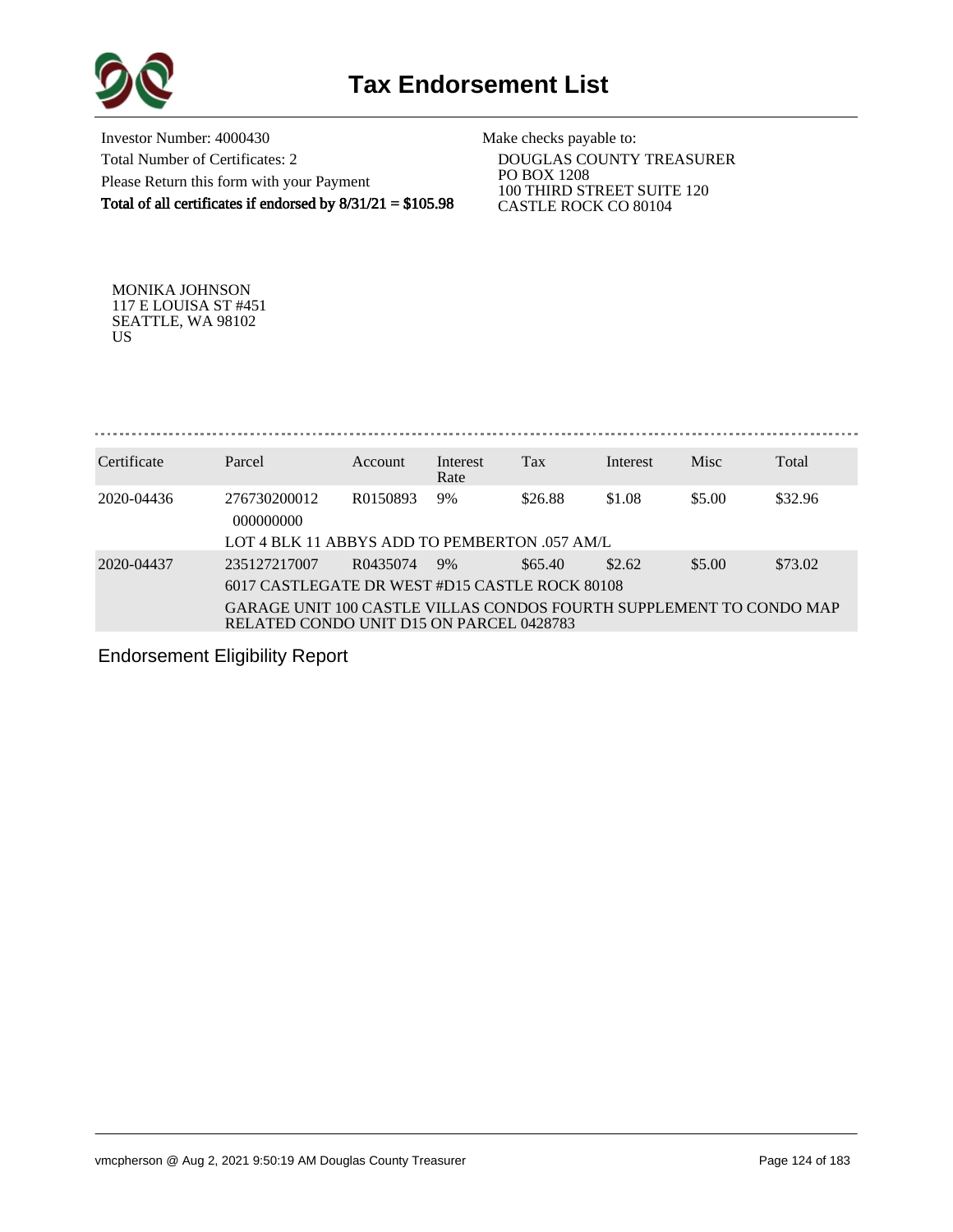

Investor Number: 3826420 Total Number of Certificates: 2 Please Return this form with your Payment Total of all certificates if endorsed by  $8/31/21 = $72.89$  Make checks payable to:

 DOUGLAS COUNTY TREASURER PO BOX 1208 100 THIRD STREET SUITE 120 CASTLE ROCK CO 80104

MOUNTAIN HOLDINGS LLC 6787 MILLSTONE ST HIGHLANDS RANCH, CO 80130 USA

Certificate Parcel Account Interest Tax Interest Misc Total Rate 1002864 R0481225 10% \$30.10 \$1.20 \$5.00 \$36.30 CASTLE PINES 80108 1/4 MIN INT IN MOST S1/2 1-7-67 PT NE1/4, PT N1/2SE1/4, SE1/4SE1/4, NE1/4SW1/4 2-7-67  $TOTAL = 496.096 AM/L$  MIN INT = 124.024 AM/L 1002867 R0481231 10% \$20.76 \$0.83 \$15.00 \$36.59 CASTLE PINES 80108 1/4 MIN INT IN NE1/4NW1/4 & MOST E1/2 24-7-67 N OF CO RD CENTERLINE AND PT NE1/4NE1/4 25-7-67 N OF CO RD CENTERLINE TOTAL = 358.45 AM/L MIN INT = 89.613 AM/L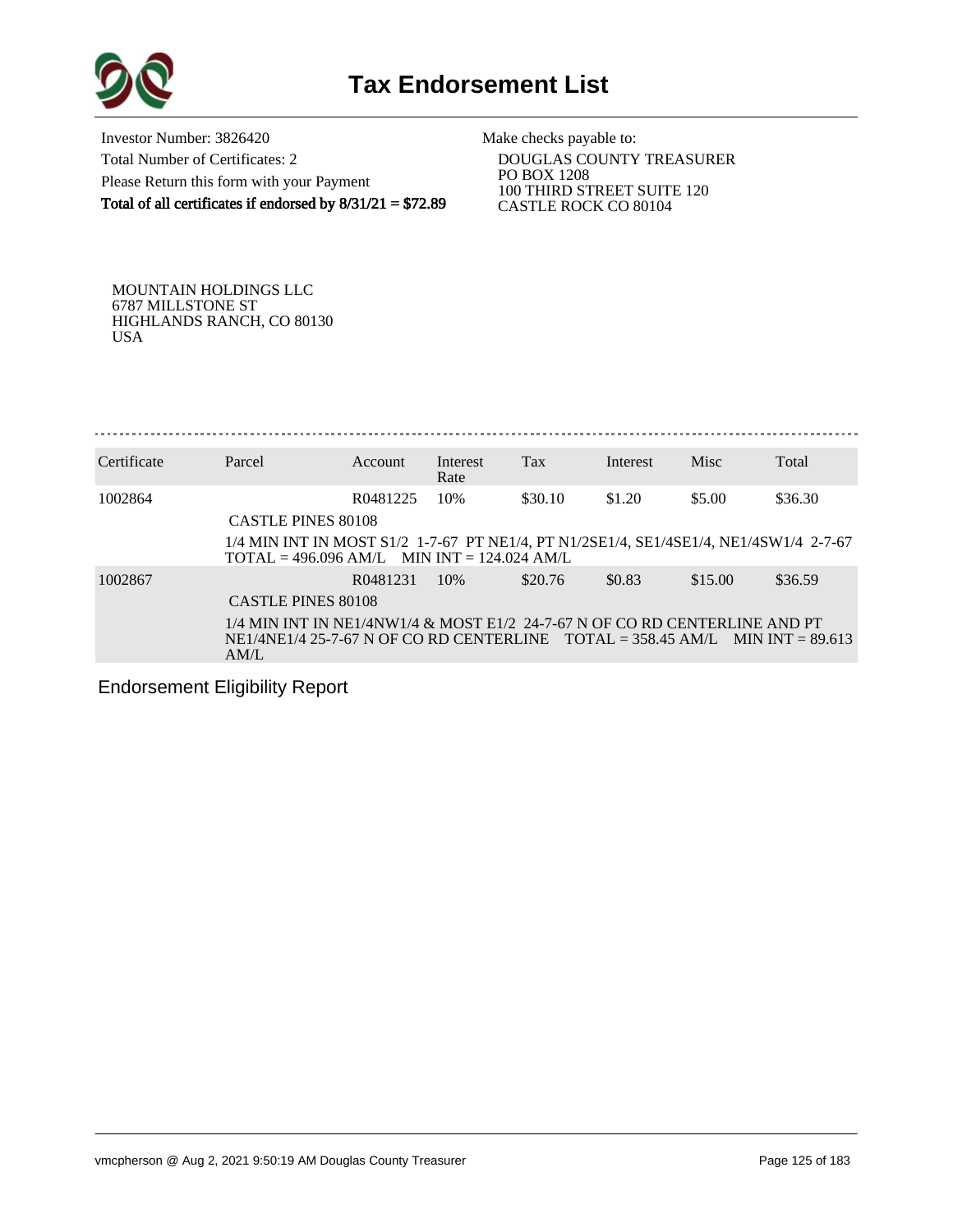

Investor Number: 4000551 Total Number of Certificates: 2 Please Return this form with your Payment Total of all certificates if endorsed by 8/31/21 = \$50.32

Make checks payable to:

 DOUGLAS COUNTY TREASURER PO BOX 1208 100 THIRD STREET SUITE 120 CASTLE ROCK CO 80104

NATALIA ORTEGA 1200 BROADMOOR DR. A233 AUSTIN, TX 78723 US

. . . . . . . . . . . . . . . .

| Certificate | Parcel                                                                                                | Account  | Interest<br>Rate | Tax     | Interest    | Misc    | Total   |
|-------------|-------------------------------------------------------------------------------------------------------|----------|------------------|---------|-------------|---------|---------|
| 2020-04536  | 249926100052<br>000000000<br>TRACT IN SE1/4NE1/4 26-8-70 LYING WEST OF COUNTY ROAD 97 & SOUTH OF PIKE | R0441822 | 9%               | \$25.06 | \$1.00      | \$5.00  | \$31.06 |
|             | NATIONAL FOREST BOUNDARY 0.37 AM/L                                                                    |          |                  |         |             |         |         |
| 2020-04540  | 250514414008<br>80104                                                                                 | R0499325 | 9%               | \$4.10  | \$0.16      | \$15.00 | \$19.26 |
|             | TRACT A PLUM CREEK FAIRWAY 9 FLG 1 AMD 2                                                              |          |                  |         | $0.18$ AM/L |         |         |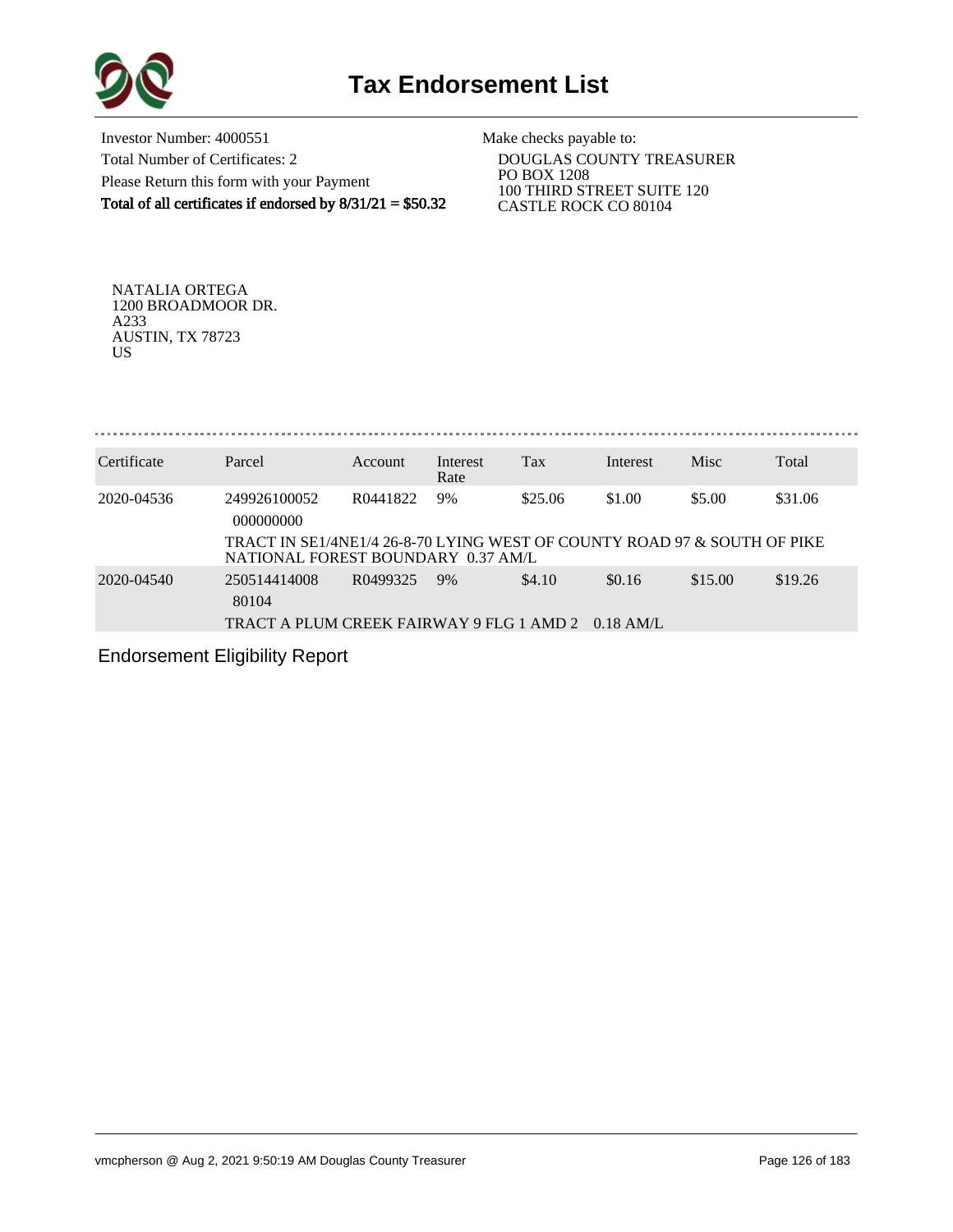

Investor Number: 4000363 Total Number of Certificates: 8 Please Return this form with your Payment

Total of all certificates if endorsed by  $8/31/21 =$ \$423,494.45

Make checks payable to:

 DOUGLAS COUNTY TREASURER PO BOX 1208 100 THIRD STREET SUITE 120 CASTLE ROCK CO 80104

NEWLINE HOLDINGS LLC PO BOX 8719 CAROL STREAM, IL 60197-8719 US

| Certificate | Parcel                                                                                              | Account                                    | Interest<br>Rate | Tax                      | Interest | Misc       | Total        |  |  |  |
|-------------|-----------------------------------------------------------------------------------------------------|--------------------------------------------|------------------|--------------------------|----------|------------|--------------|--|--|--|
| 2020-04177  | 235503102011                                                                                        | R0025945                                   | 9%               | \$6,600.56               | \$264.02 | \$5.00     | \$6,869.58   |  |  |  |
|             | 11240 ROCK WREN LITTLETON 801250000                                                                 |                                            |                  |                          |          |            |              |  |  |  |
|             | LOT 10 ROXBOROUGH PARK NORTH 231-891 0.771 AM/L                                                     |                                            |                  |                          |          |            |              |  |  |  |
| 2020-04180  | 235116101044                                                                                        | R0409258                                   | 9%               | \$32,491.64 \$1,299.67   |          | \$1,679.60 | \$35,470.91  |  |  |  |
|             | 620 CLIFFGATE LN CASTLE ROCK 80108                                                                  |                                            |                  |                          |          |            |              |  |  |  |
|             | LOT 620B CASTLE PINES VILLAGE #14A AS MODIFIED BY LOT LINE ADJ CERTS<br>9632318 & 9772610 3.38 AM/L |                                            |                  |                          |          |            |              |  |  |  |
| 2020-04188  | 223110402025                                                                                        | R0475439                                   | 9%               | \$19,610.54 \$784.42     |          | \$5.00     | \$20,399.96  |  |  |  |
|             | 10465 PARK MEADOWS DR #102 LONE TREE 80124                                                          |                                            |                  |                          |          |            |              |  |  |  |
|             | UNIT 102 BUILDING 6 PARK RIDGE OFFICE SUITES CONDOS AMD 9                                           |                                            |                  |                          |          |            |              |  |  |  |
| 2020-04189  | 223110402025                                                                                        | R0475446                                   | 9%               | \$15,609.96              | \$624.40 | \$5.00     | \$16,239.36  |  |  |  |
|             | 10465 PARK MEADOWS DR #201 LONE TREE 80124                                                          |                                            |                  |                          |          |            |              |  |  |  |
|             | UNIT 201 BUILDING 6 PARK RIDGE OFFICE SUITES CONDOS AMD 9                                           |                                            |                  |                          |          |            |              |  |  |  |
| 2020-04190  | 223110402025                                                                                        | R0475448                                   | 9%               | \$11,309.00              | \$452.36 | \$5.00     | \$11,766.36  |  |  |  |
|             |                                                                                                     | 10465 PARK MEADOWS DR #203 LONE TREE 80124 |                  |                          |          |            |              |  |  |  |
|             | UNIT 203 BUILDING 6 PARK RIDGE OFFICE SUITES CONDOS AMD 9                                           |                                            |                  |                          |          |            |              |  |  |  |
| 2020-04191  | 235109407026                                                                                        | R0477539                                   | 9%               | \$15,855.64 \$634.23     |          | \$5.00     | \$16,494.87  |  |  |  |
|             | 6418 SHERMAN PEAK CT CASTLE ROCK 80108                                                              |                                            |                  |                          |          |            |              |  |  |  |
|             | LOT 6418 CASTLE PINES VILLAGE 30 1ST AMD 1.265 AM/L                                                 |                                            |                  |                          |          |            |              |  |  |  |
| 2020-04192  | 223115105004                                                                                        | R0481144                                   | 9%               | \$290,351.90 \$11,614.08 |          | \$5.00     | \$301,970.98 |  |  |  |
|             | 10030 TRAINSTATION CIR LONE TREE 80124                                                              |                                            |                  |                          |          |            |              |  |  |  |
|             | MOST LOT 2 RIDGEGATE - SECTION 15 FLG 17 1.448 AM/L MTD 0481145 & 0481146                           |                                            |                  |                          |          |            |              |  |  |  |
| 2020-04195  | 223322401012                                                                                        | R0488723                                   | 9%               | \$13,728.30 \$549.13     |          | \$5.00     | \$14,282.43  |  |  |  |
|             | 19647 SOLAR CIR #B201 PARKER 80134                                                                  |                                            |                  |                          |          |            |              |  |  |  |
|             | UNIT B201 BLDG B SOLAR CIRCLE OFFICE PARK CONDOS 2ND AMD                                            |                                            |                  |                          |          |            |              |  |  |  |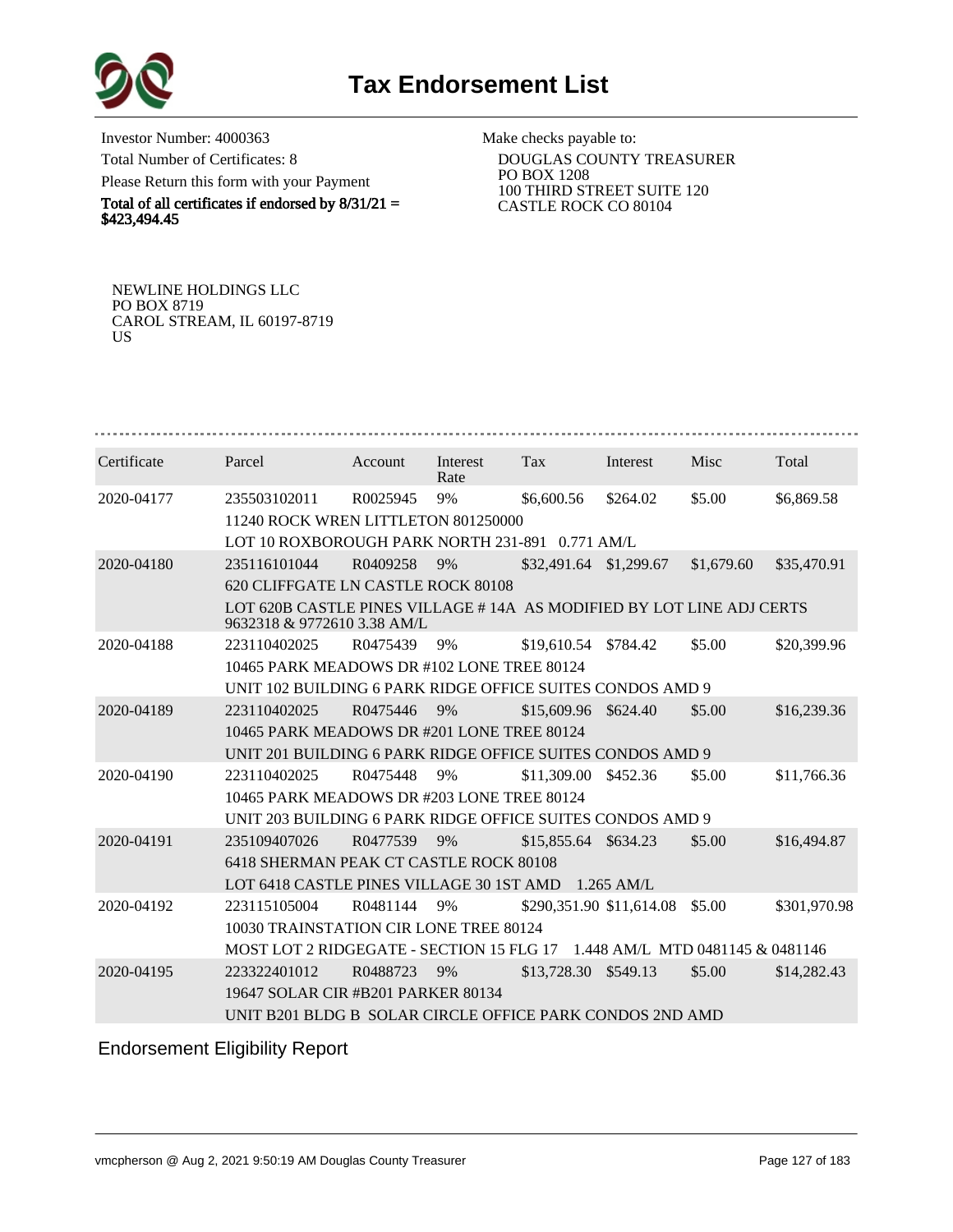

Investor Number: 4000552 Total Number of Certificates: 2 Please Return this form with your Payment Total of all certificates if endorsed by  $8/31/21 = $81.53$  Make checks payable to:

 DOUGLAS COUNTY TREASURER PO BOX 1208 100 THIRD STREET SUITE 120 CASTLE ROCK CO 80104

NGOC NGA T DAO 6045 W. ALAMEDA AVE. SUITE 100 LAKEWOOD, CO 80226 US

Certificate Parcel Account Interest Tax Interest Misc Total Rate 2020-04541 276731303032 R0155045 9% \$49.18 \$1.97 \$5.00 \$56.15 15875 PINE LAKE DR WOODLAND PARK 80863 LOT 3 BLK 4 WESTCREEK LAKES SUB 0.56 AM/L CP 0155715 2020-04542 222735100001 R0483977 9% \$9.98 \$0.40 \$15.00 \$25.38 8731 N RAMPART RANGE RD LITTLETON 80125 PARCEL 1 CRONEN-HELMER EXEMPTION 9.01 AM/L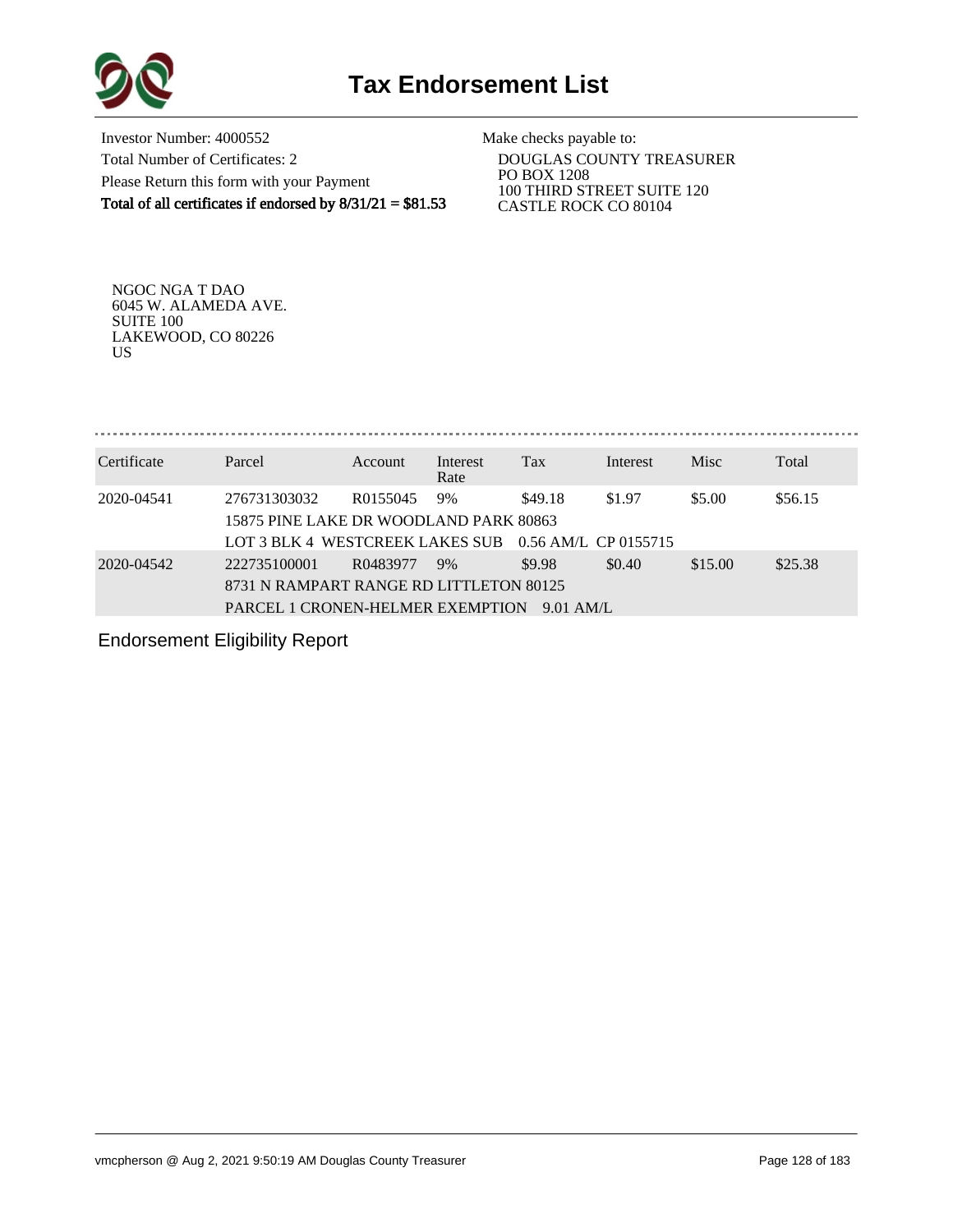



Investor Number: 4000452 Total Number of Certificates: 3 Please Return this form with your Payment Total of all certificates if endorsed by  $8/31/21 = $695.46$ 

Make checks payable to:

 DOUGLAS COUNTY TREASURER PO BOX 1208 100 THIRD STREET SUITE 120 CASTLE ROCK CO 80104

NICHOLAS HATFIELD 8083 S JAY DR LITTLETON, CO 80128 US

| Certificate | Parcel                                 | Account                           | Interest | Tax         | Interest | Misc   | Total    |  |  |  |  |
|-------------|----------------------------------------|-----------------------------------|----------|-------------|----------|--------|----------|--|--|--|--|
|             |                                        |                                   | Rate     |             |          |        |          |  |  |  |  |
| 2019-03852  | 260921401023                           | R0009929                          | 12%      | \$282.88    | \$11.32  | \$5.00 | \$299.20 |  |  |  |  |
|             | 7569 SEMINOLE DR LARKSPUR 801180000    |                                   |          |             |          |        |          |  |  |  |  |
|             | LOT 1 BLK 23 PERRY PARK 5 $0.963$ AM/L |                                   |          |             |          |        |          |  |  |  |  |
| 2019-03853  | 260921104019                           | R <sub>00</sub> 19 <sub>001</sub> | 12%      | \$282.88    | \$11.32  | \$5.00 | \$299.20 |  |  |  |  |
|             | 000000000                              |                                   |          |             |          |        |          |  |  |  |  |
|             | LOT 11 BLK 1 INDIAN HEAD 1 $326-339$   |                                   |          | $2.01$ AM/L |          |        |          |  |  |  |  |
| 2019-03856  | 250525413046                           | R0492989                          | 12%      | \$88.52     | \$3.54   | \$5.00 | \$97.06  |  |  |  |  |
|             | 80104                                  |                                   |          |             |          |        |          |  |  |  |  |
|             | TRACT A CRYSTAL VALLEY RANCH 12        |                                   |          | -2.134 AM/L |          |        |          |  |  |  |  |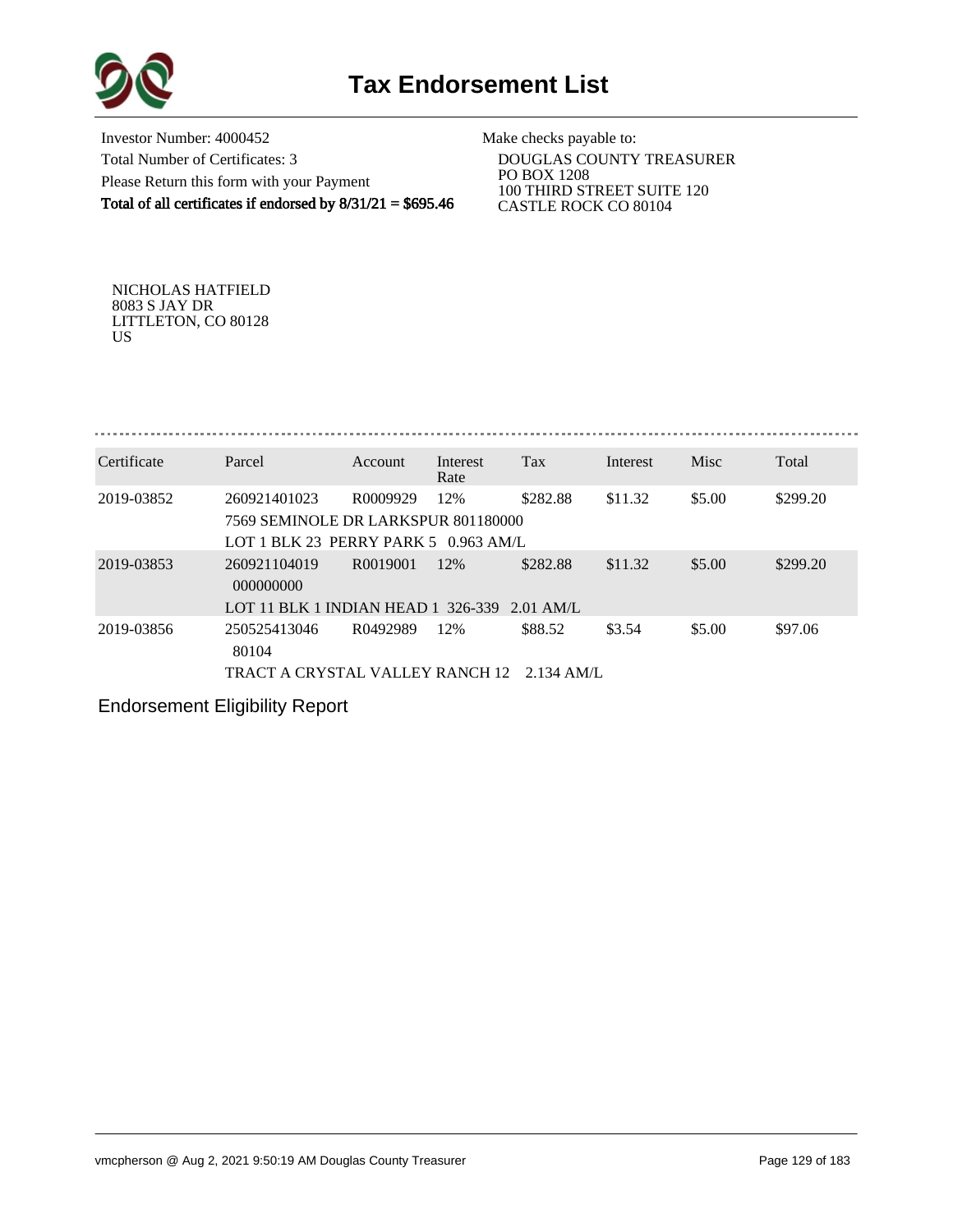

Investor Number: 4000012 Total Number of Certificates: 2 Please Return this form with your Payment Total of all certificates if endorsed by  $8/31/21 = $60.31$ 

Make checks payable to:

 DOUGLAS COUNTY TREASURER PO BOX 1208 100 THIRD STREET SUITE 120 CASTLE ROCK CO 80104

NOEL A NEPTUNE 3013 GARFIELD AVE CARMICHAEL, CA 95608 UNITED STATES

. . . . . . . . . . . . . . . . . . 

| Certificate | Parcel                                          | Account  | Interest<br>Rate | Tax     | Interest | <b>Misc</b> | Total   |
|-------------|-------------------------------------------------|----------|------------------|---------|----------|-------------|---------|
| 2014-00235  | 223326203015<br>000000000                       | R0333527 | 10%              | \$0.90  | \$0.04   | \$15.00     | \$15.94 |
|             | TRACT M SAGEWOOD #1 AMENDED .040 AM/L           |          |                  |         |          |             |         |
| 2014-00236  | 276501000009<br>000000000                       | R0348233 | 10%              | \$37.86 | \$1.51   | \$5.00      | \$44.37 |
|             | TR IN NW1/4SW1/4 1-10-70 AKA PARCEL C 0.33 AM/L |          |                  |         |          |             |         |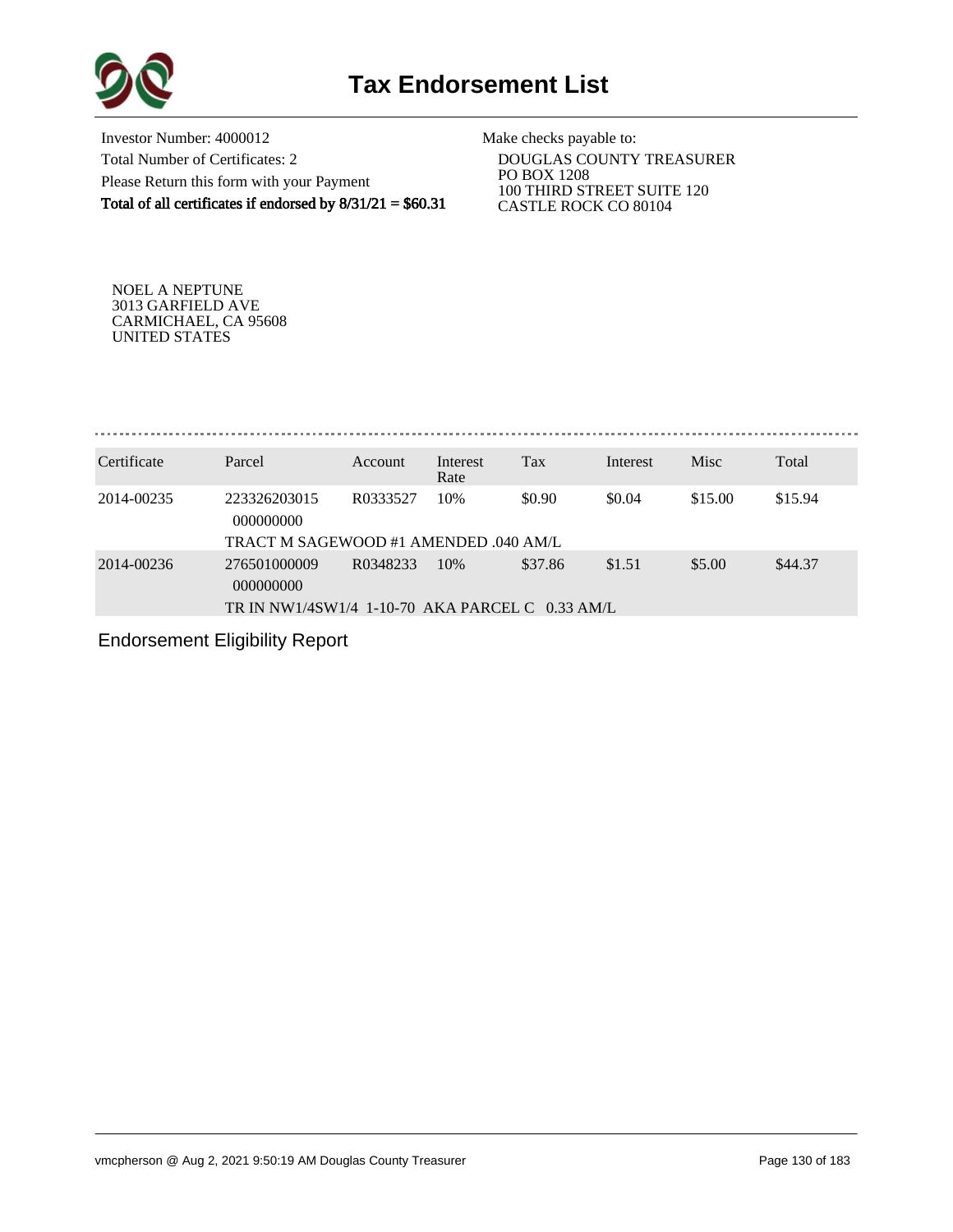

Investor Number: 3826432 Total Number of Certificates: 5 Please Return this form with your Payment Total of all certificates if endorsed by 8/31/21 = \$171.81

Make checks payable to:

 DOUGLAS COUNTY TREASURER PO BOX 1208 100 THIRD STREET SUITE 120 CASTLE ROCK CO 80104

NORTH CANYONS, LLLP ALPERT COMPANIES 3033 E 1ST AVE STE 725 DENVER, CO 80206 UNITED STATES

| Certificate | Parcel                                                                                                                                                                  | Account                                     | Interest<br>Rate | Tax                                                  | Interest | Misc    | Total   |
|-------------|-------------------------------------------------------------------------------------------------------------------------------------------------------------------------|---------------------------------------------|------------------|------------------------------------------------------|----------|---------|---------|
| 2014-00038  |                                                                                                                                                                         | R0481227                                    | 10%              | \$48.54                                              | \$1.94   | \$5.00  | \$55.48 |
|             | <b>CASTLE PINES 80108</b>                                                                                                                                               |                                             |                  |                                                      |          |         |         |
|             | $1/4$ MIN INT IN E1/2E1/2 11-7-67 & ALL 12-7-67 TOTAL = 800 AM/L MIN INT = 200<br>AM/L 253-430                                                                          |                                             |                  |                                                      |          |         |         |
| 2015-01211  |                                                                                                                                                                         | R0481225                                    | 10%              | \$30.10                                              | \$1.20   | \$5.00  | \$36.30 |
|             | <b>CASTLE PINES 80108</b>                                                                                                                                               |                                             |                  |                                                      |          |         |         |
|             | 1/4 MIN INT IN MOST S1/2 1-7-67 PT NE1/4, PT N1/2SE1/4, SE1/4SE1/4, NE1/4SW1/4 2-7-67<br>$\text{TOTAL} = 496.096 \text{ AM/L}$ MIN INT = 124.024 AM/L                   |                                             |                  |                                                      |          |         |         |
| 2017-01844  |                                                                                                                                                                         | R0481225<br>Has<br>multiple<br>certificates | 11%              | \$30.10                                              | \$1.20   | \$5.00  | \$36.30 |
|             | <b>CASTLE PINES 80108</b>                                                                                                                                               |                                             |                  |                                                      |          |         |         |
|             | 1/4 MIN INT IN MOST S1/2 1-7-67 PT NE1/4, PT N1/2SE1/4, SE1/4SE1/4, NE1/4SW1/4 2-7-67<br>$\text{TOTAL} = 496.096 \text{ AM/L}$ MIN INT = 124.024 AM/L                   |                                             |                  |                                                      |          |         |         |
| 2017-01845  |                                                                                                                                                                         | R0481231                                    | 11\%             | \$20.76                                              | \$0.83   | \$15.00 | \$36.59 |
|             | <b>CASTLE PINES 80108</b>                                                                                                                                               |                                             |                  |                                                      |          |         |         |
|             | 1/4 MIN INT IN NE1/4NW1/4 & MOST E1/2 24-7-67 N OF CO RD CENTERLINE AND PT<br>$NE1/4NE1/4$ 25-7-67 N OF CO RD CENTERLINE $TOTAL = 358.45$ AM/L MIN INT = 89.613<br>AM/L |                                             |                  |                                                      |          |         |         |
| 2017-02454  |                                                                                                                                                                         | R0481229                                    | 11%              | \$36.96                                              | \$1.48   | \$5.00  | \$43.44 |
|             | <b>CASTLE PINES 80108</b>                                                                                                                                               |                                             |                  |                                                      |          |         |         |
|             | 1/4 MIN INT IN ALL 13-7-67                                                                                                                                              |                                             |                  | $\text{TOTAI} = 640 \text{ AM/L}$ MIN INT = 160 AM/L |          |         |         |
|             | .                                                                                                                                                                       |                                             |                  |                                                      |          |         |         |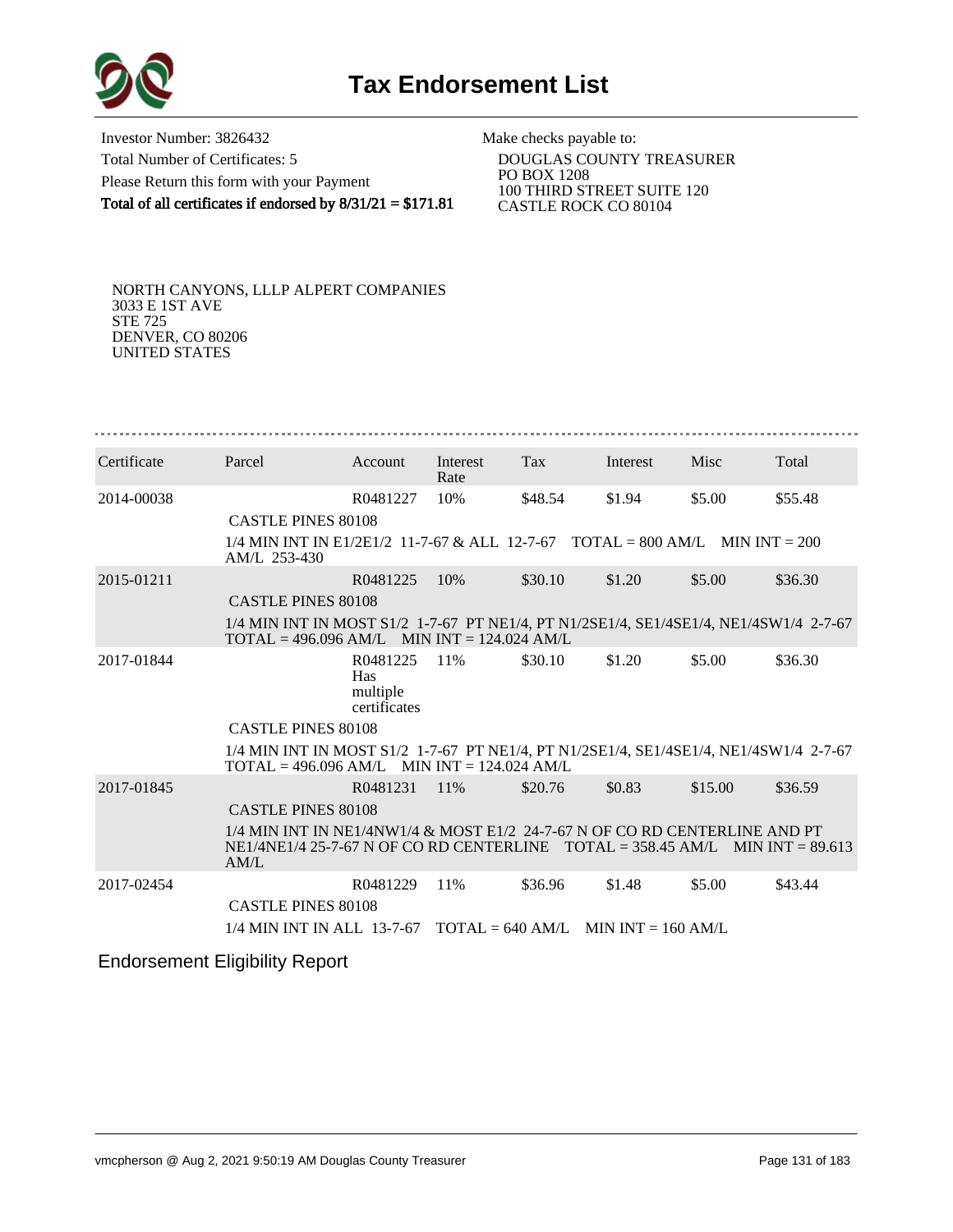

Investor Number: 3826390 Total Number of Certificates: 5 Please Return this form with your Payment

Total of all certificates if endorsed by  $8/31/21 =$ \$19,584.01

Make checks payable to:

 DOUGLAS COUNTY TREASURER PO BOX 1208 100 THIRD STREET SUITE 120 CASTLE ROCK CO 80104

OHAD BUKAI 6004 LIEBIG AVE BRONX, NY 10471 UNITED STATES

| Certificate | Parcel                                                                                                   | Account  | Interest<br>Rate | Tax        | Interest | Misc   | Total      |
|-------------|----------------------------------------------------------------------------------------------------------|----------|------------------|------------|----------|--------|------------|
| 2019-03327  | 250118002003<br>14217 NIGHTHAWK PL SEDALIA 801350000<br>LOT 14 NIGHTHAWK HILLS 1 TOTAL ACREAGE 5.17 AM/L | R0151271 | 12%              | \$587.82   | \$23.51  | \$5.00 | \$616.33   |
| 2020-03929  | 250516000016<br>12 HIER LN CASTLE ROCK 80109<br>PT N1/2S1/2SW1/4NE1/4 16-8-67 5.00 AM/L                  | R0058739 | 9%               | \$2,243.46 | \$89.74  | \$5.00 | \$2,338.20 |
| 2020-03930  | 276901002004<br>3140 VALLEY PARK DR LARKSPUR 801180000<br>LOT 3 BLK 7 VALLEY PARK 3 5.0 AM/L             | R0175100 | 9%               | \$5,594.30 | \$223.77 | \$5.00 | \$5,823.07 |
| 2020-03931  | 276901002005<br>3094 VALLEY PARK DR LARKSPUR 801180000<br>LOT 4 BLK 7 VALLEY PARK 3 9.0 AM/L             | R0175118 | 9%               | \$6,630.24 | \$265.21 | \$5.00 | \$6,900.45 |
| 2020-03932  | 277129404011<br>1320 YARNELL DR LARKSPUR 801180000<br>LOT 29 SPRUCE MTN ESTS #1 2.50 AM/L                | R0179531 | 9%               | \$3,750.92 | \$150.04 | \$5.00 | \$3,905.96 |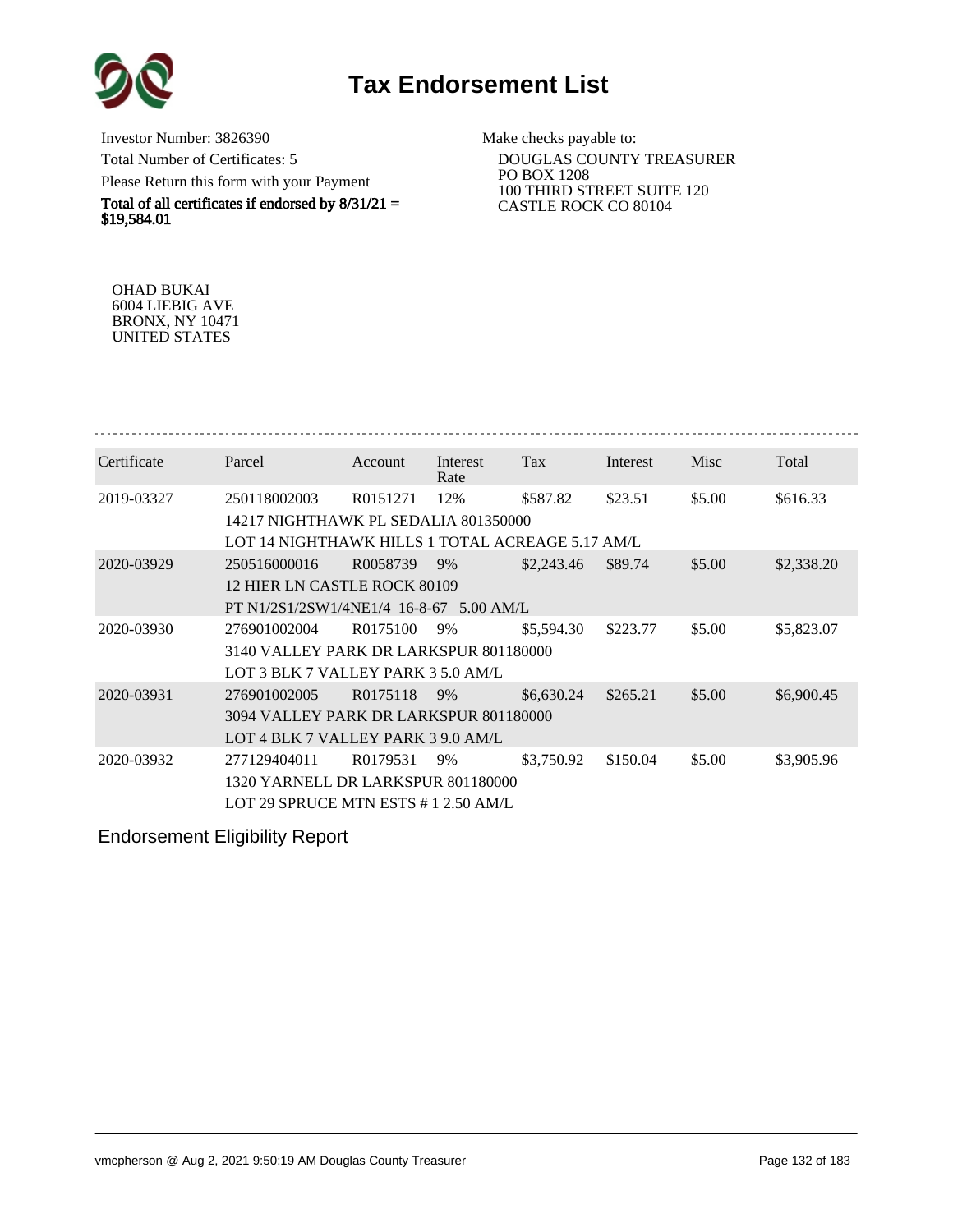

Investor Number: 4000163 Total Number of Certificates: 21 Please Return this form with your Payment Total of all certificates if endorsed by 8/31/21 = \$8,709.45

Make checks payable to:

 DOUGLAS COUNTY TREASURER PO BOX 1208 100 THIRD STREET SUITE 120 CASTLE ROCK CO 80104

PARADISE 2 PROPERTIES, LLC P.O. BOX 36388 DENVER, CO 80236-0388

| Certificate | Parcel                                | Account  | Interest<br>Rate | Tax      | Interest | Misc   | Total    |  |  |  |
|-------------|---------------------------------------|----------|------------------|----------|----------|--------|----------|--|--|--|
| 2020-03943  | 260922301013                          | R0007851 | 9%               | \$282.88 | \$11.32  | \$5.00 | \$299.20 |  |  |  |
|             | 5772 SEMINOLE TRL LARKSPUR 801180000  |          |                  |          |          |        |          |  |  |  |
|             | LOT 40 BLK 22 PERRY PARK 5 0.922 AM/L |          |                  |          |          |        |          |  |  |  |
| 2020-03944  | 260922301023                          | R0007958 | 9%               | \$282.88 | \$11.32  | \$5.00 | \$299.20 |  |  |  |
|             | 7568 SEMINOLE DR LARKSPUR 801180000   |          |                  |          |          |        |          |  |  |  |
|             | LOT 28 BLK 22 PERRY PARK 5 0.909 AM/L |          |                  |          |          |        |          |  |  |  |
| 2020-03945  | 260922301028                          | R0009591 | 9%               | \$282.88 | \$11.32  | \$5.00 | \$299.20 |  |  |  |
|             | 7668 SEMINOLE DR LARKSPUR 801180000   |          |                  |          |          |        |          |  |  |  |
|             | LOT 23 BLK 22 PERRY PARK 5 1.113 AM/L |          |                  |          |          |        |          |  |  |  |
| 2020-03946  | 260922302012                          | R0009814 | 9%               | \$282.88 | \$11.32  | \$5.00 | \$299.20 |  |  |  |
|             | 7805 SEMINOLE DR LARKSPUR 801180000   |          |                  |          |          |        |          |  |  |  |
|             | LOT 12 BLK 23 PERRY PARK 5 0.970 AM/L |          |                  |          |          |        |          |  |  |  |
| 2020-03947  | 260927202002                          | R0010516 | 9%               | \$282.88 | \$11.32  | \$5.00 | \$299.20 |  |  |  |
|             | 5260 CHEYENNE DR LARKSPUR 801180000   |          |                  |          |          |        |          |  |  |  |
|             | LOT 42 BLK 19 PERRY PARK 5 1.029 AM/L |          |                  |          |          |        |          |  |  |  |
| 2020-03948  | 260922301029                          | R0011501 | 9%               | \$282.88 | \$11.32  | \$5.00 | \$299.20 |  |  |  |
|             | 7684 SEMINOLE DR LARKSPUR 801180000   |          |                  |          |          |        |          |  |  |  |
|             | LOT 22 BLK 22 PERRY PARK 5 0.904 AM/L |          |                  |          |          |        |          |  |  |  |
| 2020-03949  | 260922301018                          | R0011519 | 9%               | \$282.88 | \$11.32  | \$5.00 | \$299.20 |  |  |  |
|             | 5920 SEMINOLE TRL LARKSPUR 801180000  |          |                  |          |          |        |          |  |  |  |
|             | LOT 35 BLK 22 PERRY PARK 5 0.971 AM/L |          |                  |          |          |        |          |  |  |  |
| 2020-03950  | 260922301025                          | R0011949 | 9%               | \$282.88 | \$11.32  | \$5.00 | \$299.20 |  |  |  |
|             | 7620 SEMINOLE DR LARKSPUR 801180000   |          |                  |          |          |        |          |  |  |  |
|             | LOT 26 BLK 22 PERRY PARK 5 1.095 AM/L |          |                  |          |          |        |          |  |  |  |
| 2020-03951  | 260922301043                          | R0012482 | 9%               | \$282.88 | \$11.32  | \$5.00 | \$299.20 |  |  |  |
|             | 5355 CHEYENNE DR LARKSPUR 801180000   |          |                  |          |          |        |          |  |  |  |
|             | LOT 6 BLK 20 PERRY PARK 5 0.840 AM/L  |          |                  |          |          |        |          |  |  |  |
| 2020-03952  | 260922303003                          | R0013231 | 9%               | \$282.88 | \$11.32  | \$5.00 | \$299.20 |  |  |  |
|             | 5286 CHEYENNE DR LARKSPUR 801180000   |          |                  |          |          |        |          |  |  |  |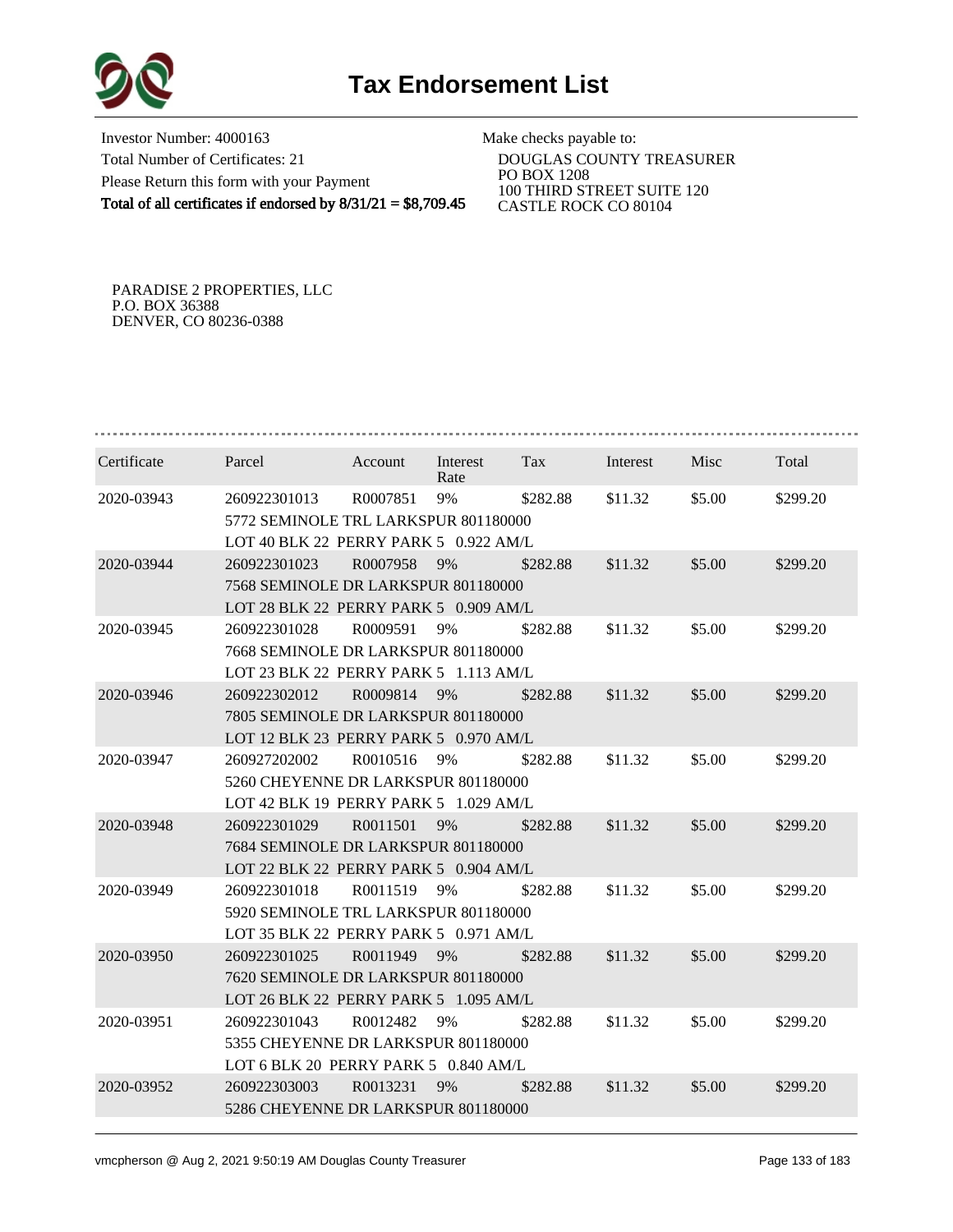

| Certificate | Parcel                                                                      | Account  | Interest<br>Rate | Tax        | Interest | Misc   | Total      |  |  |  |  |
|-------------|-----------------------------------------------------------------------------|----------|------------------|------------|----------|--------|------------|--|--|--|--|
|             | LOT 41 BLK 19 PERRY PARK 5 0.971 AM/L                                       |          |                  |            |          |        |            |  |  |  |  |
| 2020-03953  | 260922301048                                                                | R0013514 | 9%               | \$282.88   | \$11.32  | \$5.00 | \$299.20   |  |  |  |  |
|             | 5299 CHEYENNE DR LARKSPUR 801180000                                         |          |                  |            |          |        |            |  |  |  |  |
|             | LOT 1 BLK 20 PERRY PARK 5 0.895 AM/L                                        |          |                  |            |          |        |            |  |  |  |  |
| 2020-03954  | 260927204008                                                                | R0016846 | 9%               | \$282.88   | \$11.32  | \$5.00 | \$299.20   |  |  |  |  |
|             | 5820 YUMA TRL LARKSPUR 801180000                                            |          |                  |            |          |        |            |  |  |  |  |
|             | LOT 45 BLK 18 PERRY PARK 5 0.915 AM/L                                       |          |                  |            |          |        |            |  |  |  |  |
| 2020-03955  | 260922301009                                                                | R0017419 | 9%               | \$282.88   | \$11.32  | \$5.00 | \$299.20   |  |  |  |  |
|             | 5829 SEMINOLE TRL LARKSPUR 801180000                                        |          |                  |            |          |        |            |  |  |  |  |
|             | LOT 12 BLK 24 PERRY PARK 5 0.923 AM/L                                       |          |                  |            |          |        |            |  |  |  |  |
| 2020-03956  | 260921404002                                                                | R0019385 | 9%               | \$282.88   | \$11.32  | \$5.00 | \$299.20   |  |  |  |  |
|             | 5861 CHEYENNE DR LARKSPUR 801180000                                         |          |                  |            |          |        |            |  |  |  |  |
|             | LOT 8 BLK 22 PERRY PARK 5 1.12 AM/L                                         |          |                  |            |          |        |            |  |  |  |  |
| 2020-03957  | 260922301019                                                                | R0019713 | 9%               | \$282.88   | \$11.32  | \$5.00 | \$299.20   |  |  |  |  |
|             | 7496 SEMINOLE DR LARKSPUR 801180000                                         |          |                  |            |          |        |            |  |  |  |  |
|             | LOT 32 BLK 22 PERRY PARK 5 0.865 AM/L                                       |          |                  |            |          |        |            |  |  |  |  |
| 2020-03958  | 260922204002                                                                | R0019721 | 9%               | \$282.88   | \$11.32  | \$5.00 | \$299.20   |  |  |  |  |
|             | 5988 SEMINOLE TRL LARKSPUR 801180000                                        |          |                  |            |          |        |            |  |  |  |  |
|             | LOT 33 BLK 22 PERRY PARK 5 0.909 AM/L                                       |          |                  |            |          |        |            |  |  |  |  |
| 2020-03959  | 260922301036                                                                | R0019772 | 9%               | \$282.88   | \$11.32  | \$5.00 | \$299.20   |  |  |  |  |
|             | 7816 SEMINOLE DR LARKSPUR 801180000                                         |          |                  |            |          |        |            |  |  |  |  |
|             | LOT 15 BLK 22 PERRY PARK 5 0.986 AM/L                                       |          |                  |            |          |        |            |  |  |  |  |
| 2020-03960  | 260922302005                                                                | R0019895 | 9%               | \$282.88   | \$11.32  | \$5.00 | \$299.20   |  |  |  |  |
|             | 7575 SEMINOLE DR LARKSPUR 801180000                                         |          |                  |            |          |        |            |  |  |  |  |
|             | LOT 2 BLK 23 PERRY PARK 5 0.938 AM/L                                        |          |                  |            |          |        |            |  |  |  |  |
| 2020-03961  | 260922204001                                                                | R0020087 | 9%               | \$282.88   | \$11.32  | \$5.00 | \$299.20   |  |  |  |  |
|             | 5956 SEMINOLE TRL LARKSPUR 801180000                                        |          |                  |            |          |        |            |  |  |  |  |
|             | LOT 34 BLK 22 PERRY PARK 5 0.907 AM/L                                       |          |                  |            |          |        |            |  |  |  |  |
| 2020-03962  | 260922301014                                                                | R0020095 | 9%               | \$282.88   | \$11.32  | \$5.00 | \$299.20   |  |  |  |  |
|             | 5802 SEMINOLE TRL LARKSPUR 801180000                                        |          |                  |            |          |        |            |  |  |  |  |
|             | LOT 39 BLK 22 PERRY PARK 5 1.013 AM/L                                       |          |                  |            |          |        |            |  |  |  |  |
| 2020-03964  | 223101302010                                                                | R0459864 | 9%               | \$2,615.82 | \$104.63 | \$5.00 | \$2,725.45 |  |  |  |  |
|             | 000000000                                                                   |          |                  |            |          |        |            |  |  |  |  |
|             | LOT 1A-9A MERIDIAN INTERNATIONAL BUSINESS CENTER FLG 6 6TH AMD 2.17<br>AM/L |          |                  |            |          |        |            |  |  |  |  |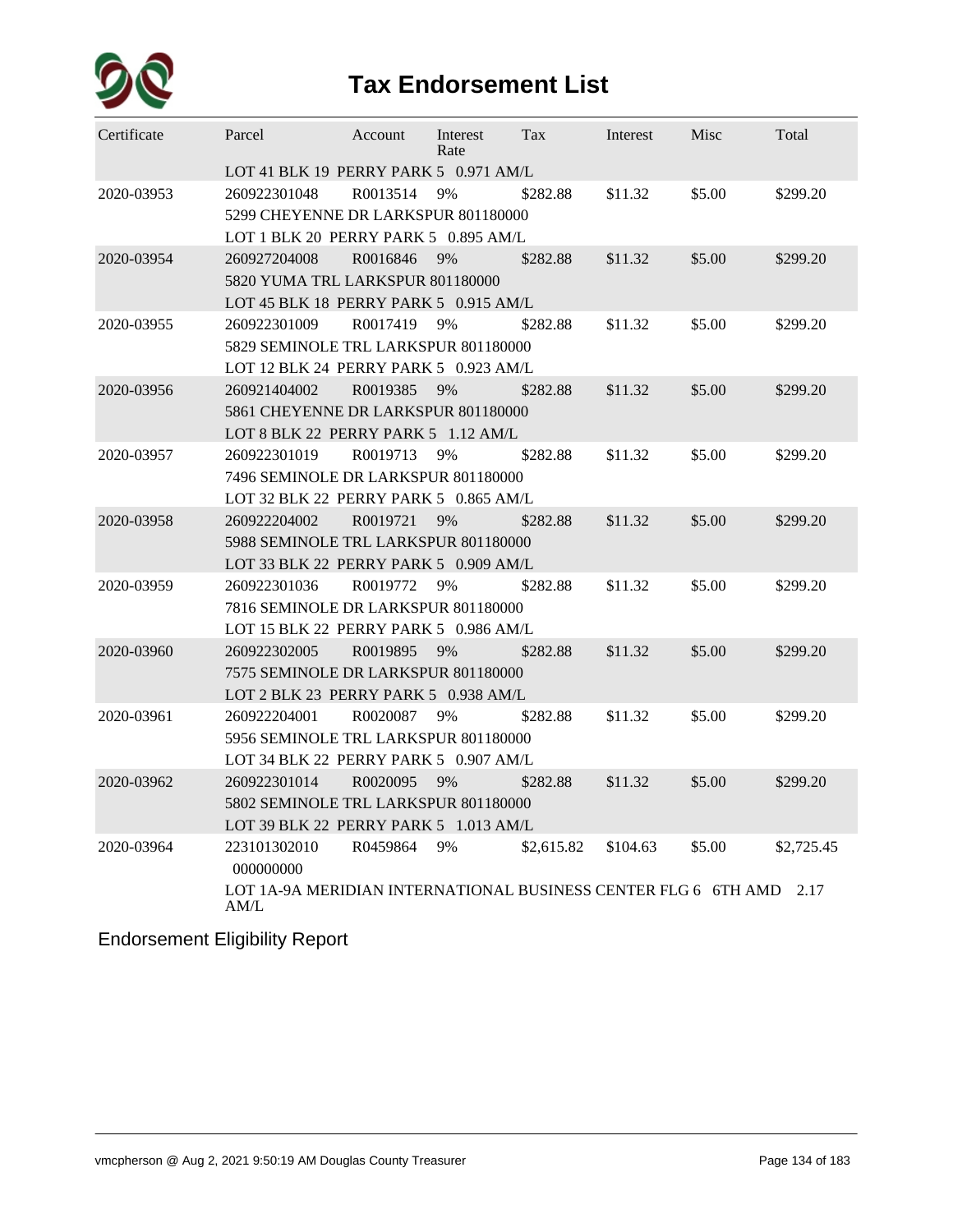

Investor Number: 4000312 Total Number of Certificates: 1 Please Return this form with your Payment Total of all certificates if endorsed by  $8/31/21 = $46.39$ 

Make checks payable to:

 DOUGLAS COUNTY TREASURER PO BOX 1208 100 THIRD STREET SUITE 120 CASTLE ROCK CO 80104

PRISTINE HOMES REAL ESTATE LLC 12 HIER LANE CASTLE ROCK, CO 80109 US

. . . . . . . . . . . . . . . . 

| Certificate | Parcel                                                | Account  | Interest<br>Rate | Tax     | Interest | <b>Misc</b> | Total   |  |  |
|-------------|-------------------------------------------------------|----------|------------------|---------|----------|-------------|---------|--|--|
| 2019-03446  | 223309203020                                          | R0465887 | 12%              | \$39.80 | \$1.59   | \$5.00      | \$46.39 |  |  |
|             | 17444 NATURE WALK TRL #AC6F PARKER 801340000          |          |                  |         |          |             |         |  |  |
|             | CARPORT UNIT C-6-F PRAIRIE WALK ON CHERRY CREEK MAP 8 |          |                  |         |          |             |         |  |  |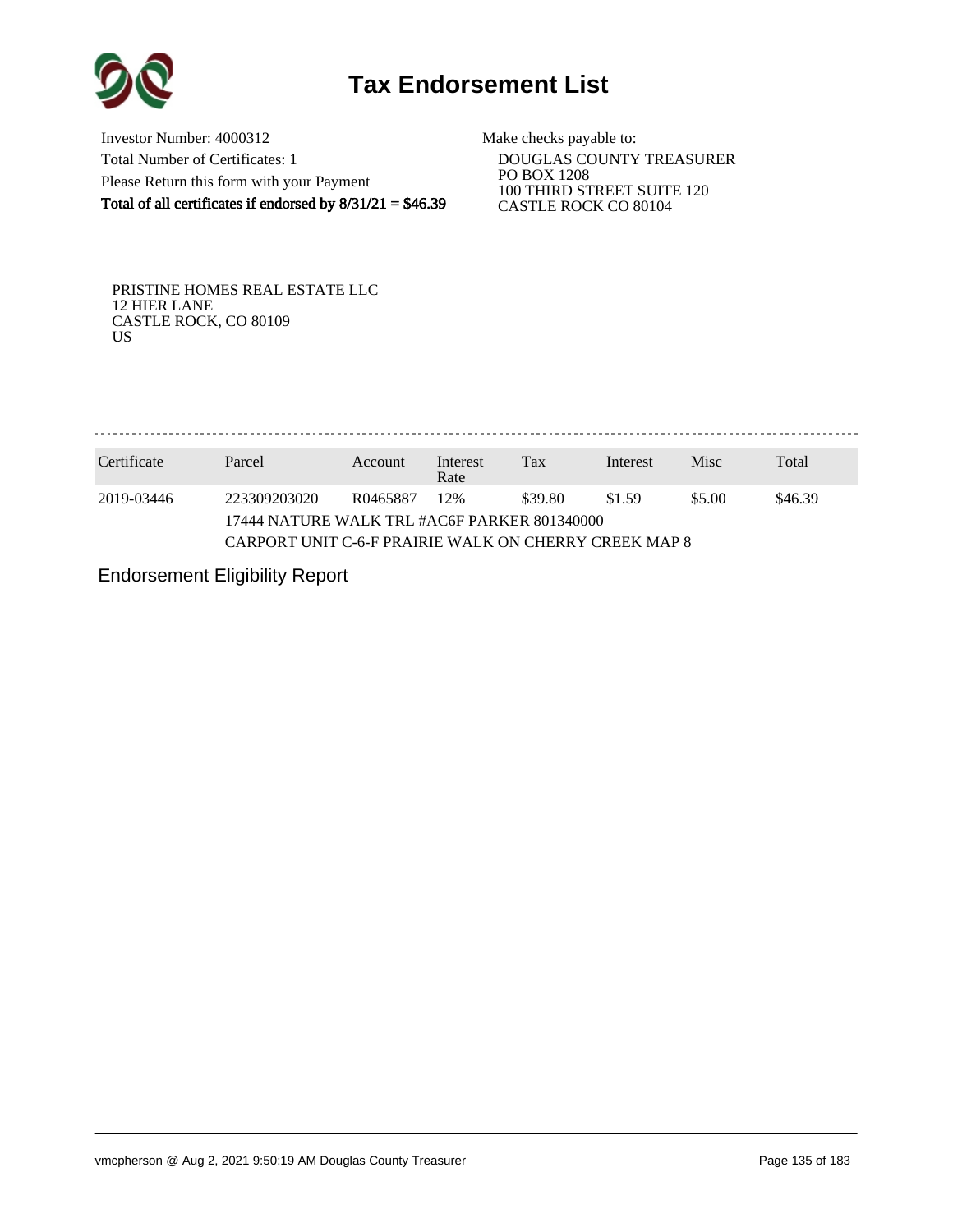

Investor Number: 4000556 Total Number of Certificates: 1 Please Return this form with your Payment Total of all certificates if endorsed by 8/31/21 = \$299.20

Make checks payable to:

 DOUGLAS COUNTY TREASURER PO BOX 1208 100 THIRD STREET SUITE 120 CASTLE ROCK CO 80104

REGINALD SPIVEY & KAREN SPIVEY 5849 HUERFANO DR COLORADO SPRINGS, CO 80923-3436

. . . . . . . . . . . . . . . . . 

| Certificate | Parcel                                  | Account              | Interest<br>Rate | Tax      | Interest | <b>Misc</b> | Total    |  |  |
|-------------|-----------------------------------------|----------------------|------------------|----------|----------|-------------|----------|--|--|
| 2020-04700  | 260922302008                            | R <sub>0014541</sub> | 9%               | \$282.88 | \$11.32  | \$5.00      | \$299.20 |  |  |
|             | 5999 CHEYENNE DR LARKSPUR 801180000     |                      |                  |          |          |             |          |  |  |
|             | LOT 16 BLK 23 PERRY PARK 5 $0.900$ AM/L |                      |                  |          |          |             |          |  |  |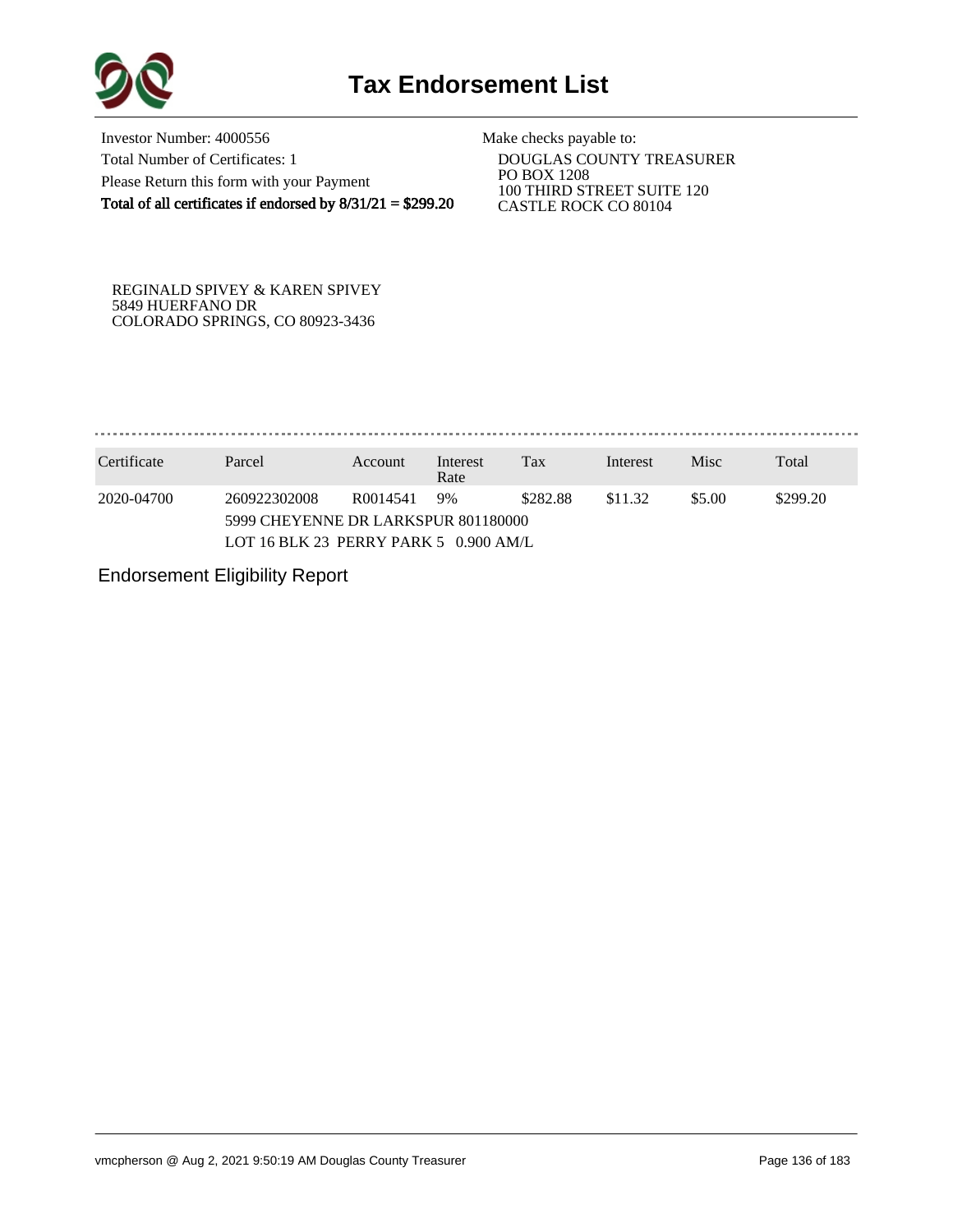

Investor Number: 4000505 Total Number of Certificates: 1 Please Return this form with your Payment Total of all certificates if endorsed by 8/31/21 = \$133.54

Make checks payable to:

 DOUGLAS COUNTY TREASURER PO BOX 1208 100 THIRD STREET SUITE 120 CASTLE ROCK CO 80104

REX MUELLER 5216 S 81ST STREET OMAHA, NE 68127 US

. . . . . . . . . . . . . . . . . 

| Certificate                        | Parcel                    | Account               | Interest<br>Rate | Tax      | Interest | Misc   | Total    |
|------------------------------------|---------------------------|-----------------------|------------------|----------|----------|--------|----------|
| 2020-04496                         | 235116100024<br>000000000 | R <sub>0</sub> 391485 | 9%               | \$123.60 | \$4.94   | \$5.00 | \$133.54 |
| TR IN E1/2NE1/4 16-7-67 3.082 AM/L |                           |                       |                  |          |          |        |          |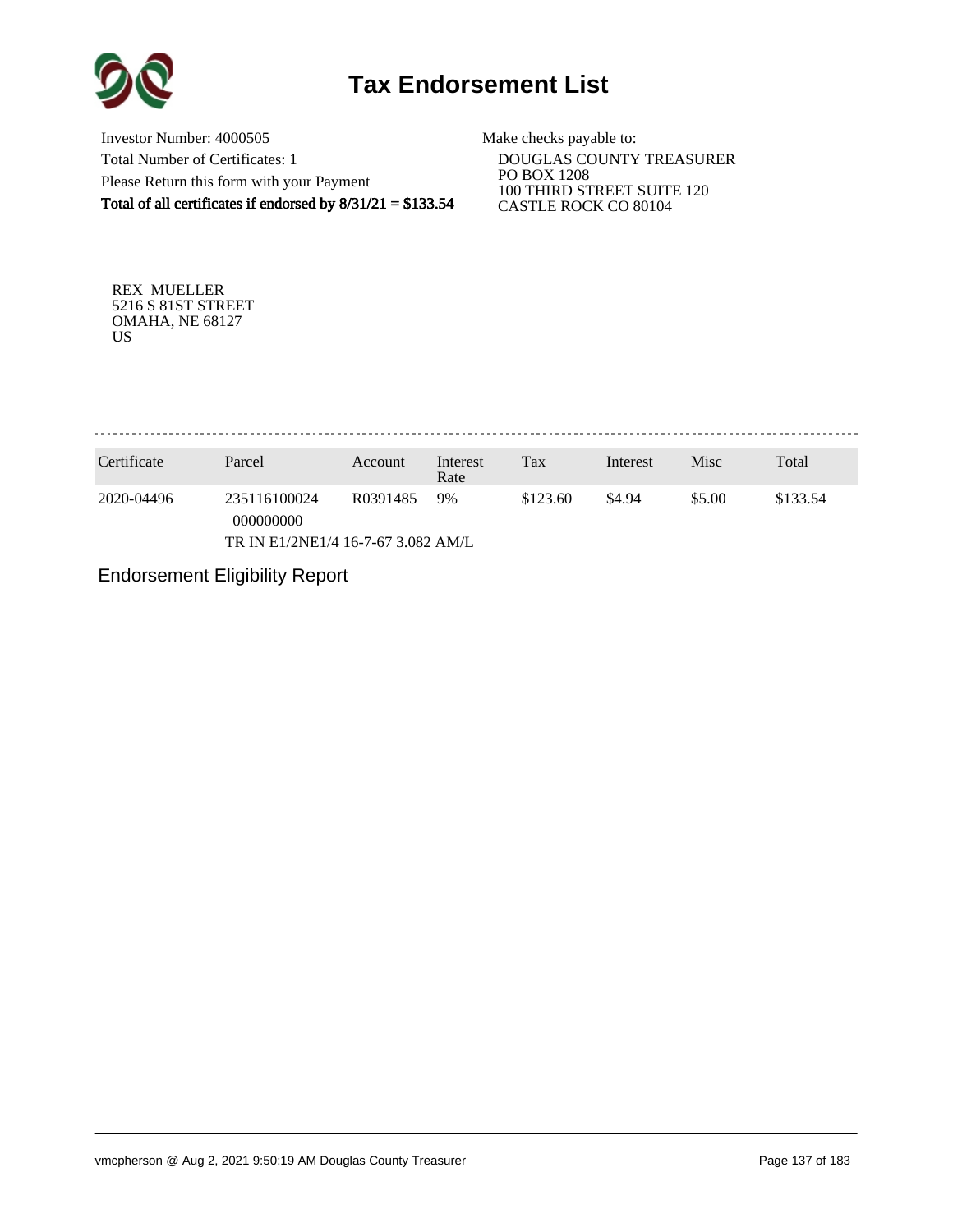

Investor Number: 4000545 Total Number of Certificates: 2 Please Return this form with your Payment Total of all certificates if endorsed by  $8/31/21 = $194.32$ 

Make checks payable to:

 DOUGLAS COUNTY TREASURER PO BOX 1208 100 THIRD STREET SUITE 120 CASTLE ROCK CO 80104

RICHARD DEAN LEGATSKI 2202 TEE BOX CT. CASTLE ROCK, CO 80109 US

Certificate Parcel Account Interest Interest Misc Total

| Certificate | r alcei                                                            | Account  | merest<br>Rate | 1 ал    | merest | <b>IVLISC</b> | i otal  |
|-------------|--------------------------------------------------------------------|----------|----------------|---------|--------|---------------|---------|
| 2020-04521  | 223309203006                                                       | R0461176 | 9%             | \$88.62 | \$3.54 | \$5.00        | \$97.16 |
|             | 17210 WILDE AVE #1F PARKER 801340000                               |          |                |         |        |               |         |
|             | <b>GARAGE UNIT G-1-F PRAIRIE WALK ON CHERRY CREEK CONDOS MAP 2</b> |          |                |         |        |               |         |
| 2020-04523  | 223309203023                                                       | R0470249 | 9%             | \$88.62 | \$3.54 | \$5.00        | \$97.16 |
|             | 17482 WILDE AVE #11G PARKER 801340000                              |          |                |         |        |               |         |
|             | GARAGE UNIT G-11-G PRAIRIE WALK ON CHERRY CREEK CONDOS MAP 9       |          |                |         |        |               |         |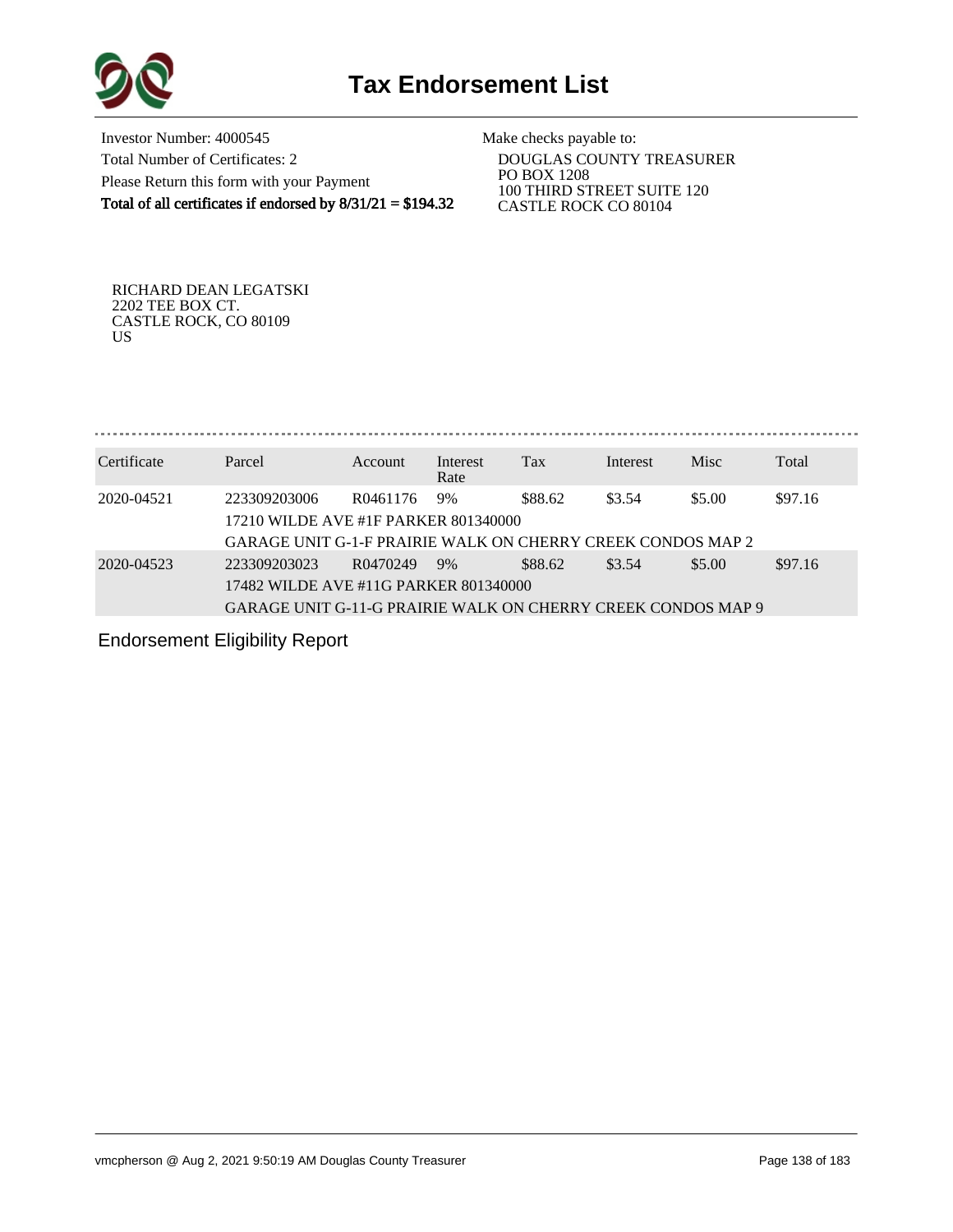

Investor Number: 4000079 Total Number of Certificates: 1 Please Return this form with your Payment Total of all certificates if endorsed by  $8/31/21 = $55.48$ 

Make checks payable to:

 DOUGLAS COUNTY TREASURER PO BOX 1208 100 THIRD STREET SUITE 120 CASTLE ROCK CO 80104

RICHARD H O'BRIEN AND GAIL W O'BRIEN 853 SPINNAKER RD KNOXVILLE, TN 37934

. . . . . . . . . . . . . . . . . . . . . . . . . . . . . . . . . . . . .

| Certificate | Parcel                                                                                                                      | Account  | Interest<br>Rate | Tax     | Interest | Misc   | Total   |
|-------------|-----------------------------------------------------------------------------------------------------------------------------|----------|------------------|---------|----------|--------|---------|
| 1003819     | <b>CASTLE PINES 80108</b><br>$1/4$ MIN INT IN E1/2E1/2 11-7-67 & ALL 12-7-67 TOTAL = 800 AM/L MIN INT = 200<br>AM/L 253-430 | R0481227 | 10%              | \$48.54 | \$1.94   | \$5.00 | \$55.48 |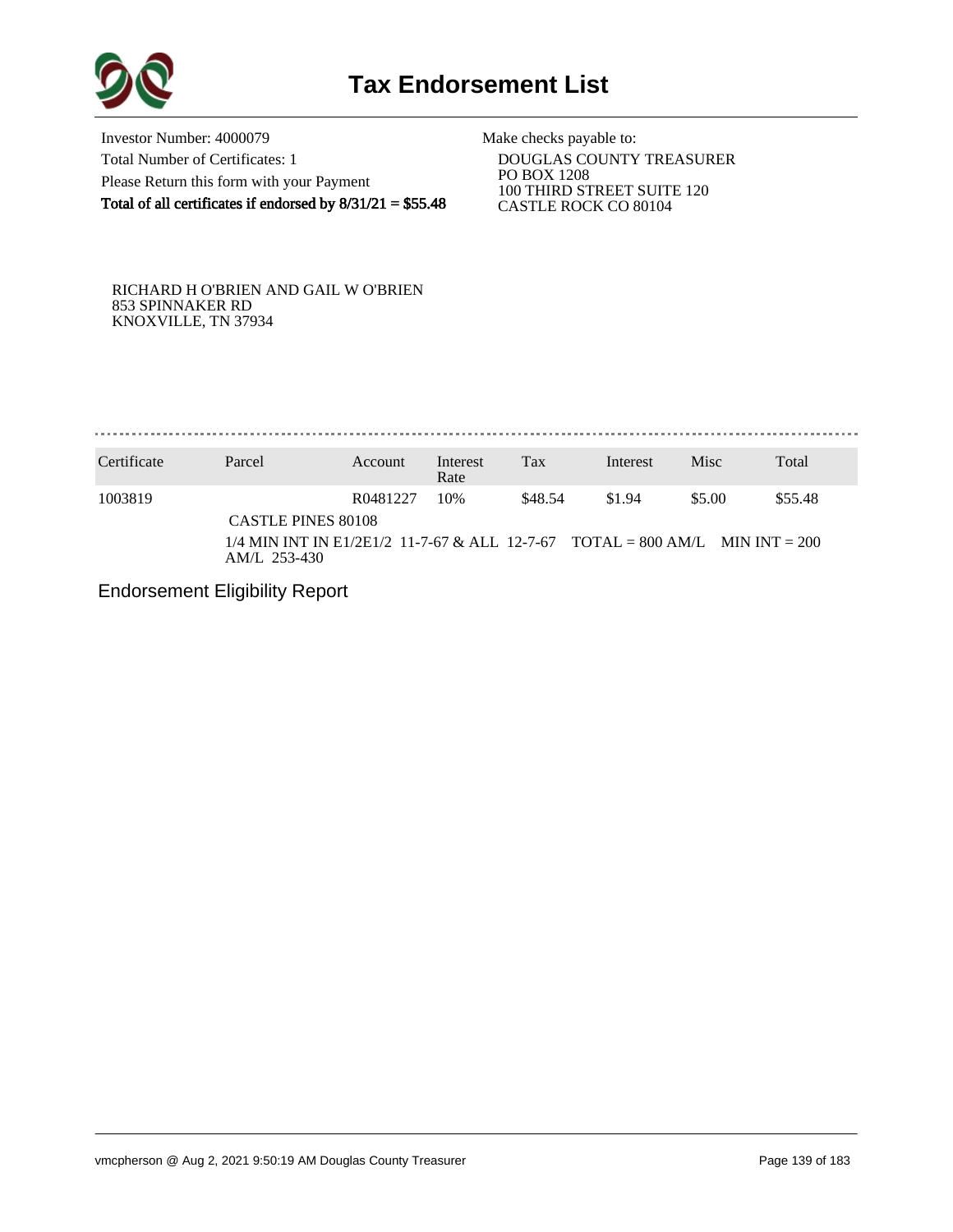

Investor Number: 3876854 Total Number of Certificates: 21 Please Return this form with your Payment Total of all certificates if endorsed by 8/31/21 = \$363.69 Make checks payable to:

 DOUGLAS COUNTY TREASURER PO BOX 1208 100 THIRD STREET SUITE 120 CASTLE ROCK CO 80104

RIO STAR LLC 916 PERSHING STREET CRAIG, CO 81625 USA

| Certificate | Parcel                                                                                                                                                                                                                                         | Account                                     | Interest<br>Rate | Tax               | Interest                | Misc                | Total   |
|-------------|------------------------------------------------------------------------------------------------------------------------------------------------------------------------------------------------------------------------------------------------|---------------------------------------------|------------------|-------------------|-------------------------|---------------------|---------|
| 1001989     | 000000000                                                                                                                                                                                                                                      | R0069964                                    | 10%              | \$1.70            | \$0.07                  | \$15.00             | \$16.77 |
|             | $1/6$ MIN INT IN N1/2NW1/4 9-9-66 TOTAL = 80.00 AM/L MIN INT = 13.333 AM/L 110-<br>368                                                                                                                                                         |                                             |                  |                   |                         |                     |         |
| 1002911     | 000000000                                                                                                                                                                                                                                      | R0056573                                    | 10%              | \$18.94           | \$0.76                  | \$15.00             | \$34.70 |
|             | 1/6 INT MINERAL RES ONLY E1/2SW1/4 32-8-66 80 A N1/2NW1/4SW1/4NW1/4 5-9-66 120 A<br>SE1/4SE1/4NE1/4 6-9-66 200 A NE1/4 7-9-66 160.59 AM/L N1/2SE1/4N1/2 8-9-66 400 A 372-<br>783 TOTAL OF 960.59 AM/L 1/6 INT MIN RES IS 160.0983 AM/L 110-368 |                                             |                  |                   |                         |                     |         |
| 1002921     |                                                                                                                                                                                                                                                | R0069964<br>Has<br>multiple<br>certificates | 10%              | \$1.70            | \$0.07                  | \$15.00             | \$16.77 |
|             | 000000000                                                                                                                                                                                                                                      |                                             |                  |                   |                         |                     |         |
|             | $1/6$ MIN INT IN N1/2NW1/4 9-9-66 TOTAL = 80.00 AM/L MIN INT = 13.333 AM/L 110-<br>368                                                                                                                                                         |                                             |                  |                   |                         |                     |         |
| 1002967     |                                                                                                                                                                                                                                                | R0159581                                    | 10%              | \$0.72            | \$0.03                  | \$15.00             | \$15.75 |
|             | 000000000                                                                                                                                                                                                                                      |                                             |                  |                   |                         |                     |         |
|             | 1/8 MINERAL INTEREST W1/2SW1/4 17-7-68 80 AM/L MINERAL INTEREST 10 AM/L                                                                                                                                                                        |                                             |                  |                   |                         |                     |         |
| 1003060     | 000000000                                                                                                                                                                                                                                      | R0230359                                    | 10%              | \$1.46            | \$0.06                  | \$15.00             | \$16.52 |
|             | ALL MIN INT IN TRACT IN SW1/4SE1/4 24-7-69                                                                                                                                                                                                     |                                             |                  |                   | MIN INT $= 17.148$ AM/L |                     |         |
| 1003066     | 000000000                                                                                                                                                                                                                                      | R0257068                                    | 10%              | \$1.02            | \$0.04                  | \$15.00             | \$16.06 |
|             | 1/2 MIN INT IN N1/2NW1/4NE1/4 9-7-67                                                                                                                                                                                                           |                                             |                  | $TOTAL = 20 AM/L$ |                         | $MIN INT = 10 AM/L$ |         |
| 1003122     |                                                                                                                                                                                                                                                | R0345890                                    | 10%              | \$0.86            | \$0.03                  | \$15.00             | \$15.89 |
|             | 000000000<br>1/6TH UND MIN INT IN S1/2N1/2NW1/4 9-9-66 40 AM/L 1/6TH UND MIN INT IS 6.667 AM/L                                                                                                                                                 |                                             |                  |                   |                         |                     |         |
| 1003162     |                                                                                                                                                                                                                                                | R0361360                                    | 10%              | \$1.66            | \$0.07                  | \$15.00             | \$16.73 |
|             | 000000000                                                                                                                                                                                                                                      |                                             |                  |                   |                         |                     |         |
|             | 1/6TH UNDIVIDED MINERAL INTEREST IN THE NE1/4SE1/4 & SE1/4NE1/4 ALL IN 8-9-66<br>TOTAL ACREAGE: 80 AM/L 1/6TH INT ACREAGE: 13.33 AM/L                                                                                                          |                                             |                  |                   |                         |                     |         |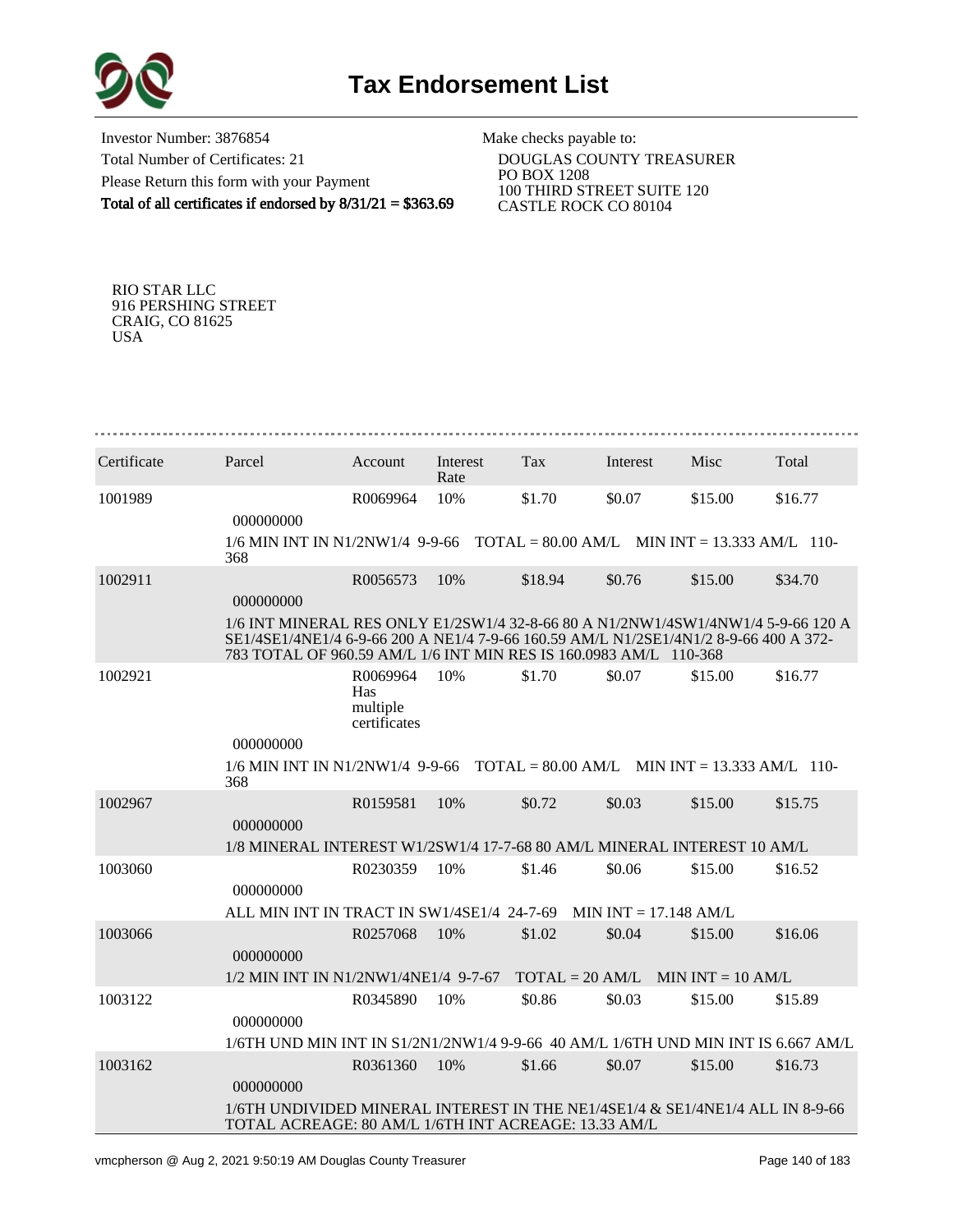

| Certificate | Parcel                                                                                                                                                                                                                          | Account      | Interest<br>Rate | Tax    | Interest | Misc    | Total   |
|-------------|---------------------------------------------------------------------------------------------------------------------------------------------------------------------------------------------------------------------------------|--------------|------------------|--------|----------|---------|---------|
| 1003164     | 000000000                                                                                                                                                                                                                       | R0361528     | 10%              | \$1.62 | \$0.06   | \$15.00 | \$16.68 |
|             | 35% MIN INT (7/10 OF 1/2) IN SOUTH 1143 FT OF EAST 1143 FT OF NE1/4SW1/4 24/7/68<br>$\text{TOTAL} = 30 \text{ AM/L}$ MIN $\text{INT} = 10.5 \text{ AM/L}$                                                                       |              |                  |        |          |         |         |
| 1003165     | 000000000                                                                                                                                                                                                                       | R0361531     | 10%              | \$1.62 | \$0.06   | \$15.00 | \$16.68 |
|             | 35% MIN INT (7/10 OF 1/2) IN PT NE1/4SW1/4 & MOST SE1/4NW1/4 24-7-68 TOTAL =<br>39.635 AM/L MIN INT = 13.872 AM/L                                                                                                               |              |                  |        |          |         |         |
| 1003180     | 000000000                                                                                                                                                                                                                       | R0372539     | 10%              | \$0.86 | \$0.03   | \$15.00 | \$15.89 |
|             | 1/2 MIN INT IN PT SW1/4SW1/4 17-8-65 & PT NW1/4NW1/4 20-8-65 & PT SE1/4SE1/4 18-8-<br>$\text{TOTAL} = 15.623 \text{ AM/L}$ MIN INT = 7.812 RLTD 0372540<br>65                                                                   |              |                  |        |          |         |         |
| 1003181     | 000000000                                                                                                                                                                                                                       | R0372540     | 10%              | \$0.86 | \$0.03   | \$15.00 | \$15.89 |
|             | ALL MIN INT IN PT NE1/4 19-8-65 MIN INT = 8.32 AM/L RLTD 0372539                                                                                                                                                                |              |                  |        |          |         |         |
| 1003316     | 000000000                                                                                                                                                                                                                       | R0431528     | 10%              | \$1.16 | \$0.05   | \$15.00 | \$16.21 |
|             | ALL MIN INT IN LOTS 179 BLOCK 1, LOTS 154 & 159 BLOCK 2, MOST LOT 153 BLOCK 3<br>(1.255), LOT 125 BLOCK 6, PART LOT 116 (0.046), PART LOT 122 (0.105), & MOST LOT 124<br>$(0.430)$ BLOCK 7 CASTLE PINES 2A MIN INT = 6.831 AM/L |              |                  |        |          |         |         |
| 1003317     | 000000000                                                                                                                                                                                                                       | R0431652     | 10%              | \$1.16 | \$0.05   | \$15.00 | \$16.21 |
|             | ALL MIN INT IN LOTS 231, 242 THROUGH 245, 247, 248, 250, 255 THROUGH 258, 260, 261<br>CASTLE PINES VILLAGE FILING 8G TOTAL 8.825 AM/L                                                                                           |              |                  |        |          |         |         |
| 1003318     | 000000000                                                                                                                                                                                                                       | R0431654     | 10%              | \$1.16 | \$0.05   | \$15.00 | \$16.21 |
|             | ALL MIN INT IN LOTS 320, 331 BLOCK 6 LOTS 324, 326, 330 BLOCK 7 LOTS 400, 402<br>BLOCK 9 CASTLE PINES 1B MIN INT = 7.237 AM/L                                                                                                   |              |                  |        |          |         |         |
| 1003319     | 000000000                                                                                                                                                                                                                       | R0431659     | 10%              | \$1.16 | \$0.05   | \$15.00 | \$16.21 |
|             | ALL MIN INT IN LOTS 430, 432, 433, 435, 436, 487, 492-494, & 565-567 CASTLE PINES<br>VILLAGE 19A MIN INT = $6.44$ AM/L                                                                                                          |              |                  |        |          |         |         |
| 1003320     | 000000000                                                                                                                                                                                                                       | R0431661 10% |                  | \$2.32 | \$0.09   | \$15.00 | \$17.41 |
|             | ALL MIN INT IN LOTS 216-221 & 224-230 CASTLE PINES VILLAGE 25 MIN INT = $14.904$<br>AM/L                                                                                                                                        |              |                  |        |          |         |         |
| 1003321     | 000000000                                                                                                                                                                                                                       | R0431662     | 10%              | \$1.16 | \$0.05   | \$15.00 | \$16.21 |
|             | ALL MIN INT IN LOTS 471, 472, 473, LOTS 560 THRU 563, LOTS 572 THRU 574, LOTS 580<br>THRU 585 CASTLE PINES VILLAGE FILING 19B MIN INT = 7.544 AM/L                                                                              |              |                  |        |          |         |         |
| 1003322     | 000000000                                                                                                                                                                                                                       | R0431663     | 10%              | \$1.16 | \$0.05   | \$15.00 | \$16.21 |
|             | ALL MIN INT IN LOTS 4501-4503, 4505, 4507, 4509, 4510, 4518-4527, 4529-4538, 4540-4543<br>CASTLE PINES VILLAGE 12A MIN INT = $8.52$ AM/L                                                                                        |              |                  |        |          |         |         |
| 1003813     | 000000000                                                                                                                                                                                                                       | R0481059     | 10%              | \$4.78 | \$0.19   | \$15.00 | \$19.97 |
|             | $1/4$ MIN INT IN NW1/4 3-8-68 TOTAL = 160 AM/L MIN INT = 40 AM/L                                                                                                                                                                |              |                  |        |          |         |         |
|             |                                                                                                                                                                                                                                 |              |                  |        |          |         |         |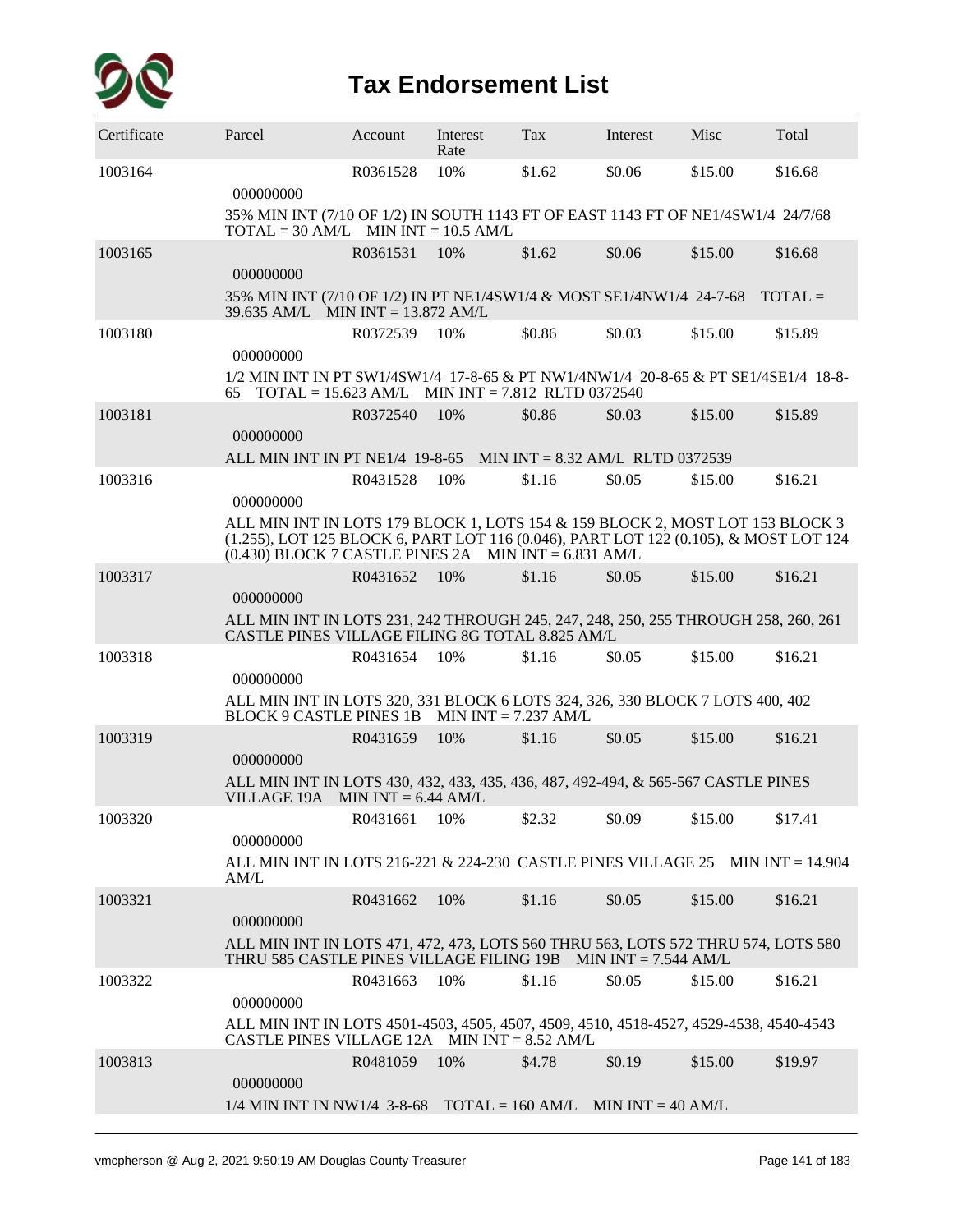

| Certificate | Parcel                                                                   | Account  | Interest<br>Rate | Tax     | Interest | <b>Misc</b> | Total   |
|-------------|--------------------------------------------------------------------------|----------|------------------|---------|----------|-------------|---------|
| 1003814     |                                                                          | R0481060 | 10%              | \$15.86 | \$0.63   | \$15.00     | \$31.49 |
|             | 000000000                                                                |          |                  |         |          |             |         |
|             | 1/4 MIN INT IN NE1/4 3.8.68 PT S1/2 10.6.68 MOST S1/2 11.8.68 NW1/4NW1/4 |          |                  |         |          |             |         |

-68 PT S1/2 10-6-68 MOST S1/2 11-8-68 NW1/4NW1/4, W1/2NE1/4NW1/4 14-8-68 PT NW1/4, MOST N1/2NE1/4 15-8-68 SW1/4SW1/4 12-8-68 TOTAL = 532.749 AM/L MIN INT = 133.187 AM/L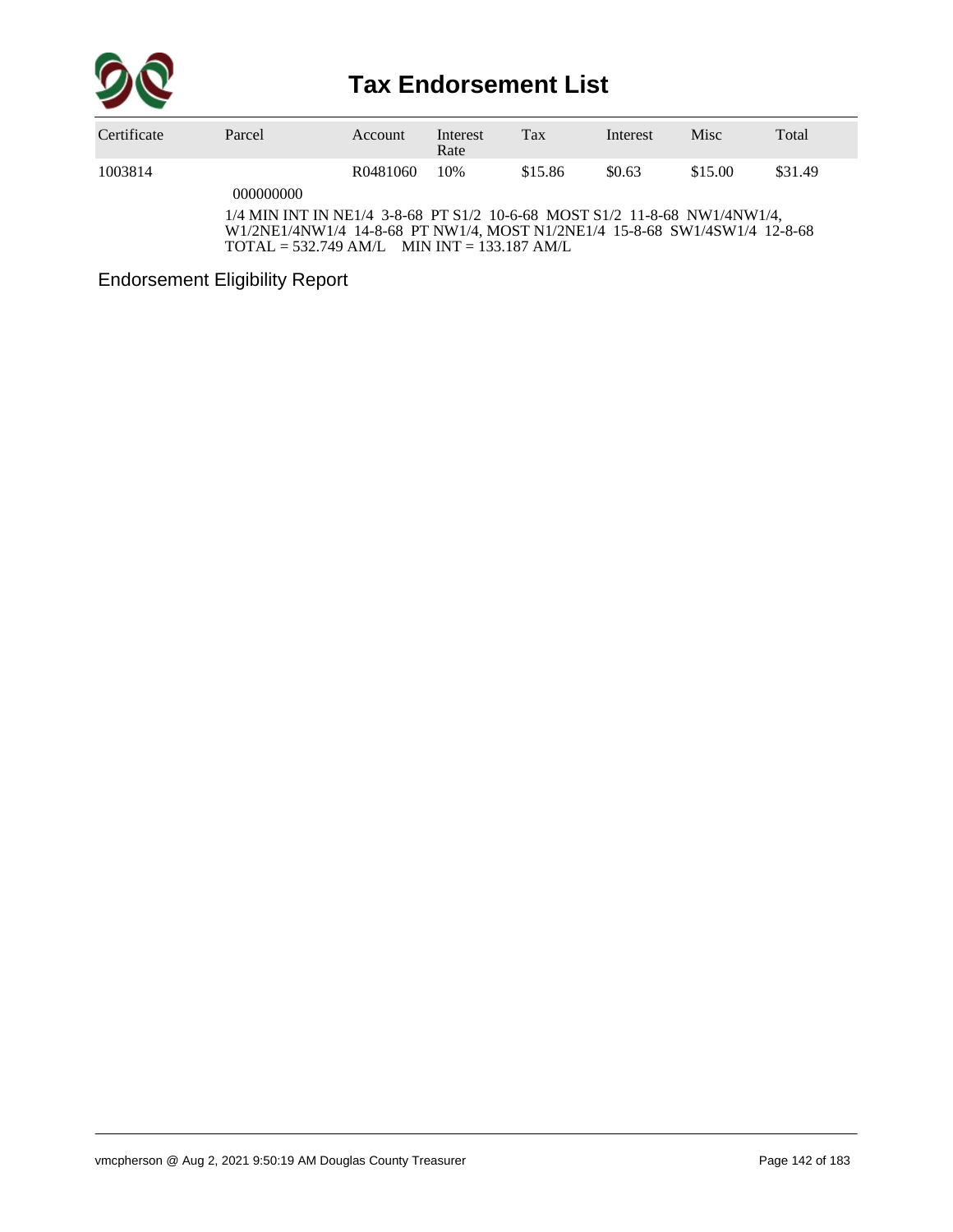

Investor Number: 3876816 Total Number of Certificates: 1 Please Return this form with your Payment Total of all certificates if endorsed by  $8/31/21 = $250.17$ 

Make checks payable to:

 DOUGLAS COUNTY TREASURER PO BOX 1208 100 THIRD STREET SUITE 120 CASTLE ROCK CO 80104

ROBERT DINSMORE 7524 ENGINEERS COURT LARKSPUR, CO 80118 USA

. . . . . . . . . . . . . . . . . 

| Certificate | Parcel                                                 | Account  | Interest<br>Rate | Tax      | Interest | <b>Misc</b>        | Total |  |  |  |
|-------------|--------------------------------------------------------|----------|------------------|----------|----------|--------------------|-------|--|--|--|
| 1003028     | 260718402035<br>6935 CINOUE TAIL DR LARKSPUR 801180000 | R0176727 | 10%              | \$235.74 | \$9.43   | \$5.00<br>\$250.17 |       |  |  |  |
|             | LOT 25 BLK 3 MERIBEL VILLAGE 1 229-774 0.503 AM/L      |          |                  |          |          |                    |       |  |  |  |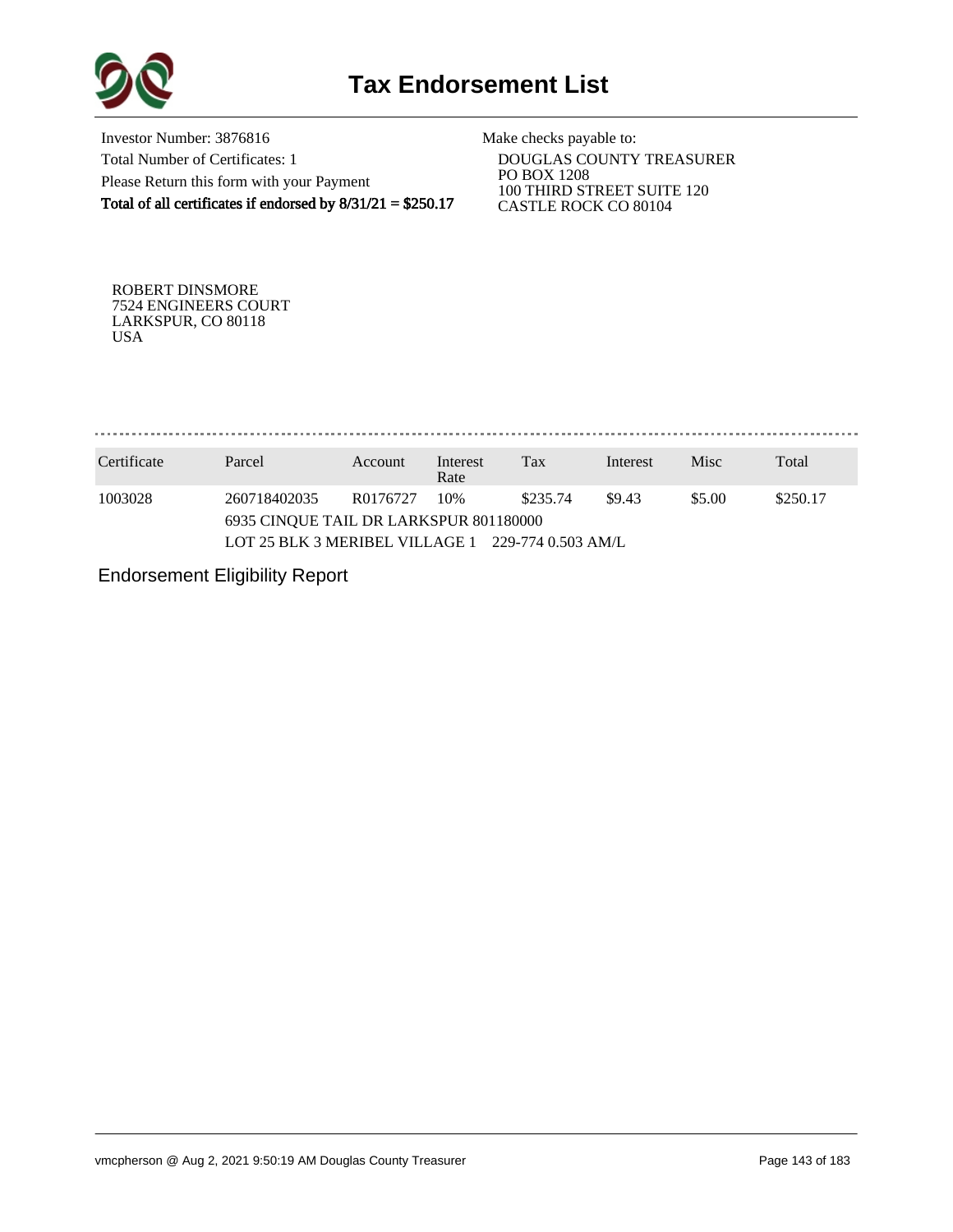

Investor Number: 4000238 Total Number of Certificates: 3 Please Return this form with your Payment Total of all certificates if endorsed by  $8/31/21 = $2,382.34$ 

Make checks payable to:

 DOUGLAS COUNTY TREASURER PO BOX 1208 100 THIRD STREET SUITE 120 CASTLE ROCK CO 80104

ROBERT MURPHY 12913 SILVER ELK LANE LITTLETON, CO 80127

| Certificate | Parcel                                                                                     | Account  | Interest<br>Rate | Tax          | Interest | Misc    | Total      |
|-------------|--------------------------------------------------------------------------------------------|----------|------------------|--------------|----------|---------|------------|
| 2016-01692  | 250118003006<br>14159 PINE CREEK RD SEDALIA 801350000<br>LOT 6.5.57 AM/L NIGHTHAWK HILLS 1 | R0150121 | 10%              | \$2,225.70   | \$89.03  | \$5.00  | \$2,319.73 |
| 2016-01694  | 250513112098<br>000000000                                                                  | R0436829 | 10\%             | \$19.76      | \$0.79   | \$15.00 | \$35.55    |
|             | PART OF WEST EDGE OF SITE 1 ROLLING HILLS AMENDED SE1/4NW1/4NE1/4 13-8-67<br>$0.165$ AM/L  |          |                  |              |          |         |            |
| 2018-02742  | 235502403042<br>000000000                                                                  | R0408982 | 12%              | \$11.60      | \$0.46   | \$15.00 | \$27.06    |
|             | TRACT B ROXBOROUGH VILLAGE 14A                                                             |          |                  | $0.287$ AM/L |          |         |            |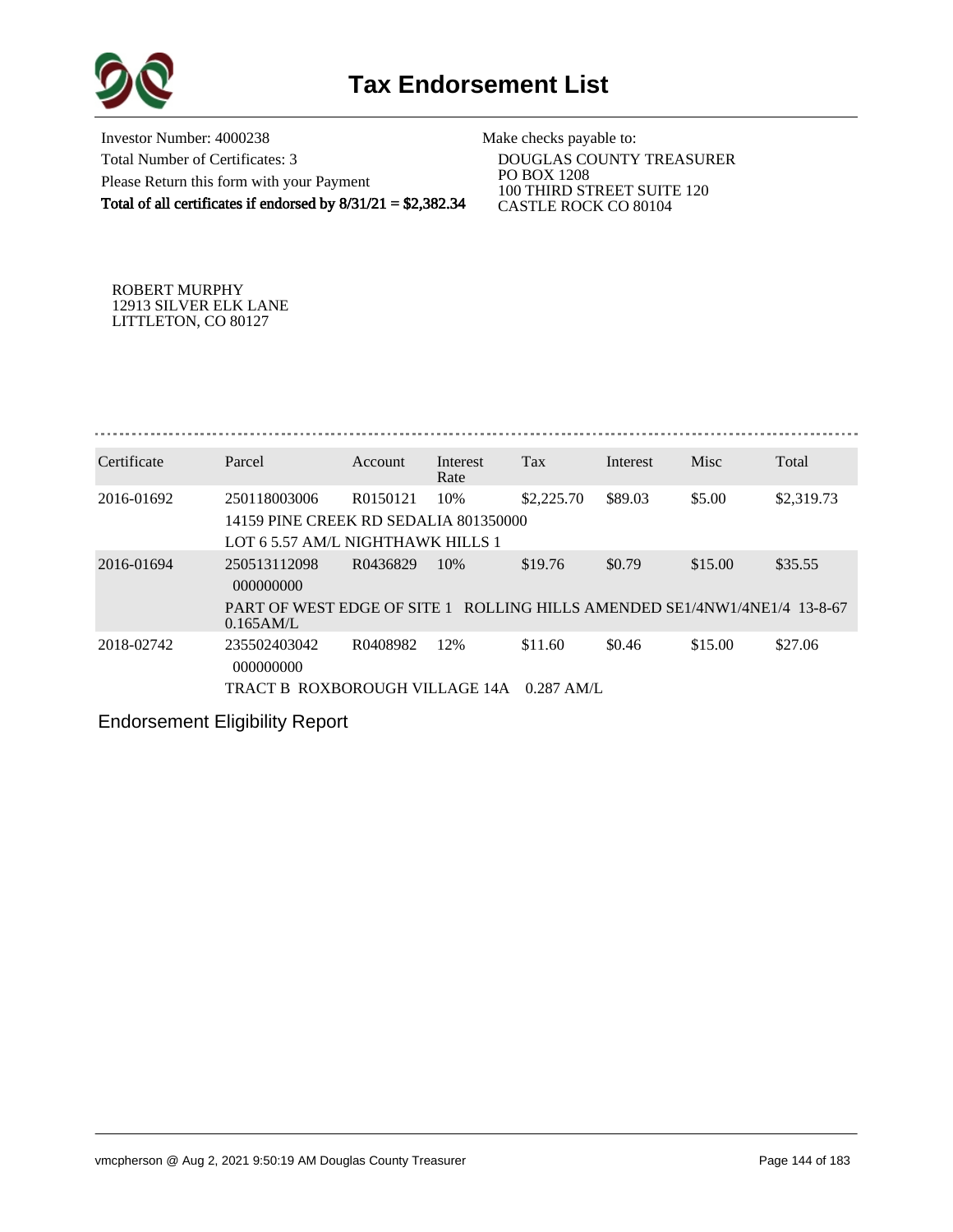

Investor Number: 3826309 Total Number of Certificates: 13 Please Return this form with your Payment Total of all certificates if endorsed by 8/31/21 = \$327.82

Make checks payable to:

 DOUGLAS COUNTY TREASURER PO BOX 1208 100 THIRD STREET SUITE 120 CASTLE ROCK CO 80104

RODNEY C. LARSON 3736 E. EASTER DR. CENTENNIAL, CO 80122

| Certificate | Parcel                                                                                                                                                                                       | Account  | Interest<br>Rate | Tax                                         | Interest | Misc    | Total   |
|-------------|----------------------------------------------------------------------------------------------------------------------------------------------------------------------------------------------|----------|------------------|---------------------------------------------|----------|---------|---------|
| 1001987     | 000000000                                                                                                                                                                                    | R0069892 | 10%              | \$1.70                                      | \$0.07   | \$15.00 | \$16.77 |
|             | $1/6$ MIN INT IN N1/2NW1/4 9-9-66 TOTAL = 80.00 AM/L MIN INT = 13.333 AM/L 110-<br>368                                                                                                       |          |                  |                                             |          |         |         |
| 1002228     | 223109101084<br>000000000                                                                                                                                                                    | R0343565 | 10%              | \$25.84                                     | \$1.03   | \$5.00  | \$31.87 |
|             | ALL OPEN AREA SURROUNDING LOTS 42-4749-54 56-63 TAOS OF LONE TREE FILING #2<br>FIRST AMENDED INCLUDING PART OF PRIVATE STREETS 0.811 AM/L (PER DEED)                                         |          |                  |                                             |          |         |         |
| 1002256     | 000000000                                                                                                                                                                                    | R0353226 | 10%              | \$20.68                                     | \$0.83   | \$15.00 | \$36.51 |
|             | 1/6 MIN INT IN SE1/4SE1/4 33-6-69 S1/2SW1/4, PT SE1/4NE1/4 & MOST SE1/4 34-6-69 PT<br>$SW1/4$ , PT NW1/4 35-6-69 MOST E1/2SW1/4, PT NW1/4 2-7-69 TOTAL = 490 AM/L MIN<br>$INT = 81.667$ AM/L |          |                  |                                             |          |         |         |
| 1002257     | 000000000                                                                                                                                                                                    | R0353227 | 10%              | \$6.96                                      | \$0.28   | \$15.00 | \$22.24 |
|             | 1/6 MIN INT IN PT SW1/4, PT NW1/4, MOST S1/2NE1/4, MOST NW1/4NE1/4, & N1/2SE1/4<br>$35 - 6 - 69$                                                                                             |          |                  | $TOTAL = 245.29 AM/L$ MIN INT = 40.881 AM/L |          |         |         |
| 1002258     | 000000000                                                                                                                                                                                    | R0353228 | 10%              | \$6.86                                      | \$0.27   | \$15.00 | \$22.13 |
|             | 1/6 MIN INT IN N1/2NE1/4, SW1/4NE1/4 & NW1/4SE1/4 3-7-69 TOTAL = 160 AM/L MIN<br>$INT = 26.667$ AM/L                                                                                         |          |                  |                                             |          |         |         |
| 1002486     | 000000000                                                                                                                                                                                    | R0431526 | 10%              | \$4.58                                      | \$0.18   | \$15.00 | \$19.76 |
|             | ALL MIN INT IN LOTS 636-670, 678 CASTLE PINES VILLAGE 32D MIN INT = 29.914<br>AM/L                                                                                                           |          |                  |                                             |          |         |         |
| 1002494     | 000000000                                                                                                                                                                                    | R0431696 | 10%              | \$5.78                                      | \$0.23   | \$15.00 | \$21.01 |
|             | ALL MINERAL INTEREST IN 2 PARCELS IN N1/2SE1/4 17-7-67, PT OUTLOT A<br>HOCKADAY HEIGHTS TOTAL 35.635 AM/L                                                                                    |          |                  |                                             |          |         |         |
| 1002587     | 223106201009<br>000000000                                                                                                                                                                    | R0445272 | 10%              | \$5.14                                      | \$0.21   | \$15.00 | \$20.35 |
|             | PART OF LOT 2-C 470 FRONTAGE CO, FILING 1 0.1515 AM/L RLTD 0445274                                                                                                                           |          |                  |                                             |          |         |         |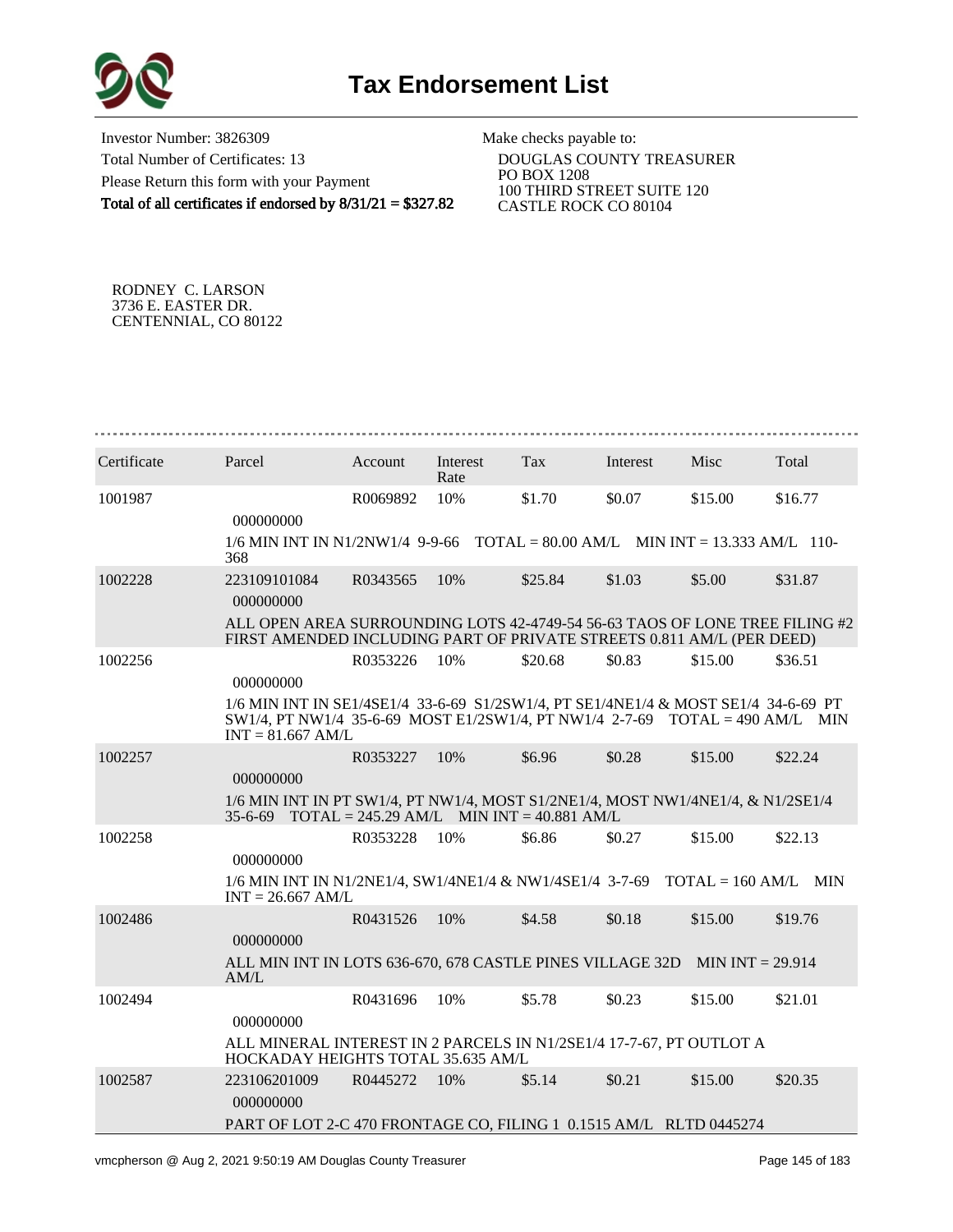

| Certificate | Parcel                                                                                                                                                                                                                      | Account  | Interest<br>Rate                                              | Tax     | Interest | Misc              | Total   |
|-------------|-----------------------------------------------------------------------------------------------------------------------------------------------------------------------------------------------------------------------------|----------|---------------------------------------------------------------|---------|----------|-------------------|---------|
| 1002601     | 223109198005<br>000000000                                                                                                                                                                                                   | R0450988 | 10%                                                           | \$7.38  | \$0.30   | \$15.00           | \$22.68 |
|             | COMMON AREA WITHIN TAOS AT LONE TREE #2 0.219 AM/L<br>STREETS E1/2 TAOS TRAIL & S1/2 KACHINA WAY)                                                                                                                           |          |                                                               |         |          | (AKA PART PRIVATE |         |
| 1002664     | 235109301024<br>000000000                                                                                                                                                                                                   | R0457021 | 10%                                                           | \$6.94  | \$0.28   | \$15.00           | \$22.22 |
|             | TRACT D1_CASTLE PINES VILLAGE FILING 28A_1ST AMD = 0.161 AM/L                                                                                                                                                               |          |                                                               |         |          |                   |         |
| 1002848     |                                                                                                                                                                                                                             | R0480871 | 10%                                                           | \$24.24 | \$0.97   | \$15.00           | \$40.21 |
|             | <b>CASTLE PINES 80108</b>                                                                                                                                                                                                   |          |                                                               |         |          |                   |         |
|             | 1/6 MIN INT IN ALL NE1/4 EAST OF DANIELS PARK RD ROW 8-7-67 W1/2 9-7-67 SE1/4<br>AND PT NE1/4SW1/4 EAST OF DANIELS PARK RD ROW 5/7/67 W1/2 AND MOST<br>W1/2NE1/4 4-7-67                                                     |          | $\text{TOTAL} = 1009.605 \text{ AM/L}$ MIN INT = 168.268 AM/L |         |          |                   |         |
| 1002849     | 000000000                                                                                                                                                                                                                   | R0480872 | 10%                                                           | \$4.04  | \$0.16   | \$15.00           | \$19.20 |
|             | 1/6 MIN INT IN NE1/4NE1/4 7-7-67 N1/2NW1/4, PT S1/2NW1/4 & PT NE1/4 LYING WEST<br>OF DANIELS PARK RD ROW 8-7-67 S1/2SW1/4 & PT SE1/4 LYING WEST OF DANIELS<br>PARK RD ROW 5-7-67 TOTAL = 214.068 AM/L MIN INT = 35.678 AM/L |          |                                                               |         |          |                   |         |
| 2014-00007  | 000000000                                                                                                                                                                                                                   | R0088882 | 10%                                                           | \$17.18 | \$0.69   | \$15.00           | \$32.87 |
|             | $3/4$ MIN INT IN MOST NW1/4 & PT SW1/4 21-7-67 TOTAL = 135.4 AM/L MIN INT =<br>101.55 AM/L                                                                                                                                  |          |                                                               |         |          |                   |         |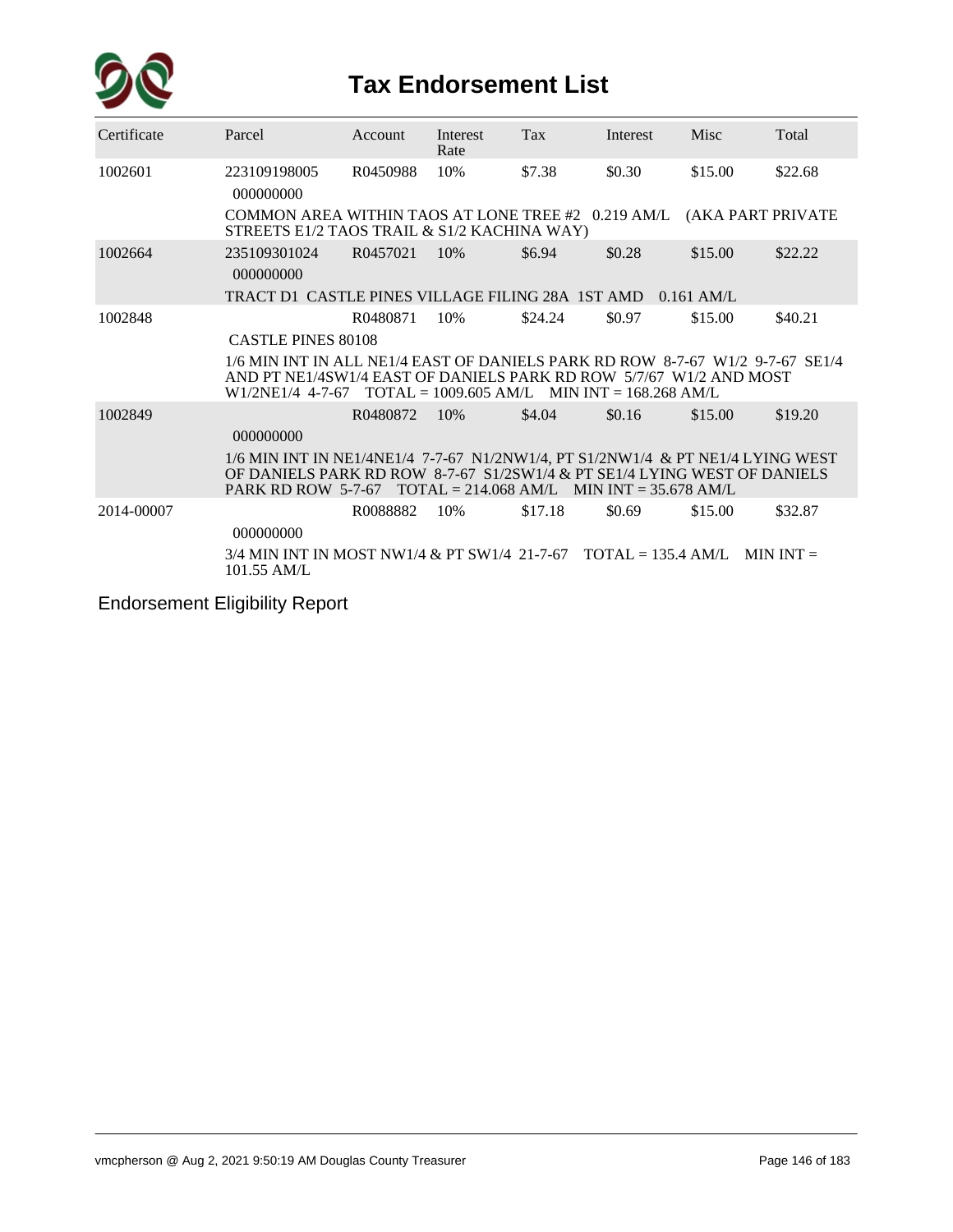

Investor Number: 4000188 Total Number of Certificates: 1 Please Return this form with your Payment Total of all certificates if endorsed by  $8/31/21 = $3,229.31$ 

Make checks payable to:

 DOUGLAS COUNTY TREASURER PO BOX 1208 100 THIRD STREET SUITE 120 CASTLE ROCK CO 80104

Ronald F. Hartmann 20171 Sedgemere Road Monument, CO 80132

. . . . . . . . . . . . . . . . . . . 

| Certificate | Parcel                                                     | Account  | Interest<br>Rate | Tax        | Interest | Misc   | Total      |  |  |  |
|-------------|------------------------------------------------------------|----------|------------------|------------|----------|--------|------------|--|--|--|
| 2016-01715  | 250708407013                                               | R0441321 | 10%              | \$3,100.30 | \$124.01 | \$5.00 | \$3,229.31 |  |  |  |
|             | 5983 RALEIGH CIR CASTLE ROCK 801040000                     |          |                  |            |          |        |            |  |  |  |
|             | LOT 20 BLOCK 1 CASTLEWOOD RANCH FLG 1 PARCEL 12 0.112 AM/L |          |                  |            |          |        |            |  |  |  |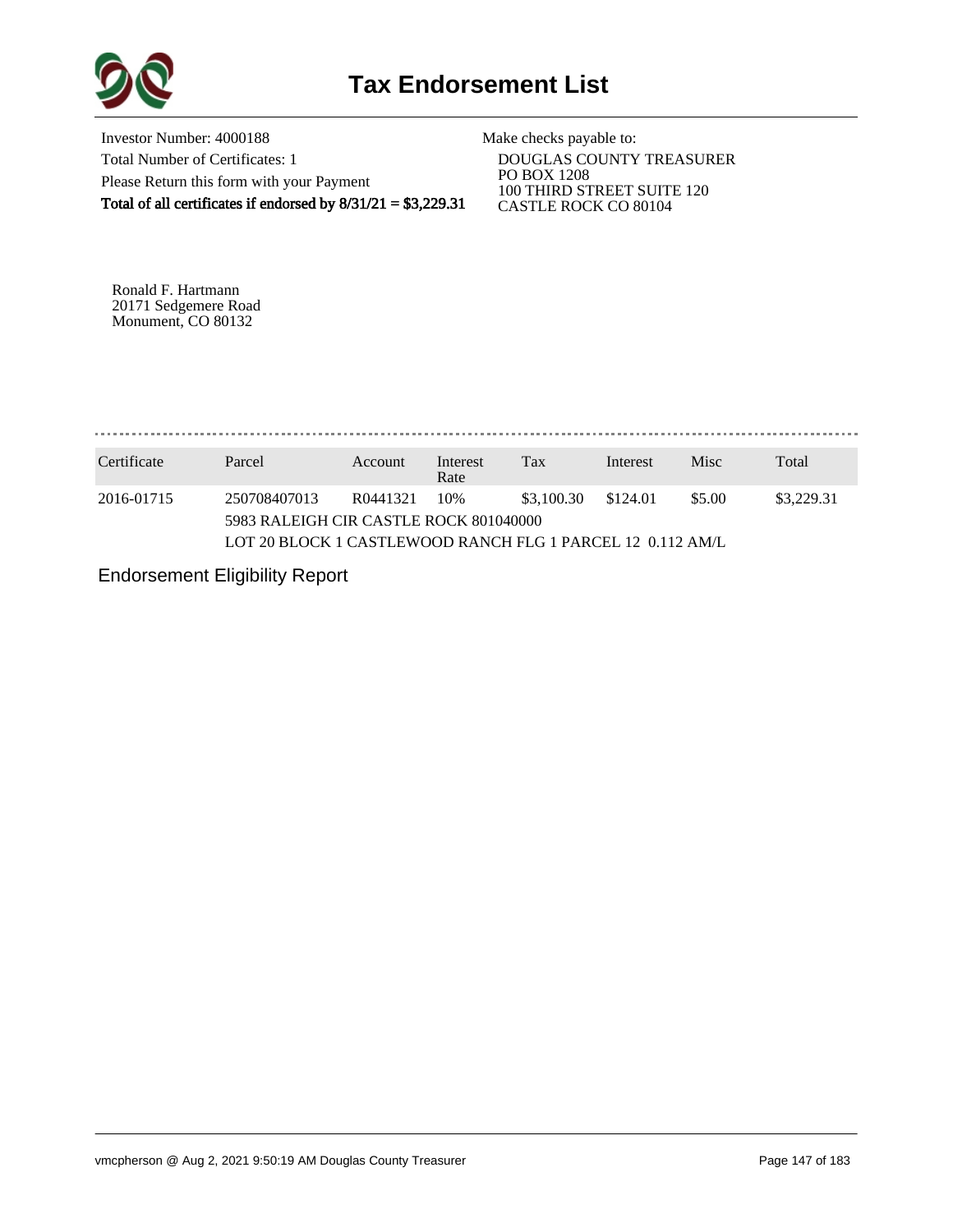

Investor Number: 4000425 Total Number of Certificates: 105 Please Return this form with your Payment

Total of all certificates if endorsed by  $8/31/21 =$ \$30,349.20

Make checks payable to:

 DOUGLAS COUNTY TREASURER PO BOX 1208 100 THIRD STREET SUITE 120 CASTLE ROCK CO 80104

SAM SPICOLA 121 OLNEY AVE PUEBLO, CO 81004 US

| Certificate | Parcel                                | Account  | Interest<br>Rate | Tax         | Interest | Misc   | Total    |  |  |  |  |
|-------------|---------------------------------------|----------|------------------|-------------|----------|--------|----------|--|--|--|--|
| 2019-03659  | 260922301057<br>000000000             | R0005400 | 12%              | \$282.88    | \$11.32  | \$5.00 | \$299.20 |  |  |  |  |
|             | LOT 67 BLK 17 PERRY PARK 5 1.922 AM/L |          |                  |             |          |        |          |  |  |  |  |
| 2019-03660  | 260927202022                          | R0005936 | 12%              | \$282.88    | \$11.32  | \$5.00 | \$299.20 |  |  |  |  |
|             | 8275 YUMA CIR LARKSPUR 801180000      |          |                  |             |          |        |          |  |  |  |  |
|             | LOT 19 BLK 19 PERRY PARK 5 0.938 AM/L |          |                  |             |          |        |          |  |  |  |  |
| 2019-03661  | 260922301034                          | R0006015 | 12%              | \$282.88    | \$11.32  | \$5.00 | \$299.20 |  |  |  |  |
|             | 7778 SEMINOLE DR LARKSPUR 801180000   |          |                  |             |          |        |          |  |  |  |  |
|             | LOT 17 BLK 22 PERRY PARK 5 0.93 AM/L  |          |                  |             |          |        |          |  |  |  |  |
| 2019-03662  | 260922301033                          | R0006023 | 12%              | \$282.88    | \$11.32  | \$5.00 | \$299.20 |  |  |  |  |
|             | 7758 SEMINOLE DR LARKSPUR 801180000   |          |                  |             |          |        |          |  |  |  |  |
|             | LOT 18 BLK 22 PERRY PARK 5 0.918 AM/L |          |                  |             |          |        |          |  |  |  |  |
| 2019-03663  | 260922302017                          | R0006509 | 12%              | \$282.88    | \$11.32  | \$5.00 | \$299.20 |  |  |  |  |
|             | 7685 SEMINOLE DR LARKSPUR 801180000   |          |                  |             |          |        |          |  |  |  |  |
|             | LOT 7 BLK 23 PERRY PARK 5 0.936 AM/L  |          |                  |             |          |        |          |  |  |  |  |
| 2019-03664  | 260921104023<br>000000000             | R0006630 | 12%              | \$282.88    | \$11.32  | \$5.00 | \$299.20 |  |  |  |  |
|             | LOT 7 BLK 1 INDIAN HEAD 1 0.91 AM/L   |          |                  |             |          |        |          |  |  |  |  |
| 2019-03665  | 260921104022<br>000000000             | R0006648 | 12%              | \$282.88    | \$11.32  | \$5.00 | \$299.20 |  |  |  |  |
|             | LOT 8 BLK 1 INDIAN HEAD 1 0.9 AM/L    |          |                  |             |          |        |          |  |  |  |  |
| 2019-03666  | 260921104018<br>000000000             | R0006664 | 12%              | \$282.88    | \$11.32  | \$5.00 | \$299.20 |  |  |  |  |
|             | LOT 12 BLK 1 INDIAN HEAD 1 408-947    |          |                  | $2.01$ AM/L |          |        |          |  |  |  |  |
| 2019-03667  | 260921104017<br>000000000             | R0006672 | 12%              | \$282.88    | \$11.32  | \$5.00 | \$299.20 |  |  |  |  |
|             | LOT 13 BLK 1 INDIAN HEAD 408-947      |          |                  | $2.0$ AM/L  |          |        |          |  |  |  |  |
| 2019-03668  | 260921104015<br>000000000             | R0006699 | 12%              | \$282.88    | \$11.32  | \$5.00 | \$299.20 |  |  |  |  |
|             |                                       |          |                  |             |          |        |          |  |  |  |  |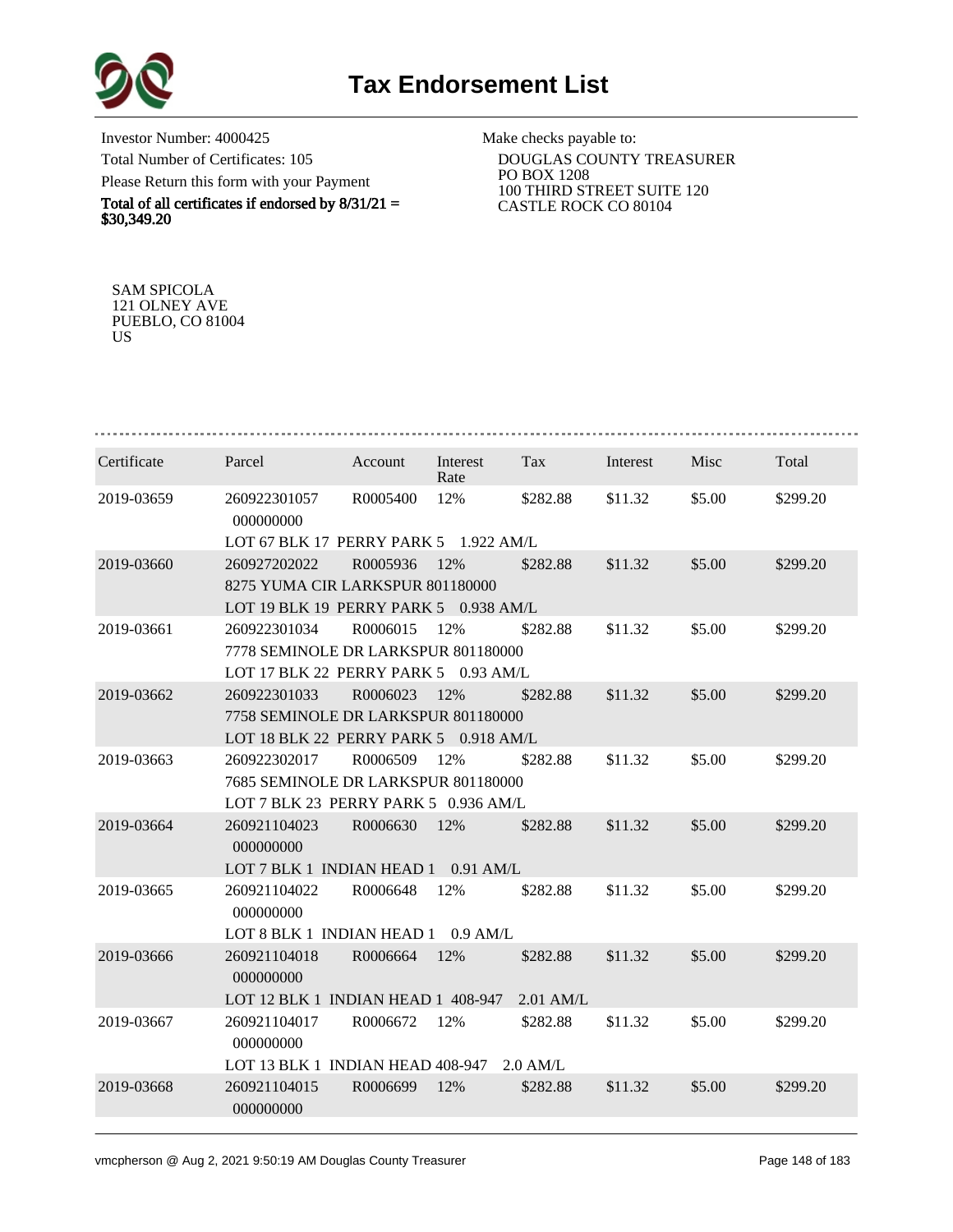

| Certificate | Parcel                                                           | Account  | Interest<br>Rate | Tax        | Interest | Misc   | Total    |
|-------------|------------------------------------------------------------------|----------|------------------|------------|----------|--------|----------|
|             | LOT 15 BLK 1 INDIAN HEAD 1 4.85 AM/L                             |          |                  |            |          |        |          |
| 2019-03669  | 260921104013<br>000000000                                        | R0006710 | 12%              | \$282.88   | \$11.32  | \$5.00 | \$299.20 |
|             | LOT 17 BLK 1 INDIAN HEAD 1 408-947                               |          |                  | $0.9$ AM/L |          |        |          |
| 2019-03670  | 260921401017<br>000000000                                        | R0006779 | 12%              | \$282.88   | \$11.32  | \$5.00 | \$299.20 |
|             | LOT 6 BLK 2 INDIAN HEAD 1                                        |          | $0.95$ AM/L      |            |          |        |          |
| 2019-03671  | 260921401016<br>000000000                                        | R0006787 | 12%              | \$282.88   | \$11.32  | \$5.00 | \$299.20 |
|             | LOT 7 BLK 2 INDIAN HEAD 1                                        |          | $0.94$ AM/L      |            |          |        |          |
| 2019-03672  | 260921401015<br>000000000                                        | R0006795 | 12%              | \$282.88   | \$11.32  | \$5.00 | \$299.20 |
|             | LOT 8 BLK 2 INDIAN HEAD 1                                        |          | $0.9$ AM/L       |            |          |        |          |
| 2019-03673  | 260921401011                                                     | R0006816 | 12%              | \$282.88   | \$11.32  | \$5.00 | \$299.20 |
|             | 000000000<br>LOT 12 BLK 2 INDIAN HEAD 1 324-602 396-346 0.9 AM/L |          |                  |            |          |        |          |
| 2019-03674  | 260921401010                                                     | R0006824 | 12%              | \$282.88   | \$11.32  | \$5.00 | \$299.20 |
|             | 000000000<br>LOT 13 BLK 2 INDIAN HEAD 1                          |          | $0.90$ AM/L      |            |          |        |          |
| 2019-03675  | 260921401026                                                     | R0006867 | 12%              | \$282.88   | \$11.32  | \$5.00 | \$299.20 |
|             | 000000000<br>LOT 26 BLK 2 INDIAN HEAD 1 0.96 AM/L 396--346       |          |                  |            |          |        |          |
| 2019-03676  | 260921403008                                                     | R0006875 | 12%              | \$282.88   | \$11.32  | \$5.00 | \$299.20 |
|             | 000000000                                                        |          |                  |            |          |        |          |
|             | LOT 1 BLK 3 INDIAN HEAD 1                                        |          | $0.94$ AM/L      |            |          |        |          |
| 2019-03677  | 260921403002<br>000000000                                        | R0006939 | 12%              | \$282.88   | \$11.32  | \$5.00 | \$299.20 |
|             | LOT 7 BLK 3 INDIAN HEAD 1                                        |          | $0.90$ AM/L      |            |          |        |          |
| 2019-03678  | 260921403020<br>000000000                                        | R0006980 | 12%              | \$282.88   | \$11.32  | \$5.00 | \$299.20 |
|             | LOT 13 BLK 3 INDIAN HEAD 1                                       |          | 0.91 AM/L        |            |          |        |          |
| 2019-03679  | 260921403019<br>000000000                                        | R0006998 | 12%              | \$282.88   | \$11.32  | \$5.00 | \$299.20 |
|             | LOT 14 BLK 3 INDIAN HEAD 1 0.93 AM/L                             |          |                  |            |          |        |          |
| 2019-03680  | 260921403015<br>000000000                                        | R0007085 | 12%              | \$282.88   | \$11.32  | \$5.00 | \$299.20 |
|             | LOT 26 BLK 3 INDIAN HEAD 1 1.05 AM/L                             |          |                  |            |          |        |          |
| 2019-03681  | 260921403011<br>000000000                                        | R0007122 | 12%              | \$282.88   | \$11.32  | \$5.00 | \$299.20 |
|             | LOT 30 BLK 3 INDIAN HEAD 1 0.99 AM/L                             |          |                  |            |          |        |          |
| 2019-03682  | 260922301041<br>000000000                                        | R0007288 | 12%              | \$282.88   | \$11.32  | \$5.00 | \$299.20 |
|             | LOT 10 BLK 22 PERRY PARK 5 0.960 AM/L                            |          |                  |            |          |        |          |
| 2019-03683  | 260927202037                                                     | R0007595 | 12%              | \$282.88   | \$11.32  | \$5.00 | \$299.20 |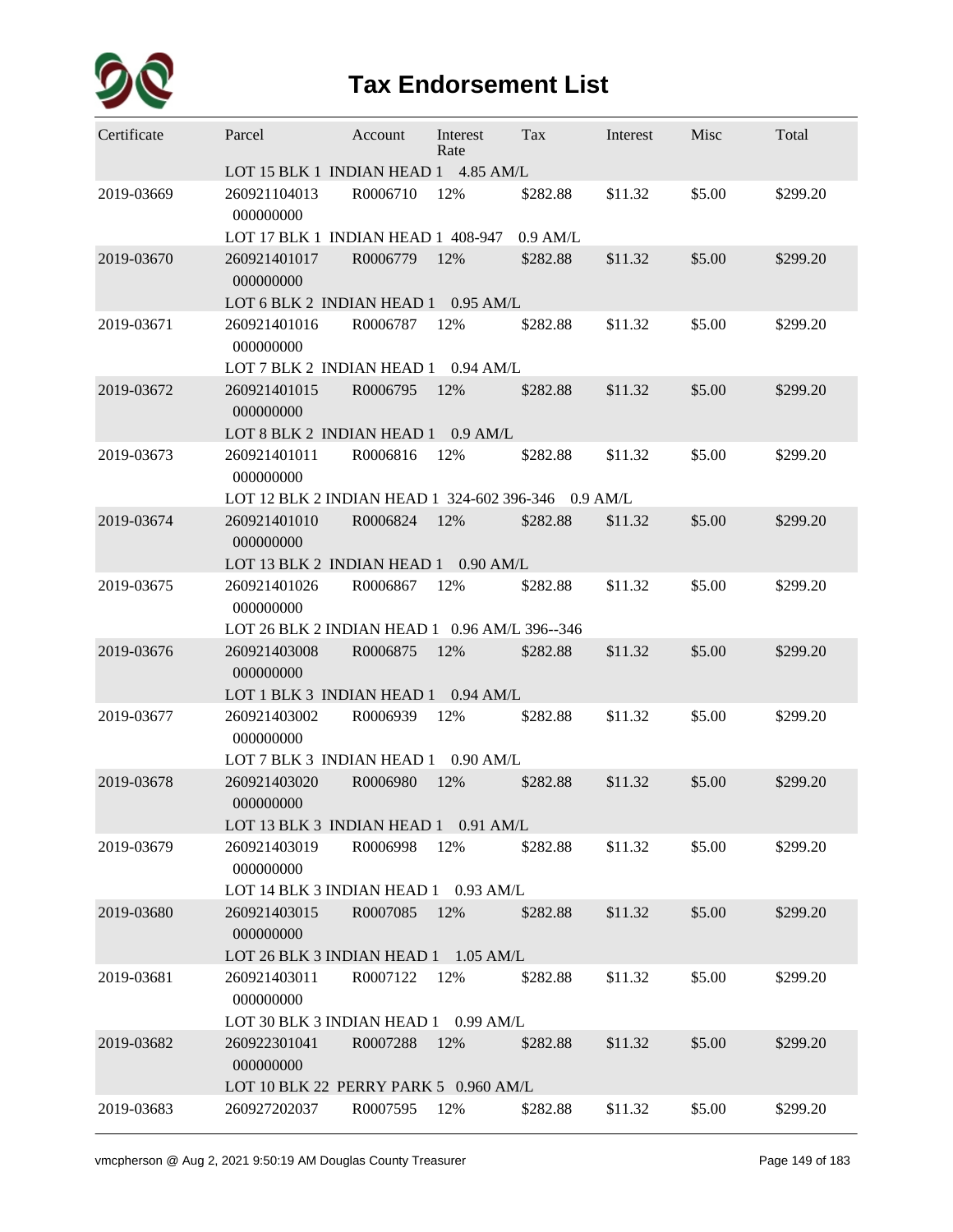

| Certificate | Parcel                                                                                        | Account      | Interest<br>Rate | Tax      | Interest | Misc   | Total    |
|-------------|-----------------------------------------------------------------------------------------------|--------------|------------------|----------|----------|--------|----------|
|             | 8025 YUMA CIR LARKSPUR 801180000<br>LOT 4 BLK 19 PERRY PARK 5 0.931 AM/L                      |              |                  |          |          |        |          |
| 2019-03684  | 260922301016<br>5854 SEMINOLE TRL LARKSPUR 801180000<br>LOT 37 BLK 22 PERRY PARK 5 0.917 AM/L | R0007616     | 12%              | \$282.88 | \$11.32  | \$5.00 | \$299.20 |
| 2019-03685  | 260922301013<br>5772 SEMINOLE TRL LARKSPUR 801180000<br>LOT 40 BLK 22 PERRY PARK 5 0.922 AM/L | R0007851     | 12%              | \$282.88 | \$11.32  | \$5.00 | \$299.20 |
| 2019-03686  | 260922301023<br>7568 SEMINOLE DR LARKSPUR 801180000<br>LOT 28 BLK 22 PERRY PARK 5 0.909 AM/L  | R0007958     | 12%              | \$282.88 | \$11.32  | \$5.00 | \$299.20 |
| 2019-03687  | 260922301028<br>7668 SEMINOLE DR LARKSPUR 801180000<br>LOT 23 BLK 22 PERRY PARK 5 1.113 AM/L  | R0009591     | 12%              | \$282.88 | \$11.32  | \$5.00 | \$299.20 |
| 2019-03688  | 260927202003<br>8050 CHEYENNE CT LARKSPUR 801180000<br>LOT 38 BLK 19 PERRY PARK 5 0.997 AM/L  | R0009726     | 12%              | \$282.88 | \$11.32  | \$5.00 | \$299.20 |
| 2019-03689  | 260922302012<br>7805 SEMINOLE DR LARKSPUR 801180000<br>LOT 12 BLK 23 PERRY PARK 5 0.970 AM/L  | R0009814     | 12%              | \$282.88 | \$11.32  | \$5.00 | \$299.20 |
| 2019-03690  | 260927202030<br>8107 YUMA CIR LARKSPUR 801180000<br>LOT 11 BLK 19 PERRY PARK 5 0.831 AM/L     | R0010153     | 12%              | \$282.88 | \$11.32  | \$5.00 | \$299.20 |
| 2019-03691  | 260927204007<br>5846 YUMA TRL LARKSPUR 801180000<br>LOT 46 BLK 18 PERRY PARK 5 0.964 AM/L     | R0010284     | 12%              | \$282.88 | \$11.32  | \$5.00 | \$299.20 |
| 2019-03692  | 260922301011<br>5785 SEMINOLE TRL LARKSPUR 801180000<br>LOT 14 BLK 24 PERRY PARK 5 0.912 AM/L | R0010292     | 12%              | \$282.88 | \$11.32  | \$5.00 | \$299.20 |
| 2019-03693  | 260922301049<br>000000000<br>LOT 75 BLK 17 PERRY PARK 5 0.886 AM/L                            | R0010444     | 12%              | \$282.88 | \$11.32  | \$5.00 | \$299.20 |
| 2019-03694  | 260927202002<br>5260 CHEYENNE DR LARKSPUR 801180000<br>LOT 42 BLK 19 PERRY PARK 5 1.029 AM/L  | R0010516     | 12%              | \$282.88 | \$11.32  | \$5.00 | \$299.20 |
| 2019-03695  | 260927201004<br>8058 YUMA CIR LARKSPUR 801180000<br>LOT 17 BLK 18 PERRY PARK 5 0.951 AM/L     | R0010559 12% |                  | \$282.88 | \$11.32  | \$5.00 | \$299.20 |
| 2019-03696  | 260927202035<br>8051 YUMA CIR LARKSPUR 801180000<br>LOT 6 BLK 19 PERRY PARK 5 0.930 AM/L      | R0010575     | 12%              | \$282.88 | \$11.32  | \$5.00 | \$299.20 |
| 2019-03697  | 260922302009<br>5943 CHEYENNE DR LARKSPUR 801180000<br>LOT 15 BLK 23 PERRY PARK 5 0.925 AM/L  | R0010647     | 12%              | \$282.88 | \$11.32  | \$5.00 | \$299.20 |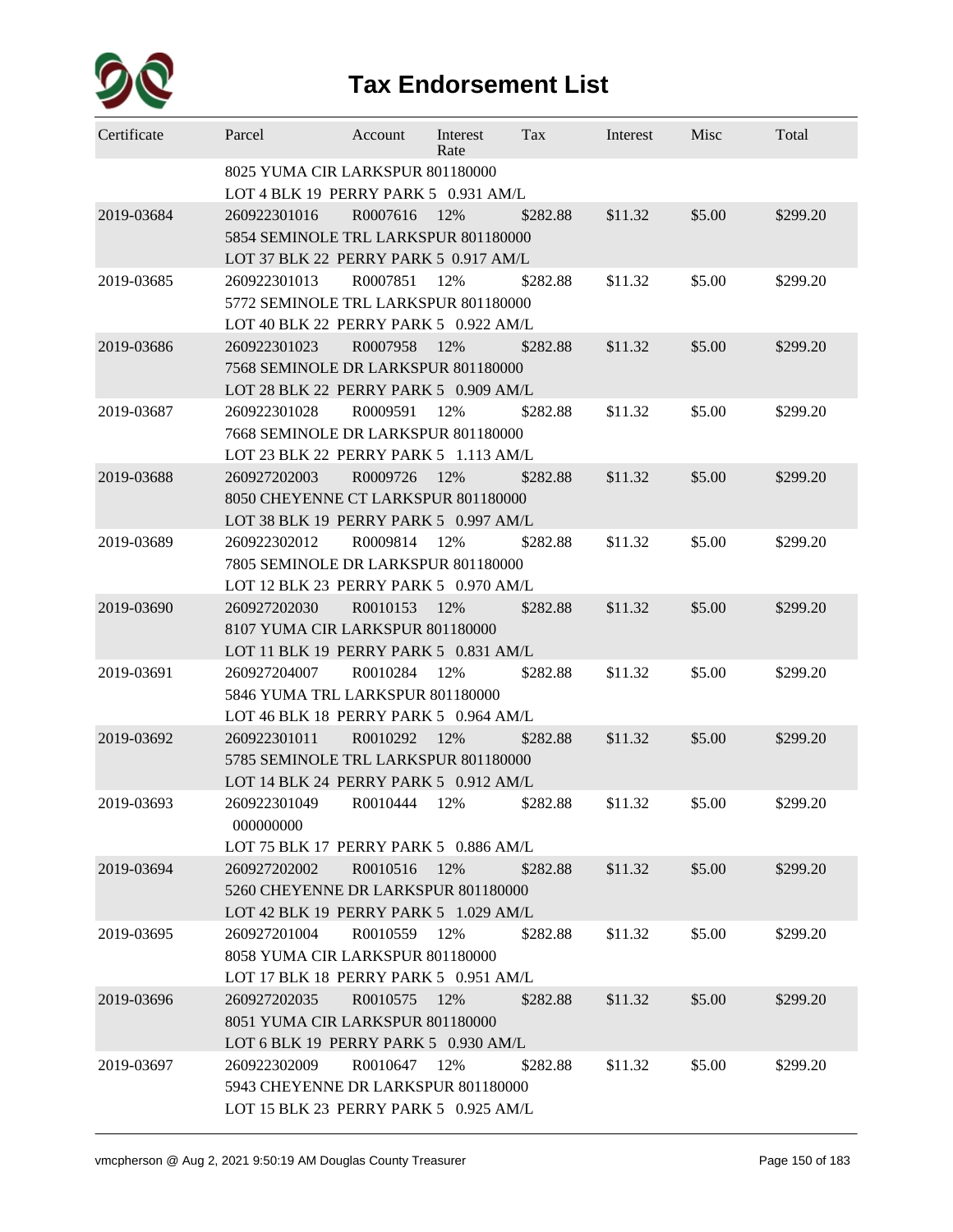

| Certificate | Parcel                                                                                                                               | Account      | Interest<br>Rate | Tax      | Interest | Misc   | Total    |
|-------------|--------------------------------------------------------------------------------------------------------------------------------------|--------------|------------------|----------|----------|--------|----------|
| 2019-03698  | 260927201011<br>5130 CHEYENNE DR LARKSPUR 801180000<br>LOT 13 BLK 18 PERRY PARK 5 0.867 AM/L                                         | R0010831     | 12%              | \$282.88 | \$11.32  | \$5.00 | \$299.20 |
| 2019-03699  | 260927202020<br>000000000                                                                                                            | R0011025     | 12%              | \$282.88 | \$11.32  | \$5.00 | \$299.20 |
|             | LOT 22 BLK 19 PERRY PARK 5 1.049 AM/L                                                                                                |              |                  |          |          |        |          |
| 2019-03700  | 260927105004<br>5555 YUMA CT LARKSPUR 801180000<br>LOT 22 BLK 18 PERRY PARK 5 0.893 AM/L                                             | R0011068     | 12%              | \$282.88 | \$11.32  | \$5.00 | \$299.20 |
| 2019-03701  | 260927204014<br>000000000                                                                                                            | R0011084     | 12%              | \$282.88 | \$11.32  | \$5.00 | \$299.20 |
| 2019-03702  | LOT 39 BLK 18 PERRY PARK 5 0.975 AM/L<br>260922301029<br>7684 SEMINOLE DR LARKSPUR 801180000                                         | R0011501     | 12%              | \$282.88 | \$11.32  | \$5.00 | \$299.20 |
|             | LOT 22 BLK 22 PERRY PARK 5 0.904 AM/L<br>260927204019                                                                                | R0011738     |                  |          |          | \$5.00 |          |
| 2019-03703  | 8218 YUMA CIR LARKSPUR 801180000<br>LOT 34 BLK 18 PERRY PARK 5 2.183 AM/L                                                            |              | 12%              | \$282.88 | \$11.32  |        | \$299.20 |
| 2019-03704  | 260927204018<br>8226 YUMA CIR LARKSPUR 801180000<br>LOT 35 BLK 18 PERRY PARK 5 1.30 AM/L                                             | R0011746     | 12%              | \$282.88 | \$11.32  | \$5.00 | \$299.20 |
| 2019-03705  | 260927202001<br>8011 YUMA CIR LARKSPUR 801180000                                                                                     | R0011771     | 12%              | \$282.88 | \$11.32  | \$5.00 | \$299.20 |
|             | LOT 3 BLK 19 PERRY PARK 5 0.959 AM/L                                                                                                 |              |                  |          |          |        |          |
| 2019-03706  | 260922301054<br>7830 CHEYENNE WAY LARKSPUR 801180000<br>LOT 70 BLK 17 PERRY PARK 5 2.261 AM/L                                        | R0011851     | 12%              | \$282.88 | \$11.32  | \$5.00 | \$299.20 |
| 2019-03707  | 260927201001<br>000000000<br>LOT 14 BLK 18 PERRY PARK 5 0.860 AM/L                                                                   | R0012247     | 12%              | \$282.88 | \$11.32  | \$5.00 | \$299.20 |
| 2019-03708  | 260922301043<br>5355 CHEYENNE DR LARKSPUR 801180000<br>LOT 6 BLK 20 PERRY PARK 5 0.840 AM/L                                          | R0012482     | 12%              | \$282.88 | \$11.32  | \$5.00 | \$299.20 |
| 2019-03709  | 260927202032<br>8079 YUMA CIR LARKSPUR 801180000<br>LOT 9 BLK 19 PERRY PARK 5 0.946 AM/L                                             | R0012520     | 12%              | \$282.88 | \$11.32  | \$5.00 | \$299.20 |
| 2019-03710  | 260921401027<br>000000000                                                                                                            | R0012896 12% |                  | \$282.88 | \$11.32  | \$5.00 | \$299.20 |
| 2019-03711  | LOT 25 BLK 2 INDIAN HEAD 1 0.93 AM/L<br>260922303003<br>5286 CHEYENNE DR LARKSPUR 801180000<br>LOT 41 BLK 19 PERRY PARK 5 0.971 AM/L | R0013231     | 12%              | \$282.88 | \$11.32  | \$5.00 | \$299.20 |
| 2019-03712  | 260927202027<br>000000000                                                                                                            | R0013477 12% |                  | \$282.88 | \$11.32  | \$5.00 | \$299.20 |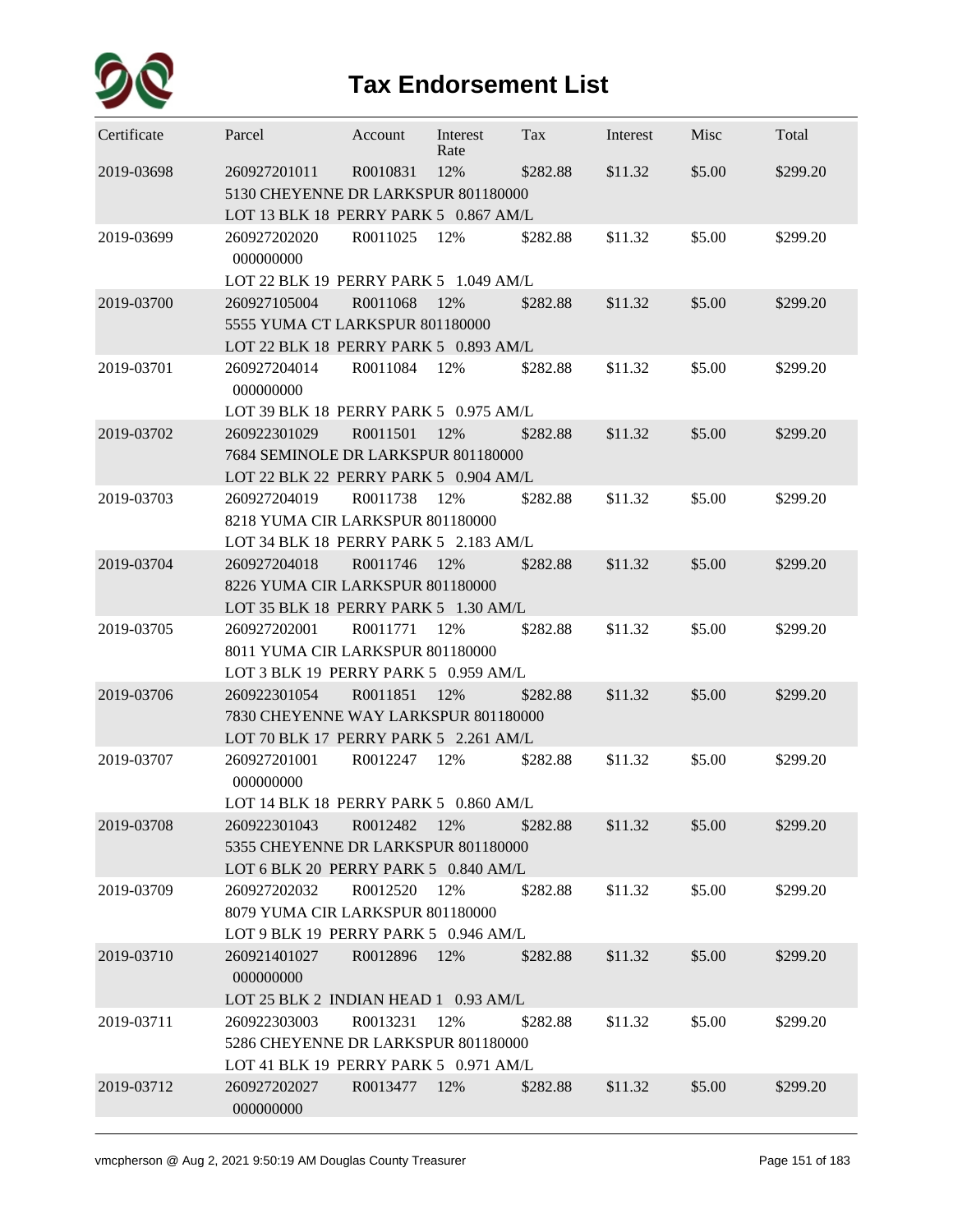

| Certificate | Parcel                                | Account  | Interest<br>Rate | Tax      | Interest | Misc   | Total    |  |  |  |  |
|-------------|---------------------------------------|----------|------------------|----------|----------|--------|----------|--|--|--|--|
|             | LOT 14 BLK 19 PERRY PARK 5 1.017 AM/L |          |                  |          |          |        |          |  |  |  |  |
| 2019-03713  | 260927202026                          | R0013485 | 12%              | \$282.88 | \$11.32  | \$5.00 | \$299.20 |  |  |  |  |
|             | 8193 YUMA CIR LARKSPUR 801180000      |          |                  |          |          |        |          |  |  |  |  |
|             | LOT 15 BLK 19 PERRY PARK 5 1.029 AM/L |          |                  |          |          |        |          |  |  |  |  |
| 2019-03714  | 260922301048                          | R0013514 | 12%              | \$282.88 | \$11.32  | \$5.00 | \$299.20 |  |  |  |  |
|             | 5299 CHEYENNE DR LARKSPUR 801180000   |          |                  |          |          |        |          |  |  |  |  |
|             | LOT 1 BLK 20 PERRY PARK 5 0.895 AM/L  |          |                  |          |          |        |          |  |  |  |  |
| 2019-03715  | 260927204028                          | R0013557 | 12%              | \$282.88 | \$11.32  | \$5.00 | \$299.20 |  |  |  |  |
|             | 5534 YUMA CT LARKSPUR 801180000       |          |                  |          |          |        |          |  |  |  |  |
|             | LOT 25 BLK 18 PERRY PARK 5 0.991 AM/L |          |                  |          |          |        |          |  |  |  |  |
| 2019-03716  | 260927105006                          | R0013565 | 12%              | \$282.88 | \$11.32  | \$5.00 | \$299.20 |  |  |  |  |
|             | 5529 YUMA CT LARKSPUR 801180000       |          |                  |          |          |        |          |  |  |  |  |
|             | LOT 24 BLK 18 PERRY PARK 5 0.989 AM/L |          |                  |          |          |        |          |  |  |  |  |
| 2019-03717  | 260927203008                          | R0013573 | 12%              | \$282.88 | \$11.32  | \$5.00 | \$299.20 |  |  |  |  |
|             | 5537 CHEYENNE DR LARKSPUR 801180000   |          |                  |          |          |        |          |  |  |  |  |
|             | LOT 15 BLK 20 PERRY PARK 5 2.024 AM/L |          |                  |          |          |        |          |  |  |  |  |
| 2019-03718  | 260927202016                          | R0013637 | 12%              | \$282.88 | \$11.32  | \$5.00 | \$299.20 |  |  |  |  |
|             | 8256 YUMA PL LARKSPUR 801180000       |          |                  |          |          |        |          |  |  |  |  |
|             | LOT 25 BLK 19 PERRY PARK 5 1.00 AM/L  |          |                  |          |          |        |          |  |  |  |  |
| 2019-03719  | 260927204021                          | R0013709 | 12%              | \$282.88 | \$11.32  | \$5.00 | \$299.20 |  |  |  |  |
|             | 8188 YUMA CIR LARKSPUR 801180000      |          |                  |          |          |        |          |  |  |  |  |
|             | LOT 32 BLK 18 PERRY PARK 5 0.899 AM/L |          |                  |          |          |        |          |  |  |  |  |
| 2019-03720  | 260928101002                          | R0013830 | 12%              | \$282.88 | \$11.32  | \$5.00 | \$299.20 |  |  |  |  |
|             | 5817 CHEYENNE DR LARKSPUR 801180000   |          |                  |          |          |        |          |  |  |  |  |
|             | LOT 5 BLK 22 PERRY PARK 5 0.884 AM/L  |          |                  |          |          |        |          |  |  |  |  |
| 2019-03721  | 260927204017                          | R0014082 | 12%              | \$282.88 | \$11.32  | \$5.00 | \$299.20 |  |  |  |  |
|             | 8230 YUMA CIR LARKSPUR 801180000      |          |                  |          |          |        |          |  |  |  |  |
|             | LOT 36 BLK 18 PERRY PARK 5 1.163 AM/L |          |                  |          |          |        |          |  |  |  |  |
| 2019-03722  | 260927202018<br>000000000             | R0014091 | 12%              | \$282.88 | \$11.32  | \$5.00 | \$299.20 |  |  |  |  |
|             | LOT 21 BLK 19 PERRY PARK 5 1.04 AM/L  |          |                  |          |          |        |          |  |  |  |  |
| 2019-03723  | 260927201005                          | R0014146 | 12%              | \$282.88 | \$11.32  | \$5.00 | \$299.20 |  |  |  |  |
|             | 8078 YUMA CIR LARKSPUR 801180000      |          |                  |          |          |        |          |  |  |  |  |
|             | LOT 18 BLK 18 PERRY PARK 5 0.958 AM/L |          |                  |          |          |        |          |  |  |  |  |
| 2019-03724  | 260927201010                          | R0014269 | 12%              | \$282.88 | \$11.32  | \$5.00 | \$299.20 |  |  |  |  |
|             | 5100 CHEYENNE DR LARKSPUR 801180000   |          |                  |          |          |        |          |  |  |  |  |
|             | LOT 12 BLK 18 PERRY PARK 5 1.754 AM/L |          |                  |          |          |        |          |  |  |  |  |
| 2019-03725  | 260921401006                          | R0014411 | 12%              | \$282.88 | \$11.32  | \$5.00 | \$299.20 |  |  |  |  |
|             | 000000000                             |          |                  |          |          |        |          |  |  |  |  |
|             | LOT 17 BLK 2 INDIAN HEAD 1 0.90 AM/L  |          |                  |          |          |        |          |  |  |  |  |
| 2019-03726  | 260921401009                          | R0014429 | 12%              | \$282.88 | \$11.32  | \$5.00 | \$299.20 |  |  |  |  |
|             | 000000000                             |          |                  |          |          |        |          |  |  |  |  |
|             | LOT 14 BLK 2 INDIAN HEAD 1 0.90 AM/L  |          |                  |          |          |        |          |  |  |  |  |
| 2019-03727  | 260922302008                          | R0014541 | 12%              | \$282.88 | \$11.32  | \$5.00 | \$299.20 |  |  |  |  |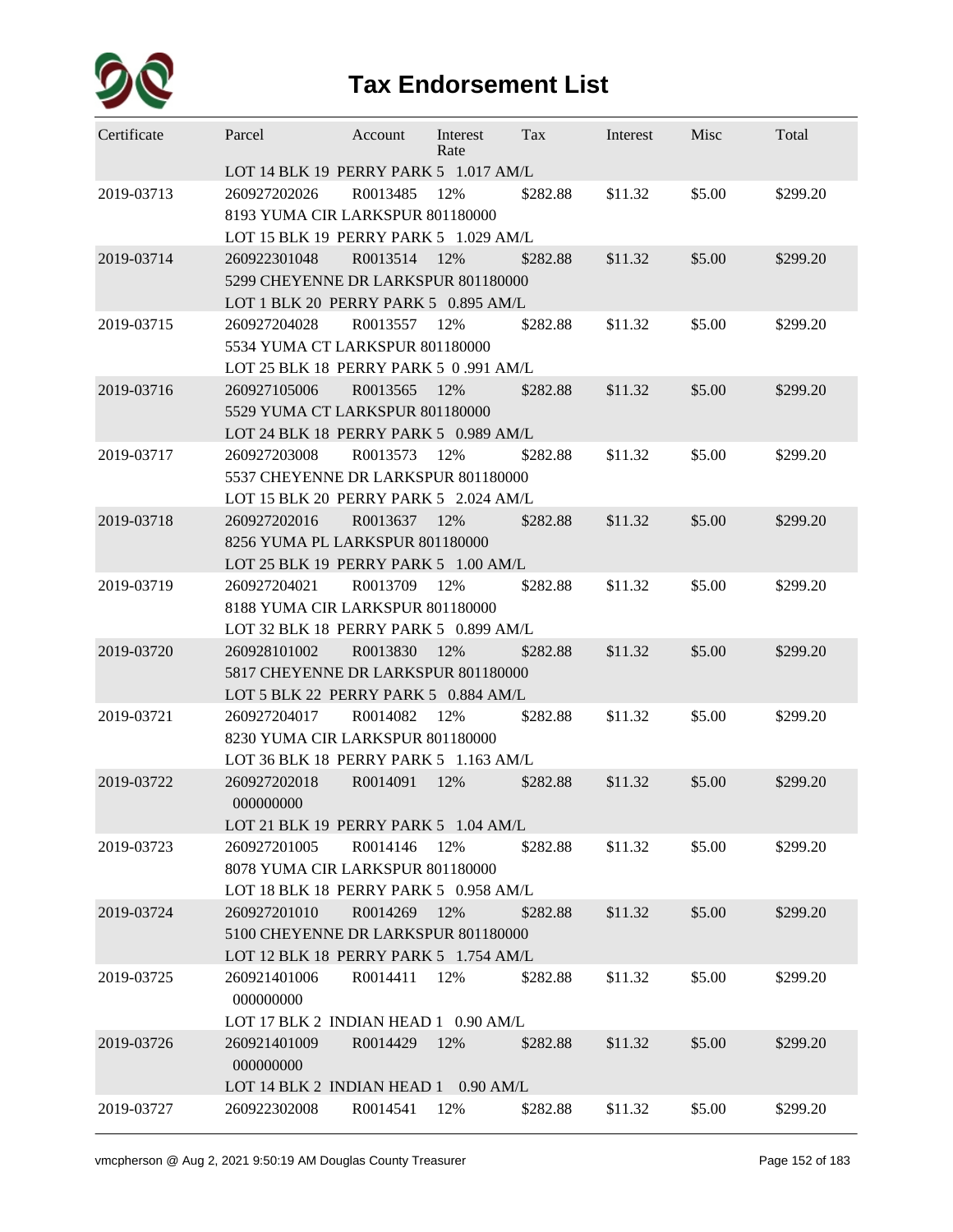

| Certificate | Parcel                                                                                       | Account  | Interest<br>Rate | Tax      | Interest | Misc   | Total    |
|-------------|----------------------------------------------------------------------------------------------|----------|------------------|----------|----------|--------|----------|
|             | 5999 CHEYENNE DR LARKSPUR 801180000<br>LOT 16 BLK 23 PERRY PARK 5 0.900 AM/L                 |          |                  |          |          |        |          |
| 2019-03728  | 260922301031<br>7718 SEMINOLE DR LARKSPUR 801180000<br>LOT 20 BLK 22 PERRY PARK 5 0.88 AM/L  | R0014955 | 12%              | \$282.88 | \$11.32  | \$5.00 | \$299.20 |
| 2019-03729  | 260927204004<br>000000000<br>LOT 4 BLK 21 PERRY PARK 5 0.943 AM/L                            | R0014963 | 12%              | \$282.88 | \$11.32  | \$5.00 | \$299.20 |
| 2019-03730  | 260922301051<br>7839 CHEYENNE WAY LARKSPUR 801180000<br>LOT 73 BLK 17 PERRY PARK 5 1.76 AM/L | R0014971 | 12%              | \$282.88 | \$11.32  | \$5.00 | \$299.20 |
| 2019-03731  | 260922301032<br>7736 SEMINOLE DR LARKSPUR 801180000<br>LOT 19 BLK 22 PERRY PARK 5 1.05 AM/L  | R0015000 | 12%              | \$282.88 | \$11.32  | \$5.00 | \$299.20 |
| 2019-03732  | 260927202017<br>8266 YUMA PL LARKSPUR 801180000<br>LOT 24 BLK 19 PERRY PARK 5 1.188 AM/L     | R0015085 | 12%              | \$282.88 | \$11.32  | \$5.00 | \$299.20 |
| 2019-03733  | 260921403023<br>000000000<br>LOT 10 BLK 3 INDIAN HEAD 1 0.95 AM/L 308-958                    | R0015270 | 12%              | \$282.88 | \$11.32  | \$5.00 | \$299.20 |
| 2019-03734  | 260927204005<br>000000000<br>LOT 5 BLK 21 PERRY PARK 5 0.978 AM/L                            | R0015405 | 12%              | \$282.88 | \$11.32  | \$5.00 | \$299.20 |
| 2019-03735  | 260927204006<br>8340 YUMA CIR LARKSPUR 801180000<br>LOT 6 BLK 21 PERRY PARK 5 0.907 AM/L     | R0015413 | 12%              | \$282.88 | \$11.32  | \$5.00 | \$299.20 |
| 2019-03736  | 260927203006<br>5495 CHEYENNE DR LARKSPUR 801180000<br>LOT 13 BLK 20 PERRY PARK 5 1.771 AM/L | R0015421 | 12%              | \$282.88 | \$11.32  | \$5.00 | \$299.20 |
| 2019-03737  | 260921404001<br>000000000<br>LOT 9 BLK 22 PERRY PARK 5 0.97 AM/L                             | R0016432 | 12%              | \$282.88 | \$11.32  | \$5.00 | \$299.20 |
| 2019-03738  | 260927202012<br>8407 YUMA CIR LARKSPUR 801180000<br>LOT 29 BLK 19 PERRY PARK 5 1.001 AM/L    | R0016619 | 12%              | \$282.88 | \$11.32  | \$5.00 | \$299.20 |
| 2019-03739  | 260927204011<br>8290 YUMA CIR LARKSPUR 801180000<br>LOT 42 BLK 18 PERRY PARK 5 0.952 AM/L    | R0016811 | 12%              | \$282.88 | \$11.32  | \$5.00 | \$299.20 |
| 2019-03740  | 260927204010<br>8306 YUMA CIR LARKSPUR 801180000<br>LOT 43 BLK 18 PERRY PARK 5 1.011 AM/L    | R0016820 | 12%              | \$282.88 | \$11.32  | \$5.00 | \$299.20 |
| 2019-03741  | 260927204009<br>000000000<br>LOT 44 BLK 18 PERRY PARK 5 1.004 AM/L                           | R0016838 | 12%              | \$282.88 | \$11.32  | \$5.00 | \$299.20 |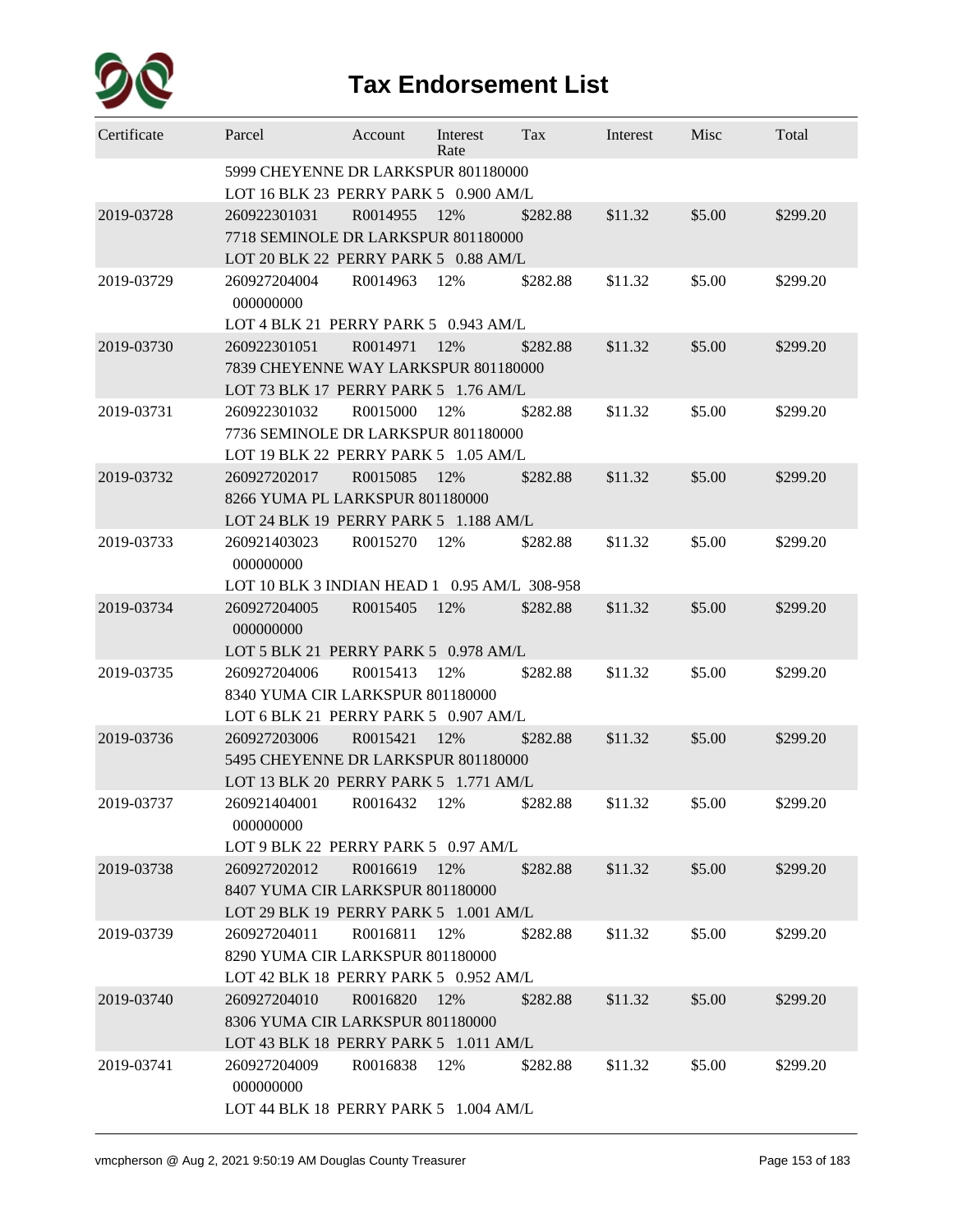

| 2019-03742<br>260927204008<br>R0016846<br>12%<br>\$282.88<br>\$11.32<br>\$5.00<br>\$299.20<br>5820 YUMA TRL LARKSPUR 801180000<br>LOT 45 BLK 18 PERRY PARK 5 0.915 AM/L<br>260927202023<br>R0016862<br>\$5.00<br>2019-03743<br>12%<br>\$282.88<br>\$11.32<br>\$299.20<br>8261 YUMA CIR LARKSPUR 801180000<br>LOT 18 BLK 19 PERRY PARK 5 0.906 AM/L<br>2019-03744<br>\$5.00<br>260927202013<br>R0016871<br>12%<br>\$282.88<br>\$11.32<br>\$299.20<br>8399 YUMA CIR LARKSPUR 801180000<br>LOT 28 BLK 19 PERRY PARK 5 0.926 AM/L<br>260922301009<br>R0017419<br>2019-03745<br>12%<br>\$282.88<br>\$11.32<br>\$5.00<br>\$299.20<br>5829 SEMINOLE TRL LARKSPUR 801180000<br>LOT 12 BLK 24 PERRY PARK 5 0.923 AM/L<br>2019-03746<br>\$5.00<br>260927204025<br>R0018331<br>12%<br>\$282.88<br>\$11.32<br>\$299.20<br>8156 YUMA CIR LARKSPUR 801180000<br>LOT 28 BLK 18 PERRY PARK 5 1.082 AM/L<br>2019-03747<br>260927202033<br>R0018825<br>12%<br>\$282.88<br>\$11.32<br>\$5.00<br>\$299.20<br>8071 YUMA CIR LARKSPUR 801180000<br>LOT 8 BLK 19 PERRY PARK 5 0.946 AM/L<br>2019-03748<br>\$11.32<br>\$5.00<br>260922301055<br>R0019035<br>12%<br>\$282.88<br>\$299.20<br>7840 CHEYENNE WAY LARKSPUR 801180000<br>LOT 69 BLK 17 PERRY PARK 5 2.107 AM/L<br>2019-03749<br>260922302002<br>R0019043<br>\$5.00<br>12%<br>\$282.88<br>\$11.32<br>\$299.20<br>7629 SEMINOLE DR LARKSPUR 801180000<br>LOT 5 BLK 23 PERRY PARK 5 0.949 AM/L<br>2019-03750<br>\$11.32<br>\$5.00<br>260927202006<br>R0019107<br>12%<br>\$282.88<br>\$299.20<br>000000000<br>LOT 35 BLK 19 PERRY PARK 5 0.796 AM/L<br>2019-03751<br>R0019721<br>\$5.00<br>260922204002<br>12%<br>\$282.88<br>\$11.32<br>\$299.20<br>5988 SEMINOLE TRL LARKSPUR 801180000<br>LOT 33 BLK 22 PERRY PARK 5 0.909 AM/L<br>2019-03752<br>260922301036<br>R0019772<br>\$5.00<br>\$299.20<br>12%<br>\$282.88<br>\$11.32<br>7816 SEMINOLE DR LARKSPUR 801180000<br>LOT 15 BLK 22 PERRY PARK 5 0.986 AM/L<br>\$5.00<br>2019-03753<br>260922302005<br>R0019895<br>12%<br>\$282.88<br>\$11.32<br>\$299.20<br>7575 SEMINOLE DR LARKSPUR 801180000<br>LOT 2 BLK 23 PERRY PARK 5 0.938 AM/L<br>\$5.00<br>2019-03754<br>260927201009<br>R0020010<br>12%<br>\$11.32<br>\$299.20<br>\$282.88<br>5070 CHEYENNE DR LARKSPUR 801180000<br>LOT 11 BLK 18 PERRY PARK 5 1.641 AM/L<br>2019-03755<br>260922301014<br>R0020095<br>12%<br>\$11.32<br>\$5.00<br>\$299.20<br>\$282.88<br>5802 SEMINOLE TRL LARKSPUR 801180000<br>LOT 39 BLK 22 PERRY PARK 5 1.013 AM/L<br>2019-03756<br>\$11.32<br>\$5.00<br>260922301053<br>R0020159 12%<br>\$299.20<br>\$282.88<br>7823 CHEYENNE WAY LARKSPUR 801180000 | Certificate | Parcel | Account | Interest<br>Rate | Tax | Interest | Misc | Total |
|-----------------------------------------------------------------------------------------------------------------------------------------------------------------------------------------------------------------------------------------------------------------------------------------------------------------------------------------------------------------------------------------------------------------------------------------------------------------------------------------------------------------------------------------------------------------------------------------------------------------------------------------------------------------------------------------------------------------------------------------------------------------------------------------------------------------------------------------------------------------------------------------------------------------------------------------------------------------------------------------------------------------------------------------------------------------------------------------------------------------------------------------------------------------------------------------------------------------------------------------------------------------------------------------------------------------------------------------------------------------------------------------------------------------------------------------------------------------------------------------------------------------------------------------------------------------------------------------------------------------------------------------------------------------------------------------------------------------------------------------------------------------------------------------------------------------------------------------------------------------------------------------------------------------------------------------------------------------------------------------------------------------------------------------------------------------------------------------------------------------------------------------------------------------------------------------------------------------------------------------------------------------------------------------------------------------------------------------------------------------------------------------------------------------------------------------------------------------------------------------------------------------------------------------------------------------------------------------------------------------------------|-------------|--------|---------|------------------|-----|----------|------|-------|
|                                                                                                                                                                                                                                                                                                                                                                                                                                                                                                                                                                                                                                                                                                                                                                                                                                                                                                                                                                                                                                                                                                                                                                                                                                                                                                                                                                                                                                                                                                                                                                                                                                                                                                                                                                                                                                                                                                                                                                                                                                                                                                                                                                                                                                                                                                                                                                                                                                                                                                                                                                                                                             |             |        |         |                  |     |          |      |       |
|                                                                                                                                                                                                                                                                                                                                                                                                                                                                                                                                                                                                                                                                                                                                                                                                                                                                                                                                                                                                                                                                                                                                                                                                                                                                                                                                                                                                                                                                                                                                                                                                                                                                                                                                                                                                                                                                                                                                                                                                                                                                                                                                                                                                                                                                                                                                                                                                                                                                                                                                                                                                                             |             |        |         |                  |     |          |      |       |
|                                                                                                                                                                                                                                                                                                                                                                                                                                                                                                                                                                                                                                                                                                                                                                                                                                                                                                                                                                                                                                                                                                                                                                                                                                                                                                                                                                                                                                                                                                                                                                                                                                                                                                                                                                                                                                                                                                                                                                                                                                                                                                                                                                                                                                                                                                                                                                                                                                                                                                                                                                                                                             |             |        |         |                  |     |          |      |       |
|                                                                                                                                                                                                                                                                                                                                                                                                                                                                                                                                                                                                                                                                                                                                                                                                                                                                                                                                                                                                                                                                                                                                                                                                                                                                                                                                                                                                                                                                                                                                                                                                                                                                                                                                                                                                                                                                                                                                                                                                                                                                                                                                                                                                                                                                                                                                                                                                                                                                                                                                                                                                                             |             |        |         |                  |     |          |      |       |
|                                                                                                                                                                                                                                                                                                                                                                                                                                                                                                                                                                                                                                                                                                                                                                                                                                                                                                                                                                                                                                                                                                                                                                                                                                                                                                                                                                                                                                                                                                                                                                                                                                                                                                                                                                                                                                                                                                                                                                                                                                                                                                                                                                                                                                                                                                                                                                                                                                                                                                                                                                                                                             |             |        |         |                  |     |          |      |       |
|                                                                                                                                                                                                                                                                                                                                                                                                                                                                                                                                                                                                                                                                                                                                                                                                                                                                                                                                                                                                                                                                                                                                                                                                                                                                                                                                                                                                                                                                                                                                                                                                                                                                                                                                                                                                                                                                                                                                                                                                                                                                                                                                                                                                                                                                                                                                                                                                                                                                                                                                                                                                                             |             |        |         |                  |     |          |      |       |
|                                                                                                                                                                                                                                                                                                                                                                                                                                                                                                                                                                                                                                                                                                                                                                                                                                                                                                                                                                                                                                                                                                                                                                                                                                                                                                                                                                                                                                                                                                                                                                                                                                                                                                                                                                                                                                                                                                                                                                                                                                                                                                                                                                                                                                                                                                                                                                                                                                                                                                                                                                                                                             |             |        |         |                  |     |          |      |       |
|                                                                                                                                                                                                                                                                                                                                                                                                                                                                                                                                                                                                                                                                                                                                                                                                                                                                                                                                                                                                                                                                                                                                                                                                                                                                                                                                                                                                                                                                                                                                                                                                                                                                                                                                                                                                                                                                                                                                                                                                                                                                                                                                                                                                                                                                                                                                                                                                                                                                                                                                                                                                                             |             |        |         |                  |     |          |      |       |
|                                                                                                                                                                                                                                                                                                                                                                                                                                                                                                                                                                                                                                                                                                                                                                                                                                                                                                                                                                                                                                                                                                                                                                                                                                                                                                                                                                                                                                                                                                                                                                                                                                                                                                                                                                                                                                                                                                                                                                                                                                                                                                                                                                                                                                                                                                                                                                                                                                                                                                                                                                                                                             |             |        |         |                  |     |          |      |       |
|                                                                                                                                                                                                                                                                                                                                                                                                                                                                                                                                                                                                                                                                                                                                                                                                                                                                                                                                                                                                                                                                                                                                                                                                                                                                                                                                                                                                                                                                                                                                                                                                                                                                                                                                                                                                                                                                                                                                                                                                                                                                                                                                                                                                                                                                                                                                                                                                                                                                                                                                                                                                                             |             |        |         |                  |     |          |      |       |
|                                                                                                                                                                                                                                                                                                                                                                                                                                                                                                                                                                                                                                                                                                                                                                                                                                                                                                                                                                                                                                                                                                                                                                                                                                                                                                                                                                                                                                                                                                                                                                                                                                                                                                                                                                                                                                                                                                                                                                                                                                                                                                                                                                                                                                                                                                                                                                                                                                                                                                                                                                                                                             |             |        |         |                  |     |          |      |       |
|                                                                                                                                                                                                                                                                                                                                                                                                                                                                                                                                                                                                                                                                                                                                                                                                                                                                                                                                                                                                                                                                                                                                                                                                                                                                                                                                                                                                                                                                                                                                                                                                                                                                                                                                                                                                                                                                                                                                                                                                                                                                                                                                                                                                                                                                                                                                                                                                                                                                                                                                                                                                                             |             |        |         |                  |     |          |      |       |
|                                                                                                                                                                                                                                                                                                                                                                                                                                                                                                                                                                                                                                                                                                                                                                                                                                                                                                                                                                                                                                                                                                                                                                                                                                                                                                                                                                                                                                                                                                                                                                                                                                                                                                                                                                                                                                                                                                                                                                                                                                                                                                                                                                                                                                                                                                                                                                                                                                                                                                                                                                                                                             |             |        |         |                  |     |          |      |       |
|                                                                                                                                                                                                                                                                                                                                                                                                                                                                                                                                                                                                                                                                                                                                                                                                                                                                                                                                                                                                                                                                                                                                                                                                                                                                                                                                                                                                                                                                                                                                                                                                                                                                                                                                                                                                                                                                                                                                                                                                                                                                                                                                                                                                                                                                                                                                                                                                                                                                                                                                                                                                                             |             |        |         |                  |     |          |      |       |
|                                                                                                                                                                                                                                                                                                                                                                                                                                                                                                                                                                                                                                                                                                                                                                                                                                                                                                                                                                                                                                                                                                                                                                                                                                                                                                                                                                                                                                                                                                                                                                                                                                                                                                                                                                                                                                                                                                                                                                                                                                                                                                                                                                                                                                                                                                                                                                                                                                                                                                                                                                                                                             |             |        |         |                  |     |          |      |       |
|                                                                                                                                                                                                                                                                                                                                                                                                                                                                                                                                                                                                                                                                                                                                                                                                                                                                                                                                                                                                                                                                                                                                                                                                                                                                                                                                                                                                                                                                                                                                                                                                                                                                                                                                                                                                                                                                                                                                                                                                                                                                                                                                                                                                                                                                                                                                                                                                                                                                                                                                                                                                                             |             |        |         |                  |     |          |      |       |
|                                                                                                                                                                                                                                                                                                                                                                                                                                                                                                                                                                                                                                                                                                                                                                                                                                                                                                                                                                                                                                                                                                                                                                                                                                                                                                                                                                                                                                                                                                                                                                                                                                                                                                                                                                                                                                                                                                                                                                                                                                                                                                                                                                                                                                                                                                                                                                                                                                                                                                                                                                                                                             |             |        |         |                  |     |          |      |       |
|                                                                                                                                                                                                                                                                                                                                                                                                                                                                                                                                                                                                                                                                                                                                                                                                                                                                                                                                                                                                                                                                                                                                                                                                                                                                                                                                                                                                                                                                                                                                                                                                                                                                                                                                                                                                                                                                                                                                                                                                                                                                                                                                                                                                                                                                                                                                                                                                                                                                                                                                                                                                                             |             |        |         |                  |     |          |      |       |
|                                                                                                                                                                                                                                                                                                                                                                                                                                                                                                                                                                                                                                                                                                                                                                                                                                                                                                                                                                                                                                                                                                                                                                                                                                                                                                                                                                                                                                                                                                                                                                                                                                                                                                                                                                                                                                                                                                                                                                                                                                                                                                                                                                                                                                                                                                                                                                                                                                                                                                                                                                                                                             |             |        |         |                  |     |          |      |       |
|                                                                                                                                                                                                                                                                                                                                                                                                                                                                                                                                                                                                                                                                                                                                                                                                                                                                                                                                                                                                                                                                                                                                                                                                                                                                                                                                                                                                                                                                                                                                                                                                                                                                                                                                                                                                                                                                                                                                                                                                                                                                                                                                                                                                                                                                                                                                                                                                                                                                                                                                                                                                                             |             |        |         |                  |     |          |      |       |
|                                                                                                                                                                                                                                                                                                                                                                                                                                                                                                                                                                                                                                                                                                                                                                                                                                                                                                                                                                                                                                                                                                                                                                                                                                                                                                                                                                                                                                                                                                                                                                                                                                                                                                                                                                                                                                                                                                                                                                                                                                                                                                                                                                                                                                                                                                                                                                                                                                                                                                                                                                                                                             |             |        |         |                  |     |          |      |       |
|                                                                                                                                                                                                                                                                                                                                                                                                                                                                                                                                                                                                                                                                                                                                                                                                                                                                                                                                                                                                                                                                                                                                                                                                                                                                                                                                                                                                                                                                                                                                                                                                                                                                                                                                                                                                                                                                                                                                                                                                                                                                                                                                                                                                                                                                                                                                                                                                                                                                                                                                                                                                                             |             |        |         |                  |     |          |      |       |
|                                                                                                                                                                                                                                                                                                                                                                                                                                                                                                                                                                                                                                                                                                                                                                                                                                                                                                                                                                                                                                                                                                                                                                                                                                                                                                                                                                                                                                                                                                                                                                                                                                                                                                                                                                                                                                                                                                                                                                                                                                                                                                                                                                                                                                                                                                                                                                                                                                                                                                                                                                                                                             |             |        |         |                  |     |          |      |       |
|                                                                                                                                                                                                                                                                                                                                                                                                                                                                                                                                                                                                                                                                                                                                                                                                                                                                                                                                                                                                                                                                                                                                                                                                                                                                                                                                                                                                                                                                                                                                                                                                                                                                                                                                                                                                                                                                                                                                                                                                                                                                                                                                                                                                                                                                                                                                                                                                                                                                                                                                                                                                                             |             |        |         |                  |     |          |      |       |
|                                                                                                                                                                                                                                                                                                                                                                                                                                                                                                                                                                                                                                                                                                                                                                                                                                                                                                                                                                                                                                                                                                                                                                                                                                                                                                                                                                                                                                                                                                                                                                                                                                                                                                                                                                                                                                                                                                                                                                                                                                                                                                                                                                                                                                                                                                                                                                                                                                                                                                                                                                                                                             |             |        |         |                  |     |          |      |       |
|                                                                                                                                                                                                                                                                                                                                                                                                                                                                                                                                                                                                                                                                                                                                                                                                                                                                                                                                                                                                                                                                                                                                                                                                                                                                                                                                                                                                                                                                                                                                                                                                                                                                                                                                                                                                                                                                                                                                                                                                                                                                                                                                                                                                                                                                                                                                                                                                                                                                                                                                                                                                                             |             |        |         |                  |     |          |      |       |
|                                                                                                                                                                                                                                                                                                                                                                                                                                                                                                                                                                                                                                                                                                                                                                                                                                                                                                                                                                                                                                                                                                                                                                                                                                                                                                                                                                                                                                                                                                                                                                                                                                                                                                                                                                                                                                                                                                                                                                                                                                                                                                                                                                                                                                                                                                                                                                                                                                                                                                                                                                                                                             |             |        |         |                  |     |          |      |       |
|                                                                                                                                                                                                                                                                                                                                                                                                                                                                                                                                                                                                                                                                                                                                                                                                                                                                                                                                                                                                                                                                                                                                                                                                                                                                                                                                                                                                                                                                                                                                                                                                                                                                                                                                                                                                                                                                                                                                                                                                                                                                                                                                                                                                                                                                                                                                                                                                                                                                                                                                                                                                                             |             |        |         |                  |     |          |      |       |
|                                                                                                                                                                                                                                                                                                                                                                                                                                                                                                                                                                                                                                                                                                                                                                                                                                                                                                                                                                                                                                                                                                                                                                                                                                                                                                                                                                                                                                                                                                                                                                                                                                                                                                                                                                                                                                                                                                                                                                                                                                                                                                                                                                                                                                                                                                                                                                                                                                                                                                                                                                                                                             |             |        |         |                  |     |          |      |       |
|                                                                                                                                                                                                                                                                                                                                                                                                                                                                                                                                                                                                                                                                                                                                                                                                                                                                                                                                                                                                                                                                                                                                                                                                                                                                                                                                                                                                                                                                                                                                                                                                                                                                                                                                                                                                                                                                                                                                                                                                                                                                                                                                                                                                                                                                                                                                                                                                                                                                                                                                                                                                                             |             |        |         |                  |     |          |      |       |
|                                                                                                                                                                                                                                                                                                                                                                                                                                                                                                                                                                                                                                                                                                                                                                                                                                                                                                                                                                                                                                                                                                                                                                                                                                                                                                                                                                                                                                                                                                                                                                                                                                                                                                                                                                                                                                                                                                                                                                                                                                                                                                                                                                                                                                                                                                                                                                                                                                                                                                                                                                                                                             |             |        |         |                  |     |          |      |       |
|                                                                                                                                                                                                                                                                                                                                                                                                                                                                                                                                                                                                                                                                                                                                                                                                                                                                                                                                                                                                                                                                                                                                                                                                                                                                                                                                                                                                                                                                                                                                                                                                                                                                                                                                                                                                                                                                                                                                                                                                                                                                                                                                                                                                                                                                                                                                                                                                                                                                                                                                                                                                                             |             |        |         |                  |     |          |      |       |
|                                                                                                                                                                                                                                                                                                                                                                                                                                                                                                                                                                                                                                                                                                                                                                                                                                                                                                                                                                                                                                                                                                                                                                                                                                                                                                                                                                                                                                                                                                                                                                                                                                                                                                                                                                                                                                                                                                                                                                                                                                                                                                                                                                                                                                                                                                                                                                                                                                                                                                                                                                                                                             |             |        |         |                  |     |          |      |       |
|                                                                                                                                                                                                                                                                                                                                                                                                                                                                                                                                                                                                                                                                                                                                                                                                                                                                                                                                                                                                                                                                                                                                                                                                                                                                                                                                                                                                                                                                                                                                                                                                                                                                                                                                                                                                                                                                                                                                                                                                                                                                                                                                                                                                                                                                                                                                                                                                                                                                                                                                                                                                                             |             |        |         |                  |     |          |      |       |
|                                                                                                                                                                                                                                                                                                                                                                                                                                                                                                                                                                                                                                                                                                                                                                                                                                                                                                                                                                                                                                                                                                                                                                                                                                                                                                                                                                                                                                                                                                                                                                                                                                                                                                                                                                                                                                                                                                                                                                                                                                                                                                                                                                                                                                                                                                                                                                                                                                                                                                                                                                                                                             |             |        |         |                  |     |          |      |       |
|                                                                                                                                                                                                                                                                                                                                                                                                                                                                                                                                                                                                                                                                                                                                                                                                                                                                                                                                                                                                                                                                                                                                                                                                                                                                                                                                                                                                                                                                                                                                                                                                                                                                                                                                                                                                                                                                                                                                                                                                                                                                                                                                                                                                                                                                                                                                                                                                                                                                                                                                                                                                                             |             |        |         |                  |     |          |      |       |
|                                                                                                                                                                                                                                                                                                                                                                                                                                                                                                                                                                                                                                                                                                                                                                                                                                                                                                                                                                                                                                                                                                                                                                                                                                                                                                                                                                                                                                                                                                                                                                                                                                                                                                                                                                                                                                                                                                                                                                                                                                                                                                                                                                                                                                                                                                                                                                                                                                                                                                                                                                                                                             |             |        |         |                  |     |          |      |       |
|                                                                                                                                                                                                                                                                                                                                                                                                                                                                                                                                                                                                                                                                                                                                                                                                                                                                                                                                                                                                                                                                                                                                                                                                                                                                                                                                                                                                                                                                                                                                                                                                                                                                                                                                                                                                                                                                                                                                                                                                                                                                                                                                                                                                                                                                                                                                                                                                                                                                                                                                                                                                                             |             |        |         |                  |     |          |      |       |
|                                                                                                                                                                                                                                                                                                                                                                                                                                                                                                                                                                                                                                                                                                                                                                                                                                                                                                                                                                                                                                                                                                                                                                                                                                                                                                                                                                                                                                                                                                                                                                                                                                                                                                                                                                                                                                                                                                                                                                                                                                                                                                                                                                                                                                                                                                                                                                                                                                                                                                                                                                                                                             |             |        |         |                  |     |          |      |       |
|                                                                                                                                                                                                                                                                                                                                                                                                                                                                                                                                                                                                                                                                                                                                                                                                                                                                                                                                                                                                                                                                                                                                                                                                                                                                                                                                                                                                                                                                                                                                                                                                                                                                                                                                                                                                                                                                                                                                                                                                                                                                                                                                                                                                                                                                                                                                                                                                                                                                                                                                                                                                                             |             |        |         |                  |     |          |      |       |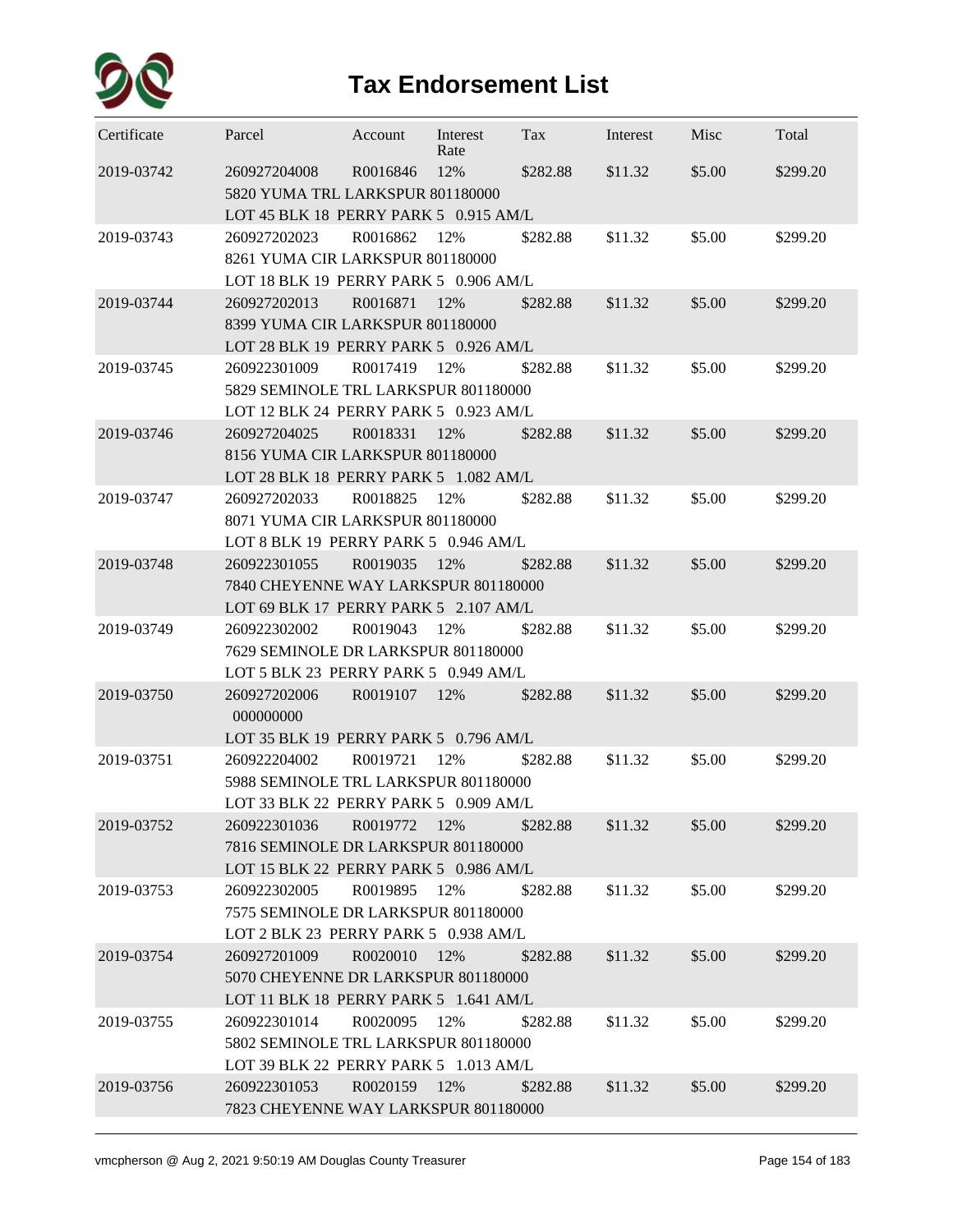

| Certificate | Parcel                                                          | Account  | Interest<br>Rate | Tax      | Interest | Misc    | Total    |
|-------------|-----------------------------------------------------------------|----------|------------------|----------|----------|---------|----------|
|             | LOT 71 BLK 17 PERRY PARK 5 2.224 AM/L                           |          |                  |          |          |         |          |
| 2019-03757  | 276730200012<br>000000000                                       | R0150893 | 12%              | \$26.88  | \$1.08   | \$5.00  | \$32.96  |
|             | LOT 4 BLK 11 ABBYS ADD TO PEMBERTON .057 AM/L                   |          |                  |          |          |         |          |
| 2019-03758  | 250514102063<br>000000000                                       | R0333401 | 12%              | \$8.86   | \$0.35   | \$15.00 | \$24.21  |
|             | TRACT B PLUM CREEK COMMERCIAL #1 0.1022 AM/L                    |          |                  |          |          |         |          |
| 2019-03759  | 260921104027<br>000000000                                       | R0340856 | 12%              | \$282.88 | \$11.32  | \$5.00  | \$299.20 |
|             | LOT 3 BLK 1 INDIAN HEAD $#1$ 0.908 AM/L                         |          |                  |          |          |         |          |
| 2019-03760  | 276501000009<br>000000000                                       | R0348233 | 12%              | \$37.86  | \$1.51   | \$5.00  | \$44.37  |
|             | TR IN NW1/4SW1/4 1-10-70 AKA PARCEL C 0.33 AM/L                 |          |                  |          |          |         |          |
| 2019-03761  | 250513219001<br>000000000                                       | R0433856 | 12%              | \$12.94  | \$0.52   | \$15.00 | \$28.46  |
|             | TRACT B PLUM CREEK FAIRWAY 13 FILING 1 TOTAL ACREAGE 0.545 AM/L |          |                  |          |          |         |          |
| 2019-03762  | 260928102009<br>000000000                                       | R0467695 | 12%              | \$282.88 | \$11.32  | \$5.00  | \$299.20 |
|             | LOT 17 BLK 3 INDIAN HEAD 1                                      |          | $1.09$ AM/L      |          |          |         |          |
| 2019-03763  | 260928102010<br>000000000                                       | R0467696 | 12%              | \$282.88 | \$11.32  | \$5.00  | \$299.20 |
|             | LOT 18 BLK 3 INDIAN HEAD 1                                      |          | $1.23$ AM/L      |          |          |         |          |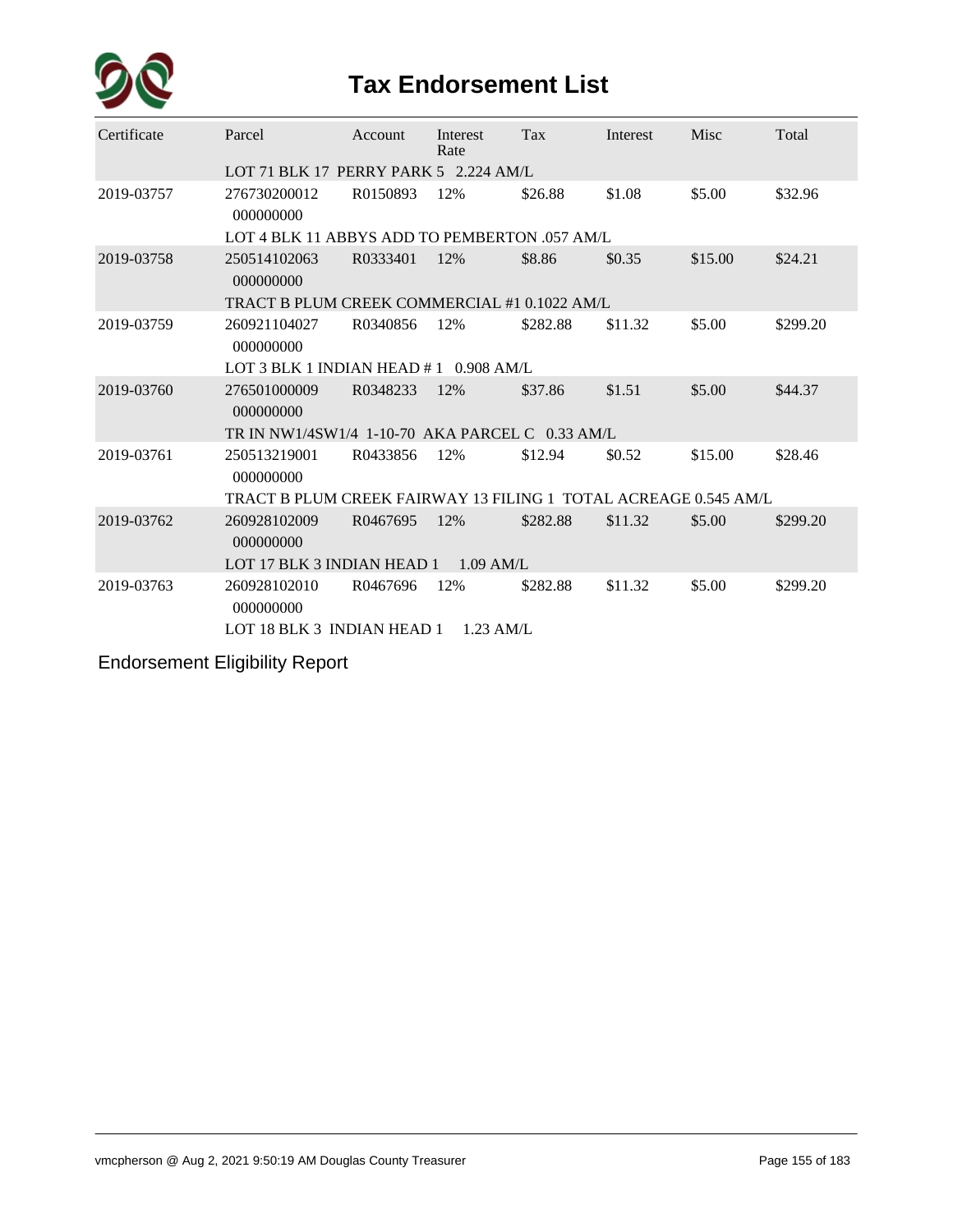

Investor Number: 3470651 Total Number of Certificates: 3 Please Return this form with your Payment Total of all certificates if endorsed by  $8/31/21 = $67.86$ 

Make checks payable to:

 DOUGLAS COUNTY TREASURER PO BOX 1208 100 THIRD STREET SUITE 120 CASTLE ROCK CO 80104

SAMUEL VANDERBILT PO BOX 271568 LITTLETON, CO 80127 USA

| Certificate | Parcel                    | Account  | Interest<br>Rate | Tax    | Interest | Misc    | Total   |
|-------------|---------------------------|----------|------------------|--------|----------|---------|---------|
| 996718      | 235109301008<br>000000000 | R0434276 | 10%              | \$6.94 | \$0.28   | \$15.00 | \$22.22 |

#### TRACT E CASTLE PINES VILLAGE FILING 28A TOTAL ACREAGE 0.160 AM/L

| 996719 | 235109301011                                                     | R0434279 | 10% | \$8.10 | \$0.32 | \$15.00 | \$23.42 |
|--------|------------------------------------------------------------------|----------|-----|--------|--------|---------|---------|
|        | 000000000                                                        |          |     |        |        |         |         |
|        | TRACT F CASTLE PINES VILLAGE FILING 28A TOTAL ACREAGE 0.190 AM/L |          |     |        |        |         |         |
| 997184 | 235109301024                                                     | R0457021 | 10% | \$6.94 | \$0.28 | \$15.00 | \$22.22 |
|        | 000000000                                                        |          |     |        |        |         |         |
|        | TRACT D1 CASTLE PINES VILLAGE FILING 28A 1ST AMD 0.161 AM/L      |          |     |        |        |         |         |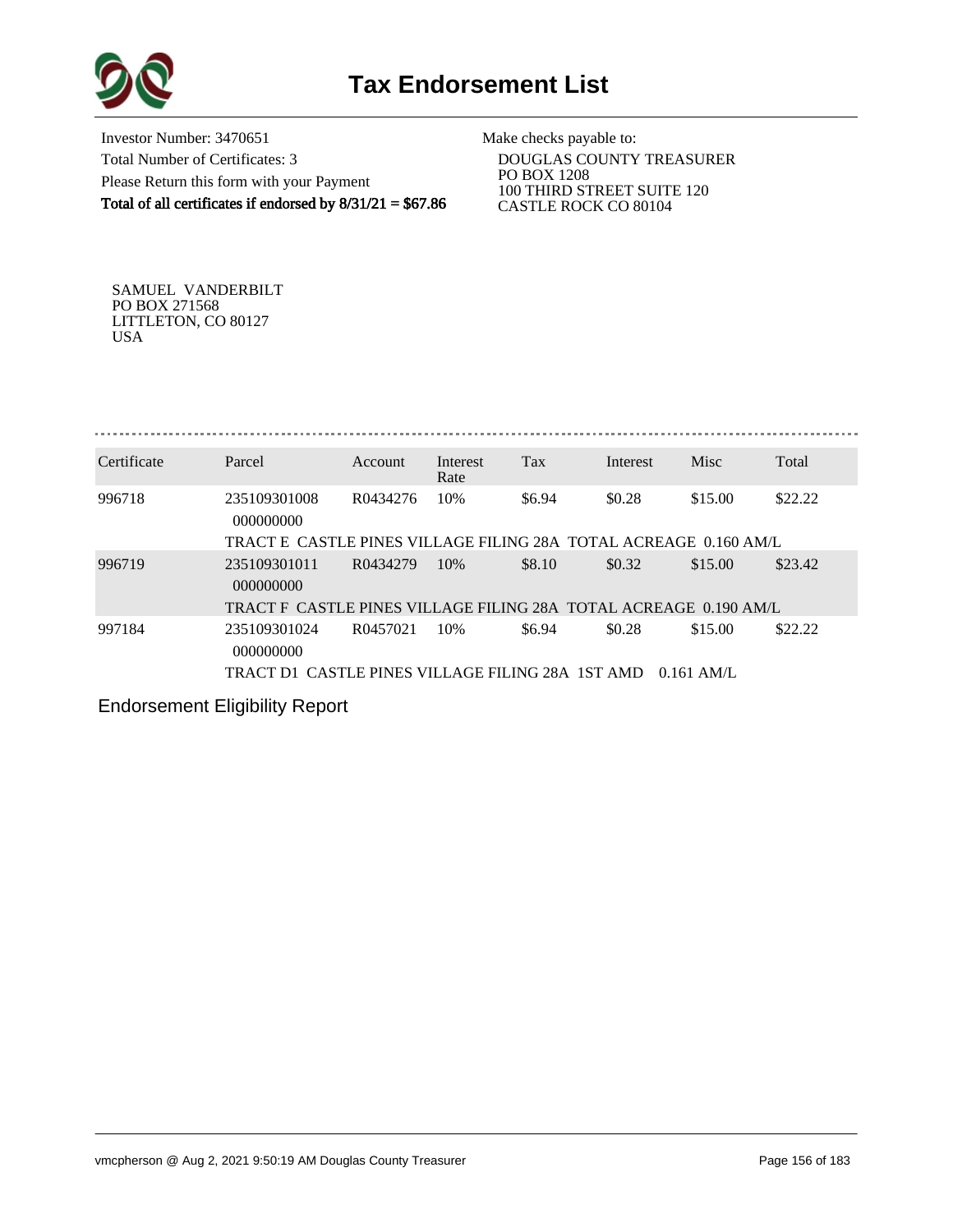

Investor Number: 4000426 Total Number of Certificates: 33 Please Return this form with your Payment Total of all certificates if endorsed by 8/31/21 = \$9,860.78

Make checks payable to:

 DOUGLAS COUNTY TREASURER PO BOX 1208 100 THIRD STREET SUITE 120 CASTLE ROCK CO 80104

SCOTT DAVID KASSING 17915 W NARRAMORE RD GOODYEAR, AZ 85338 US

| Certificate | Parcel                               | Account              | Interest<br>Rate | Tax      | Interest | Misc   | Total    |
|-------------|--------------------------------------|----------------------|------------------|----------|----------|--------|----------|
| 2019-03782  | 260921104024<br>000000000            | R0006621             | 12%              | \$282.88 | \$11.32  | \$5.00 | \$299.20 |
|             | LOT 6 BLK 1                          | <b>INDIAN HEAD 1</b> | $0.9$ AM/L       |          |          |        |          |
| 2019-03783  | 260921401020<br>000000000            | R0006744             | 12%              | \$282.88 | \$11.32  | \$5.00 | \$299.20 |
|             | LOT 3 BLK 2 INDIAN HEAD 1            |                      | $0.95$ AM/L      |          |          |        |          |
| 2019-03784  | 260921401019<br>000000000            | R0006752             | 12%              | \$282.88 | \$11.32  | \$5.00 | \$299.20 |
|             | LOT 4 BLK 2 INDIAN HEAD 1            |                      | $0.94$ AM/L      |          |          |        |          |
| 2019-03785  | 260921401003<br>000000000            | R0006859             | 12%              | \$282.88 | \$11.32  | \$5.00 | \$299.20 |
|             | LOT 20 BLK 2 INDIAN HEAD 1           |                      | $0.92$ AM/L      |          |          |        |          |
| 2019-03786  | 260921403007<br>000000000            | R0006883             | 12%              | \$282.88 | \$11.32  | \$5.00 | \$299.20 |
|             | LOT 2 BLK 3 INDIAN HEAD 1            |                      | $0.90$ AM/L      |          |          |        |          |
| 2019-03787  | 260921403006<br>000000000            | R0006891             | 12%              | \$282.88 | \$11.32  | \$5.00 | \$299.20 |
|             | LOT 3 BLK 3 INDIAN HEAD 1            |                      | $0.92$ AM/L      |          |          |        |          |
| 2019-03788  | 260921403022<br>000000000            | R0006963             | 12%              | \$282.88 | \$11.32  | \$5.00 | \$299.20 |
|             | LOT 11 BLK 3 INDIAN HEAD 1           |                      | $0.95$ AM/L      |          |          |        |          |
| 2019-03789  | 260921403021<br>000000000            | R0006971             | 12%              | \$282.88 | \$11.32  | \$5.00 | \$299.20 |
|             | LOT 12 BLK 3 INDIAN HEAD 1           |                      | $0.92$ AM/L      |          |          |        |          |
| 2019-03793  | 260921401028<br>000000000            | R0019861             | 12%              | \$282.88 | \$11.32  | \$5.00 | \$299.20 |
|             | LOT 24 BLK 2 INIDAN HEAD 1 0.90 AM/L |                      |                  |          |          |        |          |
| 2019-03797  | 276535000004<br>000000000            | R0154510             | 12%              | \$304.92 | \$12.20  | \$5.00 | \$322.12 |
|             |                                      |                      |                  |          |          |        |          |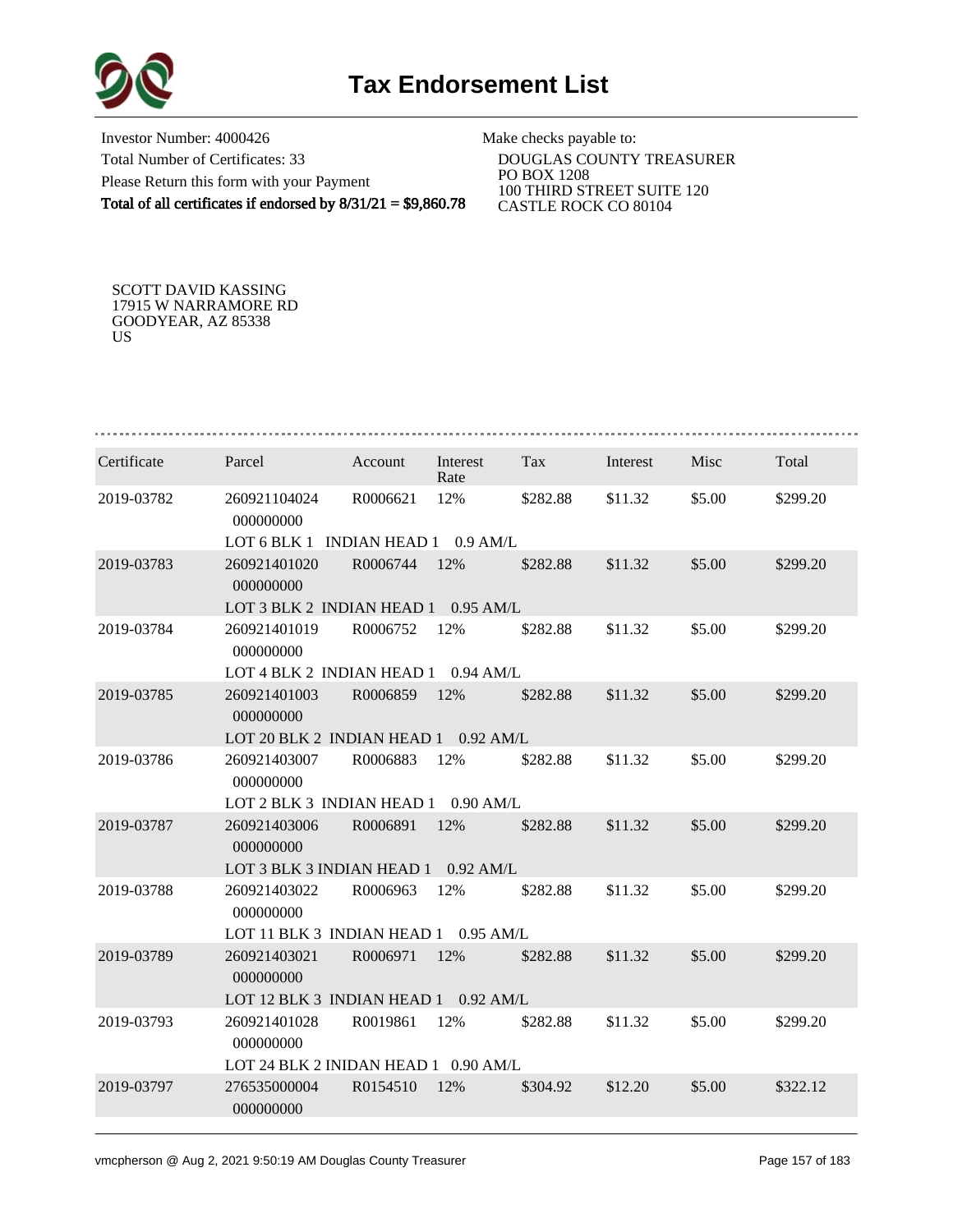

| Certificate | Parcel                                                                       | Account  | Interest<br>Rate | Tax      | Interest | Misc   | Total    |  |  |  |  |  |
|-------------|------------------------------------------------------------------------------|----------|------------------|----------|----------|--------|----------|--|--|--|--|--|
|             | NW1/4SW1/4NE1/4NE1/4 35-10-70 2.50 AM/L 277-450                              |          |                  |          |          |        |          |  |  |  |  |  |
| 2020-04397  | 260922202027<br>5925 SEMINOLE TRL LARKSPUR 801180000                         | R0005469 | 9%               | \$282.88 | \$11.32  | \$5.00 | \$299.20 |  |  |  |  |  |
|             | LOT 8 BLK 24 PERRY PARK 5<br>$0.93$ AM/L                                     |          |                  |          |          |        |          |  |  |  |  |  |
| 2020-04398  | 260922302017                                                                 | R0006509 | 9%               | \$282.88 | \$11.32  | \$5.00 | \$299.20 |  |  |  |  |  |
|             | 7685 SEMINOLE DR LARKSPUR 801180000                                          |          |                  |          |          |        |          |  |  |  |  |  |
|             | LOT 7 BLK 23 PERRY PARK 5 0.936 AM/L                                         |          |                  |          |          |        |          |  |  |  |  |  |
| 2020-04399  | 260921403002<br>000000000                                                    | R0006939 | 9%               | \$282.88 | \$11.32  | \$5.00 | \$299.20 |  |  |  |  |  |
|             | LOT 7 BLK 3 INDIAN HEAD 1 0.90 AM/L                                          |          |                  |          |          |        |          |  |  |  |  |  |
| 2020-04400  | 260927202037                                                                 | R0007595 | 9%               | \$282.88 | \$11.32  | \$5.00 | \$299.20 |  |  |  |  |  |
|             | 8025 YUMA CIR LARKSPUR 801180000                                             |          |                  |          |          |        |          |  |  |  |  |  |
|             | LOT 4 BLK 19 PERRY PARK 5 0.931 AM/L                                         |          |                  |          |          |        |          |  |  |  |  |  |
| 2020-04401  | 260922301016                                                                 | R0007616 | 9%               | \$282.88 | \$11.32  | \$5.00 | \$299.20 |  |  |  |  |  |
|             | 5854 SEMINOLE TRL LARKSPUR 801180000                                         |          |                  |          |          |        |          |  |  |  |  |  |
|             | LOT 37 BLK 22 PERRY PARK 5 0.917 AM/L                                        |          |                  |          |          |        |          |  |  |  |  |  |
| 2020-04402  | 260927202004                                                                 | R0008029 | 9%               | \$282.88 | \$11.32  | \$5.00 | \$299.20 |  |  |  |  |  |
|             | 8054 CHEYENNE CT LARKSPUR 801180000<br>LOT 37 BLK 19 PERRY PARK 5 1.128 AM/L |          |                  |          |          |        |          |  |  |  |  |  |
| 2020-04403  | 260927201011                                                                 | R0010831 | 9%               | \$282.88 | \$11.32  | \$5.00 | \$299.20 |  |  |  |  |  |
|             | 5130 CHEYENNE DR LARKSPUR 801180000                                          |          |                  |          |          |        |          |  |  |  |  |  |
|             | LOT 13 BLK 18 PERRY PARK 5 0.867 AM/L                                        |          |                  |          |          |        |          |  |  |  |  |  |
| 2020-04404  | 260927201001                                                                 | R0012247 | 9%               | \$282.88 | \$11.32  | \$5.00 | \$299.20 |  |  |  |  |  |
|             | 000000000                                                                    |          |                  |          |          |        |          |  |  |  |  |  |
|             | LOT 14 BLK 18 PERRY PARK 5 0.860 AM/L                                        |          |                  |          |          |        |          |  |  |  |  |  |
| 2020-04405  | 260927204028                                                                 | R0013557 | 9%               | \$282.88 | \$11.32  | \$5.00 | \$299.20 |  |  |  |  |  |
|             | 5534 YUMA CT LARKSPUR 801180000                                              |          |                  |          |          |        |          |  |  |  |  |  |
|             | LOT 25 BLK 18 PERRY PARK 5 0.991 AM/L                                        |          |                  |          |          |        |          |  |  |  |  |  |
| 2020-04406  | 260921401009<br>000000000                                                    | R0014429 | 9%               | \$282.88 | \$11.32  | \$5.00 | \$299.20 |  |  |  |  |  |
|             | LOT 14 BLK 2 INDIAN HEAD 1 0.90 AM/L                                         |          |                  |          |          |        |          |  |  |  |  |  |
| 2020-04407  | 260927202017                                                                 | R0015085 | 9%               | \$282.88 | \$11.32  | \$5.00 | \$299.20 |  |  |  |  |  |
|             | 8266 YUMA PL LARKSPUR 801180000                                              |          |                  |          |          |        |          |  |  |  |  |  |
|             | LOT 24 BLK 19 PERRY PARK 5 1.188 AM/L                                        |          |                  |          |          |        |          |  |  |  |  |  |
| 2020-04408  | 260927202012                                                                 | R0016619 | 9%               | \$282.88 | \$11.32  | \$5.00 | \$299.20 |  |  |  |  |  |
|             | 8407 YUMA CIR LARKSPUR 801180000                                             |          |                  |          |          |        |          |  |  |  |  |  |
|             | LOT 29 BLK 19 PERRY PARK 5 1.001 AM/L                                        |          |                  |          |          |        |          |  |  |  |  |  |
| 2020-04409  | 260927204010                                                                 | R0016820 | 9%               | \$282.88 | \$11.32  | \$5.00 | \$299.20 |  |  |  |  |  |
|             | 8306 YUMA CIR LARKSPUR 801180000                                             |          |                  |          |          |        |          |  |  |  |  |  |
|             | LOT 43 BLK 18 PERRY PARK 5 1.011 AM/L                                        |          |                  |          |          |        |          |  |  |  |  |  |
| 2020-04410  | 260927204002                                                                 | R0018622 | 9%               | \$282.88 | \$11.32  | \$5.00 | \$299.20 |  |  |  |  |  |
|             | 000000000                                                                    |          |                  |          |          |        |          |  |  |  |  |  |
|             | LOT 1 BLK 21 PERRY PARK 5 0.989 AM/L                                         |          |                  |          |          |        |          |  |  |  |  |  |
| 2020-04411  | 260927204001                                                                 | R0018631 | 9%               | \$282.88 | \$11.32  | \$5.00 | \$299.20 |  |  |  |  |  |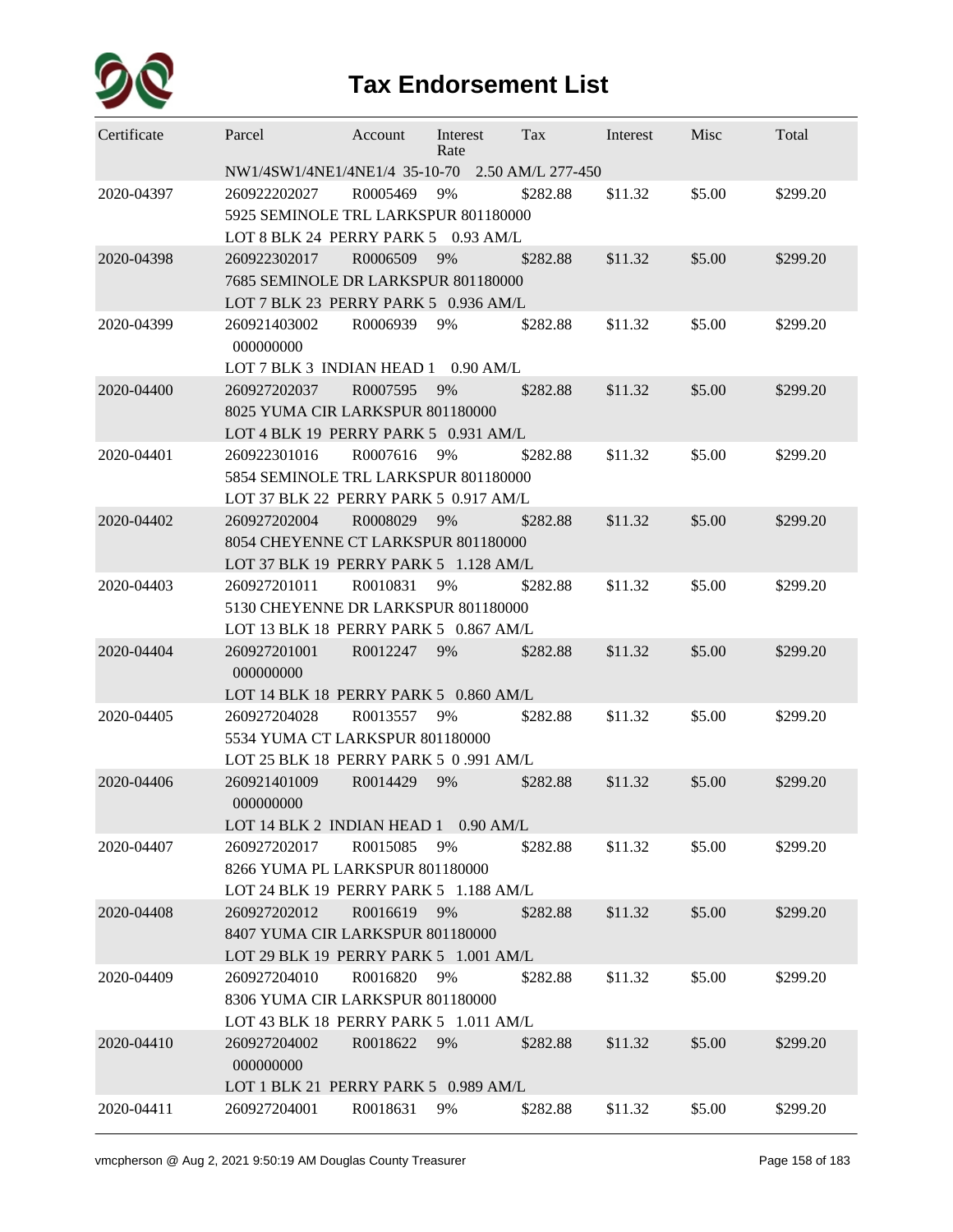

| Certificate | Parcel                                                            | Account  | Interest<br>Rate | <b>Tax</b>  | Interest | Misc    | Total    |  |  |  |  |  |
|-------------|-------------------------------------------------------------------|----------|------------------|-------------|----------|---------|----------|--|--|--|--|--|
|             | 8400 YUMA CIR LARKSPUR 801180000                                  |          |                  |             |          |         |          |  |  |  |  |  |
|             | LOT 2 BLK 21 PERRY PARK 5 0.947 AM/L                              |          |                  |             |          |         |          |  |  |  |  |  |
| 2020-04412  | 260922301024                                                      | R0018673 | 9%               | \$282.88    | \$11.32  | \$5.00  | \$299.20 |  |  |  |  |  |
|             | 7600 SEMINOLE DR LARKSPUR 801180000                               |          |                  |             |          |         |          |  |  |  |  |  |
|             | LOT 27 BLK 22 PERRY PARK 5 0.939 AM/L                             |          |                  |             |          |         |          |  |  |  |  |  |
| 2020-04413  | 260922302002                                                      | R0019043 | 9%               | \$282.88    | \$11.32  | \$5.00  | \$299.20 |  |  |  |  |  |
|             | 7629 SEMINOLE DR LARKSPUR 801180000                               |          |                  |             |          |         |          |  |  |  |  |  |
|             | LOT 5 BLK 23 PERRY PARK 5 0.949 AM/L                              |          |                  |             |          |         |          |  |  |  |  |  |
| 2020-04414  | 276524402011                                                      | R0154296 | 9%               | \$288.96    | \$11.56  | \$5.00  | \$305.52 |  |  |  |  |  |
|             | 13841 S STATE HIGHWAY 67 WOODLAND PARK 80863                      |          |                  |             |          |         |          |  |  |  |  |  |
|             | TRACT 37 THUNDER BUTTE SUBD                                       |          |                  | $2.14$ AM/L |          |         |          |  |  |  |  |  |
| 2020-04415  | 260719207001<br>000000000                                         | R0180371 | 9%               | \$235.74    | \$9.43   | \$5.00  | \$250.17 |  |  |  |  |  |
|             | LOT 1 BLK 28 MERIBEL VILLAGE 1 272-944 0.480 AM/L                 |          |                  |             |          |         |          |  |  |  |  |  |
| 2020-04416  | 250528400011<br>000000000                                         | R0367923 | 9%               | \$1.20      | \$0.05   | \$15.00 | \$16.25  |  |  |  |  |  |
|             | TR IN NE1/4SE1/4 28-8-67 1 AM/L                                   |          |                  |             |          |         |          |  |  |  |  |  |
| 2020-04417  | 250528300004<br>000000000                                         | R0367925 | 9%               | \$1.14      | \$0.05   | \$15.00 | \$16.19  |  |  |  |  |  |
|             | TR IN S1/2SW1/4 28-8-67 1 AM/L                                    |          |                  |             |          |         |          |  |  |  |  |  |
| 2020-04418  | 234907000004<br>000000000                                         | R0373880 | - 9%             | \$833.78    | \$33.35  | \$5.00  | \$872.13 |  |  |  |  |  |
|             | PART OF TRACT 16 CASTLE PARK RANCH PHASE 1 10.0 AM/L MTD #0373881 |          |                  |             |          |         |          |  |  |  |  |  |
| 2020-04419  | 260928102010<br>000000000                                         | R0467696 | 9%               | \$282.88    | \$11.32  | \$5.00  | \$299.20 |  |  |  |  |  |
|             | LOT 18 BLK 3 INDIAN HEAD 1 1.23 AM/L                              |          |                  |             |          |         |          |  |  |  |  |  |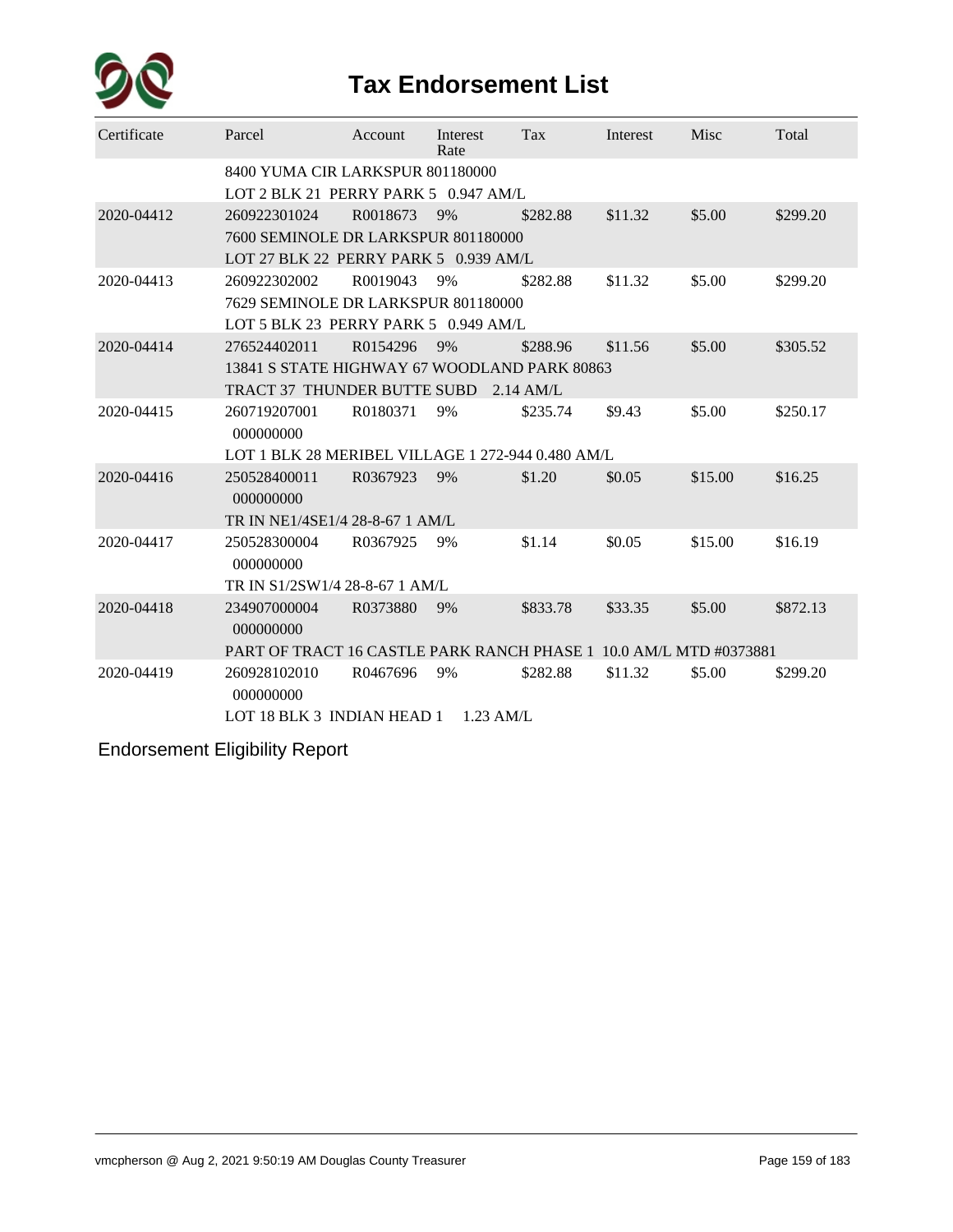

Investor Number: 4000360 Total Number of Certificates: 8 Please Return this form with your Payment Total of all certificates if endorsed by 8/31/21 = \$181.28

Make checks payable to:

 DOUGLAS COUNTY TREASURER PO BOX 1208 100 THIRD STREET SUITE 120 CASTLE ROCK CO 80104

SEIDOU KIENTGA 13357 DEMETRIAS WAY GERMANTOWN, MD 20874 US

| Certificate | Parcel                                                                                          | Account  | Interest<br>Rate       | Tax                 | Interest | Misc                          | Total   |
|-------------|-------------------------------------------------------------------------------------------------|----------|------------------------|---------------------|----------|-------------------------------|---------|
| 2018-03153  | 000000000                                                                                       | R0162042 | 12%                    | \$0.80              | \$0.03   | \$15.00                       | \$15.83 |
|             | 1/4 MINERAL INTEREST PT SE1/4SW1/4 5-8-68 26.92 AM/L 155-438 MINERAL INTEREST<br>10 AM/L        |          |                        |                     |          |                               |         |
| 2018-03154  | 235121101025<br>000000000                                                                       | R0278563 | 12%                    | \$11.46             | \$0.46   | \$15.00                       | \$26.92 |
|             | OPEN SPACE 8 BLK 7 CASTLE PINES 1B                                                              |          |                        | $0.291$ AM/L        |          |                               |         |
| 2018-03158  | 223109219037<br>000000000                                                                       | R0389824 | 12%                    | \$0.92              | \$0.04   | \$15.00                       | \$15.96 |
|             | NORTH 5' OF LOT 13 BLK 3 LONE TREE #4 .012 AM/L                                                 |          |                        |                     |          |                               |         |
| 2018-03159  | 000000000                                                                                       | R0400827 | 12%                    | \$1.18              | \$0.05   | \$15.00                       | \$16.23 |
|             | 1/2 MIN INT IN PART W1/2SE1/4 22-7-67                                                           |          |                        | $TOTAL = 8.92 AM/L$ |          | MIN INT = $4.46$ AM/L         |         |
| 2018-03160  | 223304427001<br>000000000                                                                       | R0428666 | 12%                    | \$7.18              | \$0.29   | \$15.00                       | \$22.47 |
|             | PT OF LOT 1 BLK 1 GLENNS OF COTTONWOOD FILING 1 0.196 AM/L                                      |          |                        |                     |          |                               |         |
| 2018-03163  | 235127103015<br>000000000                                                                       | R0443251 | 12%                    | \$10.64             | \$0.43   | \$15.00                       | \$26.07 |
|             | PART OF LOT 3 BLK 1 SILVER HEIGHTS AMENDED                                                      |          |                        |                     |          | 0.028 AM/L RELATED TO 0084208 |         |
| 2018-03165  | 235127103017<br>000000000                                                                       | R0443253 | 12%                    | \$35.18             | \$1.41   | \$5.00                        | \$41.59 |
|             | PART OF LOT 5 BLK 1 SILVER HEIGHTS AMENDED 0.028 AM/L RLTD 0084224                              |          |                        |                     |          |                               |         |
| 2018-03172  | 80108                                                                                           | R0491226 | 12%                    | \$1.16              | \$0.05   | \$15.00                       | \$16.21 |
|             | ALL MIN INT IN PARCEL 4 CASTLE PINES VILLAGE R-59 EXEMPTION 1ST AMD AKA<br>PT W1/2NE1/4 20-7-67 |          | MIN INT $= 8.294$ AM/L |                     |          |                               |         |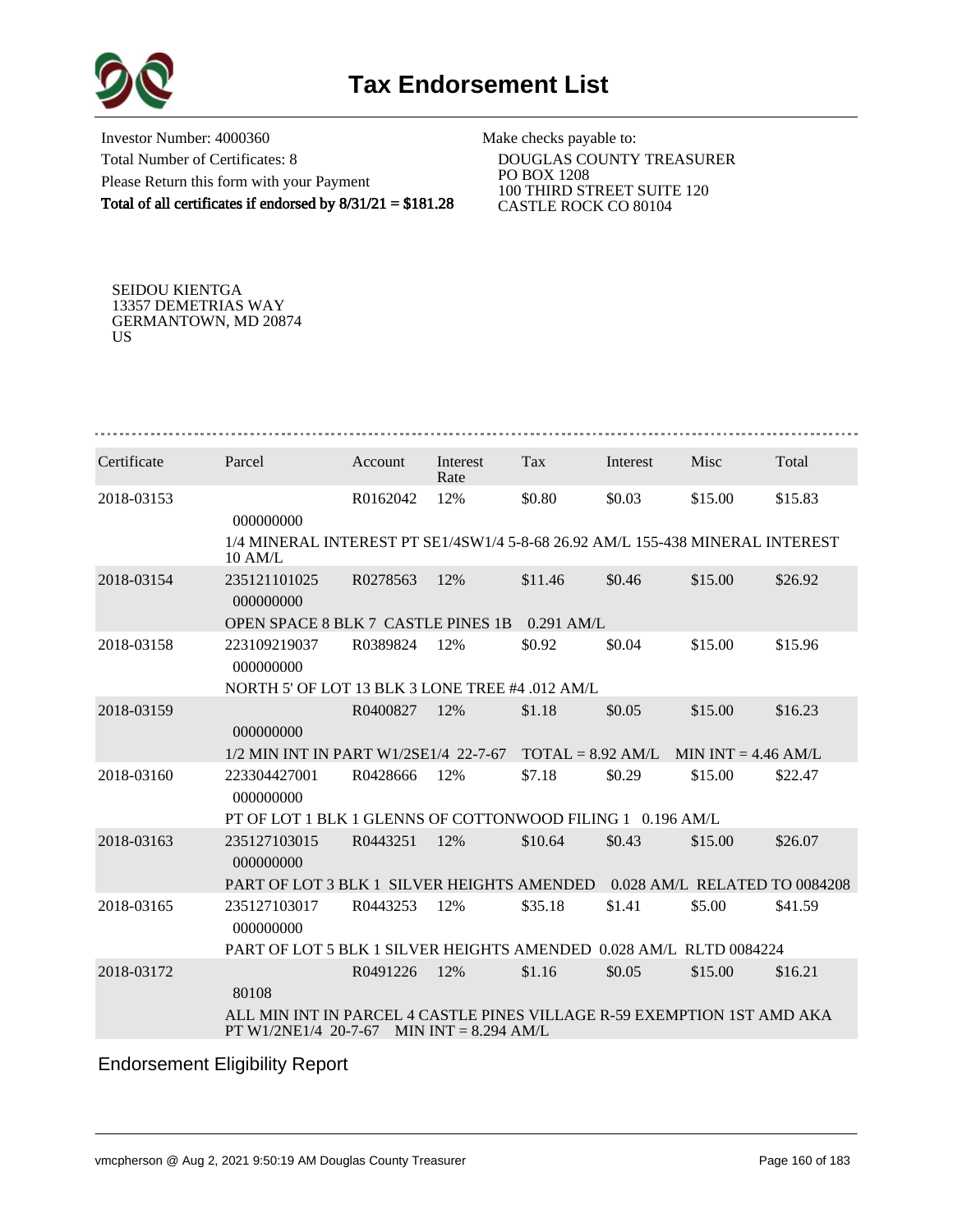

Investor Number: 3826315 Total Number of Certificates: 11 Please Return this form with your Payment Total of all certificates if endorsed by 8/31/21 = \$2,634.21

Make checks payable to:

 DOUGLAS COUNTY TREASURER PO BOX 1208 100 THIRD STREET SUITE 120 CASTLE ROCK CO 80104

SHERI L THOMPSON 6990 S PERRY PARK RD LARKSPUR, CO 80118

| Certificate | Parcel                                              | Account  | Interest<br>Rate | Tax      | Interest | Misc   | Total    |  |  |  |  |
|-------------|-----------------------------------------------------|----------|------------------|----------|----------|--------|----------|--|--|--|--|
| 1000522     | 260719102012                                        | R0174772 | 10%              | \$235.74 | \$9.43   | \$5.00 | \$250.17 |  |  |  |  |
|             | 2173 SENECIO DR LARKSPUR 801180000                  |          |                  |          |          |        |          |  |  |  |  |
|             | LOT 3 BLK 6 MERIBEL VILLAGE 1 0.554 AM/L            |          |                  |          |          |        |          |  |  |  |  |
| 1000546     | 260718402029                                        | R0176891 | 10%              | \$235.74 | \$9.43   | \$5.00 | \$250.17 |  |  |  |  |
|             | 2220 SENECIO CIR LARKSPUR 801180000                 |          |                  |          |          |        |          |  |  |  |  |
|             | LOT 16 BLK 6 MERIBEL VILLAGE 1 242-811 0.474 AM/L   |          |                  |          |          |        |          |  |  |  |  |
| 1000575     | 260719102014                                        | R0180654 | 10%              | \$235.74 | \$9.43   | \$5.00 | \$250.17 |  |  |  |  |
|             | 2207 SENECIO DR LARKSPUR 801180000                  |          |                  |          |          |        |          |  |  |  |  |
|             | LOT 5 BLK 6 MERIBEL VILLAGE 1 0.539 AM/L            |          |                  |          |          |        |          |  |  |  |  |
| 1000576     | 260719102015                                        | R0180662 | 10%              | \$235.74 | \$9.43   | \$5.00 | \$250.17 |  |  |  |  |
|             | 2225 SENECIO DR LARKSPUR 801180000                  |          |                  |          |          |        |          |  |  |  |  |
|             | LOT 6 BLK 6 MERIBEL VILLAGE 1 0.505 AM/L            |          |                  |          |          |        |          |  |  |  |  |
| 1000577     | 260719102011                                        | R0180831 | 10%              | \$235.74 | \$9.43   | \$5.00 | \$250.17 |  |  |  |  |
|             | 2153 SENECIO DR LARKSPUR 801180000                  |          |                  |          |          |        |          |  |  |  |  |
|             | LOT 2 BLK 6 MERIBEL VILLAGE 1 0.500 AM/L            |          |                  |          |          |        |          |  |  |  |  |
| 1003778     | 223101105006<br>000000000                           | R0475935 | 10%              | \$75.46  | \$3.02   | \$5.00 | \$83.48  |  |  |  |  |
|             | TRACT A DOUGLAS COUNTY INDUSTRIAL PARK 2 0.658 AM/L |          |                  |          |          |        |          |  |  |  |  |
| 2018-02472  | 260719103005<br>000000000                           | R0180531 | 12%              | \$235.74 | \$9.43   | \$5.00 | \$250.17 |  |  |  |  |
|             | LOT 9 BLK 7 MERIBEL VILLAGE 1 238-36 0.497 AM/L     |          |                  |          |          |        |          |  |  |  |  |
| 2019-03260  | 260928101006                                        | R0014980 | 12%              | \$282.88 | \$11.32  | \$5.00 | \$299.20 |  |  |  |  |
|             | 5755 CHEYENNE DR LARKSPUR 801180000                 |          |                  |          |          |        |          |  |  |  |  |
|             | LOT 1 BLK 22 PERRY PARK 5 0.999 AM/L                |          |                  |          |          |        |          |  |  |  |  |
| 2020-03925  | 260719104040<br>000000000                           | R0172769 | 9%               | \$235.74 | \$9.43   | \$5.00 | \$250.17 |  |  |  |  |
|             | LOT 7 BLK 22 MERIBEL VILLAGE 1 0.516 AM/L           |          |                  |          |          |        |          |  |  |  |  |
| 2020-03926  | 260718402027                                        | R0174844 | 9%               | \$235.74 | \$9.43   | \$5.00 | \$250.17 |  |  |  |  |
|             | 2262 SENECIO CIR LARKSPUR 801180000                 |          |                  |          |          |        |          |  |  |  |  |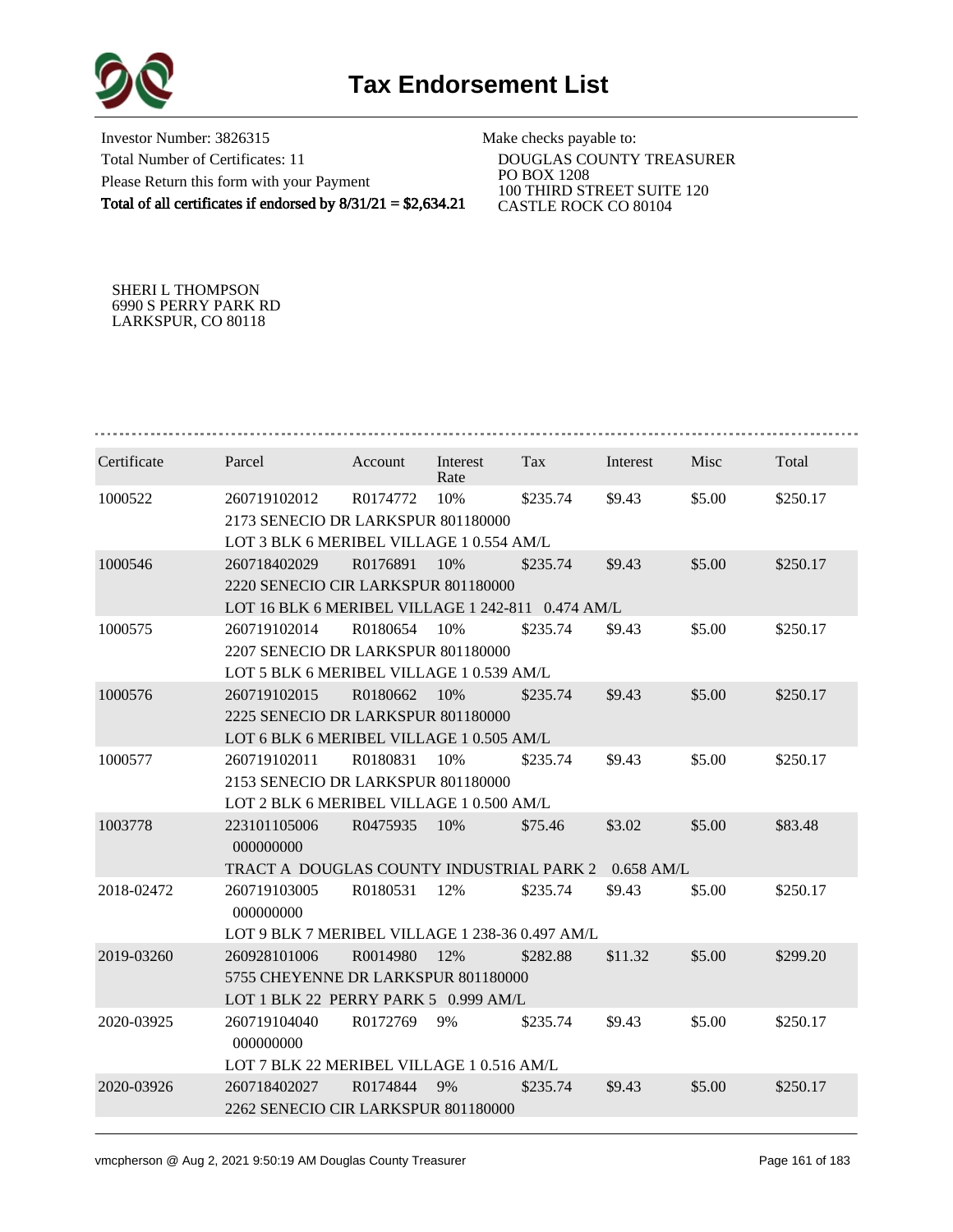

| Certificate | Parcel                                                        | <b>Account</b> | Interest<br>Rate | Tax      | Interest | <b>Misc</b> | Total    |  |  |  |
|-------------|---------------------------------------------------------------|----------------|------------------|----------|----------|-------------|----------|--|--|--|
|             | LOT 14 BLK 6 MERIBEL VILLAGE 1 254-785 0.482 AM/L             |                |                  |          |          |             |          |  |  |  |
| 2020-03927  | 260718402035                                                  | R0176727       | 9%               | \$235.74 | \$9.43   | \$5.00      | \$250.17 |  |  |  |
|             | 6935 CINQUE TAIL DR LARKSPUR 801180000                        |                |                  |          |          |             |          |  |  |  |
|             | LOT 25 BLK 3 MERIBEL VILLAGE $1 \quad 229-774\; 0.503\;$ AM/L |                |                  |          |          |             |          |  |  |  |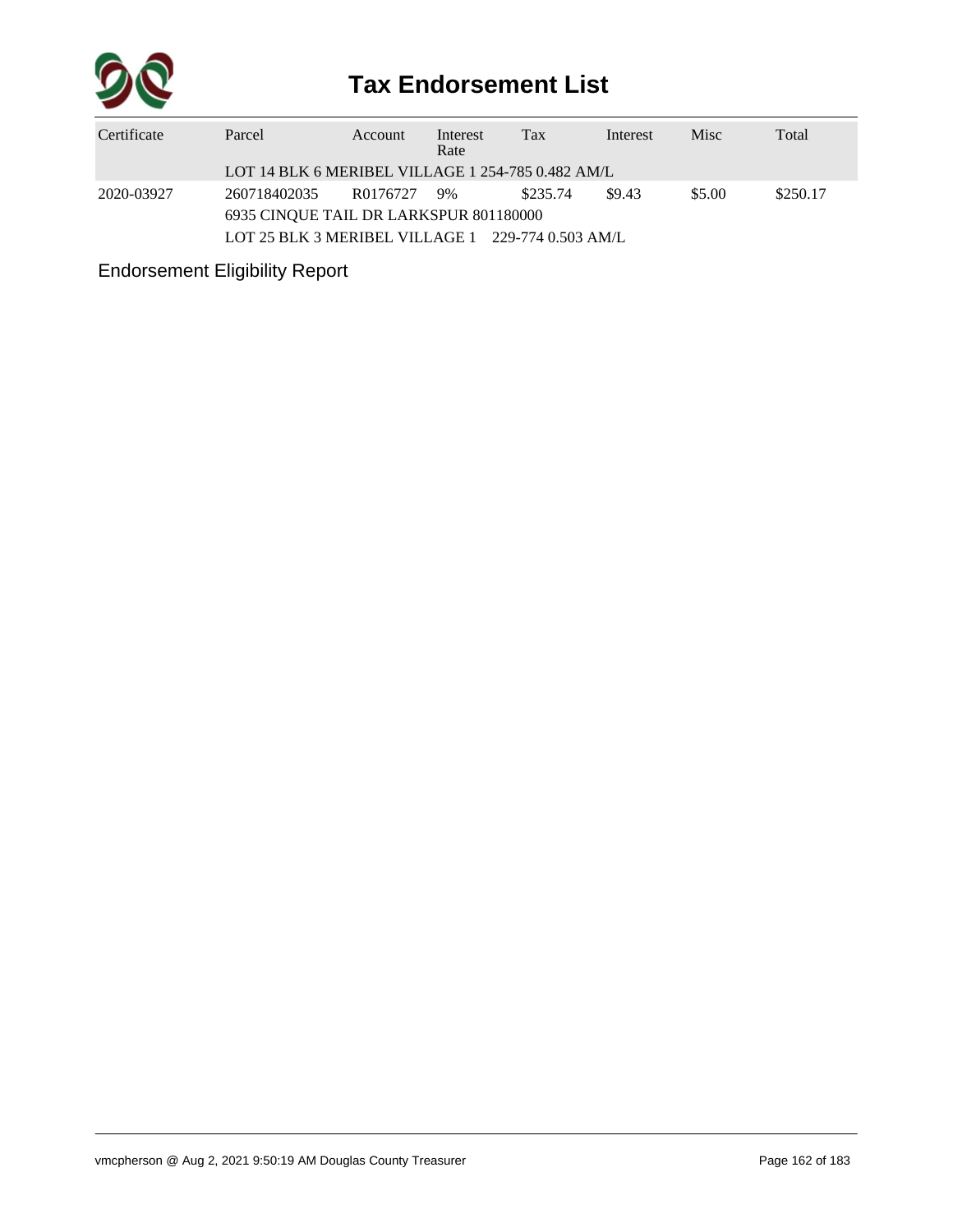

Investor Number: 4000066 Total Number of Certificates: 5 Please Return this form with your Payment Total of all certificates if endorsed by  $8/31/21 = $96.30$ 

Make checks payable to:

 DOUGLAS COUNTY TREASURER PO BOX 1208 100 THIRD STREET SUITE 120 CASTLE ROCK CO 80104

SPC LLC 521 ERIN DR UNIT 770161 MEMPHIS, TN 38177 United States

| Certificate | Parcel                                                                                   | Account  | Interest<br>Rate | Tax    | Interest | Misc    | Total   |
|-------------|------------------------------------------------------------------------------------------|----------|------------------|--------|----------|---------|---------|
| 2014-00458  | 250514102063<br>000000000                                                                | R0333401 | 10%              | \$8.86 | \$0.35   | \$15.00 | \$24.21 |
|             | TRACT B PLUM CREEK COMMERCIAL #1 0.1022 AM/L                                             |          |                  |        |          |         |         |
| 2014-00460  | 000000000                                                                                | R0386810 | 10%              | \$0.70 | \$0.03   | \$15.00 | \$15.73 |
|             | ALL MIN INT IN PART $E1/2NW1/4$ 25-7-67 MIN INT = 4.28 AM/L                              |          |                  |        |          |         |         |
| 2014-00461  | 000000000                                                                                | R0394650 | 10%              | \$1.16 | \$0.05   | \$15.00 | \$16.21 |
|             | ALL MIN INT IN LOTS 1-15, 18, 19, 21-27 CASTLE PINES VILLAGE 8E MIN INT $= 5.02$<br>AM/L |          |                  |        |          |         |         |
| 2014-00462  | 223304427001<br>000000000                                                                | R0428666 | 10%              | \$7.18 | \$0.29   | \$15.00 | \$22.47 |
|             | PT OF LOT 1 BLK 1 GLENNS OF COTTONWOOD FILING 1 0.196 AM/L                               |          |                  |        |          |         |         |
| 2014-00466  | 234717202001<br>000000000                                                                | R0480873 | 10%              | \$2.58 | \$0.10   | \$15.00 | \$17.68 |
|             | <b>TRACT B MCNEISH SUB</b>                                                               |          | $0.088$ AM/L     |        |          |         |         |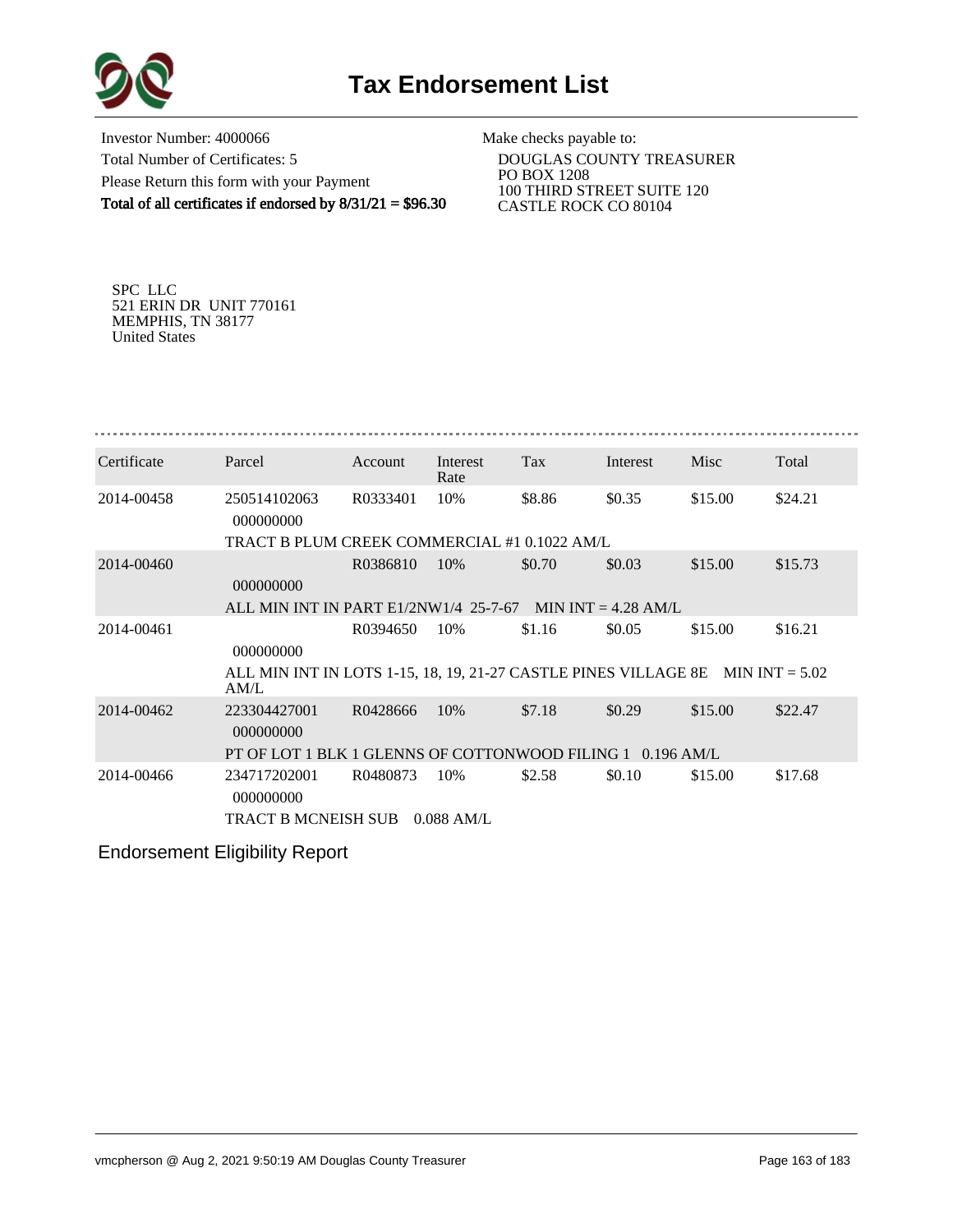

Investor Number: 4000341 Total Number of Certificates: 1 Please Return this form with your Payment Total of all certificates if endorsed by  $8/31/21 = $100.64$ 

Make checks payable to:

 DOUGLAS COUNTY TREASURER PO BOX 1208 100 THIRD STREET SUITE 120 CASTLE ROCK CO 80104

SPRUCE AND GULL LLC

19273 E EUCLID DR CENTENNIAL, CO 80016 US

........................ . . . . . . . . . . . . . .

| Certificate | Parcel                                                                                               | Account  | Interest<br>Rate | Tax     | Interest | <b>Misc</b> | Total    |
|-------------|------------------------------------------------------------------------------------------------------|----------|------------------|---------|----------|-------------|----------|
| 2018-03108  | 235127221007<br>6005 CASTLEGATE DR WEST CASTLE ROCK 80108                                            | R0435000 | 12%              | \$91.96 | \$3.68   | \$5.00      | \$100.64 |
|             | GARAGE UNIT 52 FIRST SUPP CONDO MAP CASTLE VILLAS CONDOS RELATED<br>CONDO UNIT C33 ON PARCEL 0427616 |          |                  |         |          |             |          |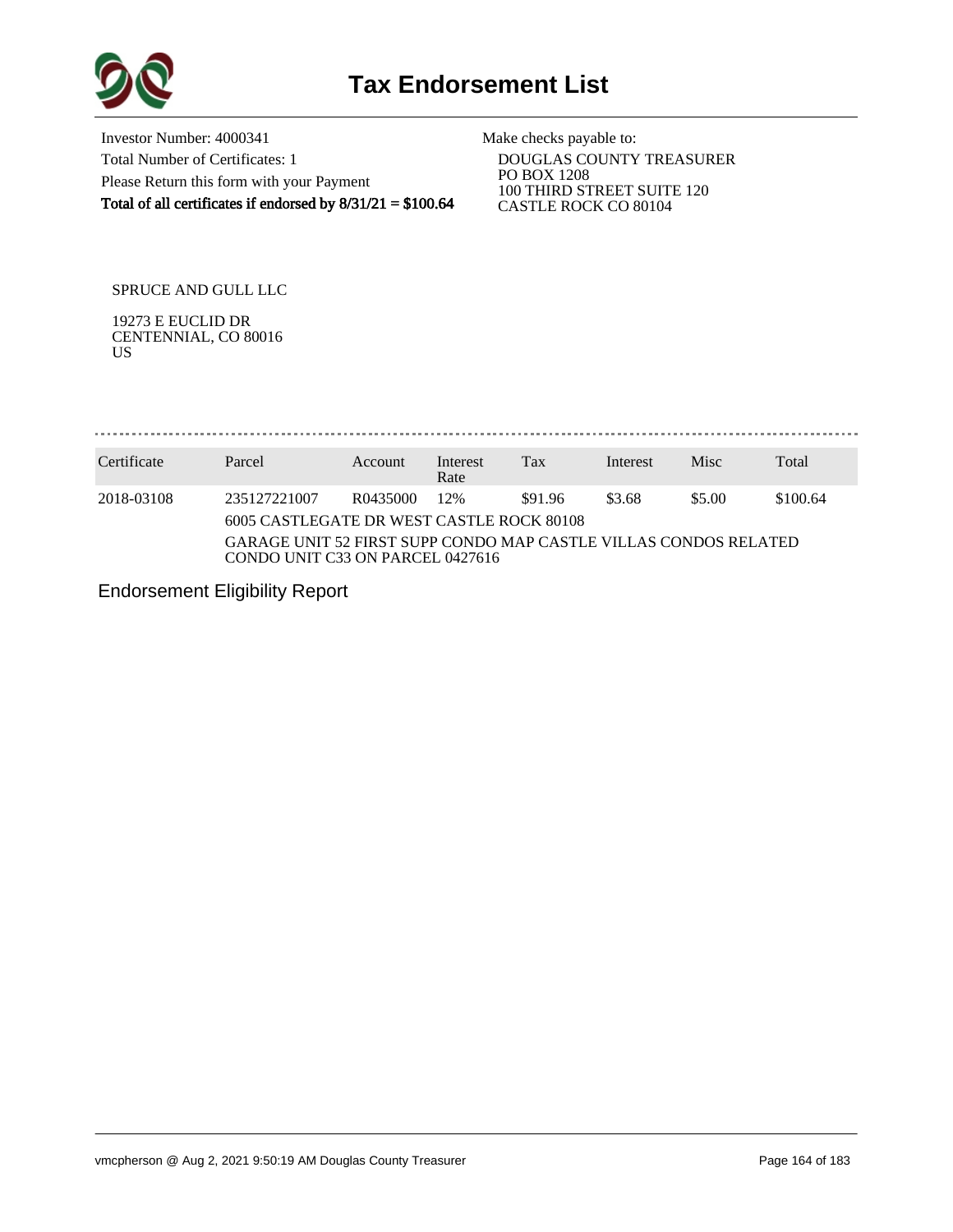

Investor Number: 4000325 Total Number of Certificates: 7 Please Return this form with your Payment Total of all certificates if endorsed by 8/31/21 = \$127.31

Make checks payable to:

 DOUGLAS COUNTY TREASURER PO BOX 1208 100 THIRD STREET SUITE 120 CASTLE ROCK CO 80104

STEVEN DALE SMITH 1940 13TH STREET PENROSE, CO 81240 US

| Certificate | Parcel                                                                                                                                          | Account  | Interest<br>Rate | Tax    | Interest | Misc    | Total   |
|-------------|-------------------------------------------------------------------------------------------------------------------------------------------------|----------|------------------|--------|----------|---------|---------|
| 2017-02446  | 000000000                                                                                                                                       | R0349519 | 11%              | \$9.86 | \$0.39   | \$15.00 | \$25.25 |
|             | 1/2 MIN INT IN SE1/4SE1/4 9-7-67 40.00 AM/L; E1/2SW1/4 & SW1/4SW1/4 10-7-67<br>120.00 AM/L TOTAL = 160 AM/L $1/2$ MIN INT = 80 AM/L MTD 0349514 |          |                  |        |          |         |         |
| 2017-02448  | 000000000                                                                                                                                       | R0361531 | 11%              | \$1.62 | \$0.06   | \$15.00 | \$16.68 |
|             | 35% MIN INT (7/10 OF 1/2) IN PT NE1/4SW1/4 & MOST SE1/4NW1/4 24-7-68 TOTAL =<br>39.635 AM/L MIN INT = 13.872 AM/L                               |          |                  |        |          |         |         |
| 2017-02449  | 000000000                                                                                                                                       | R0372539 | 11%              | \$0.86 | \$0.03   | \$15.00 | \$15.89 |
|             | 1/2 MIN INT IN PT SW1/4SW1/4 17-8-65 & PT NW1/4NW1/4 20-8-65 & PT SE1/4SE1/4 18-8-<br>$TOTAL = 15.623 AM/L$ MIN INT = 7.812 RLTD 0372540<br>65  |          |                  |        |          |         |         |
| 2017-02450  | 000000000                                                                                                                                       | R0372540 | 11%              | \$0.86 | \$0.03   | \$15.00 | \$15.89 |
|             | ALL MIN INT IN PT NE1/4 19-8-65 MIN INT = 8.32 AM/L RLTD 0372539                                                                                |          |                  |        |          |         |         |
| 2017-02451  | 000000000                                                                                                                                       | R0394650 | 11%              | \$1.16 | \$0.05   | \$15.00 | \$16.21 |
|             | ALL MIN INT IN LOTS 1-15, 18, 19, 21-27 CASTLE PINES VILLAGE 8E MIN INT $= 5.02$<br>AM/L                                                        |          |                  |        |          |         |         |
| 2017-02452  | 223106201009<br>000000000                                                                                                                       | R0445272 | 11%              | \$5.14 | \$0.21   | \$15.00 | \$20.35 |
|             | PART OF LOT 2-C 470 FRONTAGE CO, FILING 1 0.1515 AM/L RLTD 0445274                                                                              |          |                  |        |          |         |         |
| 2017-02453  | 00000                                                                                                                                           | R0492143 | 11%              | \$1.96 | \$0.08   | \$15.00 | \$17.04 |
|             | ALL MIN INT IN MOST OF LOT 5A-2 OMNIPARK 1 2ND AMD MIN INT = 13.660 AM/L                                                                        |          |                  |        |          |         |         |
|             | <b>Endorsement Eligibility Report</b>                                                                                                           |          |                  |        |          |         |         |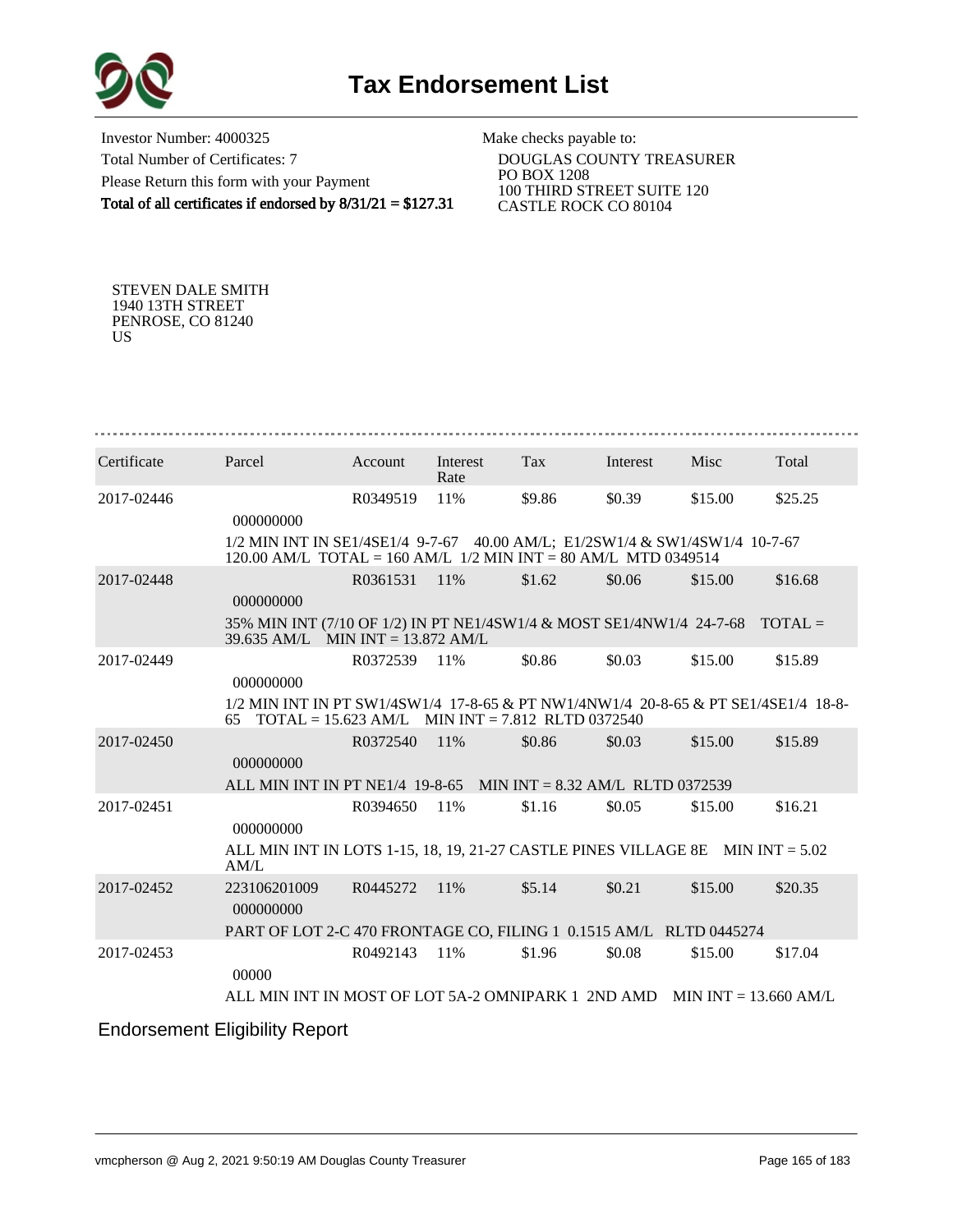

Investor Number: 4000344 Total Number of Certificates: 1 Please Return this form with your Payment Total of all certificates if endorsed by 8/31/21 = \$22.24

Make checks payable to:

 DOUGLAS COUNTY TREASURER PO BOX 1208 100 THIRD STREET SUITE 120 CASTLE ROCK CO 80104

STEVEN FOSTE 1163 N LINDA CT. PUEBLO WEST, CO 81007 US

. . . . . . . . . . . . . .

| Certificate | Parcel                                                                                     | Account  | Interest<br>Rate | Tax                                                        | Interest | Misc    | Total   |
|-------------|--------------------------------------------------------------------------------------------|----------|------------------|------------------------------------------------------------|----------|---------|---------|
| 2018-03120  | 000000000                                                                                  | R0353227 | 12%              | \$6.96                                                     | \$0.28   | \$15.00 | \$22.24 |
|             | 1/6 MIN INT IN PT SW1/4, PT NW1/4, MOST S1/2NE1/4, MOST NW1/4NE1/4, & N1/2SE1/4<br>35-6-69 |          |                  | $\text{TOTAL} = 245.29 \text{ AM/L}$ MIN INT = 40.881 AM/L |          |         |         |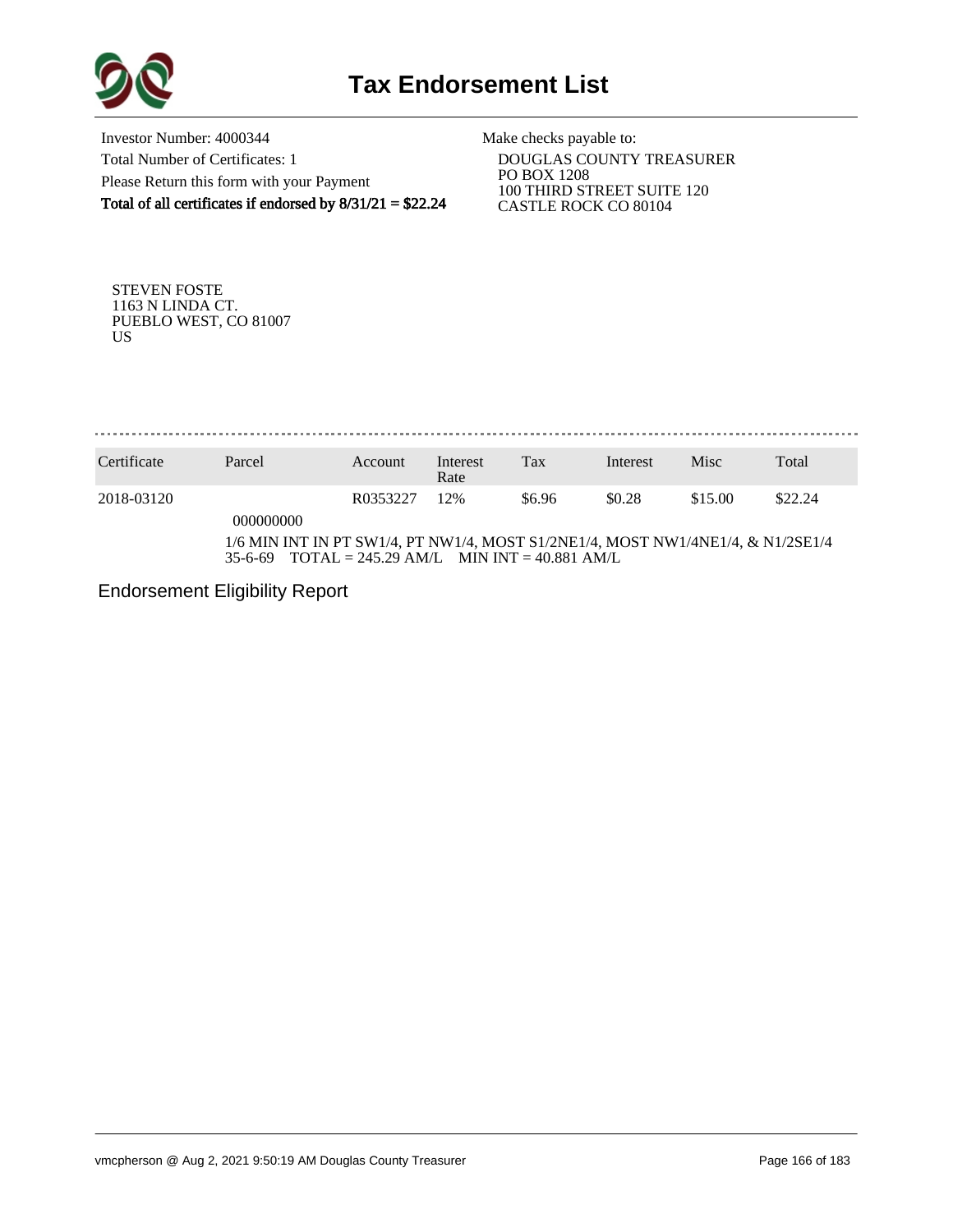

Investor Number: 4000349 Total Number of Certificates: 2 Please Return this form with your Payment

Total of all certificates if endorsed by  $8/31/21 =$ 

\$19,582.53

Make checks payable to:

 DOUGLAS COUNTY TREASURER PO BOX 1208 100 THIRD STREET SUITE 120 CASTLE ROCK CO 80104

SUNSHINE STATE CERT VII, LLLP/BANKUNITED, TRUSTEE 7900 MIAMI LAKES DRIVE WEST MIAMI LAKES, FL 33016 US

Certificate Parcel Account Interest Tax Interest Misc Total

|            |                                                                 |          | Rate |                      |         |        |             |
|------------|-----------------------------------------------------------------|----------|------|----------------------|---------|--------|-------------|
| 2019-03458 | 234910003001<br>000000000<br>LOT 1 THE PINERY #25 1.561 AM/L    | R0426615 | 12%  | \$17,871.72 \$714.87 |         | \$5.00 | \$18,591.59 |
|            |                                                                 |          |      |                      |         |        |             |
| 2019-03459 | 250501401083                                                    | R0434691 | 12%  | \$948.02             | \$37.92 | \$5.00 | \$990.94    |
|            | 2783 HAWK POINT CT CASTLE ROCK 801040000                        |          |      |                      |         |        |             |
|            | LOT 11 BLOCK 6 THE WOODLANDS FILING 10 TOTAL ACREAGE 0.400 AM/L |          |      |                      |         |        |             |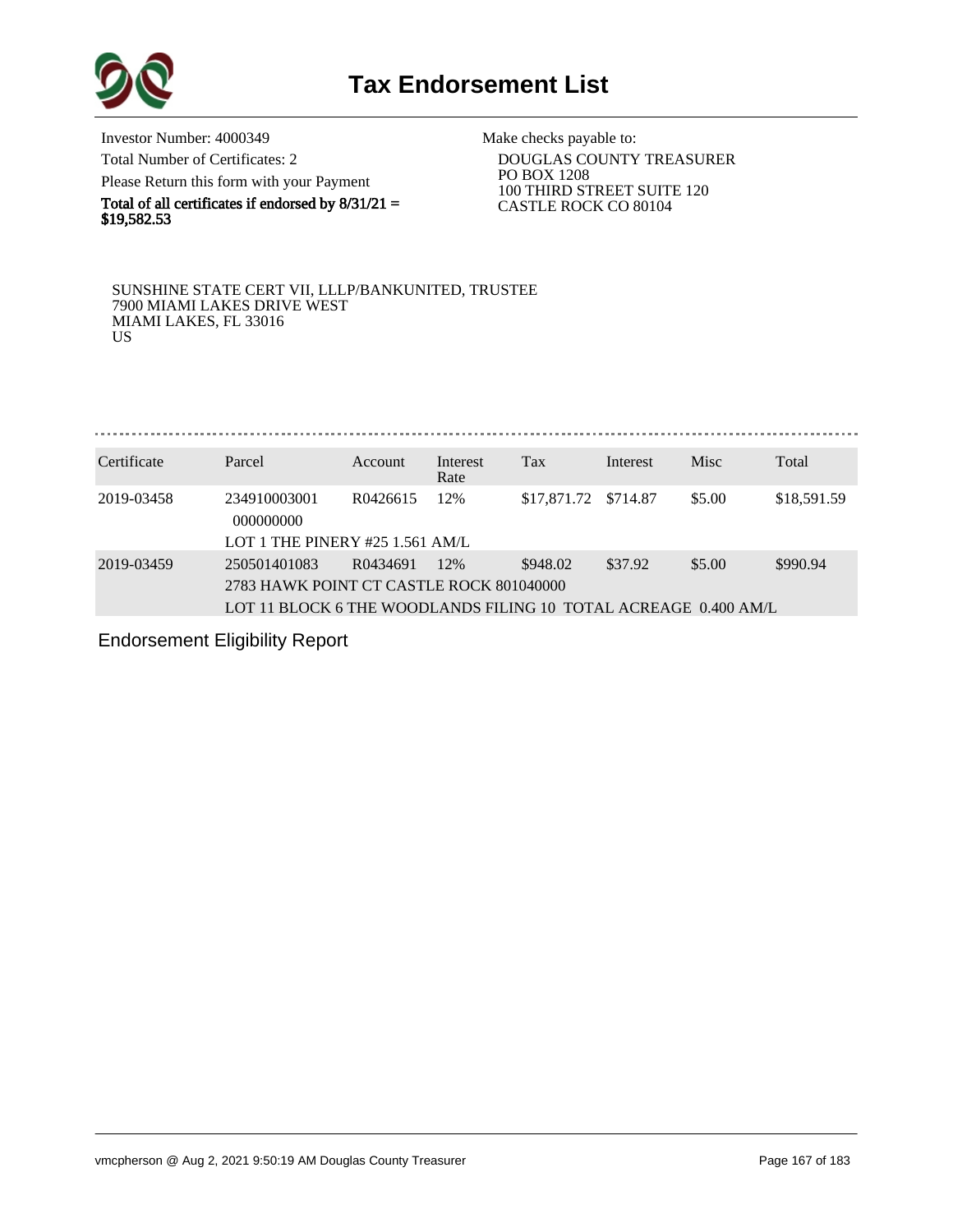

Investor Number: 4000318 Total Number of Certificates: 4 Please Return this form with your Payment Total of all certificates if endorsed by  $8/31/21 = $66.60$ 

Make checks payable to:

 DOUGLAS COUNTY TREASURER PO BOX 1208 100 THIRD STREET SUITE 120 CASTLE ROCK CO 80104

TANK INVESTMENTS 761 MARGARET LANE CAMPBELL, CA 95008 US

| Certificate | Parcel                                                                                                                                                                               | Account  | Interest<br>Rate | Tax                                     | Interest | Misc    | Total   |
|-------------|--------------------------------------------------------------------------------------------------------------------------------------------------------------------------------------|----------|------------------|-----------------------------------------|----------|---------|---------|
| 2017-02441  | 000000000                                                                                                                                                                            | R0225390 | 11%              | \$1.70                                  | \$0.07   | \$15.00 | \$16.77 |
|             | ALL MIN INT IN TR IN SW1/4 15-8-66<br>$3.8426$ AM/L MIN INT = 16.603 AM/L                                                                                                            |          |                  | 12.7614 AM/L & TR IN NE1/4NW1/4 22-8-66 |          |         |         |
| 2017-02442  | 000000000                                                                                                                                                                            | R0431524 | 11\%             | \$1.16                                  | \$0.05   | \$15.00 | \$16.21 |
|             | ALL MIN INT IN LOTS 357A, 359A BLOCK 12 CASTLE PINES FILING 1B PER LLAC<br>9857928 & LOT 358 BLOCK 12 CASTLE PINES FILING 1B REPLAT LOTS 354-360 BLOCKS<br>11-12 MIN INT = 4.41 AM/L |          |                  |                                         |          |         |         |
| 2017-02443  | 000000000                                                                                                                                                                            | R0431652 | 11%              | \$1.16                                  | \$0.05   | \$15.00 | \$16.21 |
|             | ALL MIN INT IN LOTS 231, 242 THROUGH 245, 247, 248, 250, 255 THROUGH 258, 260, 261<br>CASTLE PINES VILLAGE FILING 8G TOTAL 8.825 AM/L                                                |          |                  |                                         |          |         |         |
| 2017-02444  | 000000000                                                                                                                                                                            | R0431661 | 11\%             | \$2.32                                  | \$0.09   | \$15.00 | \$17.41 |
|             | ALL MIN INT IN LOTS 216-221 & 224-230 CASTLE PINES VILLAGE 25 MIN INT = 14.904<br>AM/L                                                                                               |          |                  |                                         |          |         |         |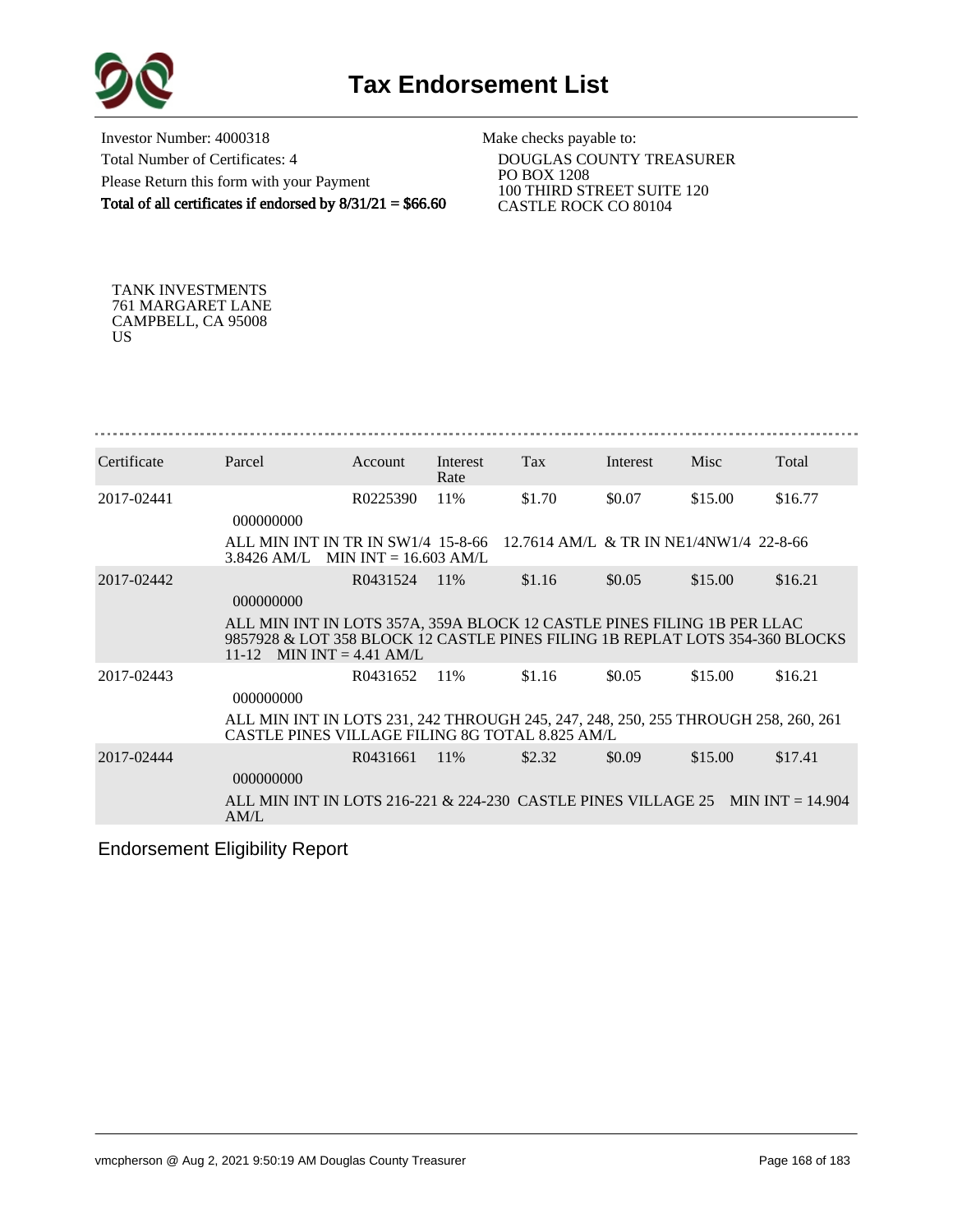

Investor Number: 4000221 Total Number of Certificates: 1 Please Return this form with your Payment Total of all certificates if endorsed by  $8/31/21 = $24.21$ 

Make checks payable to:

 DOUGLAS COUNTY TREASURER PO BOX 1208 100 THIRD STREET SUITE 120 CASTLE ROCK CO 80104

Teddy GoodBear Enterprises, LLC 10550 W State Rd 84 Lot 167 Davie, FL 33324

. . . . . . . . . . . . . . . . . . . 

| Certificate                                  | Parcel                    | Account  | Interest<br>Rate | Tax    | Interest | Misc    | Total   |  |
|----------------------------------------------|---------------------------|----------|------------------|--------|----------|---------|---------|--|
| 2016-01325                                   | 250514102063<br>000000000 | R0333401 | 10%              | \$8.86 | \$0.35   | \$15.00 | \$24.21 |  |
| TRACT B PLUM CREEK COMMERCIAL #1 0.1022 AM/L |                           |          |                  |        |          |         |         |  |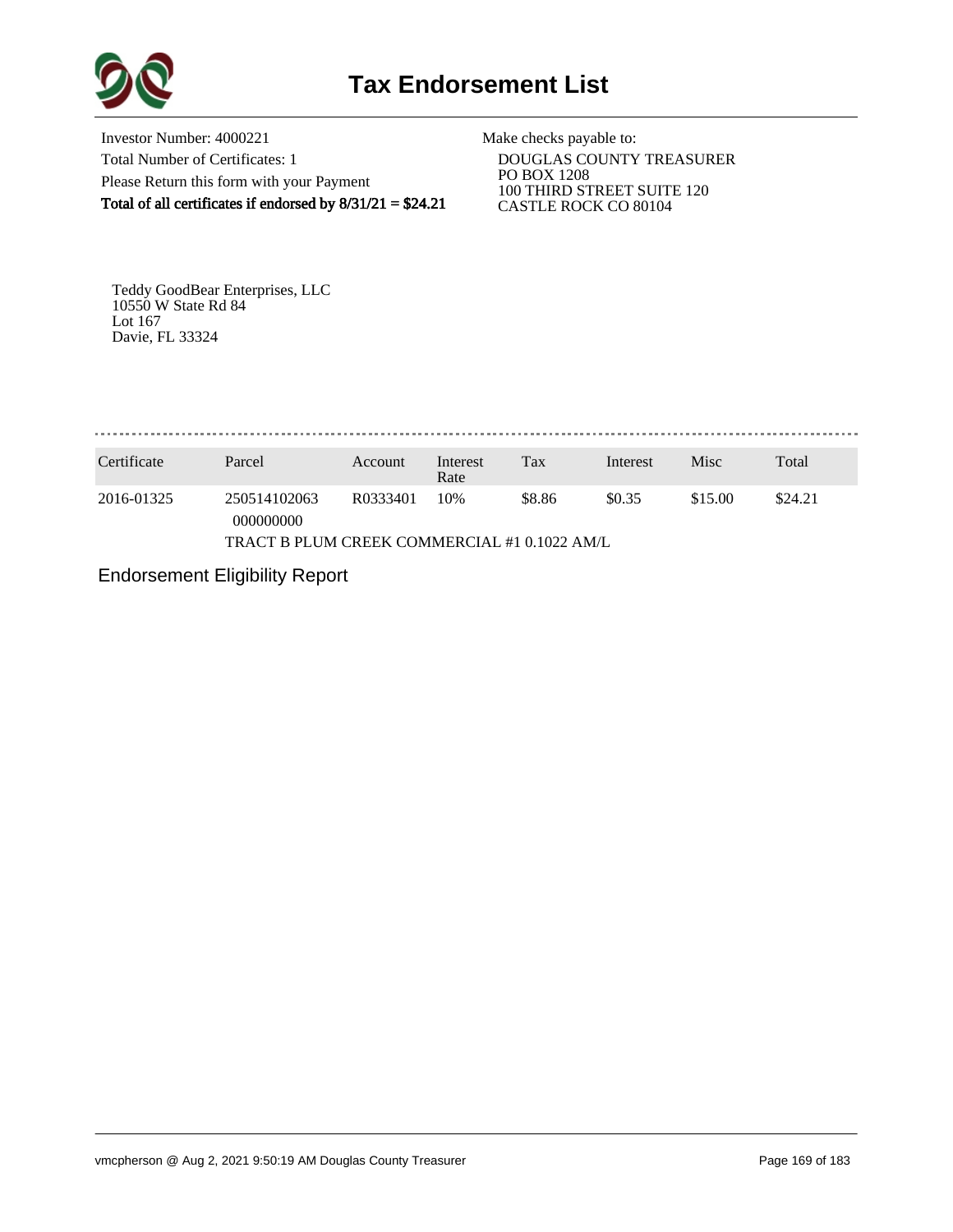

Investor Number: 4000337 Total Number of Certificates: 1 Please Return this form with your Payment Total of all certificates if endorsed by  $8/31/21 = $18.00$ 

Make checks payable to:

 DOUGLAS COUNTY TREASURER PO BOX 1208 100 THIRD STREET SUITE 120 CASTLE ROCK CO 80104

TERRY J MANDEL & MARY C MANDEL PO BOX 98 LARKSPUR, CO 80118-0098

. . . . . . . . . . . . . . . . 

| Certificate | Parcel                                                                      | Account  | Interest<br>Rate | Tax    | Interest | Misc    | Total   |
|-------------|-----------------------------------------------------------------------------|----------|------------------|--------|----------|---------|---------|
| 2018-02455  | 000000000                                                                   | R0415651 | 12%              | \$2.88 | \$0.12   | \$15.00 | \$18.00 |
|             | $1/2$ MIN INT IN LOT 2 FELLOWSHIP TOTAL = 40.793 AM/L MIN INT = 20.397 AM/L |          |                  |        |          |         |         |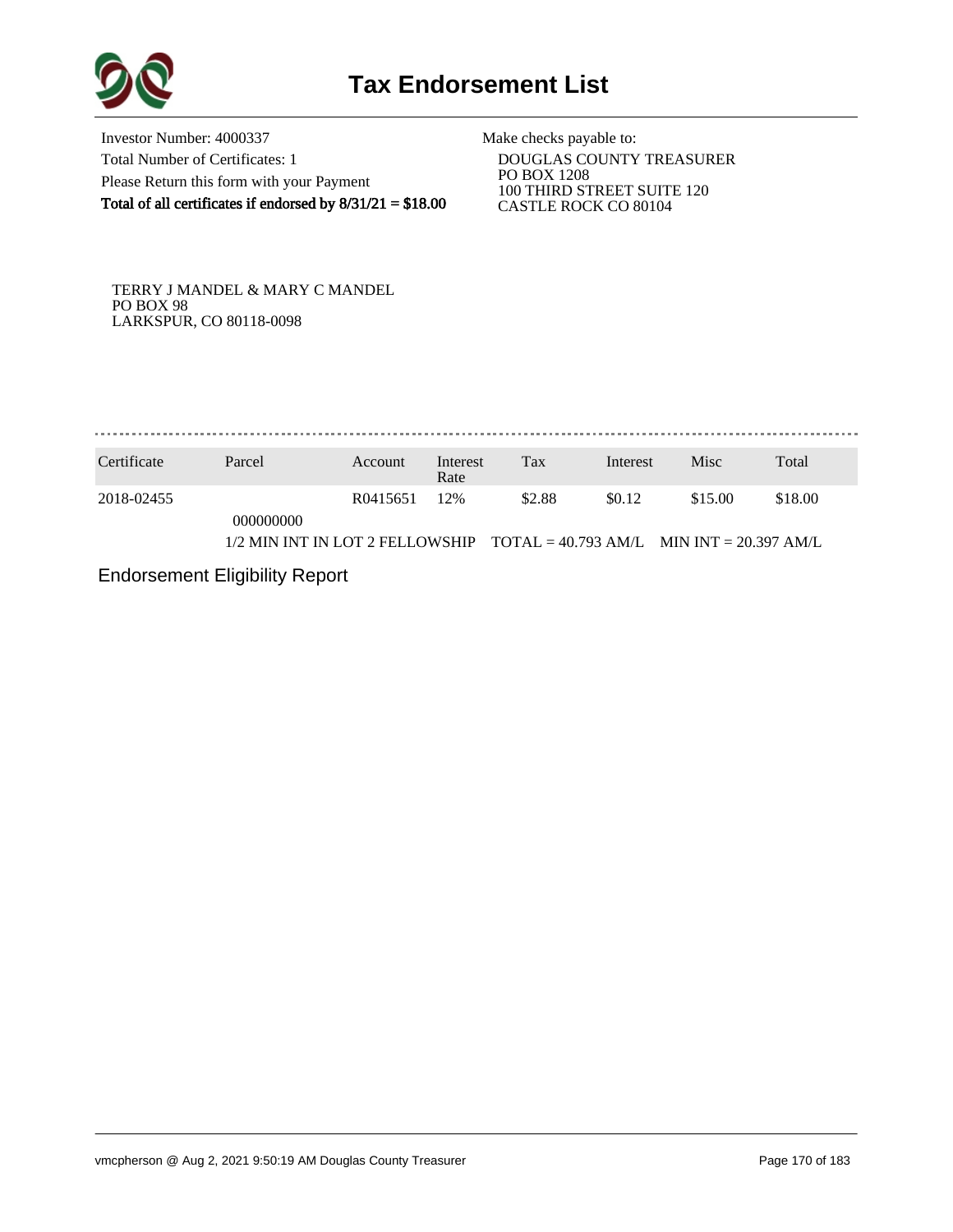

Investor Number: 3876804 Total Number of Certificates: 5 Please Return this form with your Payment Total of all certificates if endorsed by 8/31/21 = \$260.94

Make checks payable to:

 DOUGLAS COUNTY TREASURER PO BOX 1208 100 THIRD STREET SUITE 120 CASTLE ROCK CO 80104

THE ASSET ACQUISITION GROUP 462 S LIMA CIR AURORA, CO 80012

| Certificate | Parcel                                                                                                                                               | <b>Account</b> | Interest<br>Rate | Tax     | Interest | <b>Misc</b>       | Total   |
|-------------|------------------------------------------------------------------------------------------------------------------------------------------------------|----------------|------------------|---------|----------|-------------------|---------|
| 2016-01702  | 000000000                                                                                                                                            | R0349514       | 10%              | \$5.72  | \$0.23   | \$15.00           | \$20.95 |
|             | 1/2 MINERAL INTEREST IN SW1/4SE1/4, PART W1/2NW1/4, NE1/4NW1/4,<br>NE1/4SE1/4NW1/4 15-7-67 95 AM/L; 1/2 MINERAL INTEREST IS 47.5 AM/L MTD 0349519    |                |                  |         |          |                   |         |
| 2017-01847  | 223109101084<br>000000000                                                                                                                            | R0343565       | 11\%             | \$25.84 | \$1.03   | \$5.00            | \$31.87 |
|             | ALL OPEN AREA SURROUNDING LOTS 42-4749-54 56-63 TAOS OF LONE TREE FILING #2<br>FIRST AMENDED INCLUDING PART OF PRIVATE STREETS 0.811 AM/L (PER DEED) |                |                  |         |          |                   |         |
| 2017-01851  | 223109198005<br>000000000                                                                                                                            | R0450988       | 11%              | \$7.38  | \$0.30   | \$15.00           | \$22.68 |
|             | COMMON AREA WITHIN TAOS AT LONE TREE #2 0.219 AM/L<br>STREETS E1/2 TAOS TRAIL & S1/2 KACHINA WAY)                                                    |                |                  |         |          | (AKA PART PRIVATE |         |
| 2017-01852  | 223334402001<br>000000000                                                                                                                            | R0456644       | 11\%             | \$80.08 | \$3.20   | \$5.00            | \$88.28 |
|             | GARAGE UNIT G47 GARAGE BLDG C IRONSTONE CONDOMINIUMS AT STROH RANCH                                                                                  |                |                  |         |          |                   |         |
| 2017-01855  | 223309203010                                                                                                                                         | R0463532       | 11%              | \$88.62 | \$3.54   | \$5.00            | \$97.16 |
|             | 17387 NATURE WALK TRL #18H PARKER 801340000                                                                                                          |                |                  |         |          |                   |         |
|             | GARAGE UNIT G-18-H PRAIRIE WALK ON CHERRY CREEK CONDOS MAP 3                                                                                         |                |                  |         |          |                   |         |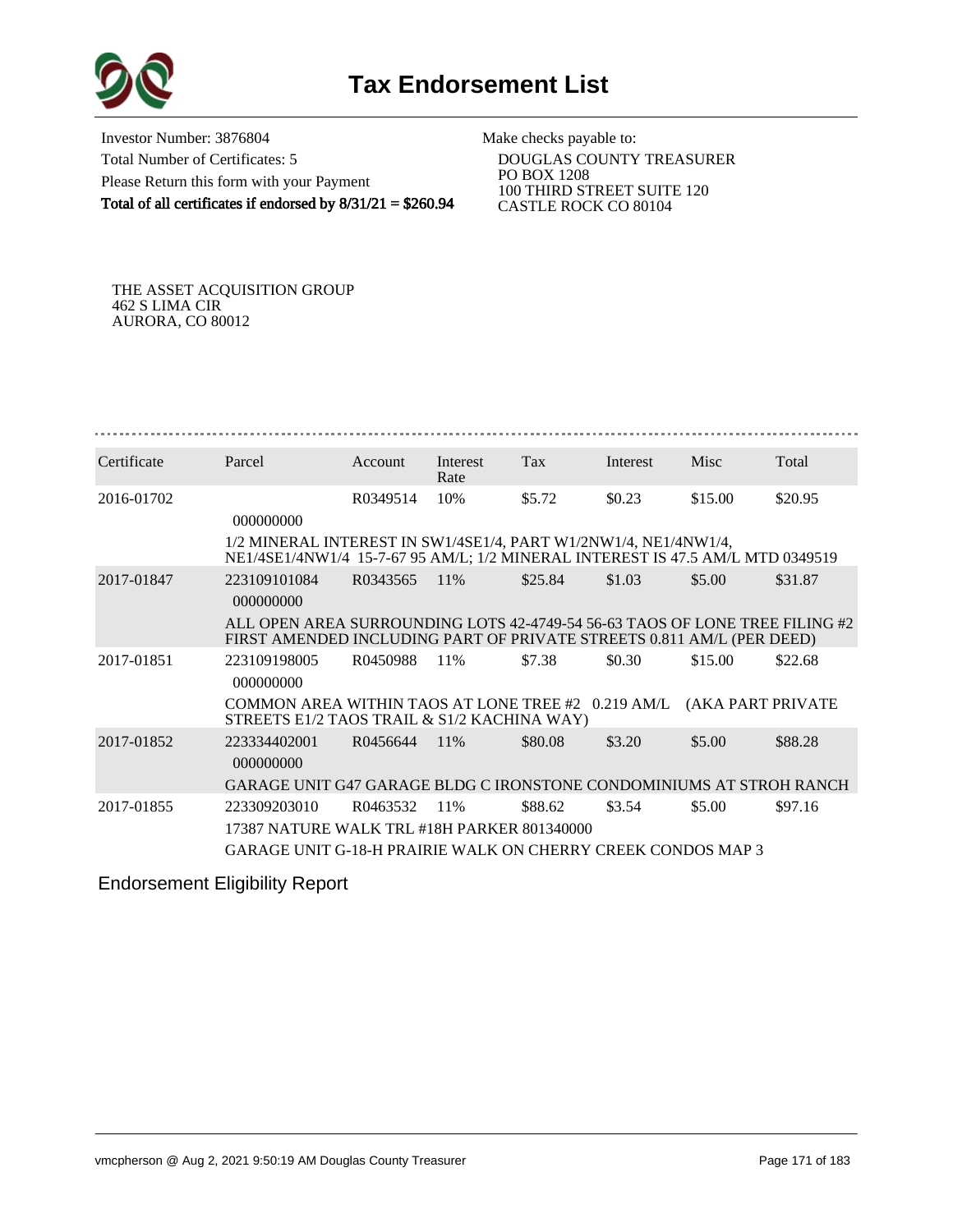

Investor Number: 4000336 Total Number of Certificates: 1 Please Return this form with your Payment Total of all certificates if endorsed by 8/31/21 = \$38.94

Make checks payable to:

 DOUGLAS COUNTY TREASURER PO BOX 1208 100 THIRD STREET SUITE 120 CASTLE ROCK CO 80104

THE FOREST TRUST PO BOX 817 COLORADO SPRINGS , CO 80901

. . . . . . . . . . . . . . . . .

| Certificate | Parcel                                     | Account  | Interest<br>Rate | Tax     | Interest | Misc    | Total   |  |
|-------------|--------------------------------------------|----------|------------------|---------|----------|---------|---------|--|
| 998535      | 260923201030<br>000000000                  | R0475927 | 10%              | \$23.02 | \$0.92   | \$15.00 | \$38.94 |  |
|             | EAST PART TRACT B ECHO VILLAGE 2 0.14 AM/L |          |                  |         |          |         |         |  |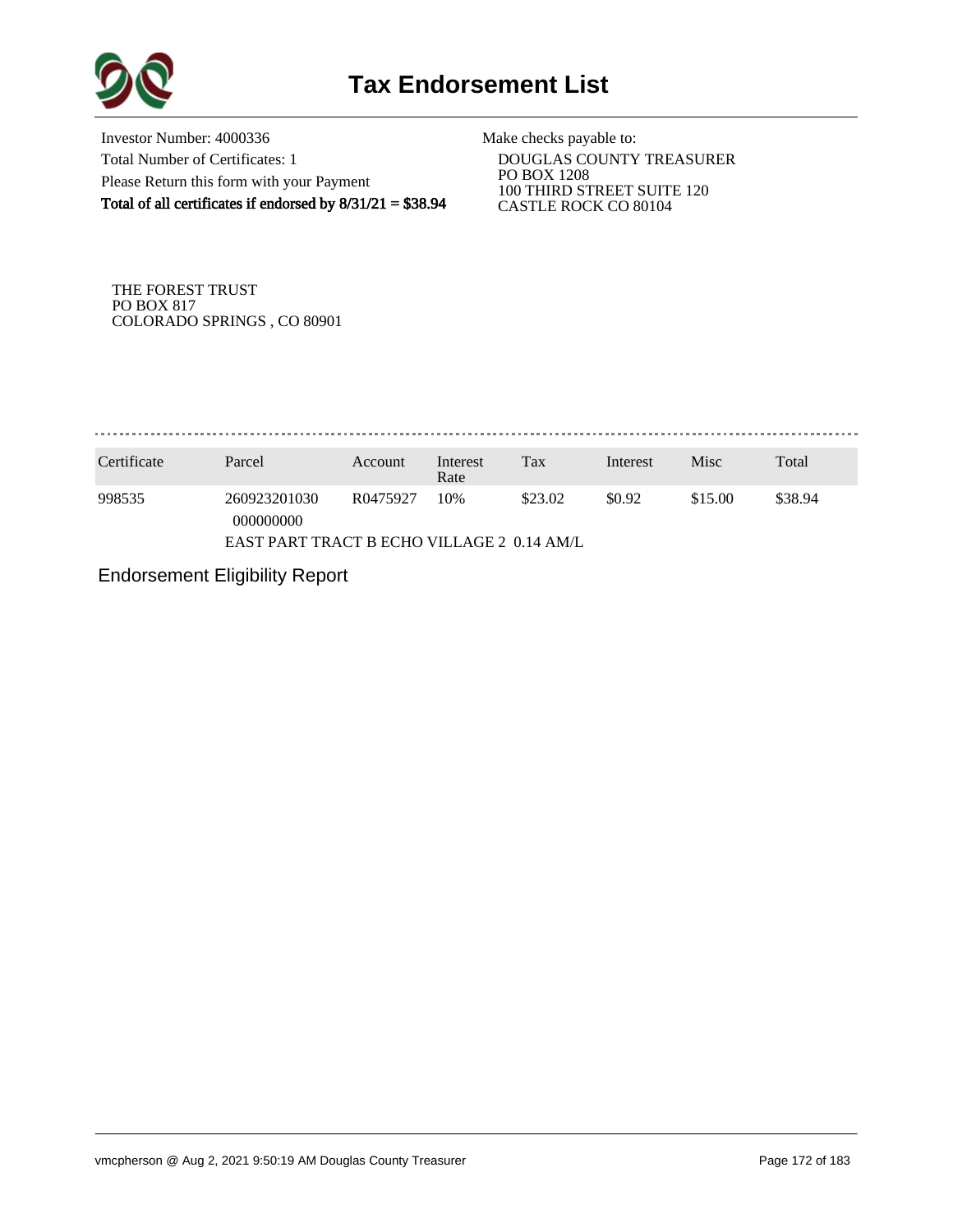

Investor Number: 4000491 Total Number of Certificates: 7 Please Return this form with your Payment Total of all certificates if endorsed by  $8/31/21 = $234.05$ 

Make checks payable to:

 DOUGLAS COUNTY TREASURER PO BOX 1208 100 THIRD STREET SUITE 120 CASTLE ROCK CO 80104

TOSELOVIC INVESTMENTS 558 E. CASTLE PINES PARKWAY SUITE B4186 CASTLE PINES, CO 80108 US

| Certificate | Parcel                                                                                                               | Account     | Interest<br>Rate | <b>Tax</b> | Interest | Misc    | Total   |
|-------------|----------------------------------------------------------------------------------------------------------------------|-------------|------------------|------------|----------|---------|---------|
| 2020-04467  | 000000000                                                                                                            | R0257068    | 9%               | \$1.02     | \$0.04   | \$15.00 | \$16.06 |
|             | $1/2$ MIN INT IN N1/2NW1/4NE1/4 9-7-67 TOTAL = 20 AM/L MIN INT = 10 AM/L                                             |             |                  |            |          |         |         |
| 2020-04471  | 235127222004                                                                                                         | R0434971    | 9%               | \$65.40    | \$2.62   | \$5.00  | \$73.02 |
|             | 6005 CASTLEGATE DR WEST #B36 CASTLE ROCK 80108                                                                       |             |                  |            |          |         |         |
|             | GARAGE UNIT 29 CASTLE VILLAS FIRST SUPPLEMENT TO CONDOMINIUM MAP<br>RELATED CONDO UNIT B36 ON PARCEL 0423676         |             |                  |            |          |         |         |
| 2020-04473  |                                                                                                                      | R0480845    | 9%               | \$4.92     | \$0.20   | \$15.00 | \$20.12 |
|             | 000000000                                                                                                            |             |                  |            |          |         |         |
|             | 40/640 MIN INT IN S1/2 20-6-65 & W1/2 28-6-65 TOTAL = 640 AM/L MIN INT = 40 AM/L                                     |             |                  |            |          |         |         |
| 2020-04474  | 000000000                                                                                                            | R0481189    | 9%               | \$5.94     | \$0.24   | \$15.00 | \$21.18 |
|             | 1/8 MIN INT IN NE1/4SW1/4, S1/2SW1/4 29-7-65 NW1/4 32-7-65 S1/2NE1/4 31-7-65<br>$TOTAL = 360 AM/L$ MIN INT = 45 AM/L |             |                  |            |          |         |         |
| 2020-04485  | 234729402008                                                                                                         | R0494017    | 9%               | \$16.86    | \$0.67   | \$15.00 | \$32.53 |
|             | 3155 RED KIT RD FRANKTOWN 80116                                                                                      |             |                  |            |          |         |         |
|             | LOT 9 FOX HILL $1$ 1.53 AM/L                                                                                         |             |                  |            |          |         |         |
| 2020-04486  | 234729403001                                                                                                         | R0494023    | 9%               | \$32.32    | \$1.29   | \$5.00  | \$38.61 |
|             | 10790 LONE FOX RD FRANKTOWN 80116                                                                                    |             |                  |            |          |         |         |
|             | LOT 2 FOX HILL $1$                                                                                                   | $2.94$ AM/L |                  |            |          |         |         |
| 2020-04488  | 234733202010<br>80116<br>LOT 48 FOX HILL $1$ 1.57 AM/L                                                               | R0494077    | 9%               | \$16.86    | \$0.67   | \$15.00 | \$32.53 |
|             |                                                                                                                      |             |                  |            |          |         |         |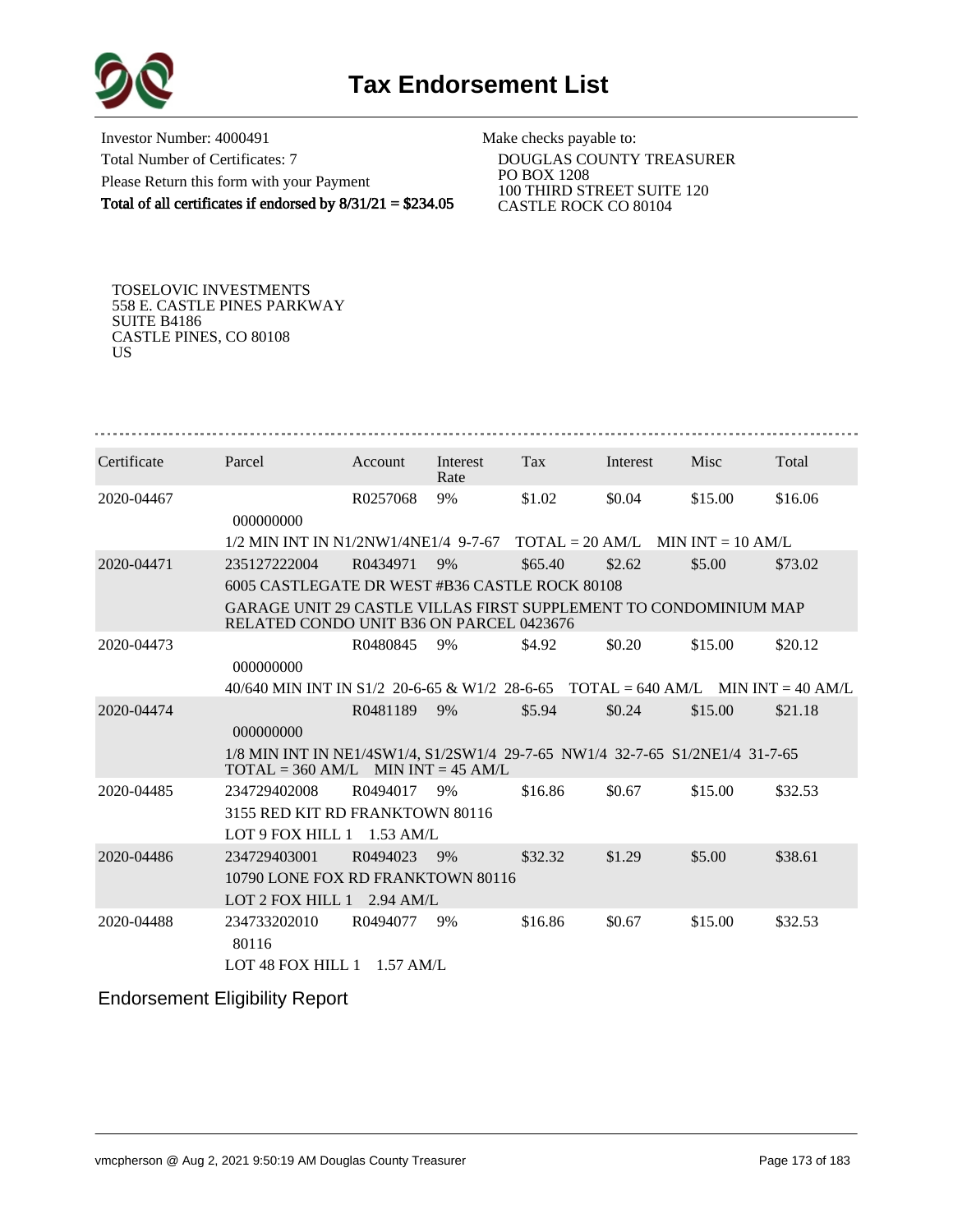

Investor Number: 4000247 Total Number of Certificates: 1 Please Return this form with your Payment Total of all certificates if endorsed by  $8/31/21 = $17.56$  Make checks payable to:

 DOUGLAS COUNTY TREASURER PO BOX 1208 100 THIRD STREET SUITE 120 CASTLE ROCK CO 80104

Travis Dudeck 7654 Louviers Blvd. Louviers, CO 80131

Certificate Parcel Account Interest Rate Tax Interest Misc Total 2016-01732 R0475661 10% \$2.46 \$0.10 \$15.00 \$17.56 000000000 ALL MIN INT IN PT SE1/4SW1/4 3-8-67 2.70 AM/L (112-80, 127-55) PT SE1/4SW1/4 3-8-67 5.24 AM/L (126-114) PT SW1/4SE1/4 & SE1/4SW1/4 3-8-67 5.06 AM/L (129-46) PT NE1/4NE1/4 9-8-67 & PT NW1/4NW1/4 10-8-67 5.04 AM/L (129-224) MIN INT = 18.04 AM/L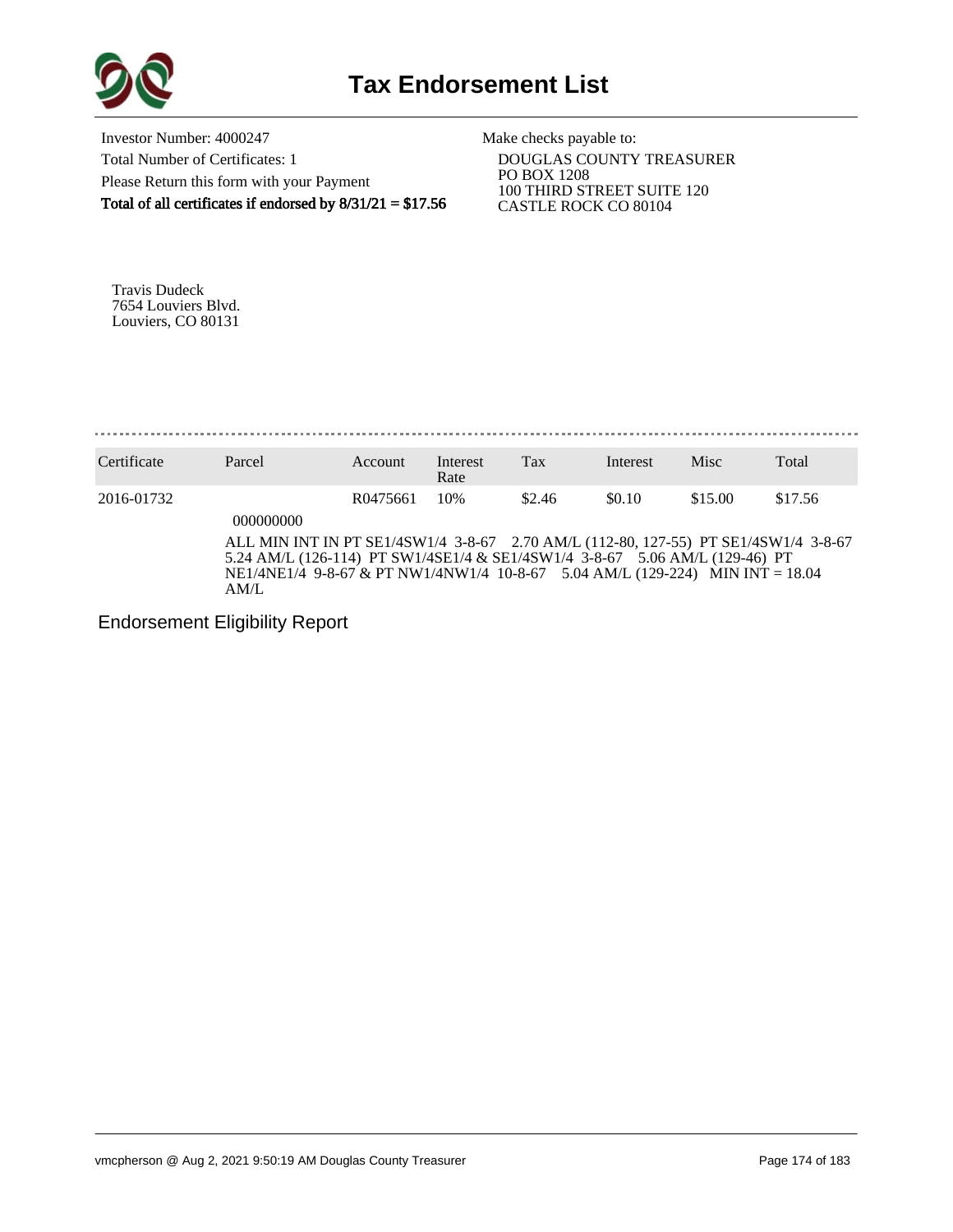

Investor Number: 4000379 Total Number of Certificates: 29 Please Return this form with your Payment Total of all certificates if endorsed by 8/31/21 = \$2,327.35

Make checks payable to:

 DOUGLAS COUNTY TREASURER PO BOX 1208 100 THIRD STREET SUITE 120 CASTLE ROCK CO 80104

TRAVIS J. BESANT P.O. BOX 2527 LITTLETON, CO 80161 US

| Certificate | Parcel                                                                                                                                                                                                                                                      | Account  | Interest<br>Rate | Tax     | Interest | Misc                    | Total   |
|-------------|-------------------------------------------------------------------------------------------------------------------------------------------------------------------------------------------------------------------------------------------------------------|----------|------------------|---------|----------|-------------------------|---------|
| 2019-03478  | 000000000                                                                                                                                                                                                                                                   | R0168621 | 12%              | \$30.86 | \$1.23   | \$5.00                  | \$37.09 |
|             |                                                                                                                                                                                                                                                             |          |                  |         |          |                         |         |
|             | 1/5 OF 1/2 MIN INT IN: ALL 2-8-68, E1/2 3-8-68, MOST NE1/4, S1/2, N1/2NW1/4,<br>SE1/4SW1/4 10-8-68, W1/2, MOST E1/2 11-8-68, SW1/4SW1/4 12-8-68, NW1/4NW1/4,<br>$W1/2NE1/4NW1/4$ 14-8-68, NW1/4, N1/2NE1/4 15-8-68 TOTAL = 2,534 AM/L MIN INT =<br>253 AM/L |          |                  |         |          |                         |         |
| 2019-03479  | 000000000                                                                                                                                                                                                                                                   | R0240696 | 12%              | \$6.38  | \$0.26   | \$15.00                 | \$21.64 |
|             | 1/5 OF 1/2 MIN INT IN W1/2 3-8-68, NE1/4SE1/4, S1/2SE1/4 4-8-68, N1/2NE1/4 9-8-68<br>$TOTAL = 520 AM/L$ MIN $INT = 52 AM/L$                                                                                                                                 |          |                  |         |          |                         |         |
| 2019-03480  | 000000000                                                                                                                                                                                                                                                   | R0247126 | 12%              | \$2.46  | \$0.10   | \$15.00                 | \$17.56 |
|             | $1/2$ MIN INT IN PART N1/2 30-8-66 TOTAL = 40.19 AM/L MIN INT = 20.095 AM/L                                                                                                                                                                                 |          |                  |         |          |                         |         |
| 2019-03481  | 000000000                                                                                                                                                                                                                                                   | R0284015 | 12%              | \$13.30 | \$0.53   | \$15.00                 | \$28.83 |
|             | $1/2$ MIN INT IN S1/2S1/2 17-6-66 TOTAL = 160 AM/L MIN INT = 80 AM/L                                                                                                                                                                                        |          |                  |         |          |                         |         |
| 2019-03482  | 000000000                                                                                                                                                                                                                                                   | R0349514 | 12%              | \$5.72  | \$0.23   | \$15.00                 | \$20.95 |
|             | 1/2 MINERAL INTEREST IN SW1/4SE1/4, PART W1/2NW1/4, NE1/4NW1/4,<br>NE1/4SE1/4NW1/4 15-7-67 95 AM/L; 1/2 MINERAL INTEREST IS 47.5 AM/L MTD 0349519                                                                                                           |          |                  |         |          |                         |         |
| 2019-03484  | 000000000                                                                                                                                                                                                                                                   | R0357967 | 12%              | \$1.16  | \$0.05   | \$15.00                 | \$16.21 |
|             | ALL MIN INT IN LOTS 551, 552, 554-556 CASTLE PINES FOREST GREEN 3 15-7-67 MIN<br>$INT = 4.191 AM/L$                                                                                                                                                         |          |                  |         |          |                         |         |
| 2019-03485  | 000000000                                                                                                                                                                                                                                                   | R0358939 | 12%              | \$1.78  | \$0.07   | \$15.00                 | \$16.85 |
|             | $1/2$ MIN INT IN PART N1/2SE1/4 9-6-66 TOTAL = 33.31 AM/L                                                                                                                                                                                                   |          |                  |         |          | MIN INT = $16.655$ AM/L |         |
| 2019-03488  | 000000000                                                                                                                                                                                                                                                   | R0431657 | 12%              | \$1.16  | \$0.05   | \$15.00                 | \$16.21 |
|             | ALL MIN INT IN LOTS 210A, 211A, 212A, 214A BLOCK 1 & LOTS 204A, 206A, 209A<br>BLOCK 2 CASTLE PINES VILLAGE 8F 1ST AMD MIN INT = 4.366 AM/L                                                                                                                  |          |                  |         |          |                         |         |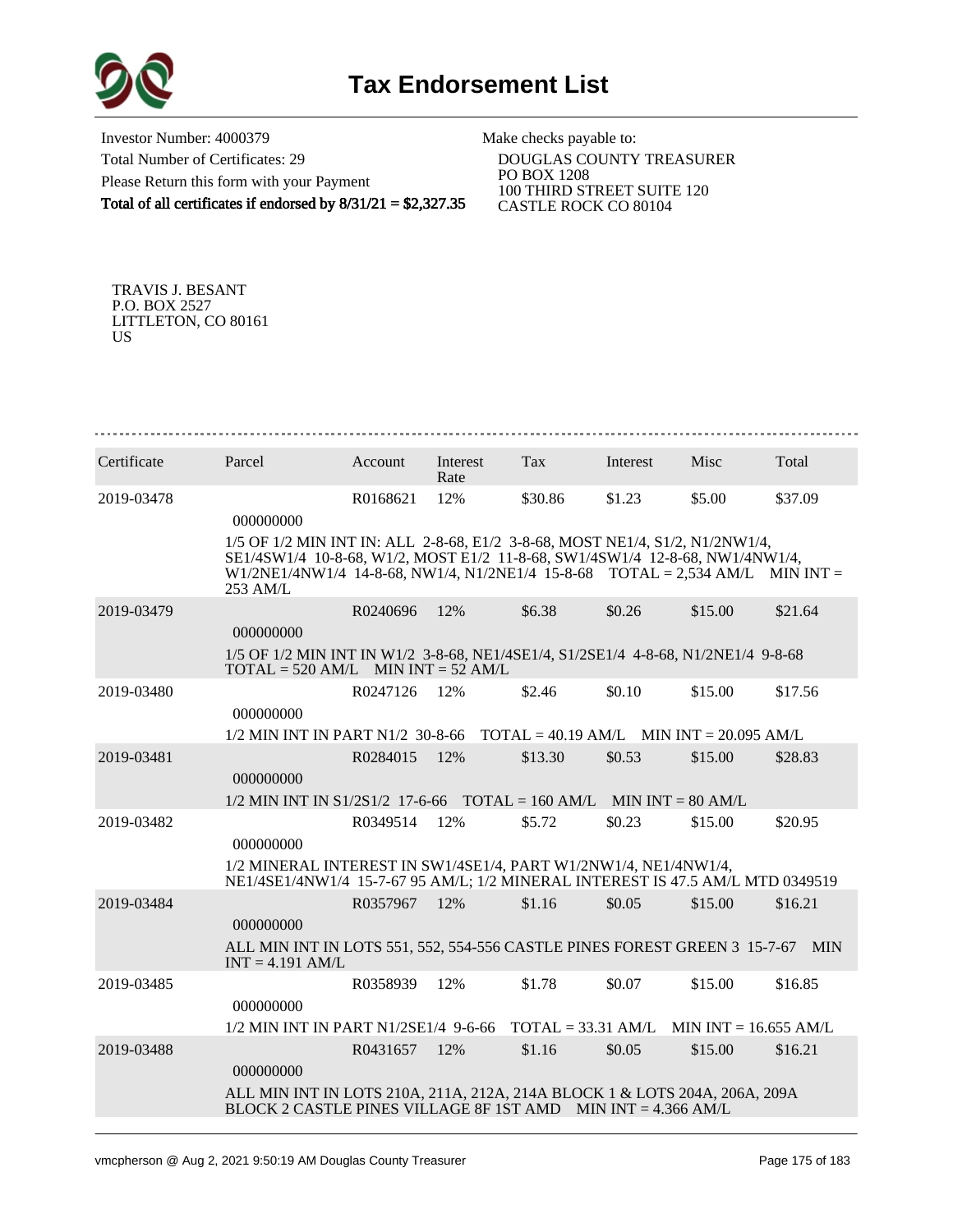

| Certificate | Parcel                                                                                                                                                                                                                                                                                                                                                               | Account               | Interest<br>Rate | Tax                       | Interest              | Misc          | Total    |
|-------------|----------------------------------------------------------------------------------------------------------------------------------------------------------------------------------------------------------------------------------------------------------------------------------------------------------------------------------------------------------------------|-----------------------|------------------|---------------------------|-----------------------|---------------|----------|
| 2019-03489  | 000000000                                                                                                                                                                                                                                                                                                                                                            | R0431660              | 12%              | \$1.26                    | \$0.05                | \$15.00       | \$16.31  |
|             | ALL MIN INT IN LOTS 564, 568, 569, 570, 586, 587, 588, 591, 592 CASTLE PINES VILLAGE<br>19B MIN INT = $4.854$ AM/L                                                                                                                                                                                                                                                   |                       |                  |                           |                       |               |          |
| 2019-03491  | 80138                                                                                                                                                                                                                                                                                                                                                                | R0487494              | 12%              | \$2.18                    | \$0.09                | \$15.00       | \$17.27  |
|             | ALL MIN INT IN ALL LOTS WITHIN PINE BLUFFS 5 AKA PART SW1/4 26-6-66 MIN INT<br>$= 15.26$ AM/L                                                                                                                                                                                                                                                                        |                       |                  |                           |                       |               |          |
| 2019-03495  | 00000                                                                                                                                                                                                                                                                                                                                                                | R0600122              | 12%              | \$1.56                    | \$0.06                | \$15.00       | \$16.62  |
|             | ALL MIN INT IN LOTS 17-88, 99-117 LINCOLN CREEK VILLAGE 1 10TH AMD AKA PART<br>NE1/4 15-6-66                                                                                                                                                                                                                                                                         | MIN INT $= 8.08$ AM/L |                  |                           |                       |               |          |
| 2020-04202  | 000000000                                                                                                                                                                                                                                                                                                                                                            | R0088621              | 9%               | \$5.00                    | \$0.20                | \$15.00       | \$20.20  |
|             | ALL MIN INT IN SW1/4NW1/4 17-7-66                                                                                                                                                                                                                                                                                                                                    |                       |                  | MIN $INT = 40$ AM/L       |                       |               |          |
| 2020-04203  | 000000000                                                                                                                                                                                                                                                                                                                                                            | R0241111              | 9%               | \$59.36                   | \$2.37                | \$5.00        | \$66.73  |
|             | ALL MIN INT IN NW1/4SE1/4 2-10-66 40 AM/L, PART NW1/4 1-10-66 155.48 AM/L, PART<br>NE1/4, PART SW1/4 12-10-66 201.76 AM/L, NE1/4SW1/4, PART NW1/4SW1/4 13-10-66<br>76.88 AM/L, PART E1/2SE1/4 14-10-66 6.65 AM/L MIN INT = 480.77 AM/L                                                                                                                               |                       |                  |                           |                       |               |          |
| 2020-04204  | 000000000                                                                                                                                                                                                                                                                                                                                                            | R0251109              | 9%               | \$2.54                    | \$0.10                | \$15.00       | \$17.64  |
|             | 1/4 MIN INT IN PART W1/2SW1/4 20-8-65 & 1/2 MIN INT IN PART E1/2SW1/4, PART<br>$N1/2NE1/4NW1/4$ 29-8-65 TOTAL = 35.355 AM/L                                                                                                                                                                                                                                          |                       |                  |                           | MIN $INT = 17.5$ AM/L |               |          |
| 2020-04205  | 000000000                                                                                                                                                                                                                                                                                                                                                            | R0256313              | 9%               | \$94.60                   | \$3.78                | \$5.00        | \$103.38 |
|             | MINERAL INTEREST IN: ALL 36-6-68                                                                                                                                                                                                                                                                                                                                     |                       |                  | 640.00 AM/L SW1/4 30-6-67 |                       | $160$ AM/L    |          |
| 2020-04206  | 000000000                                                                                                                                                                                                                                                                                                                                                            | R0256321              | 9%               | \$75.12                   | \$3.00                | \$5.00        | \$83.12  |
|             | MINERAL INTEREST IN: N1/2 24-6-68 316.36 AM/L N1/2N1/2 22-6-68<br>W1/2NE1/4 19-6-67 80.00 AM/L 412-465                                                                                                                                                                                                                                                               |                       |                  |                           |                       | $160.00$ AM/L |          |
| 2020-04207  | 000000000                                                                                                                                                                                                                                                                                                                                                            | R0256330              | 9%               | \$700.22                  | \$28.01               | \$5.00        | \$733.23 |
|             | MIN INT: S1/2NE1/4 SE1/4 6-6-67 240 AM/L; ALL LESS PUB SER 8-6-67 635.95 AM/L N1/2<br>NE1/4SE1/4 17-6-67 360 AM/L ALL LESS ROW 7.28 AM/L 18-6-67 630.08 AM/L NW1/4 LESS<br>ROW 3.68 AM/L 19-6-67 156.32 AM/L ALL 12-6-68 632 AM/L 25% COAL INT ONLY: ALL<br>LESS ROW 7-6-67 629.36 AM/L, 25% INT IS 157.34 COAL ONLY INT IN: ALL 7-6-67; ALL<br>13-6-68; ALL 15-6-68 |                       |                  |                           |                       |               |          |
| 2020-04208  | 000000000                                                                                                                                                                                                                                                                                                                                                            | R0256348              | 9%               | \$167.72                  | \$6.71                | \$5.00        | \$179.43 |
|             | MIN INT IN: PT. LESS ROW 1-6-68. 629.80 AM/L PT. LESS TRS 2-6-68. 47.73 AM/L; MOST<br>SE1/4, PT S1/2S1/2NE1/4, PT SW1/4, PT S1/2S1/2NW1/4 13-6-69 267.36 AM/L ALL LESS<br>RDS 5-6-67, 657.56 AM/L                                                                                                                                                                    |                       |                  |                           |                       |               |          |
| 2020-04209  | 000000000                                                                                                                                                                                                                                                                                                                                                            | R0256356              | 9%               | \$404.10                  | \$16.16               | \$5.00        | \$425.26 |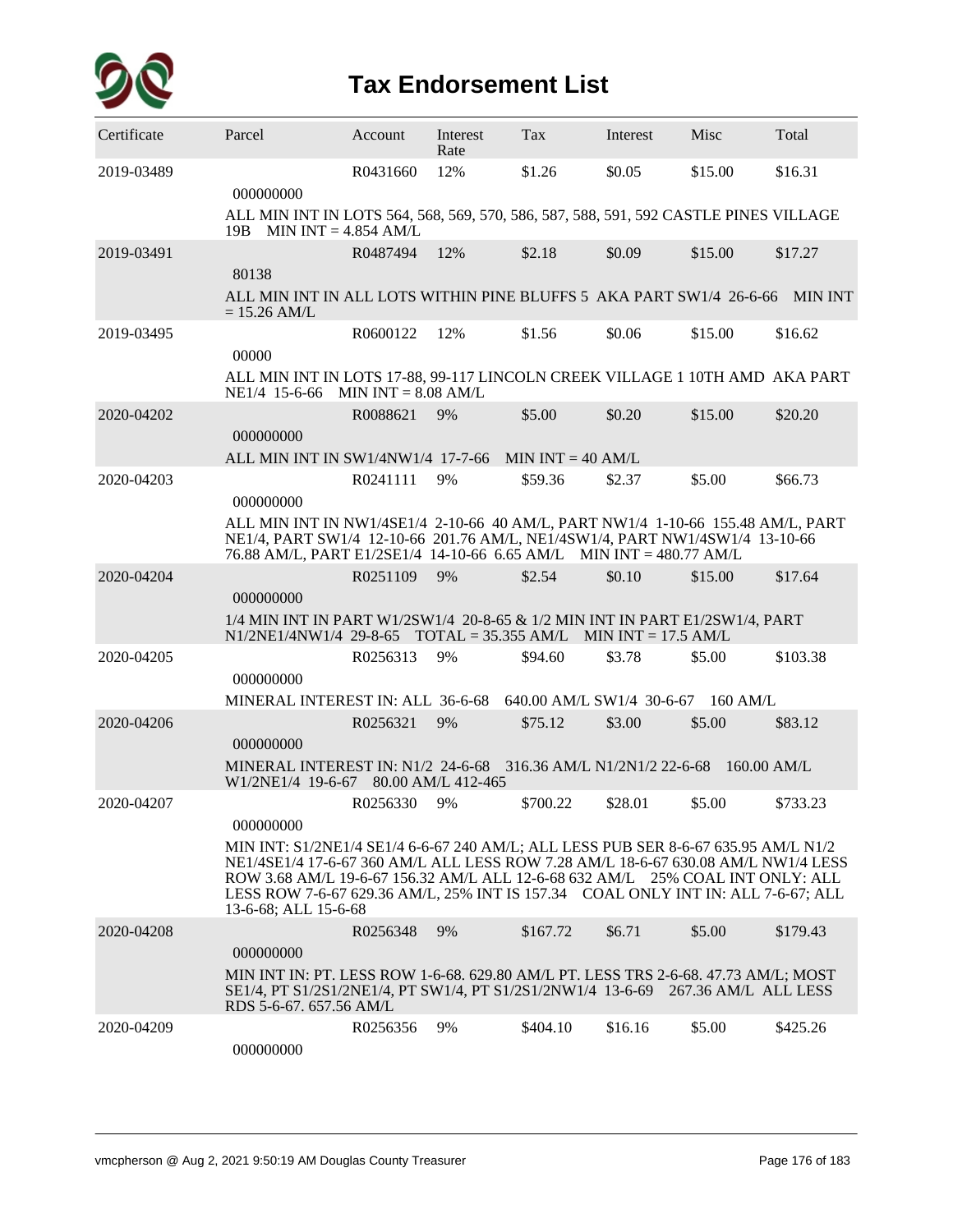

| Certificate | Parcel                                                                                                                                                                                                                                                                                                                                                                                                                    | Account                 | Interest<br>Rate                            | Tax      | Interest | Misc    | Total    |
|-------------|---------------------------------------------------------------------------------------------------------------------------------------------------------------------------------------------------------------------------------------------------------------------------------------------------------------------------------------------------------------------------------------------------------------------------|-------------------------|---------------------------------------------|----------|----------|---------|----------|
|             | MIN INT IN: PT SW1/4 4-6-68. 162.27 AM/L SE1/4 N1/2SW1/4 SE1/4SW1/4 PT E1/2NE1/4<br>LESS TRS. 5-6-68. 341.75 AM/L PT NE1/4SE1/4 6-6-68. 31.99 AM/L PT E1/2 7-6-68. 214.22<br>AM/L ALL LESS TRS 8-6-68. 507.02 AM/L ALL 9-6-68. 640 AM/L PT 10-6-68. 305 AM/L PT 16<br>-6-68. 623.877 AM/L PT SW1/4 PT SW1/4SW1/4SE1/4 18-6-68. 85.06 AM/L COAL ONLY INT<br>IN: PT 11-6-68 504.50 AM/L; PT N1/2, SE1/4 17-6-68 442.83 AM/L |                         |                                             |          |          |         |          |
| 2020-04210  | 000000000                                                                                                                                                                                                                                                                                                                                                                                                                 | R0256372                | 9%                                          | \$257.84 | \$10.31  | \$5.00  | \$273.15 |
|             | MINERAL INTEREST IN PART OF SECS 12341011 & 12-6-68 MINERAL INTEREST 1919.425<br>AM/L                                                                                                                                                                                                                                                                                                                                     |                         |                                             |          |          |         |          |
| 2020-04212  | 000000000                                                                                                                                                                                                                                                                                                                                                                                                                 | R0353227                | 9%                                          | \$6.96   | \$0.28   | \$15.00 | \$22.24  |
|             | 1/6 MIN INT IN PT SW1/4, PT NW1/4, MOST S1/2NE1/4, MOST NW1/4NE1/4, & N1/2SE1/4<br>35-6-69 TOTAL = 245.29 AM/L MIN INT = 40.881 AM/L                                                                                                                                                                                                                                                                                      |                         |                                             |          |          |         |          |
| 2020-04213  | 000000000                                                                                                                                                                                                                                                                                                                                                                                                                 | R0353228                | 9%                                          | \$6.86   | \$0.27   | \$15.00 | \$22.13  |
|             | 1/6 MIN INT IN N1/2NE1/4, SW1/4NE1/4 & NW1/4SE1/4 3-7-69 TOTAL = 160 AM/L MIN<br>$INT = 26.667$ AM/L                                                                                                                                                                                                                                                                                                                      |                         |                                             |          |          |         |          |
| 2020-04214  | 000000000                                                                                                                                                                                                                                                                                                                                                                                                                 | R0353389                | 9%                                          | \$35.62  | \$1.42   | \$5.00  | \$42.04  |
|             | 1/4 MIN INT IN W1/2NE1/4, NW1/4, S1/2 21-10-66, NW1/4SW1/4 22-10-66, N1/2 28-10-66,<br>PART SW1/2 LYING W OF HWY 83 27-10-66 TOTAL = 1155.60 AM/L MIN INT = 288.9<br>AM/L MTD 0353391                                                                                                                                                                                                                                     |                         |                                             |          |          |         |          |
| 2020-04215  | 000000000                                                                                                                                                                                                                                                                                                                                                                                                                 | R0353391                | 9%                                          | \$0.92   | \$0.04   | \$15.00 | \$15.96  |
|             | $1/4$ MIN INT IN NE1/4NE1/4 20-10-66 TOTAL = 40 AM/L MIN INT = 10 AM/L MTD<br>0353389                                                                                                                                                                                                                                                                                                                                     |                         |                                             |          |          |         |          |
| 2020-04216  | 000000000                                                                                                                                                                                                                                                                                                                                                                                                                 | R0353581                | 9%                                          | \$5.94   | \$0.24   | \$15.00 | \$21.18  |
|             | UND MINERAL INT IN TR IN NW1/4 13-10-66 45.48 AM/L                                                                                                                                                                                                                                                                                                                                                                        |                         |                                             |          |          |         |          |
| 2020-04217  | 000000000                                                                                                                                                                                                                                                                                                                                                                                                                 | R0361528                | 9%                                          | \$1.62   | \$0.06   | \$15.00 | \$16.68  |
|             | 35% MIN INT (7/10 OF 1/2) IN SOUTH 1143 FT OF EAST 1143 FT OF NE1/4SW1/4 24/7/68<br>$\text{TOTAL} = 30 \text{ AM/L}$ MIN $\text{INT} = 10.5 \text{ AM/L}$                                                                                                                                                                                                                                                                 |                         |                                             |          |          |         |          |
| 2020-04218  | 000000000                                                                                                                                                                                                                                                                                                                                                                                                                 | R0481213 9%             |                                             | \$6.52   | \$0.26   | \$15.00 | \$21.78  |
|             | 25% MIN INT IN PT NE1/4 & MOST N1/2SE1/4 & 25% OIL & GAS ONLY INT IN TR IN<br>NE <sub>1</sub> /4 28-6-68                                                                                                                                                                                                                                                                                                                  |                         | $TOTAL = 217.79 AM/L$ MIN INT = 54.448 AM/L |          |          |         |          |
| 2020-04221  | 00000                                                                                                                                                                                                                                                                                                                                                                                                                     | R0604978                | 9%                                          | \$2.44   | \$0.10   | \$15.00 | \$17.54  |
|             | ALL MIN INT IN PART SE1/4NW1/4, PART N1/2SW1/4 5-8-66 AKA PART TERRAIN 1<br>AMD 1                                                                                                                                                                                                                                                                                                                                         | MIN INT = $13.836$ AM/L |                                             |          |          |         |          |
| 2020-04222  | 00000                                                                                                                                                                                                                                                                                                                                                                                                                     | R0605411                | 9%                                          | \$4.92   | \$0.20   | \$15.00 | \$20.12  |
|             | ALL MIN INT (LESS COAL) IN MOST NE1/4NE1/4 19-6-65 MIN INT = 40.91 AM/L                                                                                                                                                                                                                                                                                                                                                   |                         |                                             |          |          |         |          |
|             | <b>Endorsement Eligibility Report</b>                                                                                                                                                                                                                                                                                                                                                                                     |                         |                                             |          |          |         |          |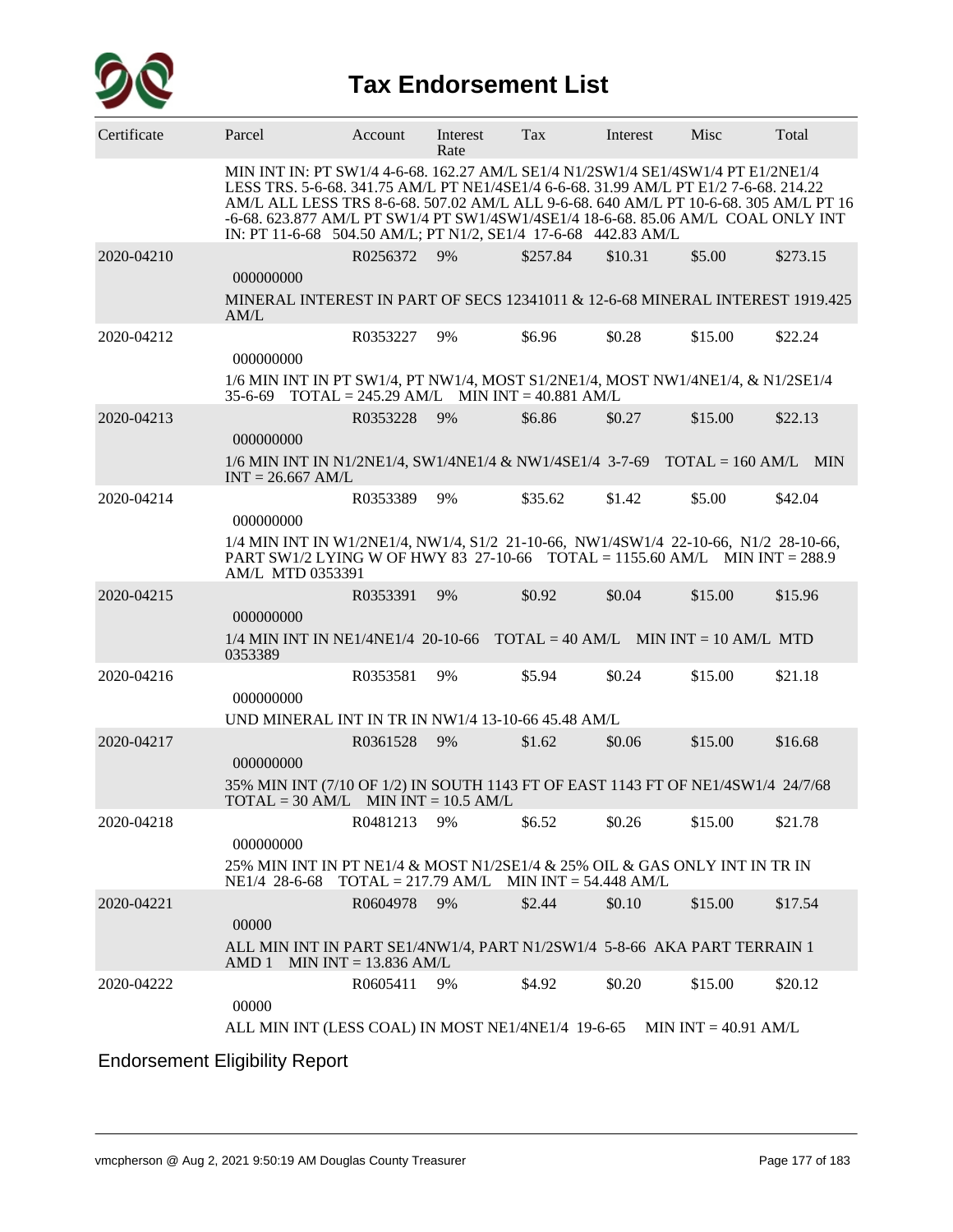



Investor Number: 4000352 Total Number of Certificates: 4 Please Return this form with your Payment Total of all certificates if endorsed by 8/31/21 = \$85.50

Make checks payable to:

 DOUGLAS COUNTY TREASURER PO BOX 1208 100 THIRD STREET SUITE 120 CASTLE ROCK CO 80104

VERONICA MILLER 4153 S WABASH CHICAGO, IL 60653 US

| Certificate | Parcel                                                           | <b>Account</b> | Interest<br>Rate | Tax                               | Interest | Misc                | Total   |
|-------------|------------------------------------------------------------------|----------------|------------------|-----------------------------------|----------|---------------------|---------|
| 2018-03133  | 000000000                                                        | R0257068       | 12%              | \$1.02                            | \$0.04   | \$15.00             | \$16.06 |
|             | 1/2 MIN INT IN N1/2NW1/4NE1/4 9-7-67                             |                |                  | $\text{TOTAI.} = 20 \text{ AM/L}$ |          | MIN INT $= 10$ AM/L |         |
| 2018-03134  | 250514102063<br>000000000                                        | R0333401       | 12%              | \$8.86                            | \$0.35   | \$15.00             | \$24.21 |
|             | TRACT B PLUM CREEK COMMERCIAL #1 0.1022 AM/L                     |                |                  |                                   |          |                     |         |
| 2018-03135  | 250513219001<br>000000000                                        | R0433856       | 12%              | \$12.94                           | \$0.52   | \$15.00             | \$28.46 |
|             | TRACT B PLUM CREEK FAIRWAY 13 FILING 1  TOTAL ACREAGE 0.545 AM/L |                |                  |                                   |          |                     |         |
| 2018-03136  | 277506300024<br>000000000                                        | R0484783       | 12%              | \$1.70                            | \$0.07   | \$15.00             | \$16.77 |
|             | TR IN NW1/4SW1/4 LYING SOUTHWEST OF HWY ROW 6-10-65              |                |                  |                                   |          | $0.95$ AM/L         |         |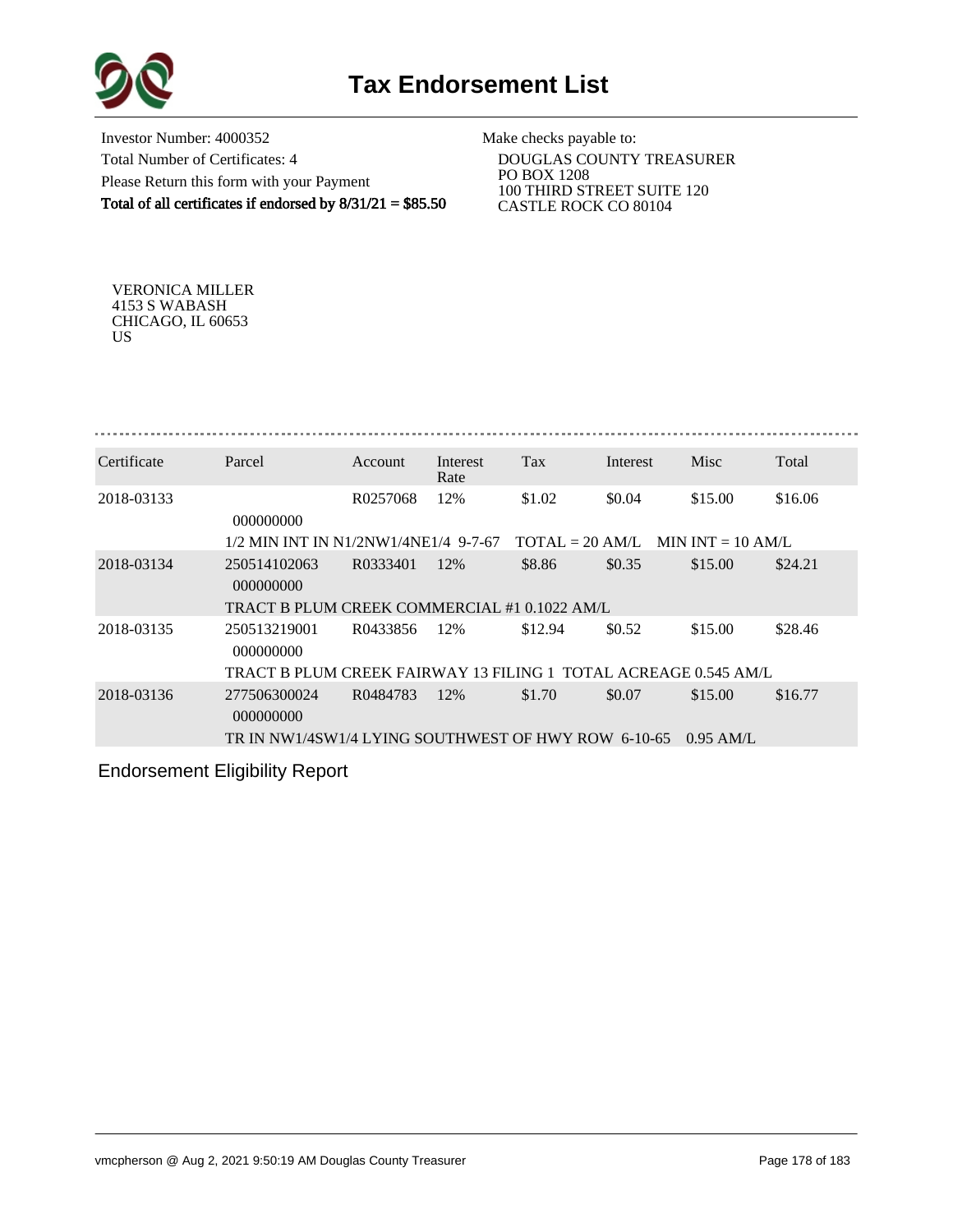

Investor Number: 4000439 Total Number of Certificates: 1 Please Return this form with your Payment Total of all certificates if endorsed by 8/31/21 = \$22.24

Make checks payable to:

 DOUGLAS COUNTY TREASURER PO BOX 1208 100 THIRD STREET SUITE 120 CASTLE ROCK CO 80104

VESSELIN DOTKOV 303 S NIAGARA ST DENVER, CO 80224 US

. . . . . . . . . . . . . . . . . 

| Certificate | Parcel                                                 | Account  | Interest<br>Rate | Tax    | Interest | Misc    | Total   |
|-------------|--------------------------------------------------------|----------|------------------|--------|----------|---------|---------|
| 2019-03833  | 235116100036<br>000000000                              | R0603645 | 12%              | \$6.96 | \$0.28   | \$15.00 | \$22.24 |
|             | TRACT IN NE1/4NE1/4NE1/4 16-7-67 0.187 AM/L (PARCEL 4) |          |                  |        |          |         |         |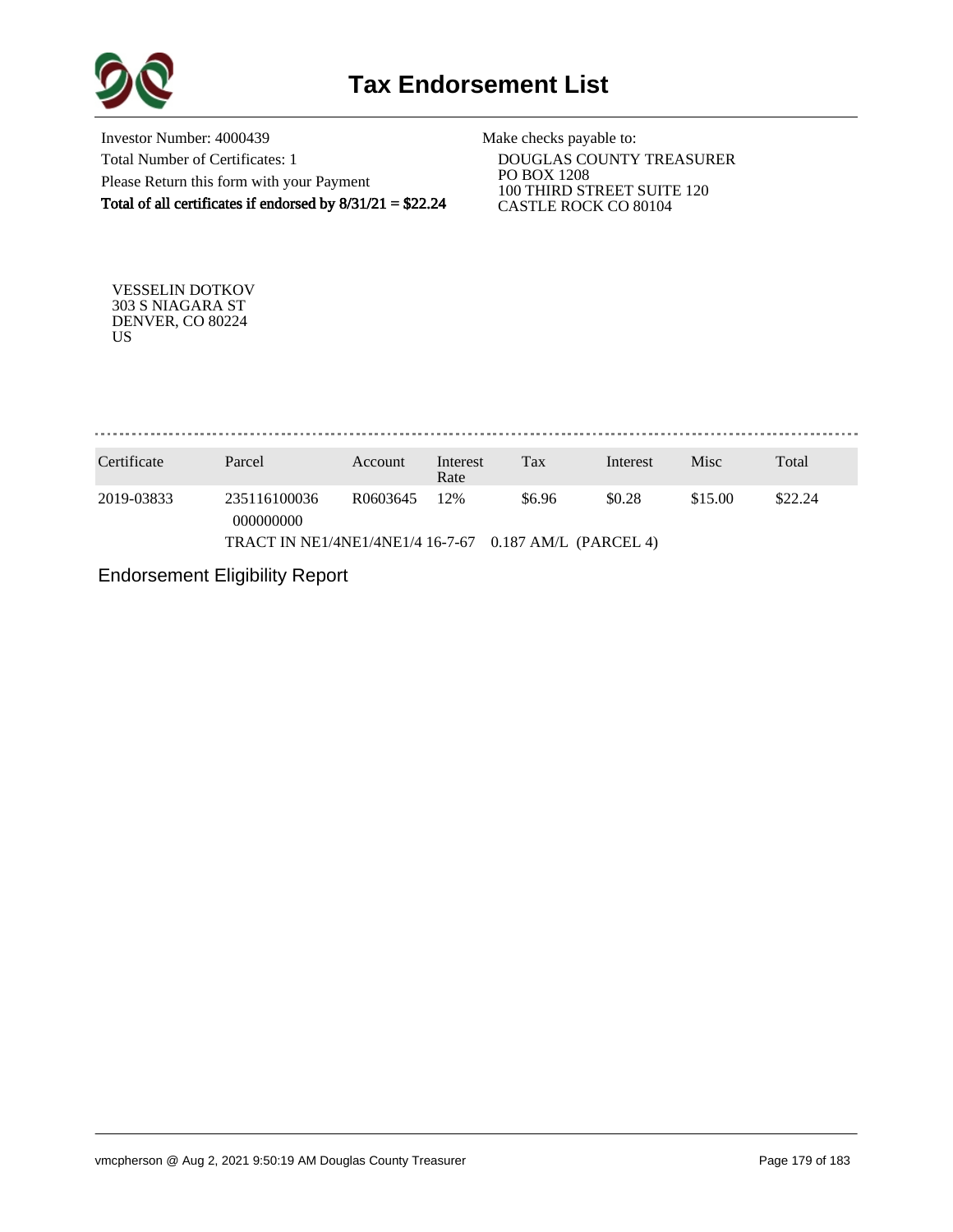

Investor Number: 4000549 Total Number of Certificates: 3 Please Return this form with your Payment

Total of all certificates if endorsed by  $8/31/21 =$ \$30,001.08

Make checks payable to:

 DOUGLAS COUNTY TREASURER PO BOX 1208 100 THIRD STREET SUITE 120 CASTLE ROCK CO 80104

VICTOR BAEZA 1547 RIDGETRAIL CT. CASTLE ROCK, CO 80104 US

| Certificate | Parcel                                                                          | Account  | Interest | Tax         | Interest | <b>Misc</b> | Total       |  |  |  |  |
|-------------|---------------------------------------------------------------------------------|----------|----------|-------------|----------|-------------|-------------|--|--|--|--|
|             |                                                                                 |          | Rate     |             |          |             |             |  |  |  |  |
| 2020-04530  | 250502316010                                                                    | R0328895 | 9%       | \$3,173.44  | \$126.94 | \$5.00      | \$3,305.38  |  |  |  |  |
|             | 735 PARK ST #5 CASTLE ROCK 80109                                                |          |          |             |          |             |             |  |  |  |  |
|             | UNIT # 5 PARK STREET BUSINESS CENTER 1213 SQ FT M/L TOTAL ACREAGE 0.028<br>AM/L |          |          |             |          |             |             |  |  |  |  |
| 2020-04531  | 222901206021                                                                    | R0329508 | 9%       | \$5,563.78  | \$222.55 | \$5.00      | \$5,791.33  |  |  |  |  |
|             | 20 FALCON HILLS DR HIGHLANDS RANCH 801260000                                    |          |          |             |          |             |             |  |  |  |  |
|             | LOT 20 BLK 1 HIGHLANDS RANCH $#$ 50-A 0.408 AM/L                                |          |          |             |          |             |             |  |  |  |  |
| 2020-04533  | 223116113001                                                                    | R0439479 | 9%       | \$20,092.66 | \$803.71 | \$8.00      | \$20,904.37 |  |  |  |  |
|             | 10299 TRADITION PL LONE TREE 801240000                                          |          |          |             |          |             |             |  |  |  |  |
|             | LOT 120 LONE TREE FLG 16-D 0.782 AM/L                                           |          |          |             |          |             |             |  |  |  |  |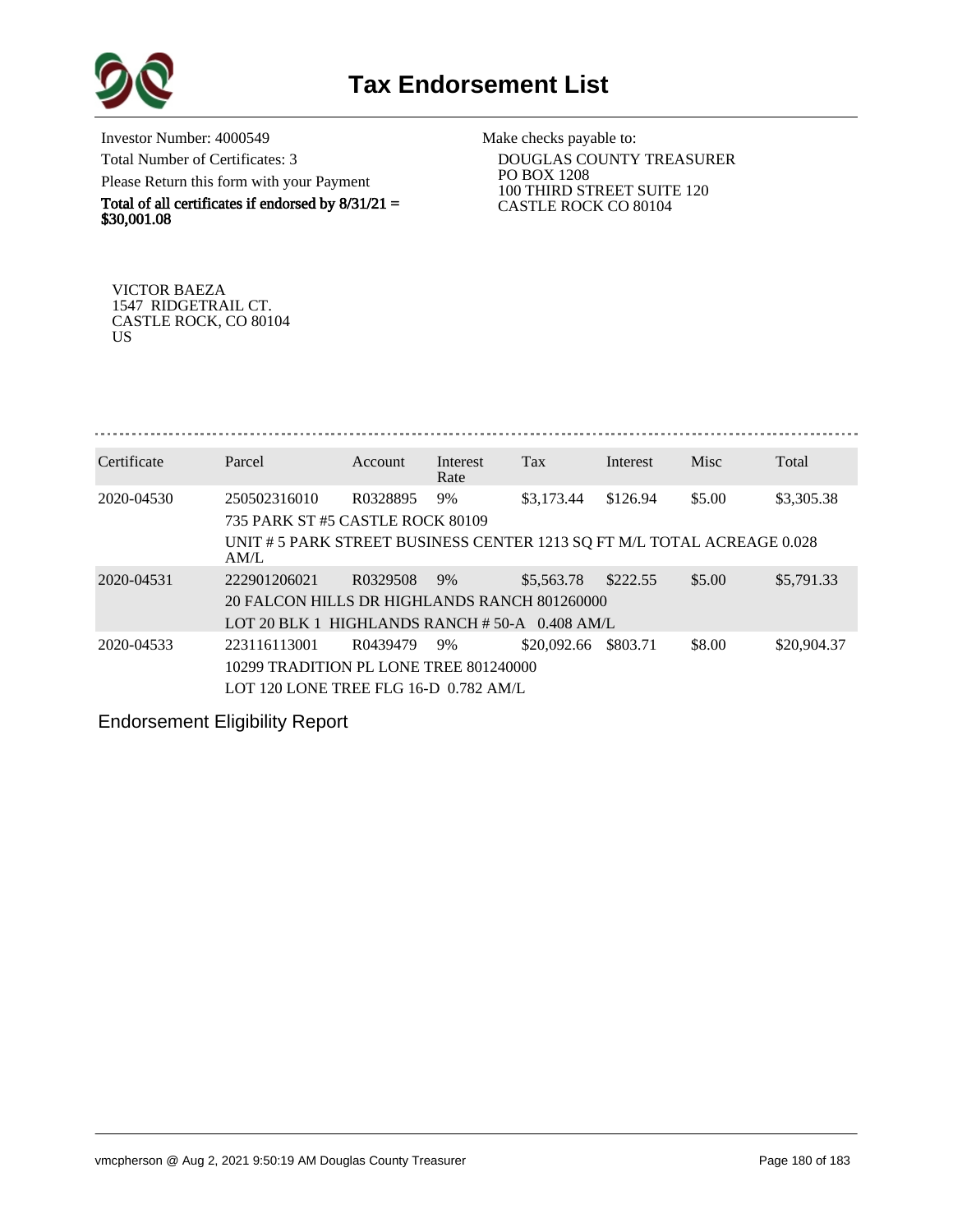

Investor Number: 4000142 Total Number of Certificates: 3 Please Return this form with your Payment Total of all certificates if endorsed by 8/31/21 = \$799.54

Make checks payable to:

 DOUGLAS COUNTY TREASURER PO BOX 1208 100 THIRD STREET SUITE 120 CASTLE ROCK CO 80104

VOYAGER PACIFIC OPPORTUNITY FUND II, LLC PO BOX 872590 VANCOUVER, WA 98687

| Certificate | Parcel                                                | Account  | Interest<br>Rate | Tax      | Interest | Misc   | Total    |  |  |  |  |  |
|-------------|-------------------------------------------------------|----------|------------------|----------|----------|--------|----------|--|--|--|--|--|
| 1001952     | 260928101008                                          | R0016213 | 10%              | \$282.88 | \$11.32  | \$5.00 | \$299.20 |  |  |  |  |  |
|             | 5581 CHEYENNE DR LARKSPUR 801180000                   |          |                  |          |          |        |          |  |  |  |  |  |
|             | LOT 18 BLK 20 PERRY PARK 5 $0.823$ AM/L               |          |                  |          |          |        |          |  |  |  |  |  |
| 1002106     | 260718402027                                          | R0174844 | -10%             | \$235.74 | \$9.43   | \$5.00 | \$250.17 |  |  |  |  |  |
|             | 2262 SENECIO CIR LARKSPUR 801180000                   |          |                  |          |          |        |          |  |  |  |  |  |
|             | LOT 14 BLK 6 MERIBEL VILLAGE 1 254-785 0.482 AM/L     |          |                  |          |          |        |          |  |  |  |  |  |
| 1002119     | 260718402035                                          | R0176727 | 10%              | \$235.74 | \$9.43   | \$5.00 | \$250.17 |  |  |  |  |  |
|             | 6935 CINQUE TAIL DR LARKSPUR 801180000                |          |                  |          |          |        |          |  |  |  |  |  |
|             | LOT 25 BLK 3 MERIBEL VILLAGE 1<br>-229-774 0.503 AM/L |          |                  |          |          |        |          |  |  |  |  |  |

Endorsement Eligibility Report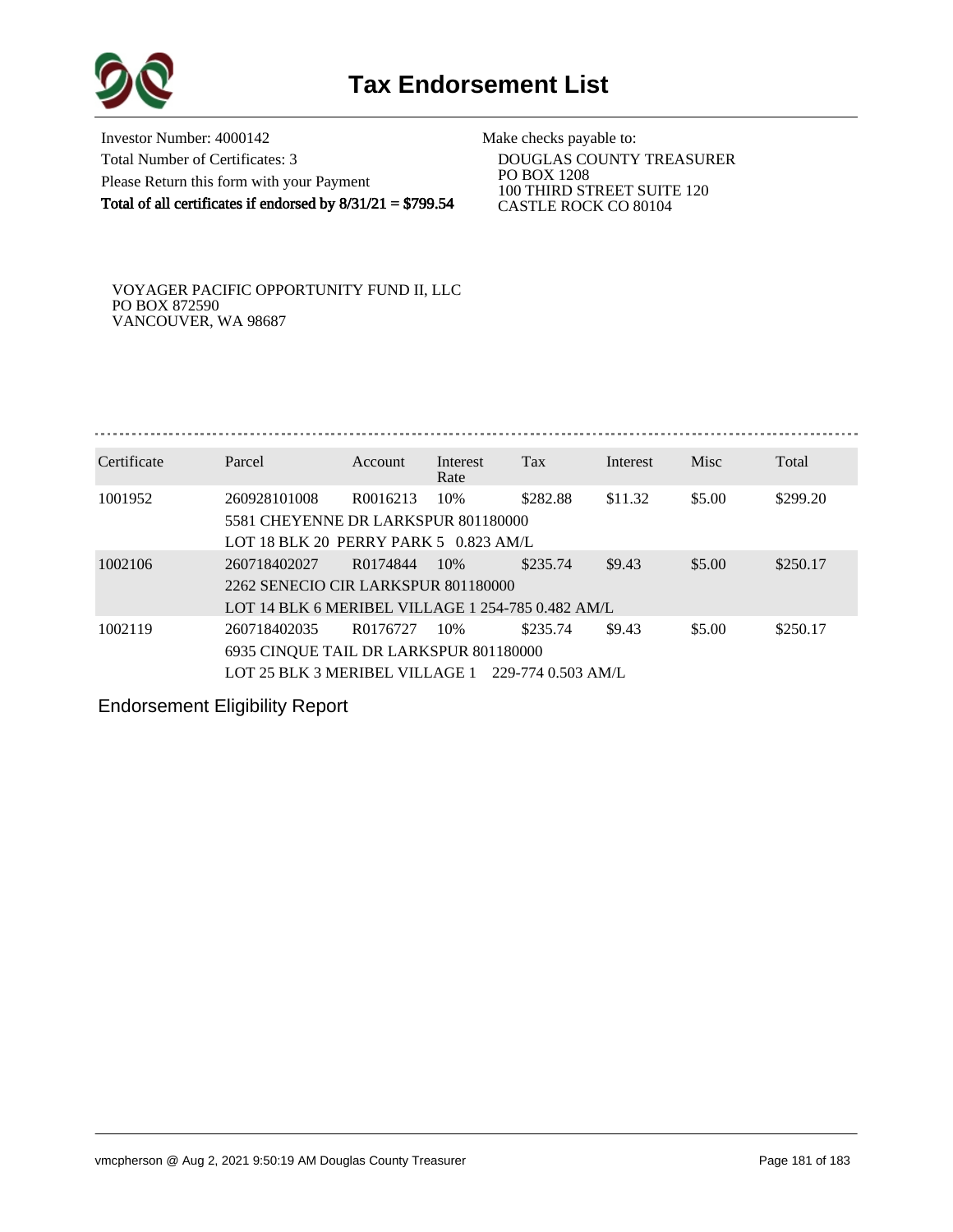

Investor Number: 4000532 Total Number of Certificates: 1 Please Return this form with your Payment Total of all certificates if endorsed by 8/31/21 = \$97.16

Make checks payable to:

 DOUGLAS COUNTY TREASURER PO BOX 1208 100 THIRD STREET SUITE 120 CASTLE ROCK CO 80104

WAPITI PROPERTY HOLDINGS LLC PO BOX 1322 MONTROSE, CO 81402 US

. . . . . . . . . . . . . . . . . . . . . . . . . . . . . . . . .

| Certificate | Parcel                                                      | Account  | Interest<br>Rate | Tax     | Interest | Misc   | Total   |  |  |  |  |
|-------------|-------------------------------------------------------------|----------|------------------|---------|----------|--------|---------|--|--|--|--|
| 2020-04500  | 223309203006                                                | R0461180 | 9%               | \$88.62 | \$3.54   | \$5.00 | \$97.16 |  |  |  |  |
|             | 17296 WILDE AVE #3D PARKER 801340000                        |          |                  |         |          |        |         |  |  |  |  |
|             | GARAGE UNIT G-3-D PRAIRIE WALK ON CHERRY CREEK CONDOS MAP 2 |          |                  |         |          |        |         |  |  |  |  |

Endorsement Eligibility Report